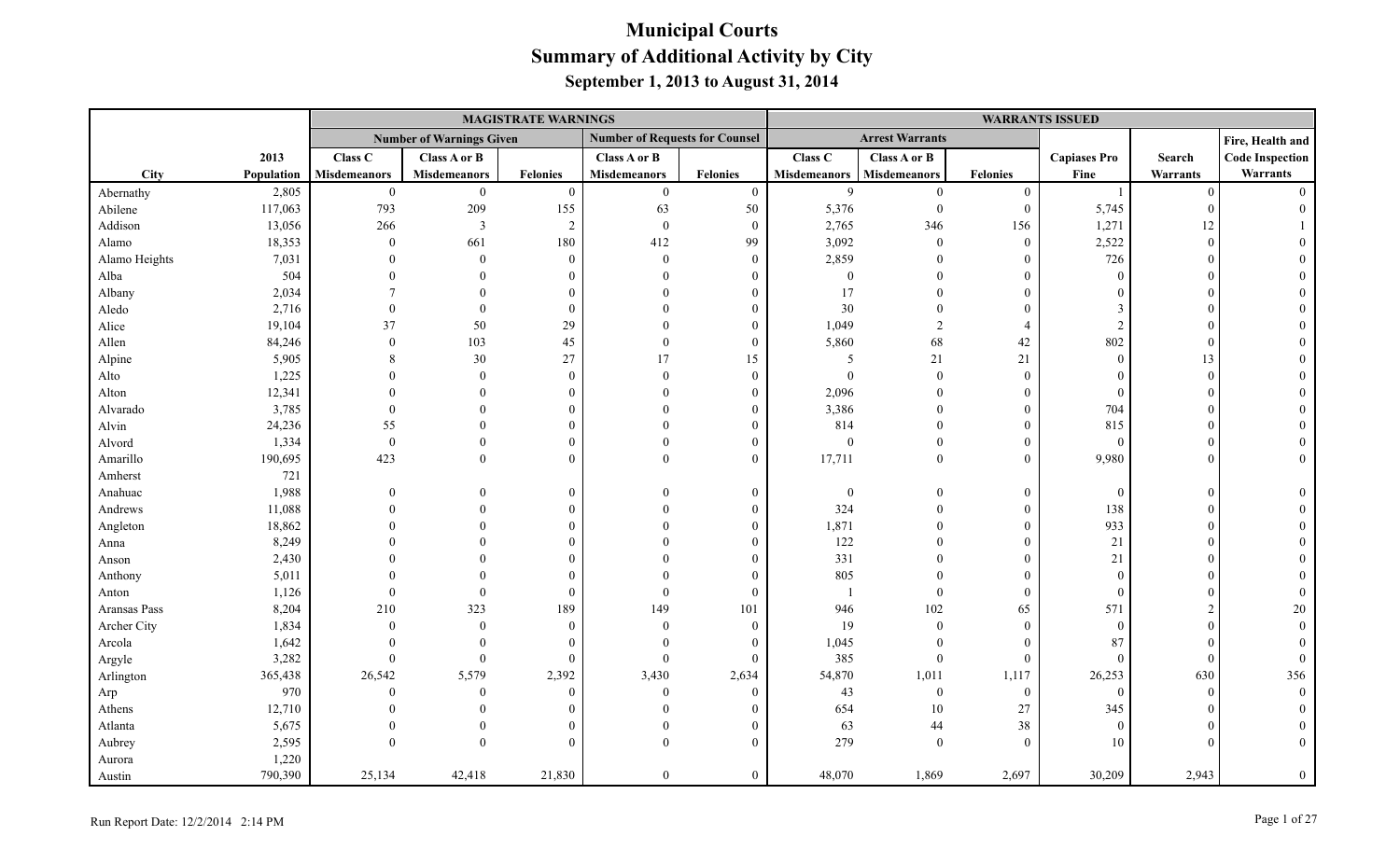|               |            |                            | <b>MAGISTRATE'S ORDERS ISSUED</b> |                                  |                                                                      |                      | <b>HEARINGS HELD</b>                                       |                                        |                   |  |
|---------------|------------|----------------------------|-----------------------------------|----------------------------------|----------------------------------------------------------------------|----------------------|------------------------------------------------------------|----------------------------------------|-------------------|--|
|               | 2013       | Examining<br><b>Trials</b> | For<br>Emergency                  | <b>For Ignition</b><br>Interlock | <b>All Other Orders</b><br><b>Requiring</b><br><b>Conditions for</b> | Emergency            | Driver's<br><b>License Denial,</b><br><b>Suspension or</b> | <b>Disposition of</b><br><b>Stolen</b> |                   |  |
| <b>City</b>   | Population | Conducted                  | Protection                        | <b>Device</b>                    | <b>Release on Bond</b>                                               | <b>Mental Health</b> | Revocation                                                 | <b>Property</b>                        | <b>Peace Bond</b> |  |
| Abernathy     | 2,805      | $\boldsymbol{0}$           | $\boldsymbol{0}$                  | $\mathbf{0}$                     | $\mathbf{0}$                                                         | $\mathbf{0}$         | $\boldsymbol{0}$                                           | $\boldsymbol{0}$                       | $\theta$          |  |
| Abilene       | 117,063    | $\boldsymbol{0}$           |                                   |                                  | $\bf{0}$                                                             | $\theta$             | 0                                                          | $\Omega$                               | $\Omega$          |  |
| Addison       | 13,056     | $\boldsymbol{0}$           |                                   |                                  | $\boldsymbol{0}$                                                     |                      |                                                            |                                        |                   |  |
| Alamo         | 18,353     | $\boldsymbol{0}$           |                                   |                                  | $\boldsymbol{0}$                                                     |                      |                                                            |                                        |                   |  |
| Alamo Heights | 7,031      | $\boldsymbol{0}$           |                                   |                                  | $\boldsymbol{0}$                                                     | $\Omega$             |                                                            |                                        |                   |  |
| Alba          | 504        | $\boldsymbol{0}$           |                                   |                                  | $\mathbf{0}$                                                         | 0                    |                                                            |                                        |                   |  |
| Albany        | 2,034      | $\boldsymbol{0}$           |                                   |                                  | $\boldsymbol{0}$                                                     | 0                    |                                                            |                                        |                   |  |
| Aledo         | 2,716      | $\boldsymbol{0}$           | $\Omega$                          |                                  | $\boldsymbol{0}$                                                     | $\sqrt{ }$           |                                                            |                                        |                   |  |
| Alice         | 19,104     | $\boldsymbol{0}$           | $\Omega$                          |                                  | $\mathbf{0}$                                                         | $\Omega$             |                                                            | $\Omega$                               | $\Omega$          |  |
| Allen         | 84,246     | $\boldsymbol{0}$           | $\Omega$                          |                                  | $\mathbf{0}$                                                         | O                    |                                                            | $\Omega$                               |                   |  |
| Alpine        | 5,905      | $\boldsymbol{0}$           | 3                                 |                                  |                                                                      |                      |                                                            | $\Omega$                               |                   |  |
| Alto          | 1,225      | $\boldsymbol{0}$           | $\Omega$                          |                                  | $\boldsymbol{0}$                                                     |                      |                                                            |                                        |                   |  |
| Alton         | 12,341     | $\boldsymbol{0}$           | $\Omega$                          |                                  | $\mathbf{0}$                                                         | $\Omega$             |                                                            | $\Omega$                               | $\Omega$          |  |
| Alvarado      | 3,785      | $\mathbf{0}$               | 0                                 |                                  | $\mathbf{0}$                                                         | O                    |                                                            | $\Omega$                               |                   |  |
| Alvin         | 24,236     | $\boldsymbol{0}$           |                                   |                                  | $\boldsymbol{0}$                                                     | $\Omega$             |                                                            | $\theta$                               | $\Omega$          |  |
| Alvord        | 1,334      | $\boldsymbol{0}$           | $\theta$                          |                                  | $\boldsymbol{0}$                                                     | $\theta$             |                                                            | $\Omega$                               |                   |  |
| Amarillo      | 190,695    | $\boldsymbol{0}$           | $\theta$                          |                                  | $\mathbf{0}$                                                         | $\mathbf{0}$         | $\theta$                                                   | $\overline{\mathbf{3}}$                | $\Omega$          |  |
| Amherst       | 721        |                            |                                   |                                  |                                                                      |                      |                                                            |                                        |                   |  |
| Anahuac       | 1,988      | $\boldsymbol{0}$           | 0                                 |                                  | $\bf{0}$                                                             | $\Omega$             | 0                                                          | $\Omega$                               | 0                 |  |
| Andrews       | 11,088     | $\boldsymbol{0}$           | $\theta$                          |                                  | $\boldsymbol{0}$                                                     | $\theta$             |                                                            |                                        | $\theta$          |  |
| Angleton      | 18,862     | $\boldsymbol{0}$           |                                   |                                  | $\boldsymbol{0}$                                                     | 0                    |                                                            |                                        |                   |  |
| Anna          | 8,249      | $\boldsymbol{0}$           | $\Omega$                          |                                  | $\mathbf{0}$                                                         | $\Omega$             |                                                            | $\Omega$                               | $\Omega$          |  |
| Anson         | 2,430      | $\boldsymbol{0}$           |                                   |                                  | $\boldsymbol{0}$                                                     | O                    |                                                            |                                        |                   |  |
| Anthony       | 5,011      | $\boldsymbol{0}$           | $\theta$                          |                                  | $\boldsymbol{0}$                                                     | $\Omega$             |                                                            | $\Omega$                               | $\theta$          |  |
| Anton         | 1,126      | $\boldsymbol{0}$           |                                   |                                  | $\mathbf{0}$                                                         | 0                    |                                                            |                                        |                   |  |
| Aransas Pass  | 8,204      | $\boldsymbol{0}$           | 3                                 |                                  | $\mathbf{0}$                                                         |                      |                                                            |                                        |                   |  |
| Archer City   | 1,834      | $\boldsymbol{0}$           |                                   |                                  | $\boldsymbol{0}$                                                     | O                    |                                                            |                                        |                   |  |
| Arcola        | 1,642      | $\boldsymbol{0}$           | $\Omega$                          |                                  | $\mathbf{0}$                                                         | $\Omega$             |                                                            | $\Omega$                               |                   |  |
| Argyle        | 3,282      | $\boldsymbol{0}$           | $\mathbf{0}$                      | $\theta$                         | $\boldsymbol{0}$                                                     | $\boldsymbol{0}$     |                                                            | $\theta$                               |                   |  |
| Arlington     | 365,438    | $\boldsymbol{0}$           | 483                               | 493                              | 13                                                                   | 70                   |                                                            | 453                                    |                   |  |
| Arp           | 970        | $\boldsymbol{0}$           | $\mathbf{0}$                      | $\mathbf{0}$                     | $\boldsymbol{0}$                                                     | $\theta$             |                                                            | $\theta$                               | $\Omega$          |  |
| Athens        | 12,710     | $\boldsymbol{0}$           | $\Omega$                          |                                  | $\boldsymbol{0}$                                                     | $\Omega$             |                                                            |                                        | $\Omega$          |  |
| Atlanta       | 5,675      | $\boldsymbol{0}$           | $\theta$                          |                                  | $\boldsymbol{0}$                                                     | $\Omega$             |                                                            |                                        | $\theta$          |  |
| Aubrey        | 2,595      | $\mathbf{0}$               | $\theta$                          |                                  | $\mathbf{0}$                                                         | $\mathbf{0}$         | 0                                                          |                                        | $\Omega$          |  |
| Aurora        | 1,220      |                            |                                   |                                  |                                                                      |                      |                                                            |                                        |                   |  |
| Austin        | 790,390    | $\overline{0}$             | 1,668                             | $\boldsymbol{0}$                 | $\mathbf{0}$                                                         | $\mathbf{0}$         | $\boldsymbol{0}$                                           | 44                                     | 5                 |  |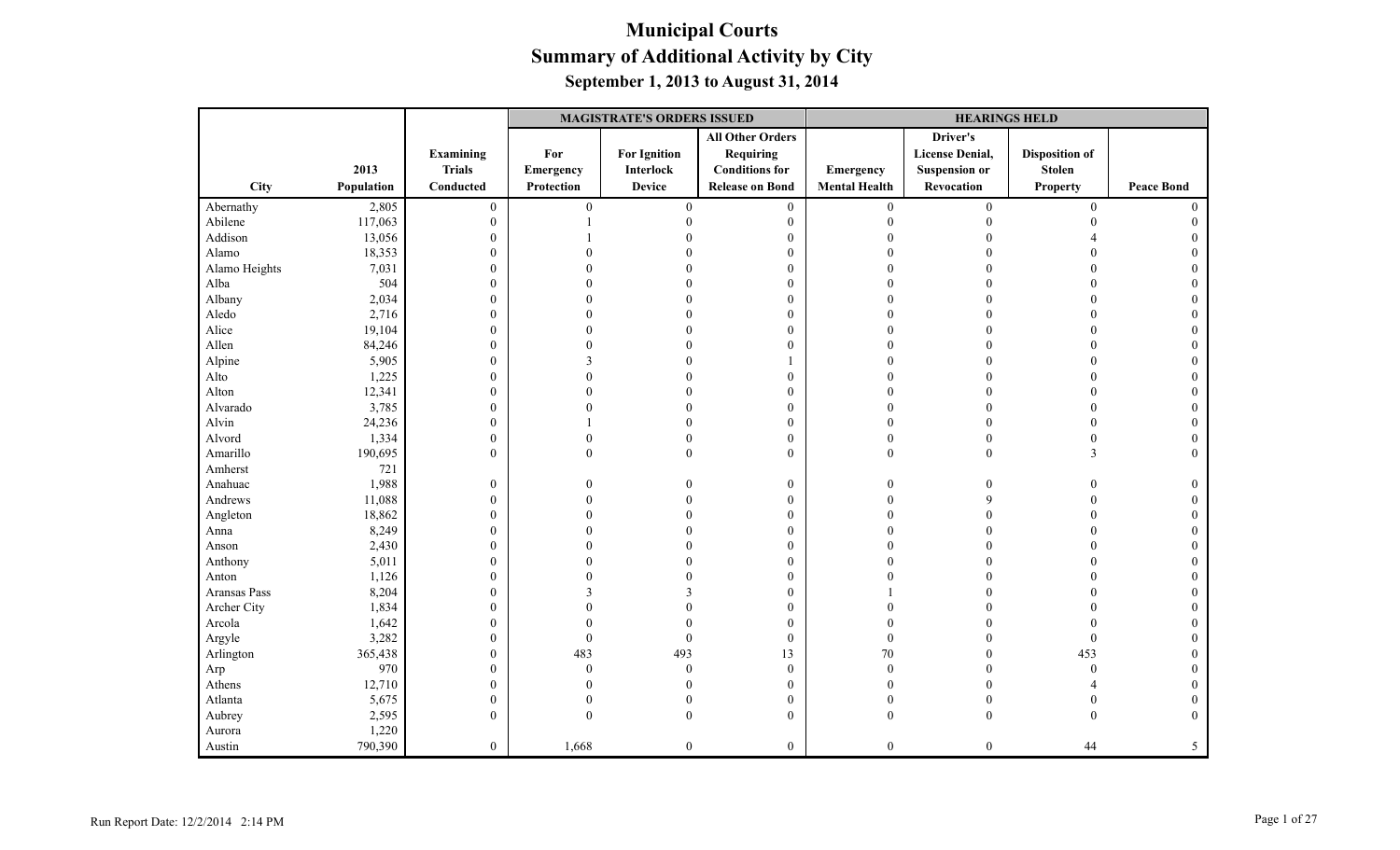|               |            | <b>CASES IN WHICH FINE AND COURT COSTS</b><br><b>SATISFIED BY</b> |                  |                    |                        | FINE AND COURT COSTS WAIVED<br><b>FOR INDIGENCY</b> |              | FINES, COURT COSTS AND OTHER AMOUNTS<br><b>COLLECTED</b> |              |
|---------------|------------|-------------------------------------------------------------------|------------------|--------------------|------------------------|-----------------------------------------------------|--------------|----------------------------------------------------------|--------------|
|               |            | <b>Community Service</b>                                          |                  |                    |                        |                                                     |              |                                                          |              |
|               | 2013       | Partial                                                           | Full             |                    |                        |                                                     |              |                                                          |              |
| City          | Population | <b>Satisfaction</b>                                               | Satisfaction     | <b>Jail Credit</b> | <b>Number of Cases</b> | <b>Amount Waived</b>                                | Kept by City | <b>Remitted to State</b>                                 | <b>Total</b> |
| Abernathy     | 2,805      | $\overline{0}$                                                    | 2                | 34                 |                        | \$25                                                | \$12,699     | \$8,586                                                  | \$21,288     |
| Abilene       | 117,063    | 29                                                                | 56               | 4,848              | $\boldsymbol{0}$       | \$0                                                 | \$2,253,305  | \$961,847                                                | \$3,215,152  |
| Addison       | 13,056     | $\theta$                                                          | $\mathbf{0}$     | 817                | 139                    | \$44,247                                            | \$922,533    | \$310,996                                                | \$1,233,529  |
| Alamo         | 18,353     | 31                                                                | 76               | 114                | 31                     | \$5,443                                             | \$456,683    | \$233,179                                                | \$689,867    |
| Alamo Heights | 7,031      | $\Omega$                                                          | $\sqrt{2}$       | 125                | $\theta$               | \$0                                                 | \$466,021    | \$243,439                                                | \$709,464    |
| Alba          | 504        | $\theta$                                                          | $\boldsymbol{0}$ | $\mathbf{0}$       |                        | \$0                                                 | \$99,589     | \$29,571                                                 | \$129,162    |
| Albany        | 2,034      | $\Omega$                                                          | $\,8\,$          | 11                 |                        | \$176                                               | \$29,326     | \$16,810                                                 | \$46,137     |
| Aledo         | 2,716      | $\Omega$                                                          | $\theta$         | $\mathfrak{Z}$     |                        | \$0                                                 | \$18,828     | \$13,527                                                 | \$32,360     |
| Alice         | 19,104     | 9                                                                 | 128              | 302                |                        | \$0                                                 | \$363,436    | \$209,472                                                | \$572,916    |
| Allen         | 84,246     | $\theta$                                                          | $\Omega$         | $\boldsymbol{0}$   |                        | \$0                                                 | \$2,139,654  | \$1,399,337                                              | \$3,538,990  |
| Alpine        | 5,905      | 6                                                                 |                  |                    |                        | \$0                                                 | \$39,097     | \$21,622                                                 | \$60,726     |
| Alto          | 1,225      | $\theta$                                                          | $\mathbf{0}$     | $\overline{0}$     |                        | \$0                                                 | \$97,201     | \$58,206                                                 | \$155,411    |
| Alton         | 12,341     |                                                                   | 106              | 94                 | 37                     | \$8,670                                             | \$485,995    | \$232,816                                                | \$718,815    |
| Alvarado      | 3,785      | $\theta$                                                          | 33               | 712                | $\mathbf{0}$           | \$0                                                 | \$817,302    | \$489,153                                                | \$1,306,460  |
| Alvin         | 24,236     | 14                                                                | 66               | 790                | 7                      | \$1,440                                             | \$544,146    | \$224,956                                                | \$769,105    |
| Alvord        | 1,334      | $\mathbf{0}$                                                      | $\mathbf{0}$     | 4                  | $\theta$               | \$0                                                 | \$2,957      | \$1,887                                                  | \$4,852      |
| Amarillo      | 190,695    | 35                                                                | 196              | 11,370             | 8                      | \$2,875                                             | \$5,826,317  | \$2,695,455                                              | \$8,521,777  |
| Amherst       | 721        |                                                                   |                  |                    |                        |                                                     |              |                                                          |              |
| Anahuac       | 1,988      | $\mathbf{0}$                                                      | $\mathbf{0}$     | $\boldsymbol{0}$   |                        | \$0                                                 | \$0          | \$0                                                      | \$0          |
| Andrews       | 11,088     | $\mathbf{0}$                                                      | $\theta$         | 125                |                        | \$745                                               | \$218,726    | \$115,101                                                | \$342,828    |
| Angleton      | 18,862     | 13                                                                | 94               | 549                |                        | \$0                                                 | \$671,339    | \$326,356                                                | \$994,697    |
| Anna          | 8,249      |                                                                   | $\mathfrak{Z}$   | $\sqrt{2}$         |                        | \$0                                                 | \$85,875     | \$37,341                                                 | \$123,440    |
| Anson         | 2,430      | $\Omega$                                                          | $\mathbf{0}$     | 51                 |                        | \$899                                               | \$129,984    | \$160,243                                                | \$290,229    |
| Anthony       | 5,011      | $\sqrt{2}$                                                        | $\mathbf{0}$     | 107                |                        | \$0                                                 | \$152,536    | \$56,388                                                 | \$210,097    |
| Anton         | 1,126      | $\theta$                                                          | $\mathbf{0}$     | $\boldsymbol{0}$   |                        | \$0                                                 | \$0          | $\$0$                                                    | \$0          |
| Aransas Pass  | 8,204      | 23                                                                | 63               | 356                |                        | \$600                                               | \$299,039    | \$327,032                                                | \$451,174    |
| Archer City   | 1,834      |                                                                   | $\theta$         | $\mathbf{0}$       |                        | \$0                                                 | \$9,427      | \$4,468                                                  | \$13,895     |
| Arcola        | 1,642      | $\theta$                                                          | $\mathbf{0}$     | 90                 |                        | \$0                                                 | \$246,515    | \$164,931                                                | \$411,448    |
| Argyle        | 3,282      | $\mathbf{0}$                                                      | $\mathbf{0}$     | $\theta$           | $\theta$               | \$0                                                 | \$132,308    | \$96,001                                                 | \$228,309    |
| Arlington     | 365,438    | 120                                                               | 756              | 23,692             | 98                     | \$39,111                                            | \$14,029,123 | \$5,399,455                                              | \$19,428,578 |
| Arp           | 970        |                                                                   | 21               | 19                 | $\mathbf{0}$           | \$0                                                 | \$117,566    | \$71,421                                                 | \$188,987    |
| Athens        | 12,710     |                                                                   | $\overline{2}$   | $\sqrt{2}$         | $\theta$               | \$0                                                 | \$209,640    | \$89,671                                                 | \$299,318    |
| Atlanta       | 5,675      | $\overline{2}$                                                    | 34               | 114                |                        | \$0                                                 | \$45,826     | \$27,533                                                 | \$73,473     |
| Aubrey        | 2,595      |                                                                   | $\overline{4}$   | 16                 |                        | \$105                                               | \$192,419    | \$128,015                                                | \$320,433    |
| Aurora        | 1,220      |                                                                   |                  |                    |                        |                                                     |              |                                                          |              |
| Austin        | 790,390    | 544                                                               | 3,296            | 15,817             | $\theta$               | \$0                                                 | \$17,250,665 | \$9,164,047                                              | \$28,829,139 |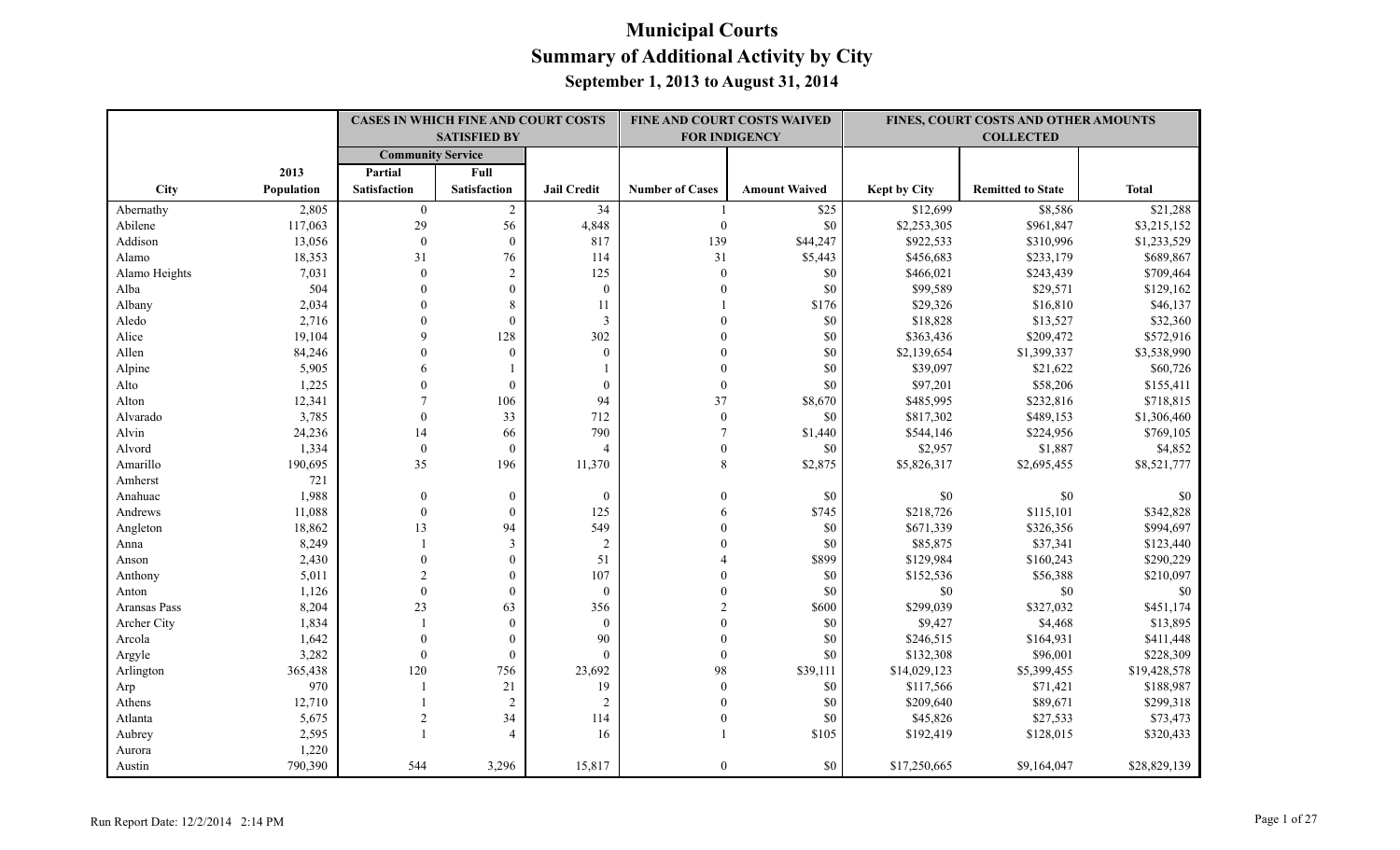|                         |            |                     |                                 | <b>MAGISTRATE WARNINGS</b> |                                       |                  |                     |                        |                  | <b>WARRANTS ISSUED</b> |          |                        |
|-------------------------|------------|---------------------|---------------------------------|----------------------------|---------------------------------------|------------------|---------------------|------------------------|------------------|------------------------|----------|------------------------|
|                         |            |                     | <b>Number of Warnings Given</b> |                            | <b>Number of Requests for Counsel</b> |                  |                     | <b>Arrest Warrants</b> |                  |                        |          | Fire, Health and       |
|                         | 2013       | Class C             | Class A or B                    |                            | Class A or B                          |                  | Class C             | Class A or B           |                  | <b>Capiases Pro</b>    | Search   | <b>Code Inspection</b> |
| City                    | Population | <b>Misdemeanors</b> | <b>Misdemeanors</b>             | <b>Felonies</b>            | <b>Misdemeanors</b>                   | <b>Felonies</b>  | <b>Misdemeanors</b> | <b>Misdemeanors</b>    | <b>Felonies</b>  | Fine                   | Warrants | Warrants               |
| Austin Community Court  | 790,390    | 13,674              | $\theta$                        | $\theta$                   | $\overline{0}$                        | $\boldsymbol{0}$ | 14,189              | $\theta$               | $\mathbf{0}$     | 2,387                  | $\Omega$ | $\Omega$               |
| Avinger                 | 444        | $\boldsymbol{0}$    | $\Omega$                        | $\theta$                   | $\mathbf{0}$                          | $\overline{0}$   | $\boldsymbol{0}$    | $\Omega$               | $\mathbf{0}$     | $\mathbf{0}$           |          |                        |
| Azle                    | 10,947     | 225                 | 135                             | 71                         | 65                                    | 44               | 4,455               |                        | $\overline{0}$   | 269                    |          |                        |
| Baird                   | 1,496      | 13                  | 12                              | $\overline{A}$             | $\overline{2}$                        | $\mathbf{3}$     | 13                  | $\theta$               | $\boldsymbol{0}$ | -6                     |          |                        |
| <b>Balch Springs</b>    | 23,728     | 1,658               | 333                             | 144                        | 91                                    | 37               | 12,917              | 17                     | $\theta$         | $\overline{4}$         |          |                        |
| <b>Balcones Heights</b> | 2,941      | $\boldsymbol{0}$    | $\theta$                        | $\Omega$                   | $\theta$                              | $\overline{0}$   | 2,184               | $\mathbf{0}$           | $\overline{0}$   | 523                    |          |                        |
| Ballinger               | 3,767      |                     |                                 |                            | $\Omega$                              | $\Omega$         | $\mathfrak{Z}$      | $\Omega$               | $\theta$         | $\overline{2}$         |          |                        |
| Bandera                 | 857        | $\Omega$            | $\Omega$                        | $\Omega$                   | $\Omega$                              | $\theta$         | 39                  | $\Omega$               | $\theta$         | 20                     |          |                        |
| Bangs                   | 1,603      | 42                  | 212                             | 130                        | 83                                    | 47               | 147                 | $\theta$               | $\overline{0}$   | 13                     |          |                        |
| Bardwell                | 649        | $\Omega$            | $\theta$                        | $\theta$                   | $\theta$                              | $\overline{0}$   | $\boldsymbol{0}$    | $\Omega$               | $\boldsymbol{0}$ | $\Omega$               |          |                        |
| Bartlett                | 1,623      |                     | $\Omega$                        | $\Omega$                   | $\Omega$                              | $\Omega$         | 16                  | $\Omega$               | $\theta$         | $\Omega$               |          |                        |
| Bartonville             | 1,469      | $\theta$            | $\theta$                        | $\Omega$                   | $\theta$                              | $\mathbf{0}$     | $\boldsymbol{0}$    | $\mathbf{0}$           | $\theta$         | $\theta$               |          |                        |
| Bastrop                 | 7,218      | 230                 | 205                             | 114                        | $87\,$                                | 71               | 453                 | 55                     | 45               | 553                    |          |                        |
| <b>Bay City</b>         | 17,614     | $\theta$            | 440                             | 235                        | 49                                    | 69               | 871                 | 6                      | 150              | 346                    |          |                        |
| Bayou Vista             | 1,537      |                     | $\theta$                        | $\theta$                   | $\theta$                              | $\overline{0}$   | $\boldsymbol{0}$    | $\overline{0}$         | $\overline{0}$   | $\Omega$               |          |                        |
| Bayside                 | 325        | $\Omega$            | $\theta$                        | $\Omega$                   | $\theta$                              | $\theta$         | $\theta$            | $\theta$               | $\boldsymbol{0}$ | $\overline{0}$         | $\Omega$ |                        |
| Baytown                 | 71,802     | 32                  | 61                              | 65                         |                                       | 8                | 6,953               | $\Delta$               | $\overline{0}$   | 3,122                  | 20       | $\Omega$               |
| Beasley                 | 641        |                     |                                 |                            |                                       |                  |                     |                        |                  |                        |          |                        |
| Beaumont                | 118,296    | 1,749               | $\theta$                        | 406                        | $\Omega$                              | $\overline{0}$   | 8,083               | $\overline{0}$         | $\mathbf{0}$     | 3,412                  | $\Omega$ |                        |
| Bedford                 | 46,979     | $\theta$            | $\Omega$                        | $\Omega$                   | $\Omega$                              | $\Omega$         | 7,457               | $\Omega$               | $\overline{0}$   | 2,715                  |          |                        |
| Bee Cave, City of       | 3,925      | $\overline{0}$      | $\theta$                        | $\Omega$                   | $\theta$                              | $\overline{0}$   | 289                 | $\overline{7}$         | $\overline{4}$   | 102                    |          |                        |
| Beeville                | 12,863     | 57                  | 155                             | 85                         | 11                                    | 15               | 576                 | $10\,$                 | $\mathfrak{Z}$   | 843                    |          |                        |
| Bellaire                | 16,855     | $\Omega$            | $\Omega$                        | $\Omega$                   | $\Omega$                              | $\mathbf{0}$     | 2,694               | $\boldsymbol{0}$       | $\mathbf{0}$     | 768                    |          |                        |
| Bellmead                | 9,901      |                     | $\Omega$                        |                            | $\Omega$                              | $\theta$         | 2,891               | $\Omega$               | $\overline{0}$   | 1,254                  |          |                        |
| Bells                   | 1,392      | $\Omega$            | $\theta$                        | $\Omega$                   | $\Omega$                              | $\theta$         | 287                 | $\overline{0}$         | $\overline{0}$   | 23                     |          |                        |
| Bellville               | 4,097      | 31                  | 67                              | 33                         | 10                                    | $\overline{7}$   | $\,8\,$             | 12                     | 17               | 16                     |          |                        |
| Belton                  | 18,216     | $\boldsymbol{0}$    | $\overline{0}$                  | $\theta$                   | $\theta$                              | $\overline{0}$   | 1,277               | $\overline{0}$         | $\overline{0}$   | 994                    |          |                        |
| Benbrook                | 21,234     | 439                 | 217                             | 107                        | 13                                    | 5                | 1,916               | 42                     | 34               | 496                    |          |                        |
| Berryville              | 975        | $\mathbf{0}$        | $\Omega$                        | $\Omega$                   | $\Omega$                              | $\Omega$         | $\boldsymbol{0}$    | $\theta$               | $\mathbf{0}$     | $\mathbf{0}$           |          |                        |
| Bertram                 | 1,353      | 33                  |                                 |                            |                                       | $\Omega$         | 197                 |                        | $\mathfrak{Z}$   | 88                     |          |                        |
| <b>Beverly Hills</b>    | 1,995      | $\Omega$            |                                 |                            |                                       | 0                | 514                 | $\Omega$               | $\theta$         | 250                    |          |                        |
| <b>Bevil Oaks</b>       | 1,274      |                     |                                 |                            |                                       |                  | 3                   | $\Omega$               | $\theta$         | $\Omega$               |          |                        |
| <b>Big Lake</b>         | 2,936      |                     |                                 |                            |                                       | $\Omega$         | $\Omega$            | $\Omega$               | $\theta$         | $\Omega$               |          |                        |
| <b>Big Sandy</b>        | 1,343      | $\Omega$            | $\Omega$                        | $\Omega$                   | $\theta$                              | $\overline{0}$   | 408                 | $\Omega$               | $\overline{0}$   | 13                     |          |                        |
| <b>Big Spring</b>       | 27,282     | 1,501               | 832                             | 512                        | 243                                   | 163              | 1,380               | $\theta$               | $\theta$         | 890                    |          |                        |
| Bishop                  | 3,134      | $\mathbf{0}$        | $\theta$                        | $\theta$                   | $\theta$                              | $\overline{0}$   | $\mathbf{0}$        | $\theta$               | $\theta$         | $\theta$               |          |                        |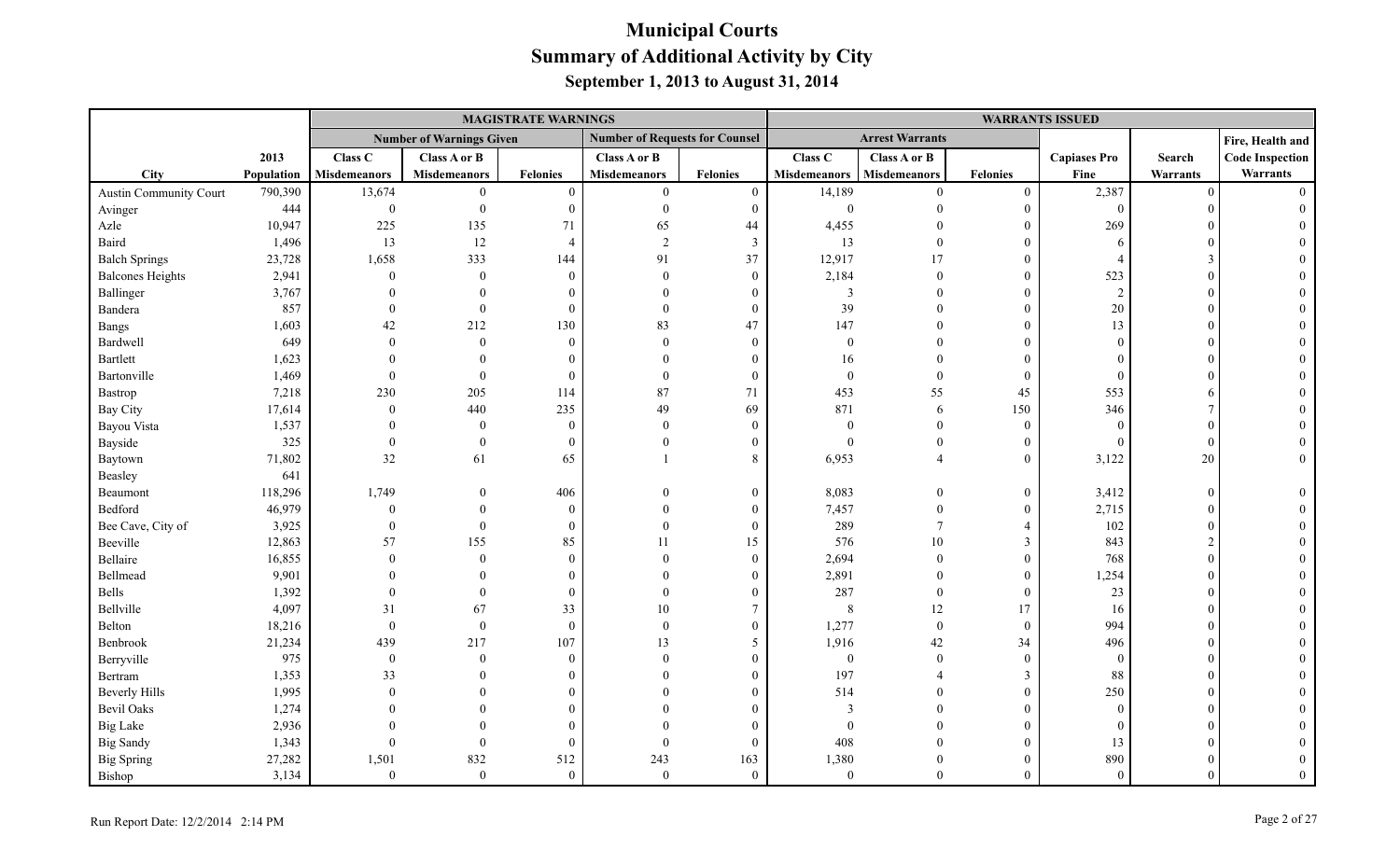|                         |            |                  | <b>MAGISTRATE'S ORDERS ISSUED</b> |                     |                         |                      | <b>HEARINGS HELD</b>   |                       |                   |
|-------------------------|------------|------------------|-----------------------------------|---------------------|-------------------------|----------------------|------------------------|-----------------------|-------------------|
|                         |            |                  |                                   |                     | <b>All Other Orders</b> |                      | Driver's               |                       |                   |
|                         |            | Examining        | For                               | <b>For Ignition</b> | <b>Requiring</b>        |                      | <b>License Denial,</b> | <b>Disposition of</b> |                   |
|                         | 2013       | <b>Trials</b>    | Emergency                         | Interlock           | <b>Conditions for</b>   | Emergency            | <b>Suspension or</b>   | <b>Stolen</b>         |                   |
| City                    | Population | Conducted        | Protection                        | <b>Device</b>       | <b>Release on Bond</b>  | <b>Mental Health</b> | Revocation             | <b>Property</b>       | <b>Peace Bond</b> |
| Austin Community Court  | 790,390    | $\boldsymbol{0}$ | $\boldsymbol{0}$                  | $\boldsymbol{0}$    | $\boldsymbol{0}$        | $\boldsymbol{0}$     | $\boldsymbol{0}$       | $\boldsymbol{0}$      | $\theta$          |
| Avinger                 | 444        | $\mathbf{0}$     | $\theta$                          |                     | $\overline{0}$          | $\boldsymbol{0}$     | $\Omega$               | $\Omega$              |                   |
| Azle                    | 10,947     | $\boldsymbol{0}$ | 3                                 |                     | $\boldsymbol{0}$        | 29                   |                        | 8                     |                   |
| Baird                   | 1,496      | $\boldsymbol{0}$ |                                   |                     | $\mathbf{0}$            |                      |                        |                       |                   |
| <b>Balch Springs</b>    | 23,728     | $\boldsymbol{0}$ |                                   |                     | $\boldsymbol{0}$        | $\sqrt{ }$           |                        |                       | $\Omega$          |
| <b>Balcones Heights</b> | 2,941      | $\boldsymbol{0}$ |                                   |                     | $\mathbf{0}$            | $\Omega$             |                        |                       |                   |
| Ballinger               | 3,767      | $\boldsymbol{0}$ |                                   |                     | $\mathbf{0}$            | $\Omega$             |                        | $\Omega$              | $\Omega$          |
| Bandera                 | 857        | $\boldsymbol{0}$ |                                   |                     | $\boldsymbol{0}$        | $\Omega$             |                        |                       |                   |
| <b>Bangs</b>            | 1,603      | $\boldsymbol{0}$ | 6                                 |                     | $\mathbf{0}$            | $\sqrt{ }$           |                        |                       |                   |
| Bardwell                | 649        | $\boldsymbol{0}$ |                                   |                     | $\mathbf{0}$            | $\Omega$             |                        | $\Omega$              |                   |
| <b>Bartlett</b>         | 1,623      | $\boldsymbol{0}$ |                                   |                     | $\mathbf{0}$            | $\Omega$             |                        | $\Omega$              |                   |
| Bartonville             | 1,469      | $\boldsymbol{0}$ | $\theta$                          |                     | $\mathbf{0}$            |                      |                        |                       |                   |
| Bastrop                 | 7,218      | $\boldsymbol{0}$ | 10                                |                     | $\mathbf{0}$            |                      |                        |                       |                   |
| Bay City                | 17,614     | $\boldsymbol{0}$ | 53                                |                     | 47                      |                      |                        | $\Omega$              | $\Omega$          |
| Bayou Vista             | 1,537      | $\boldsymbol{0}$ | $\theta$                          | $\theta$            | $\boldsymbol{0}$        | $\Omega$             |                        | $\Omega$              |                   |
| Bayside                 | 325        | $\boldsymbol{0}$ | $\overline{0}$                    | $\Omega$            | $\mathbf{0}$            | $\mathbf{0}$         |                        | $\theta$              | $\Omega$          |
| Baytown                 | 71,802     | $\boldsymbol{0}$ | $10\,$                            | $\mathbf{0}$        | $\mathbf{0}$            | 13                   | $\theta$               | $\theta$              | $\theta$          |
| Beasley                 | 641        |                  |                                   |                     |                         |                      |                        |                       |                   |
| Beaumont                | 118,296    | $\boldsymbol{0}$ | 0                                 |                     | $\boldsymbol{0}$        | $\overline{0}$       | $\Omega$               | $\Omega$              | $\Omega$          |
| Bedford                 | 46,979     | $\boldsymbol{0}$ |                                   |                     | $\mathbf{0}$            | $\Omega$             |                        | $\Omega$              | $\Omega$          |
| Bee Cave, City of       | 3,925      | $\boldsymbol{0}$ |                                   |                     | $\boldsymbol{0}$        | $\Omega$             |                        |                       |                   |
| Beeville                | 12,863     | $\boldsymbol{0}$ | 14                                |                     | $\overline{c}$          |                      |                        |                       |                   |
| Bellaire                | 16,855     | $\mathbf{0}$     | $\Omega$                          |                     | $\mathbf{0}$            | $\Omega$             |                        | $\Omega$              | $\Omega$          |
| Bellmead                | 9,901      | $\boldsymbol{0}$ |                                   |                     | $\boldsymbol{0}$        | $\Omega$             |                        | $\Omega$              |                   |
| Bells                   | 1,392      | $\boldsymbol{0}$ |                                   |                     | $\boldsymbol{0}$        | $\theta$             |                        | $\Omega$              | $\Omega$          |
| Bellville               | 4,097      | $\boldsymbol{0}$ | 0                                 |                     | $\boldsymbol{0}$        | $\theta$             |                        |                       |                   |
| Belton                  | 18,216     | $\boldsymbol{0}$ | $\Omega$                          |                     | $\mathbf{0}$            | $\Omega$             |                        | $\Omega$              |                   |
| Benbrook                | 21,234     | $\boldsymbol{0}$ | 18                                |                     | $\mathbf{0}$            | $\Omega$             |                        | $\Omega$              |                   |
| Berryville              | 975        | $\mathbf{0}$     | $\Omega$                          |                     | $\mathbf{0}$            | $\Omega$             |                        | $\Omega$              |                   |
| Bertram                 | 1,353      | $\boldsymbol{0}$ |                                   |                     | $\boldsymbol{0}$        |                      |                        |                       |                   |
| <b>Beverly Hills</b>    | 1,995      | $\boldsymbol{0}$ |                                   |                     | $\boldsymbol{0}$        |                      |                        |                       |                   |
| <b>Bevil Oaks</b>       | 1,274      | $\boldsymbol{0}$ |                                   |                     | $\mathbf{0}$            | $\Omega$             |                        | $\Omega$              | $\Omega$          |
| <b>Big Lake</b>         | 2,936      | $\boldsymbol{0}$ |                                   |                     | $\mathbf{0}$            | $\Omega$             |                        |                       |                   |
| <b>Big Sandy</b>        | 1,343      | $\boldsymbol{0}$ | 8                                 | $\mathbf{0}$        | $\boldsymbol{0}$        | $\theta$             |                        |                       |                   |
| <b>Big Spring</b>       | 27,282     | $\boldsymbol{0}$ | 18                                | 17                  | $\boldsymbol{0}$        | $\overline{0}$       |                        |                       | $\overline{0}$    |
| Bishop                  | 3,134      | $\overline{0}$   | $\mathbf{0}$                      | $\boldsymbol{0}$    | $\mathbf{0}$            | $\theta$             | $\theta$               | $\theta$              | $\overline{0}$    |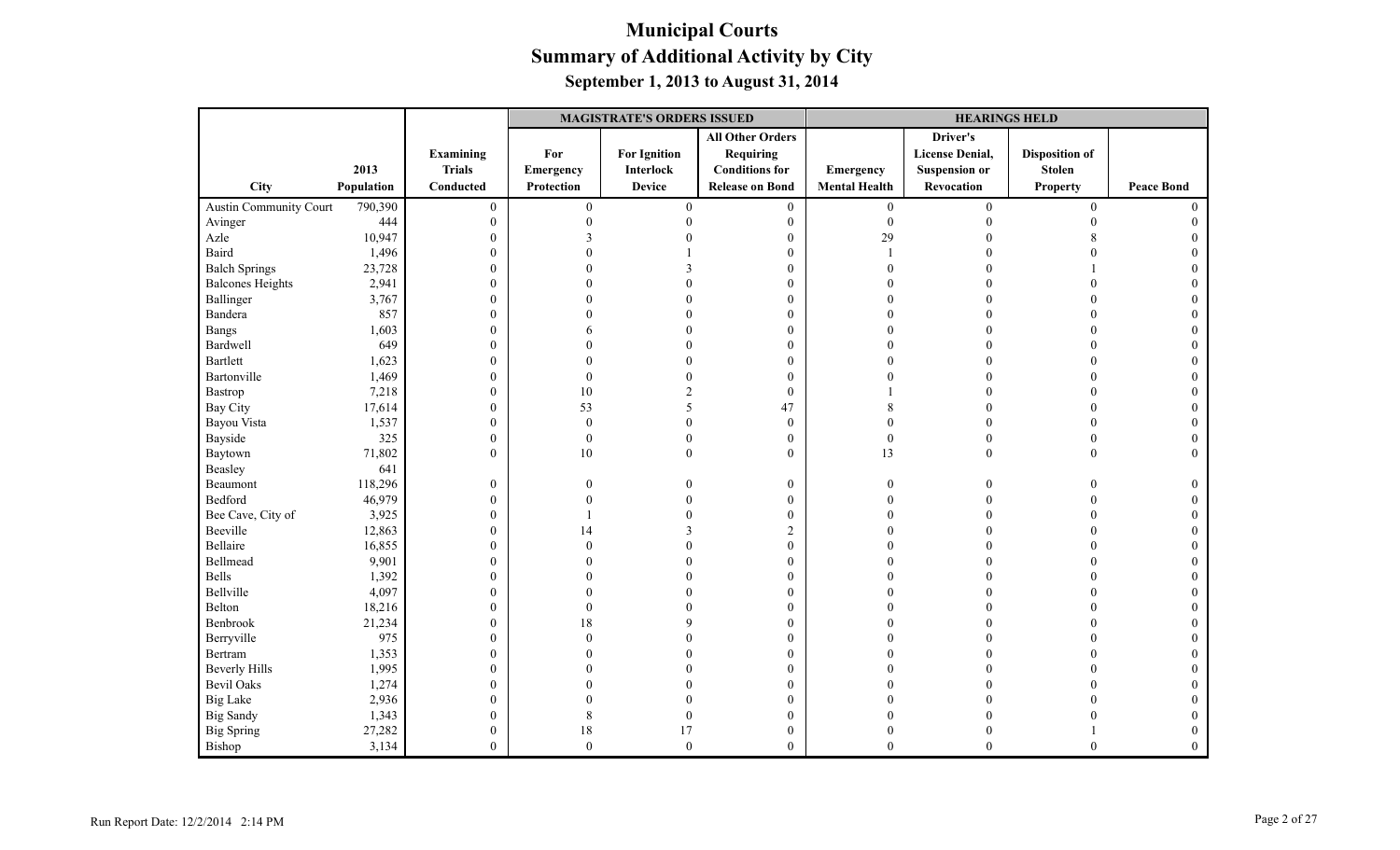|                         |            |                          | CASES IN WHICH FINE AND COURT COSTS |                    |                        | FINE AND COURT COSTS WAIVED |                     | FINES, COURT COSTS AND OTHER AMOUNTS |              |
|-------------------------|------------|--------------------------|-------------------------------------|--------------------|------------------------|-----------------------------|---------------------|--------------------------------------|--------------|
|                         |            |                          | <b>SATISFIED BY</b>                 |                    |                        | <b>FOR INDIGENCY</b>        |                     | <b>COLLECTED</b>                     |              |
|                         |            | <b>Community Service</b> |                                     |                    |                        |                             |                     |                                      |              |
|                         | 2013       | Partial                  | Full                                |                    |                        |                             |                     |                                      |              |
| <b>City</b>             | Population | <b>Satisfaction</b>      | <b>Satisfaction</b>                 | <b>Jail Credit</b> | <b>Number of Cases</b> | <b>Amount Waived</b>        | <b>Kept by City</b> | <b>Remitted to State</b>             | <b>Total</b> |
| Austin Community Court  | 790,390    | 60                       | 670                                 | 3,064              | 8                      | \$1,668                     | $\$0$               | \$0                                  | \$0          |
| Avinger                 | 444        | $\Omega$                 | $\theta$                            | $\boldsymbol{0}$   | $\theta$               | \$0                         | $\$0$               | \$0                                  | \$0          |
| Azle                    | 10,947     |                          | 44                                  | 536                | 21                     | \$5,152                     | \$495,715           | \$274,575                            | \$770,290    |
| Baird                   | 1,496      | $\theta$                 | $\sqrt{2}$                          | 20                 | $\theta$               | \$0                         | \$29,880            | \$21,046                             | \$50,935     |
| <b>Balch Springs</b>    | 23,728     | $\Omega$                 | 5                                   | 1,284              | $\theta$               | \$0                         | \$1,504,220         | \$875,283                            | \$2,379,510  |
| <b>Balcones Heights</b> | 2,941      |                          | 22                                  | 153                |                        | \$0                         | \$310,583           | \$133,569                            | \$444,146    |
| Ballinger               | 3,767      | $\Omega$                 | $\mathbf{0}$                        | $\mathbf{0}$       |                        | \$0                         | \$25,026            | \$21,829                             | \$46,854     |
| Bandera                 | 857        | $\overline{2}$           | 6                                   | 23                 | $\Omega$               | \$0                         | \$35,749            | \$17,887                             | \$53,641     |
| Bangs                   | 1,603      | $\Omega$                 | $\overline{3}$                      | 14                 | $\Omega$               | \$0                         | \$82,615            | \$38,611                             | \$121,226    |
| Bardwell                | 649        | $\Omega$                 | $\theta$                            | $\theta$           | $\Omega$               | \$0                         | \$34,452            | \$22,869                             | \$57,322     |
| <b>Bartlett</b>         | 1,623      | $\Omega$                 | $\theta$                            | 5                  | $\Omega$               | \$0                         | \$17,996            | \$13,725                             | \$30,575     |
| Bartonville             | 1,469      | $\Omega$                 |                                     | $\overline{2}$     | $\mathbf{0}$           | \$0                         | \$54,629            | \$32,833                             | \$87,462     |
| Bastrop                 | 7,218      | 81                       | 98                                  | 390                | 107                    | \$45,593                    | \$207,387           | \$78,967                             | \$304,013    |
| <b>Bay City</b>         | 17,614     | 69                       | 223                                 | 680                | $\boldsymbol{0}$       | \$0                         | \$291,573           | \$106,692                            | \$398,272    |
| Bayou Vista             | 1,537      | $\mathbf{0}$             | 2                                   | 12                 | $\mathbf{0}$           | \$0                         | \$28,396            | \$11,928                             | \$40,324     |
| Bayside                 | 325        | $\mathbf{0}$             | $\mathbf{0}$                        | $\overline{2}$     | $\mathbf{0}$           | \$0                         | \$18,180            | \$15,082                             | \$33,299     |
| Baytown                 | 71,802     | 32                       | 469                                 | 3,168              | 9                      | \$2,620                     | \$2,368,674         | \$1,065,197                          | \$3,433,878  |
| Beasley                 | 641        |                          |                                     |                    |                        |                             |                     |                                      |              |
| Beaumont                | 118,296    | 87                       | 597                                 | 5,402              | $\theta$               | \$0                         | \$1,639,180         | \$1,661,090                          | \$3,300,270  |
| Bedford                 | 46,979     | $\theta$                 | $\mathbf{0}$                        | 350                | $\Omega$               | \$0                         | \$1,896,312         | \$1,077,793                          | \$2,974,106  |
| Bee Cave, City of       | 3,925      |                          | 5                                   | 114                | $\Omega$               | \$0                         | \$206,359           | \$99,180                             | \$305,537    |
| Beeville                | 12,863     | 23                       | 10                                  | 199                | $\Omega$               | \$0                         | \$245,314           | \$92,423                             | \$337,742    |
| Bellaire                | 16,855     | $\mathbf{0}$             | 13                                  | 734                | $\Omega$               | \$0                         | \$788,123           | \$424,448                            | \$1,212,571  |
| Bellmead                | 9,901      | 3                        | 24                                  | 388                | $\overline{c}$         | \$761                       | \$328,853           | \$177,571                            | \$506,428    |
| Bells                   | 1,392      | 3                        | 5                                   | 93                 | $\theta$               | \$0                         | \$103,010           | \$75,054                             | \$178,062    |
| Bellville               | 4,097      | 15                       | 51                                  | 77                 | $\theta$               | \$0                         | \$69,572            | \$50,306                             | \$119,887    |
| Belton                  | 18,216     | 26                       | $\overline{4}$                      | 918                | 15                     | \$748                       | \$413,238           | \$240,368                            | \$653,614    |
| Benbrook                | 21,234     | $\theta$                 | 8                                   | 519                | $\overline{2}$         | \$37                        | \$676,932           | \$379,163                            | \$1,056,101  |
| Berryville              | 975        | $\theta$                 | $\mathbf{0}$                        | $\mathbf{0}$       | $\theta$               | \$0                         | \$0                 | \$0                                  | \$0          |
| Bertram                 | 1,353      | $\Omega$                 | $\mathfrak{Z}$                      | 34                 | $\Omega$               | \$0                         | \$51,816            | \$31,957                             | \$83,773     |
| <b>Beverly Hills</b>    | 1,995      | $\Omega$                 | $\mathfrak{Z}$                      | 149                | $\Omega$               | \$0                         | \$157,912           | \$118,507                            | \$276,427    |
| <b>Bevil Oaks</b>       | 1,274      | $\theta$                 | $\boldsymbol{0}$                    | $\mathbf{0}$       |                        | \$0                         | \$6                 | \$51                                 | \$57         |
| <b>Big Lake</b>         | 2,936      | $\theta$                 | $\sqrt{2}$                          | $\mathbf{0}$       |                        | \$0                         | \$18,981            | \$17,340                             | \$36,321     |
| <b>Big Sandy</b>        | 1,343      | $\theta$                 | $\mathbf{0}$                        | 92                 | $\mathbf{0}$           | \$0                         | \$71,176            | \$26,671                             | \$97,850     |
| <b>Big Spring</b>       | 27,282     | 10                       | 61                                  | 1,182              | 29                     | \$6,173                     | \$331,658           | \$184,970                            | \$514,625    |
| Bishop                  | 3,134      | 2                        | 9                                   | $\theta$           | $\theta$               | \$0                         | \$50,692            | \$43,556                             | \$94,247     |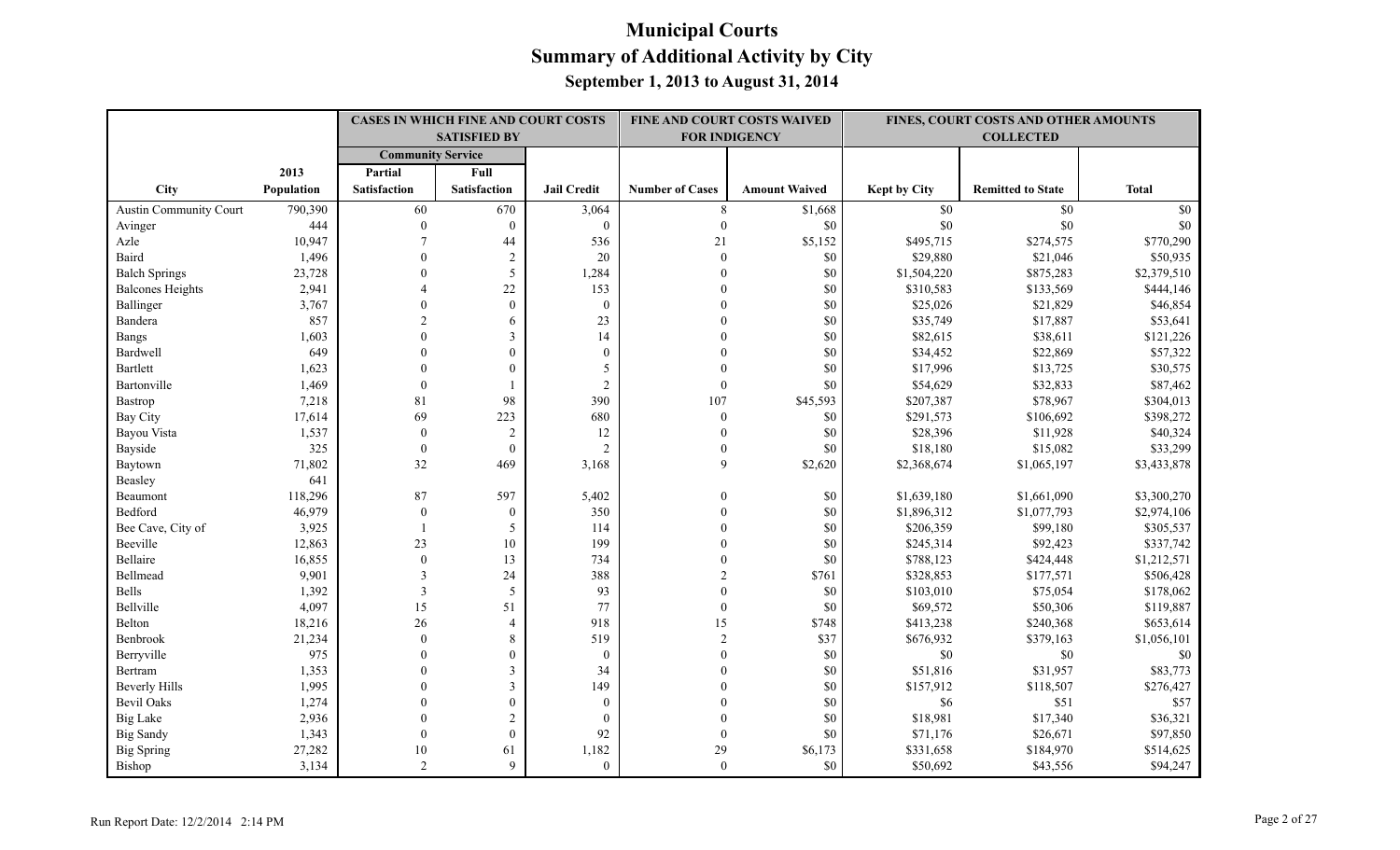|                          |            |                     |                                 | <b>MAGISTRATE WARNINGS</b> |                                       |                 |                     |                        |                  | <b>WARRANTS ISSUED</b> |               |                        |
|--------------------------|------------|---------------------|---------------------------------|----------------------------|---------------------------------------|-----------------|---------------------|------------------------|------------------|------------------------|---------------|------------------------|
|                          |            |                     | <b>Number of Warnings Given</b> |                            | <b>Number of Requests for Counsel</b> |                 |                     | <b>Arrest Warrants</b> |                  |                        |               | Fire, Health and       |
|                          | 2013       | Class C             | Class A or B                    |                            | Class A or B                          |                 | Class C             | Class A or B           |                  | <b>Capiases Pro</b>    | Search        | <b>Code Inspection</b> |
| City                     | Population | <b>Misdemeanors</b> | <b>Misdemeanors</b>             | <b>Felonies</b>            | <b>Misdemeanors</b>                   | <b>Felonies</b> | <b>Misdemeanors</b> | <b>Misdemeanors</b>    | <b>Felonies</b>  | Fine                   | Warrants      | Warrants               |
| Blanco                   | 1,739      | 17                  | 46                              | $28\,$                     | $\mathbf{0}$                          | $\overline{0}$  | $\theta$            | 2                      | 9                | $\theta$               | $\Omega$      | $\Omega$               |
| Bloomburg                | 404        |                     |                                 |                            |                                       |                 |                     |                        |                  |                        |               |                        |
| <b>Blooming Grove</b>    | 821        | $\Omega$            | $\mathbf{0}$                    | $\Omega$                   | $\theta$                              | $\overline{0}$  | 128                 | $\boldsymbol{0}$       | $\mathbf{0}$     | $\Omega$               |               |                        |
| <b>Blue Mound</b>        | 2,394      | $\Omega$            | $\theta$                        | $\Omega$                   | $\Omega$                              | $\theta$        | 1,624               | $\theta$               | $\mathbf{0}$     | $\Omega$               |               |                        |
| <b>Blue Ridge</b>        | 822        |                     |                                 |                            |                                       |                 |                     |                        |                  |                        |               |                        |
| Boerne                   | 10,471     | 50                  | 43                              | $\mathbf Q$                | $\tau$                                | 6               | 244                 | $\overline{0}$         | $\mathbf{0}$     | 166                    | $\mathcal{C}$ |                        |
| Bogata                   | 1,153      | $\boldsymbol{0}$    | $\theta$                        | $\Omega$                   | $\Omega$                              | $\mathbf{0}$    | $40\,$              | $\theta$               | $\mathbf{0}$     | 39                     | $\Omega$      |                        |
| Bonham                   | 10,127     | 244                 | 310                             | 228                        | 12                                    | 27              | 208                 | 53                     | 77               | 172                    | 43            |                        |
| Booker                   | 1,516      | $\boldsymbol{0}$    | $\boldsymbol{0}$                | $\theta$                   | $\mathbf{0}$                          | $\overline{0}$  | $\boldsymbol{0}$    | $\overline{0}$         | $\mathbf{0}$     | $\overline{0}$         | $\Omega$      |                        |
| Borger                   | 13,251     | 618                 | 302                             | 136                        | 175                                   | 112             | 501                 | $\Omega$               | $\mathbf{0}$     | 463                    |               |                        |
| Bovina                   | 1,868      | 6                   |                                 | $\Omega$                   | $\Omega$                              | $\overline{0}$  | $\mathbf{0}$        | $\Omega$               | $\theta$         | 19                     |               |                        |
| Bowie                    | 5,218      | $\Omega$            | $\theta$                        |                            | $\Omega$                              | $\Omega$        | 286                 | $\Omega$               | $\boldsymbol{0}$ | 121                    |               |                        |
| Boyd                     | 1,207      |                     |                                 |                            |                                       |                 | $\theta$            | $\Omega$               | $\theta$         | $\theta$               |               |                        |
| Brackettville            | 1,688      |                     |                                 |                            | $\Omega$                              |                 | $\theta$            | $\Omega$               | $\theta$         | $\Omega$               |               |                        |
| <b>Brady</b>             | 5,528      |                     |                                 |                            |                                       |                 | 52                  |                        | $\boldsymbol{0}$ | $\theta$               |               |                        |
| Brazoria                 | 3,019      | 51                  | $\Omega$                        | $\Omega$                   | $\theta$                              | $\Omega$        | 294                 |                        | $\boldsymbol{0}$ | 109                    |               |                        |
| Breckenridge             | 5,780      | $\Omega$            | 175                             | 80                         | 28                                    | 8               | 140                 |                        | $\mathbf{0}$     | 142                    |               |                        |
| <b>Bremond</b>           | 929        |                     | $\theta$                        | $\Omega$                   | $\Omega$                              | $\theta$        | $\theta$            | $\Omega$               | $\boldsymbol{0}$ | $\overline{0}$         |               |                        |
| Brenham                  | 15,716     |                     |                                 |                            |                                       | $\Omega$        | 1,401               | $\Omega$               | $\theta$         | 27                     |               |                        |
| <b>Briarcliff</b>        | 1,438      |                     |                                 |                            | $\Omega$                              |                 | $\theta$            | $\Omega$               | $\theta$         | $\Omega$               |               |                        |
| <b>Briaroaks</b>         | 492        |                     |                                 |                            |                                       | $\Omega$        | $\theta$            | $\Omega$               | $\mathbf{0}$     | $\Omega$               |               |                        |
| <b>Bridge City</b>       | 7,840      |                     | $\Omega$                        | $\Omega$                   |                                       | $\theta$        | 1,190               | $\theta$               | $\boldsymbol{0}$ | 533                    |               |                        |
| Bridgeport               | 5,976      | 71                  | 19                              | 29                         | $\mathcal{D}$                         | 9               | 365                 | $\overline{7}$         | 26               | 244                    |               |                        |
| <b>Bronte</b>            | 999        | $\mathbf{0}$        | $\theta$                        | $\Omega$                   |                                       | $\theta$        | $\mathbf{0}$        | $\Omega$               | $\overline{0}$   | $\overline{0}$         |               |                        |
| <b>Brookshire</b>        | 4,702      | 165                 |                                 |                            |                                       | $\Omega$        | 1,237               | $\Omega$               | $\theta$         | 427                    |               |                        |
| <b>Brookside Village</b> | 1,523      | $\boldsymbol{0}$    | $\Omega$                        | $\Omega$                   | $\Omega$                              | $\mathbf{0}$    | $\boldsymbol{0}$    | $\Omega$               | $\overline{0}$   | $\overline{0}$         |               |                        |
| Brownfield               | 9,657      | 113                 | 65                              | 32                         | 65                                    | 43              | 286                 | $\Omega$               | $\overline{0}$   | 198                    |               |                        |
| Brownsboro               | 1,039      | $\boldsymbol{0}$    | $\theta$                        | $\mathbf{0}$               | $\mathbf{0}$                          | $\overline{0}$  | 555                 | $\overline{0}$         | $\mathbf{0}$     | 100                    | $\Omega$      |                        |
| Brownsville              | 175,023    | 2,861               | 2,916                           | 1,327                      | 1,670                                 | 914             | 14,897              | 168                    | 352              | 5,930                  | 21            | 24                     |
| Brownwood                | 19,288     | 36                  | 159                             | 196                        | 40                                    | 76              | 278                 | $\mathbf{0}$           | $\overline{0}$   | 432                    | $\Omega$      |                        |
| Bruceville-Eddy          | 1,475      | $\Omega$            | $\theta$                        | $\Omega$                   | $\Omega$                              | $\overline{0}$  | 433                 | $\Omega$               | $\theta$         | $\Omega$               |               |                        |
| Bryan                    | 76,201     |                     | $\Omega$                        |                            | $\Omega$                              | $\Omega$        | 1,910               | $\Omega$               | $\overline{0}$   | 3,728                  |               |                        |
| <b>Bryson</b>            | 539        |                     |                                 |                            | $\Omega$                              | $\Omega$        | $\mathbf{0}$        | $\theta$               | $\overline{0}$   | $\theta$               |               |                        |
| <b>Buckholts</b>         | 515        |                     |                                 |                            |                                       | $\Omega$        | 694                 | $\theta$               | $\theta$         | 25                     |               |                        |
| Buda                     | 7,295      |                     |                                 |                            | $\Omega$                              |                 | 1,023               | $\theta$               | $\theta$         | 172                    |               |                        |
| Buffalo                  | 1,856      | $\Omega$            | $\Omega$                        |                            | $\Omega$                              | $\Omega$        | 545                 | $\theta$               | $\theta$         | $\theta$               |               |                        |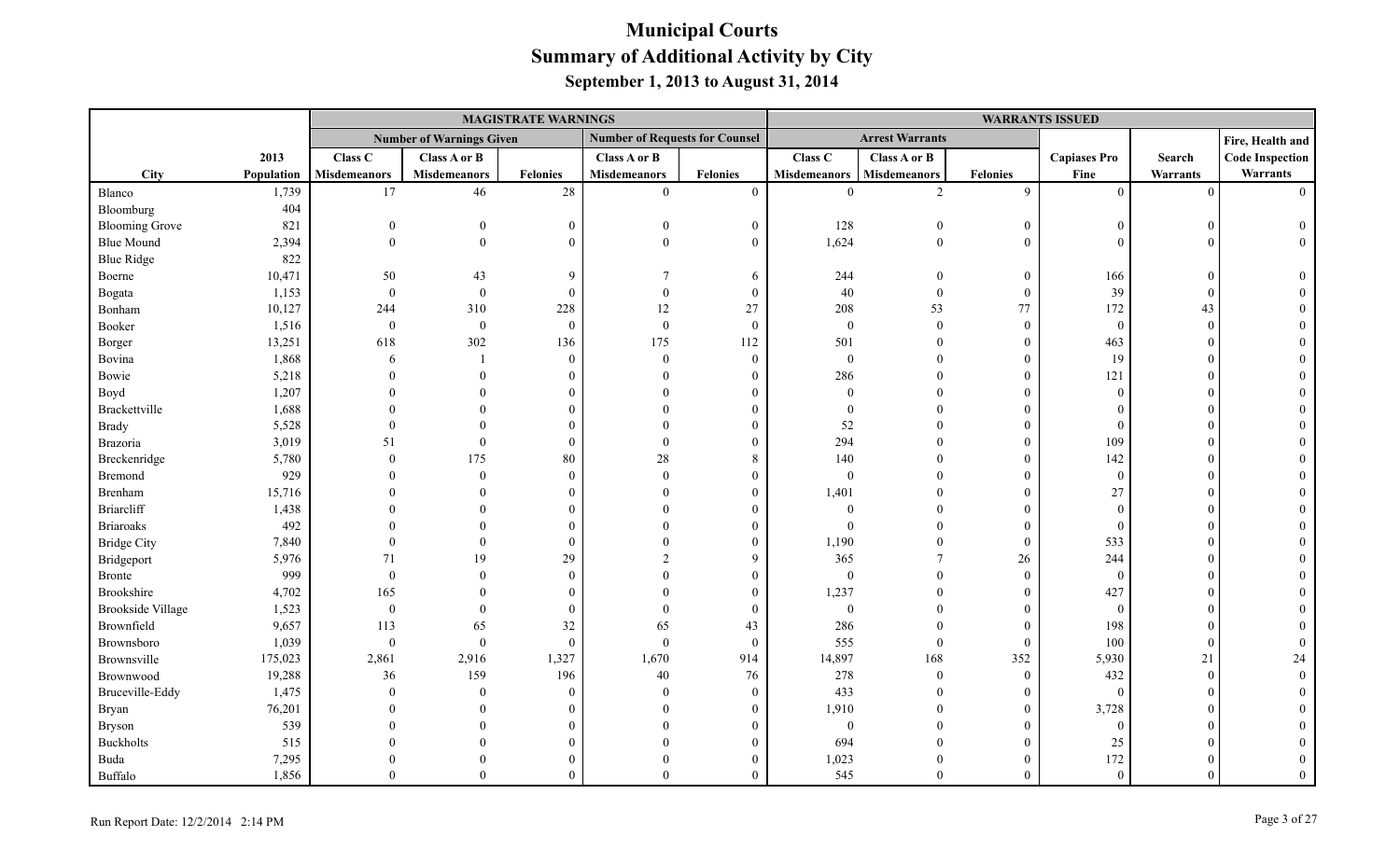|                          |            |                  |                  | <b>MAGISTRATE'S ORDERS ISSUED</b> |                         |                      | <b>HEARINGS HELD</b>   |                       |                   |
|--------------------------|------------|------------------|------------------|-----------------------------------|-------------------------|----------------------|------------------------|-----------------------|-------------------|
|                          |            |                  |                  |                                   | <b>All Other Orders</b> |                      | Driver's               |                       |                   |
|                          |            | <b>Examining</b> | For              | <b>For Ignition</b>               | <b>Requiring</b>        |                      | <b>License Denial,</b> | <b>Disposition of</b> |                   |
|                          | 2013       | <b>Trials</b>    | <b>Emergency</b> | Interlock                         | <b>Conditions for</b>   | Emergency            | <b>Suspension or</b>   | <b>Stolen</b>         |                   |
| City                     | Population | Conducted        | Protection       | <b>Device</b>                     | <b>Release on Bond</b>  | <b>Mental Health</b> | Revocation             | <b>Property</b>       | <b>Peace Bond</b> |
| Blanco                   | 1,739      | $\overline{0}$   | $\mathbf{1}$     | $\overline{0}$                    | $\overline{0}$          | $\mathbf{0}$         | $\mathbf{0}$           | $\mathbf{0}$          | $\Omega$          |
| Bloomburg                | 404        |                  |                  |                                   |                         |                      |                        |                       |                   |
| <b>Blooming Grove</b>    | 821        | $\boldsymbol{0}$ | $\boldsymbol{0}$ |                                   | $\boldsymbol{0}$        | $\boldsymbol{0}$     | $\theta$               | $\theta$              | $\overline{0}$    |
| <b>Blue Mound</b>        | 2,394      | $\mathbf{0}$     | $\mathbf{0}$     |                                   | $\overline{0}$          | $\mathbf{0}$         | $\theta$               | $\theta$              | $\Omega$          |
| <b>Blue Ridge</b>        | 822        |                  |                  |                                   |                         |                      |                        |                       |                   |
| Boerne                   | 10,471     | $\boldsymbol{0}$ | $\boldsymbol{0}$ |                                   | $\boldsymbol{0}$        | $\boldsymbol{0}$     | 0                      |                       | $\theta$          |
| Bogata                   | 1,153      | $\boldsymbol{0}$ | $\boldsymbol{0}$ |                                   | $\boldsymbol{0}$        | $\boldsymbol{0}$     |                        |                       |                   |
| Bonham                   | 10,127     | $\boldsymbol{0}$ | 24               |                                   | $\boldsymbol{0}$        | $\overline{2}$       |                        |                       |                   |
| Booker                   | 1,516      | $\boldsymbol{0}$ | $\boldsymbol{0}$ |                                   | $\mathbf{0}$            | $\Omega$             | 0                      |                       |                   |
| Borger                   | 13,251     | $\boldsymbol{0}$ | 23               |                                   | $\boldsymbol{0}$        | $\Omega$             |                        | $\Omega$              |                   |
| Bovina                   | 1,868      | $\boldsymbol{0}$ | $\theta$         |                                   | $\boldsymbol{0}$        |                      |                        |                       |                   |
| Bowie                    | 5,218      | $\boldsymbol{0}$ | 0                |                                   | $\boldsymbol{0}$        |                      |                        |                       |                   |
| Boyd                     | 1,207      | $\boldsymbol{0}$ |                  |                                   | $\mathbf{0}$            | $\Omega$             |                        | $\Omega$              | 0                 |
| Brackettville            | 1,688      | $\boldsymbol{0}$ | 0                |                                   | $\mathbf{0}$            | $\Omega$             |                        | $\Omega$              |                   |
| <b>Brady</b>             | 5,528      | $\boldsymbol{0}$ |                  |                                   | $\boldsymbol{0}$        | $\Omega$             |                        |                       |                   |
| <b>Brazoria</b>          | 3,019      | $\boldsymbol{0}$ |                  |                                   | $\boldsymbol{0}$        |                      |                        |                       |                   |
| Breckenridge             | 5,780      | $\boldsymbol{0}$ | $\mathfrak{D}$   |                                   | $\boldsymbol{0}$        | $\Omega$             |                        | $\Omega$              |                   |
| <b>Bremond</b>           | 929        | $\boldsymbol{0}$ | $\theta$         |                                   | $\boldsymbol{0}$        | $\Omega$             |                        |                       |                   |
| <b>Brenham</b>           | 15,716     | $\boldsymbol{0}$ | $\mathfrak{D}$   |                                   | $\boldsymbol{0}$        |                      |                        | $\Omega$              |                   |
| <b>Briarcliff</b>        | 1,438      | $\boldsymbol{0}$ | 0                |                                   | $\mathbf{0}$            |                      |                        |                       |                   |
| <b>Briaroaks</b>         | 492        | $\boldsymbol{0}$ |                  |                                   | $\boldsymbol{0}$        |                      |                        |                       |                   |
| <b>Bridge City</b>       | 7,840      | $\boldsymbol{0}$ |                  |                                   | $\boldsymbol{0}$        | $\Omega$             |                        | $\Omega$              |                   |
| Bridgeport               | 5,976      | $\boldsymbol{0}$ |                  |                                   | $\mathbf{0}$            | $\Omega$             |                        | $\Omega$              |                   |
| <b>Bronte</b>            | 999        | $\boldsymbol{0}$ |                  |                                   | $\boldsymbol{0}$        | $\Omega$             |                        |                       |                   |
| <b>Brookshire</b>        | 4,702      | $\boldsymbol{0}$ |                  |                                   | $\boldsymbol{0}$        | $\overline{c}$       |                        | $\Omega$              |                   |
| <b>Brookside Village</b> | 1,523      | $\boldsymbol{0}$ |                  |                                   | $\boldsymbol{0}$        | $\Omega$             |                        | $\Omega$              |                   |
| Brownfield               | 9,657      | $\boldsymbol{0}$ | 0                |                                   | $\mathbf{0}$            | $\Omega$             |                        | $\Omega$              |                   |
| Brownsboro               | 1,039      | $\boldsymbol{0}$ | $\boldsymbol{0}$ |                                   | $\boldsymbol{0}$        |                      |                        | $\boldsymbol{0}$      |                   |
| Brownsville              | 175,023    | 18               | 338              | 72                                | 11                      | 9                    |                        | 13                    |                   |
| Brownwood                | 19,288     | $\boldsymbol{0}$ | $\overline{2}$   | $\Omega$                          | $\boldsymbol{0}$        |                      |                        | $\overline{0}$        | $\Omega$          |
| Bruceville-Eddy          | 1,475      | $\boldsymbol{0}$ | 0                |                                   | $\mathbf{0}$            |                      |                        | $\Omega$              |                   |
| <b>Bryan</b>             | 76,201     | $\boldsymbol{0}$ | 0                |                                   | $\boldsymbol{0}$        |                      |                        | $\overline{0}$        | $\Omega$          |
| <b>Bryson</b>            | 539        | $\boldsymbol{0}$ |                  |                                   | $\boldsymbol{0}$        | $\Omega$             |                        |                       |                   |
| <b>Buckholts</b>         | 515        | $\mathbf{0}$     |                  |                                   | $\boldsymbol{0}$        |                      |                        |                       |                   |
| Buda                     | 7,295      | $\boldsymbol{0}$ | 0                |                                   | $\boldsymbol{0}$        | $\Omega$             | 0                      | $\Omega$              | $\Omega$          |
| Buffalo                  | 1,856      | $\mathbf{0}$     | $\theta$         | $\Omega$                          | $\mathbf{0}$            | $\theta$             | $\theta$               | $\mathbf{0}$          | $\theta$          |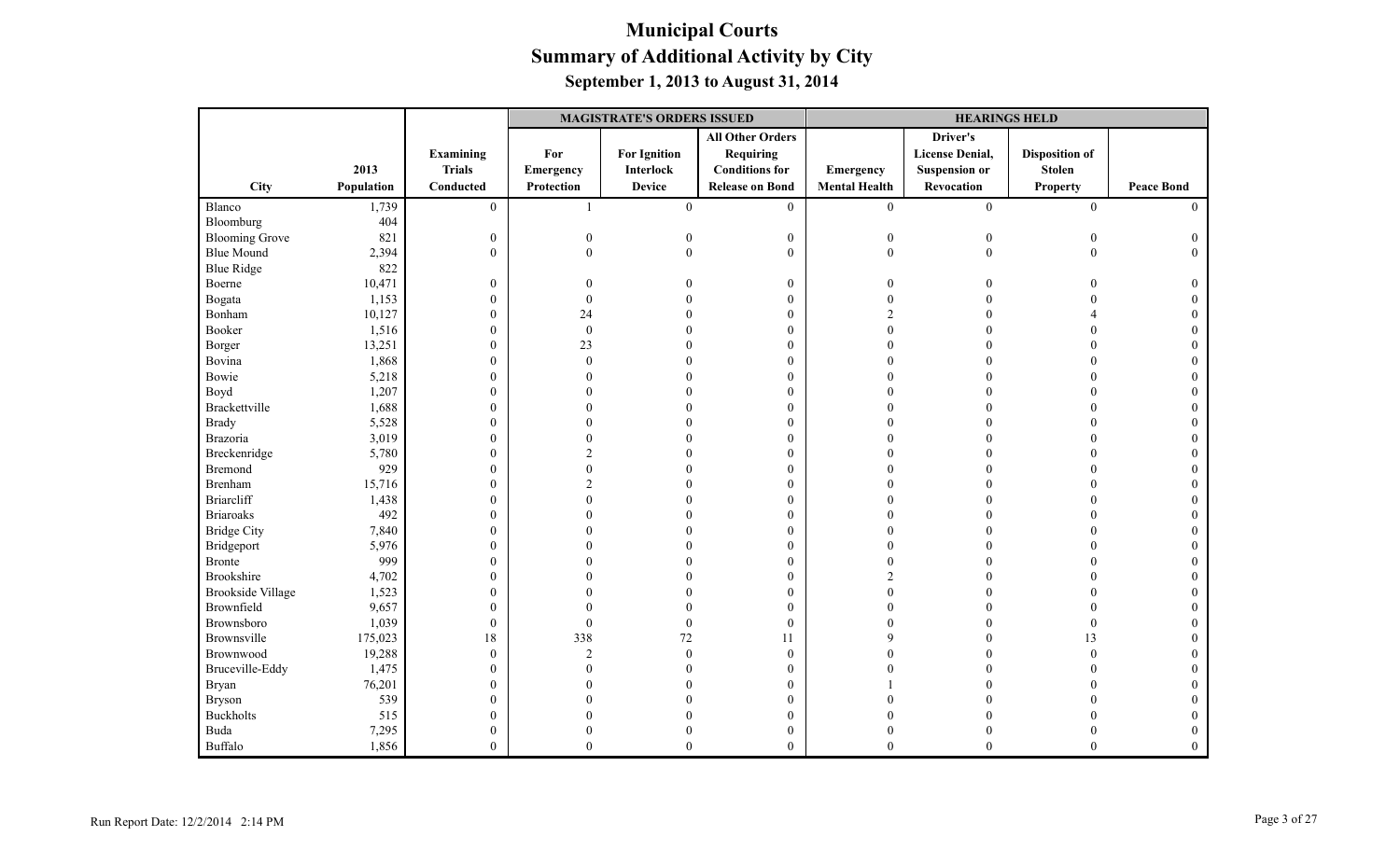|                          |            | <b>CASES IN WHICH FINE AND COURT COSTS</b><br><b>SATISFIED BY</b><br><b>Community Service</b> |                     |                    |                        | FINE AND COURT COSTS WAIVED<br><b>FOR INDIGENCY</b> |                     | FINES, COURT COSTS AND OTHER AMOUNTS<br><b>COLLECTED</b> |              |
|--------------------------|------------|-----------------------------------------------------------------------------------------------|---------------------|--------------------|------------------------|-----------------------------------------------------|---------------------|----------------------------------------------------------|--------------|
|                          |            |                                                                                               |                     |                    |                        |                                                     |                     |                                                          |              |
|                          | 2013       | Partial                                                                                       | Full                |                    |                        |                                                     |                     |                                                          |              |
| City                     | Population | <b>Satisfaction</b>                                                                           | <b>Satisfaction</b> | <b>Jail Credit</b> | <b>Number of Cases</b> | <b>Amount Waived</b>                                | <b>Kept by City</b> | <b>Remitted to State</b>                                 | <b>Total</b> |
| Blanco                   | 1,739      |                                                                                               | 5                   | $\tau$             | $\theta$               | \$0                                                 | \$81,087            | \$56,783                                                 | \$137,878    |
| Bloomburg                | 404        |                                                                                               |                     |                    |                        |                                                     |                     |                                                          |              |
| <b>Blooming Grove</b>    | 821        | $\sqrt{2}$                                                                                    | $\mathfrak{Z}$      | 24                 | $\mathbf{0}$           | \$0                                                 | \$36,861            | \$14,168                                                 | \$51,351     |
| <b>Blue Mound</b>        | 2,394      | $\overline{2}$                                                                                | 8                   | 447                | $\mathbf{0}$           | \$0                                                 | \$386,964           | \$177,164                                                | \$575,379    |
| <b>Blue Ridge</b>        | 822        |                                                                                               |                     |                    |                        |                                                     |                     |                                                          |              |
| Boerne                   | 10,471     | $\mathbf{0}$                                                                                  | 8                   | 86                 | $\Omega$               | \$0                                                 | \$309,787           | \$186,990                                                | \$496,783    |
| Bogata                   | 1,153      | 3                                                                                             | $\mathbf{0}$        | 25                 | $\Omega$               | \$0                                                 | \$21,271            | \$9,279                                                  | \$30,550     |
| Bonham                   | 10,127     | 16                                                                                            | 39                  | 249                | $\Omega$               | \$0                                                 | \$189,997           | \$79,584                                                 | \$269,587    |
| Booker                   | 1,516      | $\theta$                                                                                      | $\theta$            | $\theta$           | $\Omega$               | \$0                                                 | \$3,523             | \$3,472                                                  | \$6,996      |
| Borger                   | 13,251     | 14                                                                                            | 27                  | 445                | 5                      | \$1,723                                             | \$203,090           | \$109,717                                                | \$312,813    |
| Bovina                   | 1,868      | $\mathbf{0}$                                                                                  | $\mathbf{0}$        | $\mathfrak{Z}$     |                        | \$0                                                 | \$107,128           | \$75,236                                                 | \$182,365    |
| Bowie                    | 5,218      | $\theta$                                                                                      | $\mathbf{0}$        | $\mathbf{0}$       | $\Omega$               | \$0                                                 | \$92,956            | \$56,518                                                 | \$149,480    |
| Boyd                     | 1,207      |                                                                                               | $\overline{2}$      | 17                 | $\Omega$               | \$0                                                 | \$68,528            | \$43,022                                                 | \$111,910    |
| Brackettville            | 1,688      | $\theta$                                                                                      | $\boldsymbol{0}$    | $\boldsymbol{0}$   |                        | \$0                                                 | \$2,402             | \$1,173                                                  | \$3,580      |
| <b>Brady</b>             | 5,528      |                                                                                               | 5                   | 24                 | 3                      | \$68                                                | \$26,651            | \$17,570                                                 | \$44,231     |
| <b>Brazoria</b>          | 3,019      | $\Omega$                                                                                      | $\mathbf{0}$        | $\mathbf{0}$       |                        | \$0                                                 | \$177,001           | \$89,887                                                 | \$266,886    |
| Breckenridge             | 5,780      | $\mathbf Q$                                                                                   | $\mathbf{0}$        | 181                | $\Omega$               | \$0                                                 | \$80,623            | \$45,361                                                 | \$125,989    |
| Bremond                  | 929        | $\Omega$                                                                                      | $\theta$            | $\theta$           |                        | \$0                                                 | \$64,194            | \$51,039                                                 | \$115,238    |
| Brenham                  | 15,716     | $\Omega$                                                                                      | $\overline{4}$      | 306                |                        | \$0                                                 | \$614,870           | \$260,101                                                | \$874,977    |
| <b>Briarcliff</b>        | 1,438      |                                                                                               | $\theta$            | $\boldsymbol{0}$   |                        | \$343                                               | \$1,653             | \$1,332                                                  | \$2,990      |
| <b>Briaroaks</b>         | 492        | $\Omega$                                                                                      | $\mathbf{0}$        | $\mathbf{0}$       |                        | \$0                                                 | $\$0$               | $\$0$                                                    | \$0          |
| <b>Bridge City</b>       | 7,840      | $\mathbf{0}$                                                                                  | 31                  | 383                | $\mathbf{0}$           | \$0                                                 | \$456,647           | \$247,982                                                | \$704,635    |
| Bridgeport               | 5,976      | $22\,$                                                                                        | 20                  | 236                | 12                     | \$2,396                                             | \$289,034           | \$148,089                                                | \$437,127    |
| <b>Bronte</b>            | 999        | $\mathbf{0}$                                                                                  | $\mathbf{0}$        | $\mathbf{0}$       | $\mathbf{0}$           | \$0                                                 | \$0                 | \$0                                                      | \$0          |
| Brookshire               | 4,702      | 5                                                                                             | 59                  | 219                | $\mathbf{0}$           | \$0                                                 | \$316,915           | \$170,725                                                | \$487,646    |
| <b>Brookside Village</b> | 1,523      | $\theta$                                                                                      | $\theta$            | 3                  | 14                     | \$1,358                                             | \$68,376            | \$46,334                                                 | \$114,713    |
| Brownfield               | 9,657      | 13                                                                                            | 47                  | $\theta$           | $\theta$               | \$0                                                 | \$103,337           | \$71,965                                                 | \$175,310    |
| Brownsboro               | 1,039      | $\overline{4}$                                                                                | 17                  | 24                 | $\theta$               | \$0                                                 | \$239,359           | \$206,436                                                | \$445,795    |
| Brownsville              | 175,023    | 177                                                                                           | 1,107               | 7,682              |                        | \$0                                                 | \$2,469,573         | \$1,744,295                                              | \$4,213,869  |
| Brownwood                | 19,288     | 40                                                                                            | 39                  | 183                | $\mathfrak{D}$         | \$395                                               | \$179,325           | \$82,379                                                 | \$261,711    |
| Bruceville-Eddy          | 1,475      |                                                                                               |                     |                    | $\Omega$               | \$0                                                 | \$430,976           | \$271,964                                                | \$702,947    |
| Bryan                    | 76,201     | $\mathbf{0}$                                                                                  | $\mathbf{0}$        | 545                | $\Omega$               | \$3,006                                             | \$1,874,881         | \$707,111                                                | \$2,581,990  |
| <b>Bryson</b>            | 539        | $\theta$                                                                                      | $\mathbf{0}$        | $\mathbf{0}$       |                        | \$0                                                 | \$0                 | \$0                                                      | \$0          |
| <b>Buckholts</b>         | 515        | $\Omega$                                                                                      | $\mathbf{0}$        | $\mathbf{0}$       |                        | \$0                                                 | \$141,217           | \$80,892                                                 | \$199,113    |
| Buda                     | 7,295      |                                                                                               | 9                   | 35                 |                        | \$0                                                 | \$173,209           | \$95,397                                                 | \$268,609    |
| Buffalo                  | 1,856      | 3                                                                                             | 8                   | $\theta$           | $\Omega$               | \$0                                                 | \$144,828           | \$118,495                                                | \$263,331    |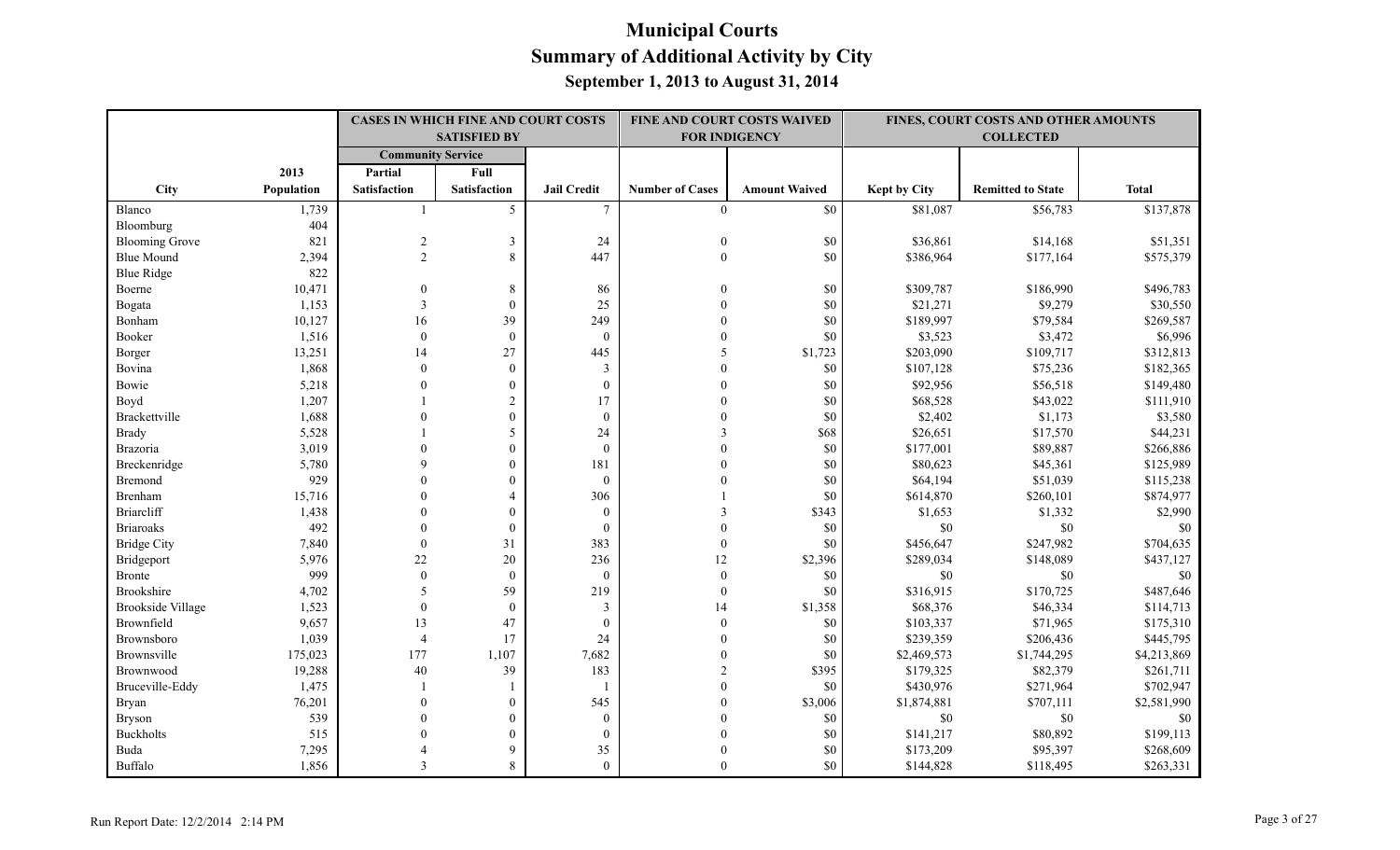|                        |            |                     |                                 | <b>MAGISTRATE WARNINGS</b> |                                       |                  |                     |                        |                  | <b>WARRANTS ISSUED</b> |                |                        |
|------------------------|------------|---------------------|---------------------------------|----------------------------|---------------------------------------|------------------|---------------------|------------------------|------------------|------------------------|----------------|------------------------|
|                        |            |                     | <b>Number of Warnings Given</b> |                            | <b>Number of Requests for Counsel</b> |                  |                     | <b>Arrest Warrants</b> |                  |                        |                | Fire, Health and       |
|                        | 2013       | Class C             | Class A or B                    |                            | Class A or B                          |                  | Class <sub>C</sub>  | Class A or B           |                  | <b>Capiases Pro</b>    | Search         | <b>Code Inspection</b> |
| City                   | Population | <b>Misdemeanors</b> | <b>Misdemeanors</b>             | Felonies                   | <b>Misdemeanors</b>                   | Felonies         | <b>Misdemeanors</b> | <b>Misdemeanors</b>    | <b>Felonies</b>  | Fine                   | Warrants       | Warrants               |
| <b>Buffalo Springs</b> | 453        |                     |                                 |                            |                                       |                  |                     |                        |                  |                        |                |                        |
| <b>Bullard</b>         | 2,463      | $\bf{0}$            | $\Omega$                        | $\theta$                   | $\Omega$                              | $\boldsymbol{0}$ | 372                 | $\overline{0}$         | $\mathbf{0}$     | 516                    | $\Omega$       |                        |
| Bulverde               | 4,630      | 624                 | $\Omega$                        |                            | $\Omega$                              | $\boldsymbol{0}$ | 1,466               | $\overline{0}$         | $\boldsymbol{0}$ | 91                     |                |                        |
| <b>Bunker Hill</b>     | 3,633      | $\theta$            |                                 |                            |                                       | $\boldsymbol{0}$ | 454                 | $\Omega$               | $\boldsymbol{0}$ | 211                    |                |                        |
| Burkburnett            | 10,811     | $\Omega$            | $\theta$                        | $\Omega$                   | $\Omega$                              | $\mathbf{0}$     | 383                 | $\theta$               | $\theta$         | 342                    |                |                        |
| Burleson               | 36,690     | 635                 | 142                             | 54                         | 15                                    | 13               | 1,868               | 92                     | 40               | 491                    | 44             |                        |
| Burnet                 | 5,987      | $\mathbf{0}$        | $\theta$                        | $\Omega$                   | $\Omega$                              | $\boldsymbol{0}$ | 181                 | $\overline{A}$         | $\mathfrak{Z}$   | 199                    | $\theta$       |                        |
| Burton                 | 300        |                     | $\Omega$                        | $\Omega$                   | $\Omega$                              | $\mathbf{0}$     | 371                 | $\theta$               | $\theta$         | $\Omega$               |                |                        |
| Cactus                 | 3,179      |                     | $\theta$                        | $\Omega$                   | $\Omega$                              | $\boldsymbol{0}$ | $\boldsymbol{0}$    | $\overline{0}$         | $\mathbf{0}$     | $\Omega$               |                |                        |
| Caddo Mills            | 1,338      | $\theta$            | $\theta$                        | $\Omega$                   | $\Omega$                              | $\boldsymbol{0}$ | 326                 | $\overline{0}$         | $\mathbf{0}$     | 146                    |                |                        |
| Caldwell               | 4,104      | 140                 | 254                             | 127                        | 36                                    | $22\,$           | 322                 | 19                     | 17               | 88                     |                |                        |
| Calvert                | 1,192      | $\boldsymbol{0}$    | $\theta$                        | $\Omega$                   | $\Omega$                              | $\boldsymbol{0}$ | $\boldsymbol{0}$    | $\overline{0}$         | $\overline{0}$   | $\theta$               | 0              |                        |
| Cameron                | 5,552      | $\mathbf{0}$        | $\Omega$                        |                            | $\Omega$                              | $\overline{0}$   | 379                 | $\theta$               | $\mathbf{0}$     | 386                    |                |                        |
| Camp Wood              | 706        |                     |                                 |                            |                                       |                  |                     |                        |                  |                        |                |                        |
| Canadian               | 2,649      | $\boldsymbol{0}$    | $\boldsymbol{0}$                | $\Omega$                   | $\Omega$                              | $\boldsymbol{0}$ | $\boldsymbol{0}$    | $\overline{0}$         | $\overline{0}$   | $\Omega$               | $\Omega$       |                        |
| Caney City             | 217        |                     |                                 |                            |                                       |                  |                     |                        |                  |                        |                |                        |
| Canton                 | 3,581      | 174                 | 68                              | 70                         | 45                                    | 52               | 386                 | 24                     | 40               | 134                    | $\mathcal{D}$  |                        |
| Canyon                 | 13,303     | $\boldsymbol{0}$    | $\boldsymbol{0}$                | $\Omega$                   | $\Omega$                              | $\mathbf{0}$     | 821                 | $\theta$               | $\theta$         | 238                    | $\Omega$       |                        |
| Carrizo Springs        | 5,368      |                     |                                 |                            |                                       |                  |                     |                        |                  |                        |                |                        |
| Carrollton             | 119,097    | 8,068               | 632                             | 278                        | 277                                   | 177              | 10,526              | 2,202                  | 986              | 8,543                  | 662            |                        |
| Carthage               | 6,779      | $\theta$            | $\overline{0}$                  | $\Omega$                   | $\theta$                              | $\boldsymbol{0}$ | $\boldsymbol{0}$    | $\mathbf{0}$           | $\boldsymbol{0}$ | $\overline{0}$         | $\overline{0}$ |                        |
| Castle Hills           | 4,116      |                     | $\theta$                        | $\Omega$                   | $\Omega$                              | $\mathbf{0}$     | 9,863               | $\mathbf{0}$           | $\mathbf{0}$     | 1,030                  | $\Omega$       |                        |
| Castroville            | 2,680      |                     | $\theta$                        | $\Omega$                   | $\Omega$                              | $\overline{0}$   | 608                 | $\overline{0}$         | $\mathbf{0}$     | $\theta$               |                |                        |
| Cedar Hill             | 45,028     | $\Omega$            | 280                             | 146                        |                                       | $\theta$         | 2,890               | 79                     | 44               | 1,206                  | $\Omega$       |                        |
| Cedar Park             | 48,937     |                     | $\Omega$                        | $\Omega$                   |                                       | $\theta$         | 1,406               | 101                    | 117              | 1,861                  | 199            |                        |
| Celeste                | 814        |                     | $\Omega$                        |                            |                                       | $\Omega$         | $\mathbf{0}$        | $\overline{0}$         | $\overline{0}$   | $\theta$               | $\theta$       |                        |
| Celina                 | 6,028      |                     | $\Omega$                        |                            |                                       | $\theta$         | 210                 | $\mathbf{0}$           | $\boldsymbol{0}$ | 45                     | $\Omega$       |                        |
| Center                 | 5,193      | 16                  | $\Omega$                        |                            |                                       | $\boldsymbol{0}$ | 663                 | $\Omega$               | $\boldsymbol{0}$ | 140                    |                |                        |
| Chandler               | 2,734      | $\Omega$            | $\Omega$                        |                            |                                       | $\overline{0}$   | 750                 | $\Omega$               | $\theta$         | 374                    |                |                        |
| Channing               | 363        | $\Omega$            | $\theta$                        |                            |                                       | $\theta$         | $\mathbf{0}$        | $\theta$               | $\mathbf{0}$     | $\Omega$               | $\Omega$       |                        |
| Charlotte              | 1,715      | $\Omega$            | $\Omega$                        |                            | $\Omega$                              | $\theta$         | $\Omega$            | $\theta$               | $\theta$         |                        |                |                        |
| Chateau Woods          |            |                     |                                 |                            |                                       |                  |                     |                        |                  |                        |                |                        |
| Chico                  | 1,002      |                     | $\mathbf{0}$                    | $\Omega$                   |                                       | $\mathbf{0}$     | $\mathbf{0}$        | $\overline{0}$         | $\mathbf{0}$     | $\Omega$               | $\Omega$       |                        |
| Childress              | 6,105      |                     | $\theta$                        | $\Omega$                   | $\Omega$                              | $\boldsymbol{0}$ | 157                 | $\boldsymbol{0}$       | $\boldsymbol{0}$ |                        |                |                        |
| Chillicothe            | 707        | $\Omega$            | $\theta$                        | $\Omega$                   | $\Omega$                              | $\boldsymbol{0}$ | 162                 | $\mathbf{0}$           | $\overline{0}$   |                        |                |                        |
| China                  | 1,160      |                     |                                 |                            |                                       |                  |                     |                        |                  |                        |                |                        |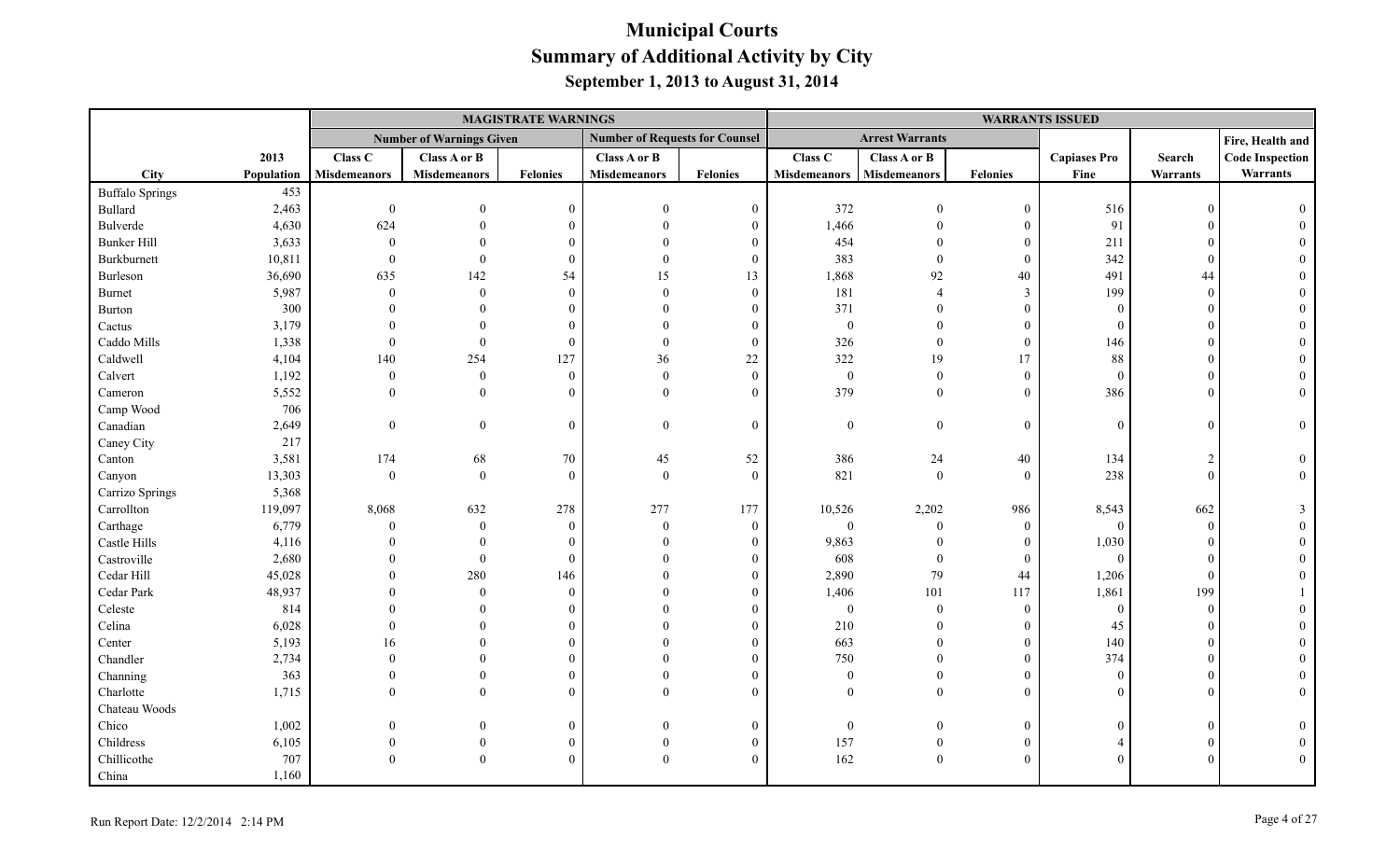|                        |            |                  | <b>MAGISTRATE'S ORDERS ISSUED</b> |                     |                         |                      | <b>HEARINGS HELD</b>   |                       |                   |
|------------------------|------------|------------------|-----------------------------------|---------------------|-------------------------|----------------------|------------------------|-----------------------|-------------------|
|                        |            |                  |                                   |                     | <b>All Other Orders</b> |                      | Driver's               |                       |                   |
|                        |            | Examining        | For                               | <b>For Ignition</b> | Requiring               |                      | <b>License Denial,</b> | <b>Disposition of</b> |                   |
|                        | 2013       | <b>Trials</b>    | <b>Emergency</b>                  | <b>Interlock</b>    | <b>Conditions for</b>   | Emergency            | <b>Suspension or</b>   | <b>Stolen</b>         |                   |
| City                   | Population | Conducted        | Protection                        | <b>Device</b>       | <b>Release on Bond</b>  | <b>Mental Health</b> | Revocation             | <b>Property</b>       | <b>Peace Bond</b> |
| <b>Buffalo Springs</b> | 453        |                  |                                   |                     |                         |                      |                        |                       |                   |
| Bullard                | 2,463      | $\boldsymbol{0}$ | $\theta$                          | $\Omega$            | $\mathbf{0}$            | $\overline{0}$       | $\theta$               | $\Omega$              |                   |
| Bulverde               | 4,630      | $\boldsymbol{0}$ | $\Omega$                          |                     | $\boldsymbol{0}$        | $\Omega$             |                        |                       |                   |
| <b>Bunker Hill</b>     | 3,633      | $\mathbf{0}$     | U                                 |                     | $\mathbf{0}$            |                      |                        |                       |                   |
| Burkburnett            | 10,811     | $\mathbf{0}$     | $\Omega$                          | $\Omega$            | $\bf{0}$                | $\Omega$             |                        |                       |                   |
| Burleson               | 36,690     | $\,8\,$          | 10                                | 12                  | 29                      | $\mathcal{D}$        |                        |                       |                   |
| Burnet                 | 5,987      | $\boldsymbol{0}$ | $\Omega$                          | $\Omega$            | $\mathbf{0}$            | $\Omega$             |                        | $\Omega$              |                   |
| Burton                 | 300        | $\boldsymbol{0}$ | $\Omega$                          |                     | $\boldsymbol{0}$        | $\Omega$             |                        |                       |                   |
| Cactus                 | 3,179      | $\mathbf{0}$     | $\Omega$                          |                     | $\boldsymbol{0}$        | $\Omega$             |                        | $\Omega$              |                   |
| Caddo Mills            | 1,338      | $\boldsymbol{0}$ | $\Omega$                          | $\Omega$            | $\mathbf{0}$            | $\Omega$             | $\Omega$               | $\Omega$              |                   |
| Caldwell               | 4,104      | $\mathbf{0}$     | 0                                 | $\Omega$            | $\theta$                | $\Omega$             |                        | $\theta$              |                   |
| Calvert                | 1,192      | $\boldsymbol{0}$ | $\Omega$                          | $\theta$            | $\boldsymbol{0}$        | $\theta$             |                        | $\overline{0}$        |                   |
| Cameron                | 5,552      | $\mathbf{0}$     | $\theta$                          | $\theta$            | $\theta$                | $\mathbf{0}$         | $\theta$               | $\overline{0}$        | $\Omega$          |
| Camp Wood              | 706        |                  |                                   |                     |                         |                      |                        |                       |                   |
| Canadian               | 2,649      | $\mathbf{0}$     | $\overline{0}$                    | $\mathbf{0}$        | $\boldsymbol{0}$        | $\bf{0}$             | $\mathbf{0}$           | $\theta$              | $\mathbf{0}$      |
| Caney City             | 217        |                  |                                   |                     |                         |                      |                        |                       |                   |
| Canton                 | 3,581      | $\boldsymbol{0}$ |                                   | $\theta$            | $\mathbf{1}$            | $\boldsymbol{0}$     | $\mathbf{0}$           | $\mathbf{0}$          | $\Omega$          |
| Canyon                 | 13,303     | $\mathbf{0}$     | $\theta$                          | $\boldsymbol{0}$    | $\theta$                | $\boldsymbol{0}$     | $\theta$               | $\theta$              | $\Omega$          |
| Carrizo Springs        | 5,368      |                  |                                   |                     |                         |                      |                        |                       |                   |
| Carrollton             | 119,097    | $\mathbf{0}$     | 36                                | 11                  | 908                     | $\overline{0}$       |                        | $\Omega$              | $\theta$          |
| Carthage               | 6,779      | $\boldsymbol{0}$ | $\Omega$                          | $\theta$            | $\mathbf{0}$            | $\Omega$             |                        |                       | $\Omega$          |
| Castle Hills           | 4,116      | $\boldsymbol{0}$ | $\Omega$                          | $\Omega$            | $\boldsymbol{0}$        | $\Omega$             |                        | $\Omega$              | $\Omega$          |
| Castroville            | 2,680      | $\boldsymbol{0}$ |                                   |                     | $\mathbf{0}$            | $\Omega$             |                        | $\Omega$              |                   |
| Cedar Hill             | 45,028     | $\mathbf{0}$     | U                                 |                     | $\mathbf{0}$            | $\Omega$             |                        | $\Omega$              | $\Omega$          |
| Cedar Park             | 48,937     | $\boldsymbol{0}$ | 0                                 |                     | $\boldsymbol{0}$        | $\theta$             |                        |                       |                   |
| Celeste                | 814        | $\mathbf{0}$     | 0                                 |                     | $\boldsymbol{0}$        | $\Omega$             |                        | $\Omega$              |                   |
| Celina                 | 6,028      | $\boldsymbol{0}$ | $\Omega$                          |                     | $\mathbf{0}$            | $\Omega$             |                        | $\Omega$              |                   |
| Center                 | 5,193      | $\mathbf{0}$     | n                                 |                     | $\theta$                | $\Omega$             |                        | $\Omega$              |                   |
| Chandler               | 2,734      | $\mathbf{0}$     | $\Omega$                          |                     | $\boldsymbol{0}$        | $\Omega$             |                        | $\theta$              |                   |
| Channing               | 363        | $\boldsymbol{0}$ | $\Omega$                          |                     | $\boldsymbol{0}$        | $\theta$             |                        | $\theta$              |                   |
| Charlotte              | 1,715      | $\mathbf{0}$     | $\theta$                          | $\theta$            | $\theta$                | $\Omega$             | $\theta$               | $\theta$              | $\Omega$          |
| Chateau Woods          |            |                  |                                   |                     |                         |                      |                        |                       |                   |
| Chico                  | 1,002      | $\boldsymbol{0}$ | 0                                 |                     | $\bf{0}$                | $\boldsymbol{0}$     | $\Omega$               | 0                     | $\theta$          |
| Childress              | 6,105      | $\boldsymbol{0}$ | $\Omega$                          |                     | $\boldsymbol{0}$        | $\boldsymbol{0}$     |                        | $\theta$              |                   |
| Chillicothe            | 707        | $\mathbf{0}$     | $\mathbf{0}$                      | $\boldsymbol{0}$    | $\mathbf{0}$            | $\boldsymbol{0}$     | $\boldsymbol{0}$       | $\boldsymbol{0}$      | $\Omega$          |
| China                  | 1,160      |                  |                                   |                     |                         |                      |                        |                       |                   |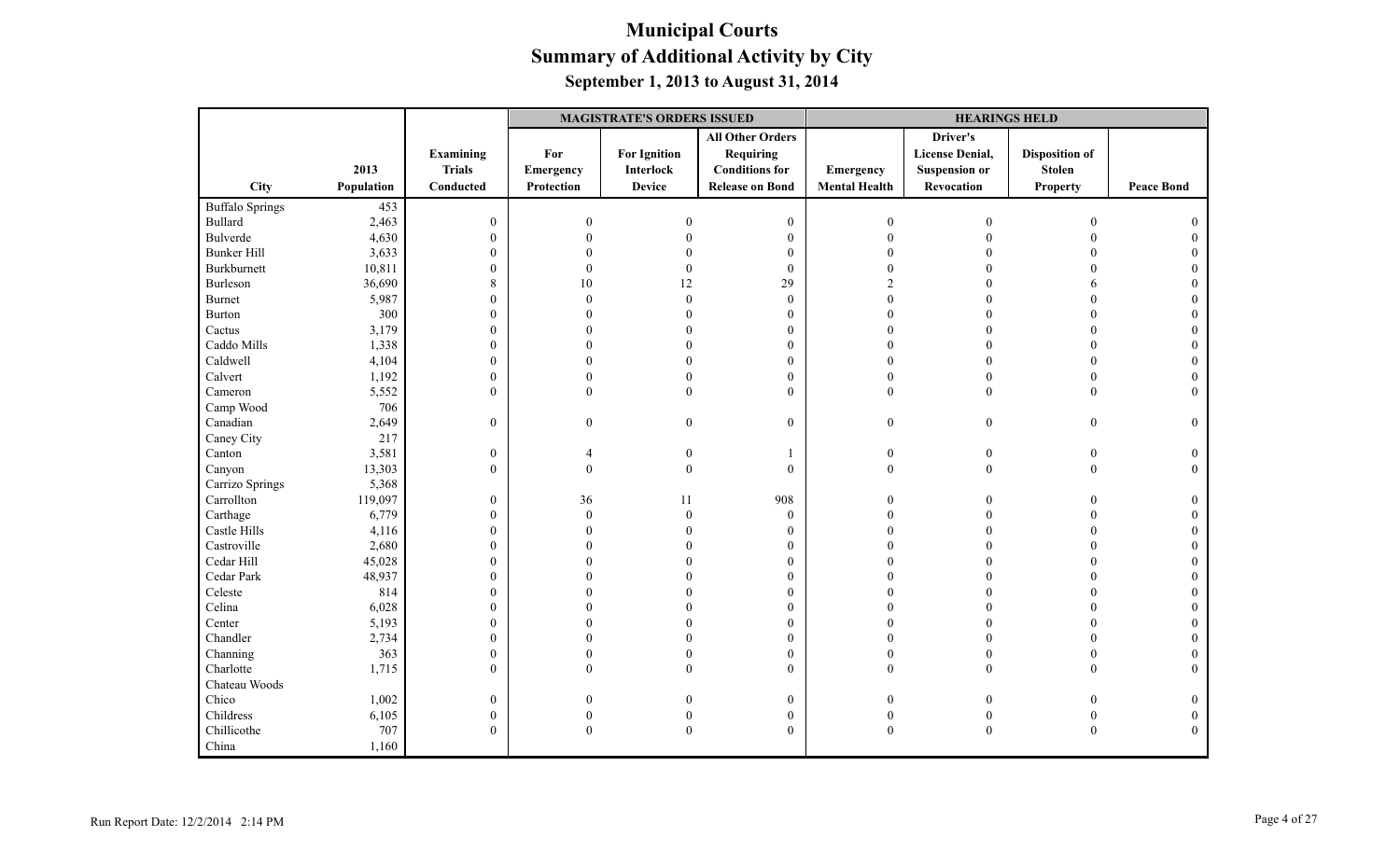|                          |            |                          | CASES IN WHICH FINE AND COURT COSTS<br><b>SATISFIED BY</b> |                    |                        | FINE AND COURT COSTS WAIVED<br><b>FOR INDIGENCY</b> |                     | FINES, COURT COSTS AND OTHER AMOUNTS<br><b>COLLECTED</b> |              |
|--------------------------|------------|--------------------------|------------------------------------------------------------|--------------------|------------------------|-----------------------------------------------------|---------------------|----------------------------------------------------------|--------------|
|                          |            | <b>Community Service</b> |                                                            |                    |                        |                                                     |                     |                                                          |              |
|                          | 2013       | Partial                  | Full                                                       |                    |                        |                                                     |                     |                                                          |              |
| <b>City</b>              | Population | <b>Satisfaction</b>      | <b>Satisfaction</b>                                        | <b>Jail Credit</b> | <b>Number of Cases</b> | <b>Amount Waived</b>                                | <b>Kept by City</b> | <b>Remitted to State</b>                                 | <b>Total</b> |
| <b>Buffalo Springs</b>   | 453        |                          |                                                            |                    |                        |                                                     |                     |                                                          |              |
| Bullard                  | 2,463      |                          | 43                                                         | 174                | 8                      | \$1,713                                             | \$160,177           | \$82,929                                                 | \$243,113    |
| Bulverde                 | 4,630      | $\theta$                 | $\mathbf{0}$                                               | 168                | $\theta$               | \$0                                                 | \$565,110           | \$290,915                                                | \$856,124    |
| <b>Bunker Hill</b>       | 3,633      | $\mathbf{0}$             | $\mathbf{0}$                                               | 132                | $\overline{2}$         | \$753                                               | \$115,756           | \$64,774                                                 | \$180,533    |
| Burkburnett              | 10,811     | $18\,$                   | 42                                                         | 173                | $\theta$               | \$0                                                 | \$71,647            | \$35,883                                                 | \$107,536    |
| Burleson                 | 36,690     | 67                       | $\mathfrak{Z}$                                             | 963                | 3                      | \$630                                               | \$849,364           | \$433,691                                                | \$1,283,061  |
| <b>Burnet</b>            | 5,987      | $\theta$                 | $\mathbf{0}$                                               | 156                | $\theta$               | \$0                                                 | \$105,289           | \$48,485                                                 | \$153,782    |
| Burton                   | 300        | $\Omega$                 | $\theta$                                                   | 5                  | $\theta$               | \$0                                                 | \$40,240            | \$17,467                                                 | \$57,708     |
| Cactus                   | 3,179      | $\theta$                 | 5                                                          | 11                 | $\theta$               | \$0                                                 | \$97,912            | \$27,704                                                 | \$125,616    |
| Caddo Mills              | 1,338      | $\mathbf{0}$             | $\boldsymbol{0}$                                           | $\boldsymbol{0}$   | $\boldsymbol{0}$       | \$0                                                 | \$167,584           | \$113,916                                                | \$281,497    |
| Caldwell                 | 4,104      |                          | 20                                                         | 63                 | $\overline{2}$         | \$460                                               | \$134,310           | \$57,497                                                 | \$191,815    |
| Calvert                  | 1,192      | $\theta$                 | $\mathbf{0}$                                               | $\mathbf{0}$       | $\mathbf{0}$           | \$0                                                 | \$144,982           | \$158,038                                                | \$303,021    |
| Cameron                  | 5,552      | 6                        | 9                                                          | 229                | 268                    | \$76,480                                            | \$190,138           | \$91,772                                                 | \$281,917    |
| Camp Wood                | 706        |                          |                                                            |                    |                        |                                                     |                     |                                                          |              |
| Canadian                 | 2,649      | $\boldsymbol{0}$         | $\mathbf{0}$                                               | $\boldsymbol{0}$   | $\boldsymbol{0}$       | \$0                                                 | \$367               | \$52                                                     | \$419        |
| Caney City               | 217        |                          |                                                            |                    |                        |                                                     |                     |                                                          |              |
| Canton                   | 3,581      | 12                       | 20                                                         | 145                | 25                     | \$7,690                                             | \$161,535           | \$61,488                                                 | \$223,020    |
| Canyon                   | 13,303     | 2                        | $\overline{A}$                                             | 47                 | $\mathbf{0}$           | \$0                                                 | \$287,299           | \$156,229                                                | \$443,890    |
| Carrizo Springs          | 5,368      |                          |                                                            |                    |                        |                                                     |                     |                                                          |              |
| Carrollton               | 119,097    | 26                       | 338                                                        | 3,600              | $\mathbf{0}$           | \$0                                                 | \$7,371,945         | \$3,301,480                                              | \$10,673,432 |
| Carthage                 | 6,779      | $\theta$                 | $\mathbf{0}$                                               | 143                | $\mathbf{0}$           | \$0                                                 | \$197,577           | \$129,840                                                | \$327,418    |
| Castle Hills             | 4,116      | $\theta$                 | $\mathbf{0}$                                               | 60                 | $\theta$               | \$0                                                 | \$937,427           | \$445,161                                                | \$1,382,594  |
| Castroville              | 2,680      | $\mathbf{0}$             | $\boldsymbol{2}$                                           | $\,8\,$            | $\theta$               | \$0                                                 | \$214,157           | \$94,190                                                 | \$308,349    |
| Cedar Hill               | 45,028     | 37                       | 78                                                         | 460                | 3                      | \$819                                               | \$820,024           | \$303,106                                                | \$1,123,130  |
| Cedar Park               | 48,937     | 19                       | 34                                                         | 559                | $\mathcal{D}$          | \$789                                               | \$1,174,405         | \$662,917                                                | \$1,837,321  |
| $\operatorname{Celeste}$ | 814        | $\theta$                 | $\theta$                                                   | $\mathbf{0}$       | $\Omega$               | \$0                                                 | \$9,531             | \$6,194                                                  | \$15,725     |
| Celina                   | 6,028      |                          | 11                                                         | 48                 | 3                      | \$861                                               | \$173,723           | \$94,162                                                 | \$267,888    |
| Center                   | 5,193      | 5                        | $\overline{4}$                                             | 510                |                        | \$291                                               | \$229,432           | \$109,802                                                | \$339,234    |
| Chandler                 | 2,734      | $\theta$                 | $\overline{4}$                                             | 137                | $\theta$               | \$0                                                 | \$227,261           | \$151,277                                                | \$378,758    |
| Channing                 | 363        | $\mathbf{0}$             | $\mathbf{0}$                                               | $\boldsymbol{0}$   | $\mathbf{0}$           | \$0                                                 | $\$0$               | $\$0$                                                    | \$0          |
| Charlotte                | 1,715      | $\theta$                 | $\theta$                                                   | $\theta$           | $\boldsymbol{0}$       | \$0                                                 | \$45,598            | \$35,651                                                 | \$81,247     |
| Chateau Woods            |            |                          |                                                            |                    |                        |                                                     |                     |                                                          |              |
| Chico                    | 1,002      |                          | 3                                                          | $\overline{4}$     | $\theta$               | \$0                                                 | \$5,554             | \$3,288                                                  | \$8,848      |
| Childress                | 6,105      | 3                        | 15                                                         | 6                  | $\boldsymbol{0}$       | \$0                                                 | \$99,425            | \$63,259                                                 | \$162,688    |
| Chillicothe              | 707        | $\boldsymbol{\varDelta}$ | 8                                                          | $\overline{7}$     | $\mathbf{0}$           | \$0                                                 | \$106,519           | \$48,257                                                 | \$154,779    |
| China                    | 1,160      |                          |                                                            |                    |                        |                                                     |                     |                                                          |              |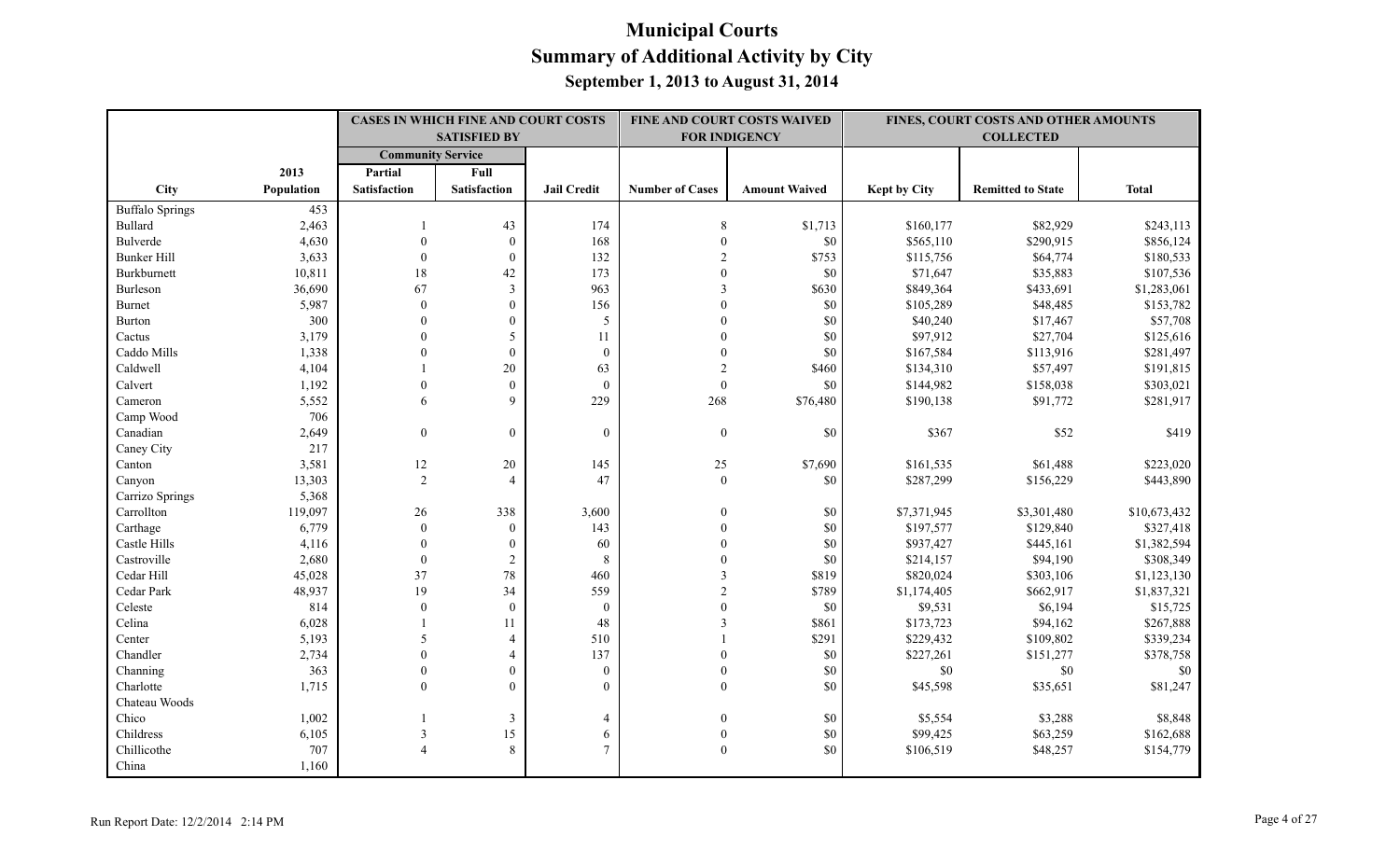|                   |            |                     |                                 | <b>MAGISTRATE WARNINGS</b> |                                       |                  | <b>WARRANTS ISSUED</b> |                        |                  |                     |          |                        |
|-------------------|------------|---------------------|---------------------------------|----------------------------|---------------------------------------|------------------|------------------------|------------------------|------------------|---------------------|----------|------------------------|
|                   |            |                     | <b>Number of Warnings Given</b> |                            | <b>Number of Requests for Counsel</b> |                  |                        | <b>Arrest Warrants</b> |                  |                     |          | Fire, Health and       |
|                   | 2013       | Class C             | Class A or B                    |                            | Class A or B                          |                  | Class C                | Class A or B           |                  | <b>Capiases Pro</b> | Search   | <b>Code Inspection</b> |
| City              | Population | <b>Misdemeanors</b> | <b>Misdemeanors</b>             | <b>Felonies</b>            | <b>Misdemeanors</b>                   | <b>Felonies</b>  | <b>Misdemeanors</b>    | <b>Misdemeanors</b>    | <b>Felonies</b>  | Fine                | Warrants | Warrants               |
| China Grove       | 1,179      | $\mathbf{0}$        | $\theta$                        | $\theta$                   | $\mathbf{0}$                          | $\mathbf{0}$     | $18\,$                 | $\overline{0}$         | $\boldsymbol{0}$ | 26                  | $\Omega$ | $\Omega$               |
| Cibolo            | 15,349     |                     |                                 | $\Omega$                   | $\Omega$                              | $\boldsymbol{0}$ | 340                    | $\Omega$               | $\mathbf{0}$     | 111                 |          |                        |
| Cisco             | 3,899      |                     |                                 |                            | $\Omega$                              | $\theta$         | 597                    |                        | $\overline{0}$   | 44                  |          |                        |
| Clarendon         | 2,026      |                     | $\theta$                        | $\Omega$                   | $\theta$                              | $\overline{0}$   | $\boldsymbol{0}$       | $\overline{0}$         | $\boldsymbol{0}$ | $\overline{0}$      |          |                        |
| Clarksville       | 3,285      | 65                  | 113                             | 88                         | 79                                    | 59               | 106                    | 57                     | 38               | 122                 |          |                        |
| Clarksville City  | 865        | $\mathbf{0}$        | $\theta$                        | $\Omega$                   | $\theta$                              | $\overline{0}$   | $\boldsymbol{0}$       | $\overline{0}$         | $\mathbf{0}$     | $\theta$            |          |                        |
| Claude            | 1,196      | $\theta$            | $\Omega$                        | $\Omega$                   | $\Omega$                              | $\theta$         | $\theta$               | $\overline{0}$         | $\theta$         | $\Omega$            |          |                        |
| Clear Lake Shores | 1,063      |                     |                                 |                            |                                       |                  |                        |                        |                  |                     |          |                        |
| Cleburne          | 29,337     |                     |                                 | $\Omega$                   | $\Omega$                              | $\mathbf{0}$     | 1,430                  | 6                      | 14               | 558                 |          |                        |
| Cleveland         | 7,675      |                     | $\Omega$                        | $\Omega$                   | $\Omega$                              | $\Omega$         | 1,119                  | $\Omega$               | $\mathbf{1}$     | 1,587               |          |                        |
| Clifton           | 3,442      | 40                  | 40                              | 18                         | $\Omega$                              | $\Omega$         | 286                    | $\theta$               | $\theta$         | 73                  |          |                        |
| Clint             | 926        | $\Omega$            | $\theta$                        | $\Omega$                   |                                       | $\theta$         | $\mathbf{0}$           | $\theta$               | $\theta$         | $\Omega$            |          |                        |
| Clute             | 11,211     |                     |                                 |                            |                                       | $\Omega$         | 956                    | $\Omega$               | $\theta$         | 892                 |          |                        |
| Clyde             | 3,713      |                     |                                 |                            |                                       | $\theta$         | 368                    | $\Omega$               | $\mathfrak{Z}$   | 44                  |          |                        |
| Cockrell Hill     | 4,193      |                     |                                 |                            |                                       |                  | 4,830                  | $\Omega$               | $\overline{0}$   | 1,850               |          |                        |
| Coffee City       | 278        |                     |                                 |                            |                                       | $\Omega$         | 205                    |                        | $\boldsymbol{0}$ | -5                  |          |                        |
| Coleman           | 4,709      |                     |                                 |                            |                                       | $\Omega$         | 161                    |                        | $\theta$         | 104                 |          |                        |
| College Station   | 93,857     |                     | $\Omega$                        | $\Omega$                   | $\Omega$                              | $\theta$         | 1,110                  | $\theta$               | $\mathbf{0}$     | 3,003               | 220      |                        |
| Colleyville       | 22,807     | 194                 | 188                             | 43                         | 170                                   | 23               | 1,780                  | 36                     | $\overline{4}$   | 572                 | $\Omega$ |                        |
| Collinsville      | 1,624      | $\boldsymbol{0}$    | $\theta$                        | $\Omega$                   | $\theta$                              | $\overline{0}$   | 273                    | $\mathbf{0}$           | $\theta$         | 42                  |          |                        |
| Colorado City     | 4,146      | 78                  |                                 |                            | $\Omega$                              | $\Omega$         | 159                    | $\Omega$               | $\overline{0}$   | 144                 |          |                        |
| Columbus          | 3,655      | $\Omega$            |                                 |                            | $\theta$                              | $\theta$         | 180                    |                        | $\overline{2}$   | 91                  | 28       |                        |
| Comanche          | 4,335      |                     | 28                              | 30                         | $10\,$                                | 9                | 121                    | $\overline{7}$         | 10               | 94                  | $\Omega$ |                        |
| Combes            | 2,895      |                     | $\theta$                        | $\Omega$                   | $\Omega$                              | $\Omega$         | 1,259                  | $\Omega$               | $\overline{0}$   | $\Omega$            |          |                        |
| Combine           | 1,942      | $\mathbf{0}$        | $\theta$                        |                            | $\Omega$                              | $\theta$         | 33                     | $\overline{2}$         | $\mathfrak{Z}$   | $\overline{0}$      |          |                        |
| Commerce          | 8,078      | 578                 | $\Omega$                        |                            | $\Omega$                              | $\Omega$         | 491                    | $\theta$               | $\theta$         | 707                 |          |                        |
| Como              | 702        |                     |                                 |                            |                                       |                  |                        |                        |                  |                     |          |                        |
| Conroe            | 56,207     | 801                 |                                 | $\Omega$                   | $\theta$                              | $\mathbf{0}$     | 5,486                  | $\mathbf{0}$           | 17               | 3,554               | $\Omega$ |                        |
| Converse          | 18,198     | $\Omega$            |                                 |                            |                                       | $\Omega$         | 1,062                  | $\theta$               | $\overline{0}$   | 301                 |          |                        |
| Coolidge          | 955        |                     |                                 |                            |                                       |                  | $\theta$               | $\Omega$               | $\theta$         | $\Omega$            |          |                        |
| Cooper            | 1,969      | $\Omega$            |                                 |                            |                                       |                  | $\Omega$               | $\mathbf{0}$           | $\mathbf{0}$     | $\overline{0}$      | $\Omega$ |                        |
| Coppell           | 38,659     | 220                 |                                 |                            |                                       |                  | 2,228                  | 295                    | 83               | 186                 | 63       |                        |
| Copper Canyon     | 1,334      | $\Omega$            |                                 |                            |                                       |                  | 71                     | $\overline{0}$         | $\overline{0}$   | $\overline{0}$      |          |                        |
| Copperas Cove     | 32,032     |                     |                                 |                            |                                       |                  | 1,305                  | $\theta$               | $\overline{0}$   | 508                 |          |                        |
| Corinth           | 19,935     |                     |                                 |                            |                                       | 0                | 1,687                  | $\theta$               | $\theta$         | 376                 |          |                        |
| Corpus Christi    | 305,215    | 3,954               | 5,732                           | 2,347                      | 1,518                                 | 884              | 271                    | $\overline{7}$         | $\mathbf Q$      | 85                  | 380      |                        |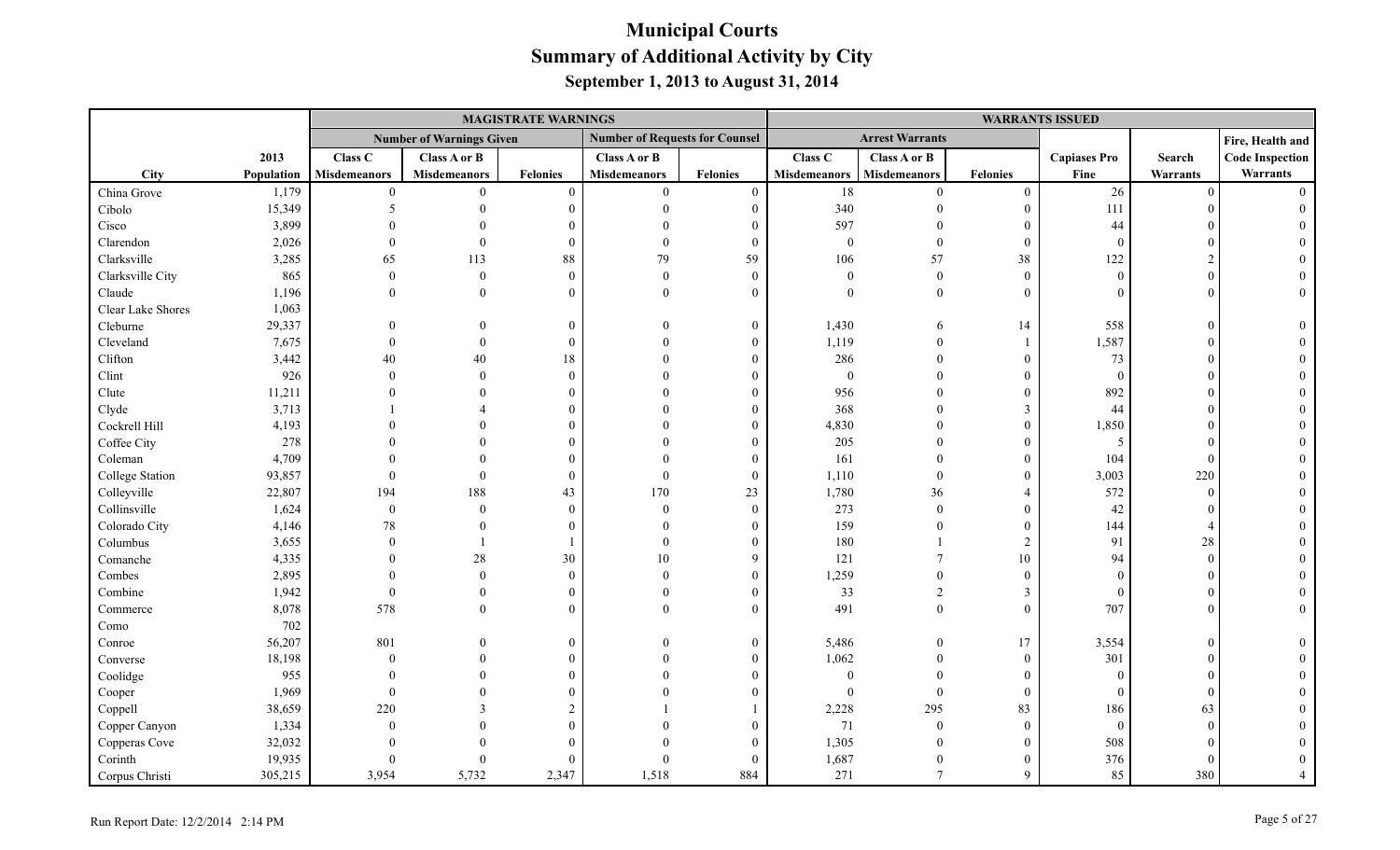|                   |            |                  | <b>MAGISTRATE'S ORDERS ISSUED</b> |                     |                         | <b>HEARINGS HELD</b> |                        |                       |                   |
|-------------------|------------|------------------|-----------------------------------|---------------------|-------------------------|----------------------|------------------------|-----------------------|-------------------|
|                   |            |                  |                                   |                     | <b>All Other Orders</b> |                      | Driver's               |                       |                   |
|                   |            | <b>Examining</b> | For                               | <b>For Ignition</b> | Requiring               |                      | <b>License Denial,</b> | <b>Disposition of</b> |                   |
|                   | 2013       | <b>Trials</b>    | Emergency                         | <b>Interlock</b>    | <b>Conditions for</b>   | Emergency            | <b>Suspension or</b>   | <b>Stolen</b>         |                   |
| City              | Population | Conducted        | Protection                        | <b>Device</b>       | <b>Release on Bond</b>  | <b>Mental Health</b> | Revocation             | <b>Property</b>       | <b>Peace Bond</b> |
| China Grove       | 1,179      | $\boldsymbol{0}$ | $\mathbf{0}$                      | $\mathbf{0}$        | $\boldsymbol{0}$        | $\overline{0}$       | $\boldsymbol{0}$       | $\overline{0}$        | $\Omega$          |
| Cibolo            | 15,349     | $\mathbf{0}$     | $\Omega$                          |                     | $\mathbf{0}$            | $\Omega$             |                        |                       |                   |
| Cisco             | 3,899      | $\mathbf{0}$     | 0                                 |                     | $\mathbf{0}$            |                      |                        |                       |                   |
| Clarendon         | 2,026      | $\boldsymbol{0}$ | $\Omega$                          |                     | $\boldsymbol{0}$        |                      |                        |                       |                   |
| Clarksville       | 3,285      | $\boldsymbol{0}$ | 10                                |                     | $\boldsymbol{0}$        | $\Omega$             |                        | $\Omega$              |                   |
| Clarksville City  | 865        | $\boldsymbol{0}$ | $\Omega$                          |                     | $\mathbf{0}$            | $\Omega$             |                        | $\Omega$              |                   |
| Claude            | 1,196      | $\mathbf{0}$     | $\Omega$                          | $\Omega$            | $\theta$                | $\Omega$             | $\Omega$               | $\Omega$              | $\Omega$          |
| Clear Lake Shores | 1,063      |                  |                                   |                     |                         |                      |                        |                       |                   |
| Cleburne          | 29,337     | $\boldsymbol{0}$ | 0                                 |                     | $\boldsymbol{0}$        | $\Omega$             |                        | $\overline{2}$        |                   |
| Cleveland         | 7,675      | $\boldsymbol{0}$ | $\Omega$                          |                     | $\mathbf{0}$            | $\Omega$             |                        | $\theta$              |                   |
| Clifton           | 3,442      | $\mathbf{0}$     |                                   |                     | 10                      | 3                    |                        | $\Omega$              |                   |
| Clint             | 926        | $\boldsymbol{0}$ |                                   |                     | $\boldsymbol{0}$        |                      |                        |                       |                   |
| Clute             | 11,211     | $\boldsymbol{0}$ |                                   |                     | $\boldsymbol{0}$        |                      |                        |                       |                   |
| Clyde             | 3,713      | $\boldsymbol{0}$ |                                   |                     | $\mathbf{0}$            |                      |                        |                       |                   |
| Cockrell Hill     | 4,193      | $\mathbf{0}$     |                                   |                     | $\mathbf{0}$            |                      |                        |                       |                   |
| Coffee City       | 278        | $\boldsymbol{0}$ |                                   |                     | $\mathbf{0}$            | $\Omega$             |                        | $\Omega$              |                   |
| Coleman           | 4,709      | $\boldsymbol{0}$ |                                   |                     | $\boldsymbol{0}$        | $\Omega$             |                        |                       |                   |
| College Station   | 93,857     | $\boldsymbol{0}$ |                                   | $\Omega$            | $\mathbf{0}$            |                      |                        |                       |                   |
| Colleyville       | 22,807     | $\boldsymbol{0}$ |                                   | 33                  | $\mathbf{0}$            |                      |                        |                       |                   |
| Collinsville      | 1,624      | $\boldsymbol{0}$ |                                   | $\theta$            | $\theta$                |                      |                        |                       |                   |
| Colorado City     | 4,146      | $\boldsymbol{0}$ |                                   |                     | $\boldsymbol{0}$        |                      |                        |                       |                   |
| Columbus          | 3,655      | $\boldsymbol{0}$ |                                   |                     | $\boldsymbol{0}$        |                      |                        |                       |                   |
| Comanche          | 4,335      | $\boldsymbol{0}$ |                                   |                     | $\mathbf{0}$            | $\mathfrak{D}$       |                        | $\Omega$              |                   |
| Combes            | 2,895      | $\mathbf{0}$     | U                                 |                     | $\mathbf{0}$            | $\Omega$             |                        | $\Omega$              |                   |
| Combine           | 1,942      | $\boldsymbol{0}$ | 0                                 |                     | $\boldsymbol{0}$        | $\boldsymbol{0}$     |                        |                       |                   |
| Commerce          | 8,078      | $\mathbf{0}$     |                                   |                     | $\mathbf{0}$            | $\mathbf{0}$         | $\Omega$               | $\Omega$              | $\Omega$          |
| Como              | 702        |                  |                                   |                     |                         |                      |                        |                       |                   |
| Conroe            | 56,207     | $\boldsymbol{0}$ | 0                                 |                     | $\mathbf{0}$            | $\Omega$             |                        |                       |                   |
| Converse          | 18,198     | $\mathbf{0}$     | O                                 |                     | $\mathbf{0}$            | $\Omega$             |                        |                       |                   |
| Coolidge          | 955        | $\boldsymbol{0}$ |                                   |                     | $\boldsymbol{0}$        |                      |                        |                       |                   |
| Cooper            | 1,969      | $\boldsymbol{0}$ |                                   |                     | $\mathbf{0}$            |                      |                        |                       |                   |
| Coppell           | 38,659     | $\boldsymbol{0}$ |                                   |                     | $\mathbf{0}$            |                      |                        |                       |                   |
| Copper Canyon     | 1,334      | $\mathbf{0}$     |                                   |                     | $\theta$                |                      |                        |                       |                   |
| Copperas Cove     | 32,032     | $\mathbf{0}$     |                                   |                     | $\boldsymbol{0}$        |                      |                        |                       |                   |
| Corinth           | 19,935     | $\boldsymbol{0}$ | $\Omega$                          |                     | $\boldsymbol{0}$        | $\Omega$             |                        |                       |                   |
| Corpus Christi    | 305,215    | $\mathbf{0}$     | 311                               | 234                 | $\mathbf{0}$            | $\Omega$             | $\theta$               |                       | $\mathbf{0}$      |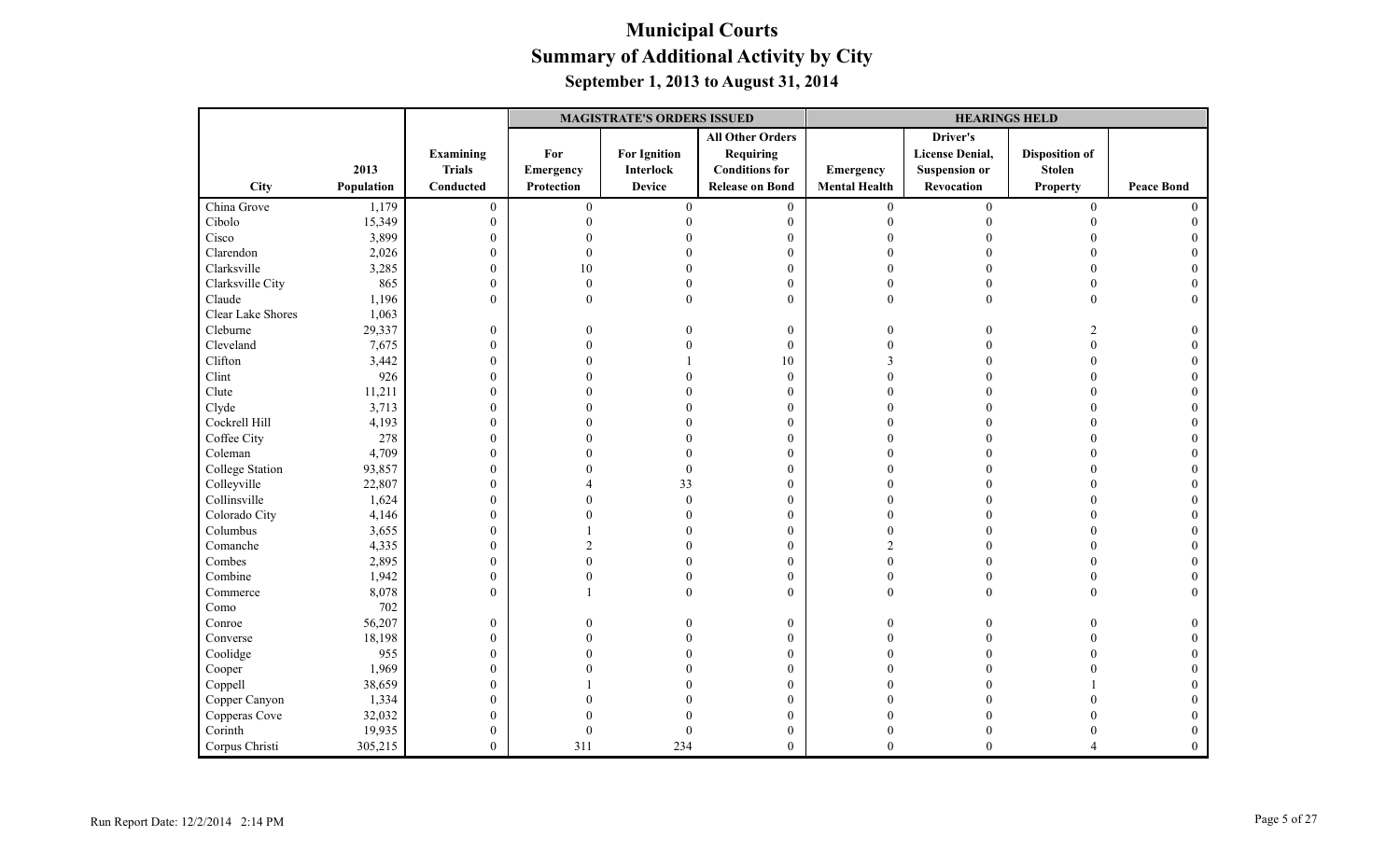|                   |            | <b>CASES IN WHICH FINE AND COURT COSTS</b><br><b>SATISFIED BY</b> |                     |                    |                        | FINE AND COURT COSTS WAIVED<br><b>FOR INDIGENCY</b> | FINES, COURT COSTS AND OTHER AMOUNTS<br><b>COLLECTED</b> |                          |              |
|-------------------|------------|-------------------------------------------------------------------|---------------------|--------------------|------------------------|-----------------------------------------------------|----------------------------------------------------------|--------------------------|--------------|
|                   |            | <b>Community Service</b>                                          |                     |                    |                        |                                                     |                                                          |                          |              |
|                   | 2013       | Partial                                                           | Full                |                    |                        |                                                     |                                                          |                          |              |
| City              | Population | <b>Satisfaction</b>                                               | <b>Satisfaction</b> | <b>Jail Credit</b> | <b>Number of Cases</b> | <b>Amount Waived</b>                                | <b>Kept by City</b>                                      | <b>Remitted to State</b> | <b>Total</b> |
| China Grove       | 1,179      | $\overline{0}$                                                    | $\overline{0}$      | $\overline{0}$     | $\overline{0}$         | \$0                                                 | \$29,070                                                 | \$23,853                 | \$52,902     |
| Cibolo            | 15,349     | $\theta$                                                          | $\boldsymbol{2}$    | 38                 | $\theta$               | \$0                                                 | \$218,763                                                | \$126,079                | \$344,847    |
| Cisco             | 3,899      | $\Omega$                                                          | $\overline{2}$      | $\theta$           |                        | \$306                                               | \$298,233                                                | \$90,957                 | \$246,191    |
| Clarendon         | 2,026      | $\Omega$                                                          | $\theta$            | $\mathbf{0}$       | $\Omega$               | \$0                                                 | \$12,805                                                 | \$6,932                  | \$19,743     |
| Clarksville       | 3,285      |                                                                   | 39                  | 43                 | $\theta$               | \$0                                                 | \$41,153                                                 | \$27,449                 | \$68,603     |
| Clarksville City  | 865        | $\theta$                                                          | $\theta$            | $\theta$           | $\theta$               | \$0                                                 | $\$0$                                                    | $\$0$                    | \$0          |
| Claude            | 1,196      | $\Omega$                                                          | $\Omega$            | $\Omega$           | $\mathbf{0}$           | \$0                                                 | $\$0$                                                    | \$0                      | \$0          |
| Clear Lake Shores | 1,063      |                                                                   |                     |                    |                        |                                                     |                                                          |                          |              |
| Cleburne          | 29,337     | 8                                                                 | 59                  | 648                | 34                     | \$12,803                                            | \$675,223                                                | \$304,194                | \$979,417    |
| Cleveland         | 7,675      | 15                                                                | 53                  | 262                | $10\,$                 | \$3,566                                             | \$336,082                                                | \$129,234                | \$465,322    |
| Clifton           | 3,442      | $\boldsymbol{0}$                                                  | $\mathfrak{Z}$      | 56                 | $\overline{4}$         | \$1,074                                             | \$77,730                                                 | \$45,343                 | \$123,208    |
| Clint             | 926        | $\theta$                                                          | $\mathbf{0}$        | $\mathbf{0}$       | $\theta$               | $\$0$                                               | \$11,746                                                 | \$2,486                  | \$14,230     |
| Clute             | 11,211     | 16                                                                | 44                  | 591                | $\mathbf Q$            | \$3,377                                             | \$523,971                                                | \$267,851                | \$791,829    |
| Clyde             | 3,713      | 3                                                                 | 27                  | 21                 | $\theta$               | \$0                                                 | \$221,308                                                | \$123,417                | \$344,730    |
| Cockrell Hill     | 4,193      | 12                                                                | 58                  | 600                | 8                      | \$2,661                                             | \$914,913                                                | \$368,775                | \$1,283,694  |
| Coffee City       | 278        | $\mathbf{0}$                                                      | $\mathbf{0}$        | 24                 | $\overline{2}$         | \$157                                               | \$78,702                                                 | \$53,119                 | \$131,819    |
| Coleman           | 4,709      | $\mathcal{E}$                                                     | 50                  | 105                | $\mathbf{0}$           | \$0                                                 | \$39,770                                                 | \$23,823                 | \$63,601     |
| College Station   | 93,857     | 6                                                                 | 21                  | 260                | 124                    | \$46,155                                            | \$3,495,317                                              | \$1,255,470              | \$4,750,787  |
| Colleyville       | 22,807     | $\theta$                                                          | $\theta$            | 396                | $\mathbf{0}$           | \$0                                                 | \$955,892                                                | \$582,802                | \$1,538,693  |
| Collinsville      | 1,624      | $\theta$                                                          | $\overline{4}$      | 80                 | $\mathbf{0}$           | \$0                                                 | \$95,114                                                 | \$56,362                 | \$152,173    |
| Colorado City     | 4,146      | $\mathcal{E}$                                                     |                     | 133                | 18                     | \$3,333                                             | \$89,132                                                 | \$47,778                 | \$136,919    |
| Columbus          | 3,655      | $\overline{2}$                                                    | 13                  | 130                | $\theta$               | \$0                                                 | \$91,402                                                 | \$51,161                 | \$142,567    |
| Comanche          | 4,335      | 23                                                                | 15                  | 146                | $\overline{4}$         | \$865                                               | \$89,296                                                 | \$57,379                 | \$146,674    |
| Combes            | 2,895      | 5                                                                 | 53                  | $\mathbf{0}$       | $\theta$               | \$0                                                 | \$269,903                                                | \$206,094                | \$476,829    |
| Combine           | 1,942      | $\mathbf{0}$                                                      | $\mathbf{0}$        | $\mathbf{0}$       | $\theta$               | \$0                                                 | \$9,177                                                  | \$5,818                  | \$15,003     |
| Commerce          | 8,078      | $\overline{4}$                                                    | $\tau$              | 207                | $\theta$               | \$0                                                 | \$170,237                                                | \$70,969                 | \$241,211    |
| Como              | 702        |                                                                   |                     |                    |                        |                                                     |                                                          |                          |              |
| Conroe            | 56,207     | 37                                                                | 179                 | 3,534              | $\boldsymbol{0}$       | \$0                                                 | \$1,944,974                                              | \$932,593                | \$2,877,575  |
| Converse          | 18,198     | $\,8\,$                                                           | 24                  | 43                 | 123                    | \$9,553                                             | \$395,373                                                | \$240,500                | \$635,878    |
| Coolidge          | 955        | $\theta$                                                          |                     | $\mathbf{0}$       | $\mathbf{0}$           | \$0                                                 | \$3,612                                                  | \$2,434                  | \$6,151      |
| Cooper            | 1,969      | $\Omega$                                                          | $\theta$            | $\mathbf{0}$       | $\mathbf{0}$           | \$0                                                 | $\$0$                                                    | \$0                      | \$0          |
| Coppell           | 38,659     | $\Omega$                                                          | 161                 | 460                | 17                     | \$4,206                                             | \$945,790                                                | \$464,796                | \$1,410,592  |
| Copper Canyon     | 1,334      | $\theta$                                                          | $\mathbf{0}$        | $\mathbf{0}$       | $\mathbf{0}$           | \$0                                                 | \$118,211                                                | \$73,396                 | \$191,610    |
| Copperas Cove     | 32,032     | 6                                                                 | 12                  | 375                |                        | \$749                                               | \$451,913                                                | \$306,821                | \$758,737    |
| Corinth           | 19,935     | $\theta$                                                          | 10                  | 142                | 16                     | \$4,016                                             | \$721,461                                                | \$339,581                | \$1,061,046  |
| Corpus Christi    | 305,215    | $\Omega$                                                          | $\Omega$            | $\theta$           | 26                     | \$143,832                                           | \$5,875,820                                              | \$2,202,615              | \$8,078,435  |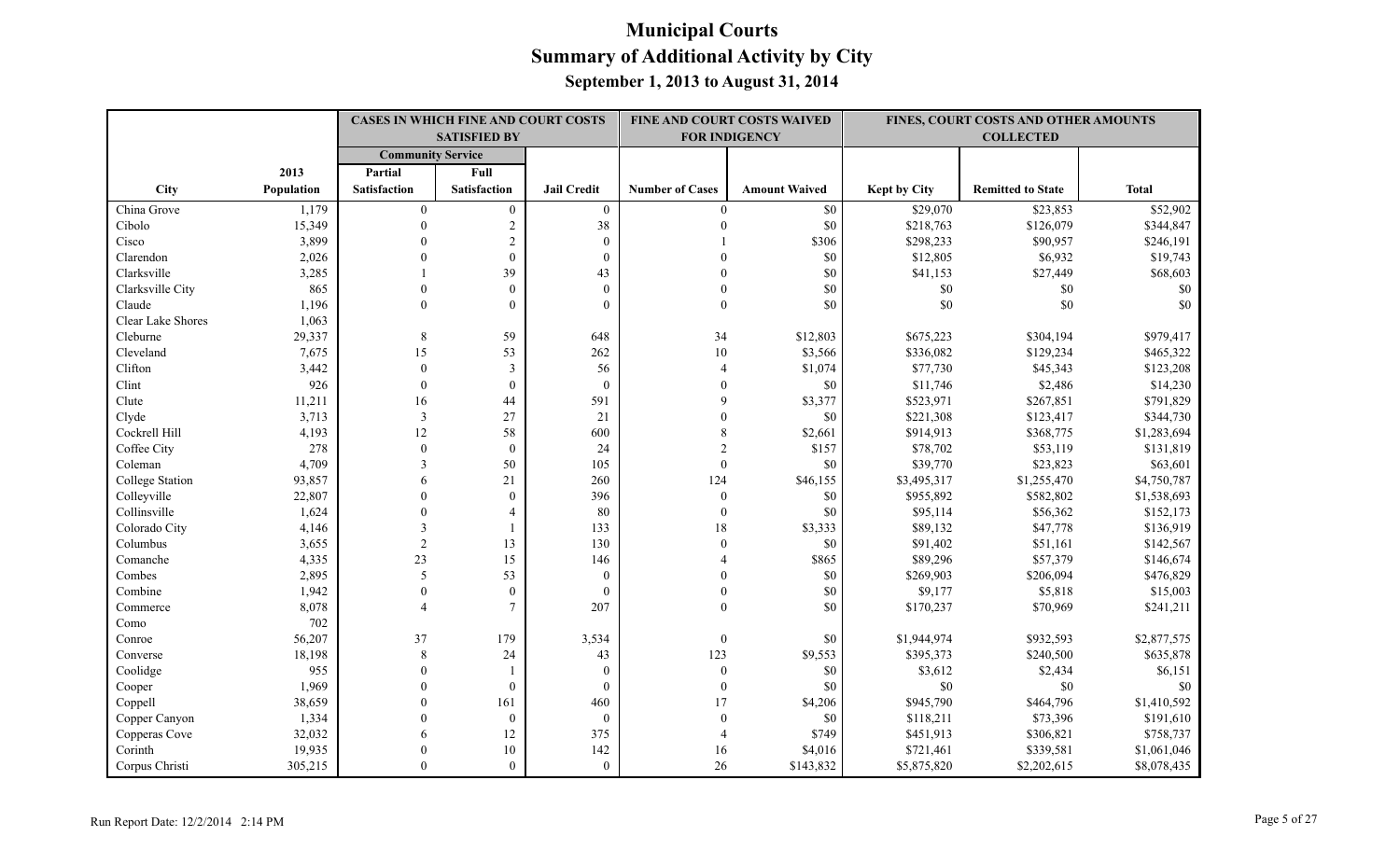|                        |            |                     |                                 | <b>MAGISTRATE WARNINGS</b> |                                       |                |                     |                        |                  | <b>WARRANTS ISSUED</b> |                 |                        |
|------------------------|------------|---------------------|---------------------------------|----------------------------|---------------------------------------|----------------|---------------------|------------------------|------------------|------------------------|-----------------|------------------------|
|                        |            |                     | <b>Number of Warnings Given</b> |                            | <b>Number of Requests for Counsel</b> |                |                     | <b>Arrest Warrants</b> |                  |                        |                 | Fire, Health and       |
|                        | 2013       | Class C             | <b>Class A or B</b>             |                            | Class A or B                          |                | Class C             | Class A or B           |                  | <b>Capiases Pro</b>    | Search          | <b>Code Inspection</b> |
| City                   | Population | <b>Misdemeanors</b> | <b>Misdemeanors</b>             | <b>Felonies</b>            | <b>Misdemeanors</b>                   | Felonies       | <b>Misdemeanors</b> | <b>Misdemeanors</b>    | <b>Felonies</b>  | Fine                   | <b>Warrants</b> | Warrants               |
| Corral City            | $27\,$     |                     |                                 |                            |                                       |                |                     |                        |                  |                        |                 |                        |
| Corrigan               | 1,595      | 113                 |                                 | $\overline{4}$             | $\theta$                              |                | 1,218               | $\overline{0}$         | $\mathbf{0}$     | 94                     |                 |                        |
| Corsicana              | 23,770     | $\boldsymbol{0}$    | $\boldsymbol{0}$                | $\Omega$                   | $\theta$                              | $\theta$       | 1,594               | $\overline{0}$         | $\mathbf{0}$     | 241                    | $\mathcal{D}$   |                        |
| Cottonwood             | 185        |                     |                                 |                            |                                       |                |                     |                        |                  |                        |                 |                        |
| Cottonwood Shores      | 1,123      |                     | $\Omega$                        | $\theta$                   | $\Omega$                              | $\Omega$       | $\Omega$            | $\theta$               | $\mathbf{0}$     | $\Omega$               |                 |                        |
| Cotulla                | 3,603      |                     |                                 | $\Omega$                   | $\Omega$                              | 0              |                     | $\Omega$               | $\mathbf{0}$     | 134                    |                 |                        |
| Covington              | 269        |                     |                                 | $\Omega$                   |                                       | 0              | $\Omega$            | $\Omega$               | $\mathbf{0}$     | $\overline{0}$         |                 |                        |
| Crandall               | 2,858      |                     | $\Omega$                        | $\Omega$                   | $\Omega$                              |                | 599                 | $\theta$               | $\theta$         | 91                     |                 |                        |
| Crane                  | 3,353      |                     | $\Omega$                        | $\Omega$                   | $\Omega$                              |                | $\mathbf{0}$        | 3                      | 3                |                        |                 |                        |
| Crawford               | 717        |                     |                                 |                            |                                       |                |                     |                        |                  |                        |                 |                        |
| Crockett               | 6,950      |                     |                                 | $\mathbf{0}$               | $\Omega$                              | $\theta$       | 467                 | $\Omega$               | $\overline{4}$   | 55                     |                 |                        |
| Crosbyton              | 1,741      |                     | $\Omega$                        | $\Omega$                   | $\Omega$                              | 0              | $\theta$            | $\Omega$               | $\mathbf{0}$     | $\Omega$               |                 |                        |
| Cross Plains           | 982        |                     |                                 | $\Omega$                   |                                       |                |                     |                        | $\Omega$         |                        |                 |                        |
| Cross Roads            | 1,563      |                     |                                 | $\Omega$                   |                                       |                |                     |                        | $\Omega$         |                        |                 |                        |
| Cross Timber           | 268        |                     |                                 | $\Omega$                   |                                       |                |                     |                        | $\Omega$         |                        |                 |                        |
| Crowell                | 948        |                     |                                 | $\theta$                   | $\Omega$                              | $\Omega$       |                     |                        | $\mathbf{0}$     | $\Omega$               |                 |                        |
| Crowley                | 12,838     | 66                  | 83                              | 42                         | 70                                    | 45             | 2,014               | 36                     | $18\,$           | 919                    |                 |                        |
| Crystal City           | 7,138      | $\boldsymbol{0}$    | $\Omega$                        | $\Omega$                   | $\Omega$                              | $\mathbf{0}$   | $\boldsymbol{0}$    | $\mathbf{0}$           | $\boldsymbol{0}$ | $\overline{0}$         |                 |                        |
| Cuero                  | 6,841      | 167                 |                                 | $\Omega$                   |                                       | $\Omega$       | 803                 | $\Omega$               | $\theta$         | 238                    |                 |                        |
| Cumby                  | 777        |                     |                                 |                            |                                       |                | 15                  |                        |                  |                        |                 |                        |
| Cuney                  | 140        |                     |                                 |                            |                                       |                | $\boldsymbol{0}$    |                        |                  |                        |                 |                        |
| Cut and Shoot          | 1,070      |                     |                                 | $\Omega$                   |                                       | $\Omega$       | 162                 |                        | $\mathbf{0}$     | 39                     |                 |                        |
| Daingerfield           | 2,560      | $\Omega$            |                                 | $\Omega$                   | $\Omega$                              | $\Omega$       | 394                 |                        | $\mathbf{0}$     | 207                    |                 |                        |
| Daisetta               | 966        | 32                  | $\Omega$                        | $\Omega$                   |                                       | 0              | 88                  |                        | $\mathbf{0}$     | $\overline{0}$         |                 |                        |
| Dalhart                | 7,930      | $\mathbf{0}$        |                                 |                            |                                       | 0              | $\mathbf{0}$        | $\Omega$               | $\mathbf{0}$     | 377                    | $\sqrt{ }$      |                        |
| Dallas                 | 1,197,816  | $\mathbf{0}$        | $\Omega$                        | $\Omega$                   | $\Omega$                              |                | 53,438              | $\Omega$               | $\mathbf{0}$     | 1,345                  | 231             |                        |
| Dalworthington Gardens | 2,259      | 360                 | 57                              | 41                         | $\mathfrak{D}$                        |                | 4,222               | 11                     | 9                | 667                    | $\mathbf{Q}$    |                        |
| Danbury                | 1,715      | $\mathbf{0}$        | $\theta$                        | $\mathbf{0}$               |                                       | 0              | 11                  | $\theta$               | $\mathbf{0}$     | $\mathbf{Q}$           |                 |                        |
| Dawson                 | 807        |                     |                                 | $\Omega$                   | $\Omega$                              |                | $\overline{4}$      | $\Omega$               | $\mathbf{0}$     | $\Omega$               |                 |                        |
| Dayton                 | 7,242      |                     | $\Omega$                        | $\Omega$                   |                                       | 0              | 1,230               | $28\,$                 | 52               | 59                     |                 |                        |
| Dayton Lakes           | 93         |                     | $\Omega$                        | $\theta$                   | $\Omega$                              | $\theta$       | $\boldsymbol{0}$    | $\mathbf{0}$           | $\mathbf{0}$     | $\theta$               |                 |                        |
| De Kalb                | 1,699      | $\Omega$            | 13                              | 17                         | 10                                    | 13             | 118                 | $28\,$                 | 45               | 145                    |                 |                        |
| De Leon                | 2,246      | 12                  | $\overline{4}$                  | 2                          | $\Omega$                              | $\overline{0}$ | 207                 | 10                     | 10               | 34                     |                 |                        |
| Decatur                | 6,042      |                     | $\Omega$                        | $\theta$                   | $\Omega$                              | $\Omega$       | 1,285               | $\boldsymbol{0}$       | $\boldsymbol{0}$ | 249                    |                 |                        |
| Deer Park              | 32,010     |                     | $\Omega$                        | $\Omega$                   | $\Omega$                              |                | 3,978               | $\theta$               | $\mathbf{0}$     | 3,008                  |                 |                        |
| Del Rio                | 35,591     | $\Omega$            | $\Omega$                        | $\Omega$                   | $\Omega$                              | $\Omega$       | 652                 | $\theta$               | $\theta$         | 807                    |                 |                        |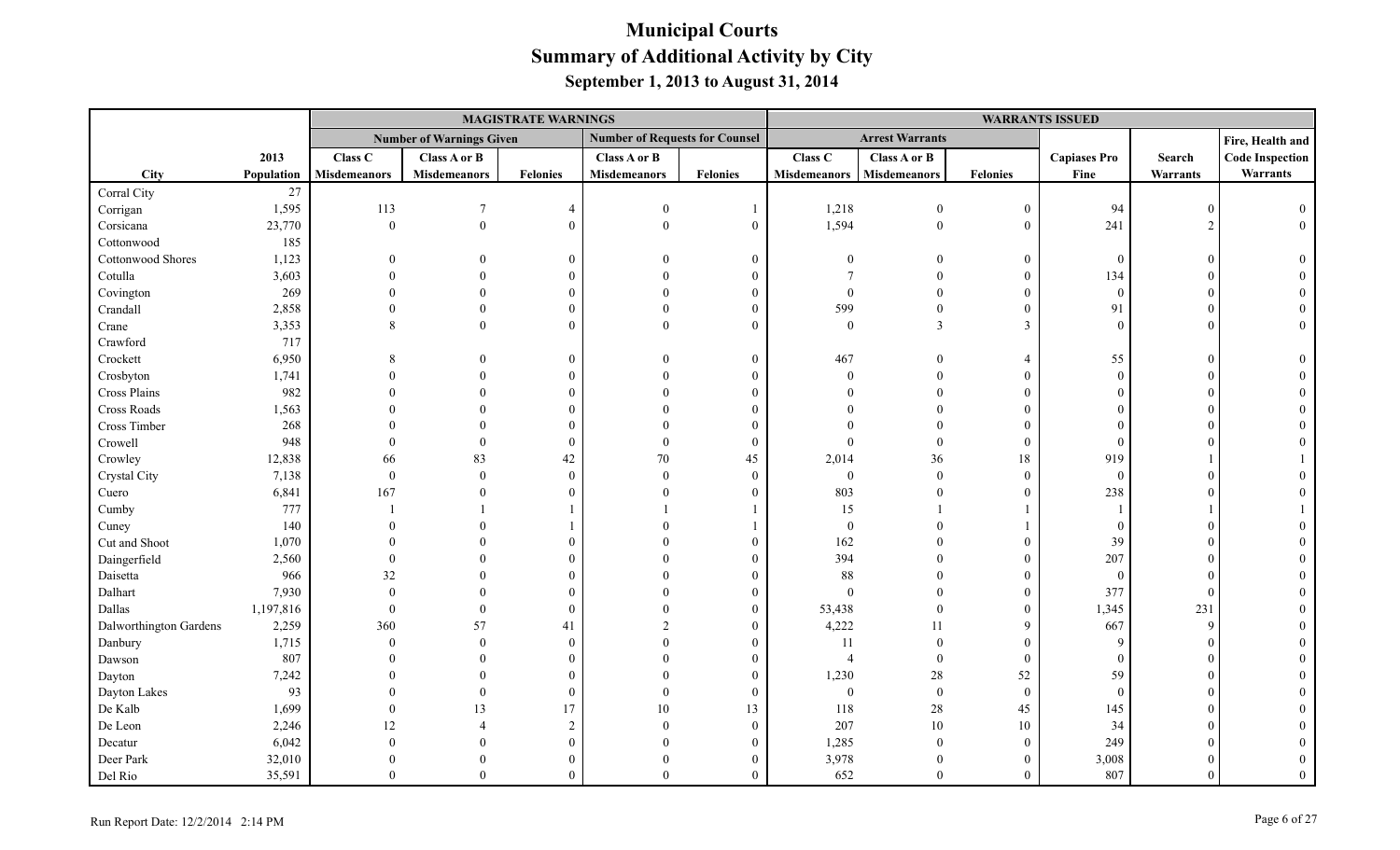|                          |            |                  | <b>MAGISTRATE'S ORDERS ISSUED</b> |                     |                         |                      | <b>HEARINGS HELD</b>   |                       |                   |
|--------------------------|------------|------------------|-----------------------------------|---------------------|-------------------------|----------------------|------------------------|-----------------------|-------------------|
|                          |            |                  |                                   |                     | <b>All Other Orders</b> |                      | Driver's               |                       |                   |
|                          |            | Examining        | For                               | <b>For Ignition</b> | <b>Requiring</b>        |                      | <b>License Denial,</b> | <b>Disposition of</b> |                   |
|                          | 2013       | <b>Trials</b>    | Emergency                         | <b>Interlock</b>    | <b>Conditions for</b>   | Emergency            | <b>Suspension or</b>   | <b>Stolen</b>         |                   |
| City                     | Population | Conducted        | Protection                        | <b>Device</b>       | <b>Release on Bond</b>  | <b>Mental Health</b> | Revocation             | <b>Property</b>       | <b>Peace Bond</b> |
| Corral City              | 27         |                  |                                   |                     |                         |                      |                        |                       |                   |
| Corrigan                 | 1,595      | $\boldsymbol{0}$ | $\boldsymbol{0}$                  | $\mathbf{0}$        | $\boldsymbol{0}$        | $\boldsymbol{0}$     | $\boldsymbol{0}$       | $\boldsymbol{0}$      | $\theta$          |
| Corsicana                | 23,770     | $\mathbf{0}$     | $\overline{\mathbf{3}}$           |                     | $\boldsymbol{0}$        | $\boldsymbol{0}$     | $\mathbf{0}$           | $\mathbf{0}$          | $\theta$          |
| Cottonwood               | 185        |                  |                                   |                     |                         |                      |                        |                       |                   |
| <b>Cottonwood Shores</b> | 1,123      | $\boldsymbol{0}$ | $\Omega$                          |                     | $\mathbf{0}$            | $\Omega$             | 0                      | $\Omega$              | 0                 |
| Cotulla                  | 3,603      | $\boldsymbol{0}$ |                                   |                     | $\boldsymbol{0}$        | $\Omega$             |                        | $\theta$              | $\Omega$          |
| Covington                | 269        | $\mathbf{0}$     | 0                                 |                     | $\boldsymbol{0}$        | $\Omega$             |                        | $\theta$              | $\Omega$          |
| Crandall                 | 2,858      | $\boldsymbol{0}$ | 0                                 |                     | $\boldsymbol{0}$        | $\theta$             | 0                      | $\theta$              |                   |
| Crane                    | 3,353      | $\boldsymbol{0}$ | $\theta$                          | $\Omega$            | $\boldsymbol{0}$        | $\theta$             | $\theta$               | $\theta$              | $\Omega$          |
| Crawford                 | 717        |                  |                                   |                     |                         |                      |                        |                       |                   |
| Crockett                 | 6,950      | $\boldsymbol{0}$ | 0                                 |                     | $\boldsymbol{0}$        | $\Omega$             | 20                     | $\Omega$              | $\Omega$          |
| Crosbyton                | 1,741      | $\boldsymbol{0}$ | 0                                 |                     | $\mathbf{0}$            | $\Omega$             | $\mathbf{0}$           |                       |                   |
| Cross Plains             | 982        | $\boldsymbol{0}$ |                                   |                     | $\boldsymbol{0}$        |                      |                        |                       |                   |
| Cross Roads              | 1,563      | $\boldsymbol{0}$ |                                   |                     | $\boldsymbol{0}$        | $\Omega$             |                        | $\Omega$              | $\Omega$          |
| Cross Timber             | 268        | $\boldsymbol{0}$ |                                   |                     | $\mathbf{0}$            | $\Omega$             |                        | $\Omega$              |                   |
| Crowell                  | 948        | $\boldsymbol{0}$ | $\Omega$                          |                     | $\mathbf{0}$            | $\Omega$             |                        | $\Omega$              | $\Omega$          |
| Crowley                  | 12,838     | $\boldsymbol{0}$ | 12                                |                     | $\boldsymbol{0}$        | $\overline{2}$       |                        |                       |                   |
| Crystal City             | 7,138      | $\boldsymbol{0}$ | $\theta$                          |                     | $\boldsymbol{0}$        | $\Omega$             |                        | $\Omega$              |                   |
| Cuero                    | 6,841      | $\boldsymbol{0}$ | 0                                 |                     | $\mathbf{0}$            | $\Omega$             |                        | $\Omega$              |                   |
| Cumby                    | 777        | 1                |                                   |                     | $\mathbf{1}$            |                      |                        |                       |                   |
| Cuney                    | 140        | $\boldsymbol{0}$ |                                   |                     | $\boldsymbol{0}$        |                      |                        |                       |                   |
| Cut and Shoot            | 1,070      | $\boldsymbol{0}$ |                                   |                     | $\boldsymbol{0}$        |                      |                        |                       |                   |
| Daingerfield             | 2,560      | $\boldsymbol{0}$ |                                   |                     | $\mathbf{0}$            | $\Omega$             |                        | $\Omega$              |                   |
| Daisetta                 | 966        | $\boldsymbol{0}$ |                                   |                     | $\mathbf{0}$            | $\Omega$             |                        | $\Omega$              |                   |
| Dalhart                  | 7,930      | $\boldsymbol{0}$ |                                   |                     | $\boldsymbol{0}$        | $\Omega$             |                        |                       |                   |
| Dallas                   | 1,197,816  | $\boldsymbol{0}$ | $\overline{0}$                    |                     | $\boldsymbol{0}$        |                      |                        |                       |                   |
| Dalworthington Gardens   | 2,259      | $\boldsymbol{0}$ | 12                                |                     | $\mathbf{0}$            | $\Omega$             |                        | $\Omega$              | $\Omega$          |
| Danbury                  | 1,715      | $\boldsymbol{0}$ | $\theta$                          |                     | $\boldsymbol{0}$        | $\Omega$             |                        | $\Omega$              |                   |
| Dawson                   | 807        | $\boldsymbol{0}$ | 0                                 |                     | $\boldsymbol{0}$        |                      |                        | $\Omega$              |                   |
| Dayton                   | 7,242      | $\boldsymbol{0}$ |                                   |                     | $\mathbf{0}$            |                      |                        |                       |                   |
| Dayton Lakes             | 93         | $\boldsymbol{0}$ |                                   |                     | $\boldsymbol{0}$        |                      |                        | $\Omega$              |                   |
| De Kalb                  | 1,699      | $\boldsymbol{0}$ |                                   |                     | $\boldsymbol{0}$        | $\Omega$             |                        | $\Omega$              | $\Omega$          |
| De Leon                  | 2,246      | $\boldsymbol{0}$ |                                   |                     | $\boldsymbol{0}$        | $\Omega$             |                        |                       | $\Omega$          |
| Decatur                  | 6,042      | $\boldsymbol{0}$ |                                   |                     | $\boldsymbol{0}$        |                      |                        |                       |                   |
| Deer Park                | 32,010     | $\boldsymbol{0}$ | 0                                 |                     | $\boldsymbol{0}$        | $\theta$             |                        | $\Omega$              |                   |
| Del Rio                  | 35,591     | $\overline{0}$   | $\Omega$                          | $\mathbf{0}$        | $\overline{0}$          | $\theta$             | $\mathbf{0}$           | $\overline{0}$        | $\theta$          |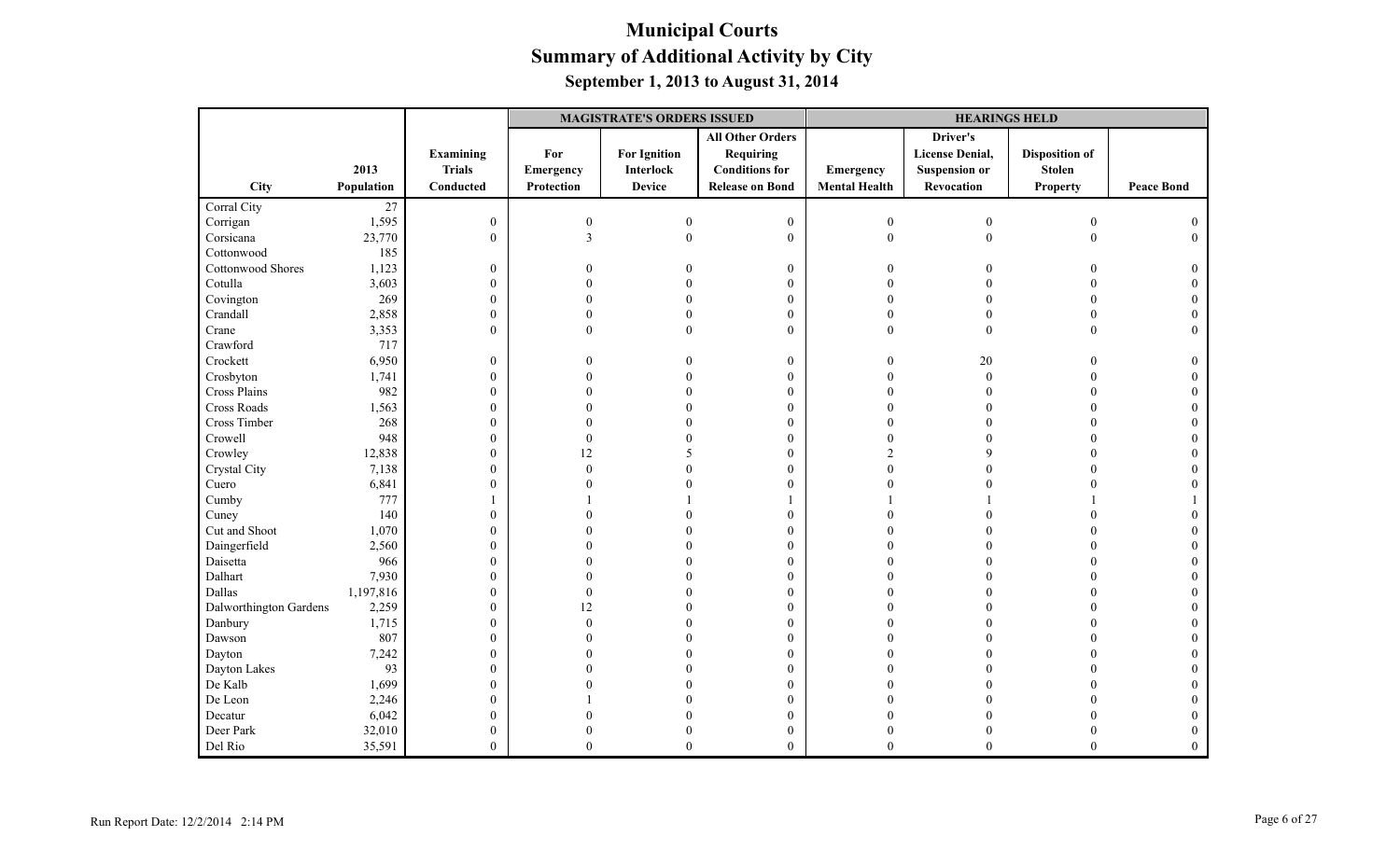|                          |            | <b>CASES IN WHICH FINE AND COURT COSTS</b><br><b>SATISFIED BY</b><br><b>Community Service</b> |                     |                    | FINE AND COURT COSTS WAIVED<br><b>FOR INDIGENCY</b> |                      |                     | FINES, COURT COSTS AND OTHER AMOUNTS |              |
|--------------------------|------------|-----------------------------------------------------------------------------------------------|---------------------|--------------------|-----------------------------------------------------|----------------------|---------------------|--------------------------------------|--------------|
|                          |            |                                                                                               |                     |                    |                                                     |                      |                     |                                      |              |
|                          | 2013       | Partial                                                                                       | Full                |                    |                                                     |                      |                     |                                      |              |
| City                     | Population | <b>Satisfaction</b>                                                                           | <b>Satisfaction</b> | <b>Jail Credit</b> | <b>Number of Cases</b>                              | <b>Amount Waived</b> | <b>Kept by City</b> | <b>Remitted to State</b>             | <b>Total</b> |
| Corral City              | 27         |                                                                                               |                     |                    |                                                     |                      |                     |                                      |              |
| Corrigan                 | 1,595      | $\overline{\mathbf{3}}$                                                                       | 16                  | 46                 | $\boldsymbol{0}$                                    | \$0                  | \$796,387           | \$467,772                            | \$1,264,156  |
| Corsicana                | 23,770     | 13                                                                                            | 192                 | 827                | 60                                                  | \$12,259             | \$452,727           | \$199,437                            | \$652,168    |
| Cottonwood               | 185        |                                                                                               |                     |                    |                                                     |                      |                     |                                      |              |
| <b>Cottonwood Shores</b> | 1,123      | $\theta$                                                                                      | $\overline{0}$      | $\mathbf{0}$       | $\overline{0}$                                      | \$0                  | \$13,993            | \$5,630                              | \$19,619     |
| Cotulla                  | 3,603      | $\theta$                                                                                      | $\overline{0}$      | $\theta$           | $\Omega$                                            | \$0                  | \$32,878            | \$15,636                             | \$50,785     |
| Covington                | 269        | $\overline{4}$                                                                                | $\overline{c}$      | $\boldsymbol{0}$   |                                                     | \$0                  | \$34,157            | \$11,400                             | \$45,566     |
| Crandall                 | 2,858      | 13                                                                                            | $\sqrt{2}$          | 271                | $\Omega$                                            | \$0                  | \$185,179           | \$77,710                             | \$262,939    |
| Crane                    | 3,353      | $\theta$                                                                                      | $\theta$            | $\overline{2}$     | $\theta$                                            | \$0                  | \$87,129            | \$58,347                             | \$145,482    |
| Crawford                 | 717        |                                                                                               |                     |                    |                                                     |                      |                     |                                      |              |
| Crockett                 | 6,950      | 5                                                                                             | 18                  | 137                |                                                     | \$542                | \$154,757           | \$67,488                             | \$209,113    |
| Crosbyton                | 1,741      | $\theta$                                                                                      | $\overline{0}$      | $\overline{0}$     |                                                     | \$0                  | \$22,397            | \$18,927                             | \$41,323     |
| Cross Plains             | 982        | $\Omega$                                                                                      | 3                   |                    | $\Omega$                                            | \$0                  | \$145,799           | \$102,224                            | \$248,029    |
| Cross Roads              | 1,563      | $\Omega$                                                                                      | $\overline{0}$      | $\theta$           |                                                     | \$0                  | \$0                 | \$0                                  | \$0          |
| Cross Timber             | 268        | $\Omega$                                                                                      | $\overline{0}$      | $\mathbf{0}$       |                                                     | \$0                  | \$0                 | \$0                                  | \$0          |
| Crowell                  | 948        | $\theta$                                                                                      | $\mathbf{0}$        | $\overline{2}$     |                                                     | \$407                | \$4,098             | \$1,984                              | \$6,082      |
| Crowley                  | 12,838     | 38                                                                                            | 58                  | 647                | 6                                                   | \$1,474              | \$537,619           | \$270,503                            | \$808,123    |
| Crystal City             | 7,138      | $\theta$                                                                                      | $\theta$            | $\overline{2}$     | 74                                                  | \$13,962             | \$61,439            | \$43,879                             | \$105,322    |
| Cuero                    | 6,841      | 3                                                                                             | 17                  | 242                | $\mathbf{0}$                                        | \$0                  | \$189,890           | \$122,691                            | \$312,585    |
| Cumby                    | 777        | $\theta$                                                                                      |                     | $\sqrt{2}$         |                                                     | \$0                  | \$302,493           | \$151,642                            | \$454,137    |
| Cuney                    | 140        | $\Omega$                                                                                      | $\overline{0}$      |                    | 59                                                  | \$12,413             | \$64,199            | \$35,059                             | \$99,258     |
| Cut and Shoot            | 1,070      | $\Omega$                                                                                      | $\boldsymbol{0}$    | $\theta$           | $\theta$                                            | \$0                  | \$41,277            | \$15,575                             | \$56,852     |
| Daingerfield             | 2,560      | $\Omega$                                                                                      | 35                  | 358                | $\Omega$                                            | \$0                  | \$105,512           | \$39,838                             | \$145,352    |
| Daisetta                 | 966        | $\Omega$                                                                                      | $\mathbf{1}$        | 20                 | $\Omega$                                            | \$0                  | \$40,956            | \$27,216                             | \$68,173     |
| Dalhart                  | 7,930      | $\theta$                                                                                      | $\boldsymbol{0}$    | 121                | $\theta$                                            | \$0                  | \$150,554           | \$95,051                             | \$245,607    |
| Dallas                   | 1,197,816  | 297                                                                                           | 1,857               | 20,238             | 13                                                  | \$2,615              | \$14,025,510        | \$6,868,896                          | \$20,894,410 |
| Dalworthington Gardens   | 2,259      | 8                                                                                             | 11                  | 977                | $\overline{2}$                                      | \$525                | \$726,353           | \$405,373                            | \$1,131,728  |
| Danbury                  | 1,715      |                                                                                               | $\mathbf{0}$        | 6                  | $\mathbf{0}$                                        | \$0                  | \$8,578             | \$5,056                              | \$13,629     |
| Dawson                   | 807        | $\theta$                                                                                      | 9                   | $\mathbf{0}$       | $\Omega$                                            | \$0                  | \$49,537            | \$46,955                             | \$96,501     |
| Dayton                   | 7,242      | $\Omega$                                                                                      | $\overline{0}$      | $\theta$           |                                                     | \$0                  | \$265,519           | \$137,716                            | \$403,236    |
| Dayton Lakes             | 93         | $\Omega$                                                                                      | $\mathbf{0}$        | $\mathbf{0}$       |                                                     | \$0                  | \$0                 | \$0                                  | \$0          |
| De Kalb                  | 1,699      | $\overline{7}$                                                                                | 22                  | 56                 | $\Omega$                                            | \$0                  | \$47,133            | \$21,884                             | \$69,026     |
| De Leon                  | 2,246      | $\overline{2}$                                                                                | 21                  | 53                 | 10                                                  | \$2,675              | \$29,776            | \$20,830                             | \$50,606     |
| Decatur                  | 6,042      | $\overline{2}$                                                                                | 57                  | 386                | 3                                                   | \$783                | \$666,583           | \$354,502                            | \$1,021,096  |
| Deer Park                | 32,010     | 3                                                                                             | 21                  | 1,829              | $\theta$                                            | \$0                  | \$1,397,797         | \$820,847                            | \$2,218,650  |
| Del Rio                  | 35,591     | 14                                                                                            | 157                 | 93                 | 55                                                  | \$16,587             | \$611,388           | \$384,287                            | \$995,678    |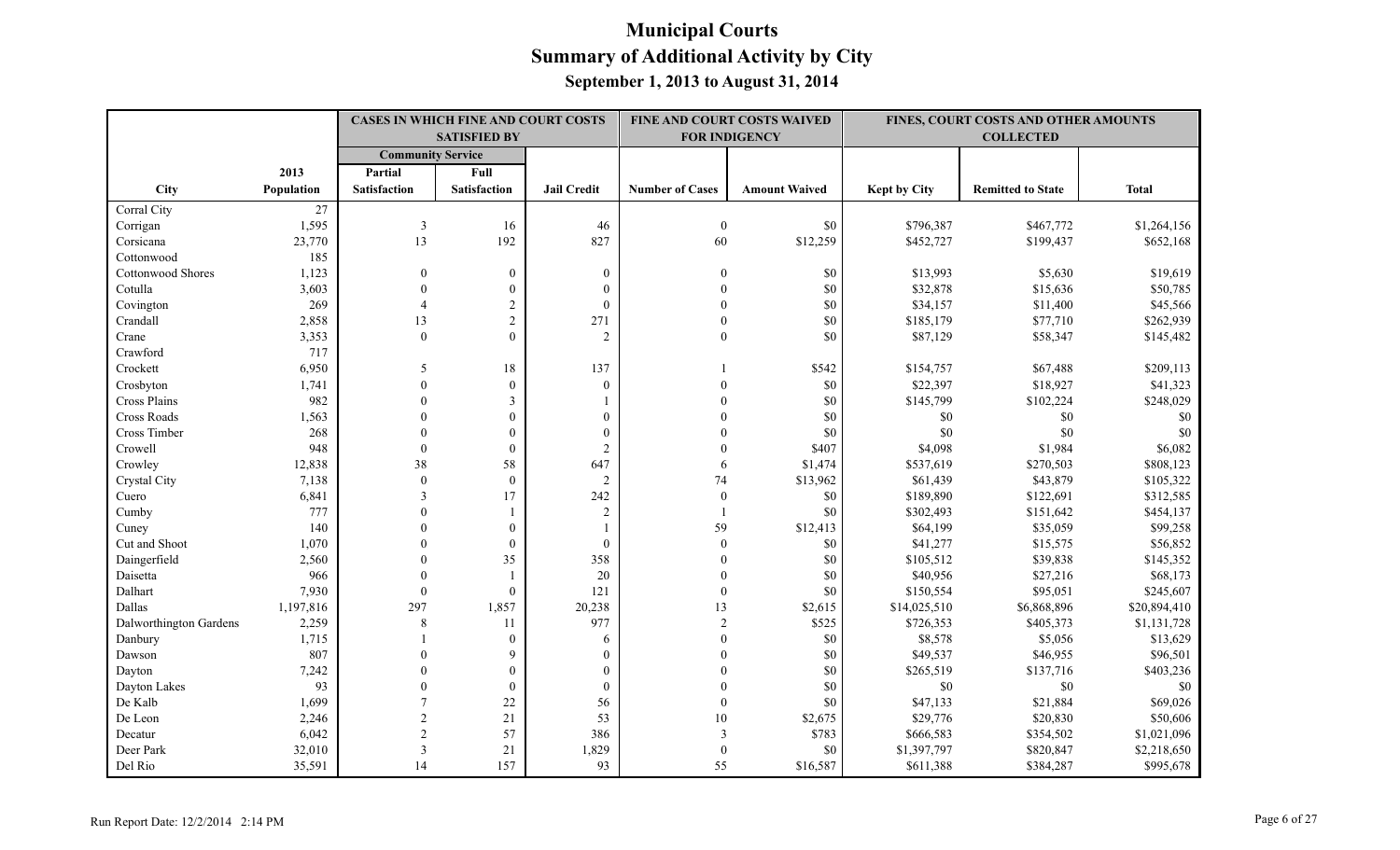|                          |            |                     |                                 | <b>MAGISTRATE WARNINGS</b> |                                       |                 |                     |                        |                         | <b>WARRANTS ISSUED</b> |          |                        |
|--------------------------|------------|---------------------|---------------------------------|----------------------------|---------------------------------------|-----------------|---------------------|------------------------|-------------------------|------------------------|----------|------------------------|
|                          |            |                     | <b>Number of Warnings Given</b> |                            | <b>Number of Requests for Counsel</b> |                 |                     | <b>Arrest Warrants</b> |                         |                        |          | Fire, Health and       |
|                          | 2013       | Class C             | <b>Class A or B</b>             |                            | Class A or B                          |                 | Class C             | Class A or B           |                         | <b>Capiases Pro</b>    | Search   | <b>Code Inspection</b> |
| City                     | Population | <b>Misdemeanors</b> | <b>Misdemeanors</b>             | <b>Felonies</b>            | <b>Misdemeanors</b>                   | <b>Felonies</b> | <b>Misdemeanors</b> | <b>Misdemeanors</b>    | <b>Felonies</b>         | Fine                   | Warrants | Warrants               |
| Denison                  | 22,682     | $\theta$            | $\theta$                        | $\theta$                   | $\boldsymbol{0}$                      | $\overline{0}$  | 2,946               | $\mathbf{0}$           | $\mathbf{0}$            | 2,271                  | $\theta$ | $\Omega$               |
| Denton                   | 113,383    |                     | 1,969                           | 843                        | 42                                    | 54              | 7,142               | 271                    | 357                     | 3,159                  | 110      | 31                     |
| Denver City              | 4,479      |                     | $\Omega$                        | $\Omega$                   | $\overline{0}$                        | $\overline{0}$  | $\boldsymbol{0}$    | $\overline{0}$         | $\mathbf{0}$            | $\overline{0}$         | $\Omega$ |                        |
| DeSoto                   | 49,047     |                     |                                 |                            | $\Omega$                              | $\theta$        | 7,345               | $\theta$               | $\boldsymbol{0}$        | 5,818                  |          |                        |
| Devine                   | 4,350      |                     |                                 |                            | $\Omega$                              | $\Omega$        | 242                 | $20\,$                 | 3                       | 35                     |          |                        |
| Diboll                   | 4,776      |                     | $\theta$                        |                            | $\Omega$                              | $\theta$        | $\mathbf{0}$        | $\overline{0}$         | $\mathbf{0}$            | $\Omega$               |          |                        |
| Dickinson                | 18,680     | 950                 | 251                             |                            | $\Omega$                              | $\theta$        | 1,329               | $\theta$               | $\mathbf{0}$            | 1,494                  |          |                        |
| Dilley                   | 3,894      | $\theta$            | $\Omega$                        |                            | $\Omega$                              | $\Omega$        | 18                  | 27                     | 14                      | 52                     |          |                        |
| Dimmitt                  | 4,393      |                     |                                 |                            |                                       |                 |                     |                        |                         |                        |          |                        |
| Dish, City of            | 201        | $\boldsymbol{0}$    | $\boldsymbol{0}$                | $\Omega$                   | $\mathbf{0}$                          | $\mathbf{0}$    | $\boldsymbol{0}$    | $\boldsymbol{0}$       | $\mathbf{0}$            | $\mathbf{0}$           | $\Omega$ | $\Omega$               |
| Dodd City                | 369        |                     |                                 |                            |                                       |                 |                     |                        |                         |                        |          |                        |
| Domino                   | 93         |                     |                                 |                            |                                       |                 |                     |                        |                         |                        |          |                        |
| Donna                    | 15,798     | $\Omega$            | 257                             | 172                        | 224                                   | 135             | 700                 | 30                     | 32                      | $\Omega$               |          |                        |
| Double Oak               | 2,867      |                     | $\Omega$                        | $\Omega$                   | $\theta$                              | $\theta$        |                     | $\theta$               | $\theta$                |                        |          |                        |
| Dripping Springs         | 1,788      |                     |                                 |                            | $\Omega$                              | $\Omega$        | $\theta$            | $\Omega$               | $\theta$                |                        |          |                        |
| Driscoll                 | 739        |                     |                                 |                            |                                       | $\Omega$        | 162                 |                        | $\boldsymbol{0}$        | $\Omega$               |          |                        |
| Dublin                   | 3,654      |                     |                                 |                            |                                       | $\Omega$        | 34                  |                        | $\mathbf{0}$            | 13                     |          |                        |
| Dumas                    | 14,691     |                     |                                 |                            |                                       | $\Omega$        | 1,001               | $\mathbf{0}$           | $\mathbf{0}$            | 625                    |          |                        |
| Duncanville              | 38,524     |                     |                                 |                            | $\Omega$                              | $\Omega$        | 6,868               | 329                    | 267                     | 813                    | 10       |                        |
| Eagle Lake               | 3,639      | $\Omega$            | $\Omega$                        | $\Omega$                   | $\Omega$                              | $\theta$        | 406                 | $\overline{0}$         | $\mathbf{0}$            | 127                    |          |                        |
| Eagle Pass               | 26,248     | 2,095               | 571                             | 106                        | 451                                   | 79              | 1,208               | $\overline{0}$         | $\overline{0}$          | $\overline{0}$         |          |                        |
| Early                    | 2,762      | 67                  | 229                             | 187                        | 24                                    | 35              | 155                 | $\overline{2}$         | $\overline{\mathbf{3}}$ | 73                     |          |                        |
| Earth                    | 1,065      |                     |                                 |                            |                                       |                 |                     |                        |                         |                        |          |                        |
| East Bernard             | 2,272      | $\Omega$            | $\Omega$                        | $\Omega$                   | $\theta$                              | $\mathbf{0}$    | $\mathbf{0}$        | $\Omega$               | $\theta$                | $\overline{0}$         |          |                        |
| East Mountain            | 797        |                     |                                 |                            | $\Omega$                              | $\Omega$        | 546                 | $\Omega$               | $\boldsymbol{0}$        | 20                     |          |                        |
| East Tawakoni            | 883        |                     | $\Omega$                        |                            | $\Omega$                              | $\theta$        | 45                  | $\Omega$               | $\overline{0}$          | 16                     |          |                        |
| Eastland                 | 3,960      |                     | $\Omega$                        |                            | $\Omega$                              | $\Omega$        | $\theta$            | $\Omega$               | $\theta$                | 81                     |          |                        |
| Easton                   | 510        |                     |                                 |                            |                                       |                 |                     |                        |                         |                        |          |                        |
| Ector                    | 695        |                     |                                 | $\Omega$                   | $\Omega$                              | $\theta$        | $\theta$            | $\Omega$               | $\overline{0}$          | $\Omega$               |          |                        |
| Edcouch                  | 3,161      |                     |                                 |                            |                                       | $\Omega$        | 500                 |                        | $\theta$                |                        |          |                        |
| Eden                     | 2,766      |                     |                                 |                            |                                       | 0               | $\boldsymbol{0}$    | $\Omega$               | $\theta$                |                        |          |                        |
| <b>Edgecliff Village</b> | 2,776      |                     |                                 |                            | $\Omega$                              | $\Omega$        | 13                  | $\Omega$               | $\theta$                |                        |          |                        |
| Edgewood                 | 1,441      |                     | $\Omega$                        |                            | $\theta$                              | $\theta$        | 5                   | $\theta$               | $\overline{0}$          | $\Omega$               |          |                        |
| Edinburg                 | 77,100     |                     | 1,623                           | 542                        | 1,487                                 | 441             | 11,818              | 101                    | 122                     | 3,364                  |          |                        |
| Edna                     | 5,499      |                     | $\Omega$                        | $\Omega$                   | $\theta$                              | $\theta$        | $\Omega$            | $\boldsymbol{0}$       | $\mathbf{0}$            | $\Omega$               |          |                        |
| El Campo                 | 11,602     | $\Omega$            | $\Omega$                        | $\Omega$                   | $\Omega$                              | $\Omega$        | 827                 | 24                     | 41                      | 973                    |          |                        |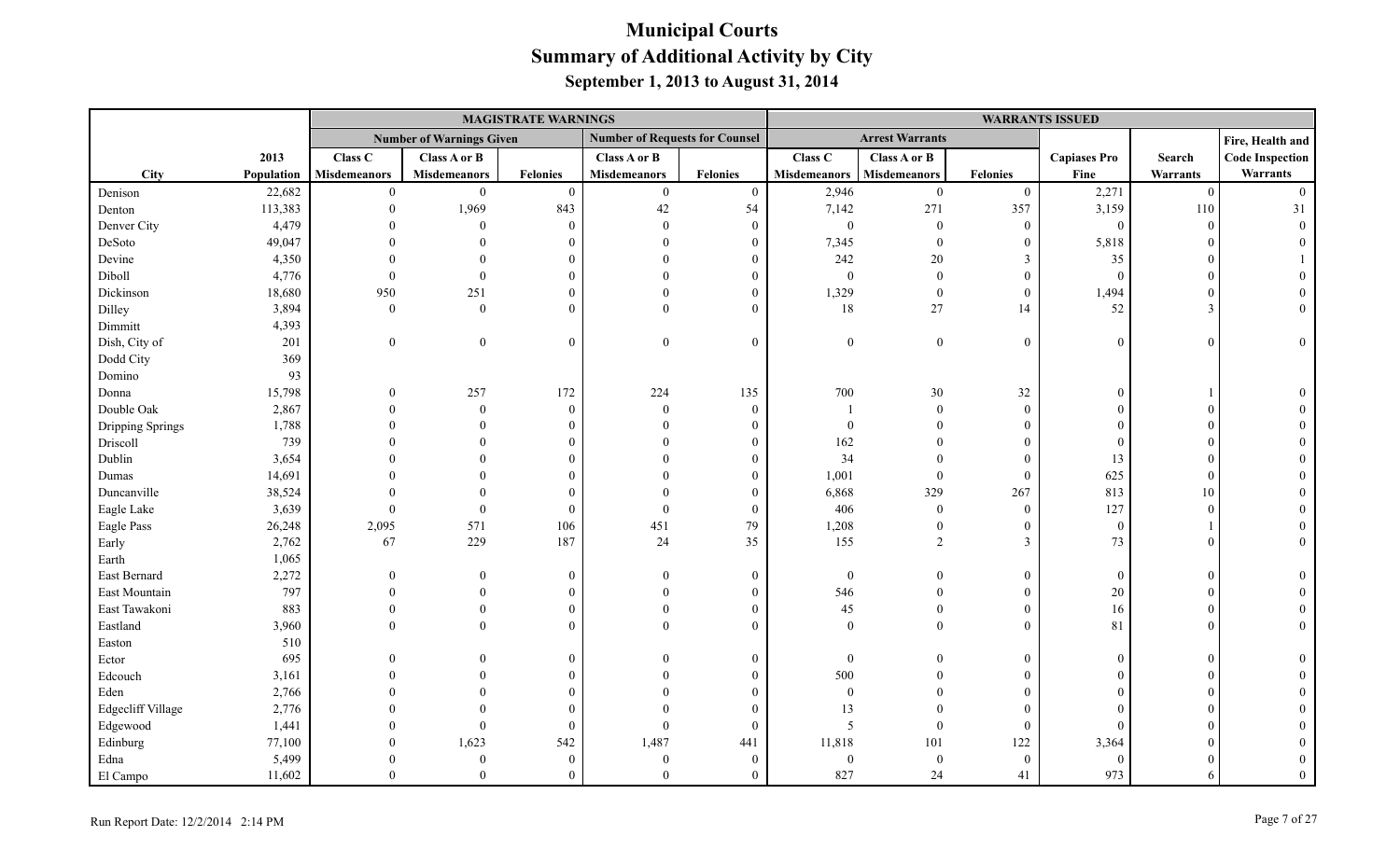|                   |            |                  | <b>MAGISTRATE'S ORDERS ISSUED</b> |                     |                         |                      | <b>HEARINGS HELD</b>   |                       |                   |
|-------------------|------------|------------------|-----------------------------------|---------------------|-------------------------|----------------------|------------------------|-----------------------|-------------------|
|                   |            |                  |                                   |                     | <b>All Other Orders</b> |                      | Driver's               |                       |                   |
|                   |            | <b>Examining</b> | For                               | <b>For Ignition</b> | <b>Requiring</b>        |                      | <b>License Denial,</b> | <b>Disposition of</b> |                   |
|                   | 2013       | <b>Trials</b>    | Emergency                         | Interlock           | <b>Conditions for</b>   | Emergency            | <b>Suspension or</b>   | <b>Stolen</b>         |                   |
| City              | Population | Conducted        | Protection                        | <b>Device</b>       | <b>Release on Bond</b>  | <b>Mental Health</b> | Revocation             | <b>Property</b>       | <b>Peace Bond</b> |
| Denison           | 22,682     | $\boldsymbol{0}$ | $\boldsymbol{0}$                  | $\mathbf{0}$        | $\boldsymbol{0}$        | $\boldsymbol{0}$     | $\boldsymbol{0}$       | $\boldsymbol{0}$      | $\theta$          |
| Denton            | 113,383    |                  | 45                                | 138                 | $\overline{4}$          | $\theta$             |                        | 13                    |                   |
| Denver City       | 4,479      | $\boldsymbol{0}$ | $\overline{0}$                    | $\boldsymbol{0}$    | $\boldsymbol{0}$        | $\Omega$             |                        | $\overline{0}$        |                   |
| DeSoto            | 49,047     | $\boldsymbol{0}$ | 0                                 |                     | $\boldsymbol{0}$        |                      |                        | $\Omega$              |                   |
| Devine            | 4,350      | $\boldsymbol{0}$ |                                   |                     | $\mathbf{0}$            | $\Omega$             |                        | $\Omega$              | $\Omega$          |
| Diboll            | 4,776      | $\boldsymbol{0}$ |                                   |                     | $\boldsymbol{0}$        | $\Omega$             |                        | $\theta$              |                   |
| Dickinson         | 18,680     | $\boldsymbol{0}$ | 3                                 |                     | $\mathbf{0}$            | $\theta$             | 0                      | $\theta$              |                   |
| Dilley            | 3,894      | $\boldsymbol{0}$ | $\theta$                          | $\theta$            | $\mathbf{0}$            | $\mathbf{0}$         | $\Omega$               | $\theta$              | $\Omega$          |
| Dimmitt           | 4,393      |                  |                                   |                     |                         |                      |                        |                       |                   |
| Dish, City of     | 201        | $\overline{0}$   | $\overline{0}$                    | $\mathbf{0}$        | $\mathbf{0}$            | $\bf{0}$             | $\boldsymbol{0}$       | $\boldsymbol{0}$      | $\Omega$          |
| Dodd City         | 369        |                  |                                   |                     |                         |                      |                        |                       |                   |
| Domino            | 93         |                  |                                   |                     |                         |                      |                        |                       |                   |
| Donna             | 15,798     | $\boldsymbol{0}$ | 21                                |                     | $\boldsymbol{0}$        | 5                    |                        |                       | $\overline{0}$    |
| Double Oak        | 2,867      | $\boldsymbol{0}$ | $\theta$                          |                     | $\boldsymbol{0}$        | $\Omega$             |                        | $\Omega$              | $\Omega$          |
| Dripping Springs  | 1,788      | $\boldsymbol{0}$ |                                   |                     | $\mathbf{0}$            | $\Omega$             |                        | $\Omega$              |                   |
| Driscoll          | 739        | $\mathbf{0}$     | O                                 |                     | $\mathbf{0}$            | $\Omega$             |                        | $\Omega$              |                   |
| Dublin            | 3,654      | $\boldsymbol{0}$ |                                   |                     | $\boldsymbol{0}$        | $\Omega$             |                        |                       |                   |
| Dumas             | 14,691     | $\boldsymbol{0}$ |                                   |                     | $\mathbf{0}$            | $\sqrt{ }$           |                        | $\Omega$              |                   |
| Duncanville       | 38,524     | $\boldsymbol{0}$ |                                   |                     | $\mathbf{0}$            | $\Omega$             | $\Omega$               | $\Omega$              |                   |
| Eagle Lake        | 3,639      | $\boldsymbol{0}$ | $\Omega$                          |                     | $\mathbf{0}$            | $\Omega$             |                        | $\Omega$              |                   |
| Eagle Pass        | 26,248     | $\boldsymbol{0}$ | 10                                |                     | $\mathbf{0}$            | $\boldsymbol{0}$     |                        | $\Omega$              |                   |
| Early             | 2,762      | $\overline{0}$   | 6                                 |                     | $\mathbf{0}$            | 16                   | $\Omega$               | $\Omega$              | $\Omega$          |
| Earth             | 1,065      |                  |                                   |                     |                         |                      |                        |                       |                   |
| East Bernard      | 2,272      | $\boldsymbol{0}$ | 0                                 |                     | $\boldsymbol{0}$        | $\theta$             | $\Omega$               | $\Omega$              | $\Omega$          |
| East Mountain     | 797        | $\boldsymbol{0}$ | $\theta$                          |                     | $\mathbf{0}$            | $\theta$             |                        | $\theta$              | $\Omega$          |
| East Tawakoni     | 883        | $\boldsymbol{0}$ | $\theta$                          | $\theta$            | $\boldsymbol{0}$        | $\theta$             |                        | $\theta$              |                   |
| Eastland          | 3,960      | $\mathbf{0}$     | $\theta$                          | $\theta$            | $\theta$                | $\theta$             | $\theta$               | $\theta$              | $\Omega$          |
| Easton            | 510        |                  |                                   |                     |                         |                      |                        |                       |                   |
| Ector             | 695        | $\mathbf{0}$     | 0                                 |                     | $\boldsymbol{0}$        | $\Omega$             |                        | $\Omega$              | 0                 |
| Edcouch           | 3,161      | $\boldsymbol{0}$ |                                   |                     | $\boldsymbol{0}$        | $\Omega$             |                        |                       |                   |
| Eden              | 2,766      | $\boldsymbol{0}$ |                                   |                     | $\boldsymbol{0}$        |                      |                        |                       |                   |
| Edgecliff Village | 2,776      | $\mathbf{0}$     |                                   |                     | $\mathbf{0}$            | $\Omega$             |                        | $\Omega$              | $\Omega$          |
| Edgewood          | 1,441      | $\boldsymbol{0}$ | $\Omega$                          | $\overline{0}$      | $\boldsymbol{0}$        | $\Omega$             |                        | $\Omega$              |                   |
| Edinburg          | 77,100     | $\boldsymbol{0}$ | 51                                | 107                 | $\boldsymbol{0}$        | $\Omega$             |                        | $\mathfrak{D}$        | $\theta$          |
| Edna              | 5,499      | $\boldsymbol{0}$ | $\theta$                          | $\theta$            | $\boldsymbol{0}$        | $\theta$             |                        |                       | $\Omega$          |
| El Campo          | 11,602     | $\Omega$         | $\theta$                          | $\theta$            | $\theta$                | $\Omega$             | $\Omega$               | $\theta$              | $\theta$          |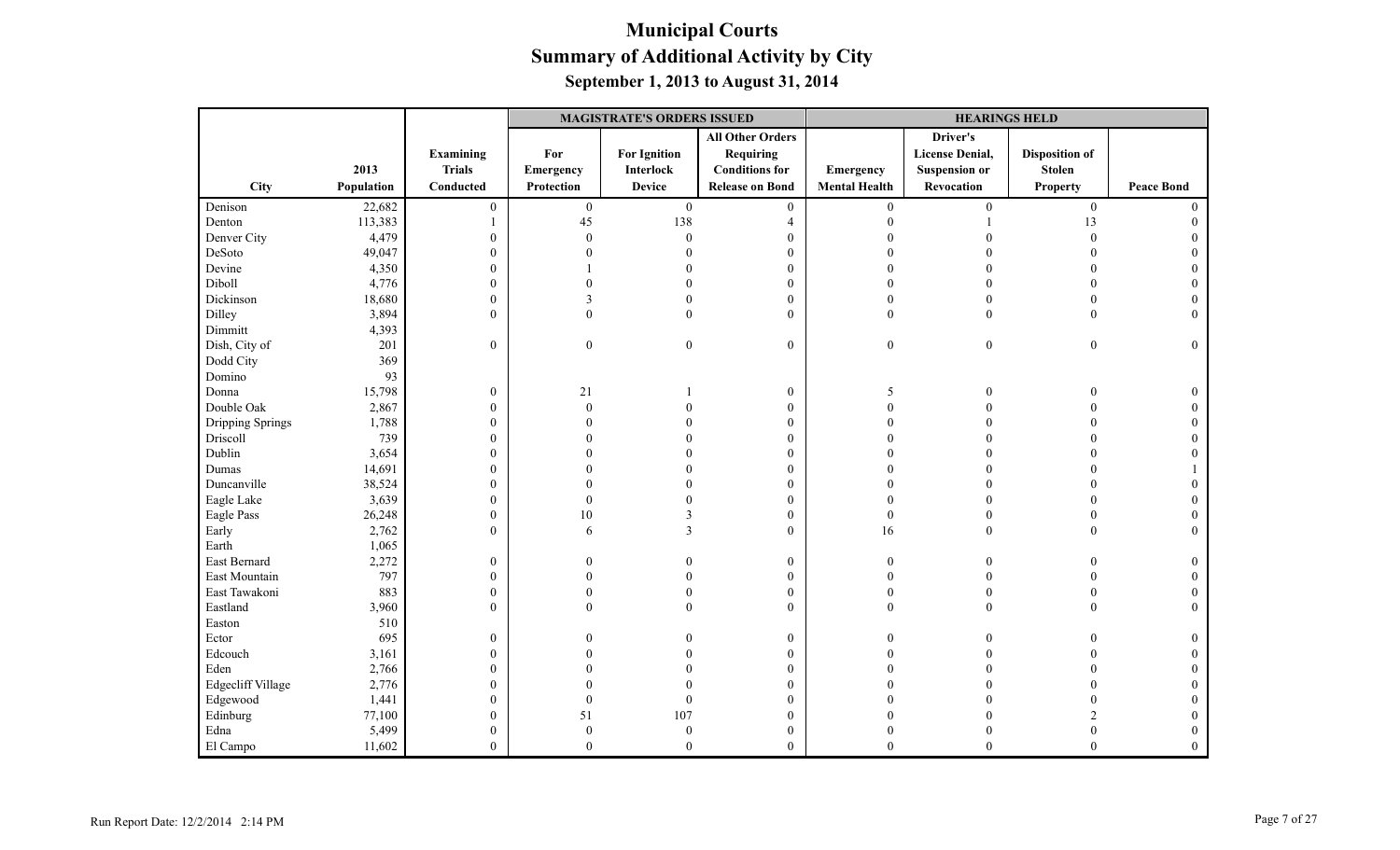|                   |            |                          | <b>CASES IN WHICH FINE AND COURT COSTS</b> |                    |                        | FINE AND COURT COSTS WAIVED |                     | FINES, COURT COSTS AND OTHER AMOUNTS |              |
|-------------------|------------|--------------------------|--------------------------------------------|--------------------|------------------------|-----------------------------|---------------------|--------------------------------------|--------------|
|                   |            |                          | <b>SATISFIED BY</b>                        |                    |                        | <b>FOR INDIGENCY</b>        |                     | <b>COLLECTED</b>                     |              |
|                   |            | <b>Community Service</b> |                                            |                    |                        |                             |                     |                                      |              |
|                   | 2013       | Partial                  | Full                                       |                    |                        |                             |                     |                                      |              |
| City              | Population | <b>Satisfaction</b>      | <b>Satisfaction</b>                        | <b>Jail Credit</b> | <b>Number of Cases</b> | <b>Amount Waived</b>        | <b>Kept by City</b> | <b>Remitted to State</b>             | <b>Total</b> |
| Denison           | 22,682     | $\overline{1}$           | $\overline{4}$                             | 813                | $\boldsymbol{0}$       | $\$0$                       | \$535,484           | \$338,985                            | \$874,478    |
| Denton            | 113,383    | 17                       | 111                                        | 2,799              | 19                     | \$5,048                     | \$4,046,220         | \$1,756,797                          | \$5,813,015  |
| Denver City       | 4,479      | $\boldsymbol{0}$         | $\boldsymbol{0}$                           | $\overline{0}$     | $\boldsymbol{0}$       | $\$0$                       | \$4,726             | \$2,642                              | \$7,369      |
| DeSoto            | 49,047     | $\theta$                 | $\mathbf{0}$                               | 1,069              | 38                     | \$9,092                     | \$1,273,555         | \$427,831                            | \$1,701,386  |
| Devine            | 4,350      | 3                        | 9                                          | 2                  | $\mathbf{0}$           | \$0                         | \$51,238            | \$18,343                             | \$69,589     |
| Diboll            | 4,776      | $\mathbf{0}$             | $\mathbf{0}$                               | $\mathbf{0}$       | $\mathbf{0}$           | \$0                         | \$471,805           | \$354,672                            | \$826,477    |
| Dickinson         | 18,680     | 24                       | 12                                         | 601                | $\mathbf{0}$           | \$0                         | \$761,294           | \$282,900                            | \$1,044,202  |
| Dilley            | 3,894      |                          | 3                                          | 3                  | $\theta$               | \$0                         | \$31,219            | \$18,076                             | \$49,298     |
| Dimmitt           | 4,393      |                          |                                            |                    |                        |                             |                     |                                      |              |
| Dish, City of     | 201        | $\overline{0}$           | $\mathbf{0}$                               | $\overline{0}$     | $\boldsymbol{0}$       | \$0                         | $\$0$               | $\$0$                                | \$0          |
| Dodd City         | 369        |                          |                                            |                    |                        |                             |                     |                                      |              |
| Domino            | 93         |                          |                                            |                    |                        |                             |                     |                                      |              |
| Donna             | 15,798     |                          | 669                                        | 863                |                        | \$250                       | \$163,071           | \$99,033                             | \$262,110    |
| Double Oak        | 2,867      | $\mathbf{0}$             | $\mathbf{0}$                               | $\mathbf{0}$       | $\theta$               | $\$0$                       | \$136,787           | \$83,921                             | \$220,709    |
| Dripping Springs  | 1,788      | $\mathbf{0}$             | $\mathbf{0}$                               | $\mathbf{0}$       | $\theta$               | \$0                         | \$2,721             | \$162                                | \$2,883      |
| Driscoll          | 739        | $\theta$                 | 8                                          | $\mathbf{0}$       | $\Omega$               | \$0                         | \$273,713           | \$144,343                            | \$418,063    |
| Dublin            | 3,654      |                          | $\overline{7}$                             | 129                | $\theta$               | \$0                         | \$27,205            | \$14,945                             | \$42,159     |
| Dumas             | 14,691     | 5                        | 15                                         | 248                | $\mathbf{0}$           | \$0                         | \$512,895           | \$167,968                            | \$680,862    |
| Duncanville       | 38,524     | $\theta$                 | $\boldsymbol{0}$                           | 1,339              | 12                     | \$3,517                     | \$788,379           | \$334,607                            | \$1,122,987  |
| Eagle Lake        | 3,639      | $\,8\,$                  | 45                                         | 156                | $\boldsymbol{0}$       | \$0                         | \$122,113           | \$83,955                             | \$206,076    |
| Eagle Pass        | 26,248     | 65                       | 60                                         | 383                | $\overline{7}$         | \$1,621                     | \$420,116           | \$265,659                            | \$685,774    |
| Early             | 2,762      | $\overline{3}$           | 5                                          | 73                 | $\theta$               | \$0                         | \$82,450            | \$40,856                             | \$123,312    |
| Earth             | 1,065      |                          |                                            |                    |                        |                             |                     |                                      |              |
| East Bernard      | 2,272      | $\mathbf{0}$             | $8\,$                                      | $12\,$             |                        | \$502                       | \$56,192            | \$34,255                             | \$90,447     |
| East Mountain     | 797        | $\mathbf{0}$             | $\mathbf{1}$                               | 67                 | $\mathbf{0}$           | $\$0$                       | \$84,409            | \$53,624                             | \$138,030    |
| East Tawakoni     | 883        | $\theta$                 | $\boldsymbol{0}$                           | $\,8\,$            | $\mathbf{0}$           | \$0                         | \$30,259            | \$14,805                             | \$45,100     |
| Eastland          | 3,960      | $\theta$                 | $\mathbf{0}$                               | $\overline{0}$     | $\mathbf{0}$           | \$0                         | \$52,729            | \$31,685                             | \$84,419     |
| Easton            | 510        |                          |                                            |                    |                        |                             |                     |                                      |              |
| Ector             | 695        | $\theta$                 | $\boldsymbol{0}$                           | $\boldsymbol{0}$   | $\theta$               | \$5,221                     | \$33,538            | \$15,603                             | \$44,518     |
| Edcouch           | 3,161      | 3                        | $\overline{4}$                             | $\overline{4}$     | $\Omega$               | \$0                         | \$38,644            | \$25,705                             | \$64,350     |
| Eden              | 2,766      | $\theta$                 | $\mathbf{0}$                               | $\Omega$           | $\Omega$               | \$0                         | \$3,533             | \$1,425                              | \$4,964      |
| Edgecliff Village | 2,776      | $\overline{2}$           | $\mathbf{0}$                               | 5                  |                        | \$494                       | \$54,390            | \$26,422                             | \$80,812     |
| Edgewood          | 1,441      | $\boldsymbol{0}$         | $\overline{4}$                             | $\boldsymbol{0}$   |                        | $\$0$                       | \$13,079            | \$5,991                              | \$19,069     |
| Edinburg          | 77,100     | 203                      | 1,171                                      | 1,098              | $\overline{2}$         | \$410                       | \$1,759,959         | \$827,797                            | \$2,587,760  |
| Edna              | 5,499      |                          | 22                                         | 25                 | $\overline{2}$         | \$449                       | \$62,027            | \$55,257                             | \$117,284    |
| El Campo          | 11,602     | 19                       | 10                                         | 217                | $\theta$               | \$0                         | \$493,051           | \$173,177                            | \$666,233    |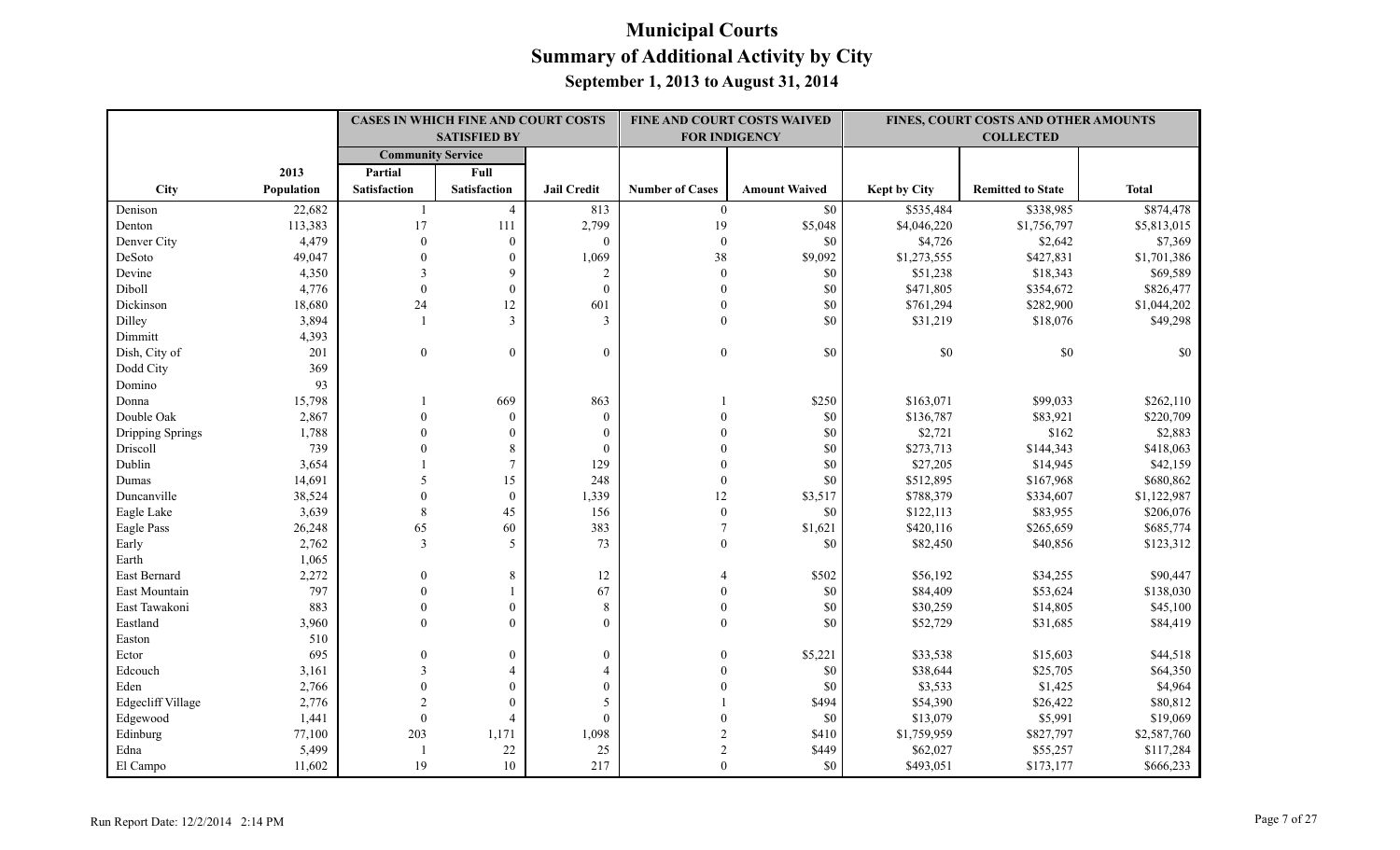|                       |            |                     |                                 | <b>MAGISTRATE WARNINGS</b> |                                       |                  |                     |                        |                  | <b>WARRANTS ISSUED</b> |            |                        |
|-----------------------|------------|---------------------|---------------------------------|----------------------------|---------------------------------------|------------------|---------------------|------------------------|------------------|------------------------|------------|------------------------|
|                       |            |                     | <b>Number of Warnings Given</b> |                            | <b>Number of Requests for Counsel</b> |                  |                     | <b>Arrest Warrants</b> |                  |                        |            | Fire, Health and       |
|                       | 2013       | Class C             | Class A or B                    |                            | Class A or B                          |                  | Class C             | Class A or B           |                  | <b>Capiases Pro</b>    | Search     | <b>Code Inspection</b> |
| City                  | Population | <b>Misdemeanors</b> | Misdemeanors                    | Felonies                   | <b>Misdemeanors</b>                   | Felonies         | <b>Misdemeanors</b> | Misdemeanors           | <b>Felonies</b>  | Fine                   | Warrants   | Warrants               |
| El Cenizo             | 3,273      |                     |                                 |                            |                                       |                  |                     |                        |                  |                        |            |                        |
| El Lago               | 2,706      | $\mathbf{0}$        | $\theta$                        | $\mathbf{0}$               | $\mathbf{0}$                          | $\mathbf{0}$     | 31                  | $\overline{0}$         | $\mathbf{0}$     | 35                     | $\theta$   |                        |
| El Paso               | 649,121    | 394                 | 5,713                           | 4,284                      | 2,032                                 | 1,405            | 92,025              | 10,541                 | 6,954            | 22,604                 | 1,108      |                        |
| Eldorado              | 1,951      | $\mathbf{0}$        | $\mathbf{0}$                    | $\overline{0}$             | $\mathbf{0}$                          | $\mathbf{0}$     | $\boldsymbol{0}$    | $\overline{0}$         | $\boldsymbol{0}$ | $\overline{0}$         | $\Omega$   |                        |
| Electra               | 2,791      | $\theta$            | $\Omega$                        | $\mathbf{0}$               | $\Omega$                              | $\theta$         | $\mathbf{1}$        | $\theta$               | $\mathbf{0}$     | 29                     |            |                        |
| Elgin                 | 8,135      | 361                 | 209                             | 104                        | 100                                   | 60               | 695                 | 24                     | 29               | 325                    |            |                        |
| Elkhart               | 1,371      | $\boldsymbol{0}$    | $\theta$                        | $\mathbf{0}$               | $\Omega$                              | $\overline{0}$   | $\boldsymbol{0}$    | $\overline{0}$         | $\mathbf{0}$     | $\overline{0}$         |            |                        |
| Elmendorf             | 1,488      | $\overline{0}$      | $\theta$                        | $\mathbf{0}$               | $\Omega$                              | $\overline{0}$   | 246                 | $\theta$               | $\mathbf{0}$     | 20                     |            |                        |
| Elsa                  | 5,660      | 38                  | 95                              | 52                         | 40                                    | 25               | 208                 | $80\,$                 | 39               | 162                    |            |                        |
| Emory                 | 1,239      | $\mathbf{0}$        | $\overline{0}$                  | $\mathbf{0}$               | $\theta$                              | $\theta$         | $11\,$              | $\mathbf{0}$           | $\mathbf{0}$     | $\theta$               |            |                        |
| <b>Enchanted Oaks</b> | 326        |                     |                                 |                            |                                       |                  |                     |                        |                  |                        |            |                        |
| Encinal               | 559        | $\mathbf{0}$        | $\overline{0}$                  | $\theta$                   | $\theta$                              | $\overline{0}$   | $\overline{0}$      | $\overline{0}$         | $\mathbf{0}$     | $\Omega$               | $\Omega$   |                        |
| Ennis                 | 18,513     |                     |                                 |                            |                                       |                  |                     |                        |                  |                        |            |                        |
| Escobares             | 1,188      | 3                   |                                 |                            | $\Omega$                              | $\overline{0}$   |                     | 2                      | $\boldsymbol{2}$ | $\Omega$               | $\sqrt{ }$ |                        |
| Estelline             | 145        |                     |                                 | $\overline{0}$             | $\Omega$                              | $\overline{0}$   | $\theta$            | $\overline{0}$         | $\boldsymbol{0}$ | $\Omega$               | $\Omega$   |                        |
| Euless                | 51,277     | 1,933               | 265                             | 340                        | 71                                    | 121              | 9,903               | 131                    | 189              | 4,918                  | 70         |                        |
| Eustace               | 991        | $\mathbf{0}$        | $\theta$                        | $\overline{0}$             | $\Omega$                              | $\overline{0}$   | 449                 | $\overline{0}$         | $\boldsymbol{0}$ | $\theta$               | $\Omega$   |                        |
| Evant                 | 426        |                     |                                 | $\Omega$                   |                                       | $\theta$         | $\mathbf{0}$        | $\Omega$               | $\Omega$         | $\Omega$               |            |                        |
| Everman               | 6,108      |                     |                                 | $\theta$                   |                                       | $\overline{0}$   | 1,241               | $\Omega$               | $\Omega$         |                        |            |                        |
| Fair Oaks Ranch       | 5,986      |                     |                                 | $\Omega$                   |                                       | $\overline{0}$   | 299                 | $\theta$               | $\mathbf{0}$     | 86                     |            |                        |
| Fairfield             | 2,951      |                     |                                 | $\overline{2}$             |                                       | $\boldsymbol{0}$ | 172                 | $\mathbf{0}$           | $\sqrt{2}$       | 57                     |            |                        |
| Fairview              | 7,248      | $\Omega$            | $\Omega$                        | $\theta$                   | $\Omega$                              | $\overline{0}$   | 1,036               | $\overline{0}$         | $\theta$         | 91                     |            | $\Omega$               |
| Falfurrias            | 4,981      |                     |                                 |                            |                                       |                  |                     |                        |                  |                        |            |                        |
| Falls City            | 611        |                     |                                 |                            |                                       |                  |                     |                        |                  |                        |            |                        |
| Farmers Branch        | 28,616     | 1,736               | 499                             | 273                        | 439                                   | 279              | 6,590               | 518                    | 352              | 1,867                  | 33         |                        |
| Farmersville          | 3,301      | $\mathbf{0}$        | $\Omega$                        | $\overline{0}$             | $\Omega$                              | $\overline{0}$   | 380                 | $\overline{2}$         | $\overline{2}$   | 87                     | $\Omega$   |                        |
| Farwell               | 1,363      |                     |                                 | $\theta$                   | $\Omega$                              | $\overline{0}$   | $\,8\,$             | $\overline{0}$         | $\boldsymbol{0}$ | 200                    |            |                        |
| Fate                  | 6,357      |                     |                                 | $\Omega$                   |                                       | $\Omega$         | 316                 | $\Omega$               | $\boldsymbol{0}$ | 97                     |            |                        |
| Ferris                | 2,436      |                     |                                 | $\Omega$                   |                                       | $\Omega$         | 2,584               | $\Omega$               | $\mathbf{0}$     | 507                    |            |                        |
| Flatonia              | 1,383      |                     |                                 | $\Omega$                   |                                       | $\Omega$         | 132                 | $\theta$               | $\mathbf{0}$     | -1                     |            |                        |
| Florence              | 1,136      | $\theta$            | $\theta$                        | $\mathbf{0}$               | $\Omega$                              | $\mathbf{0}$     | 472                 | $\overline{0}$         | $\mathbf{0}$     | 184                    |            |                        |
| Floresville           | 6,448      | $22\,$              | 26                              | 11                         | 12                                    | $\mathfrak{Z}$   | 179                 | 24                     | 15               | 38                     |            |                        |
| Flower Mound          | 64,669     | 960                 | 453                             | 191                        | $\overline{2}$                        | 19               | 1,663               | 63                     | 44               | 435                    | 78         |                        |
| Floydada              | 3,038      | $\boldsymbol{0}$    | $\theta$                        | $\mathbf{0}$               | $\Omega$                              | $\overline{0}$   | 211                 | $\overline{0}$         | $\mathbf{0}$     | 43                     |            |                        |
| Follett               | 459        | $\Omega$            | $\Omega$                        | $\Omega$                   | $\Omega$                              | $\Omega$         | $\Omega$            | $\Omega$               | $\Omega$         | $\overline{0}$         |            |                        |
| Forest Hill           | 12,355     | 2,431               | 193                             | 327                        | 10                                    | $\overline{0}$   | 5,799               | 6                      | 9                | 559                    | 20         | $\Omega$               |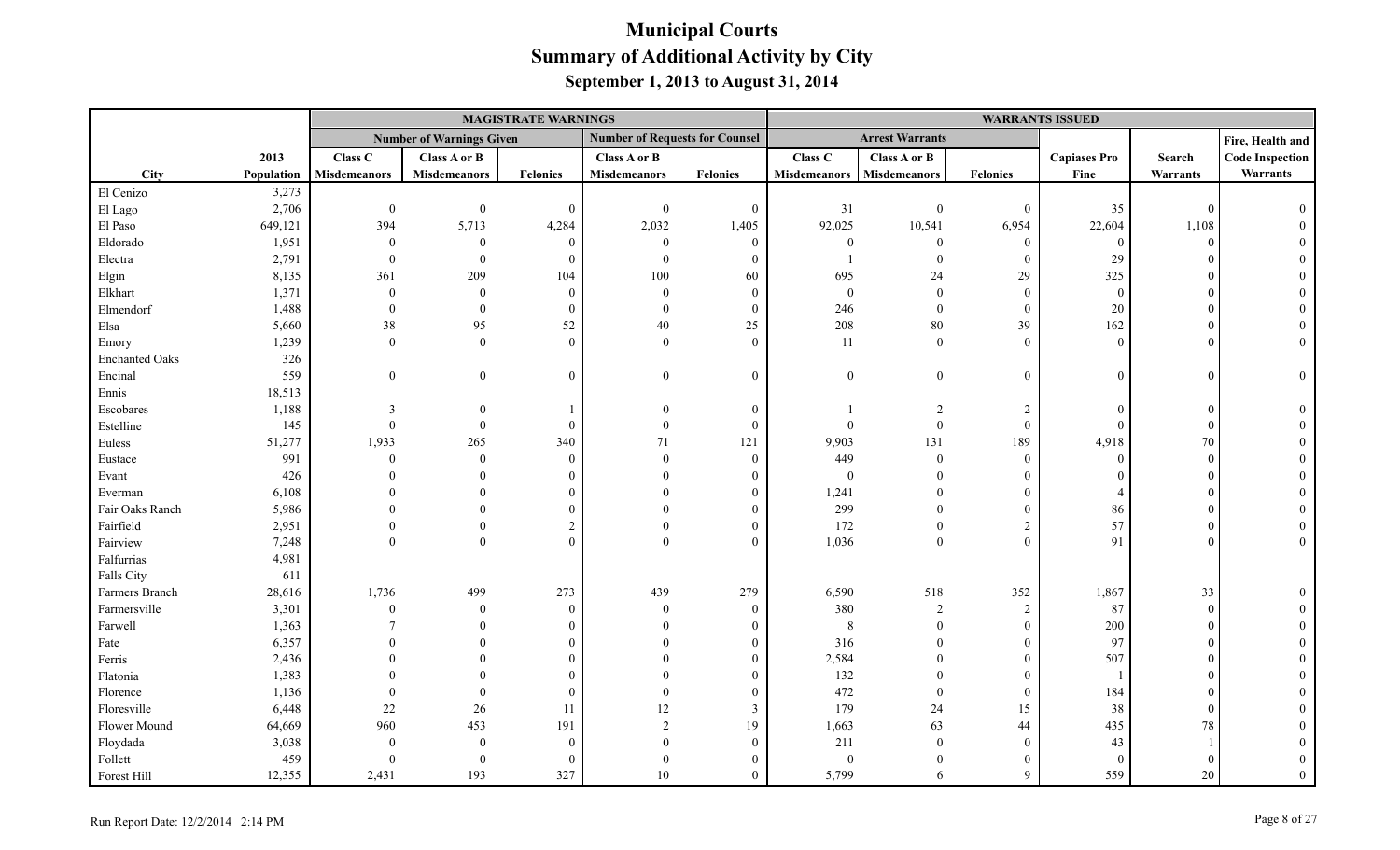|                       |            |                  | <b>MAGISTRATE'S ORDERS ISSUED</b> |                     |                         |                      | <b>HEARINGS HELD</b>   |                       |                   |  |
|-----------------------|------------|------------------|-----------------------------------|---------------------|-------------------------|----------------------|------------------------|-----------------------|-------------------|--|
|                       |            |                  |                                   |                     | <b>All Other Orders</b> |                      | Driver's               |                       |                   |  |
|                       |            | <b>Examining</b> | For                               | <b>For Ignition</b> | <b>Requiring</b>        |                      | <b>License Denial,</b> | <b>Disposition of</b> |                   |  |
|                       | 2013       | <b>Trials</b>    | Emergency                         | Interlock           | <b>Conditions</b> for   | Emergency            | <b>Suspension or</b>   | <b>Stolen</b>         |                   |  |
| <b>City</b>           | Population | Conducted        | Protection                        | <b>Device</b>       | <b>Release on Bond</b>  | <b>Mental Health</b> | Revocation             | <b>Property</b>       | <b>Peace Bond</b> |  |
| El Cenizo             | 3,273      |                  |                                   |                     |                         |                      |                        |                       |                   |  |
| El Lago               | 2,706      | $\boldsymbol{0}$ | $\overline{1}$                    | $\boldsymbol{0}$    | $\boldsymbol{0}$        | $\boldsymbol{0}$     | $\mathbf{0}$           | $\mathbf{0}$          |                   |  |
| El Paso               | 649,121    | $\boldsymbol{0}$ | 920                               | 17                  | 14                      | 1,413                |                        |                       |                   |  |
| Eldorado              | 1,951      | $\mathbf{0}$     | $\theta$                          | $\Omega$            | $\boldsymbol{0}$        | $\mathbf{0}$         |                        | $\Omega$              |                   |  |
| Electra               | 2,791      | $\boldsymbol{0}$ | 0                                 |                     | $\boldsymbol{0}$        | $\Omega$             |                        | $\Omega$              |                   |  |
| Elgin                 | 8,135      | $\boldsymbol{0}$ | 8                                 |                     | $\boldsymbol{0}$        |                      |                        | $\theta$              |                   |  |
| Elkhart               | 1,371      | $\boldsymbol{0}$ | 0                                 |                     | $\boldsymbol{0}$        | $\Omega$             |                        | $\theta$              | $\Omega$          |  |
| Elmendorf             | 1,488      | $\boldsymbol{0}$ | $\theta$                          |                     | $\mathbf{0}$            | $\Omega$             |                        | $\Omega$              |                   |  |
| Elsa                  | 5,660      | $\boldsymbol{0}$ | $\Omega$                          |                     | $\mathbf{0}$            | $\Omega$             | $\theta$               | $\theta$              | $\Omega$          |  |
| Emory                 | 1,239      | $\mathbf{0}$     | $\theta$                          | $\Omega$            | $\mathbf{0}$            | $\mathbf{0}$         | $\theta$               | $\overline{0}$        | $\Omega$          |  |
| <b>Enchanted Oaks</b> | 326        |                  |                                   |                     |                         |                      |                        |                       |                   |  |
| Encinal               | 559        | $\mathbf{0}$     | $\overline{0}$                    | $\theta$            | $\boldsymbol{0}$        | $\boldsymbol{0}$     | $\mathbf{0}$           | $\overline{0}$        | $\theta$          |  |
| Ennis                 | 18,513     |                  |                                   |                     |                         |                      |                        |                       |                   |  |
| Escobares             | 1,188      | $\boldsymbol{0}$ | $\boldsymbol{0}$                  |                     | $\boldsymbol{0}$        | $\mathbf{0}$         | $\Omega$               | $\boldsymbol{0}$      | $\Omega$          |  |
| Estelline             | 145        | $\mathbf{0}$     | $\mathbf{0}$                      | $\Omega$            | $\boldsymbol{0}$        | $\theta$             |                        | $\boldsymbol{0}$      | $\Omega$          |  |
| Euless                | 51,277     | $\boldsymbol{0}$ | 22                                | 26                  | $\overline{7}$          | $\Omega$             |                        | 25                    | $\Omega$          |  |
| Eustace               | 991        | $\boldsymbol{0}$ | $\mathbf{0}$                      | $\Omega$            | $\boldsymbol{0}$        | $\Omega$             |                        | $\boldsymbol{0}$      | $\Omega$          |  |
| Evant                 | 426        | $\boldsymbol{0}$ | $\Omega$                          |                     | $\boldsymbol{0}$        | $\Omega$             | $\Omega$               | $\theta$              |                   |  |
| Everman               | 6,108      | $\boldsymbol{0}$ | 0                                 |                     | $\mathbf{0}$            | $\Omega$             | $\Omega$               | $\theta$              |                   |  |
| Fair Oaks Ranch       | 5,986      | $\boldsymbol{0}$ | 0                                 |                     | $\mathbf{0}$            | 0                    |                        | $\overline{0}$        |                   |  |
| Fairfield             | 2,951      | $\boldsymbol{0}$ | $\mathbf{0}$                      |                     | $\boldsymbol{0}$        | $\overline{0}$       | $\theta$               | $\boldsymbol{0}$      |                   |  |
| Fairview              | 7,248      | $\overline{0}$   | $\theta$                          | $\theta$            | $\overline{0}$          | $\boldsymbol{0}$     | $\mathbf{0}$           | $\overline{0}$        | $\Omega$          |  |
| Falfurrias            | 4,981      |                  |                                   |                     |                         |                      |                        |                       |                   |  |
| Falls City            | 611        |                  |                                   |                     |                         |                      |                        |                       |                   |  |
| Farmers Branch        | 28,616     | $\boldsymbol{0}$ | 24                                |                     | $\boldsymbol{0}$        | $\boldsymbol{0}$     | 0                      | $\theta$              | $\theta$          |  |
| Farmersville          | 3,301      | $\boldsymbol{0}$ | $\mathbf{0}$                      |                     | $\boldsymbol{0}$        | $\Omega$             |                        | $\Omega$              |                   |  |
| Farwell               | 1,363      | $\boldsymbol{0}$ | $\Omega$                          |                     | $\mathbf{0}$            | $\Omega$             | 0                      | $\Omega$              |                   |  |
| Fate                  | 6,357      | $\boldsymbol{0}$ |                                   |                     | $\boldsymbol{0}$        |                      |                        | $\Omega$              |                   |  |
| Ferris                | 2,436      | $\boldsymbol{0}$ |                                   |                     | $\boldsymbol{0}$        |                      |                        |                       |                   |  |
| Flatonia              | 1,383      | $\boldsymbol{0}$ |                                   |                     | $\boldsymbol{0}$        |                      |                        | $\Omega$              |                   |  |
| Florence              | 1,136      | $\boldsymbol{0}$ |                                   |                     | $\mathbf{0}$            |                      |                        | $\Omega$              |                   |  |
| Floresville           | 6,448      | $\boldsymbol{0}$ | $\overline{0}$                    | $\Omega$            | $\mathbf{0}$            |                      |                        | $\Omega$              |                   |  |
| Flower Mound          | 64,669     | $\boldsymbol{0}$ | 12                                | 29                  | $\mathbf{1}$            |                      |                        |                       |                   |  |
| Floydada              | 3,038      | $\boldsymbol{0}$ | $\theta$                          |                     | $\boldsymbol{0}$        |                      |                        |                       |                   |  |
| Follett               | 459        | $\boldsymbol{0}$ | 0                                 |                     | $\boldsymbol{0}$        | $\Omega$             | $\Omega$               | $\theta$              | $\overline{0}$    |  |
| Forest Hill           | 12,355     | $\mathbf{0}$     |                                   | $\Omega$            | $\theta$                | $\theta$             | $\theta$               | $\theta$              | $\theta$          |  |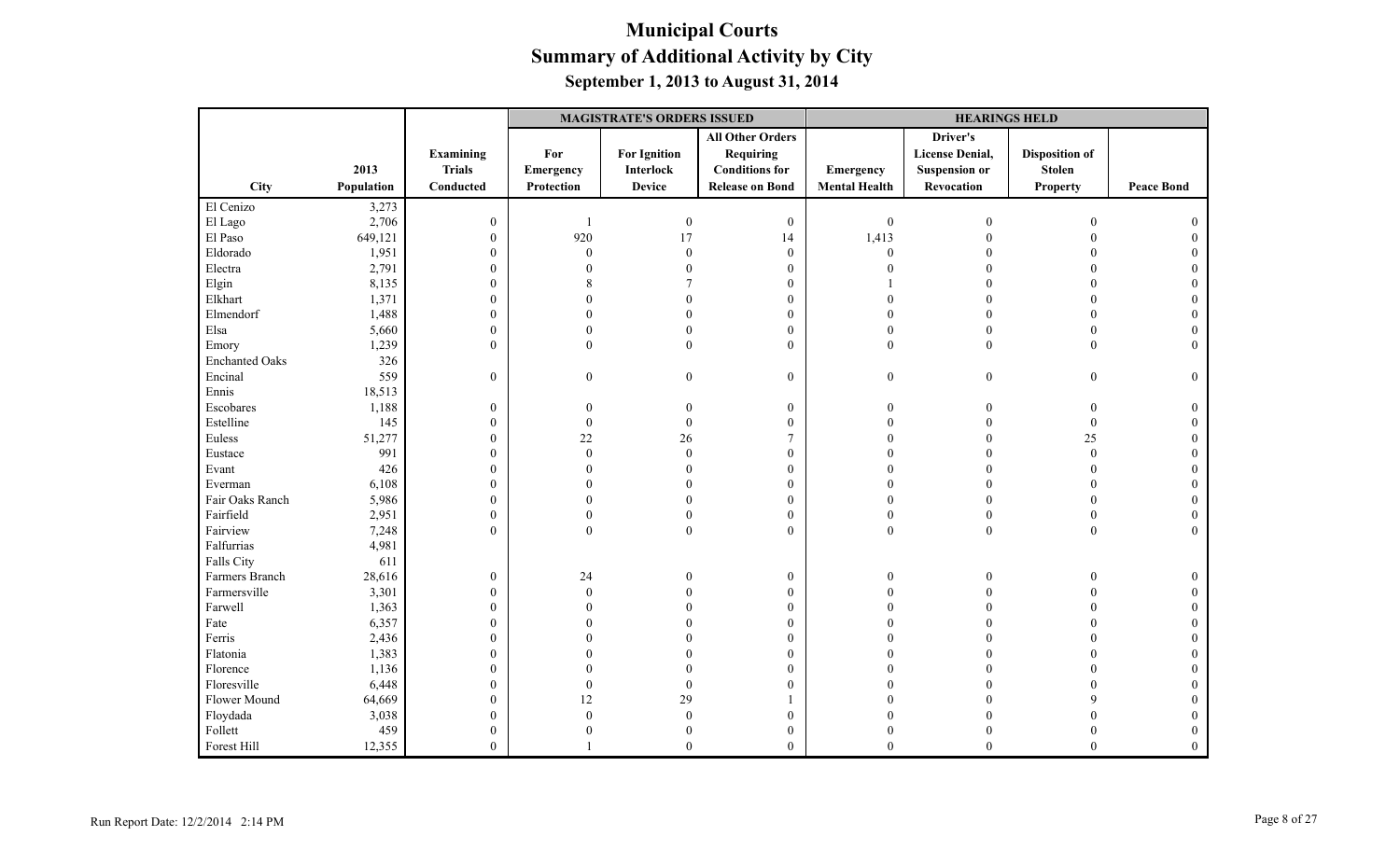|                       |            |                          | <b>CASES IN WHICH FINE AND COURT COSTS</b> |                    |                        | FINE AND COURT COSTS WAIVED |                     | FINES, COURT COSTS AND OTHER AMOUNTS |              |
|-----------------------|------------|--------------------------|--------------------------------------------|--------------------|------------------------|-----------------------------|---------------------|--------------------------------------|--------------|
|                       |            |                          | <b>SATISFIED BY</b>                        |                    |                        | <b>FOR INDIGENCY</b>        |                     | <b>COLLECTED</b>                     |              |
|                       |            | <b>Community Service</b> |                                            |                    |                        |                             |                     |                                      |              |
|                       | 2013       | Partial                  | Full                                       |                    |                        |                             |                     |                                      |              |
| City                  | Population | <b>Satisfaction</b>      | <b>Satisfaction</b>                        | <b>Jail Credit</b> | <b>Number of Cases</b> | <b>Amount Waived</b>        | <b>Kept by City</b> | <b>Remitted to State</b>             | <b>Total</b> |
| El Cenizo             | 3,273      |                          |                                            |                    |                        |                             |                     |                                      |              |
| El Lago               | 2,706      | $\sqrt{2}$               | 12                                         | 13                 | $\boldsymbol{0}$       | \$0                         | \$142,586           | \$63,388                             | \$205,993    |
| El Paso               | 649,121    | $\mathbf{0}$             | 233                                        | 38,970             | 14                     | \$3,328                     | \$11,493,322        | \$7,316,834                          | \$18,810,676 |
| Eldorado              | 1,951      | $\mathbf{0}$             | $\boldsymbol{0}$                           | $\mathbf{0}$       | $\boldsymbol{0}$       | \$0                         | \$0                 | $\$0$                                | \$0          |
| Electra               | 2,791      | 10                       | 19                                         | 98                 | $\boldsymbol{0}$       | \$0                         | \$38,359            | \$20,247                             | \$58,604     |
| Elgin                 | 8,135      | 6                        | $80\,$                                     | 330                | 86                     | \$19,976                    | \$243,753           | \$131,593                            | \$375,346    |
| Elkhart               | 1,371      | $\mathbf{0}$             | $\mathbf{0}$                               | $\mathbf{0}$       | $\boldsymbol{0}$       | \$0                         | \$0                 | \$0                                  | \$0          |
| Elmendorf             | 1,488      | $\theta$                 | $\mathbf{0}$                               | $\mathbf{0}$       | $10\,$                 | \$1,099                     | \$60,119            | \$28,225                             | \$88,348     |
| Elsa                  | 5,660      | 29                       | 175                                        | 136                | $\overline{3}$         | \$0                         | \$98,057            | \$54,291                             | \$152,327    |
| Emory                 | 1,239      | $\theta$                 | 5                                          | 12                 | $\mathbf{0}$           | \$0                         | \$17,811            | \$13,364                             | \$31,176     |
| <b>Enchanted Oaks</b> | 326        |                          |                                            |                    |                        |                             |                     |                                      |              |
| Encinal               | 559        | $\theta$                 | $\overline{0}$                             | $\mathbf{0}$       | $\mathbf{0}$           | \$0                         | \$101,010           | \$46,855                             | \$147,867    |
| Ennis                 | 18,513     |                          |                                            |                    |                        |                             |                     |                                      |              |
| Escobares             | 1,188      | 24                       | 128                                        | 26                 | 12                     | \$2,896                     | \$110,192           | \$49,828                             | \$157,566    |
| Estelline             | 145        | $\boldsymbol{0}$         | -1                                         | $\mathbf{0}$       | $\mathbf{0}$           | \$0                         | \$83,657            | \$2,238,700                          | \$279,053    |
| Euless                | 51,277     | 27                       | 487                                        | 3,365              | $\boldsymbol{0}$       | \$0                         | \$3,310,099         | \$1,536,688                          | \$4,846,786  |
| Eustace               | 991        | $\mathbf{0}$             | 12                                         | 101                | $\theta$               | \$0                         | \$251,079           | \$124,181                            | \$375,260    |
| Evant                 | 426        | $\theta$                 | $\mathbf{0}$                               | $\mathbf{0}$       | $\mathbf{0}$           | \$0                         | \$0                 | \$0                                  | \$0          |
| Everman               | 6,108      | $\theta$                 | $\overline{c}$                             | $20\,$             | 34                     | \$3,445                     | \$75,916            | \$35,069                             | \$110,984    |
| Fair Oaks Ranch       | 5,986      | $\Omega$                 | $\boldsymbol{0}$                           | $\mathfrak{Z}$     | $\mathbf{0}$           | \$0                         | \$147,878           | \$111,305                            | \$259,192    |
| Fairfield             | 2,951      | $\mathbf{0}$             | 26                                         | 112                | $\mathbf{1}$           | \$25                        | \$82,972            | \$51,307                             | \$134,277    |
| Fairview              | 7,248      | $\Omega$                 | $\theta$                                   | 23                 | $\theta$               | \$0                         | \$362,604           | \$214,251                            | \$576,854    |
| Falfurrias            | 4,981      |                          |                                            |                    |                        |                             |                     |                                      |              |
| Falls City            | 611        |                          |                                            |                    |                        |                             |                     |                                      |              |
| Farmers Branch        | 28,616     | $\sqrt{2}$               | $10\,$                                     | 2,185              |                        | \$255                       | \$2,229,354         | \$996,948                            | \$3,226,303  |
| Farmersville          | 3,301      | 3                        | $\,8\,$                                    | 123                |                        | \$0                         | \$147,053           | \$73,142                             | \$220,197    |
| Farwell               | 1,363      |                          | 15                                         | $\overline{7}$     | 6                      | \$69                        | \$56,531            | \$31,012                             | \$87,545     |
| Fate                  | 6,357      | $\theta$                 | 1                                          | 47                 | $\Omega$               | \$0                         | \$160,970           | \$65,805                             | \$226,776    |
| Ferris                | 2,436      | $\theta$                 | $\sqrt{2}$                                 | 212                |                        | \$0                         | \$775,531           | \$389,790                            | \$1,165,322  |
| Flatonia              | 1,383      | $\theta$                 | $\overline{0}$                             | 14                 |                        | \$0                         | \$41,187            | \$24,506                             | \$65,701     |
| Florence              | 1,136      | $\overline{2}$           | 5                                          | 55                 |                        | \$210                       | \$213,987           | \$130,265                            | \$344,253    |
| Floresville           | 6,448      | $\overline{4}$           | 21                                         | 73                 |                        | \$34                        | \$122,486           | \$52,257                             | \$174,750    |
| Flower Mound          | 64,669     | 15                       | 27                                         | 443                |                        | \$0                         | \$955,644           | \$591,819                            | \$1,547,463  |
| Floydada              | 3,038      |                          | 10                                         | 25                 |                        | \$0                         | \$14,297            | \$10,208                             | \$24,506     |
| Follett               | 459        | $\Omega$                 | $\overline{0}$                             | $\theta$           |                        | \$0                         | \$200               | \$104                                | \$304        |
| Forest Hill           | 12,355     |                          | 67                                         | 2,115              | $\Omega$               | \$0                         | \$850,009           | \$392,879                            | \$1,305,286  |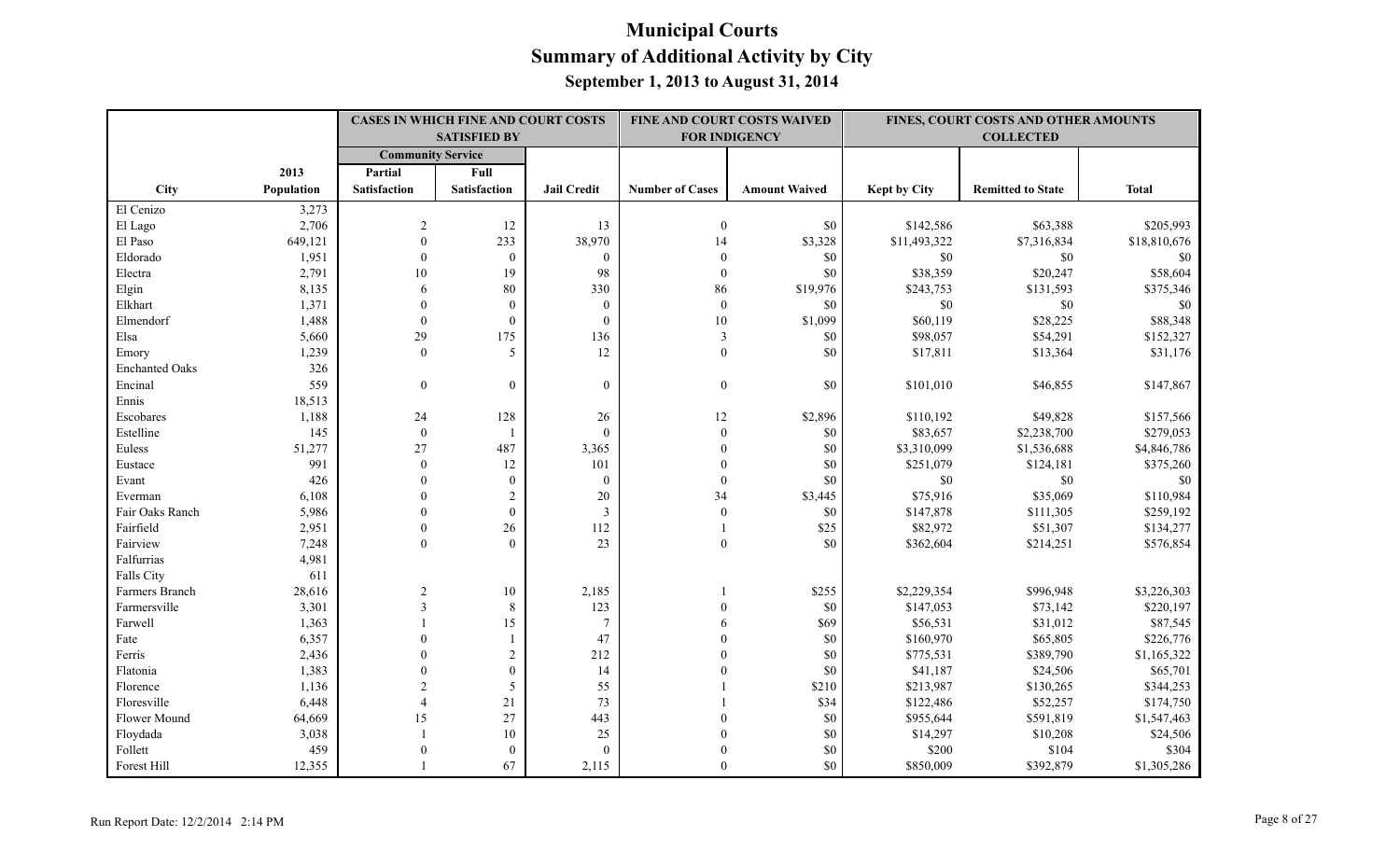|                |            |                     |                                 | <b>MAGISTRATE WARNINGS</b> |                                       |                 | <b>WARRANTS ISSUED</b>  |                        |                  |                     |                 |                        |
|----------------|------------|---------------------|---------------------------------|----------------------------|---------------------------------------|-----------------|-------------------------|------------------------|------------------|---------------------|-----------------|------------------------|
|                |            |                     | <b>Number of Warnings Given</b> |                            | <b>Number of Requests for Counsel</b> |                 |                         | <b>Arrest Warrants</b> |                  |                     |                 | Fire, Health and       |
|                | 2013       | Class C             | Class A or B                    |                            | <b>Class A or B</b>                   |                 | Class C                 | Class A or B           |                  | <b>Capiases Pro</b> | Search          | <b>Code Inspection</b> |
| <b>City</b>    | Population | <b>Misdemeanors</b> | <b>Misdemeanors</b>             | <b>Felonies</b>            | <b>Misdemeanors</b>                   | <b>Felonies</b> | <b>Misdemeanors</b>     | <b>Misdemeanors</b>    | <b>Felonies</b>  | Fine                | <b>Warrants</b> | Warrants               |
| Forney         | 14,661     | 461                 | 277                             | 153                        | 32                                    | 50              | 552                     | $21\,$                 | $42\,$           | 151                 | 11              |                        |
| Fort Stockton  | 8,283      | $\boldsymbol{0}$    | $\theta$                        | $\mathbf{0}$               | $\theta$                              | $\theta$        | 22                      | $\mathbf{0}$           | $\theta$         | 94                  | $\Omega$        |                        |
| Fort Worth     | 741,206    | 100,423             | 21,356                          | 9,364                      | 2,219                                 | 1,922           | 111,075                 | 1,162                  | 2,082            | 68,904              | 951             |                        |
| Franklin       | 1,564      | $\boldsymbol{0}$    | $\theta$                        | $\overline{0}$             | $\theta$                              | $\mathbf{0}$    | $\boldsymbol{0}$        | $\mathbf{0}$           | $\mathbf{0}$     | $\theta$            | $\Omega$        |                        |
| Frankston      | 1,229      | 75                  | $\mathbf{0}$                    | $\Omega$                   | $\theta$                              |                 | 457                     | $\theta$               | $\mathbf{0}$     | 166                 |                 |                        |
| Fredericksburg | 10,530     | 156                 | 125                             | 6                          | 21                                    | 0               | 229                     | 3                      | $\overline{0}$   | 186                 | 14              |                        |
| Freeport       | 12,049     | $\boldsymbol{0}$    | $\theta$                        | $\Omega$                   | $\Omega$                              | $\Omega$        | 742                     | $\theta$               | $\mathbf{0}$     | 1,044               | $\Omega$        |                        |
| Freer          | 2,818      |                     |                                 |                            |                                       |                 |                         |                        |                  |                     |                 |                        |
| Friendswood    | 35,805     | 708                 | $\Omega$                        | $\overline{0}$             | $\Omega$                              | $\Omega$        | 1,303                   | $\overline{0}$         | $\mathbf{0}$     | 1,498               | $\mathcal{R}$   |                        |
| Friona         | 4,123      | $\boldsymbol{0}$    | $\theta$                        | $\overline{0}$             | $\Omega$                              | $\Omega$        | 61                      | $\theta$               | $\mathbf{0}$     | 56                  | $\Omega$        |                        |
| Frisco         | 116,989    | 1,032               | 858                             | 145                        | 64                                    | 40              | 3,291                   | 112                    | 92               | 1,144               | 81              |                        |
| Fritch         | 2,117      | $\mathbf{0}$        | $\theta$                        | $\overline{0}$             | $\Omega$                              | $\overline{0}$  | 192                     | $\mathbf{0}$           | $\boldsymbol{0}$ | 125                 | $\Omega$        |                        |
| Frost          | 643        |                     | $\Omega$                        | $\Omega$                   | $\Omega$                              | $\Omega$        | $\boldsymbol{0}$        | $\Omega$               | $\Omega$         | $\theta$            |                 |                        |
| Fulshear       | 1,134      |                     | $\Omega$                        | $\Omega$                   | $\Omega$                              |                 | 282                     | $\Omega$               | $\Omega$         | 73                  |                 |                        |
| Fulton         | 1,649      |                     | $\Omega$                        | $\theta$                   |                                       |                 | $\overline{c}$          | $\Omega$               | $\mathbf{0}$     | $\theta$            |                 |                        |
| Gainesville    | 16,002     | 90                  | 8                               | 22                         |                                       | $\Omega$        | 1,210                   | 6                      | 33               | 523                 |                 |                        |
| Galena Park    | 10,887     | $\Omega$            | $\Omega$                        | $\theta$                   |                                       |                 | 1,432                   | $\Omega$               | $\overline{0}$   | 726                 |                 |                        |
| Galveston      | 47,743     |                     | $\Omega$                        | $\Omega$                   |                                       | 0               | 11,911                  | $\Omega$               | $\mathbf{0}$     | 4,141               |                 |                        |
| Ganado         | 2,003      |                     |                                 | $\Omega$                   |                                       | 0               | $\overline{\mathbf{3}}$ | $\Omega$               | $\theta$         | $\overline{0}$      |                 |                        |
| Garden Ridge   | 3,259      | $\mathbf{0}$        | $\Omega$                        | $\mathbf{0}$               | $\Omega$                              | $\Omega$        | 374                     | $\mathbf{0}$           | $\mathbf{0}$     | 48                  | $\sqrt{ }$      |                        |
| Garland        | 226,876    | 8,359               | 1,955                           | 1,671                      | 1,444                                 | 1,178           | 16,030                  | $75\,$                 | 322              | 3,331               | 214             |                        |
| Garrett        | 806        | $\mathbf{0}$        | $\mathbf{0}$                    | $\theta$                   | $\theta$                              | $\Omega$        | 462                     | $\mathbf{0}$           | $\boldsymbol{0}$ | $\overline{0}$      | $\Omega$        |                        |
| Garrison       | 895        |                     |                                 |                            |                                       |                 |                         |                        |                  |                     |                 |                        |
| Gatesville     | 15,751     |                     |                                 | $\Omega$                   | $\Omega$                              | $\theta$        | 538                     | $\Omega$               | $\boldsymbol{0}$ | 361                 | $\sqrt{ }$      |                        |
| George West    | 2,445      |                     |                                 | $\Omega$                   | $\Omega$                              | $\Omega$        | $\mathbf{0}$            | $\Omega$               | $\mathbf{0}$     | 281                 |                 |                        |
| Georgetown     | 47,400     | $\overline{0}$      | $\Omega$                        | $\theta$                   | $\Omega$                              | $\mathbf{0}$    | 632                     | $\theta$               | $\mathbf{0}$     | 319                 |                 |                        |
| Giddings       | 4,881      | 39                  | 248                             | 62                         | 59                                    | $72\,$          | 10                      | 42                     | 17               | 16                  |                 |                        |
| Gilmer         | 4,905      | $\boldsymbol{0}$    | $\boldsymbol{0}$                | $\overline{4}$             | $\Omega$                              | $\overline{0}$  | 493                     | $\Omega$               | $\mathbf{0}$     | 257                 |                 |                        |
| Gladewater     | 6,441      | 451                 | 162                             | 135                        | 104                                   | 86              | 1,406                   | $\Omega$               | $\mathbf{0}$     | 441                 |                 |                        |
| Glen Rose      | 2,444      | $\boldsymbol{0}$    | $\boldsymbol{0}$                | $\overline{0}$             | $\mathbf{0}$                          | $\mathbf{0}$    | $\boldsymbol{0}$        | $\theta$               | $\mathbf{0}$     | $\overline{0}$      |                 |                        |
| Glenn Heights  | 11,278     | 127                 | 57                              | 40                         | 26                                    | 20              | 643                     | 68                     | 35               | 423                 | 15              |                        |
| Godley         | 1,009      | $\overline{0}$      | $\theta$                        | $\theta$                   | $\Omega$                              | $\Omega$        | 349                     | 5                      | $\overline{4}$   | 111                 | $\Omega$        |                        |
| Goldthwaite    | 1,878      |                     |                                 |                            |                                       |                 |                         |                        |                  |                     |                 |                        |
| Goliad         | 1,908      | $\Omega$            | $\theta$                        | $\overline{0}$             | $\Omega$                              | $\theta$        | $\Omega$                | $\mathbf{0}$           | $\mathbf{0}$     | $\theta$            |                 |                        |
| Gonzales       | 7,237      |                     | $\Omega$                        | $\Omega$                   | $\Omega$                              |                 |                         | $\mathbf{0}$           | $\Omega$         |                     |                 |                        |
| Goodrich       | 271        | $\Omega$            | $\Omega$                        | $\Omega$                   | $\Omega$                              | $\Omega$        | $\Omega$                | $\Omega$               | $\Omega$         | $\Omega$            |                 |                        |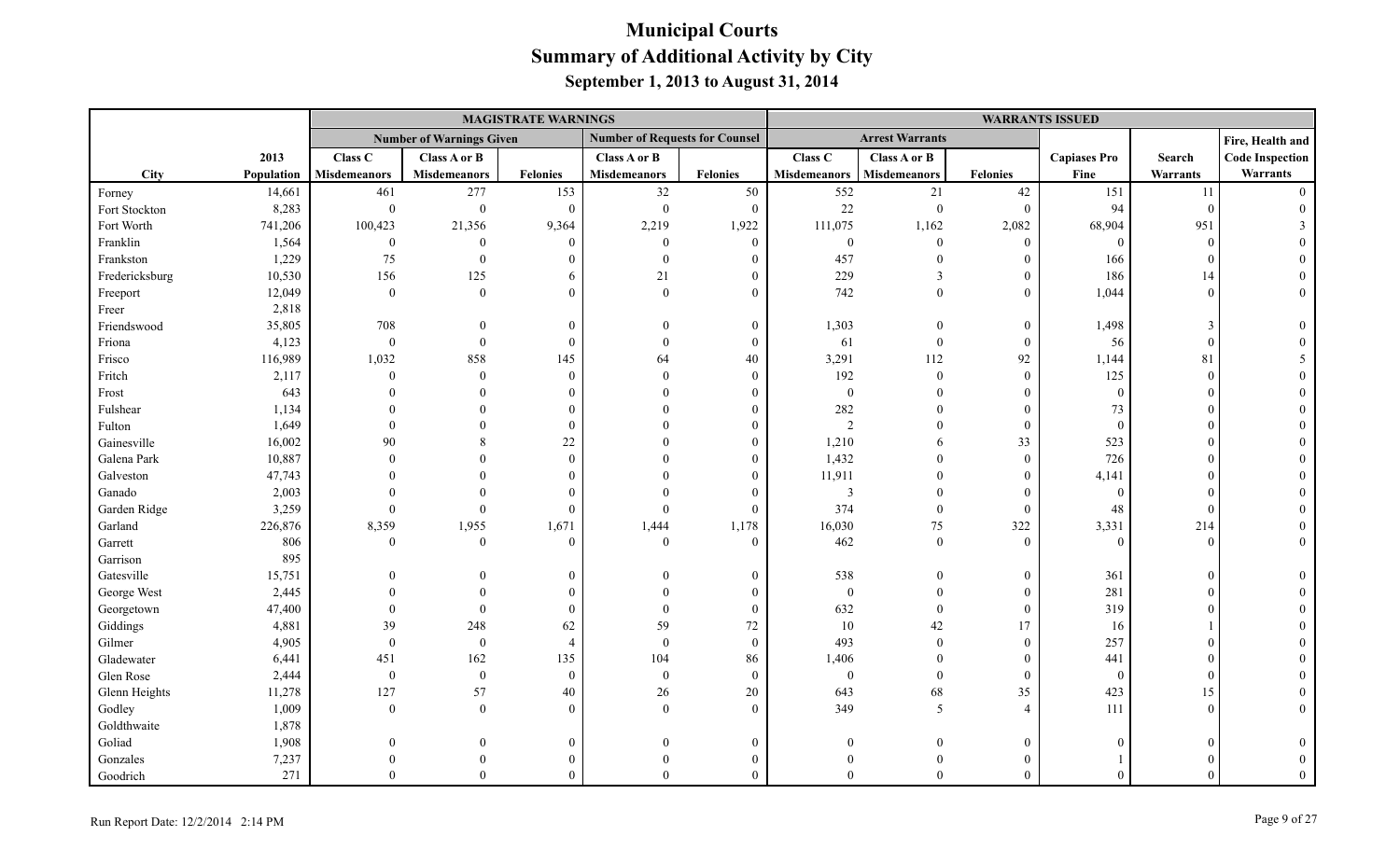|                |            |                  | <b>MAGISTRATE'S ORDERS ISSUED</b> |                     |                         |                      | <b>HEARINGS HELD</b>   |                       |                   |
|----------------|------------|------------------|-----------------------------------|---------------------|-------------------------|----------------------|------------------------|-----------------------|-------------------|
|                |            |                  |                                   |                     | <b>All Other Orders</b> |                      | Driver's               |                       |                   |
|                |            | <b>Examining</b> | For                               | <b>For Ignition</b> | Requiring               |                      | <b>License Denial,</b> | <b>Disposition of</b> |                   |
|                | 2013       | <b>Trials</b>    | <b>Emergency</b>                  | <b>Interlock</b>    | <b>Conditions for</b>   | Emergency            | <b>Suspension or</b>   | <b>Stolen</b>         |                   |
| City           | Population | Conducted        | Protection                        | <b>Device</b>       | <b>Release on Bond</b>  | <b>Mental Health</b> | Revocation             | <b>Property</b>       | <b>Peace Bond</b> |
| Forney         | 14,661     | $\mathbf{0}$     | $\,8\,$                           | 13                  | $10\,$                  | $\mathbf{0}$         | $\mathbf{0}$           | $\mathfrak{Z}$        | $\Omega$          |
| Fort Stockton  | 8,283      | $\mathbf{0}$     | $\theta$                          | $\boldsymbol{0}$    | $\mathbf{0}$            | $\Omega$             |                        | $\mathbf{0}$          |                   |
| Fort Worth     | 741,206    | $\mathbf{0}$     | 1,630                             | 111                 | $\boldsymbol{0}$        |                      |                        | 293                   |                   |
| Franklin       | 1,564      | $\boldsymbol{0}$ | $\theta$                          | $\boldsymbol{0}$    | $\boldsymbol{0}$        |                      |                        | $\overline{0}$        |                   |
| Frankston      | 1,229      | $\boldsymbol{0}$ | $\Omega$                          | $\Omega$            | $\mathbf{0}$            | $\overline{0}$       |                        | $\Omega$              |                   |
| Fredericksburg | 10,530     | $\mathbf{0}$     |                                   | Q                   | $\mathbf{0}$            | 15                   |                        | $\Omega$              |                   |
| Freeport       | 12,049     | $\mathbf{0}$     | $\theta$                          |                     | $\mathbf{0}$            | $\mathbf{0}$         | $\Omega$               | $\theta$              | $\Omega$          |
| Freer          | 2,818      |                  |                                   |                     |                         |                      |                        |                       |                   |
| Friendswood    | 35,805     | $\boldsymbol{0}$ | $22\,$                            |                     | $\mathbf{0}$            | $\Omega$             |                        |                       |                   |
| Friona         | 4,123      | $\boldsymbol{0}$ | $\mathbf{0}$                      | $\mathbf{0}$        | $\mathbf{0}$            | $\Omega$             |                        |                       |                   |
| Frisco         | 116,989    | $\boldsymbol{0}$ | 57                                | 52                  | 9                       |                      |                        |                       |                   |
| Fritch         | 2,117      | $\boldsymbol{0}$ | $\Omega$                          | $\mathbf{0}$        | $\mathbf{0}$            |                      |                        |                       |                   |
| Frost          | 643        | $\boldsymbol{0}$ |                                   |                     | $\mathbf{0}$            |                      |                        |                       |                   |
| Fulshear       | 1,134      | $\mathbf{0}$     |                                   |                     | $\mathbf{0}$            |                      |                        |                       |                   |
| Fulton         | 1,649      | $\boldsymbol{0}$ |                                   |                     | $\boldsymbol{0}$        | $\Omega$             |                        |                       |                   |
| Gainesville    | 16,002     | $\boldsymbol{0}$ |                                   |                     | $\mathbf{0}$            | $\Omega$             |                        |                       |                   |
| Galena Park    | 10,887     | $\boldsymbol{0}$ |                                   |                     | $\mathbf{0}$            | $\Omega$             |                        |                       |                   |
| Galveston      | 47,743     | $\mathbf{0}$     |                                   |                     | $\mathbf{0}$            | $\Omega$             |                        | $\Omega$              |                   |
| Ganado         | 2,003      | $\boldsymbol{0}$ |                                   |                     | $\mathbf{0}$            | $\Omega$             |                        | $\Omega$              |                   |
| Garden Ridge   | 3,259      | $\boldsymbol{0}$ | $\mathbf{0}$                      | $\mathbf{0}$        | $\mathbf{0}$            | $\Omega$             |                        | $\overline{0}$        |                   |
| Garland        | 226,876    | $\boldsymbol{0}$ | 119                               | 47                  | $\mathbf{0}$            | $\theta$             |                        | 45                    |                   |
| Garrett        | 806        | $\mathbf{0}$     | $\theta$                          | $\theta$            | $\theta$                | $\theta$             | $\Omega$               | $\mathbf{0}$          | $\Omega$          |
| Garrison       | 895        |                  |                                   |                     |                         |                      |                        |                       |                   |
| Gatesville     | 15,751     | $\boldsymbol{0}$ | 0                                 |                     | $\mathbf{0}$            | $\Omega$             |                        |                       |                   |
| George West    | 2,445      | $\boldsymbol{0}$ | $\Omega$                          |                     | $\mathbf{0}$            | $\Omega$             |                        |                       |                   |
| Georgetown     | 47,400     | $\mathbf{0}$     |                                   | $\Omega$            | $\mathbf{0}$            |                      |                        |                       |                   |
| Giddings       | 4,881      | $\boldsymbol{0}$ | 10                                | 12                  | $\boldsymbol{0}$        | $\Omega$             |                        |                       |                   |
| Gilmer         | 4,905      | $\boldsymbol{0}$ | $\Omega$                          | $\theta$            | $\mathbf{0}$            |                      |                        |                       |                   |
| Gladewater     | 6,441      | $\boldsymbol{0}$ | 11                                |                     | $\mathbf{0}$            |                      |                        |                       |                   |
| Glen Rose      | 2,444      | $\mathbf{0}$     | $\Omega$                          |                     | $\mathbf{0}$            |                      |                        |                       |                   |
| Glenn Heights  | 11,278     | $\boldsymbol{0}$ | 5                                 |                     | $\boldsymbol{0}$        | $\Omega$             |                        |                       |                   |
| Godley         | 1,009      | $\mathbf{0}$     | $\Omega$                          | $\Omega$            | $\theta$                | $\theta$             | $\Omega$               |                       |                   |
| Goldthwaite    | 1,878      |                  |                                   |                     |                         |                      |                        |                       |                   |
| Goliad         | 1,908      | $\mathbf{0}$     | 0                                 |                     | $\mathbf{0}$            | $\theta$             |                        |                       |                   |
| Gonzales       | 7,237      | $\mathbf{0}$     | $\theta$                          |                     | $\boldsymbol{0}$        | $\overline{0}$       |                        |                       |                   |
| Goodrich       | 271        | $\mathbf{0}$     | $\theta$                          | $\overline{0}$      | $\mathbf{0}$            | $\Omega$             | $\theta$               | $\theta$              | $\Omega$          |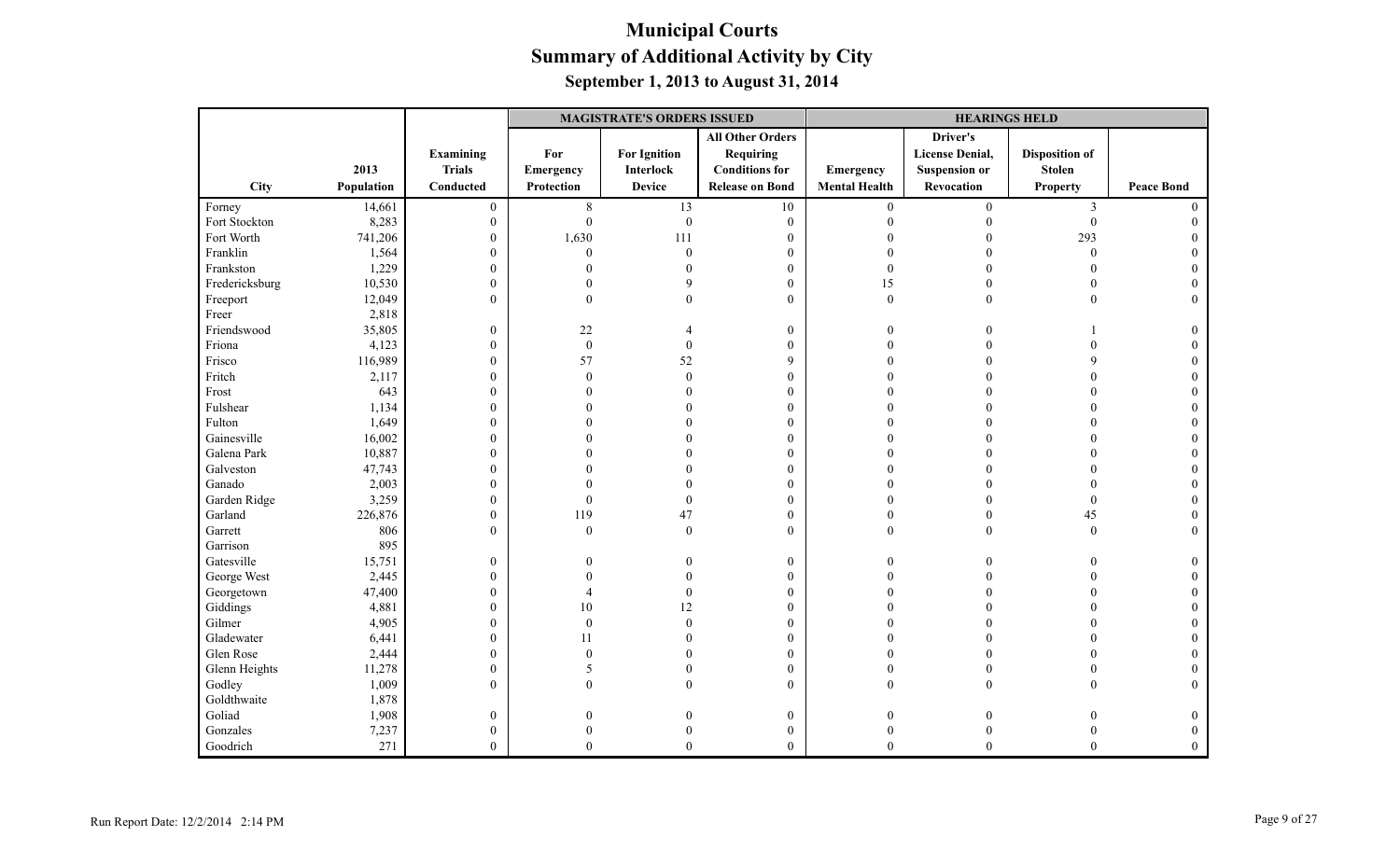|                         |                 |                                | <b>CASES IN WHICH FINE AND COURT COSTS</b><br><b>SATISFIED BY</b> |                    |                              | <b>FINE AND COURT COSTS WAIVED</b><br><b>FOR INDIGENCY</b> |                     | FINES, COURT COSTS AND OTHER AMOUNTS<br><b>COLLECTED</b> |              |
|-------------------------|-----------------|--------------------------------|-------------------------------------------------------------------|--------------------|------------------------------|------------------------------------------------------------|---------------------|----------------------------------------------------------|--------------|
|                         |                 | <b>Community Service</b>       |                                                                   |                    |                              |                                                            |                     |                                                          |              |
|                         | 2013            |                                | Full                                                              |                    |                              |                                                            |                     |                                                          |              |
| <b>City</b>             | Population      | Partial<br><b>Satisfaction</b> | <b>Satisfaction</b>                                               | <b>Jail Credit</b> | <b>Number of Cases</b>       | <b>Amount Waived</b>                                       | <b>Kept by City</b> | <b>Remitted to State</b>                                 | <b>Total</b> |
|                         |                 |                                | 23                                                                | 253                |                              | \$0                                                        | \$265,156           | \$123,598                                                | \$388,759    |
| Forney<br>Fort Stockton | 14,661<br>8,283 | $\overline{4}$<br>12           | $\overline{4}$                                                    | 82                 | $\boldsymbol{0}$<br>$\theta$ | \$0                                                        | \$58,820            | \$19,429                                                 | \$78,257     |
| Fort Worth              | 741,206         | $\theta$                       | 6,243                                                             | 38,805             | 2,286                        | \$728,861                                                  | \$13,585,753        | \$5,589,473                                              | \$19,175,226 |
| Franklin                | 1,564           | $\Omega$                       | $\theta$                                                          | $\mathbf{0}$       | $\Omega$                     | \$0                                                        | \$331,558           | \$207,101                                                | \$538,664    |
| Frankston               | 1,229           | $\overline{A}$                 | 5                                                                 | 184                | $\theta$                     | \$0                                                        | \$184,291           | \$93,072                                                 | \$277,366    |
| Fredericksburg          | 10,530          | $\tau$                         | 16                                                                | 63                 | 3                            | \$378                                                      | \$118,317           | \$82,487                                                 | \$200,812    |
| Freeport                | 12,049          | 31                             | 111                                                               | 464                |                              | \$64                                                       | \$308,156           | \$132,459                                                | \$440,623    |
| Freer                   | 2,818           |                                |                                                                   |                    |                              |                                                            |                     |                                                          |              |
| Friendswood             | 35,805          | 9                              | 10                                                                | 196                | 5                            | \$1,062                                                    | \$784,731           | \$332,404                                                | \$1,117,235  |
| Friona                  | 4,123           | 8                              | $7\phantom{.0}$                                                   | 22                 | $\overline{0}$               | \$0                                                        | \$101,172           | \$35,396                                                 | \$136,576    |
| Frisco                  | 116,989         | 12                             | 50                                                                | 652                | 17                           | \$4,967                                                    | \$2,296,886         | \$1,178,772                                              | \$3,475,669  |
| Fritch                  | 2,117           | $\theta$                       | $\theta$                                                          | $\mathbf{0}$       | $\theta$                     | $\$0$                                                      | \$80,102            | \$48,894                                                 | \$129,997    |
| Frost                   | 643             | $\Omega$                       | $\mathbf{0}$                                                      | $\mathbf{0}$       |                              | \$0                                                        | \$55,580            | \$30,586                                                 | \$86,166     |
| Fulshear                | 1,134           | $\Omega$                       | $\overline{2}$                                                    | 18                 |                              | \$0                                                        | \$135,997           | \$100,916                                                | \$236,915    |
| Fulton                  | 1,649           | $\Omega$                       |                                                                   | $\mathbf{0}$       |                              | \$220                                                      | \$2,896             | \$2,381                                                  | \$4,803      |
| Gainesville             | 16,002          | $\overline{A}$                 | 119                                                               | 622                |                              | \$0                                                        | \$289,910           | \$137,984                                                | \$426,895    |
| Galena Park             | 10,887          |                                | 8                                                                 | 332                |                              | \$0                                                        | \$243,182           | \$111,526                                                | \$354,716    |
| Galveston               | 47,743          | 54                             | 1,071                                                             | 5,630              |                              | \$0                                                        | \$2,052,471         | \$761,726                                                | \$2,814,202  |
| Ganado                  | 2,003           | $\mathbf{0}$                   | 3                                                                 | $\overline{2}$     |                              | $\$0$                                                      | \$4,952             | \$1,476                                                  | \$6,428      |
| Garden Ridge            | 3,259           | $\overline{0}$                 | $\mathbf{0}$                                                      | 30                 |                              | $\$0$                                                      | \$127,821           | \$78,217                                                 | \$206,043    |
| Garland                 | 226,876         | $\Omega$                       | 209                                                               | 3,352              | $\theta$                     | \$0                                                        | \$5,227,175         | \$2,390,085                                              | \$7,617,258  |
| Garrett                 | 806             | $\Omega$                       |                                                                   | 6                  | $\Omega$                     | \$408                                                      | \$258,330           | \$148,061                                                | \$406,567    |
| Garrison                | 895             |                                |                                                                   |                    |                              |                                                            |                     |                                                          |              |
| Gatesville              | 15,751          | 8                              | $\mathbf{0}$                                                      | 252                | $\theta$                     | \$0                                                        | \$148,781           | \$117,606                                                | \$266,394    |
| George West             | 2,445           | $\theta$                       | 11                                                                | $\mathbf{0}$       | $\theta$                     | \$0                                                        | \$930,338           | \$675,206                                                | \$1,605,553  |
| Georgetown              | 47,400          | $28\,$                         | 129                                                               | 441                | $\theta$                     | \$0                                                        | \$645,930           | \$382,857                                                | \$1,028,791  |
| Giddings                | 4,881           | $\overline{4}$                 | 22                                                                | 9                  | 13                           | \$5,619                                                    | \$312,742           | \$170,153                                                | \$482,900    |
| Gilmer                  | 4,905           | $\overline{0}$                 | 25                                                                | 251                | 12                           | \$4,012                                                    | \$164,576           | \$98,691                                                 | \$263,273    |
| Gladewater              | 6,441           | $\Omega$                       | $\mathbf{0}$                                                      | 370                | $\theta$                     | \$0                                                        | \$305,840           | \$133,815                                                | \$430,655    |
| Glen Rose               | 2,444           | $\theta$                       | $\theta$                                                          | $\mathbf{0}$       | $\theta$                     | \$0                                                        | \$59,938            | \$38,050                                                 | \$97,986     |
| Glenn Heights           | 11,278          | 20                             | 18                                                                | 249                | $\overline{2}$               | \$740                                                      | \$222,540           | \$82,366                                                 | \$304,906    |
| Godley                  | 1,009           | $\overline{1}$                 | 10                                                                | 142                | $\Omega$                     | \$0                                                        | \$190,533           | \$148,796                                                | \$339,334    |
| Goldthwaite             | 1,878           |                                |                                                                   |                    |                              |                                                            |                     |                                                          |              |
| Goliad                  | 1,908           | $\mathbf{0}$                   | $\mathbf{0}$                                                      | $\boldsymbol{0}$   | $\boldsymbol{0}$             | \$0                                                        | \$0                 | \$0                                                      | \$0          |
| Gonzales                | 7,237           | 12                             | 49                                                                | 244                | 11                           | \$2,547                                                    | \$147,183           | \$89,016                                                 | \$236,202    |
| Goodrich                | 271             | $\theta$                       | $\theta$                                                          | $\theta$           | $\mathbf{0}$                 | \$0                                                        | \$0                 | \$0                                                      | \$0          |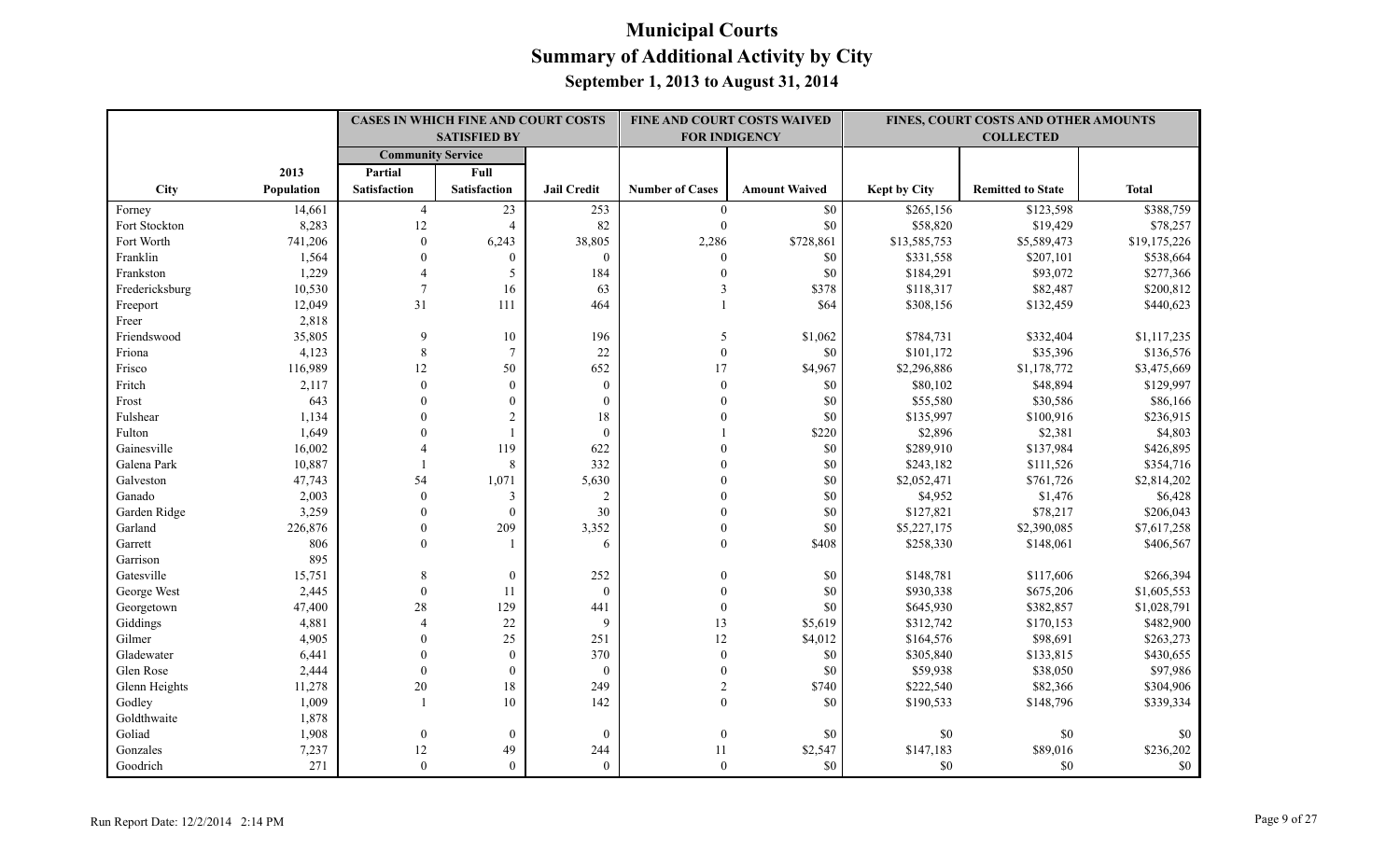|                    |            |                     |                                 | <b>MAGISTRATE WARNINGS</b> |                                       |                  |                     |                        |                  | <b>WARRANTS ISSUED</b> |            |                        |
|--------------------|------------|---------------------|---------------------------------|----------------------------|---------------------------------------|------------------|---------------------|------------------------|------------------|------------------------|------------|------------------------|
|                    |            |                     | <b>Number of Warnings Given</b> |                            | <b>Number of Requests for Counsel</b> |                  |                     | <b>Arrest Warrants</b> |                  |                        |            | Fire, Health and       |
|                    | 2013       | Class C             | <b>Class A or B</b>             |                            | Class A or B                          |                  | Class C             | Class A or B           |                  | <b>Capiases Pro</b>    | Search     | <b>Code Inspection</b> |
| <b>City</b>        | Population | <b>Misdemeanors</b> | <b>Misdemeanors</b>             | <b>Felonies</b>            | <b>Misdemeanors</b>                   | <b>Felonies</b>  | <b>Misdemeanors</b> | Misdemeanors           | <b>Felonies</b>  | Fine                   | Warrants   | Warrants               |
| Gordon             | 478        |                     |                                 |                            |                                       |                  |                     |                        |                  |                        |            |                        |
| Gorman             | 1,083      |                     | $\theta$                        | $\theta$                   | $\overline{0}$                        | $\boldsymbol{0}$ | 90                  | $\overline{0}$         | $\boldsymbol{0}$ | 17                     | $\Omega$   |                        |
| Graford            | 584        |                     |                                 |                            |                                       |                  |                     |                        |                  |                        |            |                        |
| Graham             | 8,903      |                     | $\Omega$                        | 6                          | $\theta$                              | $\overline{0}$   | 424                 | $\overline{0}$         | $\boldsymbol{0}$ | 302                    | $\Omega$   |                        |
| Granbury           | 7,978      |                     | $\Omega$                        | $\Omega$                   |                                       | $\theta$         | 426                 | $\overline{0}$         | $\mathbf{0}$     | 371                    | $\Omega$   |                        |
| Grand Prairie      | 175,396    | $\mathbf{0}$        | 3,118                           | 2,116                      |                                       | $\theta$         | 12,574              | 1,685                  | 378              | 5,717                  | 184        |                        |
| Grand Saline       | 3,136      | 154                 |                                 | $\Omega$                   |                                       | $\Omega$         | 97                  | $\overline{0}$         | $\mathbf{0}$     | 38                     | $\Omega$   |                        |
| Grandview          | 1,561      | $\theta$            |                                 |                            |                                       | $\Omega$         | 1,765               | $\theta$               | $\boldsymbol{0}$ | 244                    |            |                        |
| Granger            | 1,419      |                     |                                 |                            |                                       | 0                | $\boldsymbol{0}$    | $\overline{0}$         | $\mathbf{0}$     | $\overline{0}$         |            |                        |
| Granite Shoals     | 4,910      |                     |                                 |                            |                                       | $\theta$         | 510                 | 12                     | 47               | 314                    |            |                        |
| Grapeland          | 1,489      |                     | $\Omega$                        | $\Omega$                   | $\Omega$                              | $\theta$         | 271                 | $\overline{0}$         | $\mathbf{0}$     | 156                    |            |                        |
| Grapevine          | 46,334     | 561                 | 747                             | 307                        | 108                                   | 70               | 3,967               | 101                    | 128              | 1,182                  | 74         |                        |
| Greenville         | 25,557     | $\mathbf{0}$        | $\Omega$                        | $\Omega$                   | $\theta$                              | $\overline{0}$   | 749                 | $\overline{0}$         | $\boldsymbol{0}$ | 1,077                  | $\Omega$   |                        |
| Gregory            | 1,907      |                     | $\Omega$                        |                            | $\Omega$                              | $\Omega$         | $\overline{4}$      | $\Omega$               | $\Omega$         | $\theta$               |            |                        |
| <b>Grey Forest</b> | 483        |                     | $\Omega$                        |                            | $\Omega$                              |                  | $72\,$              | $\Omega$               | $\overline{0}$   | $\Delta$               |            |                        |
| Groesbeck          | 4,328      |                     |                                 |                            |                                       | $\Omega$         | 165                 |                        | $\boldsymbol{0}$ | 114                    |            |                        |
| Groom              | 574        |                     |                                 |                            | $\Omega$                              | $\Omega$         | $\mathbf{0}$        | $\Omega$               | $\overline{0}$   | $\overline{0}$         |            |                        |
| Groves             | 16,144     | $\Omega$            | $\Omega$                        |                            | $\Omega$                              | $\Omega$         | 340                 | $\Omega$               | $\boldsymbol{0}$ | 188                    |            |                        |
| Groveton           | 1,057      | 10                  | 3                               | $\overline{2}$             |                                       | $\Omega$         | 38                  | 9                      | 9                | 10                     |            |                        |
| Gruver             | 1,194      |                     |                                 |                            |                                       |                  |                     |                        |                  |                        |            |                        |
| Gun Barrel City    | 5,672      | 253                 | $\theta$                        | $\Omega$                   | $\Omega$                              | $\overline{0}$   | 366                 | 3                      | 20               | 467                    |            |                        |
| Gunter             | 1,498      | $\mathbf{0}$        |                                 | $\Omega$                   |                                       | $\theta$         | 274                 | $\mathbf{0}$           | $\boldsymbol{0}$ | 55                     |            |                        |
| Hackberry          | 968        |                     |                                 |                            |                                       | $\Omega$         | $\mathbf{0}$        | $\Omega$               | $\theta$         | $\overline{0}$         |            |                        |
| Hale Center        | 2,252      |                     |                                 |                            |                                       | $\theta$         | $\mathbf{0}$        | $\Omega$               | $\theta$         | 31                     |            |                        |
| Hallettsville      | 2,550      |                     |                                 |                            | $\Omega$                              | $\theta$         | 372                 | $\Omega$               | $\theta$         | 74                     |            |                        |
| Hallsville         | 3,577      | $\theta$            | $\Omega$                        | $\Omega$                   | $\theta$                              | $\theta$         | $\boldsymbol{0}$    | $\mathbf{0}$           | $\mathbf{0}$     | $\theta$               | $\sqrt{ }$ |                        |
| Haltom City        | 42,409     | 1,219               | 688                             | 509                        | 209                                   | 225              | 8,078               | 122                    | 158              | 3,450                  | 129        |                        |
| Hamilton           | 3,095      | $\theta$            | $\theta$                        | $\theta$                   | $\theta$                              | $\overline{0}$   | $77\,$              | $\mathbf{0}$           | $\mathbf{0}$     | 30                     |            |                        |
| Hamlin             | 2,124      |                     |                                 |                            | $\Omega$                              | $\Omega$         | $11\,$              | $\Omega$               | $\Omega$         |                        |            |                        |
| Happy              | 678        |                     |                                 |                            |                                       | $\Omega$         | $\theta$            | $\Omega$               | $\theta$         | $\Omega$               |            |                        |
| Hardin             | 819        | $\theta$            |                                 |                            | $\Omega$                              | $\theta$         | $\theta$            | $\Omega$               | $\theta$         | $\Omega$               | ſ          |                        |
| Harker Heights     | 26,700     | 988                 | $\Omega$                        | $\Omega$                   | $\mathbf{0}$                          | $\mathbf{0}$     | 3,392               | $\overline{0}$         | $\mathbf{0}$     | 3,407                  | 11         |                        |
| Harlingen          | 64,849     | $\bf{0}$            | 1,343                           | 695                        | 912                                   | 454              | 6,747               | 194                    | 200              | 16,299                 | 13         |                        |
| Hart               | 1,114      | $\overline{0}$      | $\overline{0}$                  | $\mathbf{0}$               | $\theta$                              | $\overline{0}$   | $\mathbf{0}$        | $\mathbf{0}$           | $\boldsymbol{0}$ | $\Omega$               |            |                        |
| Haskell            | 3,322      | 37                  | 42                              | 36                         | $\theta$                              |                  | 66                  | $\theta$               |                  | $\theta$               |            |                        |
| Haslet             | 1,517      | $\mathbf{0}$        | $\theta$                        | $\theta$                   | $\Omega$                              | $\theta$         | 1,027               | $\Omega$               | $\overline{0}$   | 221                    |            |                        |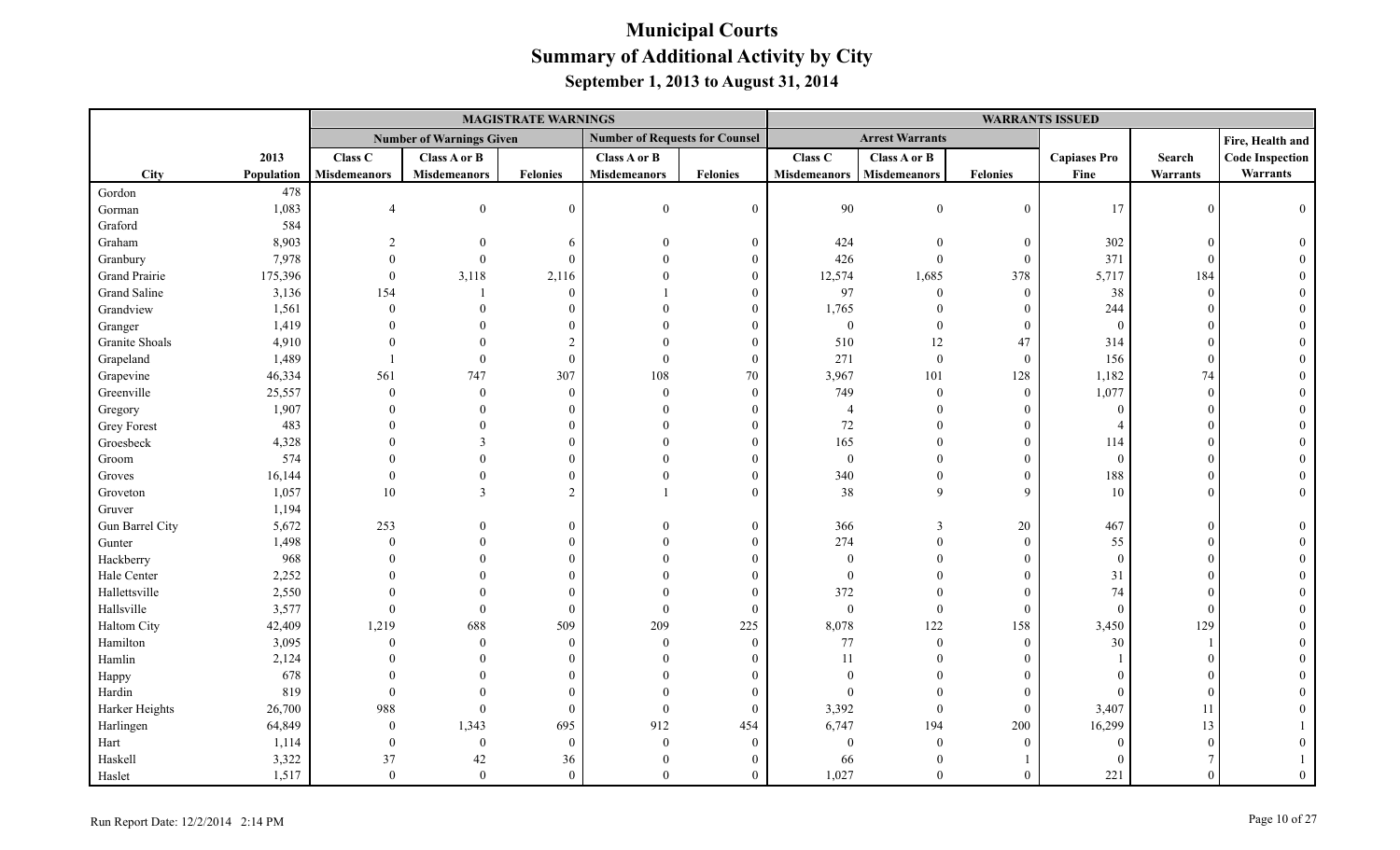|                     |            |                  | <b>MAGISTRATE'S ORDERS ISSUED</b> |                     |                         |                      | <b>HEARINGS HELD</b>   |                       |                   |
|---------------------|------------|------------------|-----------------------------------|---------------------|-------------------------|----------------------|------------------------|-----------------------|-------------------|
|                     |            |                  |                                   |                     | <b>All Other Orders</b> |                      | Driver's               |                       |                   |
|                     |            | Examining        | For                               | <b>For Ignition</b> | <b>Requiring</b>        |                      | <b>License Denial,</b> | <b>Disposition of</b> |                   |
|                     | 2013       | <b>Trials</b>    | Emergency                         | <b>Interlock</b>    | <b>Conditions for</b>   | Emergency            | <b>Suspension or</b>   | <b>Stolen</b>         |                   |
| City                | Population | Conducted        | Protection                        | <b>Device</b>       | <b>Release on Bond</b>  | <b>Mental Health</b> | Revocation             | <b>Property</b>       | <b>Peace Bond</b> |
| Gordon              | 478        |                  |                                   |                     |                         |                      |                        |                       |                   |
| Gorman              | 1,083      | $\mathbf{0}$     | $\boldsymbol{0}$                  | $\boldsymbol{0}$    | $\boldsymbol{0}$        | $\boldsymbol{0}$     | $\boldsymbol{0}$       | $\boldsymbol{0}$      | $\theta$          |
| Graford             | 584        |                  |                                   |                     |                         |                      |                        |                       |                   |
| Graham              | 8,903      | $\boldsymbol{0}$ | $\mathbf{0}$                      |                     | $\boldsymbol{0}$        | $\overline{0}$       | $\Omega$               | $\Omega$              |                   |
| Granbury            | 7,978      | $\boldsymbol{0}$ | $\theta$                          |                     | $\boldsymbol{0}$        |                      |                        |                       |                   |
| Grand Prairie       | 175,396    | $\boldsymbol{0}$ | 191                               |                     | $\boldsymbol{0}$        |                      |                        | 0                     |                   |
| <b>Grand Saline</b> | 3,136      | $\boldsymbol{0}$ | $\mathbf{0}$                      |                     | $\boldsymbol{0}$        |                      |                        |                       |                   |
| Grandview           | 1,561      | $\boldsymbol{0}$ | $\theta$                          |                     | $\boldsymbol{0}$        |                      |                        |                       |                   |
| Granger             | 1,419      | $\boldsymbol{0}$ | $\Omega$                          |                     | $\boldsymbol{0}$        |                      |                        |                       |                   |
| Granite Shoals      | 4,910      | $\boldsymbol{0}$ | $\theta$                          |                     | $\boldsymbol{0}$        |                      |                        | $\Omega$              |                   |
| Grapeland           | 1,489      | $\boldsymbol{0}$ | $\theta$                          | $\mathbf{0}$        | $\boldsymbol{0}$        |                      |                        | $\Omega$              |                   |
| Grapevine           | 46,334     | $\boldsymbol{0}$ | 17                                | 75                  | $\boldsymbol{0}$        |                      |                        |                       |                   |
| Greenville          | 25,557     | $\boldsymbol{0}$ | $\mathbf{0}$                      | $\theta$            | $\boldsymbol{0}$        |                      |                        |                       |                   |
| Gregory             | 1,907      | $\boldsymbol{0}$ | $\theta$                          |                     | $\boldsymbol{0}$        |                      |                        | $\Omega$              |                   |
| <b>Grey Forest</b>  | 483        | $\boldsymbol{0}$ | $\Omega$                          |                     | $\mathbf{0}$            |                      |                        | $\Omega$              |                   |
| Groesbeck           | 4,328      | $\boldsymbol{0}$ | $\theta$                          |                     | $\boldsymbol{0}$        | $\Omega$             |                        |                       |                   |
| Groom               | 574        | $\boldsymbol{0}$ | $\theta$                          |                     | $\boldsymbol{0}$        | $\Omega$             |                        |                       |                   |
| Groves              | 16,144     | $\boldsymbol{0}$ | $\mathbf{0}$                      |                     | $\boldsymbol{0}$        | $\theta$             | $\theta$               |                       |                   |
| Groveton            | 1,057      | $\boldsymbol{0}$ | $\theta$                          | $\Omega$            | $\mathbf{0}$            | $\theta$             | $\theta$               | $\Omega$              |                   |
| Gruver              | 1,194      |                  |                                   |                     |                         |                      |                        |                       |                   |
| Gun Barrel City     | 5,672      | $\boldsymbol{0}$ | $\theta$                          |                     | $\boldsymbol{0}$        | $\theta$             |                        |                       |                   |
| Gunter              | 1,498      | $\boldsymbol{0}$ | $\theta$                          |                     | $\boldsymbol{0}$        |                      |                        |                       |                   |
| Hackberry           | 968        | $\boldsymbol{0}$ | $\Omega$                          |                     | $\boldsymbol{0}$        |                      |                        | $\Omega$              |                   |
| Hale Center         | 2,252      | $\boldsymbol{0}$ | $\Omega$                          |                     | $\boldsymbol{0}$        |                      |                        | $\Omega$              |                   |
| Hallettsville       | 2,550      | $\boldsymbol{0}$ | $\theta$                          |                     | $\boldsymbol{0}$        |                      |                        |                       |                   |
| Hallsville          | 3,577      | $\boldsymbol{0}$ | $\mathbf{0}$                      | $\theta$            | $\boldsymbol{0}$        |                      |                        | $\theta$              |                   |
| Haltom City         | 42,409     | 5                | 50                                | 65                  | $\boldsymbol{0}$        |                      |                        | 13                    |                   |
| Hamilton            | 3,095      | $\boldsymbol{0}$ | $\mathbf{0}$                      | $\theta$            | $\boldsymbol{0}$        |                      |                        | $\theta$              |                   |
| Hamlin              | 2,124      | $\boldsymbol{0}$ | $\theta$                          |                     | $\boldsymbol{0}$        |                      |                        | $\Omega$              |                   |
| Happy               | 678        | $\boldsymbol{0}$ | $\Omega$                          |                     | $\boldsymbol{0}$        |                      |                        |                       |                   |
| Hardin              | 819        | $\boldsymbol{0}$ | $\theta$                          |                     | $\boldsymbol{0}$        |                      |                        |                       |                   |
| Harker Heights      | 26,700     | $\boldsymbol{0}$ | $\mathfrak{2}$                    |                     | $\boldsymbol{0}$        |                      |                        | $\Omega$              |                   |
| Harlingen           | 64,849     | $\boldsymbol{0}$ | $78\,$                            |                     | 5                       |                      |                        |                       |                   |
| Hart                | 1,114      | $\boldsymbol{0}$ | $\theta$                          |                     | $\boldsymbol{0}$        |                      |                        |                       |                   |
| Haskell             | 3,322      | $\boldsymbol{0}$ | $\theta$                          |                     | $\boldsymbol{0}$        | $\theta$             |                        |                       |                   |
| Haslet              | 1,517      | $\boldsymbol{0}$ | $\theta$                          | $\theta$            | $\mathbf{0}$            | $\theta$             | $\mathbf{0}$           | $\mathbf{0}$          | $\theta$          |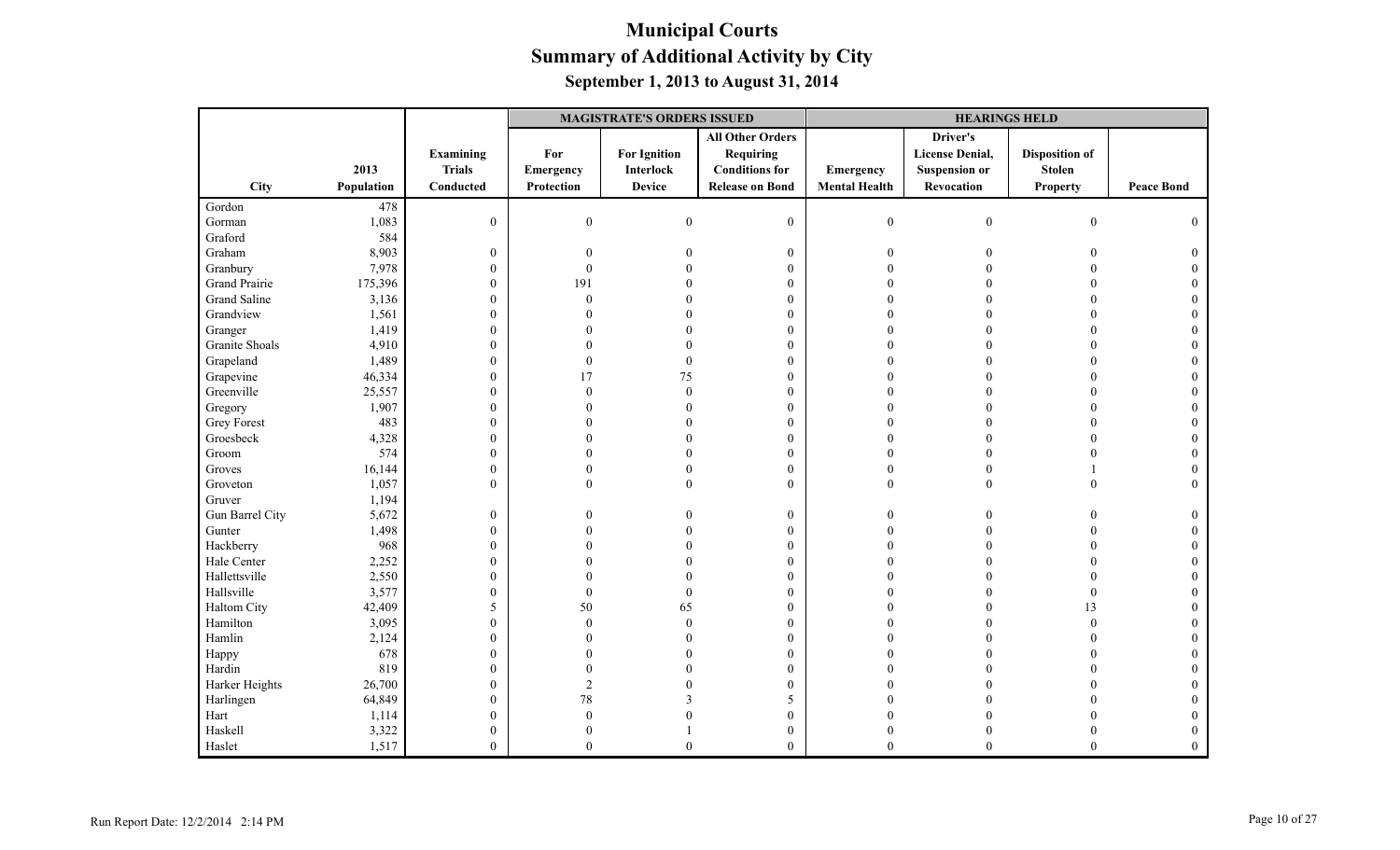|                      |                   |                          | <b>CASES IN WHICH FINE AND COURT COSTS</b><br><b>SATISFIED BY</b> |                    |                        | FINE AND COURT COSTS WAIVED<br><b>FOR INDIGENCY</b> |                     | FINES, COURT COSTS AND OTHER AMOUNTS<br><b>COLLECTED</b> |              |
|----------------------|-------------------|--------------------------|-------------------------------------------------------------------|--------------------|------------------------|-----------------------------------------------------|---------------------|----------------------------------------------------------|--------------|
|                      |                   | <b>Community Service</b> |                                                                   |                    |                        |                                                     |                     |                                                          |              |
|                      | 2013              | Partial                  | Full                                                              |                    |                        |                                                     |                     |                                                          |              |
| <b>City</b>          | <b>Population</b> | <b>Satisfaction</b>      | <b>Satisfaction</b>                                               | <b>Jail Credit</b> | <b>Number of Cases</b> | <b>Amount Waived</b>                                | <b>Kept by City</b> | <b>Remitted to State</b>                                 | <b>Total</b> |
| Gordon               | 478               |                          |                                                                   |                    |                        |                                                     |                     |                                                          |              |
| Gorman               | 1,083             | $\mathbf{0}$             | $\overline{0}$                                                    | 3                  | $\boldsymbol{0}$       | \$0                                                 | \$10,196            | \$5,741                                                  | \$15,948     |
| Graford              | 584               |                          |                                                                   |                    |                        |                                                     |                     |                                                          |              |
| Graham               | 8,903             | 5                        | 12                                                                | 246                | $\overline{0}$         | \$0                                                 | \$238,149           | \$87,208                                                 | \$325,359    |
| Granbury             | 7,978             | 29                       | 86                                                                | 308                | $\theta$               | \$0                                                 | \$150,746           | \$56,884                                                 | \$207,631    |
| <b>Grand Prairie</b> | 175,396           | 17                       | 38                                                                | 7,090              | 1,036                  | \$145,303                                           | \$7,436,973         | \$3,146,409                                              | \$10,583,387 |
| Grand Saline         | 3,136             | $\theta$                 | $\mathbf{0}$                                                      | $\mathbf{0}$       | $\theta$               | \$0                                                 | \$52,270            | \$24,065                                                 | \$76,368     |
| Grandview            | 1,561             | $\Omega$                 | 16                                                                | 233                | $\Omega$               | \$0                                                 | \$483,839           | \$317,895                                                | \$801,742    |
| Granger              | 1,419             | $\Omega$                 | $\theta$                                                          | $\overline{4}$     | $\theta$               | \$0                                                 | \$14,125            | \$8,794                                                  | \$22,919     |
| Granite Shoals       | 4,910             | 8                        | 16                                                                | 235                | 14                     | \$2,319                                             | \$106,488           | \$53,511                                                 | \$160,004    |
| Grapeland            | 1,489             | $\Delta$                 | $\overline{4}$                                                    | 30                 | $\mathbf{0}$           | \$0                                                 | \$67,745            | \$41,702                                                 | \$109,447    |
| Grapevine            | 46,334            | $\theta$                 | 3                                                                 | 1,058              | 19                     | \$3,610                                             | \$2,274,677         | \$1,257,355                                              | \$3,532,040  |
| Greenville           | 25,557            | 32                       | 52                                                                | 597                | 252                    | \$39,977                                            | \$456,703           | \$177,491                                                | \$634,202    |
| Gregory              | 1,907             | $\Omega$                 | $\theta$                                                          | $\theta$           | $\boldsymbol{0}$       | \$0                                                 | \$95,631            | \$85,871                                                 | \$181,506    |
| <b>Grey Forest</b>   | 483               | $\Omega$                 | $\boldsymbol{0}$                                                  | $\mathbf{0}$       | $\Omega$               | \$0                                                 | \$27,816            | \$18,674                                                 | \$46,499     |
| Groesbeck            | 4,328             | 5                        | 5                                                                 | 138                |                        | \$257                                               | \$120,580           | \$68,904                                                 | \$189,481    |
| Groom                | 574               | $\theta$                 | $\mathbf{0}$                                                      | $\mathbf{0}$       | $\Omega$               | \$0                                                 | \$125               | $\$0$                                                    | \$125        |
| Groves               | 16,144            | $\overline{4}$           | 15                                                                | 282                | 7                      | \$1,572                                             | \$187,429           | \$94,788                                                 | \$282,221    |
| Groveton             | 1,057             | $\overline{3}$           | 5                                                                 | 25                 | $\mathbf{0}$           | \$0                                                 | \$14,904            | \$8,389                                                  | \$23,370     |
| Gruver               | 1,194             |                          |                                                                   |                    |                        |                                                     |                     |                                                          |              |
| Gun Barrel City      | 5,672             | 6                        | 22                                                                | 384                | 10                     | \$2,650                                             | \$174,738           | \$55,683                                                 | \$230,420    |
| Gunter               | 1,498             | $\theta$                 | $\mathbf{Q}$                                                      | 77                 | $\theta$               | \$0                                                 | \$193,003           | \$132,131                                                | \$325,174    |
| Hackberry            | 968               | $\Omega$                 | $\theta$                                                          | $\mathbf{0}$       | $\theta$               | \$0                                                 | \$0                 | \$0                                                      | \$0          |
| Hale Center          | 2,252             | $\Omega$                 | $\mathbf{0}$                                                      | 9                  | $\Omega$               | \$0                                                 | \$44,325            | \$22,080                                                 | \$64,259     |
| Hallettsville        | 2,550             | $\theta$                 | $\mathbf{0}$                                                      | 70                 |                        | \$0                                                 | \$173,292           | \$100,869                                                | \$274,166    |
| Hallsville           | 3,577             | $\theta$                 | $\overline{4}$                                                    | 19                 |                        | \$0                                                 | \$58,734            | \$42,035                                                 | \$100,769    |
| Haltom City          | 42,409            | 15                       | 59                                                                | 4,276              |                        | \$369                                               | \$1,699,686         | \$731,113                                                | \$2,430,807  |
| Hamilton             | 3,095             | $\theta$                 | 2                                                                 | 38                 |                        | \$974                                               | \$38,642            | \$20,885                                                 | \$59,977     |
| Hamlin               | 2,124             | 12                       | 12                                                                | 37                 |                        | \$0                                                 | \$44,089            | \$21,430                                                 | \$65,419     |
| Happy                | 678               | $\theta$                 | $\boldsymbol{0}$                                                  | $\theta$           | $\Omega$               | \$0                                                 | \$0                 | \$0                                                      | \$0          |
| Hardin               | 819               | $\theta$                 | $\mathbf{0}$                                                      | $\theta$           | $\Omega$               | \$0                                                 | \$0                 | \$0                                                      | \$0          |
| Harker Heights       | 26,700            | 27                       | 115                                                               | 527                | 32                     | \$8,929                                             | \$913,463           | \$551,432                                                | \$1,464,895  |
| Harlingen            | 64,849            | 313                      | 1,206                                                             | 1,656              | 141                    | \$42,733                                            | \$1,583,041         | \$778,082                                                | \$2,361,126  |
| Hart                 | 1,114             | $\mathbf{0}$             | $\mathbf{0}$                                                      | $\mathbf{0}$       | $\boldsymbol{0}$       | \$0                                                 | \$0                 | \$0                                                      | \$0          |
| Haskell              | 3,322             | $\theta$                 | $10\,$                                                            | 19                 | 9                      | \$2,957                                             | \$8,980             | \$3,345                                                  | \$12,384     |
| Haslet               | 1,517             | $\Omega$                 | $\Omega$                                                          | 132                | $\Omega$               | \$0                                                 | \$315,705           | \$215,285                                                | \$530,991    |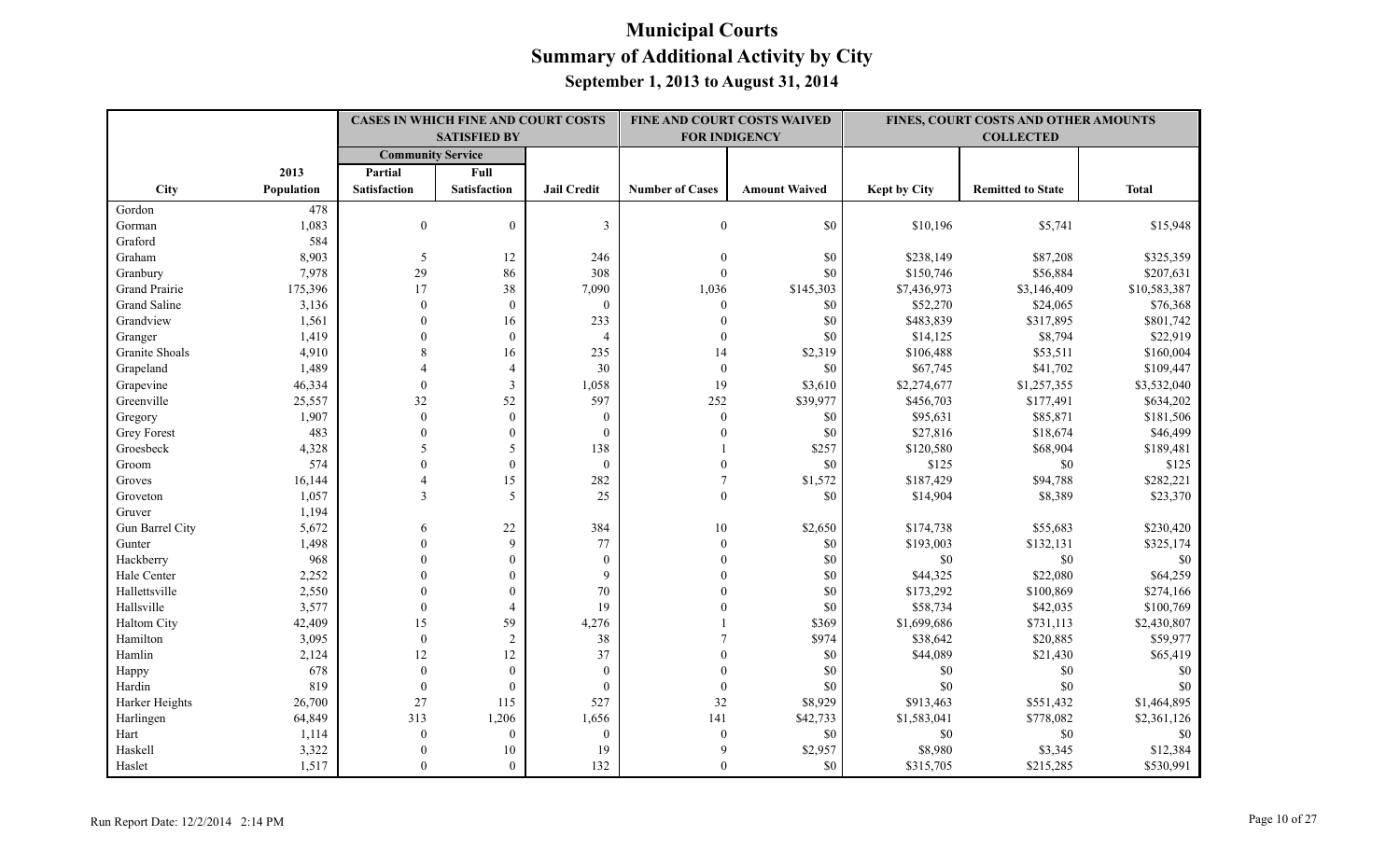|                       |            |                     |                                 | <b>MAGISTRATE WARNINGS</b> |                                       |                  |                     |                        |                  | <b>WARRANTS ISSUED</b> |          |                        |
|-----------------------|------------|---------------------|---------------------------------|----------------------------|---------------------------------------|------------------|---------------------|------------------------|------------------|------------------------|----------|------------------------|
|                       |            |                     | <b>Number of Warnings Given</b> |                            | <b>Number of Requests for Counsel</b> |                  |                     | <b>Arrest Warrants</b> |                  |                        |          | Fire, Health and       |
|                       | 2013       | Class C             | <b>Class A or B</b>             |                            | Class A or B                          |                  | Class C             | Class A or B           |                  | <b>Capiases Pro</b>    | Search   | <b>Code Inspection</b> |
| City                  | Population | <b>Misdemeanors</b> | <b>Misdemeanors</b>             | Felonies                   | <b>Misdemeanors</b>                   | <b>Felonies</b>  | <b>Misdemeanors</b> | <b>Misdemeanors</b>    | <b>Felonies</b>  | Fine                   | Warrants | Warrants               |
| Hawk Cove             | 483        | $\theta$            | $\overline{0}$                  | $\theta$                   | $\mathbf{0}$                          | $\boldsymbol{0}$ |                     | $\theta$               | $\mathbf{0}$     |                        | $\theta$ |                        |
| Hawkins               | 1,278      |                     |                                 | $\Omega$                   | $\Omega$                              | $\boldsymbol{0}$ |                     |                        | $\overline{0}$   |                        |          |                        |
| Hawley                | 634        |                     |                                 |                            |                                       | $\Omega$         |                     |                        | $\overline{0}$   |                        |          |                        |
| Hearne                | 4,459      |                     |                                 |                            |                                       | 0                |                     |                        | $\theta$         | $\theta$               |          |                        |
| Heath                 | 6,921      |                     |                                 |                            |                                       | $\Omega$         |                     |                        | $\Omega$         |                        |          |                        |
| Hedwig Village        | 2,557      |                     |                                 |                            |                                       | $\theta$         | 129                 | $\Omega$               | $\overline{0}$   | $\Omega$               |          |                        |
| Helotes               | 7,341      |                     |                                 |                            |                                       | $\Omega$         | 1,026               | $\Omega$               | $\mathbf{0}$     | 265                    |          |                        |
| Hemphill              | 1,198      |                     |                                 |                            |                                       | $\Omega$         | 9                   | $\theta$               | $\theta$         | 13                     |          |                        |
| Hempstead             | 5,770      |                     |                                 |                            |                                       | $\Omega$         | 444                 | 23                     | 15               | 430                    |          |                        |
| Henderson             | 13,712     | 131                 |                                 | $\Omega$                   |                                       | $\Omega$         | 480                 | $\boldsymbol{0}$       | $\boldsymbol{0}$ | 265                    |          |                        |
| Henrietta             | 3,141      | $\Omega$            | 3                               |                            |                                       | $\Omega$         | $\boldsymbol{0}$    | $\theta$               | $\overline{0}$   | $\overline{0}$         |          |                        |
| Hereford              | 15,370     |                     |                                 |                            |                                       | $\theta$         | 337                 | $\theta$               | $\overline{0}$   | 304                    |          |                        |
| Hewitt                | 13,549     |                     |                                 |                            |                                       | $\Omega$         | 922                 | $\Omega$               | $\theta$         | 569                    |          |                        |
| Hickory Creek         | 3,247      |                     |                                 |                            |                                       | $\Omega$         | 1,980               | $\Omega$               | $\theta$         | 346                    |          |                        |
| Hico                  | 1,379      |                     |                                 |                            |                                       | $\Omega$         | 6                   | $\theta$               | $\overline{0}$   |                        |          |                        |
| Hidalgo               | 11,198     |                     |                                 |                            |                                       | $\Omega$         | 576                 | $\Omega$               | $\overline{0}$   | $\Omega$               |          |                        |
| <b>Highland Haven</b> | 431        |                     |                                 |                            |                                       | $\theta$         | $\boldsymbol{0}$    | $\Omega$               | $\theta$         | $\theta$               |          |                        |
| <b>Highland Park</b>  | 8,564      | 71                  | 16                              | 5                          |                                       | $\mathbf{0}$     | 2,347               | $\theta$               | $\overline{2}$   | 450                    |          |                        |
| Highland Village      | 15,056     | 61                  | 134                             | 25                         | 34                                    | 8                | 308                 | 158                    | 42               | 153                    | 13       |                        |
| Hill Country Village  | 985        | $\mathbf{0}$        | $\boldsymbol{0}$                | $\theta$                   | $\Omega$                              | $\boldsymbol{0}$ | 59                  | $\overline{0}$         | $\mathbf{0}$     | -6                     | $\Omega$ |                        |
| Hillsboro             | 8,456      | 120                 | 17                              | 57                         | 11                                    | 21               | 502                 | $\theta$               | $\theta$         | 348                    |          |                        |
| Hilshire Village      | 746        | $\theta$            | $\overline{0}$                  | $\Omega$                   | $\Omega$                              | $\boldsymbol{0}$ | $\boldsymbol{0}$    | $\overline{0}$         | $\overline{0}$   | $\theta$               |          |                        |
| Hitchcock             | 6,961      |                     | $\Omega$                        |                            |                                       | $\boldsymbol{0}$ | 1,090               | $\overline{0}$         | $\boldsymbol{0}$ | 630                    |          |                        |
| Holiday Lakes         | 1,107      |                     |                                 |                            |                                       | $\Omega$         |                     | $\Omega$               | $\theta$         | $\Omega$               |          |                        |
| Holland               | 1,121      |                     |                                 |                            |                                       | $\theta$         | $\theta$            | $\Omega$               | $\overline{0}$   | $\theta$               |          |                        |
| Holliday              | 1,758      |                     |                                 |                            |                                       | $\Omega$         | 100                 | $\Omega$               | $\theta$         | 10                     |          |                        |
| Hollywood Park        | 3,062      |                     |                                 |                            |                                       | $\Omega$         | 319                 | $\theta$               | $\theta$         | 37                     |          |                        |
| Hondo                 | 8,803      | 64                  | $\mathbf{0}$                    |                            |                                       | $\mathbf{0}$     | 1,034               | $\overline{0}$         | $\boldsymbol{0}$ | 5                      |          |                        |
| Honey Grove           | 1,668      | $\Omega$            | $\Omega$                        |                            |                                       | $\theta$         | $\overline{0}$      | $\theta$               | $\theta$         | $\Omega$               |          |                        |
| Hooks                 | 2,769      |                     |                                 |                            |                                       |                  |                     |                        |                  |                        |          |                        |
| Horizon City          | 16,735     | $\Omega$            | $\Omega$                        | $\Omega$                   | $\Omega$                              | $\boldsymbol{0}$ | 1,820               | 43                     | $\boldsymbol{0}$ | 383                    | $\Omega$ |                        |
| Horseshoe Bay         | 3,418      | $\overline{0}$      | $\overline{0}$                  | $\Omega$                   | $\theta$                              | $\boldsymbol{0}$ | 122                 | $\overline{0}$         | $\overline{0}$   | 29                     | $\Omega$ |                        |
| Houston               | 2,099,451  | 795                 | 678                             | 562                        | 353                                   | 367              | 247,551             | $\overline{0}$         | $\overline{0}$   | 34,313                 | 2,220    |                        |
| Howardwick            | 423        |                     |                                 |                            |                                       |                  |                     |                        |                  |                        |          |                        |
| Howe                  | 2,600      |                     |                                 | $\Omega$                   |                                       | 0                |                     | $\overline{0}$         | $\mathbf{0}$     |                        |          |                        |
| Hubbard               | 1,423      | $\Omega$            | 2                               |                            | $\Omega$                              | $\mathbf{0}$     | $\Omega$            | 2                      | $\overline{4}$   | $\Omega$               |          |                        |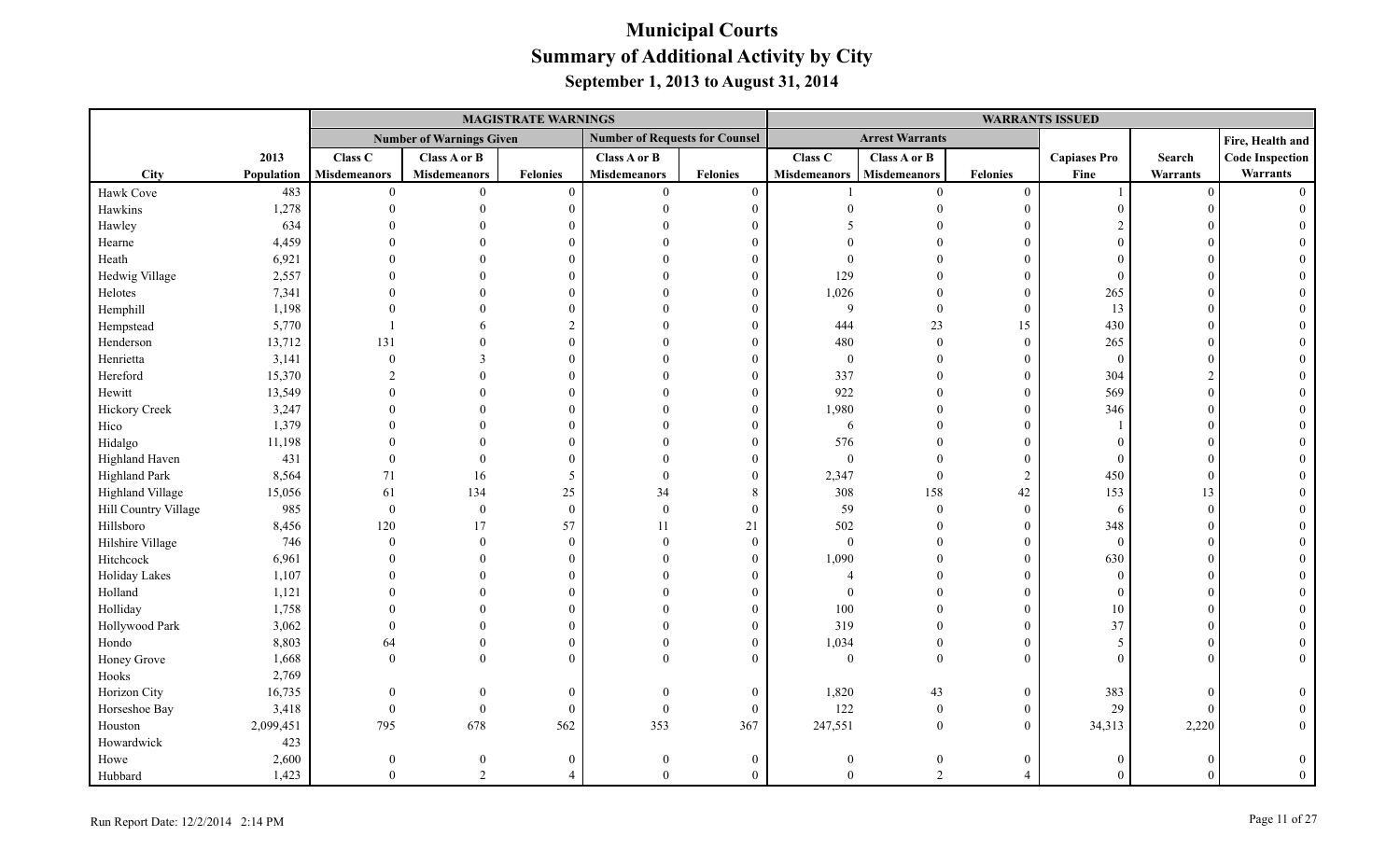|                      |            |                  | <b>MAGISTRATE'S ORDERS ISSUED</b> |                     |                         |                      | <b>HEARINGS HELD</b>   |                       |                   |  |  |
|----------------------|------------|------------------|-----------------------------------|---------------------|-------------------------|----------------------|------------------------|-----------------------|-------------------|--|--|
|                      |            |                  |                                   |                     | <b>All Other Orders</b> |                      | Driver's               |                       |                   |  |  |
|                      |            | Examining        | For                               | <b>For Ignition</b> | <b>Requiring</b>        |                      | <b>License Denial,</b> | <b>Disposition of</b> |                   |  |  |
|                      | 2013       | <b>Trials</b>    | <b>Emergency</b>                  | <b>Interlock</b>    | <b>Conditions for</b>   | Emergency            | <b>Suspension or</b>   | <b>Stolen</b>         |                   |  |  |
| City                 | Population | Conducted        | Protection                        | <b>Device</b>       | <b>Release on Bond</b>  | <b>Mental Health</b> | Revocation             | <b>Property</b>       | <b>Peace Bond</b> |  |  |
| Hawk Cove            | 483        | $\overline{0}$   | $\mathbf{0}$                      | $\mathbf{0}$        | $\mathbf{0}$            | $\mathbf{0}$         | $\mathbf{0}$           | $\mathbf{0}$          | $\Omega$          |  |  |
| Hawkins              | 1,278      | $\mathbf{0}$     | $\mathbf{0}$                      | $\Omega$            | $\boldsymbol{0}$        | $\boldsymbol{0}$     |                        |                       |                   |  |  |
| Hawley               | 634        | $\boldsymbol{0}$ |                                   |                     | $\boldsymbol{0}$        |                      |                        |                       |                   |  |  |
| Hearne               | 4,459      | $\boldsymbol{0}$ |                                   |                     | $\boldsymbol{0}$        | $\Omega$             |                        |                       |                   |  |  |
| Heath                | 6,921      | $\boldsymbol{0}$ |                                   |                     | $\boldsymbol{0}$        | $\Omega$             |                        | $\Omega$              |                   |  |  |
| Hedwig Village       | 2,557      | $\boldsymbol{0}$ |                                   |                     | $\mathbf{0}$            | $\Omega$             |                        |                       |                   |  |  |
| Helotes              | 7,341      | $\boldsymbol{0}$ |                                   |                     | $\mathbf{0}$            | $\Omega$             |                        |                       |                   |  |  |
| Hemphill             | 1,198      | $\mathbf{0}$     |                                   |                     | $\mathbf{0}$            | $\Omega$             |                        |                       |                   |  |  |
| Hempstead            | 5,770      | $\boldsymbol{0}$ |                                   |                     | $\boldsymbol{0}$        | $\Omega$             |                        |                       |                   |  |  |
| Henderson            | 13,712     | $\mathbf{0}$     |                                   |                     | $\mathbf{0}$            |                      |                        | $\Omega$              |                   |  |  |
| Henrietta            | 3,141      | $\boldsymbol{0}$ |                                   |                     | $\mathbf{0}$            |                      |                        |                       |                   |  |  |
| Hereford             | 15,370     | $\boldsymbol{0}$ |                                   |                     | $\boldsymbol{0}$        |                      |                        |                       |                   |  |  |
| Hewitt               | 13,549     | $\boldsymbol{0}$ |                                   |                     | $\boldsymbol{0}$        |                      |                        |                       |                   |  |  |
| <b>Hickory Creek</b> | 3,247      | $\boldsymbol{0}$ |                                   |                     | $\mathbf{0}$            | $\Omega$             |                        | $\Omega$              |                   |  |  |
| Hico                 | 1,379      | $\boldsymbol{0}$ |                                   |                     | $\mathbf{0}$            | $\Omega$             |                        |                       |                   |  |  |
| Hidalgo              | 11,198     | $\boldsymbol{0}$ |                                   |                     | $\boldsymbol{0}$        | $\Omega$             |                        |                       |                   |  |  |
| Highland Haven       | 431        | $\boldsymbol{0}$ |                                   |                     | $\mathbf{0}$            | $\Omega$             |                        | $\Omega$              |                   |  |  |
| <b>Highland Park</b> | 8,564      | $\boldsymbol{0}$ |                                   |                     | $\mathbf{0}$            | $\Omega$             |                        |                       |                   |  |  |
| Highland Village     | 15,056     | $\mathbf{0}$     |                                   |                     |                         | $\Omega$             |                        | $\Omega$              |                   |  |  |
| Hill Country Village | 985        | $\boldsymbol{0}$ |                                   |                     | $\boldsymbol{0}$        |                      |                        |                       |                   |  |  |
| Hillsboro            | 8,456      | $\boldsymbol{0}$ |                                   |                     | 9                       | $\overline{2}$       |                        |                       |                   |  |  |
| Hilshire Village     | 746        | $\boldsymbol{0}$ |                                   |                     | $\boldsymbol{0}$        | $\Omega$             |                        |                       |                   |  |  |
| Hitchcock            | 6,961      | $\mathbf{0}$     |                                   |                     | $\mathbf{0}$            | $\Omega$             |                        | $\Omega$              |                   |  |  |
| Holiday Lakes        | 1,107      | $\boldsymbol{0}$ |                                   |                     | $\mathbf{0}$            | $\Omega$             |                        |                       |                   |  |  |
| Holland              | 1,121      | $\boldsymbol{0}$ | U                                 |                     | $\mathbf{0}$            | $\Omega$             |                        |                       |                   |  |  |
| Holliday             | 1,758      | $\boldsymbol{0}$ | 0                                 |                     | $\boldsymbol{0}$        | $\Omega$             |                        | $\Omega$              |                   |  |  |
| Hollywood Park       | 3,062      | $\boldsymbol{0}$ | U                                 |                     | $\mathbf{0}$            | $\Omega$             |                        | $\Omega$              |                   |  |  |
| Hondo                | 8,803      | $\mathbf{0}$     | 0                                 |                     | $\mathbf{0}$            | $\mathbf{0}$         |                        | $\Omega$              |                   |  |  |
| Honey Grove          | 1,668      | $\mathbf{0}$     | $\Omega$                          |                     | $\mathbf{0}$            | $\mathbf{0}$         |                        | $\Omega$              | $\Omega$          |  |  |
| Hooks                | 2,769      |                  |                                   |                     |                         |                      |                        |                       |                   |  |  |
| Horizon City         | 16,735     | $\boldsymbol{0}$ |                                   | 0                   | $\boldsymbol{0}$        | $\theta$             | $\Omega$               | 0                     | $\theta$          |  |  |
| Horseshoe Bay        | 3,418      | $\mathbf{0}$     | $\boldsymbol{0}$                  |                     | $\boldsymbol{0}$        | $\boldsymbol{0}$     |                        | $\boldsymbol{0}$      | $\Omega$          |  |  |
| Houston              | 2,099,451  | $\mathbf{0}$     | 36                                | $\Omega$            | $\mathbf{0}$            | $\mathbf{0}$         | $\theta$               | 473                   | $\theta$          |  |  |
| Howardwick           | 423        |                  |                                   |                     |                         |                      |                        |                       |                   |  |  |
| Howe                 | 2,600      | $\boldsymbol{0}$ | $\mathbf{0}$                      | $\Omega$            | $\mathbf{0}$            | $\boldsymbol{0}$     | $\Omega$               | $\boldsymbol{0}$      | $\bf{0}$          |  |  |
| Hubbard              | 1,423      | $\overline{0}$   |                                   | $\theta$            | $\theta$                | $\theta$             | $\theta$               | $\mathbf{0}$          | $\mathbf{0}$      |  |  |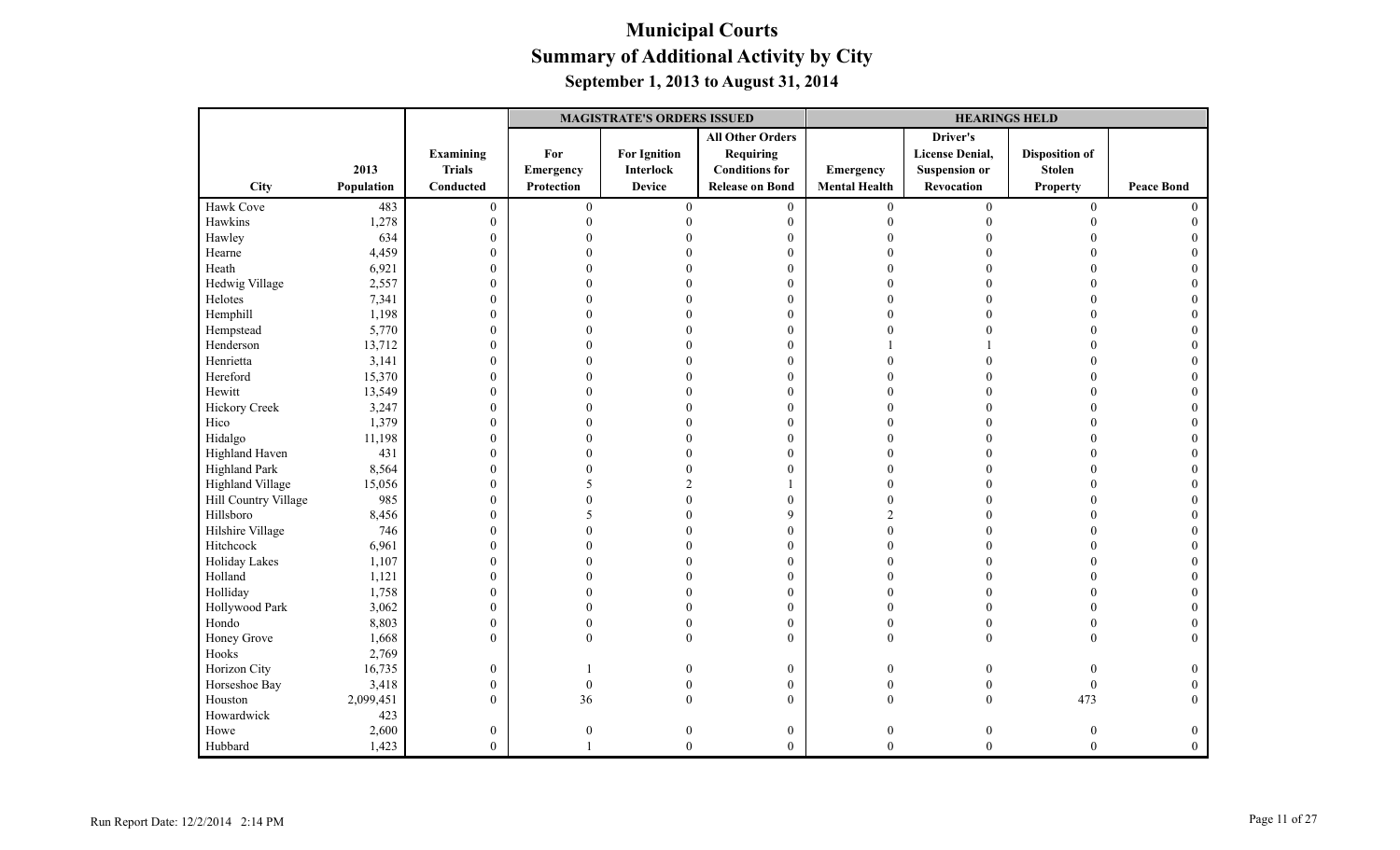|                      |            |                          | <b>CASES IN WHICH FINE AND COURT COSTS</b><br><b>SATISFIED BY</b> |                    |                        | FINE AND COURT COSTS WAIVED<br><b>FOR INDIGENCY</b> |                     | FINES, COURT COSTS AND OTHER AMOUNTS<br><b>COLLECTED</b> |              |
|----------------------|------------|--------------------------|-------------------------------------------------------------------|--------------------|------------------------|-----------------------------------------------------|---------------------|----------------------------------------------------------|--------------|
|                      |            | <b>Community Service</b> |                                                                   |                    |                        |                                                     |                     |                                                          |              |
|                      | 2013       | Partial                  | Full                                                              |                    |                        |                                                     |                     |                                                          |              |
| City                 | Population | <b>Satisfaction</b>      | <b>Satisfaction</b>                                               | <b>Jail Credit</b> | <b>Number of Cases</b> | <b>Amount Waived</b>                                | <b>Kept by City</b> | <b>Remitted to State</b>                                 | <b>Total</b> |
| Hawk Cove            | 483        |                          | $\tau$                                                            | $\overline{0}$     | $\overline{0}$         | \$0                                                 | \$7,429             | \$5,293                                                  | \$12,877     |
| Hawkins              | 1,278      | $\mathbf{0}$             | $10\,$                                                            | 9                  | 12                     | \$2,357                                             | \$18,268            | \$12,830                                                 | \$31,098     |
| Hawley               | 634        | $\theta$                 | 5                                                                 | 6                  | $\theta$               | \$0                                                 | \$12,532            | \$6,980                                                  | \$19,512     |
| Hearne               | 4,459      | $\overline{2}$           | 12                                                                | 60                 | $\Omega$               | \$0                                                 | \$359,771           | \$292,840                                                | \$652,614    |
| Heath                | 6,921      | $\Omega$                 | $\theta$                                                          | $\theta$           | $\Omega$               | \$0                                                 | \$39,407            | \$20,994                                                 | \$60,401     |
| Hedwig Village       | 2,557      | $\theta$                 | $\theta$                                                          | $\theta$           | $\Omega$               | \$0                                                 | \$85,496            | \$57,499                                                 | \$142,995    |
| Helotes              | 7,341      | 5                        | $\overline{4}$                                                    | $\mathbf{0}$       | $\mathbf{3}$           | \$1,142                                             | \$281,144           | \$159,064                                                | \$440,208    |
| Hemphill             | 1,198      | $\Omega$                 | $\overline{4}$                                                    | 6                  | $\mathcal{D}$          | \$899                                               | \$9,470             | \$4,650                                                  | \$14,128     |
| Hempstead            | 5,770      | 38                       | 54                                                                | 181                | 15                     | \$4,854                                             | \$181,307           | \$83,217                                                 | \$264,528    |
| Henderson            | 13,712     | $22\,$                   | 55                                                                | 204                | $\mathbf{0}$           | \$0                                                 | \$304,996           | \$139,901                                                | \$444,898    |
| Henrietta            | 3,141      | $\boldsymbol{0}$         |                                                                   | 11                 |                        | \$162                                               | \$35,578            | \$32,071                                                 | \$67,660     |
| Hereford             | 15,370     | $\theta$                 | $\mathbf{0}$                                                      | 333                |                        | \$0                                                 | \$282,812           | \$141,568                                                | \$424,383    |
| Hewitt               | 13,549     | $\Omega$                 | $\mathbf{0}$                                                      | 177                |                        | \$252                                               | \$247,752           | \$126,768                                                | \$388,014    |
| Hickory Creek        | 3,247      | $\Omega$                 | $\theta$                                                          | 90                 | $\Omega$               | \$0                                                 | \$664,397           | \$283,576                                                | \$947,977    |
| Hico                 | 1,379      | $\mathbf{0}$             |                                                                   | $\overline{4}$     |                        | \$0                                                 | \$51,549            | \$28,112                                                 | \$79,664     |
| Hidalgo              | 11,198     | 46                       | 114                                                               | 44                 |                        | \$0                                                 | \$395,688           | \$223,240                                                | \$618,929    |
| Highland Haven       | 431        | $\theta$                 | $\mathbf{0}$                                                      | $\mathbf{0}$       |                        | \$0                                                 | \$503               | \$49                                                     | \$0          |
| <b>Highland Park</b> | 8,564      | $\Omega$                 | $\theta$                                                          | 551                | $\mathbf Q$            | \$1,912                                             | \$733,806           | \$552,514                                                | \$1,286,325  |
| Highland Village     | 15,056     | $\Omega$                 | $\overline{2}$                                                    | 105                |                        | \$0                                                 | \$202,875           | \$138,162                                                | \$341,036    |
| Hill Country Village | 985        | $\theta$                 | $\theta$                                                          | $\overline{4}$     |                        | \$652                                               | \$33,839            | \$25,529                                                 | \$59,364     |
| Hillsboro            | 8,456      | 11                       | 64                                                                | 210                |                        | \$0                                                 | \$695,097           | \$382,082                                                | \$1,077,177  |
| Hilshire Village     | 746        | $\Omega$                 | $\theta$                                                          | $\theta$           | $\Omega$               | $\$0$                                               | $\$0$               | $\$0$                                                    | \$0          |
| Hitchcock            | 6,961      | $\Delta$                 | 48                                                                |                    |                        | \$0                                                 | \$417,107           | \$158,965                                                | \$576,077    |
| Holiday Lakes        | 1,107      | $\mathbf{0}$             | $\boldsymbol{0}$                                                  |                    |                        | \$130                                               | \$4,138             | \$3,317                                                  | \$7,157      |
| Holland              | 1,121      | $\theta$                 | $\mathbf{0}$                                                      | $\mathbf{0}$       |                        | \$0                                                 | \$53,653            | \$40,370                                                 | \$94,028     |
| Holliday             | 1,758      | $\mathfrak{D}$           | $\overline{4}$                                                    | 11                 | 3                      | \$100                                               | \$31,672            | \$25,861                                                 | \$57,535     |
| Hollywood Park       | 3,062      | $\Omega$                 | 5                                                                 | $\,8\,$            | $\Omega$               | \$0                                                 | \$125,602           | \$63,726                                                 | \$189,328    |
| Hondo                | 8,803      | $\theta$                 |                                                                   | 34                 | $\boldsymbol{0}$       | \$0                                                 | \$109,282           | \$63,085                                                 | \$172,370    |
| Honey Grove          | 1,668      |                          | 8                                                                 | 21                 | 24                     | \$6,116                                             | \$30,078            | \$17,481                                                 | \$47,566     |
| Hooks                | 2,769      |                          |                                                                   |                    |                        |                                                     |                     |                                                          |              |
| Horizon City         | 16,735     | $\theta$                 |                                                                   | 316                | 71                     | \$2,840                                             | \$302,472           | \$216,350                                                | \$518,829    |
| Horseshoe Bay        | 3,418      | $\theta$                 | $\theta$                                                          | $\theta$           | $\mathbf{0}$           | \$0                                                 | \$54,700            | \$19,104                                                 | \$73,804     |
| Houston              | 2,099,451  | $\overline{2}$           | 2,757                                                             | 64,563             | 6                      | \$402                                               | \$44,475,063        | \$18,644,007                                             | \$63,119,070 |
| Howardwick           | 423        |                          |                                                                   |                    |                        |                                                     |                     |                                                          |              |
| Howe                 | 2,600      | $\theta$                 | $\mathbf{0}$                                                      | $\mathbf{0}$       | $\Omega$               | \$0                                                 | \$102,494           | \$58,072                                                 | \$160,569    |
| Hubbard              | 1,423      | $\mathbf{8}$             |                                                                   | $\theta$           |                        | \$198                                               | \$208,348           | \$154,510                                                | \$362,860    |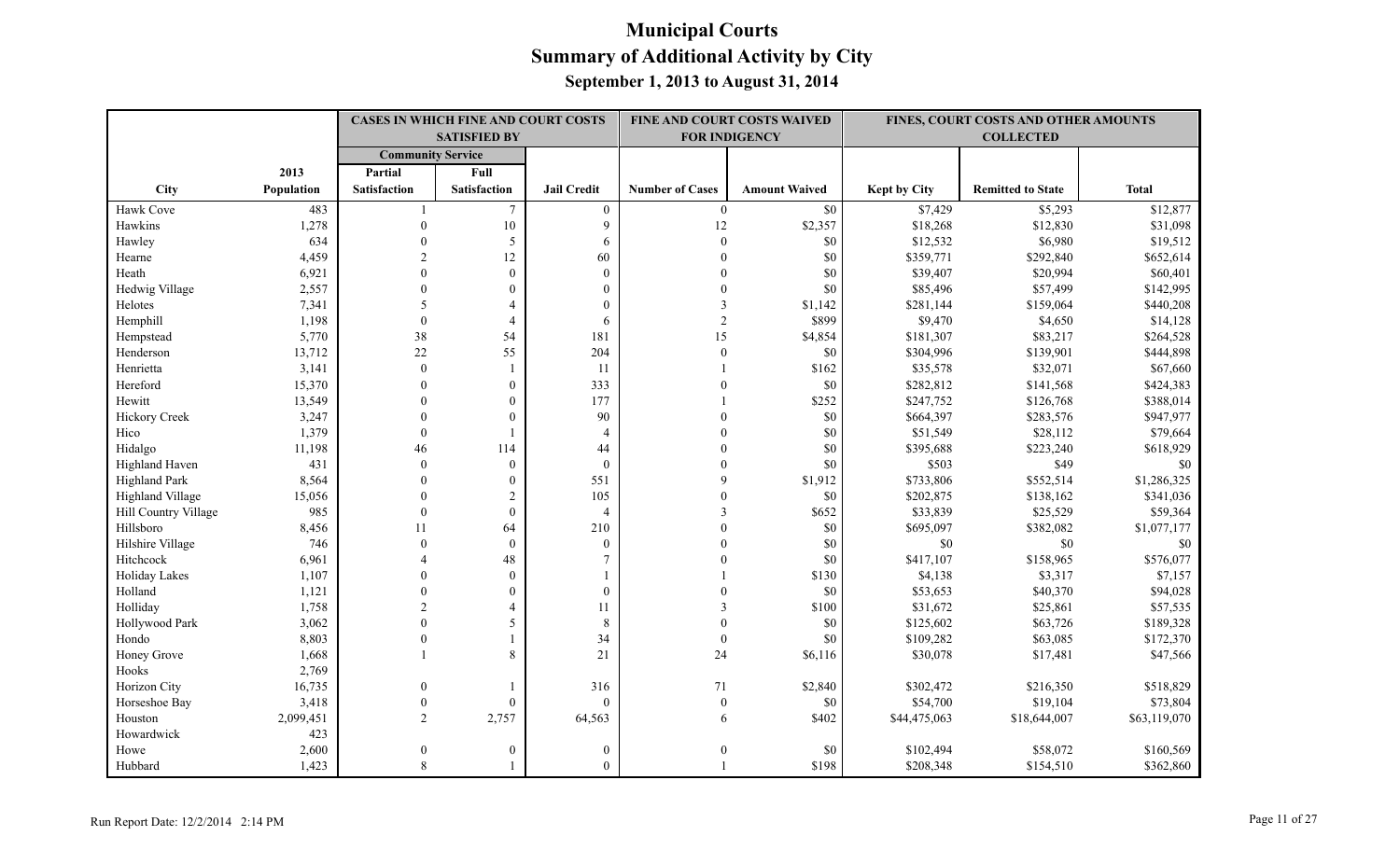|                       |            |                     |                                 | <b>MAGISTRATE WARNINGS</b> |                                       |                  |                     |                        |                  | <b>WARRANTS ISSUED</b> |          |                        |
|-----------------------|------------|---------------------|---------------------------------|----------------------------|---------------------------------------|------------------|---------------------|------------------------|------------------|------------------------|----------|------------------------|
|                       |            |                     | <b>Number of Warnings Given</b> |                            | <b>Number of Requests for Counsel</b> |                  |                     | <b>Arrest Warrants</b> |                  |                        |          | Fire, Health and       |
|                       | 2013       | Class C             | <b>Class A or B</b>             |                            | Class A or B                          |                  | Class C             | Class A or B           |                  | <b>Capiases Pro</b>    | Search   | <b>Code Inspection</b> |
| <b>City</b>           | Population | <b>Misdemeanors</b> | <b>Misdemeanors</b>             | <b>Felonies</b>            | <b>Misdemeanors</b>                   | <b>Felonies</b>  | <b>Misdemeanors</b> | <b>Misdemeanors</b>    | <b>Felonies</b>  | Fine                   | Warrants | Warrants               |
| Hudson                | 4,731      | $\mathbf{0}$        | $\overline{0}$                  | $\mathbf{0}$               | $\overline{0}$                        | $\boldsymbol{0}$ | 742                 | $\theta$               | $\mathbf{0}$     | $\overline{0}$         | $\Omega$ | $\Omega$               |
| Hudson Oaks           | 1,662      | 46                  | 106                             | 27                         | $\overline{7}$                        | $7\phantom{.0}$  | 296                 | 5                      |                  | 34                     |          |                        |
| Hughes Springs        | 1,760      | 12                  | $\theta$                        |                            | $\Omega$                              | $\theta$         | 97                  |                        | $\mathfrak{Z}$   | 16                     |          |                        |
| Humble                | 15,133     | $\Omega$            |                                 | $\Omega$                   |                                       | 0                | 6,130               |                        | $\overline{0}$   | 2,135                  |          |                        |
| Hunters Creek Village | 4,367      |                     |                                 |                            |                                       |                  | $\mathbf{1}$        | $\Omega$               | $\overline{0}$   | 170                    |          |                        |
| Huntington            | 2,118      |                     |                                 |                            |                                       | $\theta$         | 401                 | $\Omega$               | $\overline{0}$   | $\overline{0}$         |          |                        |
| Huntsville            | 38,548     | $\Omega$            |                                 |                            | $\Omega$                              | $\Omega$         | 3,226               | $\theta$               | $\overline{0}$   | 1,475                  |          |                        |
| Hurst                 | 37,337     | 2,984               | 1,286                           | 542                        | 193                                   | 169              | 7,564               | 77                     | 72               | 3,047                  | 91       |                        |
| Hutchins              | 5,338      | $\theta$            | $\theta$                        | $\Omega$                   | $\theta$                              | $\overline{0}$   | 2,956               | $\overline{0}$         | $\mathbf{0}$     | 459                    | $\Omega$ |                        |
| Hutto                 | 14,698     |                     |                                 | $\Omega$                   | $\Omega$                              | $\Omega$         | 682                 | $\Omega$               | $\boldsymbol{0}$ | 160                    |          |                        |
| Idalou                | 2,250      |                     |                                 |                            | $\Omega$                              | $\Omega$         | 133                 | $\Omega$               | $\theta$         | 40                     |          |                        |
| Indian Lake           | 640        | $\mathbf{0}$        | $\theta$                        |                            |                                       | $\theta$         | 51                  | $\mathbf{0}$           | $\overline{0}$   | $\overline{0}$         |          |                        |
| Ingleside             | 9,387      | 118                 | 162                             | 99                         | $\Omega$                              |                  | 457                 | $20\,$                 | 43               | 181                    |          |                        |
| Ingram                | 1,804      | $\theta$            | $\Omega$                        | $\Omega$                   | $\Omega$                              | $\Omega$         | 100                 | $\theta$               | $\theta$         | $\Omega$               |          |                        |
| Iowa Colony           | 1,170      |                     |                                 |                            |                                       |                  |                     |                        |                  |                        |          |                        |
| Iowa Park             | 6,355      |                     |                                 | $\Omega$                   | $\theta$                              | $\mathbf{0}$     | 135                 | $\overline{0}$         | $\boldsymbol{0}$ | 81                     | $\Omega$ |                        |
| Iraan                 | 1,229      | $\Omega$            | $\Omega$                        | $\Omega$                   | $\theta$                              | $\theta$         | $\boldsymbol{0}$    | $\overline{0}$         | $\overline{0}$   | $\Omega$               | $\Omega$ |                        |
| Irving                | 216,290    | 5,043               | 2,578                           | 1,905                      | 1,590                                 | 1,413            | 15,901              | 3,331                  | 2,725            | 14,681                 | 430      |                        |
| Italy                 | 1,863      | $\mathbf{0}$        | $\Omega$                        | $\Omega$                   | $\theta$                              | $\mathbf{0}$     | 8,329               | $\overline{0}$         | $\mathbf{0}$     | $\Omega$               | $\Omega$ |                        |
| Itasca                | 1,644      | $\Omega$            |                                 | $\Omega$                   | $\Omega$                              |                  | 2,696               | $\Omega$               | $\overline{0}$   | $\Omega$               |          |                        |
| Jacinto City          | 10,553     | 152                 | $\theta$                        | 66                         | $\Omega$                              | 0                | 7,648               | $\overline{0}$         | $\mathbf{0}$     | 2,353                  |          |                        |
| Jacksboro             | 4,511      | $\theta$            | $\theta$                        | $\theta$                   | $\theta$                              | $\overline{0}$   | 157                 | $\overline{0}$         | $\boldsymbol{0}$ | 110                    |          |                        |
| Jacksonville          | 14,544     |                     | 493                             | 248                        | 130                                   | 63               | 2,275               | 546                    | 300              | 9                      | 14       |                        |
| Jamaica Beach         | 983        | $\Omega$            | $\Omega$                        | $\Omega$                   | $\mathbf{0}$                          | $\overline{0}$   | $\boldsymbol{0}$    | $\overline{0}$         | $\mathbf{0}$     | $\Omega$               |          |                        |
| Jarrell               | 984        | $\mathbf{0}$        | $\theta$                        | $\Omega$                   | $\mathbf{0}$                          | $\mathbf{0}$     | $10\,$              | $\mathbf{0}$           | $\boldsymbol{0}$ | $\Omega$               |          |                        |
| Jasper                | 7,590      | 167                 | 213                             | 105                        | 156                                   | $80\,$           | 358                 | 338                    | 221              | 416                    |          |                        |
| Jefferson             | 2,106      | 35                  | $\theta$                        | $\theta$                   | $\theta$                              | $\theta$         | 53                  | $\overline{0}$         | $\mathbf{0}$     | 26                     |          |                        |
| Jersey Village        | 7,620      | $\boldsymbol{0}$    | $\theta$                        |                            | $\theta$                              | 0                | 3,904               | $\boldsymbol{0}$       | $\mathbf{0}$     | 1,924                  |          |                        |
| Jewett                | 1,167      | $\Omega$            | $\Omega$                        | $\Omega$                   | $\Omega$                              | $\Omega$         | 70                  | $\overline{0}$         | $\overline{0}$   | 43                     |          |                        |
| Joaquin               | 824        |                     |                                 |                            |                                       |                  |                     |                        |                  |                        |          |                        |
| Johnson City          | 1,656      |                     |                                 | $\Omega$                   | $\Omega$                              | $\overline{0}$   | 184                 | $\overline{0}$         | $\boldsymbol{0}$ | 55                     |          |                        |
| Jones Creek           | 2,020      |                     |                                 |                            | $\Omega$                              |                  | 303                 | $\Omega$               | $\overline{0}$   | 104                    |          |                        |
| Jonestown             | 1,834      |                     |                                 |                            |                                       | $\Omega$         | 61                  | $\Omega$               | $\mathbf{0}$     | $25\,$                 |          |                        |
| Josephine             | 812        |                     |                                 |                            |                                       | $\theta$         | 62                  | $\Omega$               | $\theta$         | $\Omega$               |          |                        |
| Joshua                | 5,910      |                     |                                 |                            | $\Omega$                              | $\theta$         | 1,249               | $\theta$               | $\theta$         | $\Omega$               |          |                        |
| Jourdanton            | 3,871      | 72                  | 132                             | 75                         | 14                                    | 15               | 314                 | 15                     | 10               | 135                    |          |                        |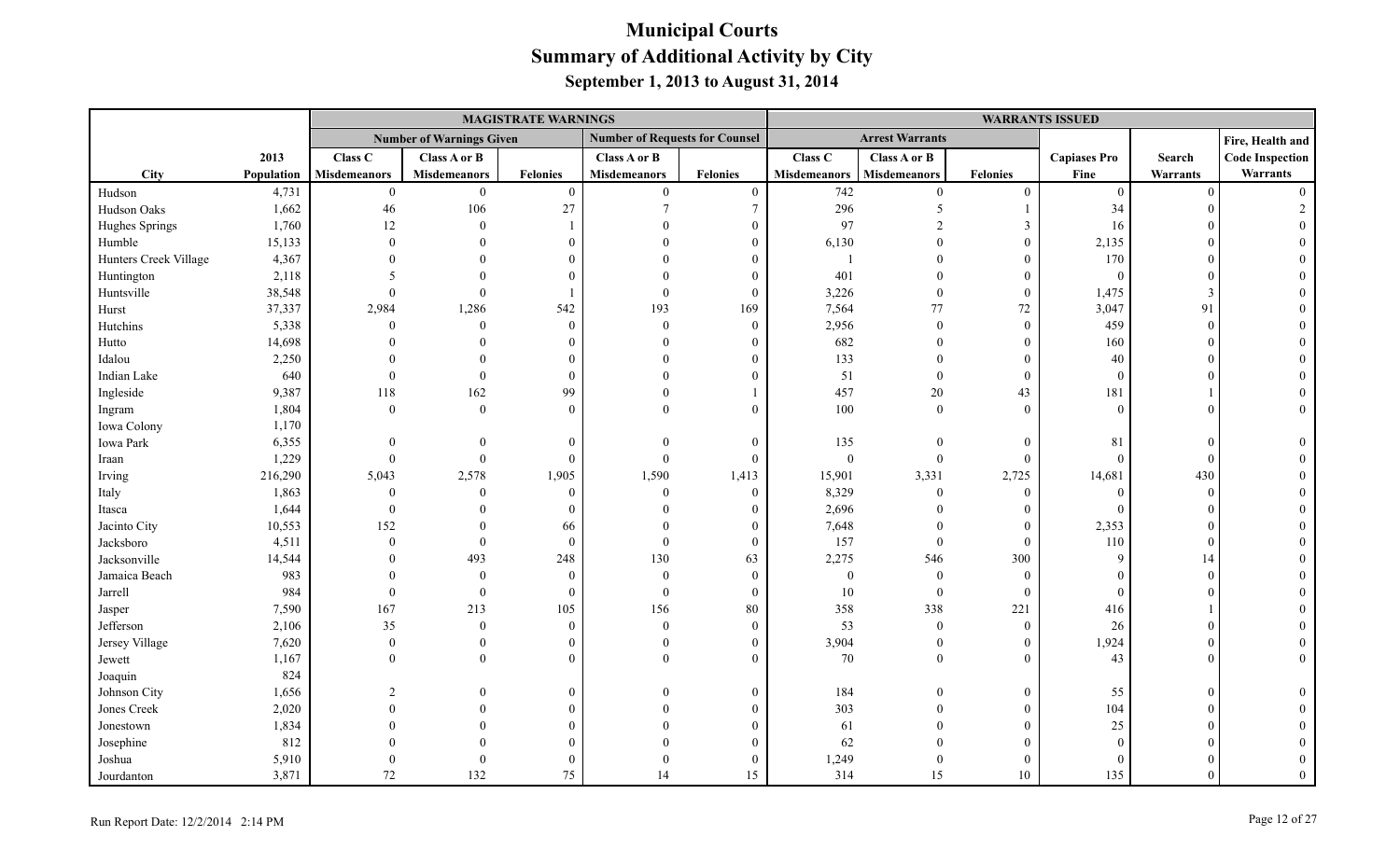|                       |            |                  | <b>MAGISTRATE'S ORDERS ISSUED</b> |                     |                         |                      | <b>HEARINGS HELD</b>   |                       |                   |
|-----------------------|------------|------------------|-----------------------------------|---------------------|-------------------------|----------------------|------------------------|-----------------------|-------------------|
|                       |            |                  |                                   |                     | <b>All Other Orders</b> |                      | Driver's               |                       |                   |
|                       |            | Examining        | For                               | <b>For Ignition</b> | <b>Requiring</b>        |                      | <b>License Denial,</b> | <b>Disposition of</b> |                   |
|                       | 2013       | <b>Trials</b>    | Emergency                         | <b>Interlock</b>    | <b>Conditions</b> for   | Emergency            | <b>Suspension or</b>   | <b>Stolen</b>         |                   |
| City                  | Population | Conducted        | Protection                        | <b>Device</b>       | <b>Release on Bond</b>  | <b>Mental Health</b> | Revocation             | <b>Property</b>       | <b>Peace Bond</b> |
| Hudson                | 4,731      | $\boldsymbol{0}$ | $\mathbf{0}$                      | $\boldsymbol{0}$    | $\boldsymbol{0}$        | $\boldsymbol{0}$     | $\mathbf{0}$           | $\mathbf{0}$          | $\theta$          |
| Hudson Oaks           | 1,662      | $\overline{0}$   | Δ                                 | $\mathbf{3}$        | 5                       | 5                    | $\Omega$               | $\Omega$              |                   |
| Hughes Springs        | 1,760      | $\boldsymbol{0}$ |                                   |                     | $\boldsymbol{0}$        | $\Omega$             | 0                      |                       |                   |
| Humble                | 15,133     | $\boldsymbol{0}$ |                                   |                     | $\boldsymbol{0}$        | $\Omega$             | 157                    |                       |                   |
| Hunters Creek Village | 4,367      | $\boldsymbol{0}$ |                                   |                     | $\mathbf{0}$            | $\Omega$             | $\mathbf{0}$           | $\theta$              |                   |
| Huntington            | 2,118      | $\mathbf{0}$     | $\mathfrak{D}$                    |                     | $\mathbf{0}$            | $\Omega$             |                        | $\theta$              |                   |
| Huntsville            | 38,548     | $\boldsymbol{0}$ | $\overline{0}$                    |                     | $\boldsymbol{0}$        | $\theta$             |                        | 11                    | $\theta$          |
| Hurst                 | 37,337     | $\boldsymbol{0}$ | 34                                |                     | $\boldsymbol{0}$        | $\Omega$             |                        | 8                     |                   |
| Hutchins              | 5,338      | $\boldsymbol{0}$ | $\theta$                          |                     | $\mathbf{0}$            | $\Omega$             |                        | $\Omega$              |                   |
| Hutto                 | 14,698     | $\mathbf{0}$     |                                   |                     | $\mathbf{0}$            | $\Omega$             | 0                      | $\Omega$              |                   |
| Idalou                | 2,250      | $\boldsymbol{0}$ | 0                                 |                     | $\mathbf{0}$            | $\Omega$             |                        | $\theta$              |                   |
| Indian Lake           | 640        | $\boldsymbol{0}$ | $\theta$                          |                     | $\mathbf{0}$            | $\Omega$             |                        | $\theta$              |                   |
| Ingleside             | 9,387      | $\boldsymbol{0}$ | 13                                |                     | $\mathbf{1}$            | $\Omega$             |                        | $\theta$              |                   |
| Ingram                | 1,804      | $\mathbf{0}$     | $\Omega$                          | $\theta$            | $\theta$                | $\Omega$             | $\Omega$               | $\theta$              | $\Omega$          |
| Iowa Colony           | 1,170      |                  |                                   |                     |                         |                      |                        |                       |                   |
| Iowa Park             | 6,355      | $\boldsymbol{0}$ | $\boldsymbol{0}$                  |                     | $\boldsymbol{0}$        | $\boldsymbol{0}$     | $\boldsymbol{0}$       | $\theta$              | $\theta$          |
| Iraan                 | 1,229      | $\boldsymbol{0}$ | $\mathbf{0}$                      | $\theta$            | $\boldsymbol{0}$        | $\overline{0}$       | $\mathbf{0}$           | $\boldsymbol{0}$      | $\Omega$          |
| Irving                | 216,290    | $\boldsymbol{0}$ | 145                               | 391                 | 5                       | $\Omega$             | 12                     | 101                   | 16                |
| Italy                 | 1,863      | $\boldsymbol{0}$ | $\Omega$                          | $\mathbf{0}$        | $\boldsymbol{0}$        | $\Omega$             | $\mathbf{0}$           | $\boldsymbol{0}$      | $\theta$          |
| Itasca                | 1,644      | $\boldsymbol{0}$ | 0                                 |                     | $\mathbf{0}$            | $\Omega$             |                        | $\Omega$              |                   |
| Jacinto City          | 10,553     | $\boldsymbol{0}$ |                                   |                     | $\mathbf{0}$            |                      |                        |                       |                   |
| Jacksboro             | 4,511      | $\boldsymbol{0}$ | $\theta$                          |                     | $\mathbf{0}$            |                      |                        | $\Omega$              |                   |
| Jacksonville          | 14,544     | $\boldsymbol{0}$ | 17                                |                     | $\boldsymbol{0}$        | $\Omega$             |                        | $\Omega$              |                   |
| Jamaica Beach         | 983        | $\boldsymbol{0}$ | $\Omega$                          |                     | $\mathbf{0}$            | $\Omega$             |                        | $\Omega$              |                   |
| Jarrell               | 984        | $\boldsymbol{0}$ |                                   |                     | $\mathbf{0}$            | $\Omega$             |                        |                       |                   |
| Jasper                | 7,590      | $\boldsymbol{0}$ | 3                                 |                     | $\mathbf{0}$            | $\sqrt{ }$           |                        |                       |                   |
| Jefferson             | 2,106      | $\boldsymbol{0}$ |                                   |                     | $\boldsymbol{0}$        | $\Omega$             | $\Omega$               | $\Omega$              | $\Omega$          |
| Jersey Village        | 7,620      | $\boldsymbol{0}$ | 0                                 | $\theta$            | $\boldsymbol{0}$        | $\mathbf{0}$         | $\Omega$               | $\theta$              |                   |
| Jewett                | 1,167      | $\overline{0}$   | $\Omega$                          | $\Omega$            | $\theta$                | $\theta$             | $\Omega$               | $\theta$              | $\Omega$          |
| Joaquin               | 824        |                  |                                   |                     |                         |                      |                        |                       |                   |
| Johnson City          | 1,656      | $\boldsymbol{0}$ | 0                                 |                     | $\boldsymbol{0}$        | $\Omega$             |                        |                       | $\theta$          |
| Jones Creek           | 2,020      | $\boldsymbol{0}$ |                                   |                     | $\mathbf{0}$            | $\Omega$             |                        |                       |                   |
| Jonestown             | 1,834      | $\mathbf{0}$     |                                   |                     | $\mathbf{0}$            | $\Omega$             |                        |                       | 0                 |
| Josephine             | 812        | $\mathbf{0}$     |                                   |                     | $\mathbf{0}$            |                      |                        |                       |                   |
| Joshua                | 5,910      | $\boldsymbol{0}$ | $\theta$                          |                     | $\boldsymbol{0}$        | $\theta$             |                        |                       | $\Omega$          |
| Jourdanton            | 3,871      | $\mathbf{0}$     | 12                                | $\mathbf Q$         | $\mathbf{0}$            | $\theta$             | $\overline{0}$         | $\overline{0}$        | $\theta$          |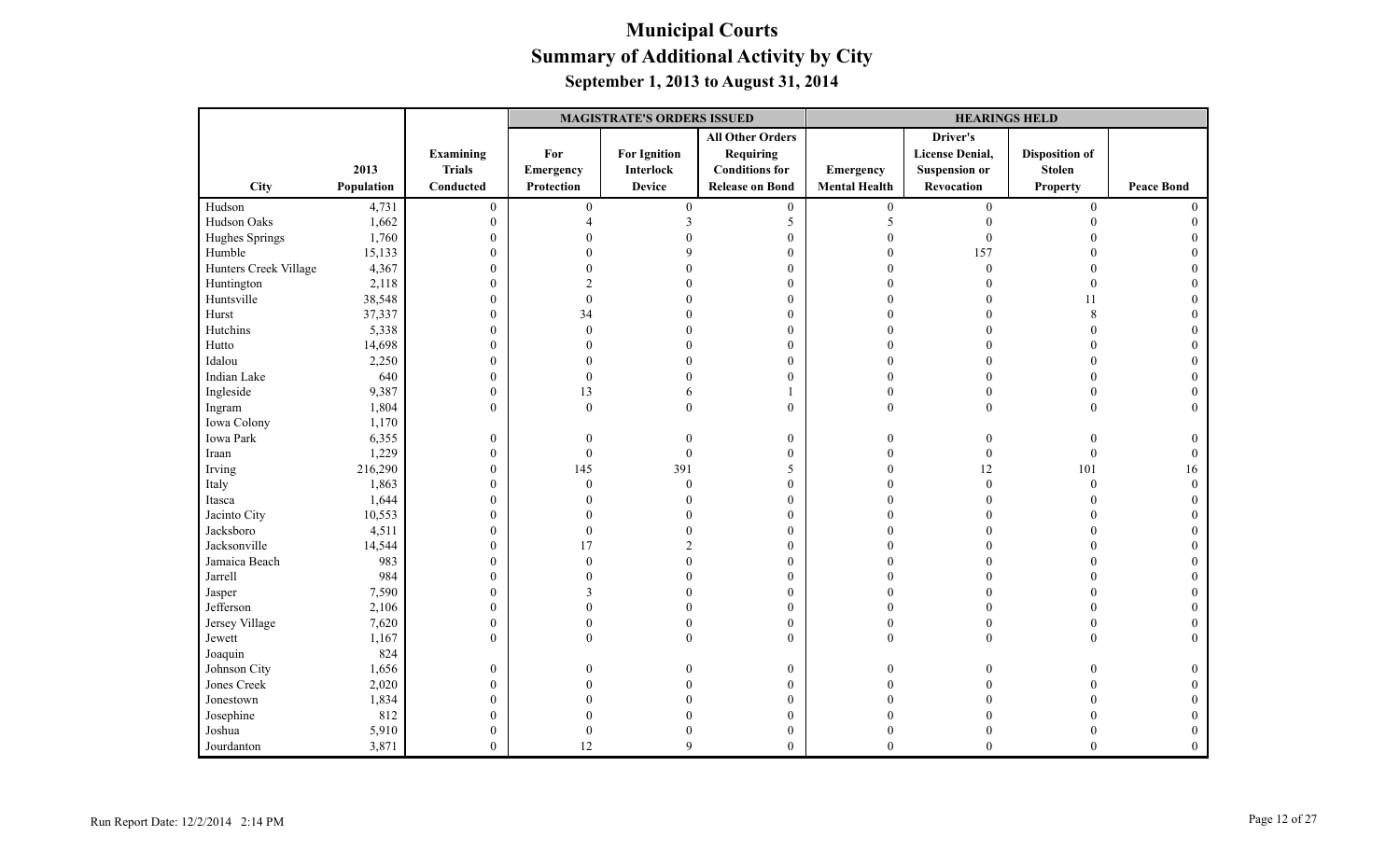|                       |            |                          | <b>CASES IN WHICH FINE AND COURT COSTS</b><br><b>SATISFIED BY</b> |                    |                        | FINE AND COURT COSTS WAIVED<br><b>FOR INDIGENCY</b> |                     | FINES, COURT COSTS AND OTHER AMOUNTS<br><b>COLLECTED</b> |              |
|-----------------------|------------|--------------------------|-------------------------------------------------------------------|--------------------|------------------------|-----------------------------------------------------|---------------------|----------------------------------------------------------|--------------|
|                       |            | <b>Community Service</b> |                                                                   |                    |                        |                                                     |                     |                                                          |              |
|                       | 2013       | Partial                  | Full                                                              |                    |                        |                                                     |                     |                                                          |              |
| City                  | Population | <b>Satisfaction</b>      | <b>Satisfaction</b>                                               | <b>Jail Credit</b> | <b>Number of Cases</b> | <b>Amount Waived</b>                                | <b>Kept by City</b> | <b>Remitted to State</b>                                 | <b>Total</b> |
| Hudson                | 4,731      | 2                        | 5                                                                 | $\bf{0}$           | $\overline{0}$         | $\$0$                                               | \$162,251           | \$77,241                                                 | \$239,532    |
| Hudson Oaks           | 1,662      | $\boldsymbol{0}$         | $\overline{7}$                                                    | 137                | $\overline{3}$         | \$878                                               | \$101,838           | \$52,614                                                 | \$154,460    |
| Hughes Springs        | 1,760      | $\theta$                 | $\overline{\mathbf{3}}$                                           | 51                 | $\Omega$               | \$0                                                 | \$19,167            | \$20,397                                                 | \$39,565     |
| Humble                | 15,133     | $\theta$                 | $\theta$                                                          | 1,852              | $\Omega$               | \$0                                                 | \$1,978,961         | \$499,964                                                | \$1,756,924  |
| Hunters Creek Village | 4,367      | $\theta$                 | $\mathbf{0}$                                                      | 41                 | 6                      | \$0                                                 | \$74,668            | \$41,156                                                 | \$115,824    |
| Huntington            | 2,118      | $\overline{2}$           | 13                                                                | 102                | $\Omega$               | \$0                                                 | \$252,660           | \$164,541                                                | \$414,285    |
| Huntsville            | 38,548     | 11                       | 337                                                               | 645                |                        | \$269                                               | \$1,002,934         | \$453,436                                                | \$1,456,371  |
| Hurst                 | 37,337     | $\theta$                 | 94                                                                | 2,726              | $\Omega$               | \$0                                                 | \$2,354,163         | \$1,050,736                                              | \$3,404,905  |
| Hutchins              | 5,338      | $\Omega$                 | $\theta$                                                          | 463                | 6                      | \$1,089                                             | \$386,484           | \$149,994                                                | \$538,759    |
| Hutto                 | 14,698     |                          | $\mathbf{0}$                                                      | 212                | $\theta$               | \$0                                                 | \$232,896           | \$119,987                                                | \$352,891    |
| Idalou                | 2,250      | $\overline{0}$           | $\boldsymbol{0}$                                                  | $\boldsymbol{0}$   | $\theta$               | \$0                                                 | \$26,651            | \$16,848                                                 | \$43,504     |
| Indian Lake           | 640        | $\Omega$                 | $\mathbf{0}$                                                      | $\boldsymbol{0}$   | $\mathbf{0}$           | \$0                                                 | \$34,783            | \$19,181                                                 | \$53,967     |
| Ingleside             | 9,387      |                          | 24                                                                | 104                | $\overline{7}$         | \$1,854                                             | \$188,550           | \$101,351                                                | \$291,087    |
| Ingram                | 1,804      | $\theta$                 | 8                                                                 | 68                 | $\boldsymbol{0}$       | \$0                                                 | \$31,535            | \$12,777                                                 | \$44,312     |
| Iowa Colony           | 1,170      |                          |                                                                   |                    |                        |                                                     |                     |                                                          |              |
| Iowa Park             | 6,355      | 4                        | 5                                                                 | $\boldsymbol{0}$   | $\Omega$               | \$0                                                 | \$38,401            | \$22,311                                                 | \$60,715     |
| Iraan                 | 1,229      | $\theta$                 | $\theta$                                                          | $\mathbf{0}$       | $\Omega$               | \$0                                                 | \$223               | \$436                                                    | \$659        |
| Irving                | 216,290    | 286                      | 2,161                                                             | 5,235              | $\Omega$               | \$0                                                 | \$6,890,890         | \$2,836,912                                              | \$9,727,985  |
| Italy                 | 1,863      | $\theta$                 | $\theta$                                                          | $\mathbf{0}$       | $\theta$               | \$0                                                 | \$346,981           | \$209,556                                                | \$556,541    |
| Itasca                | 1,644      | $\boldsymbol{0}$         | $\overline{4}$                                                    | $\theta$           | $\theta$               | \$0                                                 | \$588,103           | \$517,279                                                | \$1,105,387  |
| Jacinto City          | 10,553     | $\mathfrak{Z}$           | 55                                                                | 1,968              | 54                     | \$14,925                                            | \$761,405           | \$501,986                                                | \$1,263,391  |
| Jacksboro             | 4,511      | $\overline{3}$           | 6                                                                 | 29                 | $\boldsymbol{0}$       | \$0                                                 | \$30,304            | \$16,319                                                 | \$46,635     |
| Jacksonville          | 14,544     | 13                       | 149                                                               | 603                | $\mathbf{0}$           | \$0                                                 | \$300,120           | \$176,731                                                | \$476,849    |
| Jamaica Beach         | 983        | $\mathbf{0}$             | $\mathbf{0}$                                                      | $\mathbf{0}$       | $\Omega$               | \$0                                                 | \$26,880            | \$21,245                                                 | \$48,124     |
| Jarrell               | 984        | $\theta$                 | $\mathbf{0}$                                                      | $\mathbf{0}$       | $\Omega$               | \$0                                                 | \$18,578            | \$8,758                                                  | \$27,335     |
| Jasper                | 7,590      | $\overline{c}$           | $\theta$                                                          | 369                | $\Omega$               | \$0                                                 | \$236,350           | \$143,451                                                | \$379,806    |
| Jefferson             | 2,106      | $\Omega$                 | $\theta$                                                          | 21                 | $\theta$               | \$2,109                                             | \$17,676            | \$17,895                                                 | \$51,673     |
| Jersey Village        | 7,620      |                          | 27                                                                | 551                | $\,8\,$                | \$3,183                                             | \$902,701           | \$403,576                                                | \$1,306,285  |
| Jewett                | 1,167      |                          | $\Omega$                                                          | $\Omega$           | $\Omega$               | \$0                                                 | \$45,596            | \$25,826                                                 | \$71,424     |
| Joaquin               | 824        |                          |                                                                   |                    |                        |                                                     |                     |                                                          |              |
| Johnson City          | 1,656      | $\mathbf{0}$             | $\mathfrak{Z}$                                                    | 34                 | $\theta$               | \$0                                                 | \$89,557            | \$39,746                                                 | \$129,310    |
| Jones Creek           | 2,020      | $\overline{2}$           | 30                                                                | 90                 | $\Omega$               | \$0                                                 | \$215,593           | \$110,044                                                | \$325,644    |
| Jonestown             | 1,834      | $\overline{0}$           | 6                                                                 | 11                 | $\Omega$               | \$0                                                 | \$29,541            | \$13,683                                                 | \$43,232     |
| Josephine             | 812        | $\Omega$                 | $\overline{2}$                                                    | 17                 | $\Omega$               | \$0                                                 | \$24,688            | \$16,529                                                 | \$41,218     |
| Joshua                | 5,910      | 3                        | 66                                                                | 453                | $\theta$               | \$0                                                 | \$472,438           | \$134,183                                                | \$423,623    |
| Jourdanton            | 3,871      | $\mathcal{E}$            | $\theta$                                                          | 111                | 11                     | \$2,888                                             | \$171,792           | \$86,501                                                 | \$258,301    |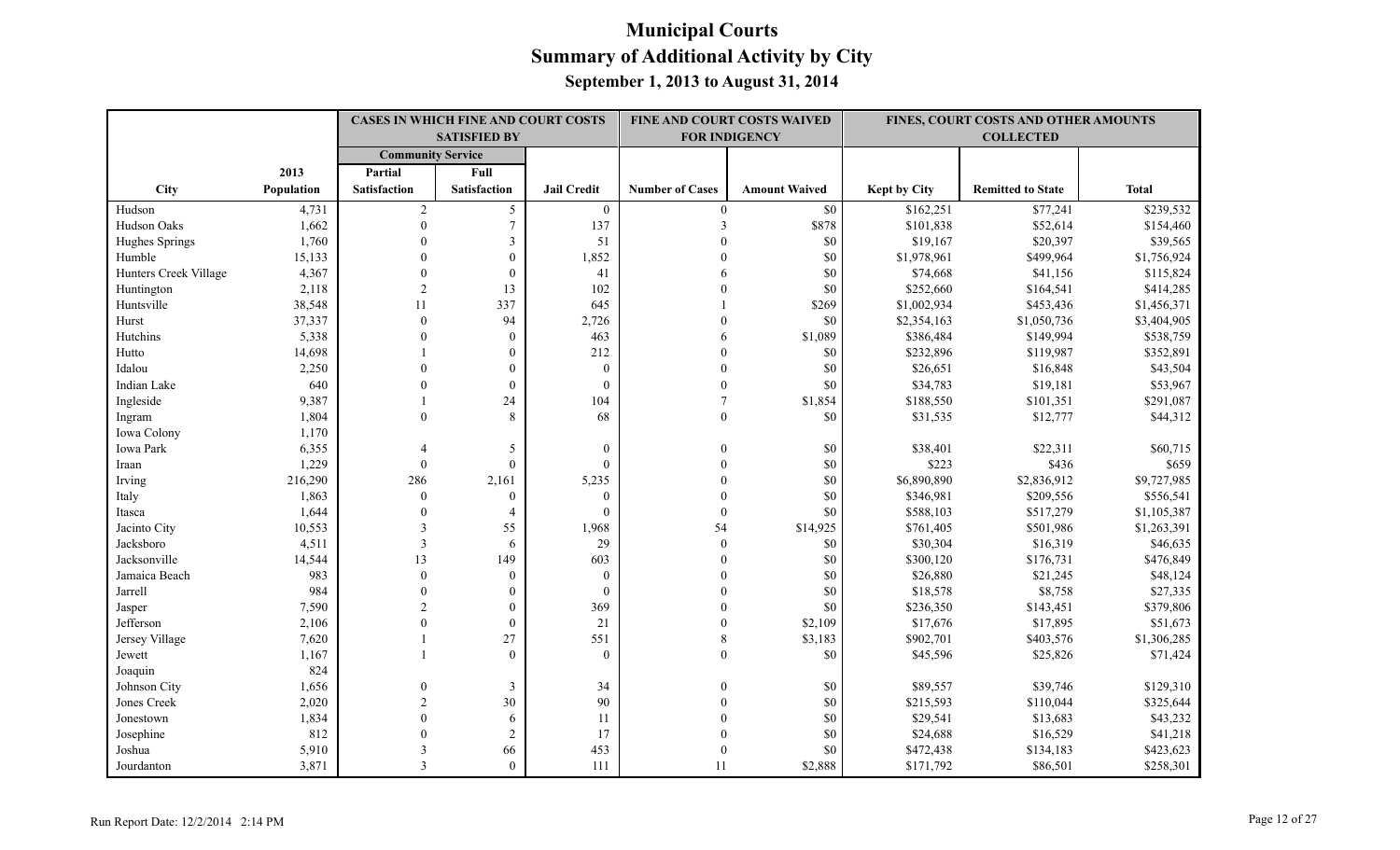|             |            |                     |                                 | <b>MAGISTRATE WARNINGS</b> |                                       |                 |                     |                        |                  | <b>WARRANTS ISSUED</b> |          |                        |
|-------------|------------|---------------------|---------------------------------|----------------------------|---------------------------------------|-----------------|---------------------|------------------------|------------------|------------------------|----------|------------------------|
|             |            |                     | <b>Number of Warnings Given</b> |                            | <b>Number of Requests for Counsel</b> |                 |                     | <b>Arrest Warrants</b> |                  |                        |          | Fire, Health and       |
|             | 2013       | Class C             | <b>Class A or B</b>             |                            | Class A or B                          |                 | Class C             | Class A or B           |                  | <b>Capiases Pro</b>    | Search   | <b>Code Inspection</b> |
| <b>City</b> | Population | <b>Misdemeanors</b> | <b>Misdemeanors</b>             | <b>Felonies</b>            | <b>Misdemeanors</b>                   | <b>Felonies</b> | <b>Misdemeanors</b> | <b>Misdemeanors</b>    | <b>Felonies</b>  | Fine                   | Warrants | Warrants               |
| Junction    | 2,574      | $\mathbf{0}$        | $\mathbf{0}$                    | $\mathbf{0}$               | $\overline{0}$                        | $\overline{0}$  | 370                 | $\theta$               | $\mathbf{0}$     | 110                    | $\theta$ | $\Omega$               |
| Justin      | 3,246      | $\boldsymbol{0}$    | $\Omega$                        | $\mathbf{0}$               | $\Omega$                              | $\mathbf{0}$    | 196                 | $\Omega$               | $\mathbf{0}$     | 17                     |          |                        |
| Karnes City | 3,042      | $10\,$              | 51                              | 26                         | 5                                     | $\overline{2}$  | 229                 | $\overline{c}$         | $\mathbf{0}$     | 174                    |          |                        |
| Katy        | 14,102     | $\mathbf{0}$        | $\theta$                        | $\theta$                   | $\Omega$                              | $\Omega$        | 2,538               | $\overline{0}$         | $\mathbf{0}$     | 1,203                  |          |                        |
| Kaufman     | 6,703      |                     |                                 |                            |                                       |                 |                     |                        |                  |                        |          |                        |
| Keene       | 6,106      | 174                 | $\bf{0}$                        | $\boldsymbol{0}$           | $\theta$                              | $\mathbf{0}$    | 474                 | $\mathbf{0}$           | $\boldsymbol{0}$ | 609                    | $\theta$ |                        |
| Keller      | 39,627     | 2,818               | 999                             | 223                        | 98                                    | 63              | 2,933               | 130                    | $80\,$           | 568                    | 172      |                        |
| Kemah       | 1,773      | $\bf{0}$            | 72                              | 32                         | $\overline{A}$                        | $\,8\,$         | 1,483               | $\overline{0}$         | $\mathbf{0}$     | 574                    | $\theta$ |                        |
| Kemp        | 1,154      | $\Omega$            | $\boldsymbol{0}$                | $\mathbf{0}$               | $\Omega$                              | $\theta$        | 185                 | $\overline{0}$         | $\boldsymbol{0}$ | $\theta$               |          |                        |
| Kempner     | 1,089      | $\Omega$            | $\theta$                        | $\theta$                   | $\Omega$                              | $\Omega$        | 175                 | $\overline{0}$         | $\theta$         | 33                     |          |                        |
| Kendleton   | 380        |                     |                                 |                            |                                       |                 |                     |                        |                  |                        |          |                        |
| Kenedy      | 3,296      | 64                  | 71                              | 49                         | 33                                    | 30              | 339                 | $22\,$                 | 19               | 93                     |          |                        |
| Kenefick    | 563        | $\mathbf{0}$        | $\theta$                        | $\mathbf{0}$               | $\Omega$                              | $\mathbf{0}$    | 12                  | $\overline{2}$         | $\boldsymbol{0}$ | 10                     |          |                        |
| Kennedale   | 6,763      |                     | $\Omega$                        | $\Omega$                   | $\Omega$                              | $\Omega$        | 1,904               | $\theta$               | $\mathbf{0}$     | 654                    |          |                        |
| Kerens      | 1,573      |                     | $\Omega$                        | $\theta$                   |                                       | $\Omega$        | 241                 |                        | $\mathbf{0}$     | 47                     |          |                        |
| Kermit      | 5,708      | $\Omega$            | $\Omega$                        | $\mathbf{0}$               | $\Omega$                              | $\overline{0}$  | 589                 |                        | $\boldsymbol{0}$ | $\overline{0}$         |          |                        |
| Kerrville   | 22,347     | 181                 | 337                             | 284                        | 162                                   | 186             | 484                 | 3                      | 16               | 237                    |          |                        |
| Kilgore     | 12,975     | 33                  | 610                             | 286                        | 360                                   | 211             | 1,833               | $\Omega$               | $\mathbf{0}$     | 1,198                  |          |                        |
| Killeen     | 127,921    | 223                 | $\theta$                        | $\mathbf{0}$               | $\theta$                              | $\theta$        | 3,564               | $\Omega$               | $\mathbf{0}$     | 2,209                  | 140      | 1,031                  |
| Kingsville  | 26,213     | $\bf{0}$            | $\Omega$                        | $\Omega$                   | $\Omega$                              | $\Omega$        | 1,153               | $\theta$               | $\mathbf{0}$     | 699                    | $\Omega$ |                        |
| Kirby       | 8,000      | $\overline{0}$      | $\Omega$                        | $\Omega$                   | $\Omega$                              | $\Omega$        | 1,523               | $\theta$               | $\mathbf{0}$     | 202                    |          |                        |
| Kirbyville  | 2,142      | 42                  |                                 | $\overline{2}$             | $\theta$                              | $\theta$        | 127                 | 12                     | $28\,$           | 34                     |          |                        |
| Knox City   | 1,130      | $\Omega$            |                                 | $\Omega$                   | $\Omega$                              | $\Omega$        | $\overline{4}$      | $\theta$               | $\theta$         | $\Omega$               |          |                        |
| Kosse       | 464        |                     | $\Omega$                        | $\Omega$                   |                                       | 0               | 24                  | $\Omega$               | $\mathbf{0}$     | $\overline{4}$         |          |                        |
| Kountze     | 2,123      |                     |                                 | $\Omega$                   | $\Omega$                              | 0               | 397                 | $\Omega$               | $\theta$         | 319                    |          |                        |
| Kress       | 715        |                     |                                 | $\Omega$                   | $\Omega$                              |                 | $\boldsymbol{0}$    | $\Omega$               | $\theta$         | $\theta$               |          |                        |
| Krugerville | 1,662      |                     |                                 | $\Omega$                   |                                       |                 | 525                 |                        | $\mathbf{0}$     | 107                    |          |                        |
| Krum        | 4,157      |                     |                                 | $\Omega$                   |                                       | 0               | 129                 |                        | $\boldsymbol{0}$ | 35                     |          |                        |
| Kyle        | 28,016     |                     |                                 | $\Omega$                   | $\Omega$                              |                 | 4,778               |                        | $\boldsymbol{0}$ | 961                    |          |                        |
| La Coste    | 1,119      |                     |                                 | $\Omega$                   |                                       |                 | 126                 |                        | $\theta$         |                        |          |                        |
| La Feria    | 7,302      |                     |                                 |                            |                                       |                 | 713                 | $\Omega$               | $\theta$         | 197                    |          |                        |
| La Grange   | 4,641      |                     |                                 | $\Omega$                   |                                       |                 | $\mathbf{0}$        | $\Omega$               | $\Omega$         | 3                      |          |                        |
| La Grulla   | 1,622      |                     |                                 | $\Omega$                   |                                       |                 | $\mathbf{0}$        | 3                      | $\overline{4}$   |                        |          |                        |
| La Joya     | 3,985      |                     | $\Omega$                        | $\overline{0}$             |                                       | $\theta$        | 278                 | $\theta$               | $\theta$         | 48                     |          |                        |
| La Marque   | 14,509     | 61                  | 110                             | 56                         | 68                                    | 41              | 3,021               | $\theta$               | $\theta$         | 999                    |          |                        |
| La Porte    | 33,800     | 960                 | $\overline{7}$                  | 16                         | $\theta$                              | $\mathbf{0}$    | 2,767               |                        | $\theta$         | 1,778                  | 20       | $\Omega$               |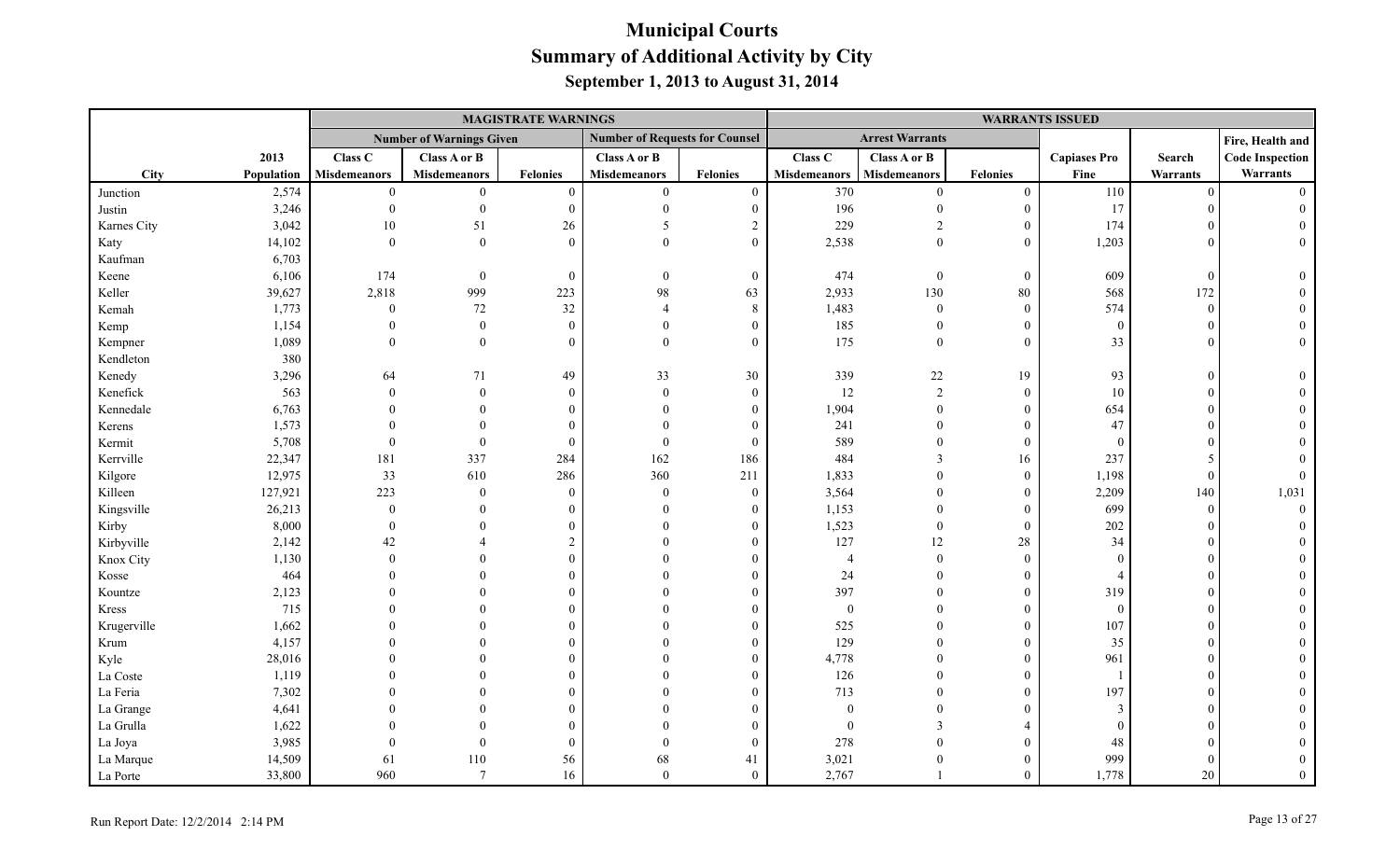|             |            |                  | <b>MAGISTRATE'S ORDERS ISSUED</b> |                     |                         |                      | <b>HEARINGS HELD</b>   |                       |                   |
|-------------|------------|------------------|-----------------------------------|---------------------|-------------------------|----------------------|------------------------|-----------------------|-------------------|
|             |            |                  |                                   |                     | <b>All Other Orders</b> |                      | Driver's               |                       |                   |
|             |            | Examining        | For                               | <b>For Ignition</b> | <b>Requiring</b>        |                      | <b>License Denial,</b> | <b>Disposition of</b> |                   |
|             | 2013       | <b>Trials</b>    | Emergency                         | Interlock           | <b>Conditions for</b>   | Emergency            | <b>Suspension or</b>   | <b>Stolen</b>         |                   |
| <b>City</b> | Population | Conducted        | Protection                        | <b>Device</b>       | <b>Release on Bond</b>  | <b>Mental Health</b> | Revocation             | <b>Property</b>       | <b>Peace Bond</b> |
| Junction    | 2,574      | $\boldsymbol{0}$ | $\boldsymbol{0}$                  | $\overline{0}$      | $\boldsymbol{0}$        | $\mathbf{0}$         | $\boldsymbol{0}$       | $\boldsymbol{0}$      | $\theta$          |
| Justin      | 3,246      | $\boldsymbol{0}$ | $\theta$                          |                     | $\theta$                | $\theta$             | $\theta$               | $\Omega$              |                   |
| Karnes City | 3,042      | $\boldsymbol{0}$ | $\Omega$                          |                     |                         | $\Omega$             |                        |                       |                   |
| Katy        | 14,102     | $\overline{0}$   | $\Omega$                          |                     | $\theta$                | $\mathbf{0}$         | $\Omega$               | $\Omega$              | $\Omega$          |
| Kaufman     | 6,703      |                  |                                   |                     |                         |                      |                        |                       |                   |
| Keene       | 6,106      | $\mathbf{0}$     | $\overline{0}$                    |                     | $\boldsymbol{0}$        | $\mathbf{0}$         | 0                      | $\Omega$              | $\Omega$          |
| Keller      | 39,627     | $\boldsymbol{0}$ | 18                                |                     | $\mathbf{0}$            |                      |                        | $\Omega$              | $\Omega$          |
| Kemah       | 1,773      | $\boldsymbol{0}$ | $\theta$                          |                     | $\boldsymbol{0}$        | 0                    |                        | $\Omega$              |                   |
| Kemp        | 1,154      | $\mathbf{0}$     | $\theta$                          |                     | $\mathbf{0}$            | $\Omega$             | $\theta$               | $\theta$              |                   |
| Kempner     | 1,089      | $\boldsymbol{0}$ | $\Omega$                          | $\Omega$            | $\mathbf{0}$            | $\theta$             | $\Omega$               | $\theta$              |                   |
| Kendleton   | 380        |                  |                                   |                     |                         |                      |                        |                       |                   |
| Kenedy      | 3,296      | $\boldsymbol{0}$ | $\overline{2}$                    |                     | 14                      | $\theta$             |                        |                       |                   |
| Kenefick    | 563        | $\boldsymbol{0}$ | $\Omega$                          |                     | $\mathbf{0}$            | 0                    |                        |                       |                   |
| Kennedale   | 6,763      | $\boldsymbol{0}$ | $\Omega$                          |                     | $\boldsymbol{0}$        |                      |                        | $\Omega$              |                   |
| Kerens      | 1,573      | $\boldsymbol{0}$ | $\Omega$                          |                     | $\mathbf{0}$            |                      |                        | $\Omega$              |                   |
| Kermit      | 5,708      | $\mathbf{0}$     | $\mathbf{0}$                      |                     | $\mathbf{0}$            | 0                    |                        | $\Omega$              |                   |
| Kerrville   | 22,347     | $\overline{0}$   | 16                                | 10                  | 51                      |                      |                        |                       |                   |
| Kilgore     | 12,975     | $\mathbf{0}$     | 16                                | $\Omega$            | $\boldsymbol{0}$        |                      |                        |                       |                   |
| Killeen     | 127,921    | $\boldsymbol{0}$ | $\overline{2}$                    |                     | $\boldsymbol{0}$        |                      |                        |                       |                   |
| Kingsville  | 26,213     | $\overline{0}$   | $\Omega$                          |                     | $\mathbf{0}$            |                      |                        |                       |                   |
| Kirby       | 8,000      | $\boldsymbol{0}$ | $\Omega$                          |                     | $\boldsymbol{0}$        |                      |                        |                       |                   |
| Kirbyville  | 2,142      | $\boldsymbol{0}$ | $\Omega$                          |                     | $\mathbf{0}$            |                      |                        |                       |                   |
| Knox City   | 1,130      | $\boldsymbol{0}$ | $\Omega$                          |                     | $\mathbf{0}$            |                      |                        |                       |                   |
| Kosse       | 464        | $\boldsymbol{0}$ | $\Omega$                          |                     | $\mathbf{0}$            |                      |                        |                       |                   |
| Kountze     | 2,123      | $\overline{0}$   | $\Omega$                          |                     | $\boldsymbol{0}$        |                      |                        |                       |                   |
| Kress       | 715        | $\boldsymbol{0}$ | $\Omega$                          |                     | $\boldsymbol{0}$        |                      |                        |                       |                   |
| Krugerville | 1,662      | $\mathbf{0}$     | $\Omega$                          |                     | $\mathbf{0}$            |                      |                        | $\Omega$              |                   |
| Krum        | 4,157      | $\overline{0}$   | $\Omega$                          |                     | $\mathbf{0}$            |                      |                        | $\Omega$              |                   |
| Kyle        | 28,016     | $\boldsymbol{0}$ | 0                                 |                     | $\boldsymbol{0}$        |                      |                        | $\Omega$              |                   |
| La Coste    | 1,119      | $\boldsymbol{0}$ |                                   |                     | $\boldsymbol{0}$        |                      |                        |                       |                   |
| La Feria    | 7,302      | $\boldsymbol{0}$ |                                   |                     | $\mathbf{0}$            |                      |                        |                       |                   |
| La Grange   | 4,641      | 0                |                                   |                     | $\mathbf{0}$            |                      |                        |                       |                   |
| La Grulla   | 1,622      | $\overline{0}$   | 0                                 |                     | $\mathbf{0}$            |                      |                        |                       |                   |
| La Joya     | 3,985      | $\boldsymbol{0}$ | $\boldsymbol{0}$                  |                     | $\boldsymbol{0}$        |                      |                        |                       |                   |
| La Marque   | 14,509     | $\boldsymbol{0}$ | $70\,$                            |                     | $\boldsymbol{0}$        | $\theta$             |                        |                       |                   |
| La Porte    | 33,800     | $\overline{0}$   | $\boldsymbol{0}$                  | $\theta$            | $\mathbf{0}$            | $\theta$             | $\theta$               | $\theta$              | $\overline{0}$    |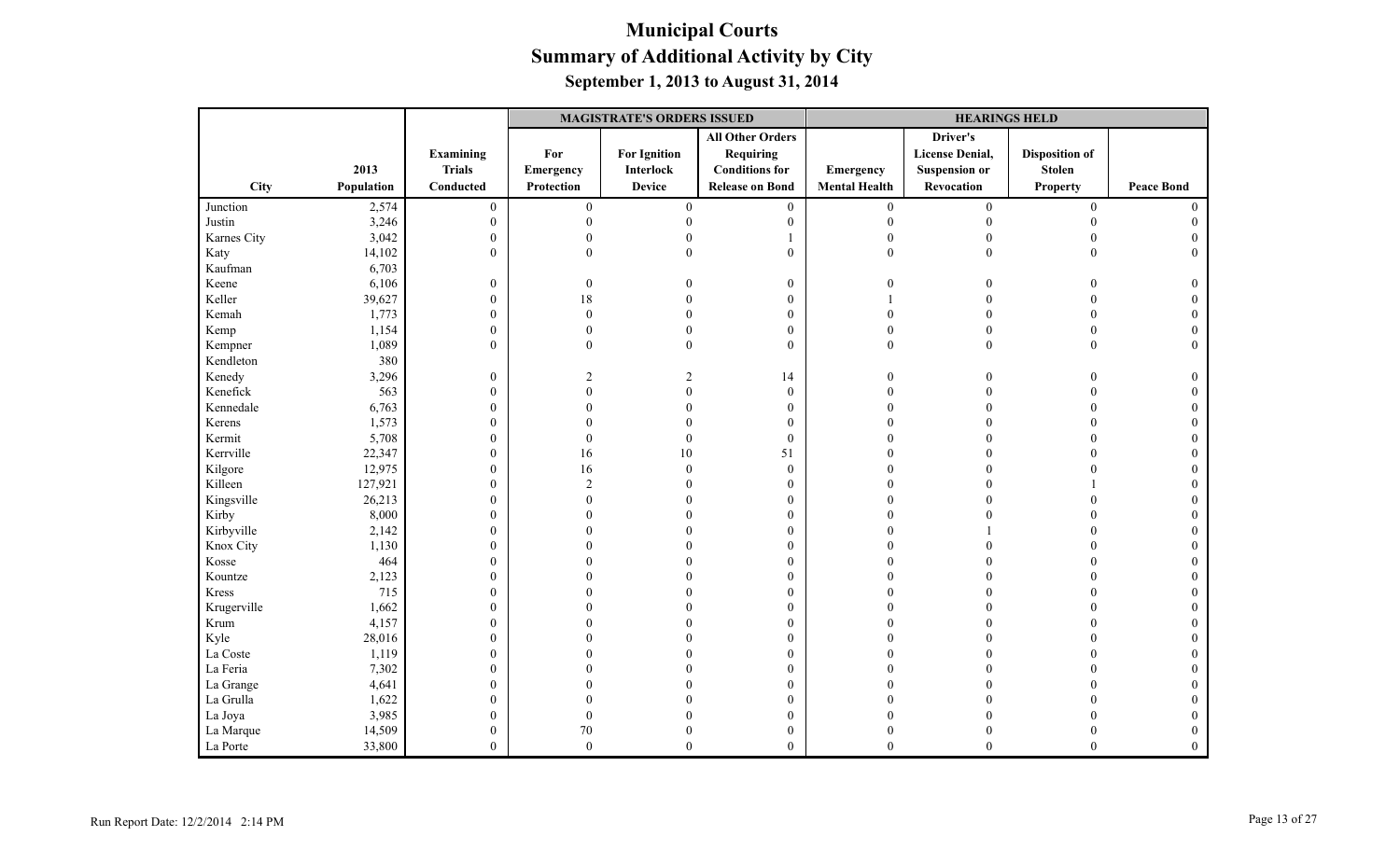|             |            | <b>CASES IN WHICH FINE AND COURT COSTS</b><br><b>SATISFIED BY</b> |                     |                    |                        | FINE AND COURT COSTS WAIVED<br><b>FOR INDIGENCY</b> | FINES, COURT COSTS AND OTHER AMOUNTS<br><b>COLLECTED</b> |                          |              |
|-------------|------------|-------------------------------------------------------------------|---------------------|--------------------|------------------------|-----------------------------------------------------|----------------------------------------------------------|--------------------------|--------------|
|             |            | <b>Community Service</b>                                          |                     |                    |                        |                                                     |                                                          |                          |              |
|             | 2013       | Partial                                                           | Full                |                    |                        |                                                     |                                                          |                          |              |
| City        | Population | <b>Satisfaction</b>                                               | <b>Satisfaction</b> | <b>Jail Credit</b> | <b>Number of Cases</b> | <b>Amount Waived</b>                                | <b>Kept by City</b>                                      | <b>Remitted to State</b> | <b>Total</b> |
| Junction    | 2,574      |                                                                   | 3                   | 37                 | $\overline{0}$         | \$0                                                 | \$105,241                                                | \$72,897                 | \$178,142    |
| Justin      | 3,246      | $\mathbf{0}$                                                      |                     | $\mathbf{0}$       | $\mathbf{0}$           | \$0                                                 | \$66,799                                                 | \$37,779                 | \$104,581    |
| Karnes City | 3,042      | $\theta$                                                          | $\mathbf{0}$        | $\theta$           | $\mathbf{0}$           | \$0                                                 | \$137,131                                                | \$56,667                 | \$193,798    |
| Katy        | 14,102     | $\boldsymbol{\Delta}$                                             | $\overline{7}$      | 580                | 42                     | \$11,945                                            | \$914,655                                                | \$381,447                | \$1,296,104  |
| Kaufman     | 6,703      |                                                                   |                     |                    |                        |                                                     |                                                          |                          |              |
| Keene       | 6,106      | 6                                                                 | 50                  | $\mathbf{0}$       | $\mathbf{0}$           | \$0                                                 | \$654,929                                                | \$358,837                | \$1,013,765  |
| Keller      | 39,627     |                                                                   |                     | 574                | $\Omega$               | \$0                                                 | \$1,051,511                                              | \$636,945                | \$1,688,455  |
| Kemah       | 1,773      | $\Omega$                                                          | 5                   | 381                | $\theta$               | \$0                                                 | \$440,849                                                | \$179,050                | \$619,905    |
| Kemp        | 1,154      | $\theta$                                                          | 40                  | 75                 | $\mathbf{0}$           | \$0                                                 | \$81,540                                                 | \$42,079                 | \$123,619    |
| Kempner     | 1,089      | $\theta$                                                          | $\theta$            | $\theta$           | $\mathbf{0}$           | \$0                                                 | \$50,155                                                 | \$49,951                 | \$100,114    |
| Kendleton   | 380        |                                                                   |                     |                    |                        |                                                     |                                                          |                          |              |
| Kenedy      | 3,296      | $\mathbf{0}$                                                      | $\overline{4}$      | 33                 | $\theta$               | \$0                                                 | \$212,330                                                | \$84,781                 | \$297,166    |
| Kenefick    | 563        | $\theta$                                                          | $\mathbf{0}$        | $\mathbf{0}$       | $\mathbf{0}$           | \$0                                                 | \$7,070                                                  | \$3,358                  | \$10,429     |
| Kennedale   | 6,763      | $\theta$                                                          | 9                   | 613                | 18                     | \$4,389                                             | \$364,225                                                | \$125,734                | \$489,958    |
| Kerens      | 1,573      | 3                                                                 | 9                   | 19                 | $\boldsymbol{0}$       | \$0                                                 | \$140,339                                                | \$74,239                 | \$214,584    |
| Kermit      | 5,708      | 5                                                                 | 31                  | 194                | $\mathbf{0}$           | \$0                                                 | \$142,703                                                | \$86,099                 | \$228,811    |
| Kerrville   | 22,347     | 30                                                                | 104                 | 830                | $22\,$                 | \$4,790                                             | \$311,474                                                | \$150,739                | \$462,218    |
| Kilgore     | 12,975     | $\overline{\phantom{a}}$                                          | 10                  | 506                | $\mathbf{0}$           | \$0                                                 | \$627,334                                                | \$245,577                | \$872,911    |
| Killeen     | 127,921    | 11                                                                | 43                  | 1,786              | 13                     | \$2,631                                             | \$2,682,735                                              | \$1,747,169              | \$4,429,901  |
| Kingsville  | 26,213     |                                                                   | $\mathbf{0}$        | 694                |                        | \$310                                               | \$751,969                                                | \$253,378                | \$1,005,352  |
| Kirby       | 8,000      | $\theta$                                                          | $\mathbf{0}$        | 17                 | $\theta$               | \$0                                                 | \$227,007                                                | \$142,767                | \$369,776    |
| Kirbyville  | 2,142      | $\Omega$                                                          | 26                  | 119                |                        | \$199                                               | \$54,073                                                 | \$28,716                 | \$82,789     |
| Knox City   | 1,130      | $\Omega$                                                          |                     | $\sqrt{2}$         | $\Omega$               | \$0                                                 | $\$0$                                                    | $\$0$                    | \$24,823     |
| Kosse       | 464        | $\mathbf{0}$                                                      | $\boldsymbol{0}$    | 5                  |                        | \$0                                                 | \$19,535                                                 | \$15,094                 | \$34,429     |
| Kountze     | 2,123      | 9                                                                 | 50                  | 97                 |                        | \$0                                                 | \$181,564                                                | \$101,911                | \$283,634    |
| Kress       | 715        | $\mathbf{0}$                                                      | $\mathbf{0}$        | $\mathbf{0}$       |                        | $\$0$                                               | $\$0$                                                    | $\$0$                    | $\$0$        |
| Krugerville | 1,662      |                                                                   | 115                 | 13                 | $\Omega$               | \$0                                                 | \$353,878                                                | \$199,875                | \$553,789    |
| Krum        | 4,157      | $\theta$                                                          | 3                   |                    | $\mathbf{0}$           | \$0                                                 | \$94,551                                                 | \$46,352                 | \$140,910    |
| Kyle        | 28,016     | $\sqrt{2}$                                                        | 67                  | 277                | 39                     | \$12,356                                            | \$963,721                                                | \$577,200                | \$1,537,922  |
| La Coste    | 1,119      | $\theta$                                                          | $\mathbf{0}$        | $\overline{1}$     | $\mathbf{1}$           | \$149                                               | \$18,389                                                 | \$10,374                 | \$28,771     |
| La Feria    | 7,302      | 9                                                                 | 42                  | 178                | $\theta$               | \$0                                                 | \$160,718                                                | \$90,052                 | \$250,775    |
| La Grange   | 4,641      | $\Omega$                                                          | 32                  | 25                 | $\Omega$               | \$0                                                 | \$65,861                                                 | \$60,553                 | \$126,416    |
| La Grulla   | 1,622      | $\theta$                                                          | $7\phantom{.0}$     | $\mathbf{0}$       |                        | \$0                                                 | \$7,478                                                  | \$3,265                  | \$10,743     |
| La Joya     | 3,985      |                                                                   | 61                  | 186                |                        | \$1,431                                             | \$252,287                                                | \$106,839                | \$359,125    |
| La Marque   | 14,509     | 5                                                                 | 219                 | 1,404              | $\Omega$               | \$0                                                 | \$802,743                                                | \$309,376                | \$1,112,126  |
| La Porte    | 33,800     | $\mathbf Q$                                                       | 62                  | 1,626              | 16                     | \$3,809                                             | \$1,591,929                                              | \$791,186                | \$2,383,120  |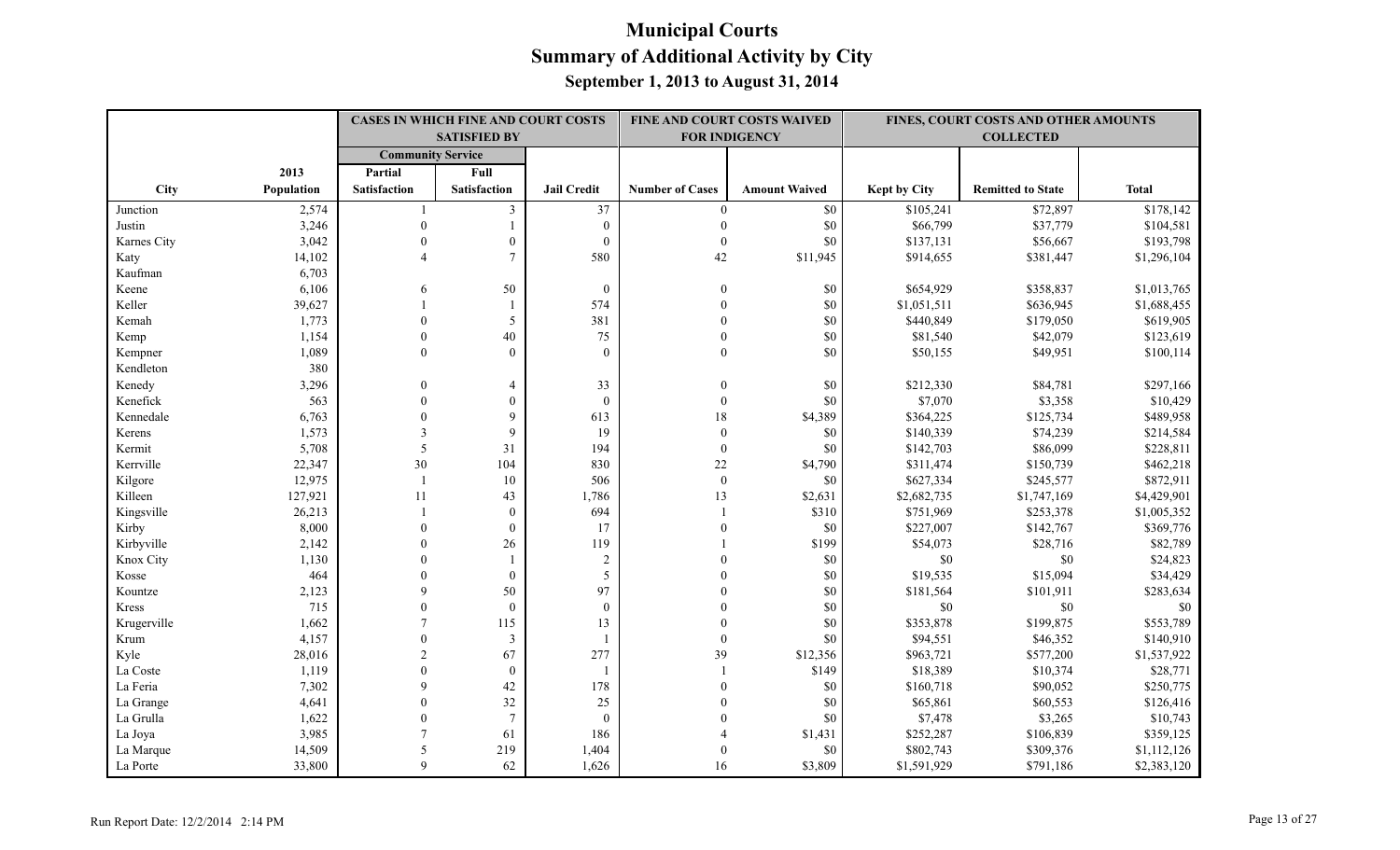|                  |            |                     |                                 | <b>MAGISTRATE WARNINGS</b> |                                       |                  |                     |                        |                  | <b>WARRANTS ISSUED</b> |          |                        |
|------------------|------------|---------------------|---------------------------------|----------------------------|---------------------------------------|------------------|---------------------|------------------------|------------------|------------------------|----------|------------------------|
|                  |            |                     | <b>Number of Warnings Given</b> |                            | <b>Number of Requests for Counsel</b> |                  |                     | <b>Arrest Warrants</b> |                  |                        |          | Fire, Health and       |
|                  | 2013       | Class C             | Class A or B                    |                            | Class A or B                          |                  | Class C             | Class A or B           |                  | <b>Capiases Pro</b>    | Search   | <b>Code Inspection</b> |
| City             | Population | <b>Misdemeanors</b> | <b>Misdemeanors</b>             | <b>Felonies</b>            | <b>Misdemeanors</b>                   | <b>Felonies</b>  | <b>Misdemeanors</b> | <b>Misdemeanors</b>    | <b>Felonies</b>  | Fine                   | Warrants | Warrants               |
| La Vernia        | 1,034      | $\overline{0}$      | $\overline{0}$                  | $\Omega$                   | $\theta$                              | $\mathbf{0}$     | 171                 | $\overline{0}$         | $\mathbf{0}$     | $\overline{4}$         | $\Omega$ | $\Omega$               |
| La Villa         | 1,957      |                     |                                 |                            |                                       |                  |                     |                        |                  |                        |          |                        |
| La Ward          | 213        |                     |                                 |                            |                                       |                  |                     |                        |                  |                        |          |                        |
| Lacy Lakeview    | 6,489      | $\boldsymbol{0}$    | $\overline{0}$                  | $\Omega$                   | $\theta$                              | $\boldsymbol{0}$ | 698                 | $\boldsymbol{0}$       | $\boldsymbol{0}$ | 216                    | $\Omega$ | $\Omega$               |
| Ladonia          | 612        |                     |                                 |                            |                                       |                  |                     |                        |                  |                        |          |                        |
| Lago Vista       | 6,041      | 25                  | 29                              | 16                         |                                       | 8                | $88\,$              | 42                     | 31               | 75                     | $\Omega$ |                        |
| Laguna Vista     | 3,117      | $\mathbf{0}$        | $\theta$                        | $\Omega$                   |                                       | $\theta$         | 510                 | $\overline{0}$         | $\mathbf{0}$     | 30                     |          |                        |
| Lake Bridgeport  | 340        | $\Omega$            | $\theta$                        |                            | $\Omega$                              | $\mathbf{0}$     | $\mathbf{0}$        | $\overline{0}$         | $\mathbf{0}$     | $\Omega$               |          |                        |
| Lake City        | 509        |                     |                                 |                            |                                       |                  |                     |                        |                  |                        |          |                        |
| Lake Dallas      | 7,105      | 705                 |                                 | $\Omega$                   |                                       | $\boldsymbol{0}$ | 1,339               | $\mathbf{0}$           | $\boldsymbol{0}$ | 959                    |          |                        |
| Lake Jackson     | 26,849     | $\theta$            | $\Omega$                        | $\Omega$                   |                                       | $\overline{0}$   | 2,945               | $\Omega$               | $\mathbf{0}$     | 1,447                  |          |                        |
| Lake Tanglewood  | 796        | $\boldsymbol{0}$    | $\mathbf{0}$                    | $\Omega$                   |                                       | $\mathbf{0}$     | $\boldsymbol{0}$    | $\theta$               | $\overline{0}$   | $\overline{0}$         |          |                        |
| Lake Worth       | 4,584      | 311                 | 310                             | 14                         | 84                                    | $\overline{c}$   | 1,065               | $\Omega$               | $\overline{2}$   | 679                    |          |                        |
| Lakeport         | 974        | $\boldsymbol{0}$    | $\mathbf{0}$                    | $\Omega$                   | $\Omega$                              | $\mathbf{0}$     | 276                 | $\Omega$               | $\Omega$         |                        |          |                        |
| Lakeside         | 1,619      | 119                 | 3                               |                            |                                       | $\overline{2}$   | 286                 |                        | -1               | 113                    |          |                        |
| Lakeside City    | 997        | $\overline{0}$      | $\theta$                        |                            |                                       | $\Omega$         | $\boldsymbol{0}$    | $\Omega$               | $\boldsymbol{0}$ | $\overline{0}$         |          |                        |
| Lakeway          | 11,391     | 10                  | $\overline{2}$                  |                            |                                       | $\theta$         | 948                 | $\overline{2}$         | $\overline{0}$   | 303                    | 21       |                        |
| Lakewood Village | 545        | $\boldsymbol{0}$    | $\mathbf{0}$                    | $\Omega$                   |                                       | $\mathbf{0}$     | $\boldsymbol{0}$    | $\Omega$               | $\mathbf{0}$     | $\overline{0}$         | $\Omega$ |                        |
| Lamesa           | 9,422      | 111                 | 123                             | 70                         | 25                                    | $32\,$           | 508                 | $\Omega$               | $\overline{0}$   | 353                    |          |                        |
| Lampasas         | 6,681      | $\Omega$            | $\theta$                        | $\Omega$                   | $\Omega$                              | $\overline{0}$   | 715                 | $\theta$               | $\mathbf{0}$     | 369                    |          |                        |
| Lancaster        | 36,361     |                     | $\theta$                        |                            |                                       | $\mathbf{0}$     | 14,065              | $\overline{0}$         | $\overline{0}$   | 4,417                  |          |                        |
| Laredo           | 236,091    |                     | $\theta$                        |                            |                                       | $\boldsymbol{0}$ | 10,585              | $\boldsymbol{0}$       | 83               | 1,271                  |          |                        |
| Lavon            | 2,219      |                     | $\theta$                        | $\Omega$                   |                                       | $\overline{0}$   | 268                 | $\theta$               | $\mathbf{0}$     | $\theta$               |          |                        |
| League City      | 83,560     | 623                 | 320                             | 66                         |                                       | $\theta$         | 3,514               | $\overline{0}$         | $\overline{0}$   | 1,200                  |          |                        |
| Leander          | 26,521     | $\mathbf{0}$        | $\mathbf{0}$                    | $\Omega$                   |                                       | $\theta$         | 646                 | 31                     | $20\,$           | 433                    |          |                        |
| Lefors           | 497        |                     | $\Omega$                        |                            |                                       | $\theta$         | $\mathfrak{H}$      | $\theta$               | $\boldsymbol{0}$ | $\theta$               |          |                        |
| Leon Valley      | 10,151     |                     |                                 |                            |                                       | $\Omega$         | 1,806               | $\theta$               | $\mathbf{0}$     | 339                    |          |                        |
| Leonard          | 1,990      |                     |                                 |                            |                                       | $\theta$         | 43                  | $\theta$               | $\boldsymbol{0}$ | $\overline{0}$         |          |                        |
| Levelland        | 13,542     | $\mathbf{3}$        | 8                               |                            | 3                                     | $\Omega$         | 33                  | $\mathbf{0}$           | $\mathbf{0}$     | 21                     |          |                        |
| Lewisville       | 95,290     | 4,909               | 1,981                           | 718                        | 928                                   | $\Omega$         | 4,007               | 2,249                  | 259              | 3,248                  | 38       |                        |
| Lexington        | 1,177      | $\theta$            | $\mathbf{0}$                    | $\Omega$                   | $\Omega$                              | $\theta$         | $202\,$             | $\overline{0}$         | $\mathbf{0}$     | $\theta$               | $\Omega$ |                        |
| Liberty          | 8,397      |                     | $\Omega$                        |                            |                                       | $\Omega$         | 458                 | $\overline{0}$         | 30               | $\Omega$               |          |                        |
| Liberty Hill     | 967        |                     | $\Omega$                        |                            |                                       | $\theta$         | 283                 | $\theta$               | $\mathbf{0}$     | 44                     |          |                        |
| Lindale          | 4,818      |                     | $\Omega$                        |                            |                                       | $\theta$         | 4,336               | $\theta$               | $\theta$         | 327                    |          |                        |
| Linden           | 1,988      |                     | $\Omega$                        |                            |                                       | $\theta$         | 175                 | $\theta$               |                  | 27                     |          |                        |
| Lindsay          | 1,018      | $\Omega$            | $\theta$                        | $\Omega$                   | $\Omega$                              | $\theta$         | 8                   | $\Omega$               | $\theta$         | $\Omega$               |          |                        |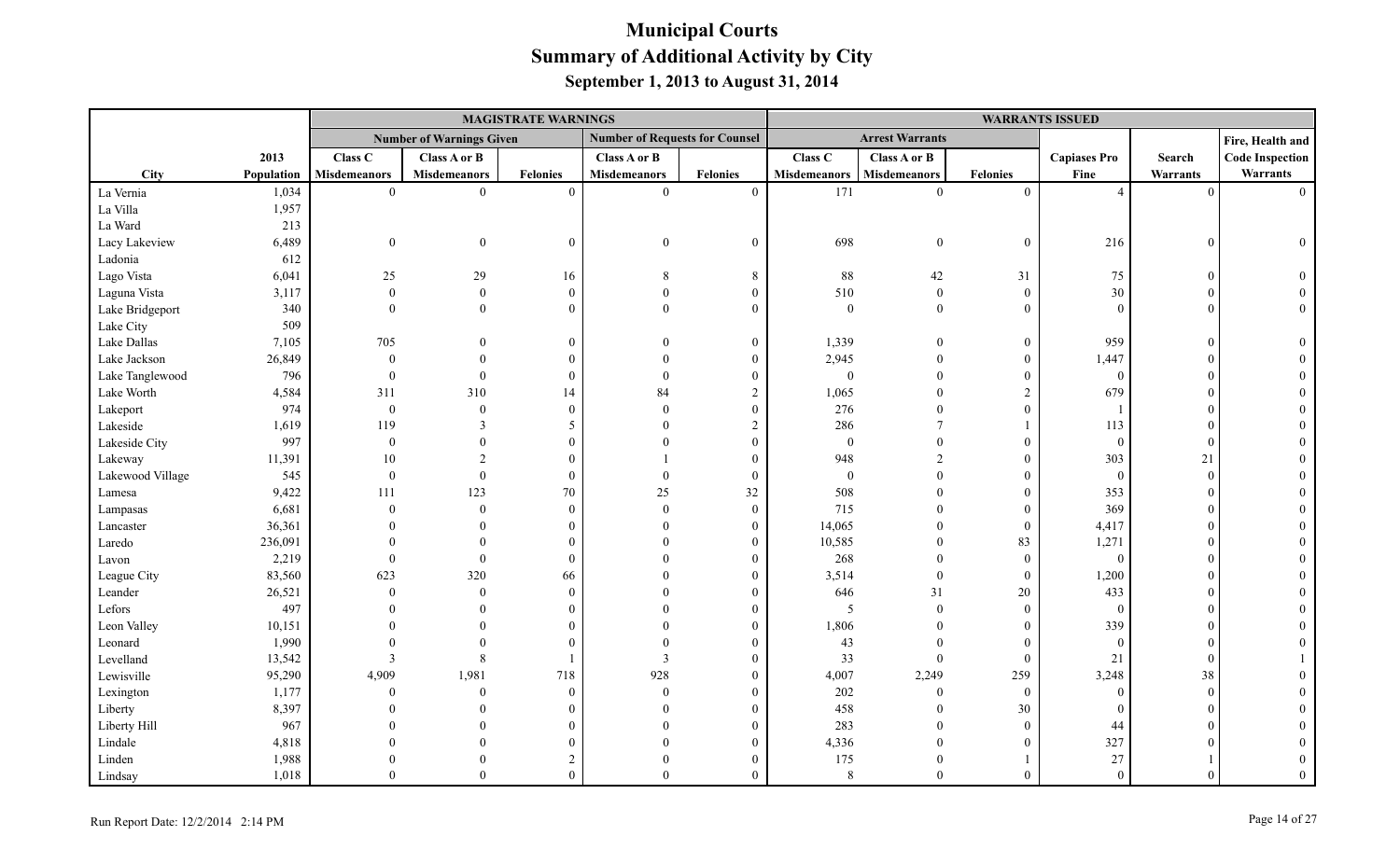|                  |            |                  | <b>MAGISTRATE'S ORDERS ISSUED</b> |                     |                         |                      | <b>HEARINGS HELD</b>   |                       |                   |
|------------------|------------|------------------|-----------------------------------|---------------------|-------------------------|----------------------|------------------------|-----------------------|-------------------|
|                  |            |                  |                                   |                     | <b>All Other Orders</b> |                      | Driver's               |                       |                   |
|                  |            | <b>Examining</b> | For                               | <b>For Ignition</b> | <b>Requiring</b>        |                      | <b>License Denial,</b> | <b>Disposition of</b> |                   |
|                  | 2013       | <b>Trials</b>    | Emergency                         | <b>Interlock</b>    | <b>Conditions for</b>   | Emergency            | <b>Suspension or</b>   | <b>Stolen</b>         |                   |
| <b>City</b>      | Population | Conducted        | Protection                        | <b>Device</b>       | <b>Release on Bond</b>  | <b>Mental Health</b> | Revocation             | <b>Property</b>       | <b>Peace Bond</b> |
| La Vernia        | 1,034      | $\overline{0}$   | $\boldsymbol{0}$                  | $\mathbf{0}$        | $\boldsymbol{0}$        | $\mathbf{0}$         | $\boldsymbol{0}$       | $\boldsymbol{0}$      | $\Omega$          |
| La Villa         | 1,957      |                  |                                   |                     |                         |                      |                        |                       |                   |
| La Ward          | 213        |                  |                                   |                     |                         |                      |                        |                       |                   |
| Lacy Lakeview    | 6,489      | $\boldsymbol{0}$ | $\boldsymbol{0}$                  | $\mathbf{0}$        | $\boldsymbol{0}$        | $\boldsymbol{0}$     | $\boldsymbol{0}$       | $\boldsymbol{0}$      | $\mathbf{0}$      |
| Ladonia          | 612        |                  |                                   |                     |                         |                      |                        |                       |                   |
| Lago Vista       | 6,041      | $\boldsymbol{0}$ | 14                                | $\Omega$            | $\boldsymbol{0}$        | $\mathbf{0}$         | $\theta$               | $\overline{0}$        | $\Omega$          |
| Laguna Vista     | 3,117      | $\boldsymbol{0}$ | $\mathbf{0}$                      |                     | $\overline{0}$          | $\mathbf{0}$         |                        | $\theta$              |                   |
| Lake Bridgeport  | 340        | $\boldsymbol{0}$ | $\theta$                          |                     | $\boldsymbol{0}$        | $\boldsymbol{0}$     | $\mathbf{0}$           | $\Omega$              | $\Omega$          |
| Lake City        | 509        |                  |                                   |                     |                         |                      |                        |                       |                   |
| Lake Dallas      | 7,105      | $\boldsymbol{0}$ | 0                                 |                     | $\boldsymbol{0}$        | $\Omega$             | 0                      | $\Omega$              | $\Omega$          |
| Lake Jackson     | 26,849     | $\boldsymbol{0}$ | 0                                 |                     | $\mathbf{0}$            | $\Omega$             |                        |                       |                   |
| Lake Tanglewood  | 796        | $\boldsymbol{0}$ |                                   |                     | $\overline{0}$          |                      |                        |                       |                   |
| Lake Worth       | 4,584      | $\boldsymbol{0}$ |                                   |                     | $\boldsymbol{0}$        |                      |                        |                       |                   |
| Lakeport         | 974        | $\boldsymbol{0}$ |                                   |                     | $\boldsymbol{0}$        | $\Omega$             |                        | $\Omega$              | $\Omega$          |
| Lakeside         | 1,619      | $\boldsymbol{0}$ |                                   |                     | $\mathbf{0}$            | $\Omega$             |                        | $\Omega$              |                   |
| Lakeside City    | 997        | $\boldsymbol{0}$ |                                   |                     | $\overline{0}$          | 0                    |                        | $\Omega$              |                   |
| Lakeway          | 11,391     | $\boldsymbol{0}$ |                                   |                     |                         | $\Omega$             |                        |                       |                   |
| Lakewood Village | 545        | $\boldsymbol{0}$ |                                   |                     | $\boldsymbol{0}$        |                      |                        | $\Omega$              |                   |
| Lamesa           | 9,422      | $\boldsymbol{0}$ |                                   |                     | $\mathbf{0}$            | $\Omega$             |                        | $\Omega$              |                   |
| Lampasas         | 6,681      | $\boldsymbol{0}$ |                                   |                     | $\mathbf{0}$            |                      |                        | $\Omega$              |                   |
| Lancaster        | 36,361     | $\boldsymbol{0}$ |                                   |                     | $\overline{0}$          |                      |                        |                       |                   |
| Laredo           | 236,091    | $\boldsymbol{0}$ | 0                                 |                     | $\boldsymbol{0}$        |                      |                        |                       |                   |
| Lavon            | 2,219      | $\boldsymbol{0}$ | $\mathbf{0}$                      |                     | $\boldsymbol{0}$        |                      |                        | $\Omega$              |                   |
| League City      | 83,560     | $\boldsymbol{0}$ | 34                                |                     | $\mathbf{0}$            |                      |                        | $\Omega$              |                   |
| Leander          | 26,521     | $\boldsymbol{0}$ | $\Omega$                          |                     | $\boldsymbol{0}$        | $\Omega$             |                        |                       |                   |
| Lefors           | 497        | $\boldsymbol{0}$ | 0                                 |                     | $\boldsymbol{0}$        | $\Omega$             |                        |                       |                   |
| Leon Valley      | 10,151     | $\boldsymbol{0}$ | 0                                 |                     | $\boldsymbol{0}$        | $\Omega$             |                        | $\Omega$              |                   |
| Leonard          | 1,990      | $\boldsymbol{0}$ |                                   |                     | $\mathbf{0}$            | $\Omega$             |                        | $\Omega$              |                   |
| Levelland        | 13,542     | $\boldsymbol{0}$ |                                   | $\Omega$            | $\mathbf{0}$            |                      |                        | $\Omega$              |                   |
| Lewisville       | 95,290     | $\boldsymbol{0}$ | 47                                | 163                 | 14                      |                      |                        |                       |                   |
| Lexington        | 1,177      | $\boldsymbol{0}$ | $\Omega$                          | $\Omega$            | $\boldsymbol{0}$        |                      |                        | $\Omega$              |                   |
| Liberty          | 8,397      | $\boldsymbol{0}$ |                                   |                     | $\boldsymbol{0}$        | $\Omega$             |                        | $\Omega$              | $\Omega$          |
| Liberty Hill     | 967        | $\boldsymbol{0}$ |                                   |                     | $\mathbf{0}$            | $\Omega$             |                        |                       |                   |
| Lindale          | 4,818      | $\boldsymbol{0}$ |                                   |                     | $\boldsymbol{0}$        | 0                    |                        |                       |                   |
| Linden           | 1,988      | $\boldsymbol{0}$ | 0                                 |                     | $\boldsymbol{0}$        | $\theta$             |                        |                       | $\Omega$          |
| Lindsay          | 1,018      | $\boldsymbol{0}$ | $\theta$                          | $\mathbf{0}$        | $\overline{0}$          | $\theta$             | $\theta$               | $\overline{0}$        | $\mathbf{0}$      |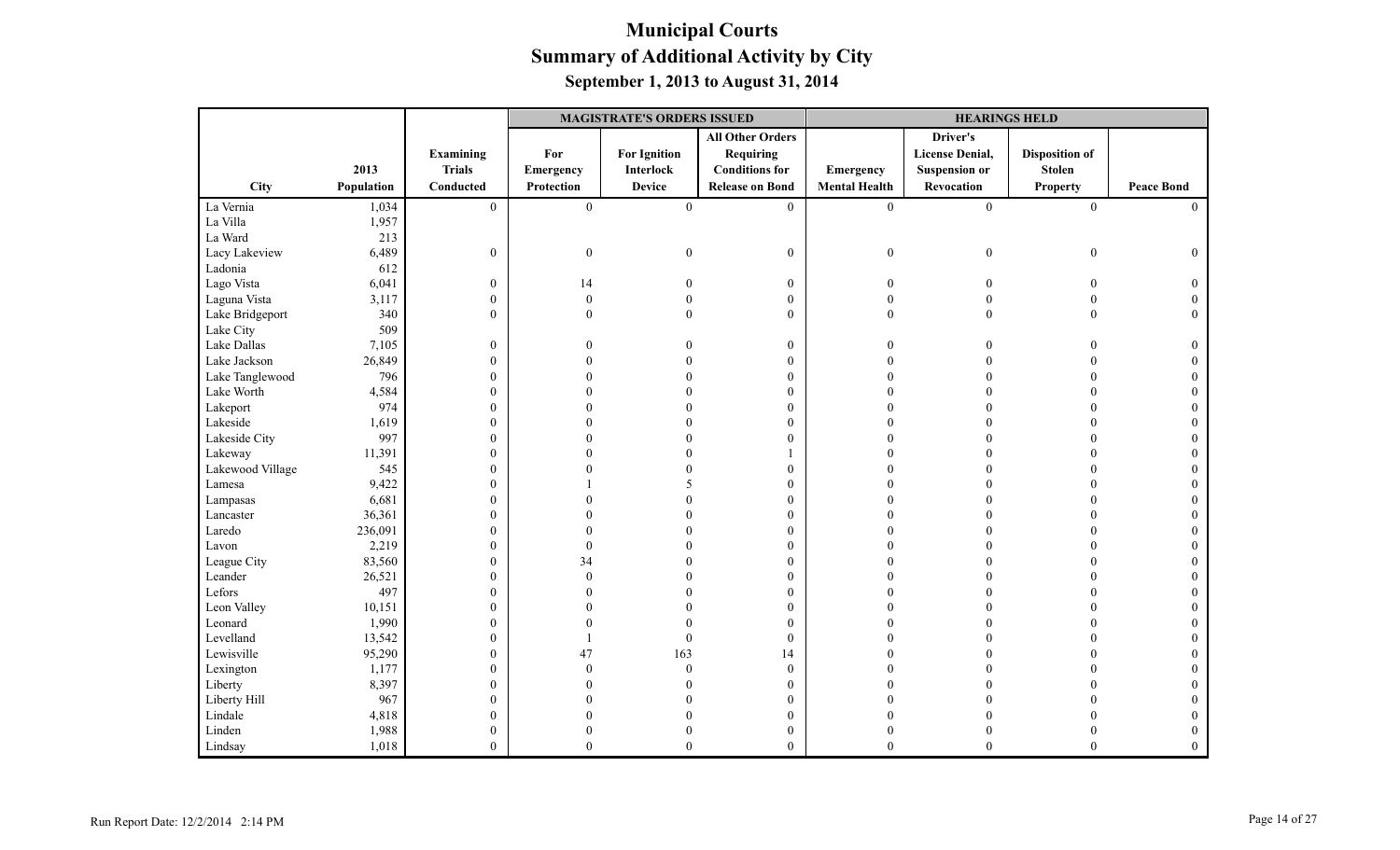|                  |            | CASES IN WHICH FINE AND COURT COSTS<br><b>SATISFIED BY</b> |                  |                    | FINE AND COURT COSTS WAIVED<br><b>FOR INDIGENCY</b> |                      |              | FINES, COURT COSTS AND OTHER AMOUNTS<br><b>COLLECTED</b> |              |
|------------------|------------|------------------------------------------------------------|------------------|--------------------|-----------------------------------------------------|----------------------|--------------|----------------------------------------------------------|--------------|
|                  |            | <b>Community Service</b>                                   |                  |                    |                                                     |                      |              |                                                          |              |
|                  | 2013       | Partial                                                    | Full             |                    |                                                     |                      |              |                                                          |              |
| City             | Population | <b>Satisfaction</b>                                        | Satisfaction     | <b>Jail Credit</b> | <b>Number of Cases</b>                              | <b>Amount Waived</b> | Kept by City | <b>Remitted to State</b>                                 | <b>Total</b> |
| La Vernia        | 1,034      | $\theta$                                                   | $\theta$         | 24                 | $\theta$                                            | \$0                  | \$60,188     | \$29,939                                                 | \$90,128     |
| La Villa         | 1,957      |                                                            |                  |                    |                                                     |                      |              |                                                          |              |
| La Ward          | 213        |                                                            |                  |                    |                                                     |                      |              |                                                          |              |
| Lacy Lakeview    | 6,489      | 3                                                          | 48               | 238                | $\boldsymbol{0}$                                    | \$0                  | \$133,614    | \$71,162                                                 | \$204,781    |
| Ladonia          | 612        |                                                            |                  |                    |                                                     |                      |              |                                                          |              |
| Lago Vista       | 6,041      |                                                            | 22               | 23                 |                                                     | \$569                | \$84,207     | \$55,630                                                 | \$139,845    |
| Laguna Vista     | 3,117      | $\theta$                                                   | $\sqrt{2}$       | 28                 | $\Omega$                                            | \$0                  | \$148,050    | \$84,826                                                 | \$232,882    |
| Lake Bridgeport  | 340        | $\Omega$                                                   | $\theta$         | $\theta$           | $\Omega$                                            | \$0                  | \$0          | \$0                                                      | \$0          |
| Lake City        | 509        |                                                            |                  |                    |                                                     |                      |              |                                                          |              |
| Lake Dallas      | 7,105      | $\theta$                                                   | $\boldsymbol{0}$ | 279                | $\theta$                                            | \$0                  | \$794,492    | \$348,527                                                | \$1,148,749  |
| Lake Jackson     | 26,849     | 44                                                         | 227              | 911                | 19                                                  | \$4,602              | \$603,193    | \$367,355                                                | \$970,548    |
| Lake Tanglewood  | 796        | $\theta$                                                   | $\theta$         | $\mathbf{0}$       | $\mathbf{0}$                                        | \$0                  | \$330        | \$216                                                    | \$546        |
| Lake Worth       | 4,584      | $\Omega$                                                   | 31               | 971                | $18\,$                                              | \$5,410              | \$674,833    | \$301,418                                                | \$976,251    |
| Lakeport         | 974        | $\mathbf{0}$                                               | $\mathbf{0}$     | $\,8\,$            | $\boldsymbol{0}$                                    | \$0                  | \$28,647     | \$17,084                                                 | \$45,813     |
| Lakeside         | 1,619      |                                                            | 11               | 62                 | $\theta$                                            | \$0                  | \$53,372     | \$36,815                                                 | \$90,187     |
| Lakeside City    | 997        | $\Omega$                                                   | $\mathbf{0}$     | $\mathbf{0}$       | $\theta$                                            | \$0                  | \$0          | \$0                                                      | \$0          |
| Lakeway          | 11,391     | 11                                                         | 5                | 262                | 21                                                  | \$6,006              | \$632,481    | \$281,925                                                | \$914,412    |
| Lakewood Village | 545        | $\boldsymbol{0}$                                           | $\mathbf{0}$     | $\boldsymbol{0}$   | $\boldsymbol{0}$                                    | \$0                  | \$0          | \$0                                                      | \$0          |
| Lamesa           | 9,422      | $\mathfrak{Z}$                                             | 11               | 385                | $\theta$                                            | $\$0$                | \$69,960     | \$34,678                                                 | \$104,645    |
| Lampasas         | 6,681      | 17                                                         | 38               | 159                | 6                                                   | \$1,981              | \$313,372    | \$159,943                                                | \$473,317    |
| Lancaster        | 36,361     |                                                            | 32               | 970                |                                                     | \$0                  | \$761,716    | \$284,048                                                | \$1,045,764  |
| Laredo           | 236,091    | 421                                                        | 4,329            | 1,661              | 9,786                                               | \$2,020,325          | \$3,023,142  | \$1,662,196                                              | \$4,685,340  |
| Lavon            | 2,219      | $\mathbf{0}$                                               | $\overline{0}$   | 42                 | $\bf{0}$                                            | \$0                  | \$98,990     | \$61,324                                                 | \$160,317    |
| League City      | 83,560     | $\mathbf{0}$                                               | 63               | 959                | $\theta$                                            | \$0                  | \$1,737,756  | \$951,927                                                | \$2,689,689  |
| Leander          | 26,521     | 13                                                         | 6                | 175                | 21                                                  | \$6,756              | \$507,029    | \$344,704                                                | \$851,742    |
| Lefors           | 497        | $\Omega$                                                   | $\theta$         | $\mathbf{0}$       | $\theta$                                            | \$0                  | \$0          | \$0                                                      | \$5,979      |
| Leon Valley      | 10,151     | $\Omega$                                                   | 5                | 10                 | 5                                                   | \$2,088              | \$567,584    | \$315,272                                                | \$882,862    |
| Leonard          | 1,990      | $\theta$                                                   | $\boldsymbol{0}$ | $\mathbf{0}$       |                                                     | $\$0$                | \$0          | \$0                                                      | \$48,842     |
| Levelland        | 13,542     |                                                            | 5                | 24                 | $\theta$                                            | \$0                  | \$15,875     | \$9,093                                                  | \$24,968     |
| Lewisville       | 95,290     | $\overline{2}$                                             | 85               | 1,155              | 47                                                  | \$25,823             | \$3,111,385  | \$1,623,973                                              | \$4,735,358  |
| Lexington        | 1,177      | 5                                                          | $\sqrt{2}$       | 5                  | $\boldsymbol{0}$                                    | \$0                  | \$115,396    | \$78,022                                                 | \$193,422    |
| Liberty          | 8,397      |                                                            | 10               | 141                | 64                                                  | \$21,808             | \$112,737    | \$66,985                                                 | \$179,726    |
| Liberty Hill     | 967        | $\Omega$                                                   | $\mathbf{0}$     | 23                 | $\mathbf{0}$                                        | \$0                  | \$73,458     | \$43,887                                                 | \$117,344    |
| Lindale          | 4,818      |                                                            | 23               | 291                | $\overline{7}$                                      | \$1,400              | \$278,933    | \$230,931                                                | \$509,864    |
| Linden           | 1,988      | $\Omega$                                                   | 10               | 49                 |                                                     | \$0                  | \$91,271     | \$68,251                                                 | \$159,522    |
| Lindsay          | 1,018      | $\Omega$                                                   | $\mathbf{0}$     | $\mathbf{0}$       | $\theta$                                            | \$0                  | \$10,627     | \$10,027                                                 | \$27,671     |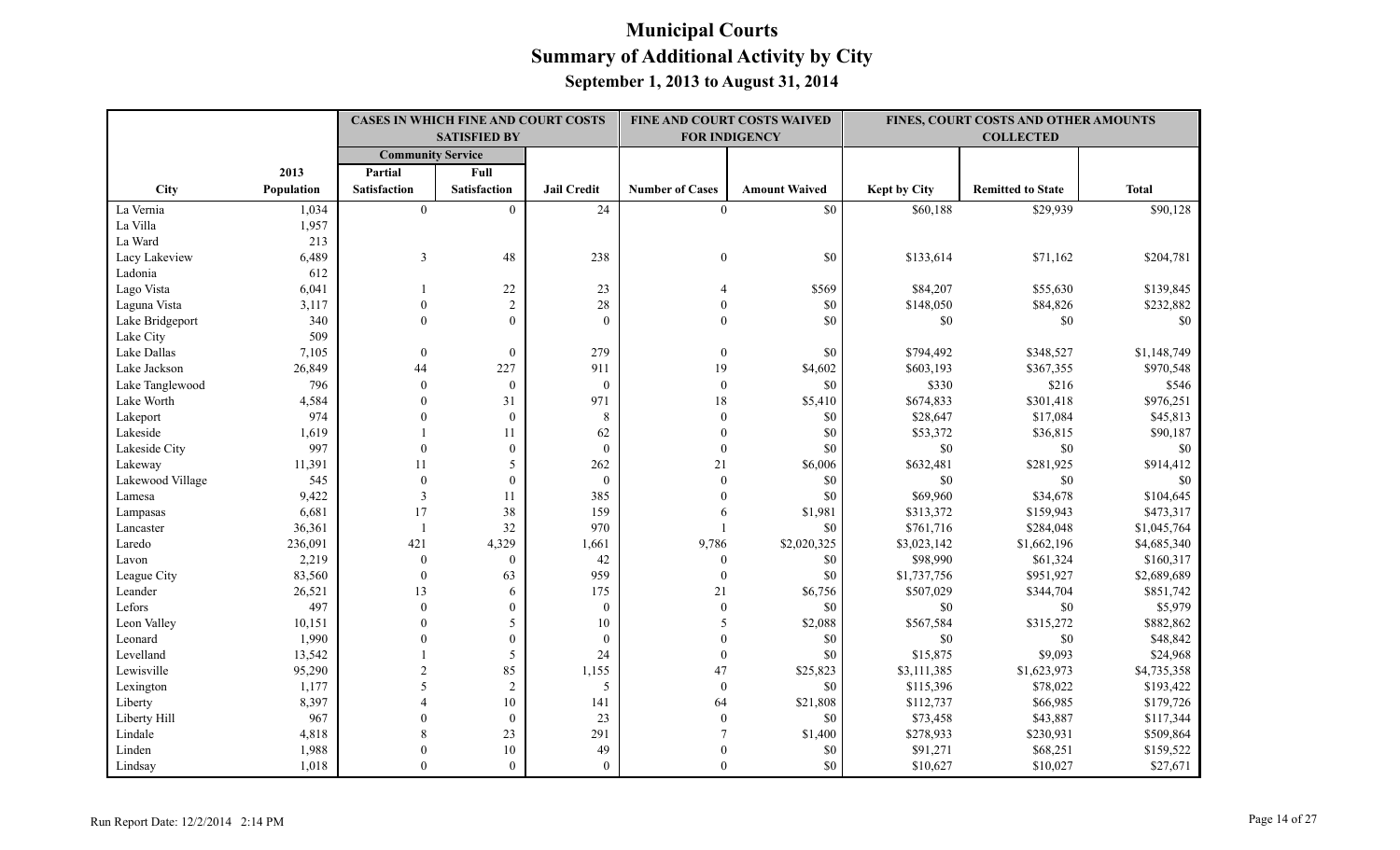|                        |            |                     |                                 | <b>MAGISTRATE WARNINGS</b> |                                       |                  | <b>WARRANTS ISSUED</b> |                        |                  |                     |            |                        |
|------------------------|------------|---------------------|---------------------------------|----------------------------|---------------------------------------|------------------|------------------------|------------------------|------------------|---------------------|------------|------------------------|
|                        |            |                     | <b>Number of Warnings Given</b> |                            | <b>Number of Requests for Counsel</b> |                  |                        | <b>Arrest Warrants</b> |                  |                     |            | Fire, Health and       |
|                        | 2013       | Class C             | Class A or B                    |                            | Class A or B                          |                  | Class C                | Class A or B           |                  | <b>Capiases Pro</b> | Search     | <b>Code Inspection</b> |
| <b>City</b>            | Population | <b>Misdemeanors</b> | <b>Misdemeanors</b>             | Felonies                   | <b>Misdemeanors</b>                   | <b>Felonies</b>  | <b>Misdemeanors</b>    | <b>Misdemeanors</b>    | <b>Felonies</b>  | Fine                | Warrants   | Warrants               |
| Lipan                  | 430        |                     |                                 |                            |                                       |                  |                        |                        |                  |                     |            |                        |
| Little Elm             | 25,898     | 17                  | $\Omega$                        | $\theta$                   | $\Omega$                              | $\boldsymbol{0}$ | 98                     | $\theta$               | $\mathbf{0}$     | $\theta$            | $\Omega$   |                        |
| Little River - Academy | 1,961      | $\theta$            | $\Omega$                        |                            | $\Omega$                              | $\overline{0}$   | $\boldsymbol{0}$       | $\theta$               | $\mathbf{0}$     | $\theta$            |            |                        |
| Littlefield            | 6,372      |                     | $\mathbf{0}$                    |                            |                                       | $\mathbf{0}$     | 94                     | $\mathbf{0}$           | $\boldsymbol{0}$ | 55                  |            |                        |
| Live Oak               | 13,131     |                     | $\Omega$                        |                            |                                       | $\mathbf{0}$     | 1,874                  | 253                    | $\mathbf{0}$     | 669                 |            |                        |
| Liverpool              | 482        | $\Omega$            | $\theta$                        | $\Omega$                   | $\Omega$                              | $\mathbf{0}$     | 54                     | $\overline{0}$         | $\mathbf{0}$     | $\theta$            |            |                        |
| Livingston             | 5,335      |                     |                                 |                            |                                       |                  |                        |                        |                  |                     |            |                        |
| Llano                  | 3,232      | 137                 | 33                              | 19                         | 8                                     | 15               | 226                    | 3                      | $\overline{4}$   | 75                  |            |                        |
| Lockhart               | 12,698     | 101                 | 185                             | 147                        | 35                                    | 34               | 829                    | $\theta$               | $\mathbf{0}$     | 378                 |            |                        |
| Lockney                | 1,842      |                     |                                 |                            | $\Omega$                              | $\boldsymbol{0}$ | $\boldsymbol{0}$       | $\overline{0}$         | $\boldsymbol{0}$ | 10                  |            |                        |
| Log Cabin              | 714        |                     | $\theta$                        | $\Omega$                   | $\Omega$                              | $\boldsymbol{0}$ | 189                    | $\theta$               | $\overline{0}$   | 35                  |            |                        |
| Lometa                 | 856        |                     | $\Omega$                        |                            |                                       | $\Omega$         | $\mathbf{0}$           | $\Omega$               | $\overline{0}$   | $\theta$            |            |                        |
| Lone Oak               | 598        |                     |                                 |                            |                                       | $\Omega$         | 482                    | $\Omega$               | $\mathbf{0}$     | 135                 |            |                        |
| Lone Star              | 1,581      |                     |                                 |                            |                                       | $\theta$         | 307                    | $\Omega$               | $\mathbf{0}$     | 238                 |            |                        |
| Longview               | 80,455     |                     |                                 |                            |                                       | $\Omega$         | 4,592                  | $\Omega$               | $\mathbf{0}$     | 8,708               |            |                        |
| Loraine                | 602        |                     |                                 |                            |                                       | $\Omega$         | $\boldsymbol{0}$       | $\Omega$               | $\mathbf{0}$     | $\overline{0}$      |            |                        |
| Lorena                 | 1,691      |                     |                                 |                            |                                       | $\mathbf{0}$     | 485                    | $\Omega$               | $\overline{0}$   | 88                  |            |                        |
| Lorenzo                | 1,147      |                     | $\theta$                        | $\Omega$                   |                                       | $\mathbf{0}$     | $\boldsymbol{0}$       | $\theta$               | $\overline{0}$   | $\overline{0}$      |            |                        |
| Los Fresnos            | 5,542      |                     | 78                              | $28\,$                     |                                       | $\overline{c}$   | 2,135                  | $\overline{2}$         | $\overline{0}$   | 303                 |            |                        |
| Lott                   | 759        |                     | $\Omega$                        | $\Omega$                   |                                       | $\boldsymbol{0}$ | $\mathbf{0}$           | $\theta$               | $\mathbf{0}$     | $\Omega$            | $\epsilon$ |                        |
| Lubbock                | 229,573    |                     | $\Omega$                        |                            |                                       | $\boldsymbol{0}$ | 17,093                 | $\mathbf{0}$           | $\mathbf{0}$     | 3,012               | 107        |                        |
| Lucas                  | 5,166      |                     | $\theta$                        |                            |                                       | $\mathbf{0}$     | 46                     | $\theta$               | $\boldsymbol{0}$ | 27                  | $\Omega$   |                        |
| Lufkin                 | 35,067     | 486                 | $\mathbf{0}$                    | $\Omega$                   | $\Omega$                              | $\mathbf{0}$     | 3,385                  | $\mathbf{0}$           | $\mathbf{0}$     | 4,130               |            |                        |
| Luling                 | 5,411      | 58                  | 183                             | 169                        | 54                                    | 79               | 261                    | 36                     | 42               | 108                 |            |                        |
| Lumberton              | 11,943     | $\theta$            | $\mathbf{0}$                    | $\Omega$                   | $\Omega$                              | $\mathbf{0}$     | 1,884                  | $\overline{1}$         | $\boldsymbol{0}$ | 625                 |            |                        |
| Lyford                 | 2,611      |                     | $\mathbf Q$                     |                            |                                       | 3                | 73                     | 12                     | $\tau$           | $\mathcal{F}$       |            |                        |
| Lytle                  | 2,492      |                     | $\theta$                        |                            |                                       | $\theta$         | $\boldsymbol{0}$       | $\mathbf{0}$           | $\mathbf{0}$     | $\overline{0}$      |            |                        |
| Mabank                 | 3,035      |                     |                                 |                            |                                       | $\theta$         | 110                    | $\theta$               | $\boldsymbol{0}$ | 148                 |            |                        |
| Madisonville           | 4,396      |                     |                                 |                            |                                       | $\Omega$         | 798                    | $\Omega$               | $\boldsymbol{0}$ | 395                 |            |                        |
| Magnolia               | 1,393      |                     |                                 |                            |                                       | 0                | 2,069                  | $\Omega$               | $\mathbf{0}$     | 354                 |            |                        |
| Malakoff               | 2,324      | 28                  |                                 |                            |                                       | $\theta$         | 1,149                  | $\Omega$               | $\mathbf{0}$     | 523                 |            |                        |
| Malone                 | 269        | $\Omega$            | $\Omega$                        |                            |                                       | $\mathbf{0}$     | $\boldsymbol{0}$       | $\Omega$               | $\mathbf{0}$     | $\bf{0}$            |            |                        |
| Manor                  | 5,037      | $\theta$            | $\mathbf{0}$                    | $\Omega$                   | $\Omega$                              | $\mathbf{0}$     | 2,553                  | $\overline{0}$         | $\mathbf{0}$     | 536                 | $\Omega$   |                        |
| Mansfield              | 56,368     | 2,873               | 585                             | 429                        | 129                                   | 163              | 2,012                  | 104                    | 123              | 740                 | 57         |                        |
| Manvel                 | 5,179      | 25                  | $\boldsymbol{0}$                | $\Omega$                   | $\theta$                              | $\mathbf{0}$     | 599                    | $\mathbf{0}$           | $\boldsymbol{0}$ | 95                  | $\Omega$   |                        |
| Marble Falls           | 6,077      | 92                  | 135                             | 73                         | 35                                    | 36               | 357                    | 98                     | 77               | 298                 | $\Omega$   |                        |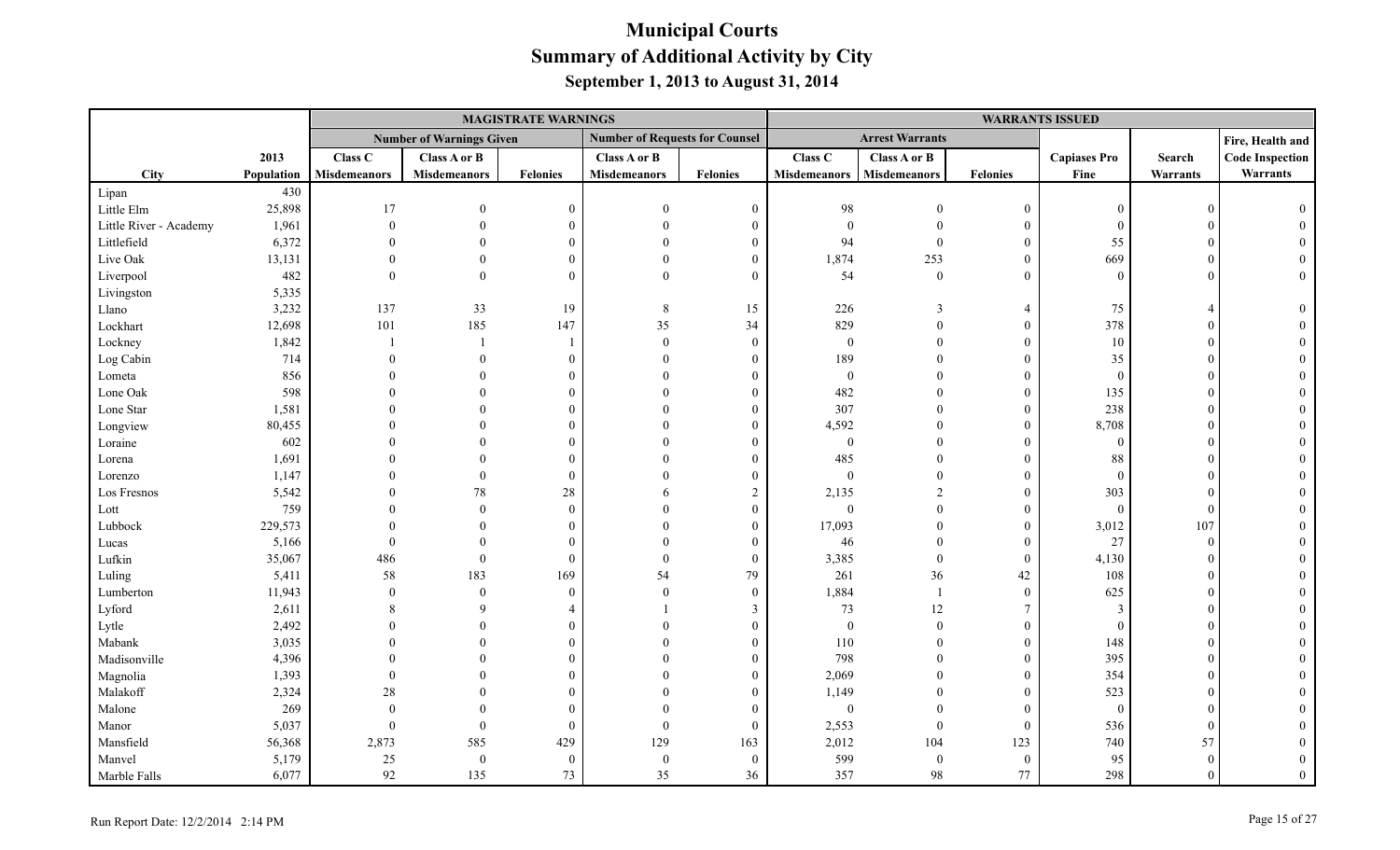|                        |            |                  | <b>MAGISTRATE'S ORDERS ISSUED</b> |                     |                         |                      | <b>HEARINGS HELD</b>   |                       |                   |
|------------------------|------------|------------------|-----------------------------------|---------------------|-------------------------|----------------------|------------------------|-----------------------|-------------------|
|                        |            |                  |                                   |                     | <b>All Other Orders</b> |                      | Driver's               |                       |                   |
|                        |            | Examining        | For                               | <b>For Ignition</b> | <b>Requiring</b>        |                      | <b>License Denial,</b> | <b>Disposition of</b> |                   |
|                        | 2013       | <b>Trials</b>    | Emergency                         | <b>Interlock</b>    | <b>Conditions for</b>   | Emergency            | <b>Suspension or</b>   | <b>Stolen</b>         |                   |
| City                   | Population | Conducted        | Protection                        | <b>Device</b>       | <b>Release on Bond</b>  | <b>Mental Health</b> | Revocation             | <b>Property</b>       | <b>Peace Bond</b> |
| Lipan                  | 430        |                  |                                   |                     |                         |                      |                        |                       |                   |
| Little Elm             | 25,898     | $\boldsymbol{0}$ | $\boldsymbol{0}$                  | $\Omega$            | $\boldsymbol{0}$        | $\boldsymbol{0}$     | $\boldsymbol{0}$       | $\boldsymbol{0}$      |                   |
| Little River - Academy | 1,961      | $\boldsymbol{0}$ | $\mathbf{0}$                      |                     | $\boldsymbol{0}$        | $\overline{0}$       | $\Omega$               | $\theta$              |                   |
| Littlefield            | 6,372      | $\boldsymbol{0}$ | $\theta$                          |                     | $\boldsymbol{0}$        | $\Omega$             |                        | $\overline{0}$        |                   |
| Live Oak               | 13,131     | $\boldsymbol{0}$ | $\Omega$                          |                     | $\boldsymbol{0}$        | $\Omega$             | $\Omega$               | $\overline{0}$        | $\Omega$          |
| Liverpool              | 482        | $\boldsymbol{0}$ | $\Omega$                          | $\Omega$            | $\mathbf{0}$            | $\mathbf{0}$         | $\overline{0}$         | $\overline{0}$        | $\Omega$          |
| Livingston             | 5,335      |                  |                                   |                     |                         |                      |                        |                       |                   |
| Llano                  | 3,232      | $\boldsymbol{0}$ | $\boldsymbol{0}$                  |                     | $\boldsymbol{0}$        | $\theta$             | 0                      | $\theta$              | 0                 |
| Lockhart               | 12,698     | $\boldsymbol{0}$ | $10\,$                            |                     | $\boldsymbol{0}$        |                      | $\Omega$               | $\boldsymbol{0}$      | $\theta$          |
| Lockney                | 1,842      | $\boldsymbol{0}$ | $\theta$                          |                     | $\boldsymbol{0}$        | $\Omega$             | $\Omega$               | 14                    | $\Omega$          |
| Log Cabin              | 714        | $\boldsymbol{0}$ | 0                                 |                     | $\mathbf{0}$            |                      |                        | $\theta$              |                   |
| Lometa                 | 856        | $\boldsymbol{0}$ |                                   |                     | $\mathbf{0}$            |                      |                        | $\Omega$              |                   |
| Lone Oak               | 598        | $\boldsymbol{0}$ |                                   |                     | $\boldsymbol{0}$        |                      |                        |                       |                   |
| Lone Star              | 1,581      | $\boldsymbol{0}$ |                                   |                     | $\boldsymbol{0}$        | $\Omega$             |                        | $\Omega$              | $\Omega$          |
| Longview               | 80,455     | $\boldsymbol{0}$ |                                   |                     | $\mathbf{0}$            | $\Omega$             |                        | $\Omega$              |                   |
| Loraine                | 602        | $\boldsymbol{0}$ | 0                                 |                     | $\mathbf{0}$            | $\Omega$             |                        | $\theta$              | $\Omega$          |
| Lorena                 | 1,691      | $\boldsymbol{0}$ | 0                                 |                     | $\boldsymbol{0}$        | $\Omega$             |                        |                       |                   |
| Lorenzo                | 1,147      | $\boldsymbol{0}$ | 0                                 |                     | $\boldsymbol{0}$        | $\Omega$             |                        | $\Omega$              | $\Omega$          |
| Los Fresnos            | 5,542      | $\boldsymbol{0}$ | $\mathfrak{D}$                    |                     | $\mathbf{0}$            | $\Omega$             | 0                      | $\Omega$              |                   |
| Lott                   | 759        | $\boldsymbol{0}$ | 0                                 |                     | $\boldsymbol{0}$        | $\Omega$             | $\Omega$               | $\Omega$              | $\Omega$          |
| Lubbock                | 229,573    | $\boldsymbol{0}$ |                                   |                     | $\boldsymbol{0}$        | $\Omega$             | 11                     |                       |                   |
| Lucas                  | 5,166      | $\boldsymbol{0}$ |                                   |                     | $\boldsymbol{0}$        | $\sqrt{ }$           | $\Omega$               | $\Omega$              |                   |
| Lufkin                 | 35,067     | $\boldsymbol{0}$ | 3                                 |                     | $\mathbf{0}$            | $\Omega$             | 0                      | 8                     | $\Omega$          |
| Luling                 | 5,411      | $\boldsymbol{0}$ | 6                                 |                     | $\boldsymbol{0}$        | 29                   |                        | $\theta$              |                   |
| Lumberton              | 11,943     | $\boldsymbol{0}$ |                                   |                     | $\boldsymbol{0}$        | $\overline{0}$       |                        |                       |                   |
| Lyford                 | 2,611      | $\boldsymbol{0}$ |                                   |                     | $\boldsymbol{0}$        | $\Omega$             |                        |                       |                   |
| Lytle                  | 2,492      | $\boldsymbol{0}$ |                                   |                     | $\mathbf{0}$            | $\Omega$             | 0                      | $\Omega$              | $\Omega$          |
| Mabank                 | 3,035      | $\boldsymbol{0}$ |                                   |                     | $\boldsymbol{0}$        | $\Omega$             |                        | $\Omega$              |                   |
| Madisonville           | 4,396      | $\boldsymbol{0}$ |                                   |                     | $\boldsymbol{0}$        | $\Omega$             |                        | $\Omega$              |                   |
| Magnolia               | 1,393      | $\boldsymbol{0}$ |                                   |                     | $\mathbf{0}$            |                      |                        |                       |                   |
| Malakoff               | 2,324      | $\boldsymbol{0}$ |                                   |                     | $\boldsymbol{0}$        |                      |                        | $\Omega$              | $\Omega$          |
| Malone                 | 269        | $\boldsymbol{0}$ |                                   |                     | $\boldsymbol{0}$        | $\Omega$             |                        | $\Omega$              | $\Omega$          |
| Manor                  | 5,037      | $\boldsymbol{0}$ | $\Omega$                          |                     | $\boldsymbol{0}$        | $\Omega$             |                        | $\overline{0}$        | $\Omega$          |
| Mansfield              | 56,368     | $\boldsymbol{0}$ | 43                                |                     | $\boldsymbol{0}$        | $\Omega$             |                        | 13                    |                   |
| Manvel                 | 5,179      | $\boldsymbol{0}$ | $\boldsymbol{0}$                  |                     | $\mathbf{0}$            | $\overline{0}$       |                        | $\boldsymbol{0}$      | $\Omega$          |
| Marble Falls           | 6,077      | $\overline{0}$   | 3                                 | $\,$ 8 $\,$         | 140                     | 17                   | $\mathbf{0}$           | $\mathbf{0}$          | $\theta$          |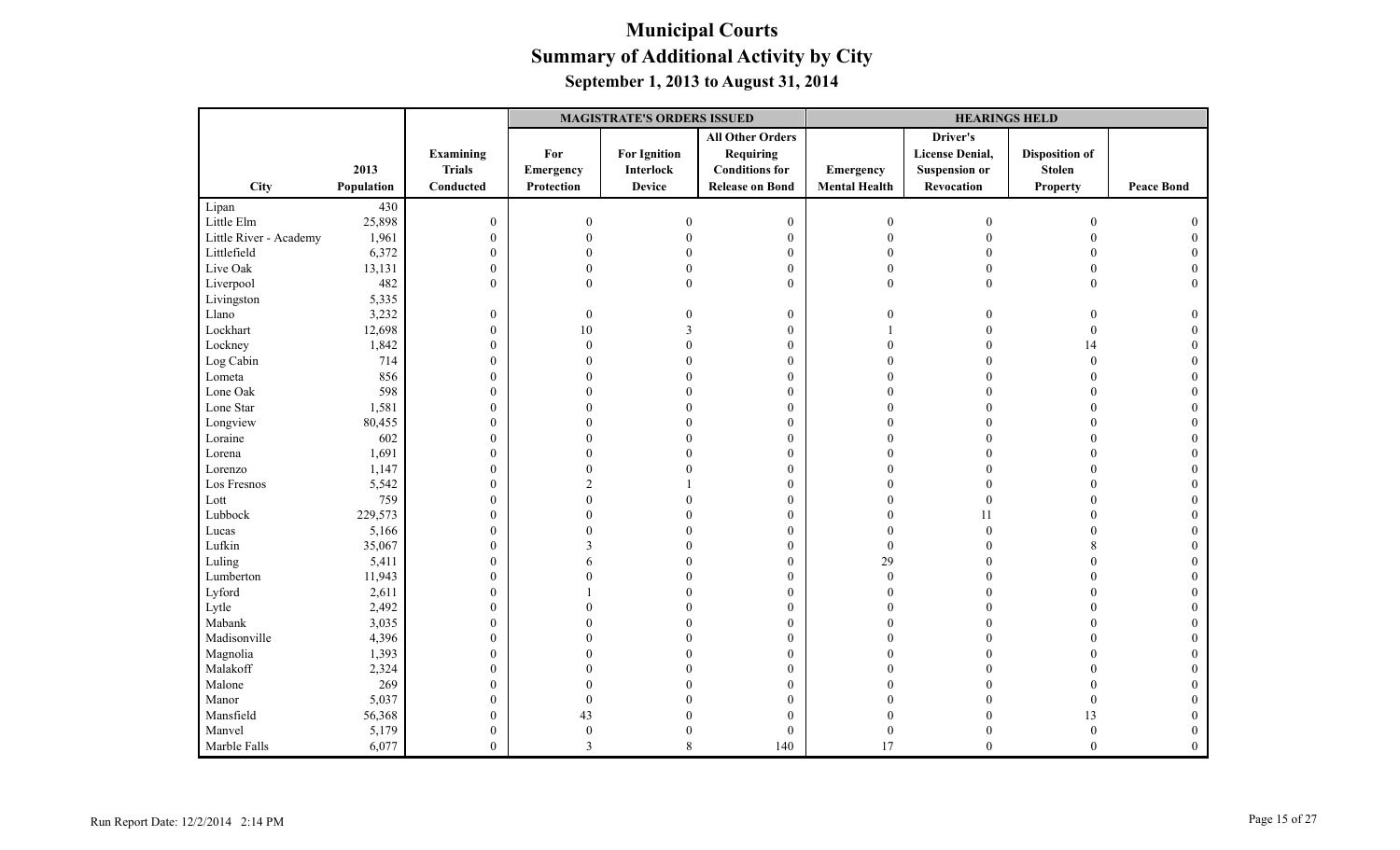|                        |            | <b>CASES IN WHICH FINE AND COURT COSTS</b><br><b>SATISFIED BY</b> |                     |                    | FINE AND COURT COSTS WAIVED<br><b>FOR INDIGENCY</b> |                      |                     | FINES, COURT COSTS AND OTHER AMOUNTS<br><b>COLLECTED</b> |              |
|------------------------|------------|-------------------------------------------------------------------|---------------------|--------------------|-----------------------------------------------------|----------------------|---------------------|----------------------------------------------------------|--------------|
|                        |            | <b>Community Service</b>                                          |                     |                    |                                                     |                      |                     |                                                          |              |
|                        | 2013       | Partial                                                           | Full                |                    |                                                     |                      |                     |                                                          |              |
| City                   | Population | <b>Satisfaction</b>                                               | <b>Satisfaction</b> | <b>Jail Credit</b> | <b>Number of Cases</b>                              | <b>Amount Waived</b> | <b>Kept by City</b> | <b>Remitted to State</b>                                 | <b>Total</b> |
| Lipan                  | 430        |                                                                   |                     |                    |                                                     |                      |                     |                                                          |              |
| Little Elm             | 25,898     | $\mathbf{0}$                                                      | 17                  | 64                 | 20                                                  | \$4,615              | \$351,791           | \$198,291                                                | \$550,080    |
| Little River - Academy | 1,961      | $\theta$                                                          | $\mathbf{0}$        | $\theta$           | $\mathbf{0}$                                        | \$0                  | \$0                 | \$0                                                      | \$9,398      |
| Littlefield            | 6,372      | $\overline{7}$                                                    | $28\,$              | 60                 | $\Omega$                                            | \$0                  | \$40,472            | \$34,408                                                 | \$74,880     |
| Live Oak               | 13,131     | $7\phantom{.0}$                                                   | 33                  | 63                 | $\theta$                                            | \$0                  | \$481,927           | \$386,570                                                | \$727,597    |
| Liverpool              | 482        | $\theta$                                                          | $\theta$            | $\mathbf{Q}$       | $\theta$                                            | \$0                  | \$21,315            | \$13,153                                                 | \$34,527     |
| Livingston             | 5,335      |                                                                   |                     |                    |                                                     |                      |                     |                                                          |              |
| Llano                  | 3,232      | 5                                                                 | $\overline{7}$      | 100                | $\Omega$                                            | \$0                  | \$83,523            | \$32,741                                                 | \$116,270    |
| Lockhart               | 12,698     | 3                                                                 | 41                  | 341                | $\mathbf Q$                                         | \$2,503              | \$186,305           | \$103,998                                                | \$290,312    |
| Lockney                | 1,842      | 5                                                                 | 29                  | $\mathbf{0}$       |                                                     | \$0                  | \$18,019            | \$14,150                                                 | \$32,271     |
| Log Cabin              | 714        |                                                                   | 15                  | 130                |                                                     | \$264                | \$55,444            | \$26,672                                                 | \$82,116     |
| Lometa                 | 856        | $\theta$                                                          | $\overline{2}$      | 2                  |                                                     | \$0                  | \$209,710           | \$139,157                                                | \$348,866    |
| Lone Oak               | 598        | $\overline{2}$                                                    | 14                  | $\overline{2}$     | 6                                                   | \$1,850              | \$312,494           | \$171,131                                                | \$483,833    |
| Lone Star              | 1,581      |                                                                   | 16                  | 144                | 8                                                   | \$1,793              | \$25,243            | \$13,647                                                 | \$38,889     |
| Longview               | 80,455     | $\theta$                                                          | $\overline{0}$      | 1,546              | $\Omega$                                            | \$0                  | \$2,991,228         | \$1,134,523                                              | \$4,125,758  |
| Loraine                | 602        | $\theta$                                                          | $\overline{0}$      | $\mathbf{0}$       | $\Omega$                                            | \$0                  | \$126               | \$85                                                     | \$212        |
| Lorena                 | 1,691      | $\mathfrak{D}$                                                    | 3                   | 38                 | 5                                                   | \$915                | \$227,245           | \$120,196                                                | \$347,448    |
| Lorenzo                | 1,147      | $\theta$                                                          | $\mathbf{0}$        | $\overline{4}$     |                                                     | \$139                | \$33,366            | \$24,200                                                 | \$57,576     |
| Los Fresnos            | 5,542      | 17                                                                | 121                 | 178                |                                                     | \$0                  | \$442,617           | \$391,720                                                | \$834,343    |
| Lott                   | 759        | $\mathbf{0}$                                                      | $\overline{0}$      | $\theta$           |                                                     | \$0                  | \$485,990           | \$288,774                                                | \$774,764    |
| Lubbock                | 229,573    | 150                                                               | 528                 | 18,829             |                                                     | \$0                  | \$4,022,945         | \$2,422,911                                              | \$6,445,863  |
| Lucas                  | 5,166      | $\mathbf{0}$                                                      | $\theta$            | 2                  |                                                     | \$0                  | \$17,325            | \$5,394                                                  | \$22,719     |
| Lufkin                 | 35,067     | 29                                                                | 101                 | 707                | 6                                                   | \$1,170              | \$1,018,453         | \$461,248                                                | \$1,479,702  |
| Luling                 | 5,411      | 22                                                                | $\boldsymbol{7}$    | 119                |                                                     | \$0                  | \$209,913           | \$150,088                                                | \$360,009    |
| Lumberton              | 11,943     | 43                                                                | 164                 | 609                | 5                                                   | \$1,486              | \$586,967           | \$299,927                                                | \$886,895    |
| Lyford                 | 2,611      | $\overline{2}$                                                    | $\,8\,$             | $\overline{7}$     | $\,8\,$                                             | \$2,020              | \$38,168            | \$17,569                                                 | \$55,737     |
| Lytle                  | 2,492      | $\overline{7}$                                                    | 8                   | 11                 | 96                                                  | \$24,969             | \$258,567           | \$115,071                                                | \$379,639    |
| Mabank                 | 3,035      | 8                                                                 | 3                   | 121                | 5                                                   | \$1,105              | \$51,762            | \$20,715                                                 | \$72,482     |
| Madisonville           | 4,396      | $\Omega$                                                          |                     | 273                | $\boldsymbol{0}$                                    | \$0                  | \$213,838           | \$92,502                                                 | \$306,345    |
| Magnolia               | 1,393      | $\overline{4}$                                                    | 19                  | 34                 | $\overline{2}$                                      | \$578                | \$317,302           | \$204,933                                                | \$522,243    |
| Malakoff               | 2,324      | 10                                                                | 42                  | 117                | $\Omega$                                            | \$0                  | \$244,975           | \$118,193                                                | \$363,170    |
| Malone                 | 269        | $\theta$                                                          | $\theta$            | $\mathbf{0}$       | $\Omega$                                            | \$0                  | \$1,827             | \$1,518                                                  | \$3,345      |
| Manor                  | 5,037      | $\theta$                                                          | $\overline{4}$      | 402                | $\mathbf{0}$                                        | \$0                  | \$434,623           | \$194,804                                                | \$629,425    |
| Mansfield              | 56,368     | 3                                                                 | 8                   | 814                | 16                                                  | \$6,492              | \$1,429,544         | \$601,533                                                | \$2,031,076  |
| Manvel                 | 5,179      | $\mathbf{0}$                                                      | $\overline{4}$      |                    | $\Omega$                                            | \$0                  | \$299,197           | \$108,974                                                | \$282,788    |
| Marble Falls           | 6,077      | 37                                                                | 52                  | 229                | $\theta$                                            | \$0                  | \$169,389           | \$85,799                                                 | \$255,189    |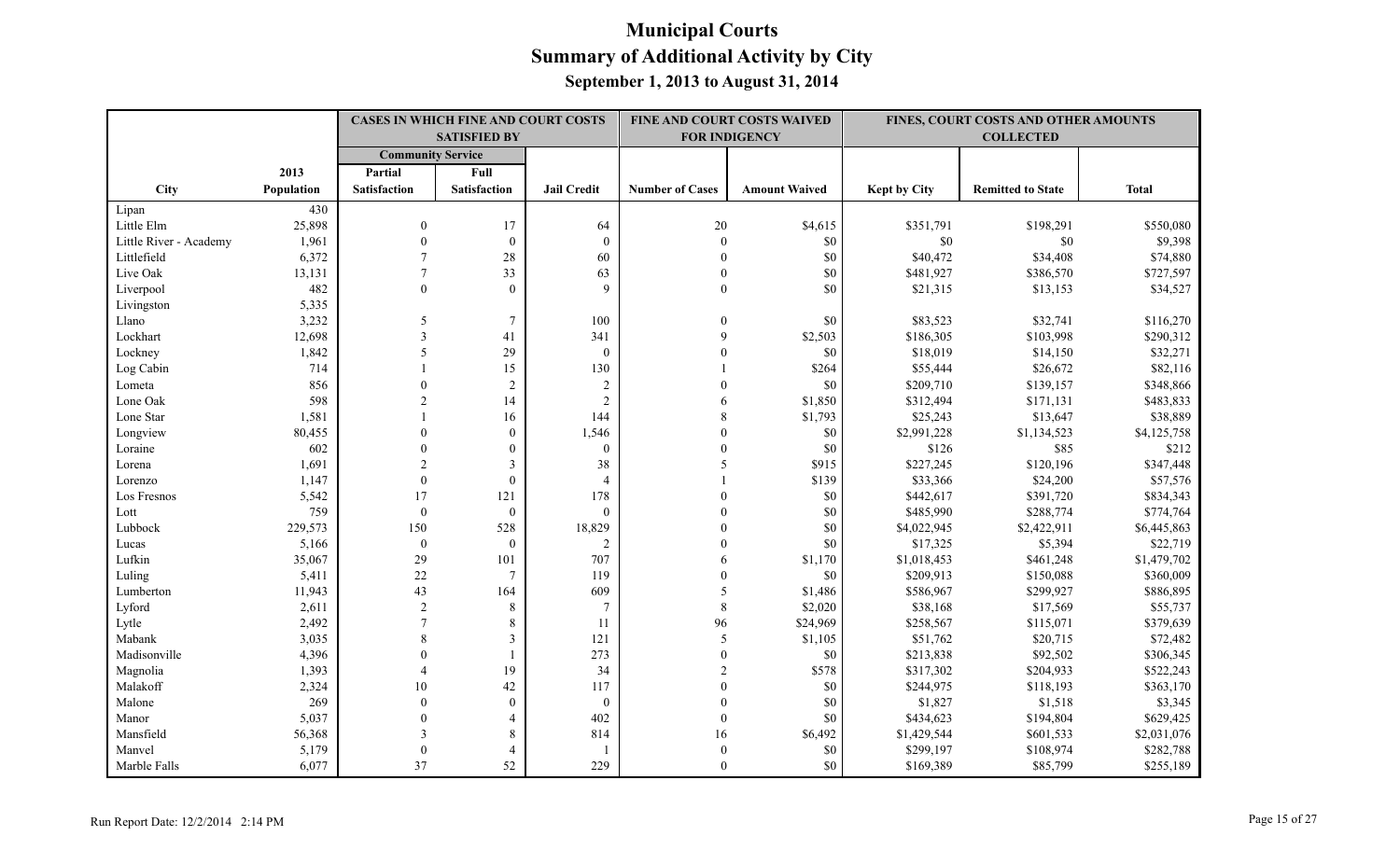|                   |            |                     |                                 | <b>MAGISTRATE WARNINGS</b> |                                       |                  |                     |                        |                  | <b>WARRANTS ISSUED</b> |                 |                        |
|-------------------|------------|---------------------|---------------------------------|----------------------------|---------------------------------------|------------------|---------------------|------------------------|------------------|------------------------|-----------------|------------------------|
|                   |            |                     | <b>Number of Warnings Given</b> |                            | <b>Number of Requests for Counsel</b> |                  |                     | <b>Arrest Warrants</b> |                  |                        |                 | Fire, Health and       |
|                   | 2013       | Class C             | <b>Class A or B</b>             |                            | Class A or B                          |                  | Class C             | Class A or B           |                  | <b>Capiases Pro</b>    | Search          | <b>Code Inspection</b> |
| City              | Population | <b>Misdemeanors</b> | <b>Misdemeanors</b>             | <b>Felonies</b>            | <b>Misdemeanors</b>                   | <b>Felonies</b>  | <b>Misdemeanors</b> | <b>Misdemeanors</b>    | <b>Felonies</b>  | Fine                   | <b>Warrants</b> | Warrants               |
| Marfa             | 1,981      |                     |                                 |                            |                                       |                  |                     |                        |                  |                        |                 |                        |
| Marion            | 1,066      | $\Omega$            |                                 | $\theta$                   | $\Omega$                              | $\boldsymbol{0}$ | $\mathbf{0}$        |                        | $\theta$         | $\Omega$               |                 |                        |
| Marlin            | 5,967      |                     |                                 |                            | $\Omega$                              | $\Omega$         | 1,425               |                        | $\Omega$         |                        |                 |                        |
| Marquez           | 263        |                     |                                 | $\Omega$                   |                                       | 0                | $\boldsymbol{0}$    |                        | $\mathbf{0}$     | $\Omega$               |                 |                        |
| Marshall          | 23,523     | 511                 | $\theta$                        | $\Omega$                   | $\Omega$                              | $\theta$         | 1,197               | $\overline{2}$         | $\mathbf{1}$     | 853                    | 12              |                        |
| Marshall Creek    |            |                     |                                 |                            |                                       |                  |                     |                        |                  |                        |                 |                        |
| Mart              | 2,209      | $\Omega$            |                                 | $\theta$                   | $\Omega$                              | $\Omega$         | 449                 | $\Omega$               | $\mathbf{0}$     | 248                    |                 |                        |
| Martindale        | 1,116      |                     | $\Omega$                        | $\Omega$                   | $\Omega$                              |                  | $\theta$            | $\Omega$               | $\theta$         | $\overline{7}$         |                 |                        |
| Mason             | 2,114      |                     | $\overline{2}$                  |                            | $\Omega$                              |                  | $\overline{2}$      | $\theta$               | $\mathbf{0}$     |                        |                 |                        |
| Matador           | 607        |                     | $\Omega$                        | $\Omega$                   | $\Omega$                              | 0                | $\Omega$            | $\Omega$               | $\Omega$         |                        |                 |                        |
| Mathis            | 4,942      |                     |                                 |                            |                                       |                  |                     |                        |                  |                        |                 |                        |
| Maud              | 1,056      | $\Omega$            | $\Omega$                        | $\mathbf{0}$               | $\Omega$                              | $\Omega$         | 19                  | $\Omega$               | $\mathbf{0}$     |                        |                 |                        |
| Maypearl          | 934        | $\mathbf{0}$        | $\Omega$                        | $\mathbf{0}$               | $\boldsymbol{0}$                      | $\theta$         | $\mathbf{0}$        | $\overline{0}$         | $\mathbf{0}$     | $\sqrt{ }$             |                 |                        |
| McAllen           | 129,877    | 2,901               | 3,245                           | 1,233                      | 2,256                                 | 933              | 5,387               | 3,324                  | 1,311            | 796                    | 71              |                        |
| McCamey           | 1,887      | $\theta$            | $\Omega$                        | $\theta$                   | $\Omega$                              | $\mathbf{0}$     | $\boldsymbol{0}$    | $\theta$               | $\mathbf{0}$     | $\theta$               | $\theta$        |                        |
| McGregor          | 4,987      |                     |                                 | $\Omega$                   | $\Omega$                              | $\Omega$         | 704                 | $\overline{0}$         | $\mathbf{0}$     | 93                     | $\Omega$        |                        |
| McKinney          | 131,117    |                     |                                 | $\Omega$                   | $\Omega$                              |                  | 3,265               | 111                    | 46               | 1,312                  | 37              |                        |
| McLendon-Chisholm | 1,373      |                     |                                 | $\Omega$                   |                                       |                  | $\theta$            | $\Omega$               | $\mathbf{0}$     | $\Omega$               | $\Omega$        |                        |
| Meadowlakes       | 1,777      |                     |                                 |                            |                                       |                  |                     |                        | $\Omega$         |                        |                 |                        |
| Meadows Place     | 4,660      |                     |                                 | $\Omega$                   | $\Omega$                              |                  |                     | $\Omega$               | $\Omega$         |                        |                 |                        |
| Megargel          | 203        |                     |                                 | $\Omega$                   |                                       |                  | $\Omega$            |                        | $\Omega$         |                        |                 |                        |
| Melissa           | 4,695      |                     |                                 | $\Omega$                   |                                       |                  | 773                 |                        | $\Omega$         |                        |                 |                        |
| Memphis           | 2,290      |                     |                                 | $\Omega$                   | $\Omega$                              | $\Omega$         | $\theta$            | $\Omega$               | $\Omega$         |                        |                 |                        |
| Menard            | 1,471      | $\Omega$            | $\Omega$                        | $\theta$                   | $\Omega$                              | $\theta$         | $\mathbf{0}$        | $\theta$               | $\mathbf{0}$     | $\bigcap$              |                 |                        |
| Mercedes          | 15,570     | 40                  | 255                             | 138                        | 92                                    | 75               | 302                 | 273                    | 140              | 383                    |                 |                        |
| Meridian          | 1,493      | $20\,$              | $\overline{0}$                  | $\mathbf{0}$               | $\Omega$                              | $\mathbf{0}$     | 36                  | $\overline{0}$         | $\boldsymbol{0}$ | 10                     |                 |                        |
| Merkel            | 2,590      | $\overline{2}$      | $\overline{2}$                  | $\theta$                   | $\theta$                              | $\Omega$         | 60                  | $\theta$               | $\mathbf{0}$     | 33                     |                 |                        |
| Mertzon           | 781        | $\theta$            | $\theta$                        | $\mathbf{0}$               | $\Omega$                              | $\Omega$         | $\boldsymbol{0}$    | $\overline{0}$         | $\mathbf{0}$     | $\theta$               |                 |                        |
| Mesquite          | 139,824    | 9,452               | 2,467                           | 1,233                      | 2,123                                 | 1,084            | 13,693              | 3,115                  | 1,692            | 3,578                  | 530             |                        |
| Mexia             | 7,459      | $\bf{0}$            | $\mathbf{0}$                    | $\mathbf{0}$               | $\mathbf{0}$                          | $\theta$         | $10\,$              | $\overline{0}$         | $\boldsymbol{0}$ | 81                     | $\overline{0}$  |                        |
| Midland           | 111,147    | $\theta$            | $\Omega$                        | $\Omega$                   | $\Omega$                              | $\Omega$         | 8,292               | $\overline{0}$         | $\mathbf{0}$     | 5,135                  | 242             |                        |
| Midlothian        | 18,037     | 245                 | 320                             | 115                        | 65                                    | 44               | 1,116               | 37                     | 34               | 288                    | 6               |                        |
| Milano            | 428        | $\mathbf{0}$        | $\theta$                        | $\mathbf{0}$               | $\Omega$                              | $\overline{0}$   | $\boldsymbol{0}$    | $\mathbf{0}$           | $\mathbf{0}$     | $\Omega$               |                 |                        |
| Miles             | 829        | $\Omega$            | $\Omega$                        | $\Omega$                   | $\Omega$                              | $\Omega$         | 20                  | $\overline{0}$         | $\theta$         | $\gamma$               |                 |                        |
| Milford           | 728        |                     |                                 |                            |                                       |                  |                     |                        |                  |                        |                 |                        |
| Mineola           | 4,515      | $\overline{0}$      | $\Omega$                        | $\theta$                   | $\Omega$                              | $\Omega$         | 8                   | $\Omega$               | $\theta$         | $\Omega$               |                 | $\Omega$               |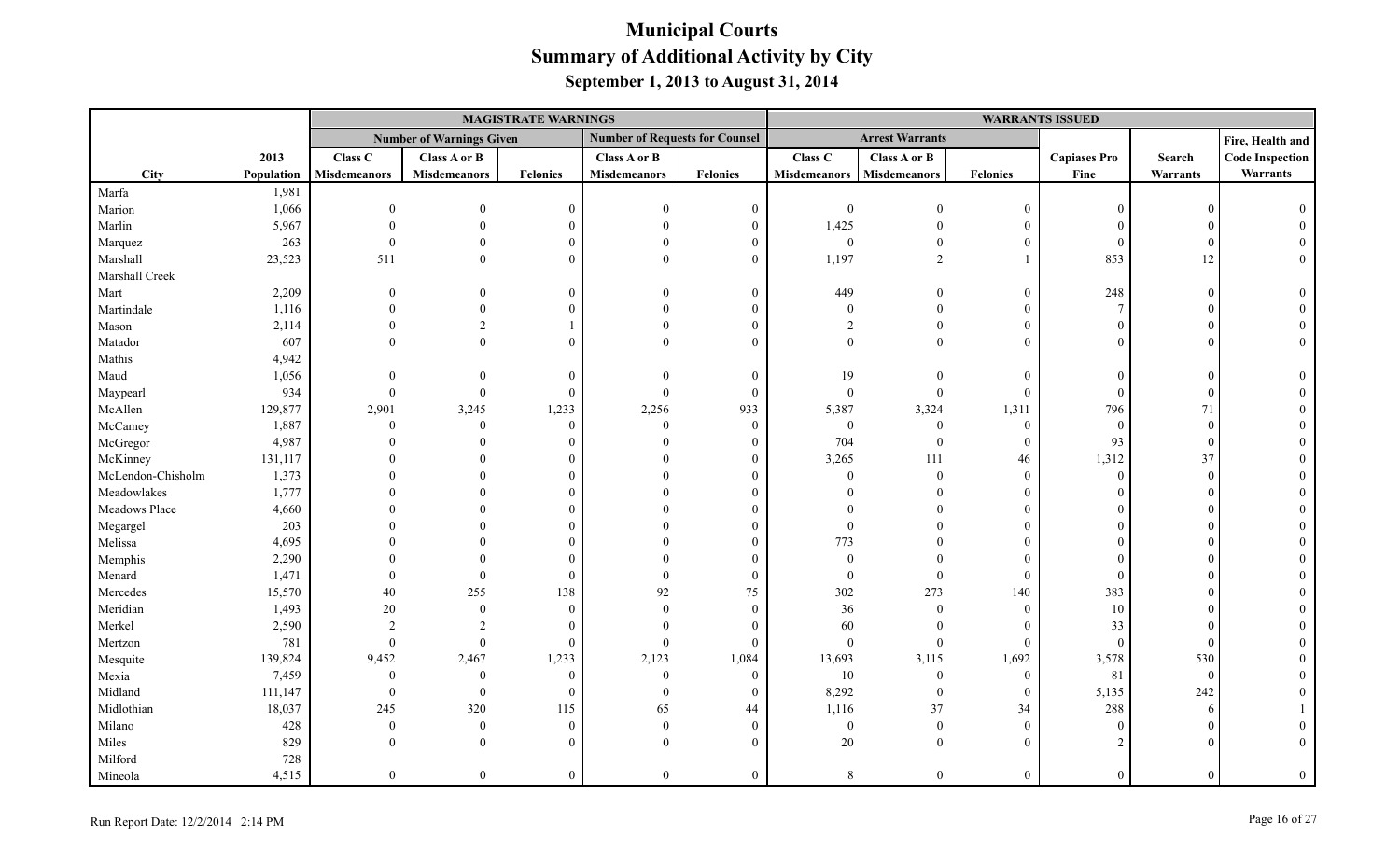|                   |            |                  | <b>MAGISTRATE'S ORDERS ISSUED</b> |                     |                         |                      | <b>HEARINGS HELD</b>   |                       |                   |
|-------------------|------------|------------------|-----------------------------------|---------------------|-------------------------|----------------------|------------------------|-----------------------|-------------------|
|                   |            |                  |                                   |                     | <b>All Other Orders</b> |                      | Driver's               |                       |                   |
|                   |            | Examining        | For                               | <b>For Ignition</b> | <b>Requiring</b>        |                      | <b>License Denial,</b> | <b>Disposition of</b> |                   |
|                   | 2013       | <b>Trials</b>    | Emergency                         | Interlock           | <b>Conditions for</b>   | Emergency            | <b>Suspension or</b>   | <b>Stolen</b>         |                   |
| City              | Population | Conducted        | Protection                        | <b>Device</b>       | <b>Release on Bond</b>  | <b>Mental Health</b> | Revocation             | <b>Property</b>       | <b>Peace Bond</b> |
| Marfa             | 1,981      |                  |                                   |                     |                         |                      |                        |                       |                   |
| Marion            | 1,066      | $\boldsymbol{0}$ | $\mathbf{0}$                      | $\Omega$            | $\boldsymbol{0}$        | $\overline{0}$       | $\mathbf{0}$           | $\overline{0}$        |                   |
| Marlin            | 5,967      | $\boldsymbol{0}$ | $\Omega$                          |                     | $\boldsymbol{0}$        | $\mathbf{0}$         | $\Omega$               | $\theta$              |                   |
| Marquez           | 263        | $\boldsymbol{0}$ | $\theta$                          |                     | $\overline{0}$          | $\mathbf{0}$         | 0                      | $\theta$              |                   |
| Marshall          | 23,523     | $\mathbf{0}$     | $\mathbf{0}$                      | $\theta$            | $\boldsymbol{0}$        | $\mathbf{0}$         | $\mathbf{0}$           | $\overline{0}$        | $\theta$          |
| Marshall Creek    |            |                  |                                   |                     |                         |                      |                        |                       |                   |
| Mart              | 2,209      | $\boldsymbol{0}$ | $\overline{0}$                    |                     | $\mathbf{0}$            | $\theta$             | 0                      | $\Omega$              | $\Omega$          |
| Martindale        | 1,116      | $\mathbf{0}$     | $\Omega$                          |                     | $\mathbf{0}$            | $\Omega$             |                        | $\Omega$              | 0                 |
| Mason             | 2,114      | $\boldsymbol{0}$ | $\theta$                          |                     | $\boldsymbol{0}$        | $\Omega$             | $\Omega$               | $\boldsymbol{0}$      |                   |
| Matador           | 607        | $\mathbf{0}$     | $\theta$                          | $\Omega$            | $\mathbf{0}$            | $\theta$             | $\mathbf{0}$           | $\overline{0}$        | $\Omega$          |
| Mathis            | 4,942      |                  |                                   |                     |                         |                      |                        |                       |                   |
| Maud              | 1,056      | $\boldsymbol{0}$ | $\overline{0}$                    |                     | $\boldsymbol{0}$        | $\theta$             | $\theta$               | $\Omega$              | $\theta$          |
| Maypearl          | 934        | $\boldsymbol{0}$ | $\mathbf{0}$                      | $\theta$            | $\mathbf{0}$            | $\theta$             | $\theta$               |                       | $\Omega$          |
| McAllen           | 129,877    | $\boldsymbol{0}$ | 154                               | 175                 | 19                      | $\Omega$             | 117                    | 8                     | $\Omega$          |
| McCamey           | 1,887      | $\boldsymbol{0}$ | $\theta$                          | $\mathbf{0}$        | $\boldsymbol{0}$        | $\Omega$             | $\theta$               | $\Omega$              |                   |
| McGregor          | 4,987      | $\boldsymbol{0}$ | $\theta$                          |                     | $\boldsymbol{0}$        | $\Omega$             |                        | $\Omega$              |                   |
| McKinney          | 131,117    | $\boldsymbol{0}$ | $\overline{c}$                    |                     | $\boldsymbol{0}$        | $\Omega$             |                        |                       |                   |
| McLendon-Chisholm | 1,373      | $\boldsymbol{0}$ | $\theta$                          |                     | $\mathbf{0}$            |                      |                        |                       |                   |
| Meadowlakes       | 1,777      | $\boldsymbol{0}$ | 0                                 |                     | $\boldsymbol{0}$        | $\Omega$             | O                      | $\Omega$              |                   |
| Meadows Place     | 4,660      | $\boldsymbol{0}$ | 0                                 |                     | $\mathbf{0}$            | $\Omega$             | O                      | $\Omega$              |                   |
| Megargel          | 203        | $\boldsymbol{0}$ |                                   |                     | $\boldsymbol{0}$        |                      |                        | $\Omega$              |                   |
| Melissa           | 4,695      | $\boldsymbol{0}$ |                                   |                     | $\mathbf{0}$            |                      |                        |                       |                   |
| Memphis           | 2,290      | $\boldsymbol{0}$ | 0                                 |                     | $\mathbf{0}$            |                      |                        | $\Omega$              | $\Omega$          |
| Menard            | 1,471      | $\boldsymbol{0}$ | $\mathbf{0}$                      |                     | $\boldsymbol{0}$        | $\Omega$             |                        | $\Omega$              |                   |
| Mercedes          | 15,570     | $\mathbf{0}$     | 39                                |                     | $\boldsymbol{0}$        | $\Omega$             |                        | $\theta$              |                   |
| Meridian          | 1,493      | $\boldsymbol{0}$ | $\theta$                          |                     | $\boldsymbol{0}$        | $\Omega$             |                        |                       | $\theta$          |
| Merkel            | 2,590      | $\boldsymbol{0}$ |                                   |                     | $\boldsymbol{0}$        | $\Omega$             |                        | $\Omega$              | $\Omega$          |
| Mertzon           | 781        | $\boldsymbol{0}$ | $\theta$                          | $\Omega$            | $\mathbf{0}$            | $\Omega$             | O                      | $\theta$              |                   |
| Mesquite          | 139,824    | $\boldsymbol{0}$ | 294                               | 59                  | $\mathbf{0}$            | $\Omega$             | 0                      | 70                    |                   |
| Mexia             | 7,459      | $\overline{4}$   | $\boldsymbol{0}$                  | $\boldsymbol{0}$    | 1                       |                      |                        | $\boldsymbol{0}$      |                   |
| Midland           | 111,147    | $\boldsymbol{0}$ | $\overline{7}$                    | $\theta$            | $\boldsymbol{0}$        |                      |                        | $\theta$              |                   |
| Midlothian        | 18,037     | $\boldsymbol{0}$ | $10\,$                            | 13                  | $\boldsymbol{0}$        | $\Omega$             | 0                      | $\theta$              | $\Omega$          |
| Milano            | 428        | $\boldsymbol{0}$ | $\theta$                          | $\Omega$            | $\boldsymbol{0}$        | $\Omega$             | 0                      | $\theta$              | $\theta$          |
| Miles             | 829        | $\mathbf{0}$     | $\theta$                          |                     | $\mathbf{0}$            | $\overline{0}$       | 0                      | $\theta$              | $\mathbf{0}$      |
| Milford           | 728        |                  |                                   |                     |                         |                      |                        |                       |                   |
| Mineola           | 4,515      | $\mathbf{0}$     | $\overline{0}$                    | $\theta$            | $\boldsymbol{0}$        | $\mathbf{0}$         | $\overline{0}$         | $\theta$              | $\mathbf{0}$      |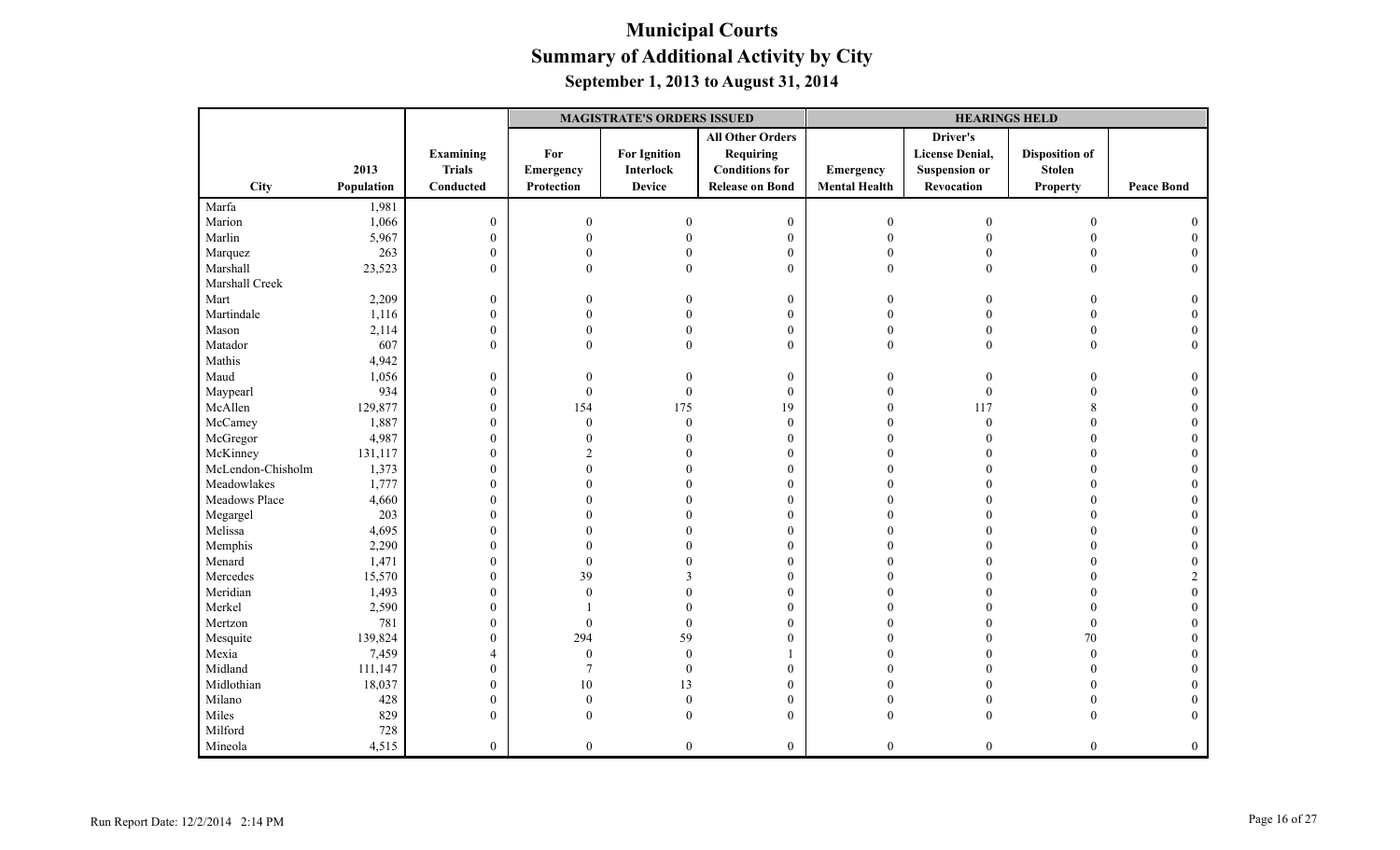|                   |            | <b>CASES IN WHICH FINE AND COURT COSTS</b><br><b>SATISFIED BY</b> |                     |                    | FINE AND COURT COSTS WAIVED<br><b>FOR INDIGENCY</b> |                      | FINES, COURT COSTS AND OTHER AMOUNTS<br><b>COLLECTED</b> |                          |              |
|-------------------|------------|-------------------------------------------------------------------|---------------------|--------------------|-----------------------------------------------------|----------------------|----------------------------------------------------------|--------------------------|--------------|
|                   |            | <b>Community Service</b>                                          |                     |                    |                                                     |                      |                                                          |                          |              |
|                   | 2013       | Partial                                                           | Full                |                    |                                                     |                      |                                                          |                          |              |
| City              | Population | <b>Satisfaction</b>                                               | <b>Satisfaction</b> | <b>Jail Credit</b> | <b>Number of Cases</b>                              | <b>Amount Waived</b> | <b>Kept by City</b>                                      | <b>Remitted to State</b> | <b>Total</b> |
| Marfa             | 1,981      |                                                                   |                     |                    |                                                     |                      |                                                          |                          |              |
| Marion            | 1,066      | $\mathbf{0}$                                                      | $\mathbf{0}$        | $\boldsymbol{0}$   | $\mathbf{0}$                                        | \$0                  | \$87,168                                                 | \$72,834                 | \$160,010    |
| Marlin            | 5,967      | 20                                                                | 121                 | 39                 |                                                     | \$266                | \$227,411                                                | \$130,768                | \$358,182    |
| Marquez           | 263        | $\theta$                                                          | $\overline{0}$      | $\mathbf{0}$       | $\theta$                                            | \$0                  | $\$0$                                                    | \$0                      | \$0          |
| Marshall          | 23,523     | $\theta$                                                          | $\overline{4}$      | 908                | $28\,$                                              | \$6,213              | \$379,162                                                | \$146,564                | \$525,726    |
| Marshall Creek    |            |                                                                   |                     |                    |                                                     |                      |                                                          |                          |              |
| Mart              | 2,209      | $\Omega$                                                          | $\boldsymbol{0}$    | $\boldsymbol{0}$   | $\boldsymbol{0}$                                    | \$0                  | \$65,567                                                 | \$25,081                 | \$90,657     |
| Martindale        | 1,116      | 3                                                                 | $\sqrt{2}$          | 8                  | $\mathfrak{D}$                                      | \$467                | \$109,126                                                | \$70,849                 | \$179,979    |
| Mason             | 2,114      | $\theta$                                                          | $\mathbf{0}$        | $\mathbf{0}$       | $\theta$                                            | \$0                  | \$11,591                                                 | \$4,574                  | \$16,165     |
| Matador           | 607        | $\Omega$                                                          | $\theta$            | $\theta$           | $\theta$                                            | \$0                  | \$0                                                      | \$0                      | \$0          |
| Mathis            | 4,942      |                                                                   |                     |                    |                                                     |                      |                                                          |                          |              |
| Maud              | 1,056      | $\theta$                                                          | 1                   | $\overline{7}$     |                                                     | \$0                  | \$12,098                                                 | \$6,711                  | \$18,809     |
| Maypearl          | 934        | $\mathbf{0}$                                                      | $\mathbf{0}$        | $\mathbf{0}$       |                                                     | \$0                  | \$59,950                                                 | \$39,518                 | \$99,473     |
| McAllen           | 129,877    | 172                                                               | 648                 | 3,459              | $\Omega$                                            | \$0                  | \$1,615,349                                              | \$992,096                | \$2,607,445  |
| McCamey           | 1,887      | $\mathbf{0}$                                                      | $\overline{0}$      | $\overline{0}$     | $\theta$                                            | \$0                  | \$0                                                      | \$0                      | \$0          |
| McGregor          | 4,987      | $\theta$                                                          | $\mathbf{0}$        | 6                  | 13                                                  | \$178                | \$128,686                                                | \$68,173                 | \$196,864    |
| McKinney          | 131,117    | $\mathbf Q$                                                       | 94                  | 2,245              | $\theta$                                            | \$0                  | \$1,780,973                                              | \$879,085                | \$2,660,061  |
| McLendon-Chisholm | 1,373      | $\Omega$                                                          | $\theta$            | $\theta$           | $\theta$                                            | \$0                  | \$0                                                      | \$0                      | \$0          |
| Meadowlakes       | 1,777      | $\Omega$                                                          | $\overline{0}$      | $\mathbf{0}$       | $\theta$                                            | \$0                  | \$2,582                                                  | \$3,254                  | \$5,835      |
| Meadows Place     | 4,660      | $\theta$                                                          | 5                   | $\overline{2}$     |                                                     | \$0                  | \$403,011                                                | \$244,285                | \$647,304    |
| Megargel          | 203        | $\theta$                                                          | $\mathbf{0}$        | $\theta$           |                                                     | \$0                  | \$0                                                      | $\$0$                    | \$0          |
| Melissa           | 4,695      | 27                                                                | 56                  | 22                 |                                                     | \$0                  | \$355,519                                                | \$172,539                | \$528,055    |
| Memphis           | 2,290      | $\mathbf{0}$                                                      | $\overline{0}$      | $\mathbf{0}$       |                                                     | \$0                  | \$143,791                                                | \$77,268                 | \$221,059    |
| Menard            | 1,471      | $\theta$                                                          | $\boldsymbol{0}$    | $\mathbf{0}$       |                                                     | \$0                  | \$0                                                      | \$0                      | \$0          |
| Mercedes          | 15,570     | $\overline{c}$                                                    | 3                   | 59                 |                                                     | \$0                  | \$38,576                                                 | \$32,036                 | \$70,611     |
| Meridian          | 1,493      | $\theta$                                                          |                     | $\mathbf{0}$       |                                                     | \$0                  | \$85,724                                                 | \$34,928                 | \$121,551    |
| Merkel            | 2,590      |                                                                   | 5                   | 16                 | 7                                                   | \$1,301              | \$20,932                                                 | \$15,312                 | \$36,253     |
| Mertzon           | 781        | $\Omega$                                                          | $\mathbf{0}$        | $\mathbf{0}$       | $\mathbf{0}$                                        | \$0                  | \$0                                                      | \$0                      | \$0          |
| Mesquite          | 139,824    | $\Omega$                                                          | 3                   | 6,701              | 53                                                  | \$16,777             | \$3,538,974                                              | \$1,727,381              | \$5,266,354  |
| Mexia             | 7,459      | $\mathbf Q$                                                       | 41                  | 301                | $\mathbf{0}$                                        | \$0                  | \$138,798                                                | \$70,143                 | \$208,943    |
| Midland           | 111,147    | 6                                                                 | 35                  | 4,230              | $\theta$                                            | \$0                  | \$3,816,481                                              | \$1,295,789              | \$5,112,276  |
| Midlothian        | 18,037     | $\Omega$                                                          | $\overline{0}$      | 246                | 6                                                   | \$1,809              | \$464,202                                                | \$283,402                | \$747,607    |
| Milano            | 428        | $\Omega$                                                          | $\mathbf{0}$        | $\mathbf{0}$       | $\theta$                                            | \$0                  | \$39,469                                                 | \$21,777                 | \$61,243     |
| Miles             | 829        | $\Omega$                                                          | $\theta$            | $\theta$           | $\overline{0}$                                      | \$0                  | \$21,764                                                 | \$10,204                 | \$31,966     |
| Milford           | 728        |                                                                   |                     |                    |                                                     |                      |                                                          |                          |              |
| Mineola           | 4,515      | $\mathfrak{D}$                                                    | 15                  | 47                 | $\overline{0}$                                      | \$0                  | \$108,943                                                | \$63,498                 | \$172,441    |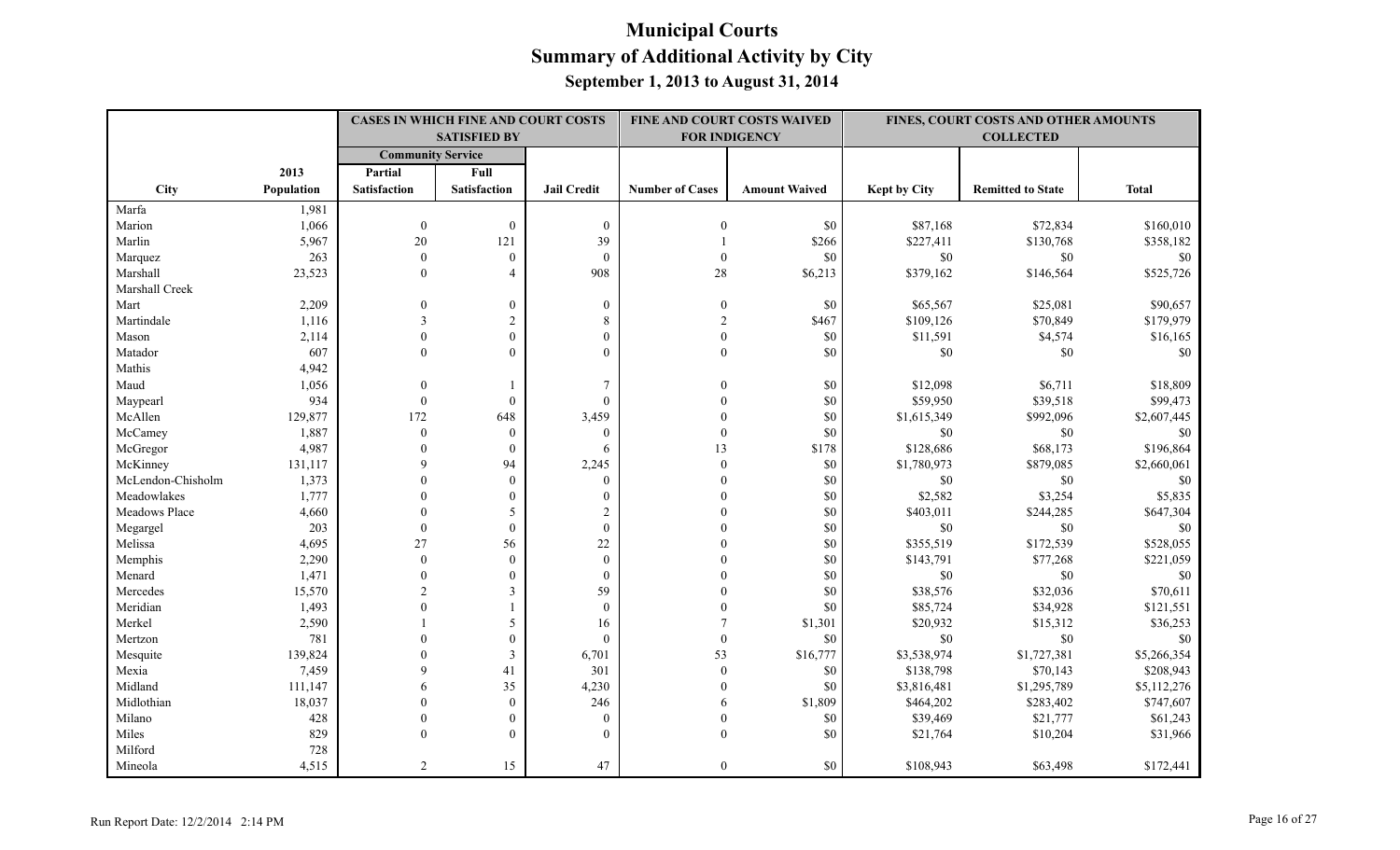|                       |            |                     |                                 | <b>MAGISTRATE WARNINGS</b> |                                       |                 |                     |                         |                  |                     | <b>WARRANTS ISSUED</b> |                        |  |
|-----------------------|------------|---------------------|---------------------------------|----------------------------|---------------------------------------|-----------------|---------------------|-------------------------|------------------|---------------------|------------------------|------------------------|--|
|                       |            |                     | <b>Number of Warnings Given</b> |                            | <b>Number of Requests for Counsel</b> |                 |                     | <b>Arrest Warrants</b>  |                  |                     |                        | Fire, Health and       |  |
|                       | 2013       | Class C             | Class A or B                    |                            | Class A or B                          |                 | <b>Class C</b>      | Class A or B            |                  | <b>Capiases Pro</b> | Search                 | <b>Code Inspection</b> |  |
| <b>City</b>           | Population | <b>Misdemeanors</b> | <b>Misdemeanors</b>             | Felonies                   | <b>Misdemeanors</b>                   | <b>Felonies</b> | <b>Misdemeanors</b> | Misdemeanors            | <b>Felonies</b>  | Fine                | Warrants               | Warrants               |  |
| Mineral Wells         | 16,788     | $\mathbf{0}$        | $\mathbf{0}$                    | $\overline{0}$             | $\boldsymbol{0}$                      | $\mathbf{0}$    | 868                 | $\overline{0}$          | $\boldsymbol{0}$ | 63                  | $\Omega$               | $\Omega$               |  |
| Mission               | 77,058     | $\boldsymbol{0}$    | 837                             | 389                        | 457                                   | 261             | 15,906              | $\theta$                | $\mathbf{0}$     | $\overline{0}$      |                        |                        |  |
| Missouri City         | 67,358     | 285                 | $\overline{4}$                  | 2                          | $\mathbf{0}$                          | $\overline{0}$  | 1,014               | 14                      | 18               | 222                 |                        |                        |  |
| Monahans              | 6,953      | 235                 | $10\,$                          | $\overline{4}$             | $\overline{2}$                        | $\Omega$        | 208                 | $\overline{\mathbf{3}}$ | $\mathbf{1}$     | 173                 |                        |                        |  |
| Mont Belvieu          | 3,835      | 268                 | 11                              | 25                         | $\Omega$                              |                 | 285                 | $25\,$                  | 41               | 21                  |                        |                        |  |
| Montgomery            | 621        | $\boldsymbol{0}$    | $\boldsymbol{0}$                | $\overline{0}$             | $\theta$                              | $\theta$        | 282                 | $\mathbf{0}$            | $\boldsymbol{0}$ | 75                  |                        |                        |  |
| Moody                 | 1,371      | $\theta$            | $\Omega$                        | $\Omega$                   | $\Omega$                              | $\Omega$        | 98                  | $\theta$                | $\theta$         | $\Omega$            | $\Omega$               |                        |  |
| Morgan                | 490        |                     |                                 |                            |                                       |                 |                     |                         |                  |                     |                        |                        |  |
| Morgan's Point        | 339        |                     | $\mathbf{0}$                    | $\overline{0}$             | $\Omega$                              | $\Omega$        | 171                 | $\overline{0}$          | $\boldsymbol{0}$ | 69                  |                        |                        |  |
| Morgan's Point Resort | 4,170      |                     | $\theta$                        | $\theta$                   | $\Omega$                              |                 | $\mathbf{0}$        | $\Omega$                | $\boldsymbol{0}$ | $\Omega$            |                        |                        |  |
| Morton                | 2,006      |                     | $\Omega$                        | $\theta$                   |                                       |                 |                     | $\theta$                | $\theta$         | $\Omega$            |                        |                        |  |
| Moulton               | 886        |                     | $\Omega$                        | $\Omega$                   | $\Omega$                              |                 | $\theta$            | $\Omega$                | $\theta$         | $\Omega$            |                        |                        |  |
| Mount Enterprise      | 447        |                     | $\Omega$                        | $\Omega$                   |                                       | 0               | 205                 | $\Omega$                | $\overline{0}$   | 358                 |                        |                        |  |
| Mount Pleasant        | 15,564     | $\mathbf{0}$        | $\theta$                        | $\mathbf{0}$               | $\Omega$                              | $\Omega$        | 868                 | $\Omega$                | $\Omega$         | 1,232               |                        |                        |  |
| Mount Vernon          | 2,662      | 137                 | 56                              | 46                         | 15                                    | 15              | 99                  | $\mathfrak{D}$          | 6                | 43                  |                        |                        |  |
| Muenster              | 1,544      | $\boldsymbol{0}$    | $\boldsymbol{0}$                | $\mathbf{0}$               | $\Omega$                              | $\theta$        | $32\,$              | $\theta$                | $\boldsymbol{0}$ | 22                  |                        |                        |  |
| Muleshoe              | 5,158      |                     | 12                              | 12                         | 8                                     | q               | 35                  | $\theta$                | $\theta$         |                     |                        |                        |  |
| Munday                | 1,300      |                     | $\theta$                        | $\theta$                   | $\Omega$                              |                 | 13                  | $\mathbf{0}$            | $\mathbf{0}$     | 14                  |                        |                        |  |
| Murphy                | 17,708     |                     |                                 |                            |                                       |                 | 727                 | 42                      | 21               | 355                 |                        |                        |  |
| Mustang Ridge         | 861        | $\mathbf{0}$        | $\Omega$                        | $\Omega$                   |                                       |                 | 1,360               | $\mathbf{0}$            | $\mathbf{0}$     | 135                 |                        |                        |  |
| Nacogdoches           | 32,996     | 1,153               | 3                               | 3                          | $\Omega$                              |                 | 1,856               | $\overline{2}$          | $\boldsymbol{0}$ | 1,516               |                        |                        |  |
| Naples                | 1,378      | 93                  | $\Omega$                        | $\Omega$                   |                                       |                 | 94                  | $18\,$                  | 24               | 136                 |                        |                        |  |
| Nash                  | 2,960      | $\theta$            | $\theta$                        | $\theta$                   |                                       | 0               | 104                 | $\mathbf{0}$            | $\boldsymbol{0}$ | 95                  |                        |                        |  |
| Nassau Bay            | 4,002      | 62                  | $\Omega$                        | $\Omega$                   | $\Omega$                              |                 | 189                 | $\Omega$                | $\mathbf{0}$     | 82                  |                        |                        |  |
| Natalia               | 1,431      | $\Omega$            | $\Omega$                        | $\Omega$                   |                                       |                 | $\boldsymbol{0}$    | $\mathbf{0}$            | $\mathbf{0}$     | $\overline{0}$      |                        |                        |  |
| Navasota              | 7,049      |                     | $\Omega$                        | $\Omega$                   |                                       |                 | $222\,$             | 33                      | $40\,$           | 130                 | 18                     |                        |  |
| Nazareth              | 311        |                     | $\Omega$                        | $\Omega$                   |                                       |                 | $\mathbf{0}$        | $\mathbf{0}$            | $\overline{0}$   | $\overline{0}$      | $\Omega$               |                        |  |
| Nederland             | 17,547     |                     |                                 | $\Omega$                   |                                       |                 | 540                 | $\theta$                | $\overline{0}$   | 357                 |                        |                        |  |
| Needville             | 2,823      |                     |                                 | $\Omega$                   |                                       |                 | 80                  | $\Omega$                | $\boldsymbol{0}$ | 39                  |                        |                        |  |
| New Boston            | 4,550      |                     |                                 | $\Omega$                   |                                       |                 | 255                 | $\theta$                | $\mathbf{0}$     | 149                 |                        |                        |  |
| New Braunfels         | 57,740     |                     | $\Omega$                        | $\Omega$                   |                                       |                 | 2,517               | $\overline{2}$          | $\overline{0}$   | 534                 |                        |                        |  |
| New Deal              | 794        |                     |                                 | $\Omega$                   |                                       |                 | $\theta$            | $\Omega$                | $\Omega$         | $\Omega$            |                        |                        |  |
| New Fairview          | 1,258      |                     | $\Omega$                        | $\Omega$                   | $\Omega$                              |                 | $\Omega$            | $\theta$                | $\Omega$         |                     |                        |                        |  |
| New Hope, Town of     | 614        |                     |                                 |                            |                                       |                 |                     |                         |                  |                     |                        |                        |  |
| New London            | 998        |                     |                                 | $\overline{0}$             |                                       | $\Omega$        | 168                 | $\theta$                | $\overline{0}$   | 39                  |                        |                        |  |
| New Summerfield       | 1,111      | $\Omega$            | $\Omega$                        | $\Omega$                   | $\Omega$                              | $\Omega$        | $\overline{4}$      | $\theta$                | $\Omega$         | $\Omega$            | $\sqrt{ }$             | $\theta$               |  |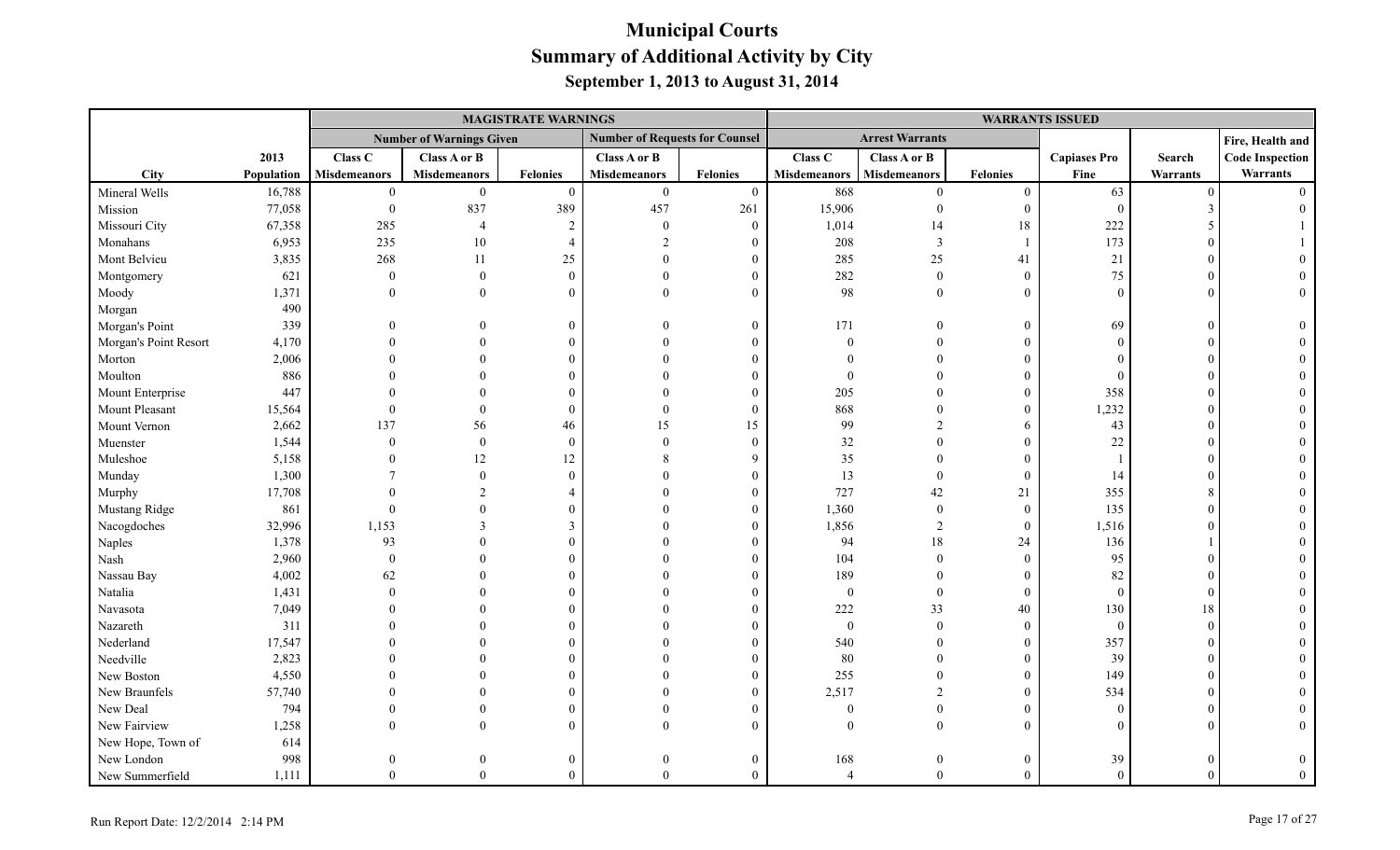|                       |            |                  | <b>MAGISTRATE'S ORDERS ISSUED</b> |                     |                         |                      | <b>HEARINGS HELD</b>   |                       |                   |  |
|-----------------------|------------|------------------|-----------------------------------|---------------------|-------------------------|----------------------|------------------------|-----------------------|-------------------|--|
|                       |            |                  |                                   |                     | <b>All Other Orders</b> |                      | Driver's               |                       |                   |  |
|                       |            | Examining        | For                               | <b>For Ignition</b> | Requiring               |                      | <b>License Denial,</b> | <b>Disposition of</b> |                   |  |
|                       | 2013       | <b>Trials</b>    | Emergency                         | <b>Interlock</b>    | <b>Conditions for</b>   | Emergency            | <b>Suspension or</b>   | <b>Stolen</b>         |                   |  |
| City                  | Population | Conducted        | Protection                        | <b>Device</b>       | <b>Release on Bond</b>  | <b>Mental Health</b> | Revocation             | <b>Property</b>       | <b>Peace Bond</b> |  |
| Mineral Wells         | 16,788     | $\boldsymbol{0}$ | $\overline{0}$                    | $\mathbf{0}$        | $\boldsymbol{0}$        | $\overline{0}$       | $\boldsymbol{0}$       | $\mathbf{0}$          | $\Omega$          |  |
| Mission               | 77,058     | $\mathbf{0}$     | 28                                | Q                   | $\mathbf{0}$            | $\Omega$             |                        | $\Omega$              |                   |  |
| Missouri City         | 67,358     | $\mathbf{0}$     | $\Omega$                          |                     | $\mathbf{0}$            |                      |                        |                       |                   |  |
| Monahans              | 6,953      | $\boldsymbol{0}$ |                                   |                     | $\boldsymbol{0}$        |                      |                        |                       |                   |  |
| Mont Belvieu          | 3,835      | $\boldsymbol{0}$ |                                   |                     | $\mathbf{0}$            |                      |                        |                       |                   |  |
| Montgomery            | 621        | $\boldsymbol{0}$ | U                                 |                     | $\mathbf{0}$            | $\Omega$             |                        |                       |                   |  |
| Moody                 | 1,371      | $\mathbf{0}$     | $\theta$                          |                     | $\mathbf{0}$            | $\Omega$             | $\Omega$               |                       | $\Omega$          |  |
| Morgan                | 490        |                  |                                   |                     |                         |                      |                        |                       |                   |  |
| Morgan's Point        | 339        | $\boldsymbol{0}$ | 0                                 |                     | $\boldsymbol{0}$        | $\Omega$             |                        |                       |                   |  |
| Morgan's Point Resort | 4,170      | $\boldsymbol{0}$ | $\Omega$                          |                     | $\mathbf{0}$            | $\Omega$             |                        |                       |                   |  |
| Morton                | 2,006      | $\boldsymbol{0}$ |                                   |                     | $\mathbf{0}$            |                      |                        |                       |                   |  |
| Moulton               | 886        | $\mathbf{0}$     |                                   |                     | $\mathbf{0}$            |                      |                        |                       |                   |  |
| Mount Enterprise      | 447        | $\boldsymbol{0}$ |                                   |                     | $\mathbf{0}$            |                      |                        |                       |                   |  |
| Mount Pleasant        | 15,564     | $\boldsymbol{0}$ |                                   |                     | $\mathbf{0}$            |                      |                        |                       |                   |  |
| Mount Vernon          | 2,662      | $\boldsymbol{0}$ |                                   |                     | $\mathbf{0}$            |                      |                        |                       |                   |  |
| Muenster              | 1,544      | $\boldsymbol{0}$ | U                                 |                     | $\mathbf{0}$            |                      |                        |                       |                   |  |
| Muleshoe              | 5,158      | $\boldsymbol{0}$ |                                   |                     | $\mathbf{0}$            |                      |                        |                       |                   |  |
| Munday                | 1,300      | $\boldsymbol{0}$ |                                   |                     | $\mathbf{0}$            |                      |                        | $\Omega$              |                   |  |
| Murphy                | 17,708     | $\boldsymbol{0}$ |                                   |                     | $\mathbf{0}$            |                      |                        | $\mathcal{D}$         |                   |  |
| Mustang Ridge         | 861        | $\boldsymbol{0}$ |                                   |                     | $\theta$                |                      |                        | $\Omega$              |                   |  |
| Nacogdoches           | 32,996     | $\boldsymbol{0}$ |                                   |                     | $\mathbf{0}$            |                      |                        |                       |                   |  |
| Naples                | 1,378      | $\boldsymbol{0}$ |                                   |                     | $\mathbf{0}$            |                      |                        |                       |                   |  |
| Nash                  | 2,960      | $\boldsymbol{0}$ |                                   |                     | $\boldsymbol{0}$        |                      |                        |                       |                   |  |
| Nassau Bay            | 4,002      | $\boldsymbol{0}$ |                                   |                     | $\mathbf{0}$            |                      |                        |                       |                   |  |
| Natalia               | 1,431      | $\boldsymbol{0}$ |                                   |                     | $\mathbf{0}$            | $\Omega$             |                        |                       |                   |  |
| Navasota              | 7,049      | $\boldsymbol{0}$ |                                   |                     | $\boldsymbol{0}$        |                      |                        |                       |                   |  |
| Nazareth              | 311        | $\mathbf{0}$     |                                   |                     | $\boldsymbol{0}$        | $\Omega$             |                        |                       |                   |  |
| Nederland             | 17,547     | $\boldsymbol{0}$ |                                   |                     | $\mathbf{0}$            |                      |                        |                       |                   |  |
| Needville             | 2,823      | $\boldsymbol{0}$ |                                   |                     | $\mathbf{0}$            |                      |                        |                       |                   |  |
| New Boston            | 4,550      | $\boldsymbol{0}$ |                                   |                     | $\boldsymbol{0}$        |                      |                        |                       |                   |  |
| New Braunfels         | 57,740     | $\mathbf{0}$     |                                   |                     | $\boldsymbol{0}$        |                      |                        |                       |                   |  |
| New Deal              | 794        | $\boldsymbol{0}$ |                                   |                     | $\boldsymbol{0}$        | $\Omega$             |                        |                       |                   |  |
| New Fairview          | 1,258      | $\theta$         | 0                                 |                     | $\theta$                | $\Omega$             | $\Omega$               |                       |                   |  |
| New Hope, Town of     | 614        |                  |                                   |                     |                         |                      |                        |                       |                   |  |
| New London            | 998        | $\boldsymbol{0}$ | 0                                 |                     | $\boldsymbol{0}$        | $\overline{0}$       |                        |                       |                   |  |
| New Summerfield       | 1,111      | $\overline{0}$   | $\theta$                          | $\Omega$            | $\mathbf{0}$            | $\theta$             | $\theta$               | $\Omega$              | $\mathbf{0}$      |  |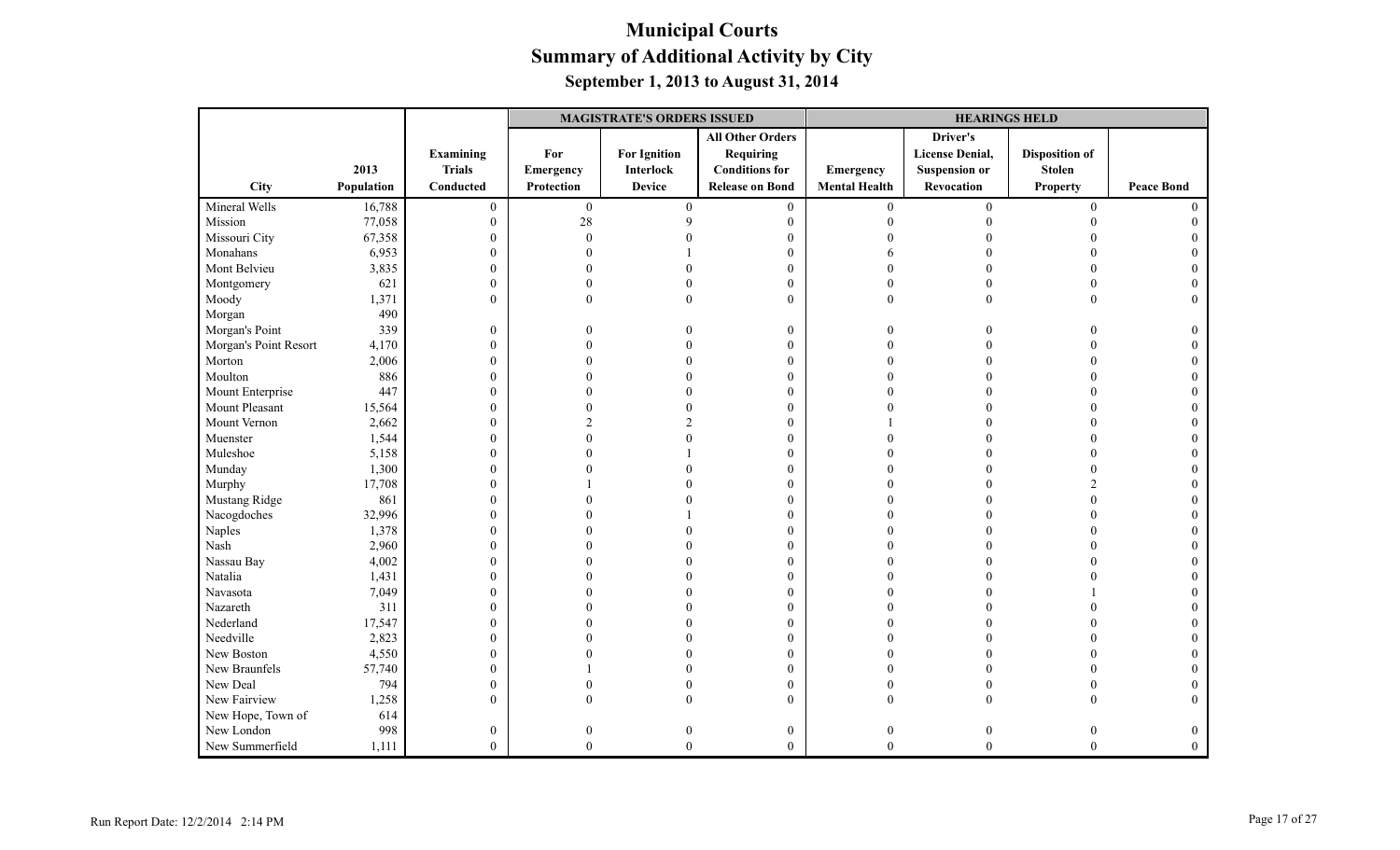|                       |            |                          | <b>CASES IN WHICH FINE AND COURT COSTS</b><br><b>SATISFIED BY</b> |                    |                          | FINE AND COURT COSTS WAIVED<br><b>FOR INDIGENCY</b> |              | FINES, COURT COSTS AND OTHER AMOUNTS<br><b>COLLECTED</b> |              |
|-----------------------|------------|--------------------------|-------------------------------------------------------------------|--------------------|--------------------------|-----------------------------------------------------|--------------|----------------------------------------------------------|--------------|
|                       |            | <b>Community Service</b> |                                                                   |                    |                          |                                                     |              |                                                          |              |
|                       | 2013       | Partial                  | Full                                                              |                    |                          |                                                     |              |                                                          |              |
| <b>City</b>           | Population | <b>Satisfaction</b>      | <b>Satisfaction</b>                                               | <b>Jail Credit</b> | <b>Number of Cases</b>   | <b>Amount Waived</b>                                | Kept by City | <b>Remitted to State</b>                                 | <b>Total</b> |
| Mineral Wells         | 16,788     | $\overline{4}$           | 92                                                                | 177                | $\overline{0}$           | \$0                                                 | \$234,185    | \$155,541                                                | \$389,725    |
| Mission               | 77,058     | $77 \,$                  | 508                                                               | 730                | 191                      | \$48,022                                            | \$1,362,597  | \$732,062                                                | \$2,094,668  |
| Missouri City         | 67,358     | 9                        | 28                                                                | 934                | $\overline{2}$           | \$649                                               | \$851,954    | \$442,875                                                | \$1,294,834  |
| Monahans              | 6,953      | 11                       | 46                                                                | 158                | $\overline{\phantom{0}}$ | \$1,926                                             | \$207,075    | \$99,175                                                 | \$306,258    |
| Mont Belvieu          | 3,835      | $\theta$                 | $\theta$                                                          | 93                 | $\theta$                 | \$0                                                 | \$128,410    | \$78,762                                                 | \$207,175    |
| Montgomery            | 621        | $\overline{4}$           | 20                                                                | 64                 | $\overline{7}$           | \$2,168                                             | \$255,036    | \$150,367                                                | \$405,408    |
| Moody                 | 1,371      | $\theta$                 | $\theta$                                                          | $\theta$           | $\Omega$                 | \$0                                                 | \$210,602    | \$144,828                                                | \$355,440    |
| Morgan                | 490        |                          |                                                                   |                    |                          |                                                     |              |                                                          |              |
| Morgan's Point        | 339        | $\Omega$                 | $\theta$                                                          | 46                 | $\mathbf Q$              | \$2,484                                             | \$52,869     | \$22,091                                                 | \$74,958     |
| Morgan's Point Resort | 4,170      |                          | 5                                                                 | 5                  | $\Omega$                 | \$0                                                 | \$47,887     | \$37,072                                                 | \$84,965     |
| Morton                | 2,006      | $\theta$                 | $\theta$                                                          | $\theta$           |                          | $\$0$                                               | $\$0$        | $\$0$                                                    | $\$0$        |
| Moulton               | 886        | $\mathfrak{D}$           | 365                                                               | 3                  |                          | \$0                                                 | \$39,051     | \$17,898                                                 | \$56,954     |
| Mount Enterprise      | 447        |                          | $\overline{4}$                                                    | $\overline{c}$     |                          | \$25                                                | \$179,931    | \$115,132                                                | \$295,066    |
| Mount Pleasant        | 15,564     | $\Omega$                 | 158                                                               | 746                | 35                       | \$10,138                                            | \$451,944    | \$214,162                                                | \$666,107    |
| Mount Vernon          | 2,662      | $\overline{2}$           | 5                                                                 | 92                 | $\mathbf{0}$             | \$0                                                 | \$50,519     | \$18,726                                                 | \$69,250     |
| Muenster              | 1,544      |                          | $\mathbf{0}$                                                      | 26                 | $\Omega$                 | \$0                                                 | \$15,916     | \$7,940                                                  | \$23,868     |
| Muleshoe              | 5,158      |                          | 28                                                                | 61                 |                          | \$105                                               | \$42,852     | \$27,787                                                 | \$70,639     |
| Munday                | 1,300      | $\Omega$                 | 5                                                                 | 6                  |                          | \$0                                                 | \$0          | \$0                                                      | \$24,264     |
| Murphy                | 17,708     | $\theta$                 | 5                                                                 | 212                | $\Omega$                 | \$0                                                 | \$384,838    | \$219,273                                                | \$604,111    |
| Mustang Ridge         | 861        | $\mathbf{0}$             | $\mathbf{0}$                                                      | $\sqrt{2}$         | $\mathbf{0}$             | \$0                                                 | \$216,376    | \$143,374                                                | \$359,757    |
| Nacogdoches           | 32,996     | 39                       | 183                                                               | 764                | 144                      | \$37,986                                            | \$929,159    | \$449,515                                                | \$1,378,679  |
| Naples                | 1,378      | $\overline{2}$           | $\tau$                                                            | 155                | $\mathbf{0}$             | $\$0$                                               | \$36,252     | \$20,421                                                 | \$56,402     |
| Nash                  | 2,960      | $\Omega$                 | 3                                                                 | 47                 | $\theta$                 | \$0                                                 | \$60,259     | \$30,247                                                 | \$90,515     |
| Nassau Bay            | 4,002      | $\theta$                 | $\overline{4}$                                                    | 54                 | $\Omega$                 | \$0                                                 | \$146,091    | \$49,805                                                 | \$195,897    |
| Natalia               | 1,431      | $\overline{2}$           | $\mathbf{0}$                                                      | $\mathbf{0}$       |                          | \$0                                                 | \$49,360     | \$30,603                                                 | \$79,966     |
| Navasota              | 7,049      | $\tau$                   | 18                                                                | 315                |                          | \$108                                               | \$110,315    | \$61,784                                                 | \$172,102    |
| Nazareth              | 311        | $\Omega$                 | $\theta$                                                          | $\mathbf{0}$       |                          | \$0                                                 | \$0          | \$0                                                      | \$0          |
| Nederland             | 17,547     | $\Omega$                 | 20                                                                | 306                |                          | \$0                                                 | \$191,203    | \$129,914                                                | \$321,126    |
| Needville             | 2,823      |                          |                                                                   | 43                 |                          | \$708                                               | \$45,107     | \$26,595                                                 | \$71,702     |
| New Boston            | 4,550      |                          | 53                                                                | 96                 |                          | \$661                                               | \$83,062     | \$31,933                                                 | \$114,995    |
| New Braunfels         | 57,740     | 41                       | 112                                                               | 468                | 58                       | \$22,913                                            | \$1,119,636  | \$643,114                                                | \$1,762,750  |
| New Deal              | 794        | $\Omega$                 | $\theta$                                                          | $\mathbf{0}$       | $\mathbf{0}$             | \$0                                                 | \$5,982      | \$4,751                                                  | \$10,733     |
| New Fairview          | 1,258      | $\Omega$                 | $\theta$                                                          | $\Omega$           | $\theta$                 | \$0                                                 | \$46,091     | \$28,371                                                 | \$74,463     |
| New Hope, Town of     | 614        |                          |                                                                   |                    |                          |                                                     |              |                                                          |              |
| New London            | 998        |                          | $7\phantom{.0}$                                                   | $32\,$             | $\Omega$                 | \$0                                                 | \$51,360     | \$30,070                                                 | \$81,438     |
| New Summerfield       | 1,111      | $\Omega$                 | $\overline{5}$                                                    | 11                 | $\theta$                 | \$0                                                 | \$168,074    | \$69,596                                                 | \$237,670    |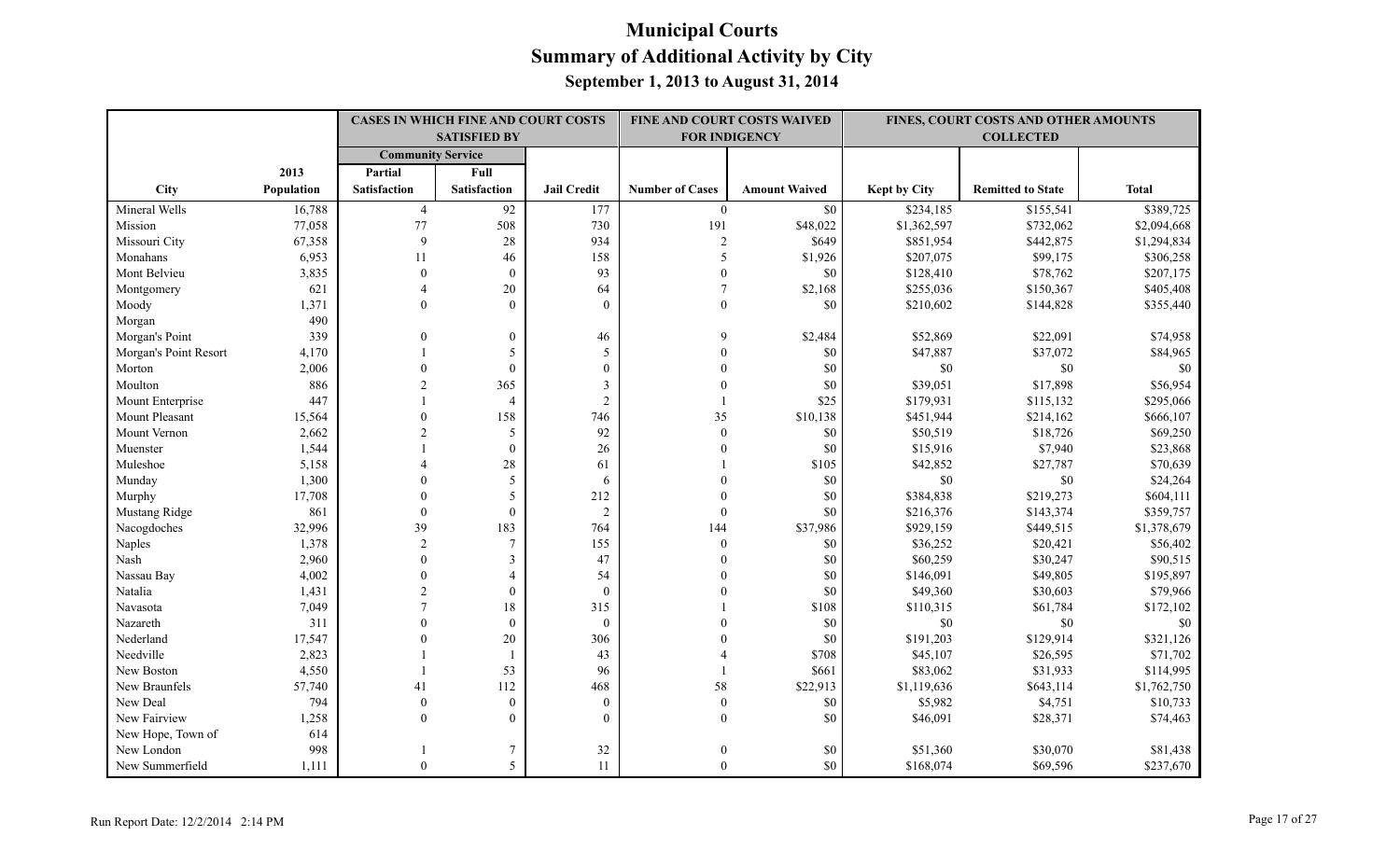|                       |            |                     |                                 | <b>MAGISTRATE WARNINGS</b> |                                       |                 |                     |                        |                  | <b>WARRANTS ISSUED</b> |          |                        |
|-----------------------|------------|---------------------|---------------------------------|----------------------------|---------------------------------------|-----------------|---------------------|------------------------|------------------|------------------------|----------|------------------------|
|                       |            |                     | <b>Number of Warnings Given</b> |                            | <b>Number of Requests for Counsel</b> |                 |                     | <b>Arrest Warrants</b> |                  |                        |          | Fire, Health and       |
|                       | 2013       | Class C             | Class A or B                    |                            | Class A or B                          |                 | Class C             | Class A or B           |                  | <b>Capiases Pro</b>    | Search   | <b>Code Inspection</b> |
| <b>City</b>           | Population | <b>Misdemeanors</b> | <b>Misdemeanors</b>             | Felonies                   | <b>Misdemeanors</b>                   | <b>Felonies</b> | <b>Misdemeanors</b> | <b>Misdemeanors</b>    | <b>Felonies</b>  | Fine                   | Warrants | Warrants               |
| Newark                | 1,005      | $\overline{0}$      | $\overline{0}$                  | $\theta$                   | $\mathbf{0}$                          | $\mathbf{0}$    | $\theta$            | $\theta$               | $\mathbf{0}$     | $\theta$               | $\Omega$ | $\Omega$               |
| Newcastle             | 585        |                     |                                 |                            |                                       |                 |                     |                        |                  |                        |          |                        |
| Newton                | 2,478      |                     | 14                              | 24                         | -5                                    | 10              |                     | 6                      | 14               | $\Omega$               |          |                        |
| Nixon                 | 2,385      |                     | $\overline{0}$                  | $\Omega$                   |                                       | $\mathbf{0}$    |                     |                        | $\boldsymbol{0}$ | $\Omega$               |          |                        |
| Nocona                | 3,033      |                     |                                 |                            |                                       | $\Omega$        | 500                 | 6                      | 18               | 116                    |          |                        |
| Nolanville            | 4,259      |                     |                                 |                            |                                       | $\theta$        | $\Omega$            |                        | $\mathbf{0}$     | $\Omega$               |          |                        |
| Noonday               | 777        |                     |                                 |                            |                                       | $\theta$        |                     |                        | $\theta$         |                        |          |                        |
| Normangee             | 685        | $\Omega$            | $\Omega$                        | $\Omega$                   | $\Omega$                              | $\mathbf{0}$    | 5                   | $\mathbf{0}$           | $\mathbf{0}$     | $\Omega$               |          |                        |
| North Richland Hills  | 63,343     | 2,085               | 1,032                           | 770                        | 275                                   | 297             | 3,741               | 109                    | 239              | 1,904                  | 150      |                        |
| Northcrest            |            |                     |                                 |                            |                                       |                 |                     |                        |                  |                        |          |                        |
| Northlake             | 1,724      |                     | $\theta$                        | $\Omega$                   | $\Omega$                              | $\mathbf{0}$    | 862                 | $\mathbf{0}$           | $\boldsymbol{0}$ | 353                    | $\Omega$ |                        |
| O'Donnell             | 831        |                     |                                 |                            |                                       | $\Omega$        | $\theta$            | $\Omega$               | $\mathbf{0}$     | $\Omega$               |          |                        |
| Oak Leaf              | 1,298      |                     |                                 |                            |                                       | $\Omega$        | $\theta$            | $\Omega$               | $\mathbf{0}$     | $\theta$               |          |                        |
| Oak Point             | 2,786      |                     |                                 |                            |                                       | $\Omega$        | 231                 |                        | $\Omega$         | 45                     |          |                        |
| Oak Ridge North       | 3,049      |                     |                                 |                            |                                       | 0               | 1,964               |                        | $\overline{0}$   | 241                    |          |                        |
| Oak Ridge, Town of    | 141        |                     |                                 |                            |                                       | $\Omega$        | 61                  |                        | $\boldsymbol{0}$ | $\theta$               |          |                        |
| Oakwood               | 510        |                     |                                 |                            |                                       | $\overline{0}$  | $20\,$              |                        | $\theta$         | 3                      |          |                        |
| Odem                  | 2,389      |                     | $\Omega$                        | $\Omega$                   | $\Omega$                              | $\overline{0}$  | 150                 | $\overline{0}$         | $\mathbf{0}$     | 27                     |          |                        |
| Odessa                | 99,940     | 5,424               | 2,137                           | 510                        | 128                                   | 12              | 10,056              | 353                    | 681              | 5,736                  | 102      | 10                     |
| Old River-Winfree     | 1,245      | $\Omega$            | $\overline{0}$                  | $\Omega$                   | $\Omega$                              | $\mathbf{0}$    | $\boldsymbol{0}$    | $\overline{0}$         | $\mathbf{0}$     | $\overline{0}$         | $\Omega$ |                        |
| Olmos Park            | 2,237      |                     |                                 |                            |                                       | $\Omega$        | 699                 | $\Omega$               | $\mathbf{0}$     | 146                    |          |                        |
| Olney                 | 3,285      |                     |                                 |                            |                                       | $\Omega$        | 162                 | $\theta$               | $\overline{0}$   | $\Omega$               |          |                        |
| Olton                 | 2,215      |                     |                                 |                            |                                       | $\Omega$        | 14                  | $\overline{0}$         | $\overline{0}$   |                        |          |                        |
| Omaha                 | 1,021      | 106                 |                                 |                            |                                       | $\Omega$        | 140                 | 44                     | 17               | 60                     |          |                        |
| Onalaska              | 1,764      | $\Omega$            |                                 |                            |                                       | $\Omega$        | 487                 | 29                     | 58               | 224                    |          |                        |
| Orange                | 18,595     |                     |                                 |                            |                                       | $\theta$        | 616                 | $\theta$               | $\mathbf{0}$     | 522                    |          |                        |
| Orange Grove          | 1,318      |                     |                                 |                            |                                       |                 | $\Omega$            | $\Omega$               | $\theta$         | $\Omega$               |          |                        |
| Orchard               | 478        |                     |                                 |                            |                                       |                 | $\boldsymbol{0}$    |                        | $\mathbf{0}$     | $\overline{0}$         |          |                        |
| Ore City              | 1,144      |                     |                                 |                            |                                       | $\Omega$        | 186                 |                        | $\boldsymbol{0}$ | 157                    |          |                        |
| Overton               | 2,554      |                     |                                 |                            |                                       | $\Omega$        | 444                 |                        | $\overline{0}$   | 156                    |          |                        |
| Ovilla                | 3,492      |                     |                                 |                            |                                       | $\theta$        | 146                 |                        | $\overline{0}$   | 40                     |          |                        |
| Oyster Creek          | 1,111      |                     |                                 |                            |                                       | $\Omega$        | 281                 | $\Omega$               | $\Omega$         | $\Omega$               |          |                        |
| Paducah               | 1,186      |                     |                                 |                            |                                       | $\Omega$        | $\boldsymbol{0}$    | $\Omega$               | $\theta$         |                        |          |                        |
| Palacios              | 4,718      |                     |                                 |                            |                                       |                 |                     |                        |                  |                        |          |                        |
| Palestine             | 18,712     | 236                 | 15                              | 8                          |                                       | $\Omega$        | 529                 | $\theta$               | $\mathbf{0}$     | 317                    |          |                        |
| Palisades, Village of | 325        | $\mathbf{0}$        | $\theta$                        | $\theta$                   |                                       | $\overline{0}$  | $\overline{0}$      | $\theta$               | $\theta$         | $\theta$               |          |                        |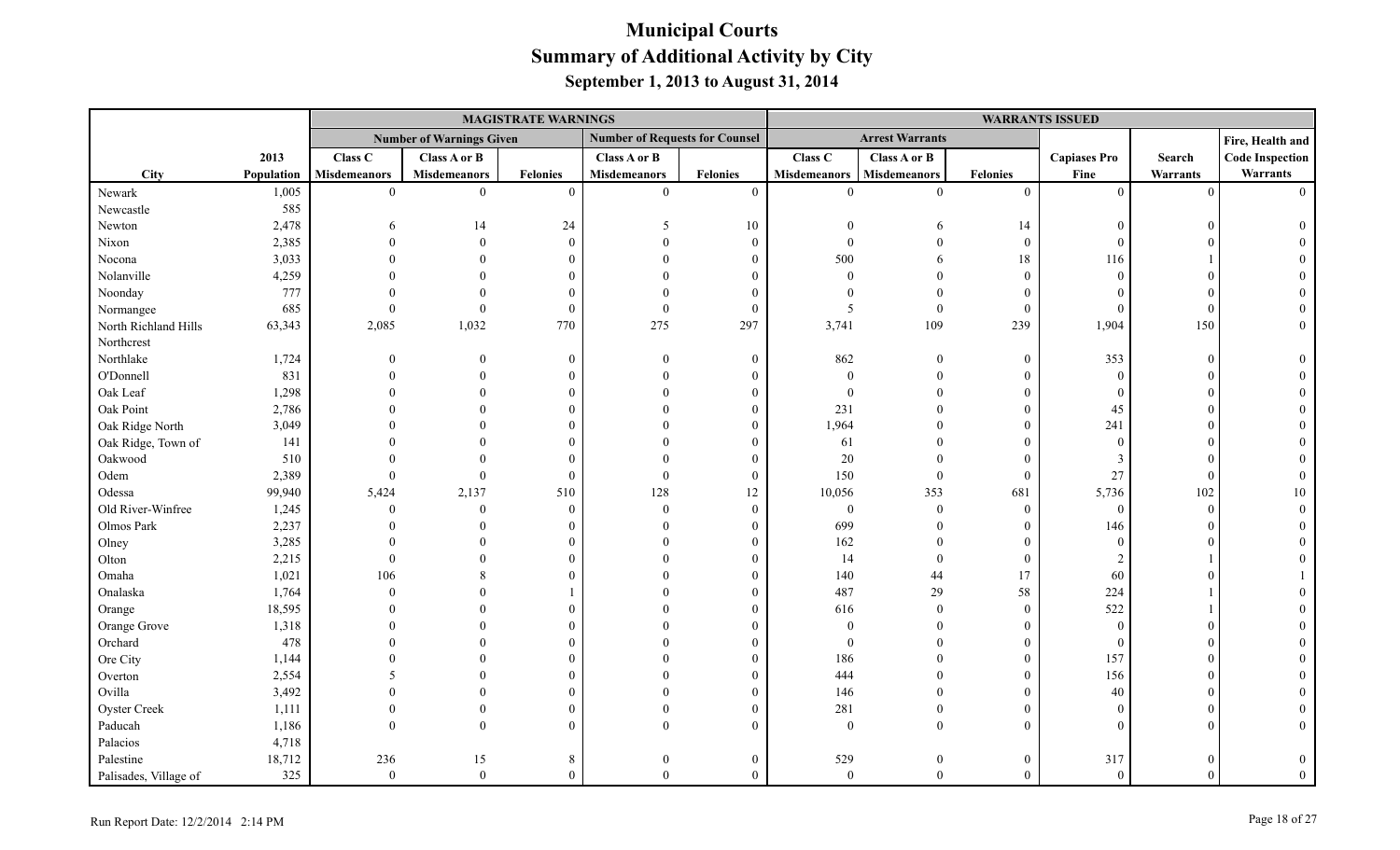|                       |            |                  |                  | <b>MAGISTRATE'S ORDERS ISSUED</b> |                         | <b>HEARINGS HELD</b> |                        |                       |                   |  |
|-----------------------|------------|------------------|------------------|-----------------------------------|-------------------------|----------------------|------------------------|-----------------------|-------------------|--|
|                       |            |                  |                  |                                   | <b>All Other Orders</b> |                      | Driver's               |                       |                   |  |
|                       |            | Examining        | For              | <b>For Ignition</b>               | Requiring               |                      | <b>License Denial,</b> | <b>Disposition of</b> |                   |  |
|                       | 2013       | <b>Trials</b>    | <b>Emergency</b> | <b>Interlock</b>                  | <b>Conditions for</b>   | Emergency            | <b>Suspension or</b>   | <b>Stolen</b>         |                   |  |
| City                  | Population | Conducted        | Protection       | <b>Device</b>                     | <b>Release on Bond</b>  | <b>Mental Health</b> | Revocation             | <b>Property</b>       | <b>Peace Bond</b> |  |
| Newark                | 1,005      | $\overline{0}$   | $\mathbf{0}$     | $\mathbf{0}$                      | $\mathbf{0}$            | $\overline{0}$       | $\overline{0}$         | $\boldsymbol{0}$      | $\Omega$          |  |
| Newcastle             | 585        |                  |                  |                                   |                         |                      |                        |                       |                   |  |
| Newton                | 2,478      | $\boldsymbol{0}$ | $\overline{0}$   |                                   | $\boldsymbol{0}$        | $\overline{0}$       |                        |                       |                   |  |
| Nixon                 | 2,385      | $\boldsymbol{0}$ | $\Omega$         |                                   | $\mathbf{0}$            | $\Omega$             |                        |                       |                   |  |
| Nocona                | 3,033      | $\boldsymbol{0}$ |                  |                                   | $\mathbf{0}$            | $\Omega$             |                        | $\Omega$              |                   |  |
| Nolanville            | 4,259      | $\boldsymbol{0}$ |                  |                                   | $\boldsymbol{0}$        |                      |                        |                       |                   |  |
| Noonday               | 777        | $\boldsymbol{0}$ |                  |                                   | $\mathbf{0}$            | $\Omega$             |                        |                       |                   |  |
| Normangee             | 685        | $\boldsymbol{0}$ | $\theta$         | $\theta$                          | $\boldsymbol{0}$        | $\theta$             |                        |                       |                   |  |
| North Richland Hills  | 63,343     | $\mathbf{0}$     | 59               | 85                                | 17                      | $\Omega$             | $\theta$               | $\Omega$              | $\Omega$          |  |
| Northcrest            |            |                  |                  |                                   |                         |                      |                        |                       |                   |  |
| Northlake             | 1,724      | $\boldsymbol{0}$ | 0                | $\Omega$                          | $\boldsymbol{0}$        | $\Omega$             |                        |                       | 0                 |  |
| O'Donnell             | 831        | $\boldsymbol{0}$ | $\Omega$         |                                   | $\mathbf{0}$            | $\Omega$             |                        |                       | $\Omega$          |  |
| Oak Leaf              | 1,298      | $\boldsymbol{0}$ |                  |                                   | $\boldsymbol{0}$        |                      |                        |                       |                   |  |
| Oak Point             | 2,786      | $\boldsymbol{0}$ |                  |                                   | $\mathbf{0}$            |                      |                        |                       |                   |  |
| Oak Ridge North       | 3,049      | $\boldsymbol{0}$ |                  |                                   | $\theta$                | $\Omega$             |                        |                       |                   |  |
| Oak Ridge, Town of    | 141        | $\boldsymbol{0}$ |                  |                                   | $\mathbf{0}$            | $\Omega$             |                        |                       |                   |  |
| Oakwood               | 510        | $\boldsymbol{0}$ | U                |                                   | $\mathbf{0}$            | $\Omega$             |                        |                       |                   |  |
| Odem                  | 2,389      | $\boldsymbol{0}$ | $\Omega$         |                                   | $\mathbf{0}$            | $\overline{0}$       |                        |                       |                   |  |
| Odessa                | 99,940     | $\mathbf{0}$     | 380              |                                   | 101                     | 15                   |                        |                       |                   |  |
| Old River-Winfree     | 1,245      | $\boldsymbol{0}$ | $\theta$         |                                   | $\mathbf{0}$            | $\theta$             |                        |                       |                   |  |
| Olmos Park            | 2,237      | $\boldsymbol{0}$ | 0                |                                   | $\boldsymbol{0}$        | $\Omega$             |                        |                       |                   |  |
| Olney                 | 3,285      | $\boldsymbol{0}$ |                  |                                   | $\mathbf{0}$            | $\Omega$             |                        | $\Omega$              |                   |  |
| Olton                 | 2,215      | $\boldsymbol{0}$ |                  |                                   | $\theta$                |                      |                        |                       |                   |  |
| Omaha                 | 1,021      | $\boldsymbol{0}$ | $\mathfrak{D}$   |                                   | 23                      |                      |                        |                       |                   |  |
| Onalaska              | 1,764      | $\boldsymbol{0}$ | 0                |                                   | $\boldsymbol{0}$        |                      |                        |                       |                   |  |
| Orange                | 18,595     | $\boldsymbol{0}$ | 0                |                                   | $\boldsymbol{0}$        |                      |                        |                       |                   |  |
| Orange Grove          | 1,318      | $\boldsymbol{0}$ |                  |                                   | $\mathbf{0}$            | $\Omega$             |                        |                       |                   |  |
| Orchard               | 478        | $\boldsymbol{0}$ |                  |                                   | $\mathbf{0}$            |                      |                        |                       |                   |  |
| Ore City              | 1,144      | $\boldsymbol{0}$ |                  |                                   | $\mathbf{0}$            |                      |                        |                       |                   |  |
| Overton               | 2,554      | $\boldsymbol{0}$ |                  |                                   | $\mathbf{0}$            |                      |                        |                       |                   |  |
| Ovilla                | 3,492      | $\boldsymbol{0}$ |                  |                                   | $\boldsymbol{0}$        | $\Omega$             |                        |                       |                   |  |
| Oyster Creek          | 1,111      | $\boldsymbol{0}$ | $\Omega$         |                                   | $\boldsymbol{0}$        | $\Omega$             |                        |                       |                   |  |
| Paducah               | 1,186      | $\mathbf{0}$     | $\Omega$         |                                   | $\mathbf{0}$            | $\theta$             | $\Omega$               | $\Omega$              | $\Omega$          |  |
| Palacios              | 4,718      |                  |                  |                                   |                         |                      |                        |                       |                   |  |
| Palestine             | 18,712     | $\boldsymbol{0}$ | $\boldsymbol{0}$ | 3                                 | 66                      | $\boldsymbol{0}$     |                        | 21                    | $\mathbf{0}$      |  |
| Palisades, Village of | 325        | $\mathbf{0}$     | $\theta$         | $\overline{0}$                    | $\boldsymbol{0}$        | $\theta$             | $\theta$               | $\boldsymbol{0}$      | $\theta$          |  |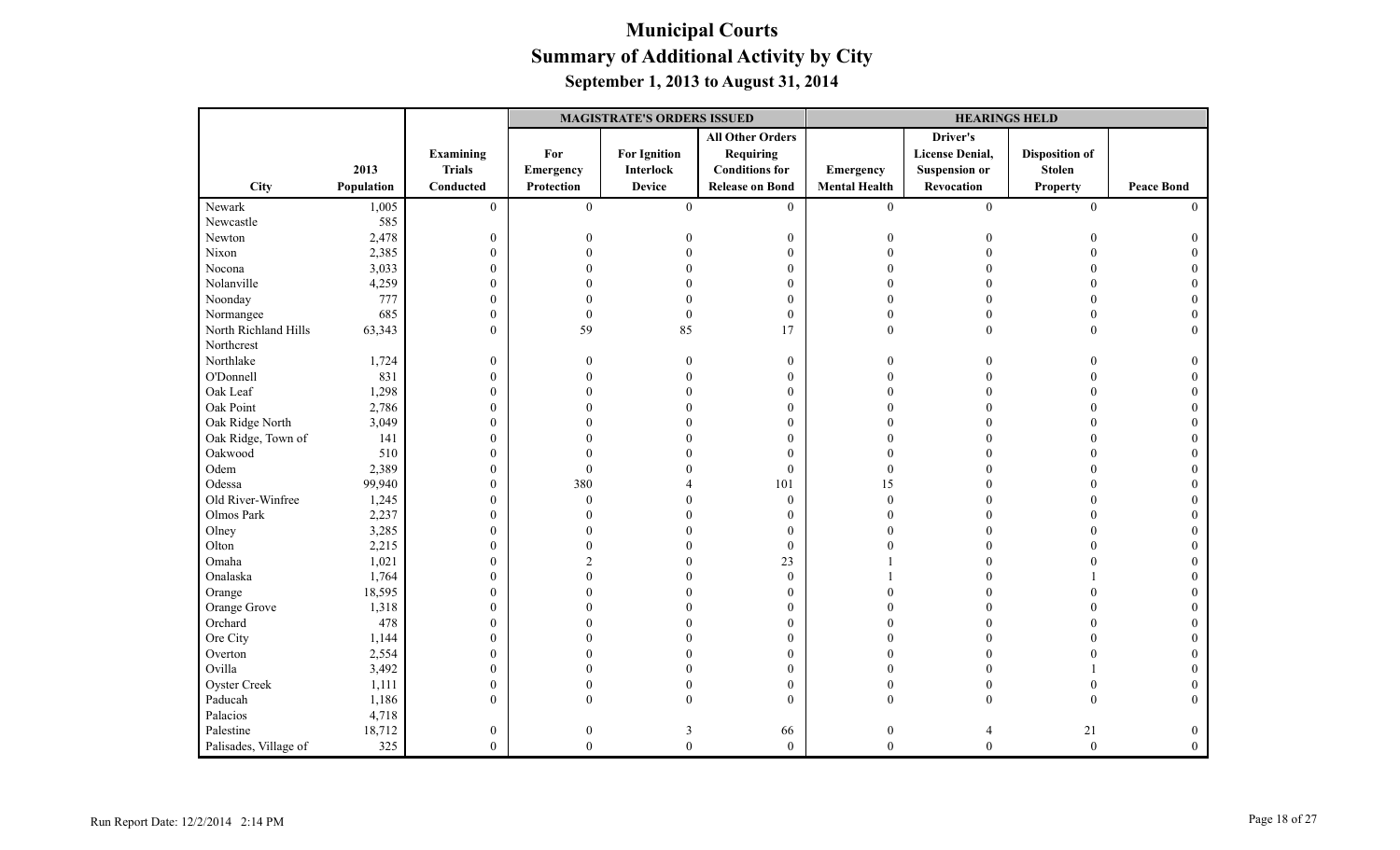|                       |            | <b>CASES IN WHICH FINE AND COURT COSTS</b><br><b>SATISFIED BY</b> |                     |                    | <b>FINE AND COURT COSTS WAIVED</b><br><b>FOR INDIGENCY</b> |                      | FINES, COURT COSTS AND OTHER AMOUNTS<br><b>COLLECTED</b> |                          |              |
|-----------------------|------------|-------------------------------------------------------------------|---------------------|--------------------|------------------------------------------------------------|----------------------|----------------------------------------------------------|--------------------------|--------------|
|                       |            |                                                                   |                     |                    |                                                            |                      |                                                          |                          |              |
|                       |            | <b>Community Service</b>                                          |                     |                    |                                                            |                      |                                                          |                          |              |
|                       | 2013       | Partial                                                           | Full                |                    |                                                            |                      |                                                          |                          |              |
| City                  | Population | <b>Satisfaction</b>                                               | <b>Satisfaction</b> | <b>Jail Credit</b> | <b>Number of Cases</b>                                     | <b>Amount Waived</b> | Kept by City                                             | <b>Remitted to State</b> | <b>Total</b> |
| Newark                | 1,005      | $\theta$                                                          | $\theta$            | $\theta$           | $\theta$                                                   | \$0                  | \$0                                                      | \$0                      | \$210        |
| Newcastle             | 585        |                                                                   |                     |                    |                                                            |                      |                                                          |                          |              |
| Newton                | 2,478      | $\mathbf{0}$                                                      | $\overline{c}$      | $22\,$             | $\Omega$                                                   | \$0                  | \$45,166                                                 | \$23,013                 | \$68,704     |
| Nixon                 | 2,385      | $\theta$                                                          |                     | $\tau$             |                                                            | \$0                  | \$85,113                                                 | \$53,472                 | \$138,700    |
| Nocona                | 3,033      | 3                                                                 | 20                  | 146                |                                                            | $\$0$                | \$143,247                                                | \$94,459                 | \$237,713    |
| Nolanville            | 4,259      | $\theta$                                                          |                     | $10\,$             | 5                                                          | \$883                | \$122,442                                                | \$104,238                | \$226,685    |
| Noonday               | 777        | $\theta$                                                          | $\mathbf{0}$        | 5                  | $\mathcal{E}$                                              | \$953                | \$6,452                                                  | \$4,387                  | \$10,840     |
| Normangee             | 685        | $\theta$                                                          | $\mathbf{0}$        | $\mathbf{0}$       | $\Omega$                                                   | \$0                  | \$175                                                    | \$494                    | \$668        |
| North Richland Hills  | 63,343     | 2                                                                 | 10                  | 2,604              |                                                            | \$130                | \$1,847,496                                              | \$1,011,543              | \$2,859,044  |
| Northcrest            |            |                                                                   |                     |                    |                                                            |                      |                                                          |                          |              |
| Northlake             | 1,724      | $\theta$                                                          | $\mathbf{0}$        | $\mathbf{0}$       | $\Omega$                                                   | \$0                  | \$766,269                                                | \$375,245                | \$1,141,513  |
| O'Donnell             | 831        |                                                                   | $\mathfrak{Z}$      | $\overline{c}$     | $\Omega$                                                   | \$0                  | \$3,982                                                  | \$3,807                  | \$8,907      |
| Oak Leaf              | 1,298      | $\theta$                                                          | $\mathbf{0}$        | $\mathbf{0}$       | $\Omega$                                                   | \$0                  | \$12                                                     | \$47                     | \$59         |
| Oak Point             | 2,786      | $\theta$                                                          | $\overline{4}$      | $\overline{2}$     | $\mathbf{0}$                                               | \$0                  | \$49,042                                                 | \$33,466                 | \$82,513     |
| Oak Ridge North       | 3,049      |                                                                   | $\overline{4}$      | 330                | 69                                                         | \$6,201              | \$325,662                                                | \$144,885                | \$497,865    |
| Oak Ridge, Town of    | 141        | $\Omega$                                                          | $\mathbf{0}$        | 26                 | $\mathbf{0}$                                               | \$0                  | \$117,724                                                | \$61,290                 | \$179,199    |
| Oakwood               | 510        | $\Omega$                                                          | $\theta$            | $\theta$           | $\theta$                                                   | \$0                  | \$43,879                                                 | \$17,521                 | \$61,401     |
| Odem                  | 2,389      |                                                                   | $\overline{2}$      | 3                  | $\mathbf Q$                                                | \$2,476              | \$12,997                                                 | \$7,838                  | \$20,841     |
| Odessa                | 99,940     | 28                                                                | 223                 | 8,095              |                                                            | \$0                  | \$3,178,862                                              | \$1,839,789              | \$5,018,679  |
| Old River-Winfree     | 1,245      | $\Omega$                                                          | $\mathbf{0}$        | $\theta$           |                                                            | \$0                  | \$1,066                                                  | \$646                    | \$1,711      |
| Olmos Park            | 2,237      | $\Omega$                                                          | $\theta$            | 30                 |                                                            | \$215                | \$128,571                                                | \$71,873                 | \$200,452    |
| Olney                 | 3,285      |                                                                   | 10                  | 66                 | $\Omega$                                                   | \$0                  | \$41,812                                                 | \$24,810                 | \$67,692     |
| Olton                 | 2,215      | 6                                                                 | 13                  | 16                 |                                                            | \$0                  | \$26,831                                                 | \$19,222                 | \$46,062     |
| Omaha                 | 1,021      | 31                                                                | 52                  | 75                 |                                                            | \$6,200              | \$3,355                                                  | \$3,695                  | \$6,469      |
| Onalaska              | 1,764      | $\theta$                                                          | 44                  | 284                | 5                                                          | \$1,822              | \$229,940                                                | \$103,120                | \$333,063    |
| Orange                | 18,595     | $\Omega$                                                          | 14                  | 679                | 51                                                         | \$10,385             | \$197,121                                                | \$90,221                 | \$287,342    |
| Orange Grove          | 1,318      | $\Omega$                                                          | $\tau$              | 21                 | $\mathbf{0}$                                               | \$0                  | \$72,762                                                 | \$45,559                 | \$118,381    |
| Orchard               | 478        | $\theta$                                                          | $\boldsymbol{0}$    | $\mathbf{0}$       | $\theta$                                                   | \$0                  | \$0                                                      | \$0                      | \$0          |
| Ore City              | 1,144      |                                                                   | $\tau$              | 98                 |                                                            | \$0                  | \$54,611                                                 | \$37,285                 | \$91,896     |
| Overton               | 2,554      | 27                                                                | 8                   | 69                 | $\Omega$                                                   | \$0                  | \$104,579                                                | \$37,574                 | \$142,152    |
| Ovilla                | 3,492      | $\theta$                                                          | $\theta$            | $\overline{4}$     | $\Omega$                                                   | \$0                  | \$49,683                                                 | \$36,303                 | \$85,991     |
| <b>Oyster Creek</b>   | 1,111      | $\overline{2}$                                                    | $\overline{7}$      | 59                 | $\theta$                                                   | \$0                  | \$74,616                                                 | \$28,728                 | \$103,531    |
| Paducah               | 1,186      | $\theta$                                                          | $\theta$            | $\theta$           | $\theta$                                                   | \$0                  | \$36,917                                                 | \$14,648                 | \$51,566     |
| Palacios              | 4,718      |                                                                   |                     |                    |                                                            |                      |                                                          |                          |              |
| Palestine             | 18,712     |                                                                   | $\overline{4}$      | 502                | $\Omega$                                                   | \$0                  | \$261,984                                                | \$120,193                | \$382,177    |
| Palisades, Village of | 325        | $\Omega$                                                          | $\theta$            | $\theta$           | $\theta$                                                   | \$0                  | \$0                                                      | \$0                      | \$0          |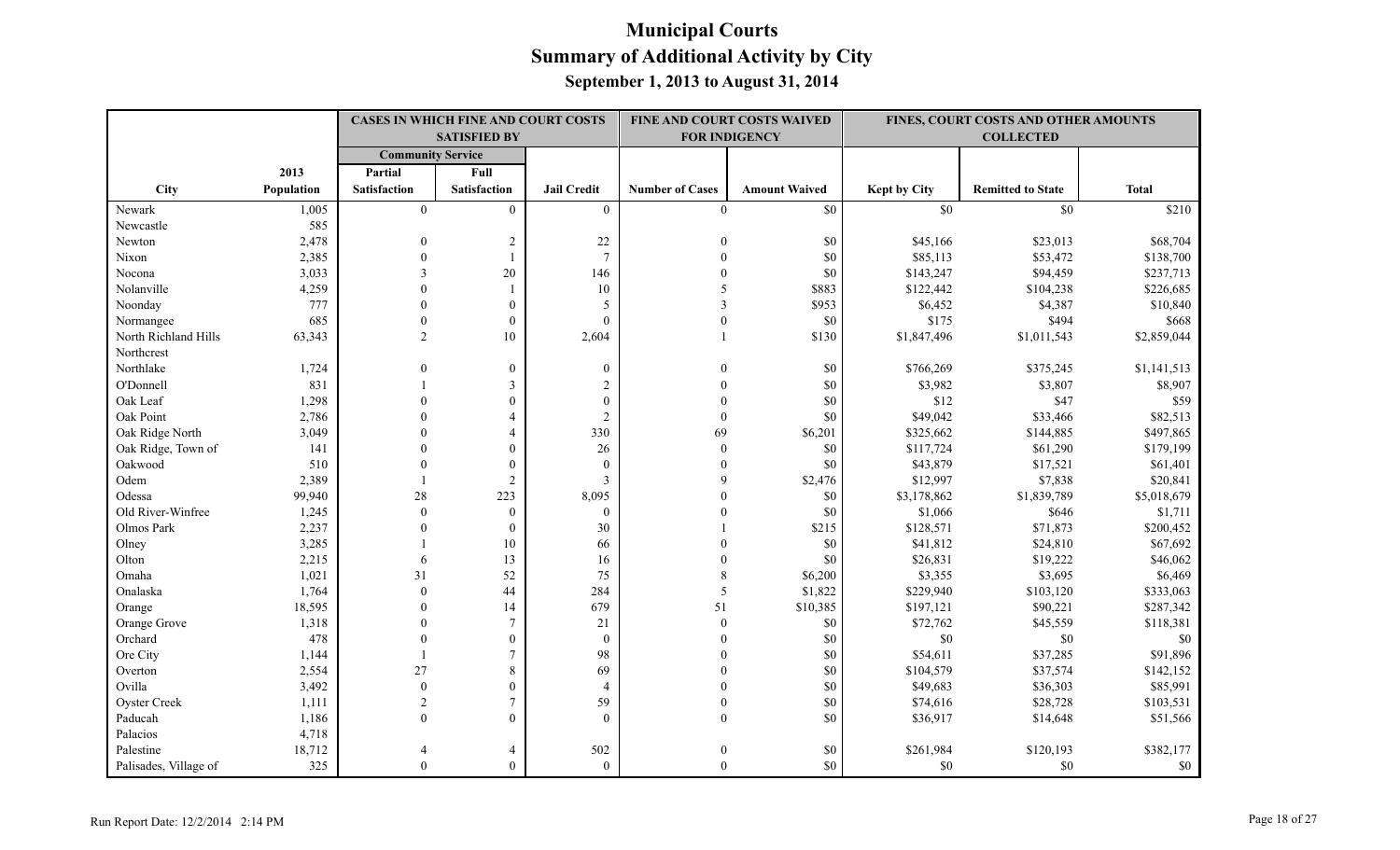|                     |            |                     |                                 | <b>MAGISTRATE WARNINGS</b> |                                       |                  | <b>WARRANTS ISSUED</b> |                        |                  |                     |          |                        |
|---------------------|------------|---------------------|---------------------------------|----------------------------|---------------------------------------|------------------|------------------------|------------------------|------------------|---------------------|----------|------------------------|
|                     |            |                     | <b>Number of Warnings Given</b> |                            | <b>Number of Requests for Counsel</b> |                  |                        | <b>Arrest Warrants</b> |                  |                     |          | Fire, Health and       |
|                     | 2013       | Class C             | Class A or B                    |                            | Class A or B                          |                  | Class C                | Class A or B           |                  | <b>Capiases Pro</b> | Search   | <b>Code Inspection</b> |
| City                | Population | <b>Misdemeanors</b> | <b>Misdemeanors</b>             | Felonies                   | <b>Misdemeanors</b>                   | Felonies         | <b>Misdemeanors</b>    | <b>Misdemeanors</b>    | <b>Felonies</b>  | Fine                | Warrants | Warrants               |
| Palm Valley         | 1,304      | $\theta$            | $\Omega$                        | $\theta$                   | $\Omega$                              | $\boldsymbol{0}$ | 60                     | $\Omega$               | $\boldsymbol{0}$ | 41                  | $\Omega$ | $\Omega$               |
| Palmer              | 2,000      |                     |                                 | $\theta$                   | $\Omega$                              | $\overline{0}$   | $\mathbf{0}$           |                        | $\theta$         | $\Omega$            |          |                        |
| Palmhurst           | 2,607      |                     |                                 | $\Omega$                   |                                       | $\theta$         | 837                    |                        | $\overline{0}$   |                     |          |                        |
| Palmview            | 5,460      |                     |                                 | $\Omega$                   |                                       | $\Omega$         | 1,930                  |                        | $\boldsymbol{0}$ | $\Omega$            |          |                        |
| Pampa               | 17,994     |                     |                                 | $\Omega$                   |                                       | $\Omega$         | 489                    |                        | $\theta$         | 933                 |          |                        |
| Panhandle           | 2,452      |                     |                                 | $\Omega$                   |                                       | $\overline{0}$   | 29                     |                        | $\overline{0}$   | $\Delta$            |          |                        |
| Panorama Village    | 2,170      |                     |                                 | $\mathbf{0}$               | $\Omega$                              | $\boldsymbol{0}$ | 191                    | $\theta$               | $\theta$         | 48                  |          |                        |
| Pantego             | 2,394      | 1,127               | 149                             | 49                         | 38                                    | 12               | 5,706                  | 10                     | 81               | 2,060               |          |                        |
| Paradise            | 441        |                     |                                 |                            |                                       |                  |                        |                        |                  |                     |          |                        |
| Paris               | 25,171     |                     |                                 | $\overline{0}$             |                                       | $\boldsymbol{0}$ | 1,003                  | $\overline{0}$         | $\boldsymbol{0}$ | 1,570               | $\Omega$ |                        |
| Parker              | 3,811      |                     |                                 | $\overline{0}$             |                                       | $\boldsymbol{0}$ | 73                     | $\overline{0}$         | $\boldsymbol{0}$ | $\mathbf{0}$        |          |                        |
| Pasadena            | 149,043    |                     |                                 | $\Omega$                   |                                       | $\Omega$         | 17,177                 | $\Omega$               | $\overline{0}$   | 10,423              |          |                        |
| Patton Village      | 1,557      |                     |                                 | $\Omega$                   |                                       | $\Omega$         | 2,193                  | $\Omega$               | $\overline{0}$   | 6                   |          |                        |
| Payne Springs       | 767        | $\Omega$            |                                 | $\Omega$                   |                                       | $\Omega$         | 451                    | $\Omega$               | $\overline{0}$   | 305                 |          |                        |
| Pearland            | 91,252     | 1,709               |                                 |                            |                                       | $\Omega$         | 4,556                  | $\theta$               | $\boldsymbol{0}$ | 5,018               | 77       |                        |
| Pearsall            | 9,146      | $\overline{0}$      |                                 | $\theta$                   |                                       | $\Omega$         | $\mathbf{0}$           | $\theta$               | $\theta$         | $\theta$            | $\Omega$ |                        |
| Pecan Gap           | 203        |                     |                                 |                            |                                       |                  |                        |                        |                  |                     |          |                        |
| Pecan Hill          | 626        |                     |                                 | $\Omega$                   |                                       | $\mathbf{0}$     |                        | $\mathbf{0}$           | $\boldsymbol{0}$ | $\Omega$            | $\Omega$ |                        |
| Pecos               | 8,780      |                     |                                 | $\theta$                   |                                       | $\Omega$         |                        | $18\,$                 | 8                | 21                  | $\Omega$ |                        |
| Pelican Bay         | 1,547      |                     |                                 |                            |                                       |                  |                        |                        |                  |                     |          |                        |
| Penitas             | 4,403      |                     |                                 | $\mathbf{0}$               |                                       | $\mathbf{0}$     |                        | 69                     | 28               | 429                 |          |                        |
| Perryton            | 8,802      |                     |                                 | $\Omega$                   |                                       | $\theta$         | $78\,$                 | $\theta$               | $\mathbf{0}$     | 55                  |          |                        |
| Petersburg          | 1,202      |                     |                                 | $\Omega$                   |                                       | $\theta$         | 38                     | $\overline{0}$         | $\mathbf{0}$     | $\theta$            |          |                        |
| Pflugerville        | 46,936     | 295                 | $\theta$                        | $\theta$                   |                                       | $\theta$         | 2,536                  | 168                    | 125              | 1,288               |          |                        |
| Pharr               | 70,400     | $\overline{0}$      | 724                             | 465                        |                                       | $\overline{0}$   | 3,447                  | 79                     | 117              | $\overline{0}$      |          |                        |
| Pilot Point         | 3,856      | $\theta$            | $\theta$                        | $\theta$                   |                                       | $\Omega$         | 201                    | $\theta$               | $\theta$         | 59                  |          |                        |
| Pine Forest         | 487        |                     |                                 |                            |                                       |                  |                        |                        |                  |                     |          |                        |
| Pinehurst           | 4,624      | $\theta$            | $\mathbf{0}$                    | $\theta$                   |                                       | $\overline{0}$   | 430                    | 29                     | $\boldsymbol{0}$ | 166                 |          |                        |
| Pineland            | 850        | $25\,$              | 17                              | 3                          |                                       | $\Omega$         | 348                    | 19                     | $\tau$           |                     |          |                        |
| Piney Point Village | 3,125      | $\theta$            | $\Omega$                        | $\Omega$                   |                                       | $\Omega$         | 536                    | $\theta$               | $\mathbf{0}$     | 55                  |          |                        |
| Pittsburg           | 4,497      | $\mathbf{0}$        | $\theta$                        | $\mathbf{0}$               |                                       | $\overline{0}$   | 290                    | $\theta$               | $\theta$         | 237                 |          |                        |
| Plainview           | 22,194     | 552                 | $82\,$                          | $27\,$                     | 13                                    | 6                | 513                    | $\overline{1}$         | $\theta$         | 1,093               | $\Omega$ |                        |
| Plano               | 259,841    | 4,735               | 707                             | 326                        | 249                                   | 142              | 14,119                 | 279                    | 438              | 4,092               | 496      |                        |
| Pleasanton          | 8,934      | 148                 | 414                             | 212                        | 50                                    | 25               | 261                    | 70                     | 71               | 293                 |          |                        |
| Point               | 820        | $\bf{0}$            | $\theta$                        | $\mathbf{0}$               | $\Omega$                              | $\overline{0}$   | 174                    | $\mathbf{0}$           | $\mathbf{0}$     | 25                  |          |                        |
| Point Comfort       | 737        | $\mathbf{0}$        | $\Omega$                        | $\theta$                   | $\Omega$                              | $\overline{0}$   | 176                    | $\overline{0}$         | $\theta$         | $\Omega$            |          |                        |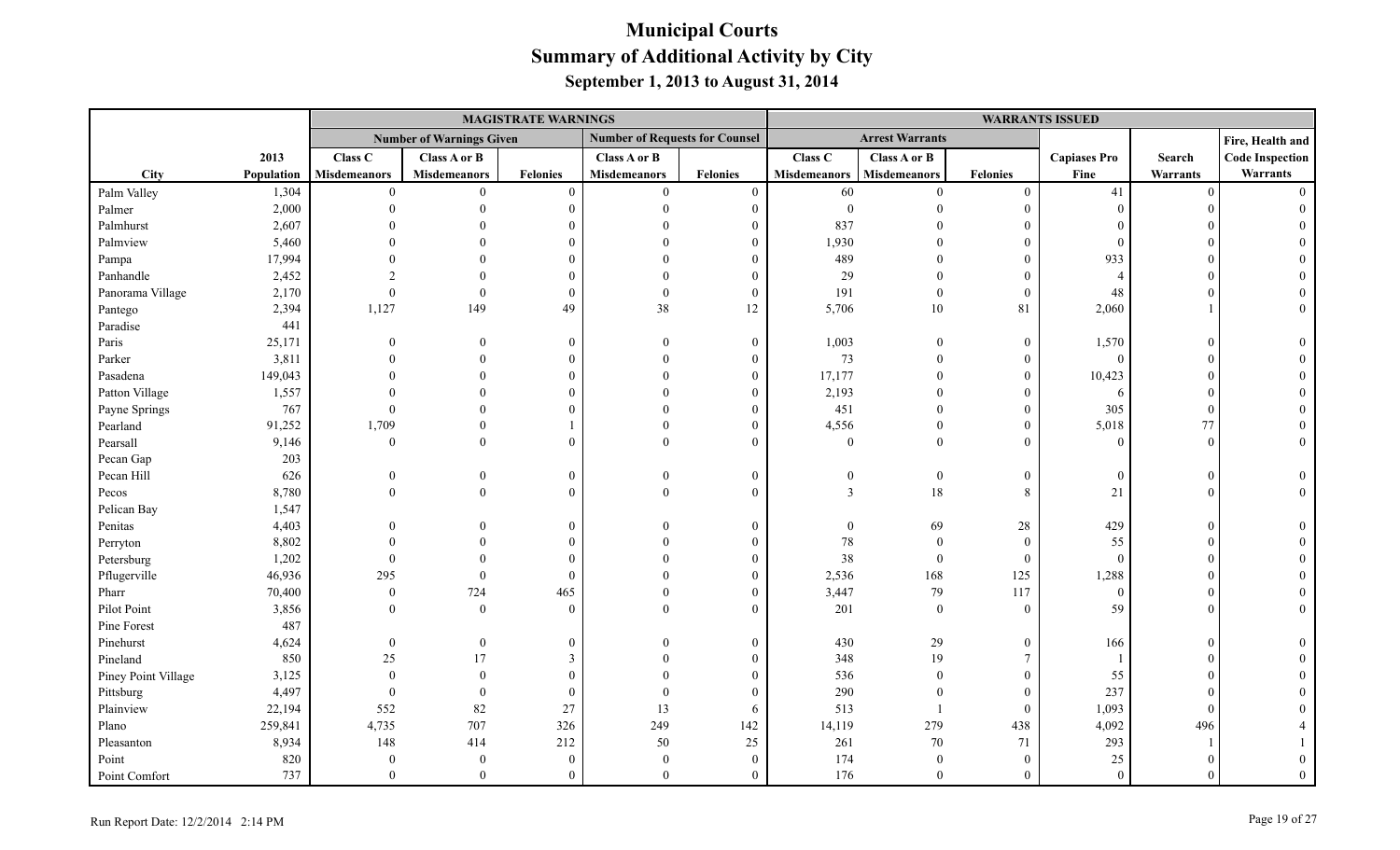|                     |            |                  | <b>MAGISTRATE'S ORDERS ISSUED</b> |                     |                         | <b>HEARINGS HELD</b> |                        |                       |                   |
|---------------------|------------|------------------|-----------------------------------|---------------------|-------------------------|----------------------|------------------------|-----------------------|-------------------|
|                     |            |                  |                                   |                     | <b>All Other Orders</b> |                      | Driver's               |                       |                   |
|                     |            | Examining        | For                               | <b>For Ignition</b> | Requiring               |                      | <b>License Denial,</b> | <b>Disposition of</b> |                   |
|                     | 2013       | <b>Trials</b>    | <b>Emergency</b>                  | <b>Interlock</b>    | <b>Conditions for</b>   | Emergency            | <b>Suspension or</b>   | <b>Stolen</b>         |                   |
| City                | Population | Conducted        | Protection                        | <b>Device</b>       | <b>Release on Bond</b>  | <b>Mental Health</b> | Revocation             | <b>Property</b>       | <b>Peace Bond</b> |
| Palm Valley         | 1,304      | $\mathbf{0}$     | $\boldsymbol{0}$                  | $\mathbf{0}$        | $\boldsymbol{0}$        | $\mathbf{0}$         | $\boldsymbol{0}$       | $\overline{0}$        | $\Omega$          |
| Palmer              | 2,000      | $\mathbf{0}$     | $\Omega$                          |                     | $\mathbf{0}$            | $\Omega$             |                        | $\Omega$              |                   |
| Palmhurst           | 2,607      | $\mathbf{0}$     | 0                                 |                     | $\boldsymbol{0}$        |                      |                        |                       |                   |
| Palmview            | 5,460      | $\boldsymbol{0}$ |                                   |                     | $\boldsymbol{0}$        |                      |                        |                       |                   |
| Pampa               | 17,994     | $\boldsymbol{0}$ | O                                 |                     | $\mathbf{0}$            | $\Omega$             |                        | $\Omega$              |                   |
| Panhandle           | 2,452      | $\boldsymbol{0}$ |                                   |                     | $\mathbf{0}$            | $\Omega$             |                        | $\Omega$              |                   |
| Panorama Village    | 2,170      | $\boldsymbol{0}$ | $\Omega$                          |                     | $\boldsymbol{0}$        | $\theta$             |                        | $\theta$              |                   |
| Pantego             | 2,394      | $\boldsymbol{0}$ | $\theta$                          |                     | $\mathbf{0}$            | $\mathbf{0}$         | $\Omega$               |                       | $\theta$          |
| Paradise            | 441        |                  |                                   |                     |                         |                      |                        |                       |                   |
| Paris               | 25,171     | $\mathbf{0}$     | q                                 |                     | $\mathbf{0}$            | $\Omega$             |                        |                       | 0                 |
| Parker              | 3,811      | $\boldsymbol{0}$ | $\Omega$                          |                     | $\mathbf{0}$            | $\Omega$             |                        |                       |                   |
| Pasadena            | 149,043    | $\boldsymbol{0}$ | 0                                 |                     | $\mathbf{0}$            |                      |                        |                       |                   |
| Patton Village      | 1,557      | $\boldsymbol{0}$ |                                   |                     | $\mathbf{0}$            |                      |                        |                       |                   |
| Payne Springs       | 767        | $\boldsymbol{0}$ | O                                 |                     | $\mathbf{0}$            | $\Omega$             |                        | $\Omega$              | $\Omega$          |
| Pearland            | 91,252     | $\boldsymbol{0}$ |                                   |                     | $\overline{4}$          | $\theta$             |                        | 6                     |                   |
| Pearsall            | 9,146      | $\boldsymbol{0}$ | 0                                 | $\Omega$            | $\mathbf{0}$            | $\mathbf{0}$         | $\theta$               | $\theta$              | $\overline{0}$    |
| Pecan Gap           | 203        |                  |                                   |                     |                         |                      |                        |                       |                   |
| Pecan Hill          | 626        | $\boldsymbol{0}$ | 0                                 | $\Omega$            | $\boldsymbol{0}$        | $\boldsymbol{0}$     | $\mathbf{0}$           | $\theta$              | $\theta$          |
| Pecos               | 8,780      | $\mathbf{0}$     | $\theta$                          | $\theta$            | $\mathbf{0}$            | $\mathbf{0}$         | $\theta$               | $\theta$              | $\Omega$          |
| Pelican Bay         | 1,547      |                  |                                   |                     |                         |                      |                        |                       |                   |
| Penitas             | 4,403      | $\boldsymbol{0}$ | 0                                 |                     | $\boldsymbol{0}$        | $\Omega$             |                        |                       | 0                 |
| Perryton            | 8,802      | $\boldsymbol{0}$ | $\Omega$                          |                     | $\mathbf{0}$            | $\Omega$             |                        |                       | $\Omega$          |
| Petersburg          | 1,202      | $\boldsymbol{0}$ |                                   |                     | $\mathbf{0}$            | $\Omega$             |                        | $\Omega$              |                   |
| Pflugerville        | 46,936     | $\boldsymbol{0}$ | $\Omega$                          |                     | $\theta$                | $\Omega$             |                        | $\Omega$              |                   |
| Pharr               | 70,400     | $\boldsymbol{0}$ | 73                                |                     | 64                      | $\Omega$             |                        |                       |                   |
| Pilot Point         | 3,856      | $\mathbf{0}$     | $\theta$                          | $\Omega$            | $\theta$                | $\mathbf{0}$         | $\Omega$               |                       | $\Omega$          |
| Pine Forest         | 487        |                  |                                   |                     |                         |                      |                        |                       |                   |
| Pinehurst           | 4,624      | $\boldsymbol{0}$ | 0                                 |                     | $\boldsymbol{0}$        | $\theta$             |                        |                       | 0                 |
| Pineland            | 850        | $\boldsymbol{0}$ | $\Omega$                          |                     | $\mathbf{0}$            | $\Omega$             |                        |                       |                   |
| Piney Point Village | 3,125      | $\boldsymbol{0}$ |                                   |                     | $\mathbf{0}$            |                      |                        |                       |                   |
| Pittsburg           | 4,497      | $\boldsymbol{0}$ |                                   |                     | $\mathbf{0}$            |                      |                        |                       |                   |
| Plainview           | 22,194     | $\boldsymbol{0}$ | $\Omega$                          | $\mathbf{0}$        | $\mathbf{0}$            | $\Omega$             |                        |                       |                   |
| Plano               | 259,841    | $\boldsymbol{0}$ | 98                                | 30                  | 13                      | $\mathcal{D}$        |                        |                       |                   |
| Pleasanton          | 8,934      | $\mathbf{0}$     | 21                                | 14                  | $\mathbf{0}$            | $\Omega$             |                        |                       |                   |
| Point               | 820        | $\mathbf{0}$     | $\mathbf{0}$                      | $\mathbf{0}$        | $\boldsymbol{0}$        | $\overline{0}$       |                        |                       |                   |
| Point Comfort       | 737        | $\mathbf{0}$     | $\theta$                          | $\mathbf{0}$        | $\mathbf{0}$            | $\theta$             | $\theta$               | $\theta$              | $\Omega$          |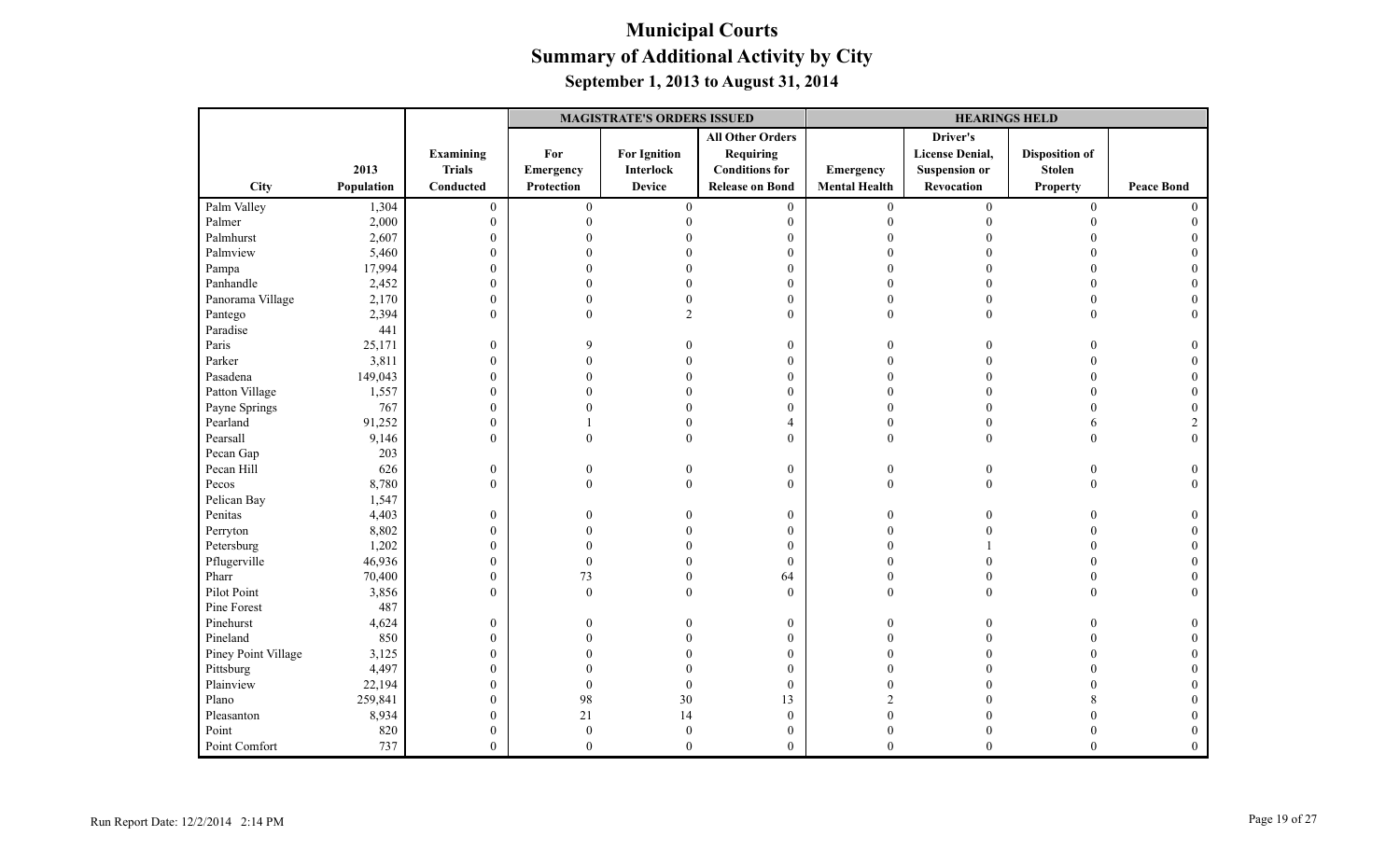|                     |            | <b>CASES IN WHICH FINE AND COURT COSTS</b> |                     |                    |                        | FINE AND COURT COSTS WAIVED |              | FINES, COURT COSTS AND OTHER AMOUNTS |              |
|---------------------|------------|--------------------------------------------|---------------------|--------------------|------------------------|-----------------------------|--------------|--------------------------------------|--------------|
|                     |            |                                            | <b>SATISFIED BY</b> |                    |                        | <b>FOR INDIGENCY</b>        |              | <b>COLLECTED</b>                     |              |
|                     |            | <b>Community Service</b>                   |                     |                    |                        |                             |              |                                      |              |
|                     | 2013       | Partial                                    | Full                |                    |                        |                             |              |                                      |              |
| City                | Population | <b>Satisfaction</b>                        | <b>Satisfaction</b> | <b>Jail Credit</b> | <b>Number of Cases</b> | <b>Amount Waived</b>        | Kept by City | <b>Remitted to State</b>             | <b>Total</b> |
| Palm Valley         | 1,304      | $\overline{4}$                             | $\overline{4}$      | 1                  | $\overline{0}$         | \$0                         | \$30,335     | \$27,805                             | \$58,140     |
| Palmer              | 2,000      | $\Omega$                                   | $\mathbf{0}$        | $\boldsymbol{0}$   | $\Omega$               | \$0                         | \$1,216,148  | \$987,160                            | \$2,208,706  |
| Palmhurst           | 2,607      | $\,8\,$                                    | 48                  | 23                 | $\theta$               | \$0                         | \$140,305    | \$81,327                             | \$221,641    |
| Palmview            | 5,460      | 33                                         | 348                 | 130                | 78                     | \$9,259                     | \$654,963    | \$222,079                            | \$877,051    |
| Pampa               | 17,994     | 26                                         | 34                  | 579                |                        | \$310                       | \$354,809    | \$162,595                            | \$517,401    |
| Panhandle           | 2,452      | $\theta$                                   | $\theta$            | $\,8\,$            | $\theta$               | \$0                         | \$17,493     | \$8,296                              | \$25,793     |
| Panorama Village    | 2,170      | $\theta$                                   | $\boldsymbol{0}$    | 37                 | $\boldsymbol{0}$       | \$0                         | \$48,849     | \$29,749                             | \$78,603     |
| Pantego             | 2,394      | $\Omega$                                   | $\overline{2}$      | 735                | 86                     | \$25,764                    | \$926,801    | \$366,545                            | \$1,293,345  |
| Paradise            | 441        |                                            |                     |                    |                        |                             |              |                                      |              |
| Paris               | 25,171     | $\mathbf{0}$                               | 225                 | 1,262              | 45                     | \$10,516                    | \$380,417    | \$228,595                            | \$609,014    |
| Parker              | 3,811      | $\theta$                                   | $\Omega$            | $\mathbf{0}$       | $\mathbf{0}$           | \$0                         | \$52,638     | \$35,536                             | \$88,461     |
| Pasadena            | 149,043    | $\theta$                                   | 2,689               | 4,725              | $\mathbf{0}$           | \$0                         | \$6,571,853  | \$3,409,299                          | \$9,981,153  |
| Patton Village      | 1,557      | $\overline{2}$                             | 17                  | 198                |                        | \$1,582                     | \$324,750    | \$220,192                            | \$544,944    |
| Payne Springs       | 767        | $\overline{4}$                             | 2                   | 201                | $\mathbf{1}$           | \$374                       | \$171,082    | \$85,636                             | \$256,725    |
| Pearland            | 91,252     | 17                                         | 575                 | 2,430              | 19                     | \$9,081                     | \$3,064,594  | \$1,161,507                          | \$4,223,100  |
| Pearsall            | 9,146      | 23                                         | 45                  | 200                | $\boldsymbol{0}$       | \$0                         | \$78,804     | \$71,086                             | \$149,891    |
| Pecan Gap           | 203        |                                            |                     |                    |                        |                             |              |                                      |              |
| Pecan Hill          | 626        | $\mathbf{0}$                               | $\theta$            | $\theta$           | $\mathbf{0}$           | \$0                         | \$1,197      | \$1,160                              | \$2,409      |
| Pecos               | 8,780      | $\tau$                                     | 22                  | 209                | $\theta$               | \$0                         | \$115,695    | \$41,307                             | \$157,009    |
| Pelican Bay         | 1,547      |                                            |                     |                    |                        |                             |              |                                      |              |
| Penitas             | 4,403      | 4                                          | 54                  | 17                 | $\theta$               | \$0                         | \$91,142     | \$42,863                             | \$134,005    |
| Perryton            | 8,802      | $\theta$                                   | 20                  | 61                 |                        | \$745                       | \$161,803    | \$114,972                            | \$276,775    |
| Petersburg          | 1,202      | $\theta$                                   | $\overline{4}$      | $\boldsymbol{0}$   | $\theta$               | \$0                         | \$0          | \$0                                  | \$8,672      |
| Pflugerville        | 46,936     | $\mathfrak{Z}$                             | 17                  | 88                 | $\overline{0}$         | \$0                         | \$971,508    | \$630,041                            | \$1,601,550  |
| Pharr               | 70,400     | 35                                         | 231                 | 932                | 55                     | \$12,314                    | \$1,057,146  | \$528,801                            | \$1,585,950  |
| Pilot Point         | 3,856      | $\theta$                                   | 3                   | 16                 | 30                     | \$13,931                    | \$159,962    | \$66,025                             | \$225,993    |
| Pine Forest         | 487        |                                            |                     |                    |                        |                             |              |                                      |              |
| Pinehurst           | 4,624      | 6                                          | 62                  | 349                | $\theta$               | \$0                         | \$250        | \$165,483                            | \$165,733    |
| Pineland            | 850        | $\theta$                                   | 6                   | $22\,$             |                        | \$195                       | \$100,592    | \$61,040                             | \$161,630    |
| Piney Point Village | 3,125      | $\theta$                                   | $\mathbf{0}$        | 64                 | $\theta$               | \$0                         | \$163,128    | \$80,832                             | \$243,970    |
| Pittsburg           | 4,497      | $\overline{2}$                             | $\mathbf Q$         | 222                | $\mathbf{0}$           | \$0                         | \$76,318     | \$46,386                             | \$122,704    |
| Plainview           | 22,194     | 8                                          | 45                  | 565                | 52                     | \$9,796                     | \$328,270    | \$222,631                            | \$550,903    |
| Plano               | 259,841    | 9                                          | 56                  | 4,995              | 8                      | \$2,557                     | \$7,709,542  | \$3,915,918                          | \$11,655,462 |
| Pleasanton          | 8,934      | $\overline{7}$                             | $\,8\,$             | 49                 | $\theta$               | \$0                         | \$345,212    | \$187,775                            | \$531,987    |
| Point               | 820        | $\Omega$                                   | $\theta$            | 9                  |                        | \$0                         | \$110,430    | \$75,175                             | \$185,607    |
| Point Comfort       | 737        | $\Omega$                                   | $\mathbf{Q}$        | $\overline{2}$     | $\Omega$               | \$0                         | \$163,665    | \$47,844                             | \$211,509    |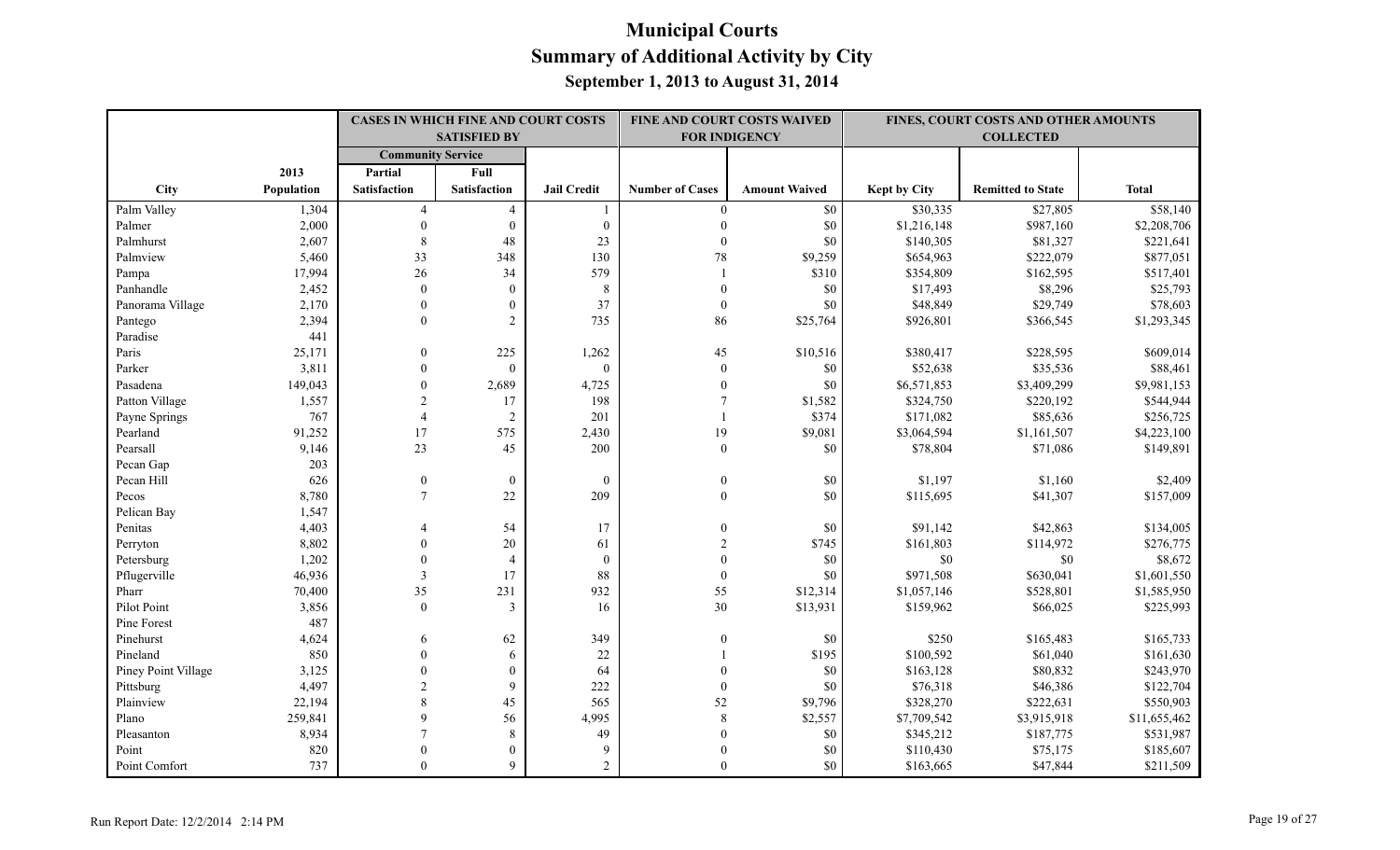|                           |            |                     |                                 | <b>MAGISTRATE WARNINGS</b> |                                       |                 |                     |                        |                  | <b>WARRANTS ISSUED</b> |          |                        |
|---------------------------|------------|---------------------|---------------------------------|----------------------------|---------------------------------------|-----------------|---------------------|------------------------|------------------|------------------------|----------|------------------------|
|                           |            |                     | <b>Number of Warnings Given</b> |                            | <b>Number of Requests for Counsel</b> |                 |                     | <b>Arrest Warrants</b> |                  |                        |          | Fire, Health and       |
|                           | 2013       | Class C             | Class A or B                    |                            | Class A or B                          |                 | Class C             | Class A or B           |                  | <b>Capiases Pro</b>    | Search   | <b>Code Inspection</b> |
| <b>City</b>               | Population | <b>Misdemeanors</b> | <b>Misdemeanors</b>             | <b>Felonies</b>            | <b>Misdemeanors</b>                   | <b>Felonies</b> | <b>Misdemeanors</b> | Misdemeanors           | <b>Felonies</b>  | Fine                   | Warrants | Warrants               |
| Point Venture, Village of | 800        | $\theta$            | $\theta$                        | $\theta$                   | $\overline{0}$                        | $\overline{0}$  | $\theta$            | $\theta$               | $\boldsymbol{0}$ | $\theta$               | $\Omega$ | $\Omega$               |
| Ponder                    | 1,395      |                     |                                 | $\Omega$                   | $\Omega$                              | $\overline{0}$  |                     | $\Omega$               | $\boldsymbol{0}$ | $\overline{4}$         |          |                        |
| Port Aransas              | 3,480      |                     |                                 |                            |                                       | $\Omega$        | 996                 |                        | $\mathbf{0}$     | 271                    |          |                        |
| Port Arthur               | 53,818     |                     |                                 |                            |                                       | 0               | 6,530               | $\Omega$               | $\mathbf{0}$     | 4,352                  |          |                        |
| Port Isabel               | 5,006      |                     |                                 |                            |                                       |                 | 372                 | 5                      | 19               | 213                    |          |                        |
| Port Lavaca               | 12,248     | 46                  |                                 | 37                         |                                       |                 | 349                 | $\Omega$               | $\mathbf{0}$     | 268                    |          |                        |
| Port Neches               | 13,040     | $\Omega$            |                                 | $\Omega$                   | $\Omega$                              | 0               | 437                 | $\Omega$               | $\theta$         | 229                    |          |                        |
| Portland                  | 15,099     | $\Omega$            | $\Omega$                        | $\Omega$                   | $\Omega$                              | $\theta$        | 235                 | $\Omega$               | $\overline{0}$   | 59                     |          |                        |
| Post                      | 5,376      | 49                  | $\mathbf{3}$                    |                            | $\Omega$                              | $\Omega$        | 628                 |                        | $\mathbf{1}$     | 36                     |          |                        |
| Poteet                    | 3,260      |                     |                                 |                            |                                       | $\Omega$        | 413                 | $\theta$               | $\overline{0}$   | 53                     |          |                        |
| Poth                      | 1,908      |                     | $\Omega$                        |                            | $\Omega$                              | $\theta$        | $\boldsymbol{0}$    | $\Omega$               | 6                | $\Omega$               |          |                        |
| Pottsboro                 | 2,160      |                     | $\theta$                        | $\Omega$                   | $\Omega$                              | $\theta$        | 79                  | $\theta$               | $\theta$         | $\Delta$               |          |                        |
| Prairie View              | 5,576      | $\Omega$            | 5                               | 13                         | $\Omega$                              | $\theta$        | 175                 | $\theta$               | $\mathbf{0}$     | 18                     |          |                        |
| Premont                   | 2,653      |                     |                                 |                            |                                       |                 |                     |                        |                  |                        |          |                        |
| Presidio                  | 4,426      |                     |                                 | $\Omega$                   | $\Omega$                              | $\theta$        | $\boldsymbol{0}$    | $\overline{0}$         | $\boldsymbol{0}$ | $\Omega$               |          |                        |
| Primera                   | 4,070      |                     |                                 |                            |                                       | $\Omega$        | 638                 | $\Omega$               | $\mathbf{0}$     | $\Omega$               |          |                        |
| Princeton                 | 6,807      |                     |                                 |                            |                                       | $\theta$        | 667                 | $\theta$               | 11               | 93                     |          |                        |
| Progreso                  | 5,507      |                     |                                 |                            |                                       | $\Omega$        | 9,430               | $\Omega$               | $\mathbf{0}$     | 11                     |          |                        |
| Prosper                   | 9,423      |                     |                                 |                            |                                       | 0               | 1,056               | $\Omega$               | $\theta$         | 189                    |          |                        |
| Providence Village        |            |                     |                                 |                            | $\Omega$                              |                 | 138                 | $\Omega$               | $\overline{0}$   | 35                     |          |                        |
| Quanah                    | 2,641      |                     |                                 |                            |                                       |                 | $\boldsymbol{0}$    | $\theta$               | $\boldsymbol{0}$ |                        |          |                        |
| Queen City                | 1,476      |                     |                                 | $\Omega$                   |                                       | $\Omega$        | 115                 | $\Omega$               | $\boldsymbol{0}$ | 15                     |          |                        |
| Quinlan                   | 1,394      |                     |                                 |                            | $\Omega$                              | $\theta$        | $\mathbf{0}$        | $\Omega$               | $\mathbf{0}$     | $\Omega$               |          |                        |
| Quitman                   | 1,809      |                     |                                 |                            |                                       | $\Omega$        | 165                 | $\Omega$               | $\mathbf{0}$     | 27                     |          |                        |
| Ralls                     | 1,944      |                     |                                 |                            |                                       | 0               | $\mathbf{0}$        | $\Omega$               | $\theta$         | $\Omega$               |          |                        |
| Rancho Viejo              | 2,437      |                     |                                 |                            |                                       |                 | 146                 | $\Omega$               | $\theta$         |                        |          |                        |
| Ranger                    | 2,468      |                     |                                 |                            |                                       |                 | 364                 | $\Omega$               | $\boldsymbol{0}$ |                        |          |                        |
| Ransom Canyon             | 1,096      | $\Omega$            | $\Omega$                        | $\Omega$                   | $\Omega$                              | $\overline{0}$  | $\mathbf{0}$        | $\theta$               | $\mathbf{0}$     | $\Omega$               |          |                        |
| Raymondville              | 11,284     | 130                 | 271                             | 142                        | 81                                    | 34              | 376                 | 31                     | 39               | 71                     |          |                        |
| Red Oak                   | 10,769     | 169                 | $\theta$                        | $\Omega$                   | $\Omega$                              | $\overline{0}$  | 1,864               | $\theta$               | $\mathbf{0}$     | 1,211                  |          |                        |
| Redwater                  | 1,057      | $\theta$            | $\theta$                        | $\Omega$                   | $\Omega$                              | 0               | $\mathbf{0}$        | $\overline{0}$         | $\theta$         | $\Omega$               |          |                        |
| Refugio                   | 2,890      |                     | 85                              | 82                         | $\Omega$                              |                 | $\mathbf{0}$        | 32                     | $\overline{0}$   |                        |          |                        |
| Reno (Lamar County)       | 3,166      |                     | $\theta$                        | $\Omega$                   |                                       | $\Omega$        | 33                  | $\overline{0}$         | $\boldsymbol{0}$ |                        |          |                        |
| Reno (Parker County)      | 2,494      |                     | $\theta$                        | 27                         |                                       | 7               | 820                 | $\overline{0}$         | $\overline{0}$   | 201                    |          |                        |
| Rhome                     | 1,522      | 42                  | $\Omega$                        | $\Omega$                   | $\Omega$                              | $\theta$        | 3,461               | $\mathbf{0}$           | $\theta$         | $\overline{2}$         |          |                        |
| Rice                      | 923        | $\boldsymbol{0}$    | $\Omega$                        | $\Omega$                   | $\Omega$                              | $\Omega$        | 114                 | $\theta$               | $\theta$         | 75                     |          |                        |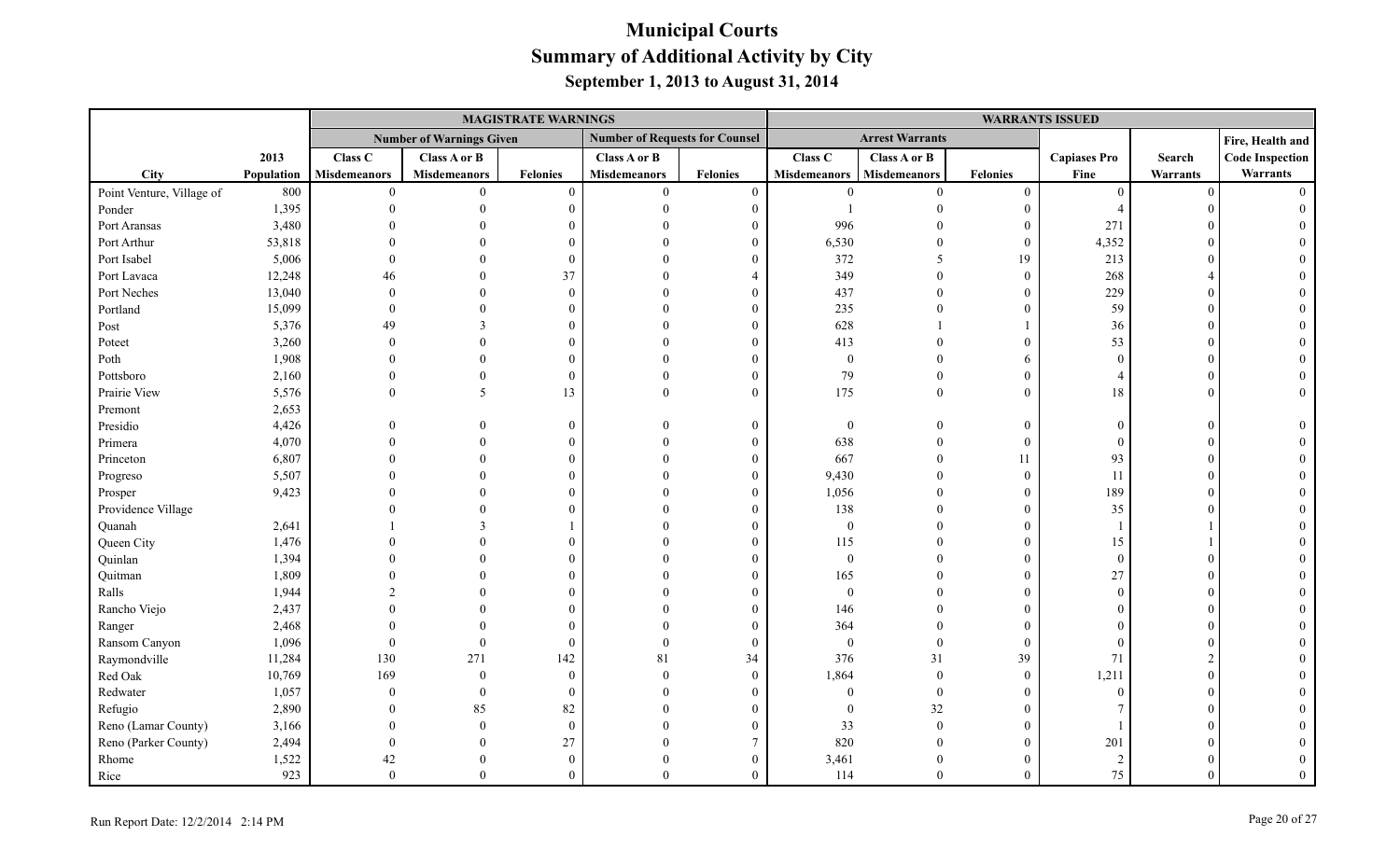|                           |            |                  | <b>MAGISTRATE'S ORDERS ISSUED</b> |                     |                         | <b>HEARINGS HELD</b> |                        |                       |                   |
|---------------------------|------------|------------------|-----------------------------------|---------------------|-------------------------|----------------------|------------------------|-----------------------|-------------------|
|                           |            |                  |                                   |                     | <b>All Other Orders</b> |                      | Driver's               |                       |                   |
|                           |            | Examining        | For                               | <b>For Ignition</b> | <b>Requiring</b>        |                      | <b>License Denial,</b> | <b>Disposition of</b> |                   |
|                           | 2013       | <b>Trials</b>    | Emergency                         | Interlock           | <b>Conditions for</b>   | Emergency            | <b>Suspension or</b>   | <b>Stolen</b>         |                   |
| City                      | Population | Conducted        | <b>Protection</b>                 | <b>Device</b>       | <b>Release on Bond</b>  | <b>Mental Health</b> | Revocation             | <b>Property</b>       | <b>Peace Bond</b> |
| Point Venture, Village of | 800        | $\boldsymbol{0}$ | $\boldsymbol{0}$                  | $\mathbf{0}$        | $\boldsymbol{0}$        | $\boldsymbol{0}$     | $\boldsymbol{0}$       | $\mathbf{0}$          | $\theta$          |
| Ponder                    | 1,395      | $\overline{0}$   | $\Omega$                          |                     | $\boldsymbol{0}$        | $\theta$             |                        | $\Omega$              |                   |
| Port Aransas              | 3,480      | $\boldsymbol{0}$ |                                   |                     | $\boldsymbol{0}$        | $\Omega$             |                        |                       |                   |
| Port Arthur               | 53,818     | $\boldsymbol{0}$ |                                   |                     | $\boldsymbol{0}$        |                      |                        |                       |                   |
| Port Isabel               | 5,006      | $\boldsymbol{0}$ |                                   |                     | $\mathbf{0}$            | $\Omega$             |                        | $\Omega$              |                   |
| Port Lavaca               | 12,248     | $\boldsymbol{0}$ |                                   |                     | $\boldsymbol{0}$        | $\mathfrak{D}$       |                        | $\Omega$              |                   |
| Port Neches               | 13,040     | $\boldsymbol{0}$ |                                   |                     | $\mathbf{0}$            | $\Omega$             |                        | $\Omega$              | $\theta$          |
| Portland                  | 15,099     | $\boldsymbol{0}$ |                                   |                     | $\boldsymbol{0}$        | $\Omega$             |                        |                       |                   |
| Post                      | 5,376      | $\boldsymbol{0}$ |                                   |                     | $\mathbf{0}$            |                      |                        | $\Omega$              |                   |
| Poteet                    | 3,260      | $\boldsymbol{0}$ |                                   |                     | $\mathbf{0}$            | $\Omega$             | $\Omega$               | $\Omega$              | $\Omega$          |
| Poth                      | 1,908      | $\boldsymbol{0}$ |                                   |                     | $\boldsymbol{0}$        | $\Omega$             |                        |                       |                   |
| Pottsboro                 | 2,160      | $\boldsymbol{0}$ | 0                                 |                     | $\boldsymbol{0}$        | $\mathbf{0}$         |                        |                       |                   |
| Prairie View              | 5,576      | $\mathbf{0}$     | $\Omega$                          |                     | $\mathbf{0}$            | $\mathbf{0}$         | $\Omega$               |                       | $\Omega$          |
| Premont                   | 2,653      |                  |                                   |                     |                         |                      |                        |                       |                   |
| Presidio                  | 4,426      | $\boldsymbol{0}$ | 0                                 |                     | $\mathbf{0}$            | $\mathbf{0}$         | 0                      | 0                     | $\Omega$          |
| Primera                   | 4,070      | $\boldsymbol{0}$ | 0                                 |                     | $\mathbf{0}$            | $\Omega$             |                        |                       | $\Omega$          |
| Princeton                 | 6,807      | $\boldsymbol{0}$ |                                   |                     | $\boldsymbol{0}$        | $\theta$             |                        |                       |                   |
| Progreso                  | 5,507      | $\boldsymbol{0}$ |                                   |                     | $\mathbf{0}$            | $\sqrt{ }$           |                        | $\Omega$              |                   |
| Prosper                   | 9,423      | $\boldsymbol{0}$ |                                   |                     | $\mathbf{0}$            | $\Omega$             |                        | $\Omega$              |                   |
| Providence Village        |            | $\boldsymbol{7}$ |                                   |                     | $\mathbf{0}$            | $\Omega$             |                        | $\Omega$              |                   |
| Quanah                    | 2,641      | $\boldsymbol{0}$ |                                   |                     | $\mathbf{0}$            | 0                    |                        |                       |                   |
| Queen City                | 1,476      | $\boldsymbol{0}$ |                                   |                     | $\boldsymbol{0}$        |                      |                        |                       |                   |
| Quinlan                   | 1,394      | $\boldsymbol{0}$ |                                   |                     | $\boldsymbol{0}$        | $\Omega$             |                        | $\Omega$              |                   |
| Quitman                   | 1,809      | $\boldsymbol{0}$ |                                   |                     | $\mathbf{0}$            | $\Omega$             |                        | $\Omega$              |                   |
| Ralls                     | 1,944      | $\boldsymbol{0}$ |                                   |                     | $\mathbf{0}$            | $\Omega$             |                        | $\Omega$              | $\theta$          |
| Rancho Viejo              | 2,437      | $\boldsymbol{0}$ |                                   |                     | $\mathbf{0}$            | $\Omega$             |                        |                       |                   |
| Ranger                    | 2,468      | $\boldsymbol{0}$ | 0                                 |                     | $\mathbf{0}$            | $\bigcap$            |                        | $\Omega$              |                   |
| Ransom Canyon             | 1,096      | $\boldsymbol{0}$ | $\theta$                          |                     | $\mathbf{0}$            | $\Omega$             |                        | $\Omega$              |                   |
| Raymondville              | 11,284     | $\boldsymbol{0}$ | 25                                |                     | 6                       | $\Omega$             |                        | $\Omega$              |                   |
| Red Oak                   | 10,769     | $\boldsymbol{0}$ | $\Omega$                          |                     | $\mathbf{0}$            |                      |                        |                       |                   |
| Redwater                  | 1,057      | $\boldsymbol{0}$ |                                   |                     | $\mathbf{0}$            |                      |                        |                       |                   |
| Refugio                   | 2,890      | $\boldsymbol{0}$ |                                   |                     | $\mathbf{0}$            | $\Omega$             |                        | $\Omega$              | $\Omega$          |
| Reno (Lamar County)       | 3,166      | $\boldsymbol{0}$ |                                   |                     | $\boldsymbol{0}$        | $\Omega$             |                        |                       |                   |
| Reno (Parker County)      | 2,494      | $\boldsymbol{0}$ | 5                                 |                     | $\mathbf{0}$            | $\Omega$             |                        |                       | $\theta$          |
| Rhome                     | 1,522      | $\boldsymbol{0}$ | 0                                 |                     | $\boldsymbol{0}$        | $\theta$             |                        |                       | $\Omega$          |
| Rice                      | 923        | $\overline{0}$   | $\Omega$                          | $\Omega$            | $\theta$                | $\Omega$             | $\Omega$               | $\Omega$              | $\Omega$          |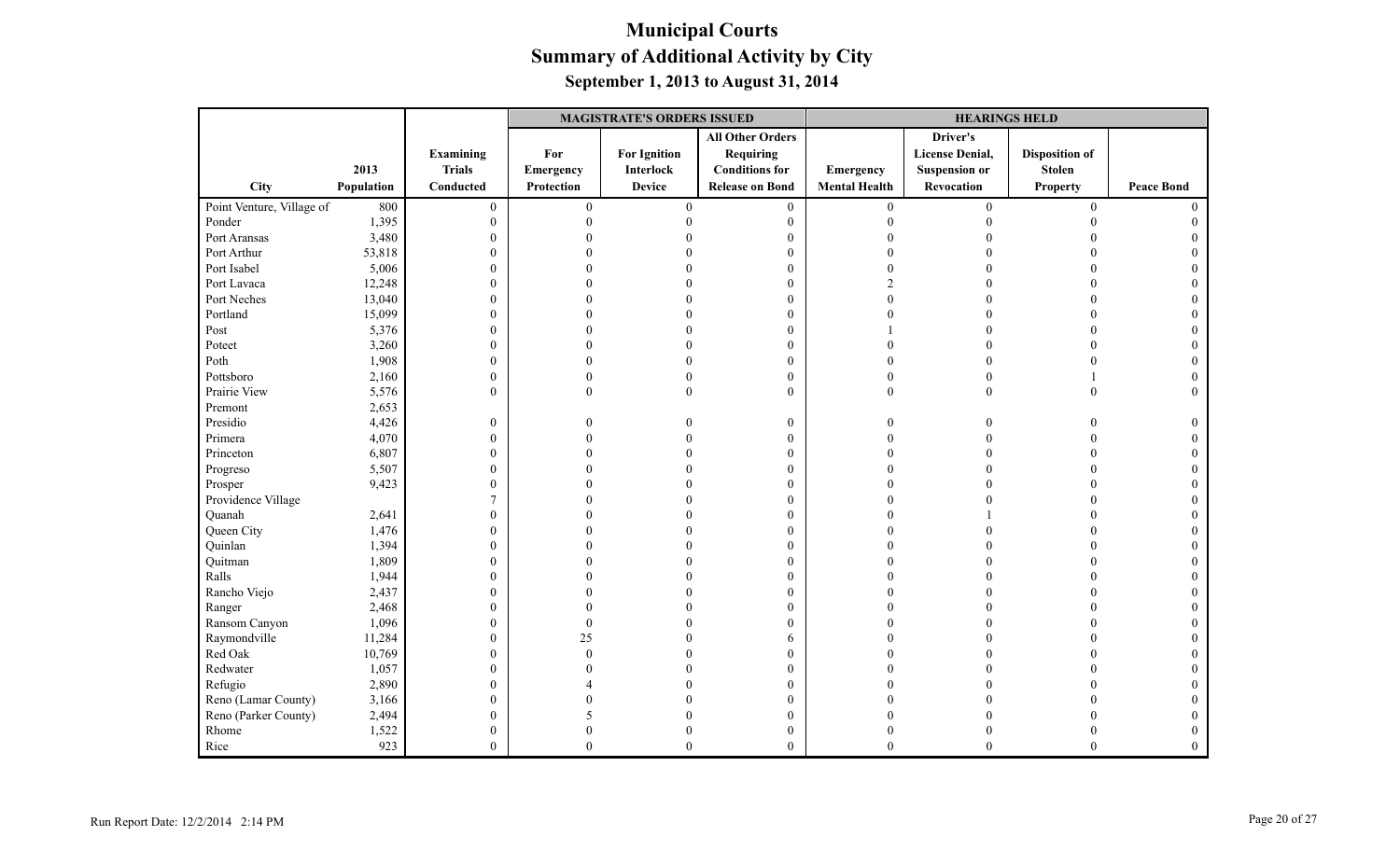|                           |            | <b>CASES IN WHICH FINE AND COURT COSTS</b> |                     |                    |                        | FINE AND COURT COSTS WAIVED |                     | FINES, COURT COSTS AND OTHER AMOUNTS |              |
|---------------------------|------------|--------------------------------------------|---------------------|--------------------|------------------------|-----------------------------|---------------------|--------------------------------------|--------------|
|                           |            |                                            | <b>SATISFIED BY</b> |                    |                        | <b>FOR INDIGENCY</b>        |                     | <b>COLLECTED</b>                     |              |
|                           |            | <b>Community Service</b>                   |                     |                    |                        |                             |                     |                                      |              |
|                           | 2013       | Partial                                    | Full                |                    |                        |                             |                     |                                      |              |
| City                      | Population | Satisfaction                               | <b>Satisfaction</b> | <b>Jail Credit</b> | <b>Number of Cases</b> | <b>Amount Waived</b>        | <b>Kept by City</b> | <b>Remitted to State</b>             | <b>Total</b> |
| Point Venture, Village of | 800        | $\mathbf{0}$                               | $\mathbf{0}$        | $\mathbf{0}$       | $\theta$               | $\$0$                       | \$0                 | \$0                                  | \$0          |
| Ponder                    | 1,395      | $\mathbf{0}$                               | $\boldsymbol{0}$    | $\boldsymbol{0}$   |                        | $\$0$                       | \$15,445            | \$6,390                              | \$21,831     |
| Port Aransas              | 3,480      | $\overline{4}$                             | 12                  | 32                 |                        | \$0                         | \$297,484           | \$66,037                             | \$363,525    |
| Port Arthur               | 53,818     | 17                                         | 519                 | 5,284              | $\Omega$               | \$0                         | \$1,526,185         | \$749,406                            | \$2,275,590  |
| Port Isabel               | 5,006      | $\overline{4}$                             | 47                  | 89                 | $\theta$               | \$0                         | \$227,675           | \$102,275                            | \$329,955    |
| Port Lavaca               | 12,248     | 55                                         | $\overline{7}$      | 483                | 21                     | \$2,214                     | \$171,203           | \$70,971                             | \$242,181    |
| Port Neches               | 13,040     | $\mathbf{0}$                               | 3                   | 338                | $\theta$               | \$0                         | \$152,590           | \$61,759                             | \$214,345    |
| Portland                  | 15,099     | 8                                          | 6                   | 120                | $\Omega$               | \$1                         | \$239,745           | \$172,946,530                        | \$387,483    |
| Post                      | 5,376      | $\mathbf Q$                                | 10                  | 102                | $\Omega$               | \$0                         | \$128,174           | \$91,634                             | \$219,814    |
| Poteet                    | 3,260      | 6                                          | 19                  | $\boldsymbol{0}$   | $\theta$               | \$0                         | \$81,579            | \$39,013                             | \$120,595    |
| Poth                      | 1,908      |                                            | $\overline{c}$      | 17                 | 5                      | \$1,538                     | \$61,151            | \$29,261                             | \$90,417     |
| Pottsboro                 | 2,160      | $\Omega$                                   | $\boldsymbol{0}$    | $\boldsymbol{0}$   | $\theta$               | \$0                         | \$227,056           | \$86,108                             | \$313,163    |
| Prairie View              | 5,576      | $\Omega$                                   | $\Omega$            | $\overline{3}$     | $\mathbf{0}$           | \$0                         | \$49,890            | \$29,917                             | \$79,808     |
| Premont                   | 2,653      |                                            |                     |                    |                        |                             |                     |                                      |              |
| Presidio                  | 4,426      | $\overline{2}$                             | 1                   | $\boldsymbol{0}$   | 96                     | \$9,444                     | \$32,604            | \$30,957                             | \$63,562     |
| Primera                   | 4,070      | 3                                          | 28                  | $\overline{4}$     | 5                      | \$1,092                     | \$55,623            | \$41,853                             | \$97,894     |
| Princeton                 | 6,807      | $\theta$                                   | 6                   | $\tau$             | 6                      | \$93                        | \$288,799           | \$194,647                            | \$483,448    |
| Progreso                  | 5,507      | 219                                        | 1,167               | 23                 | $\Omega$               | \$0                         | \$308,419           | \$134,951                            | \$443,381    |
| Prosper                   | 9,423      | $\theta$                                   | 35                  | $26\,$             | $\Omega$               | $\$0$                       | \$292,752           | \$150,515                            | \$443,416    |
| Providence Village        |            | 5                                          | 3                   | $20\,$             |                        | $\$0$                       | \$53,039            | \$32,305                             | \$84,401     |
| Ouanah                    | 2,641      | $\Omega$                                   | 6                   | $\boldsymbol{0}$   |                        | \$0                         | \$3,625             | \$1,308                              | \$4,933      |
| Queen City                | 1,476      |                                            | 17                  | 77                 |                        | \$0                         | \$40,070            | \$29,851                             | \$69,819     |
| Quinlan                   | 1,394      | $\Omega$                                   | $\overline{2}$      | $\tau$             | $\Omega$               | \$0                         | \$12,095            | \$7,863                              | \$19,957     |
| Quitman                   | 1,809      | $\Omega$                                   | 6                   | 46                 |                        | \$654                       | \$53,034            | \$31,495                             | \$84,529     |
| Ralls                     | 1,944      | $\overline{c}$                             | 6                   | 6                  |                        | \$0                         | \$23,354            | \$20,794                             | \$44,155     |
| Rancho Viejo              | 2,437      | $\Omega$                                   | $\Omega$            | $\overline{0}$     | $\Omega$               | \$0                         | \$66,284            | \$35,200                             | \$101,484    |
| Ranger                    | 2,468      | $\overline{2}$                             | 13                  | $\overline{0}$     | $\Omega$               | \$0                         | \$154,301           | \$109,642                            | \$263,042    |
| Ransom Canyon             | 1,096      | $\Omega$                                   | $\mathbf{0}$        | $\mathbf{0}$       |                        | $\$0$                       | \$0                 | $\$0$                                | \$0          |
| Raymondville              | 11,284     | $\overline{c}$                             | 8                   | 101                |                        | $\$0$                       | \$52,486            | \$28,591                             | \$81,085     |
| Red Oak                   | 10,769     | $\Omega$                                   | $\boldsymbol{0}$    | 268                |                        | $\$0$                       | \$559,358           | \$234,293                            | \$794,487    |
| Redwater                  | 1,057      | $\Omega$                                   | $\theta$            | $\mathbf{0}$       | $\Omega$               | \$0                         | \$0                 | \$0                                  | \$0          |
| Refugio                   | 2,890      | $\Omega$                                   |                     | 18                 |                        | \$0                         | \$187,577           | \$108,991                            | \$296,568    |
| Reno (Lamar County)       | 3,166      | $\Omega$                                   | $\theta$            | $\mathbf{0}$       |                        | $\$0$                       | \$26,816            | \$18,098                             | \$44,916     |
| Reno (Parker County)      | 2,494      | $\Omega$                                   | 12                  | 214                |                        | \$0                         | \$184,495           | \$165,832                            | \$280,329    |
| Rhome                     | 1,522      |                                            | 5                   | 103                |                        | \$0                         | \$275,861           | \$163,051                            | \$440,690    |
| Rice                      | 923        | $\Omega$                                   | $\Omega$            | $\overline{0}$     | $\Omega$               | \$0                         | \$338,571           | \$150,883                            | \$489,453    |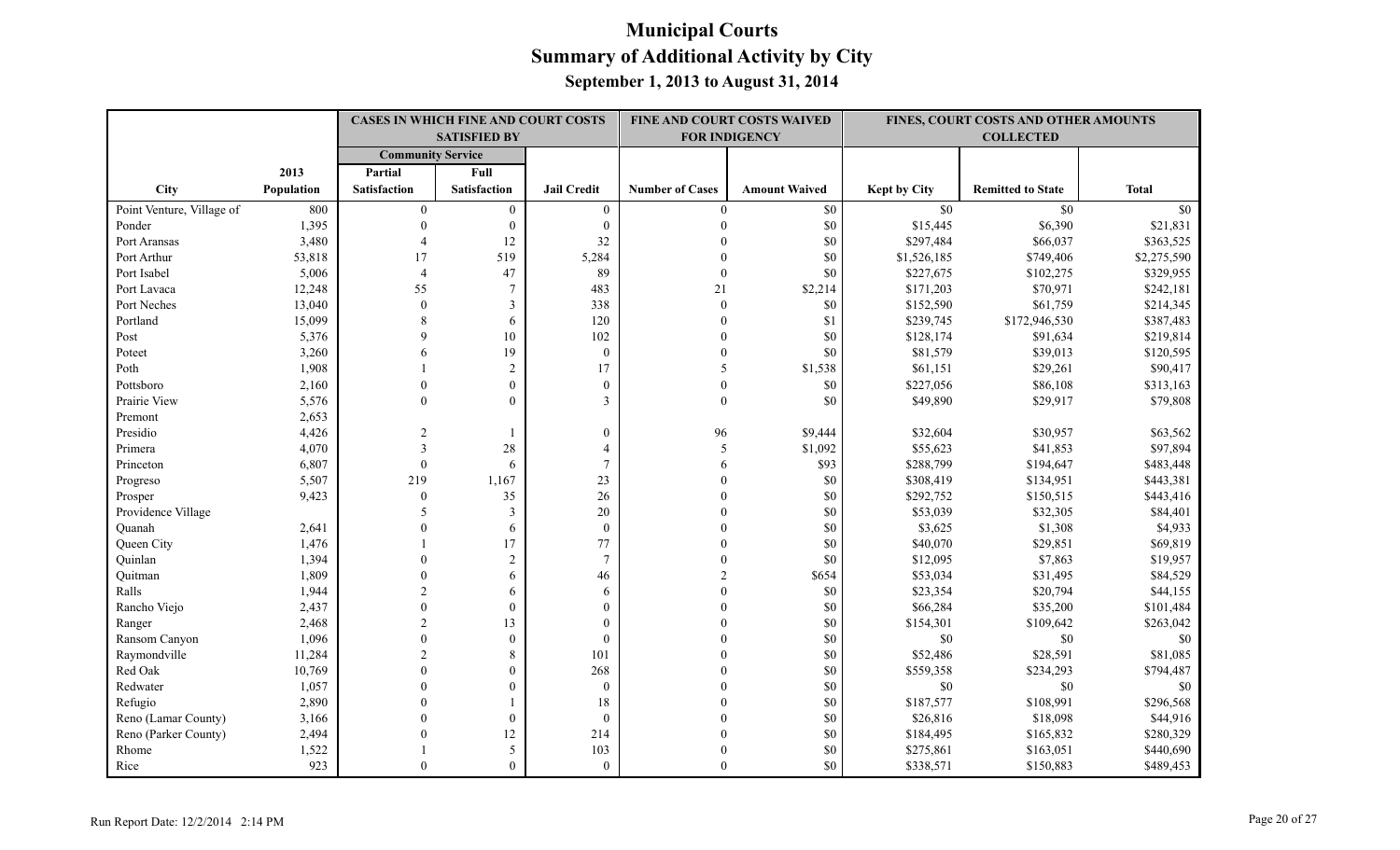|                    |            |                     |                                 | <b>MAGISTRATE WARNINGS</b> |                                       |                  |                          |                        |                  | <b>WARRANTS ISSUED</b> |          |                        |
|--------------------|------------|---------------------|---------------------------------|----------------------------|---------------------------------------|------------------|--------------------------|------------------------|------------------|------------------------|----------|------------------------|
|                    |            |                     | <b>Number of Warnings Given</b> |                            | <b>Number of Requests for Counsel</b> |                  |                          | <b>Arrest Warrants</b> |                  |                        |          | Fire, Health and       |
|                    | 2013       | Class C             | Class A or B                    |                            | Class A or B                          |                  | Class C                  | Class A or B           |                  | <b>Capiases Pro</b>    | Search   | <b>Code Inspection</b> |
| City               | Population | <b>Misdemeanors</b> | <b>Misdemeanors</b>             | <b>Felonies</b>            | <b>Misdemeanors</b>                   | <b>Felonies</b>  | <b>Misdemeanors</b>      | <b>Misdemeanors</b>    | <b>Felonies</b>  | Fine                   | Warrants | Warrants               |
| Richardson         | 99,223     | 3,565               | 1,452                           | 741                        | 1,038                                 | 434              | 7,839                    | 1,573                  | 777              | 2,471                  | 136      | $\Omega$               |
| Richland Hills     | 7,801      | 383                 | 91                              | 63                         | 23                                    | 19               | 1,317                    | 10                     | 14               | 386                    | Q        |                        |
| Richmond           | 11,679     | $\theta$            | $\theta$                        | $\Omega$                   | $\mathbf{0}$                          | $\overline{0}$   | 1,328                    | $\overline{0}$         | $\mathbf{0}$     | 479                    |          |                        |
| Richwood           | 3,510      |                     | $\Omega$                        | $\Omega$                   | $\Omega$                              | $\Omega$         | 592                      | $\theta$               | $\mathbf{0}$     | $\overline{0}$         |          |                        |
| Riesel             | 1,007      |                     |                                 |                            | $\Omega$                              | $\Omega$         | 1,275                    | $\mathbf{0}$           | $\theta$         | 164                    |          |                        |
| Rio Grande City    | 13,834     |                     |                                 |                            |                                       | $\theta$         | 691                      | 107                    | 91               | 113                    |          |                        |
| Rio Hondo          | 2,356      |                     |                                 |                            |                                       | $\Omega$         | 53                       | $\theta$               | $\boldsymbol{0}$ | 15                     |          |                        |
| Rio Vista          | 873        |                     |                                 |                            | $\Omega$                              | $\Omega$         | 351                      | $\Omega$               | $\theta$         | 60                     |          |                        |
| <b>Rising Star</b> | 835        |                     | $\theta$                        | $\Omega$                   | $\Omega$                              | $\Omega$         | $\boldsymbol{0}$         | $\overline{0}$         | $\boldsymbol{0}$ | $\theta$               |          |                        |
| River Oaks         | 7,427      | 84                  | 47                              | 29                         |                                       |                  | 4,546                    | 6                      | $\overline{c}$   | 458                    |          |                        |
| Roanoke            | 5,962      | $\Omega$            | $\Omega$                        | $\Omega$                   |                                       | $\Omega$         | 2,308                    | $\Omega$               | $\overline{0}$   | 268                    |          |                        |
| Robert Lee         | 1,049      |                     | $\Omega$                        |                            |                                       | $\theta$         | $\mathfrak{Z}$           | $\Omega$               | $\theta$         |                        |          |                        |
| Robinson           | 10,509     |                     |                                 |                            |                                       | $\theta$         | 1,024                    | $\Omega$               | $\theta$         | $\Omega$               |          |                        |
| Robstown           | 11,487     | $\theta$            | $\Omega$                        | $\Omega$                   | $\Omega$                              | $\theta$         | 2,214                    | $\theta$               | $\theta$         | $\Omega$               |          |                        |
| Rockdale           | 5,595      | 449                 | 148                             | 183                        | 88                                    | 131              | 950                      | 54                     | 83               | 475                    |          |                        |
| Rockport           | 8,766      | 143                 | 288                             | 161                        | $78\,$                                | 95               | 1,234                    | $\overline{0}$         | $\mathbf{0}$     | 560                    | $\Omega$ |                        |
| Rockwall           | 37,490     | 381                 | 200                             | 186                        | $\overline{\mathcal{A}}$              | 13               | 3,722                    | $10\,$                 | 49               | 622                    | 24       |                        |
| Rogers             | 1,218      | $\mathbf{0}$        | $\theta$                        | $\Omega$                   | $\Omega$                              | $\overline{0}$   | 182                      | $\overline{0}$         | $\overline{0}$   | $\overline{0}$         | $\Omega$ |                        |
| Rollingwood        | 1,412      | $\Omega$            |                                 |                            | $\Omega$                              | $\theta$         | 102                      | $\Omega$               | $\mathbf{0}$     | 37                     |          |                        |
| Roma               | 9,765      |                     |                                 |                            | $\Omega$                              | $\theta$         | 453                      | $\Omega$               | $\theta$         | 341                    |          |                        |
| Roman Forest       | 1,538      |                     |                                 |                            | $\Omega$                              | $\Omega$         | 273                      | $\theta$               | $\overline{0}$   | 128                    |          |                        |
| Ropesville         | 434        |                     |                                 |                            |                                       | $\Omega$         | 64                       | $\theta$               | $\boldsymbol{0}$ | $\overline{0}$         |          |                        |
| Roscoe             | 1,322      |                     |                                 |                            |                                       | $\Omega$         | $\Omega$                 | $\Omega$               | $\theta$         | $\Omega$               |          |                        |
| Rose City          | 502        |                     |                                 |                            |                                       | $\theta$         |                          | $\Omega$               | $\theta$         | $\Omega$               |          |                        |
| Rosebud            | 1,412      | $\theta$            |                                 |                            |                                       | $\Omega$         | $\Omega$                 | $\Omega$               | $\theta$         | $\Omega$               |          |                        |
| Rosenberg          | 30,618     | 1,310               | $\Omega$                        |                            | $\Omega$                              | $\theta$         | 1,084                    | $\mathbf{0}$           | $\boldsymbol{0}$ | 1,246                  |          |                        |
| Round Rock         | 99,887     | $\boldsymbol{0}$    | $\Omega$                        | $\Omega$                   | $\theta$                              | $\overline{0}$   | 2,384                    | 393                    | 202              | $\theta$               |          |                        |
| Rowlett            | 56,199     | 1,284               | 388                             | 128                        | 248                                   | $80\,$           | 3,855                    | 545                    | 371              | 951                    | 254      |                        |
| Roxton             | 650        | $\mathbf{0}$        | $\theta$                        | $\theta$                   | $\mathbf{0}$                          | $\mathbf{0}$     | $\boldsymbol{0}$         | $\boldsymbol{0}$       | $\boldsymbol{0}$ | $\bf{0}$               | $\Omega$ |                        |
| Royse City         | 9,349      | $\Omega$            | $\theta$                        | $\Omega$                   | $\Omega$                              | $\theta$         | 125                      | $\overline{0}$         | -1               | 159                    | 17       | $\Omega$               |
| Rule               | 636        |                     |                                 |                            |                                       |                  |                          |                        |                  |                        |          |                        |
| Runaway Bay        | 1,286      | $\bf{0}$            | $\theta$                        | $\Omega$                   | $\theta$                              | $\boldsymbol{0}$ | 172                      | $\overline{0}$         | $\mathbf{0}$     | $\Omega$               | $\Omega$ |                        |
| Rusk               | 5,551      | 540                 | 119                             | 86                         | 44                                    | 40               | $\overline{\phantom{a}}$ | $\theta$               | $\overline{0}$   | 1,076                  |          |                        |
| Sabinal            | 1,695      | $\bf{0}$            | $\theta$                        | $\theta$                   | $\theta$                              | $\overline{0}$   | 264                      | $\overline{0}$         | $\theta$         | 45                     | ſ        |                        |
| Sachse             | 20,329     | 142                 | 84                              | 24                         | 51                                    | 20               | 275                      | 113                    | 40               | 122                    | 31       |                        |
| Saginaw            | 19,806     | 390                 | 344                             | 197                        | 62                                    | 57               | 2,840                    | 50                     | 44               | 543                    | 32       | 74                     |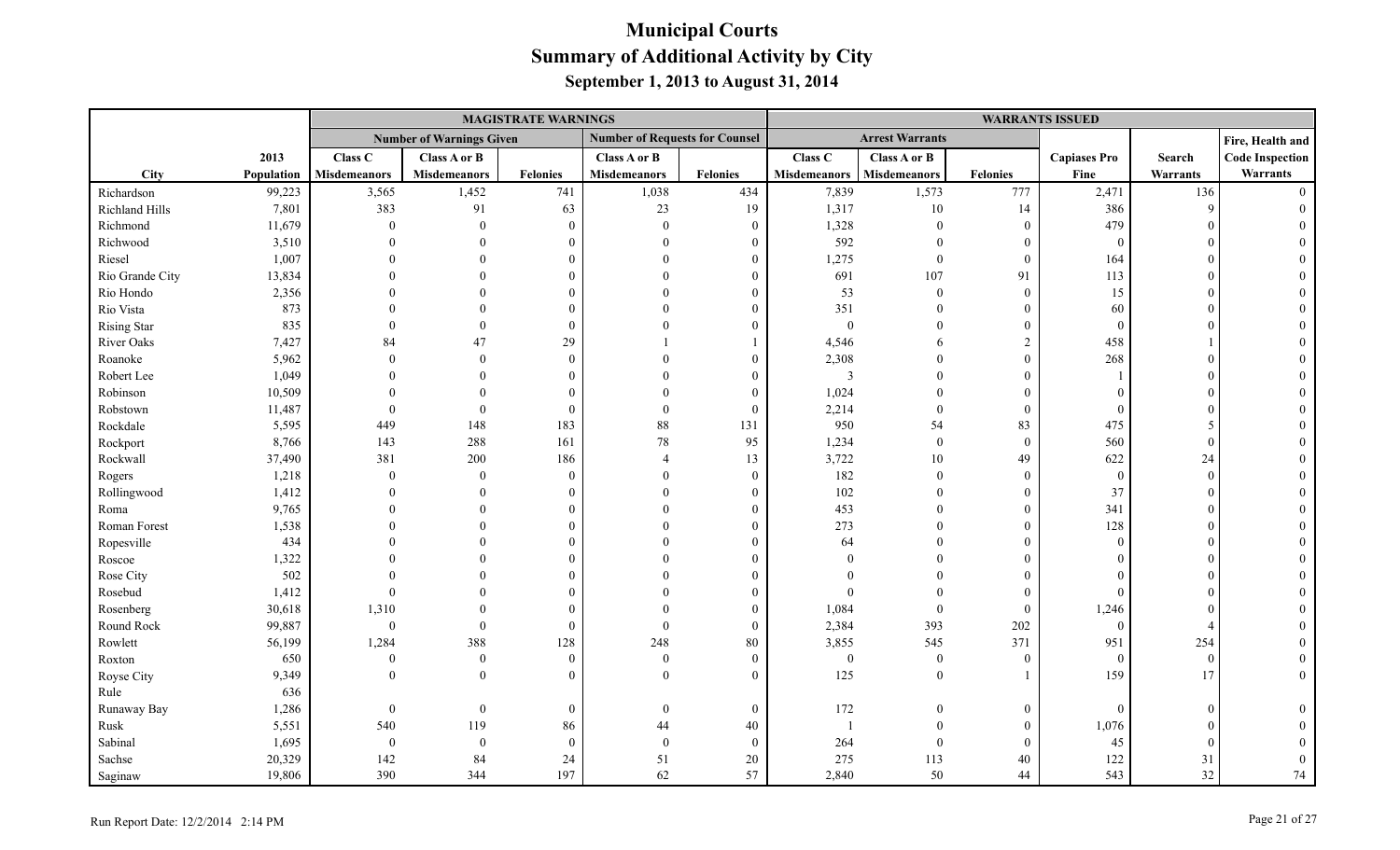|                    |            |                  |                | <b>MAGISTRATE'S ORDERS ISSUED</b> |                         |                      | <b>HEARINGS HELD</b>   |                       |                   |
|--------------------|------------|------------------|----------------|-----------------------------------|-------------------------|----------------------|------------------------|-----------------------|-------------------|
|                    |            |                  |                |                                   | <b>All Other Orders</b> |                      | Driver's               |                       |                   |
|                    |            | Examining        | For            | <b>For Ignition</b>               | <b>Requiring</b>        |                      | <b>License Denial,</b> | <b>Disposition of</b> |                   |
|                    | 2013       | <b>Trials</b>    | Emergency      | <b>Interlock</b>                  | <b>Conditions</b> for   | Emergency            | <b>Suspension or</b>   | <b>Stolen</b>         |                   |
| City               | Population | Conducted        | Protection     | <b>Device</b>                     | <b>Release on Bond</b>  | <b>Mental Health</b> | Revocation             | <b>Property</b>       | <b>Peace Bond</b> |
| Richardson         | 99,223     | $\boldsymbol{0}$ | 185            | 133                               | $\boldsymbol{0}$        | $\boldsymbol{0}$     | $\boldsymbol{0}$       | $\boldsymbol{0}$      | $\Omega$          |
| Richland Hills     | 7,801      | $\mathbf{0}$     | 14             | $\overline{4}$                    | $\boldsymbol{0}$        | $\mathbf{0}$         | $\Omega$               | $\Omega$              | $\mathbf{0}$      |
| Richmond           | 11,679     | $\boldsymbol{0}$ | $\Omega$       |                                   | $\boldsymbol{0}$        |                      |                        |                       |                   |
| Richwood           | 3,510      | $\mathbf{0}$     | 0              |                                   | $\mathbf{0}$            | $\Omega$             |                        | $\Omega$              | $\Omega$          |
| Riesel             | 1,007      | $\boldsymbol{0}$ |                |                                   | $\boldsymbol{0}$        | $\Omega$             |                        | $\Omega$              |                   |
| Rio Grande City    | 13,834     | $\boldsymbol{0}$ | 0              |                                   | $\mathbf{0}$            | $\Omega$             |                        | $\theta$              | $\Omega$          |
| Rio Hondo          | 2,356      | $\boldsymbol{0}$ |                |                                   | $\mathbf{0}$            | $\Omega$             |                        |                       |                   |
| Rio Vista          | 873        | $\boldsymbol{0}$ | 0              |                                   | $\boldsymbol{0}$        | $\Omega$             |                        | $\Omega$              |                   |
| <b>Rising Star</b> | 835        | $\boldsymbol{0}$ | $\Omega$       |                                   | $\mathbf{0}$            | $\Omega$             |                        | $\Omega$              |                   |
| River Oaks         | 7,427      | $\mathbf{0}$     | $\mathfrak{D}$ |                                   | $\mathbf{0}$            | $\Omega$             |                        | $\Omega$              |                   |
| Roanoke            | 5,962      | $\boldsymbol{0}$ | 0              |                                   | $\boldsymbol{0}$        | 0                    |                        |                       |                   |
| Robert Lee         | 1,049      | $\boldsymbol{0}$ |                |                                   | $\mathbf{0}$            |                      |                        | $\Omega$              |                   |
| Robinson           | 10,509     | $\boldsymbol{0}$ |                |                                   | $\mathbf{0}$            | $\Omega$             |                        | $\Omega$              | 0                 |
| Robstown           | 11,487     | $\boldsymbol{0}$ | $\Omega$       |                                   | $\mathbf{0}$            | $\Omega$             |                        | $\Omega$              |                   |
| Rockdale           | 5,595      | 12               | 12             |                                   | $20\,$                  | $\Omega$             |                        |                       |                   |
| Rockport           | 8,766      | $\boldsymbol{0}$ | $\theta$       |                                   | $\boldsymbol{0}$        | $\Omega$             |                        |                       |                   |
| Rockwall           | 37,490     | $\boldsymbol{0}$ | 6              |                                   | $\boldsymbol{0}$        | $\Omega$             |                        | $\Omega$              | $\Omega$          |
| Rogers             | 1,218      | $\boldsymbol{0}$ |                |                                   | $\mathbf{0}$            | $\Omega$             |                        | $\Omega$              |                   |
| Rollingwood        | 1,412      | $\boldsymbol{0}$ | 0              |                                   | $\mathbf{0}$            | $\Omega$             |                        | $\Omega$              |                   |
| Roma               | 9,765      | $\boldsymbol{0}$ |                |                                   | $\boldsymbol{0}$        | $\Omega$             |                        |                       |                   |
| Roman Forest       | 1,538      | $\boldsymbol{0}$ | 0              |                                   | $\boldsymbol{0}$        | $\sqrt{ }$           |                        | $\Omega$              | $\Omega$          |
| Ropesville         | 434        | $\boldsymbol{0}$ |                |                                   | $\mathbf{0}$            | $\Omega$             |                        | $\Omega$              |                   |
| Roscoe             | 1,322      | $\mathbf{0}$     | 0              |                                   | $\boldsymbol{0}$        | $\Omega$             |                        | $\Omega$              | $\Omega$          |
| Rose City          | 502        | $\boldsymbol{0}$ |                |                                   | $\boldsymbol{0}$        | $\theta$             |                        |                       |                   |
| Rosebud            | 1,412      | $\boldsymbol{0}$ |                |                                   | $\mathbf{0}$            | $\Omega$             |                        | $\Omega$              |                   |
| Rosenberg          | 30,618     | $\boldsymbol{0}$ |                |                                   | $\boldsymbol{0}$        | $\Omega$             | 0                      | $\Omega$              |                   |
| Round Rock         | 99,887     | $\boldsymbol{0}$ | $\theta$       |                                   | $\mathbf{0}$            | $\Omega$             |                        | $\Omega$              |                   |
| Rowlett            | 56,199     | $\boldsymbol{0}$ | 11             |                                   | $\mathbf{0}$            | $\Omega$             |                        |                       |                   |
| Roxton             | 650        | $\mathbf{0}$     | $\theta$       |                                   | $\mathbf{0}$            | $\Omega$             |                        | $\Omega$              |                   |
| Royse City         | 9,349      | $\mathbf{0}$     | $\theta$       | $\theta$                          | $\mathbf{0}$            | $\mathbf{0}$         | $\theta$               | $\theta$              | $\Omega$          |
| Rule               | 636        |                  |                |                                   |                         |                      |                        |                       |                   |
| Runaway Bay        | 1,286      | $\boldsymbol{0}$ | $\mathbf{0}$   | $\boldsymbol{0}$                  | $\boldsymbol{0}$        | $\mathbf{0}$         |                        |                       | $\theta$          |
| Rusk               | 5,551      | $\boldsymbol{0}$ | 11             | $10\,$                            | 36                      | $\theta$             |                        |                       |                   |
| Sabinal            | 1,695      | $\boldsymbol{0}$ | $\overline{0}$ | $\mathbf{0}$                      | $\boldsymbol{0}$        | $\Omega$             |                        |                       |                   |
| Sachse             | 20,329     | $\mathbf{0}$     | $\overline{2}$ | $\mathbf{0}$                      | $\mathbf{0}$            | $\Omega$             | 0                      |                       | $\Omega$          |
| Saginaw            | 19,806     | $\overline{0}$   | 37             | 29                                | $\theta$                | $\theta$             | $\Omega$               | $\theta$              | $\theta$          |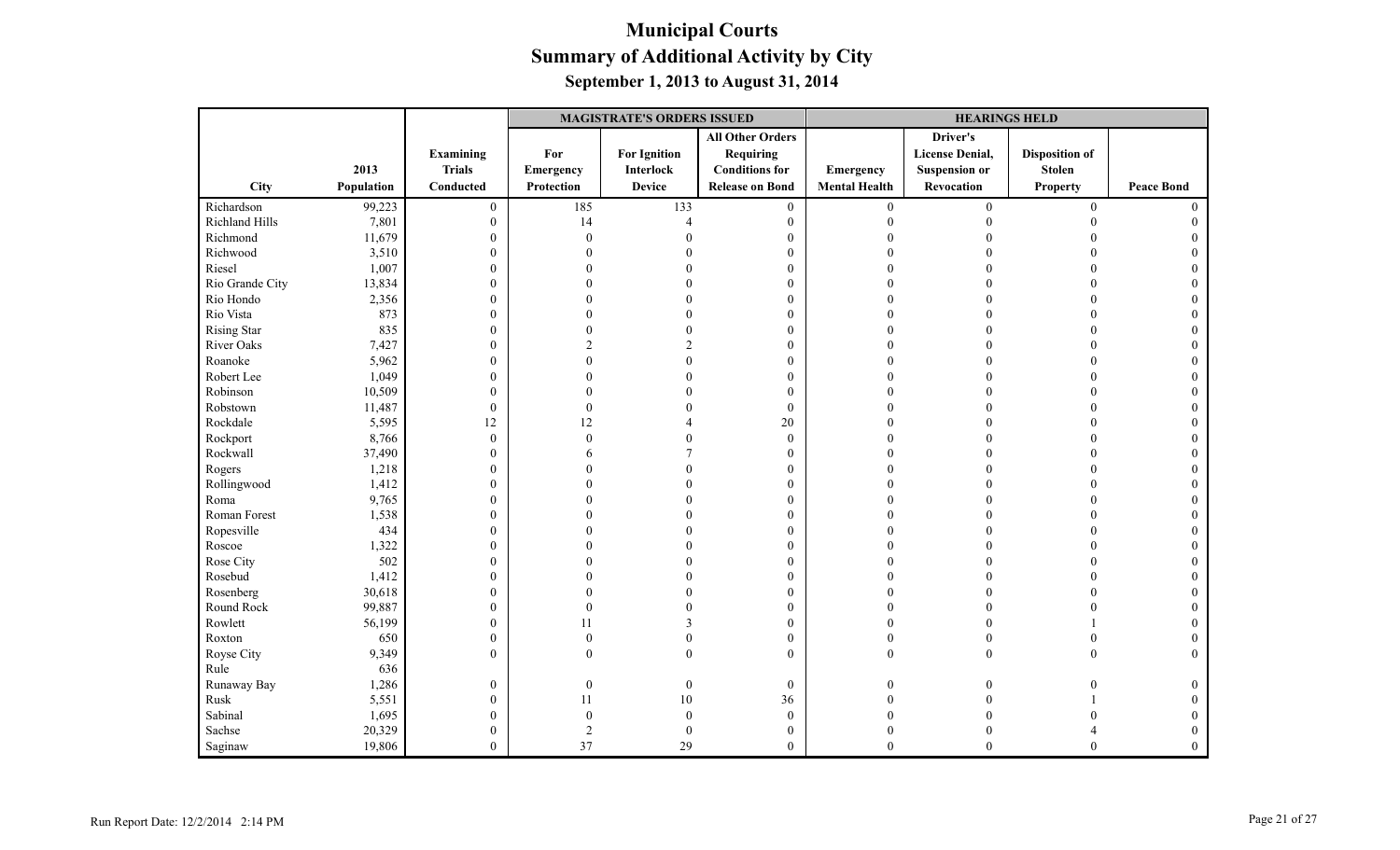|                    |            |                          | <b>CASES IN WHICH FINE AND COURT COSTS</b><br><b>SATISFIED BY</b> |                    | FINE AND COURT COSTS WAIVED<br><b>FOR INDIGENCY</b> |                      |                     | FINES, COURT COSTS AND OTHER AMOUNTS<br><b>COLLECTED</b> |              |
|--------------------|------------|--------------------------|-------------------------------------------------------------------|--------------------|-----------------------------------------------------|----------------------|---------------------|----------------------------------------------------------|--------------|
|                    |            | <b>Community Service</b> |                                                                   |                    |                                                     |                      |                     |                                                          |              |
|                    | 2013       | Partial                  | Full                                                              |                    |                                                     |                      |                     |                                                          |              |
| City               | Population | <b>Satisfaction</b>      | <b>Satisfaction</b>                                               | <b>Jail Credit</b> | <b>Number of Cases</b>                              | <b>Amount Waived</b> | <b>Kept by City</b> | <b>Remitted to State</b>                                 | <b>Total</b> |
| Richardson         | 99,223     | $\mathbf{0}$             | 26                                                                | 4,295              | 50                                                  | \$10,805             | \$4,031,000         | \$2,266,227                                              | \$6,297,226  |
| Richland Hills     | 7,801      | $\sqrt{2}$               | 14                                                                | 507                | $\mathfrak{Z}$                                      | \$916                | \$417,711           | \$162,216                                                | \$579,934    |
| Richmond           | 11,679     | 15                       | 74                                                                | 710                |                                                     | \$178                | \$286,501           | \$131,146                                                | \$417,655    |
| Richwood           | 3,510      | $\overline{1}$           | 30                                                                | 86                 | $\theta$                                            | \$0                  | \$164,134           | \$92,967                                                 | \$257,202    |
| Riesel             | 1,007      | $\mathbf{0}$             | $\mathbf{0}$                                                      | $\mathbf{0}$       | $\theta$                                            | \$0                  | \$614,732           | \$324,346                                                | \$939,079    |
| Rio Grande City    | 13,834     | 25                       | 476                                                               | 304                | 16                                                  | \$3,390              | \$150,642           | \$93,954                                                 | \$244,603    |
| Rio Hondo          | 2,356      | $\theta$                 | $\mathbf{0}$                                                      | $\mathbf{0}$       | $\mathbf{0}$                                        | \$0                  | \$35,200            | \$22,536                                                 | \$57,744     |
| Rio Vista          | 873        | $\theta$                 | 12                                                                | 87                 | $\Omega$                                            | \$0                  | \$103,133           | \$83,703                                                 | \$186,847    |
| <b>Rising Star</b> | 835        | $\Omega$                 | $\theta$                                                          | $\theta$           |                                                     | \$136                | \$15,393            | \$11,777                                                 | \$27,170     |
| River Oaks         | 7,427      | $\overline{2}$           | 17                                                                | 1,219              |                                                     | \$629                | \$525,662           | \$283,704                                                | \$809,370    |
| Roanoke            | 5,962      | $\Omega$                 | $\mathbf{0}$                                                      | 448                |                                                     | $\$0$                | \$654,239           | \$368,705                                                | \$1,022,949  |
| Robert Lee         | 1,049      | $\theta$                 |                                                                   | $\mathbf{0}$       |                                                     | \$107                | \$977               | $\$0$                                                    | \$977        |
| Robinson           | 10,509     | $\Omega$                 | 5                                                                 | 245                | $\Omega$                                            | \$0                  | \$150,556           | \$91,175                                                 | \$241,738    |
| Robstown           | 11,487     | 4                        | 49                                                                | 386                | $\Omega$                                            | \$0                  | \$540,358           | \$309,125                                                | \$849,491    |
| Rockdale           | 5,595      | $\theta$                 | $\mathbf{0}$                                                      | $\mathbf{0}$       | $\Omega$                                            | \$0                  | \$438,747           | \$225,716                                                | \$664,472    |
| Rockport           | 8,766      | 8                        | 36                                                                | 305                | 14                                                  | \$2,402              | \$224,804           | \$92,626                                                 | \$317,430    |
| Rockwall           | 37,490     | 6                        | 69                                                                | 1,631              | 15                                                  | \$4,743              | \$1,094,274         | \$583,241                                                | \$1,677,511  |
| Rogers             | 1,218      | $\Omega$                 | $\Omega$                                                          | 3                  | $\theta$                                            | \$0                  | \$167,040           | \$101,731                                                | \$268,778    |
| Rollingwood        | 1,412      | $\Omega$                 |                                                                   | $\mathbf{0}$       | $\theta$                                            | \$0                  | \$53,705            | \$46,019                                                 | \$99,733     |
| Roma               | 9,765      |                          | 43                                                                | 353                |                                                     | \$0                  | \$138,108           | \$55,831                                                 | \$193,950    |
| Roman Forest       | 1,538      | $\Omega$                 | $\mathbf{0}$                                                      | 35                 |                                                     | \$0                  | \$86,426            | \$41,873                                                 | \$128,302    |
| Ropesville         | 434        | $\mathcal{E}$            | 9                                                                 | 43                 | $\Omega$                                            | \$0                  | \$63,386            | \$64,886                                                 | \$128,271    |
| Roscoe             | 1,322      | $\Omega$                 | $\boldsymbol{0}$                                                  | $\mathbf{0}$       | $\Omega$                                            | \$0                  | \$1,528             | \$2,513                                                  | \$4,040      |
| Rose City          | 502        | $\Omega$                 | $\mathbf{0}$                                                      | $\mathbf{0}$       |                                                     | \$0                  | \$10,802            | \$7,418                                                  | \$18,218     |
| Rosebud            | 1,412      | $\Omega$                 | $\mathbf{0}$                                                      | $\Omega$           |                                                     | \$0                  | \$334,756           | \$149,182                                                | \$483,941    |
| Rosenberg          | 30,618     | $20\,$                   | 33                                                                | 1,743              |                                                     | \$309                | \$528,986           | \$243,539                                                | \$772,524    |
| Round Rock         | 99,887     | 28                       | 49                                                                | 722                | 56                                                  | \$17,850             | \$1,515,181         | \$660,256                                                | \$2,175,439  |
| Rowlett            | 56,199     | 296                      | 387                                                               | 2,782              | $\mathfrak{Z}$                                      | \$856                | \$960,276           | \$560,556                                                | \$1,520,831  |
| Roxton             | 650        | $\mathbf{0}$             | $\theta$                                                          | $\theta$           | $\mathbf{0}$                                        | \$0                  | \$0                 | \$0                                                      | \$0          |
| Royse City         | 9,349      | 5                        | 13                                                                | 90                 | $\Omega$                                            | \$0                  | \$259,769           | \$133,210                                                | \$392,988    |
| Rule               | 636        |                          |                                                                   |                    |                                                     |                      |                     |                                                          |              |
| Runaway Bay        | 1,286      | $\mathbf{0}$             | $\overline{4}$                                                    | 37                 | $\boldsymbol{0}$                                    | \$0                  | \$183,967           | \$113,433                                                | \$297,407    |
| Rusk               | 5,551      | 13                       | 107                                                               | 575                | 25                                                  | \$6,447              | \$309,539           | \$162,665                                                | \$472,205    |
| Sabinal            | 1,695      | $\sqrt{2}$               | 15                                                                | 23                 | 5                                                   | \$1,548              | \$94,663            | \$57,961                                                 | \$153,243    |
| Sachse             | 20,329     | $\Omega$                 | $\overline{0}$                                                    | 242                | $\Omega$                                            | \$0                  | \$228,770           | \$101,876                                                | \$330,648    |
| Saginaw            | 19,806     | $\Omega$                 | 22                                                                | 871                |                                                     | \$137                | \$520,457           | \$331,111                                                | \$851,568    |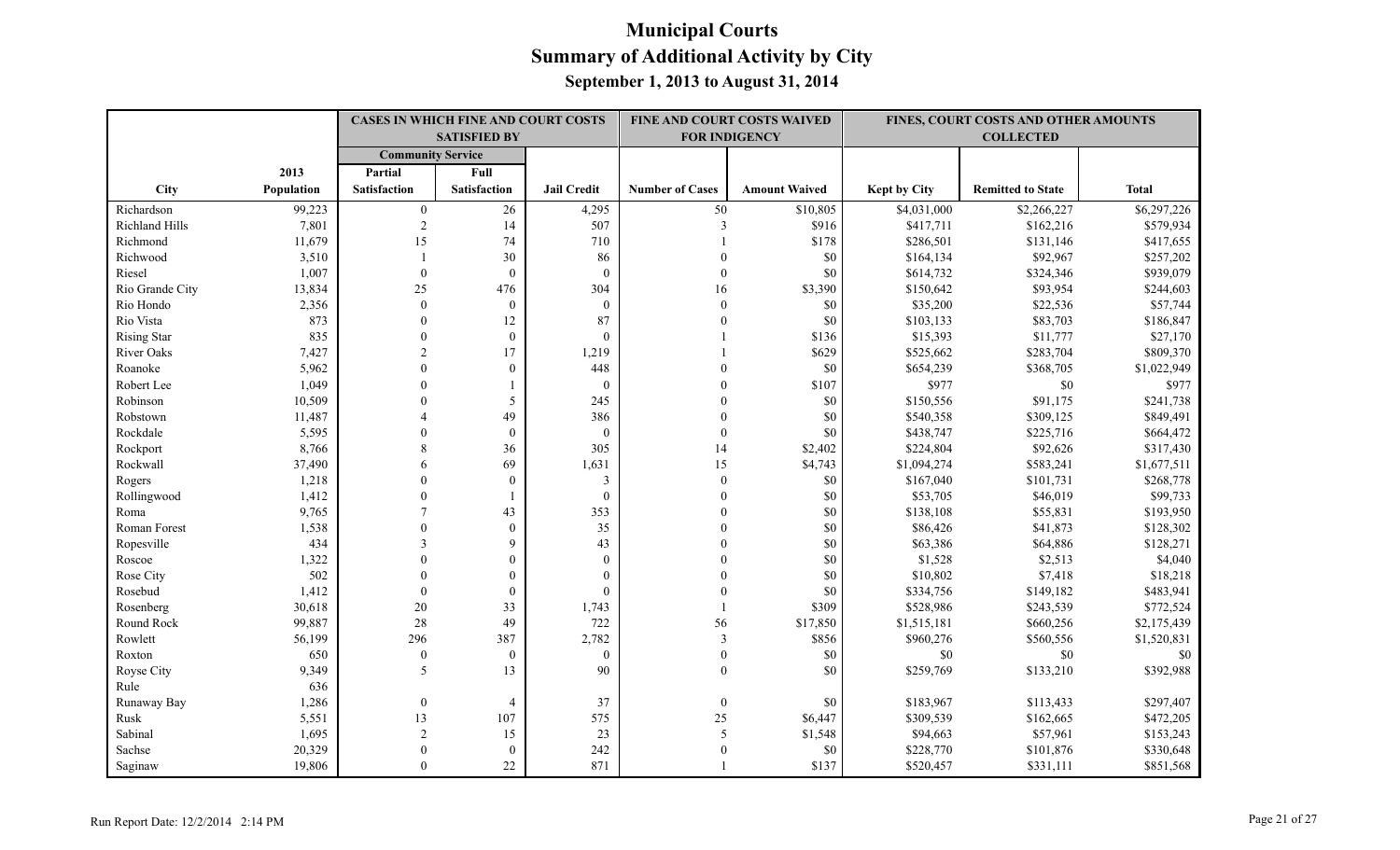|               |            |                     |                                 | <b>MAGISTRATE WARNINGS</b> |                                       |                  |                     |                        |                  | <b>WARRANTS ISSUED</b> |          |                        |
|---------------|------------|---------------------|---------------------------------|----------------------------|---------------------------------------|------------------|---------------------|------------------------|------------------|------------------------|----------|------------------------|
|               |            |                     | <b>Number of Warnings Given</b> |                            | <b>Number of Requests for Counsel</b> |                  |                     | <b>Arrest Warrants</b> |                  |                        |          | Fire, Health and       |
|               | 2013       | Class C             | Class A or B                    |                            | Class A or B                          |                  | Class C             | Class A or B           |                  | <b>Capiases Pro</b>    | Search   | <b>Code Inspection</b> |
| <b>City</b>   | Population | <b>Misdemeanors</b> | <b>Misdemeanors</b>             | <b>Felonies</b>            | <b>Misdemeanors</b>                   | <b>Felonies</b>  | <b>Misdemeanors</b> | <b>Misdemeanors</b>    | <b>Felonies</b>  | Fine                   | Warrants | Warrants               |
| Saint Jo      | 1,043      | $\theta$            | $\theta$                        | $\Omega$                   | $\overline{0}$                        | $\boldsymbol{0}$ | 306                 | $\theta$               | $\mathbf{0}$     | $\theta$               | $\Omega$ | $\Omega$               |
| Salado        | 2,126      |                     |                                 | $\Omega$                   | $\Omega$                              | $\mathbf{0}$     | $\mathbf{0}$        | $\Omega$               | $\mathbf{0}$     | $\theta$               |          |                        |
| San Angelo    | 93,200     |                     |                                 |                            |                                       | $\mathbf{0}$     | 7,582               |                        | $\mathbf{0}$     | 8,672                  |          |                        |
| San Antonio   | 1,327,407  |                     |                                 |                            | $\Omega$                              | $\mathbf{0}$     | 130,104             | $\Omega$               | $\mathbf{0}$     | 44,190                 | 28       |                        |
| San Augustine | 2,108      |                     |                                 | $\Omega$                   | $\theta$                              | $\theta$         | $\mathbf{0}$        | $\Omega$               | $\mathbf{1}$     | $\theta$               | $\Omega$ |                        |
| San Benito    | 24,250     | 673                 | 704                             | 316                        | 527                                   | 249              | 1,055               | 117                    | 76               | 1,719                  |          |                        |
| San Diego     | 4,488      | $\mathbf{0}$        | $\theta$                        | $\Omega$                   | $\mathbf{0}$                          | $\mathbf{0}$     | $\boldsymbol{0}$    | $\overline{0}$         | $\boldsymbol{0}$ | $\theta$               |          |                        |
| San Felipe    | 747        |                     | $\Omega$                        | $\Omega$                   | $\mathbf{0}$                          | $\theta$         | $\theta$            | $\theta$               | $\mathbf{0}$     | $\Omega$               |          |                        |
| San Juan      | 33,856     |                     | 289                             | 234                        | 173                                   | 124              | 3,969               | 79                     | 80               | 521                    |          |                        |
| San Marcos    | 44,894     | 112                 | 255                             | 78                         | $72\,$                                | 24               | 1,361               | $\mathbf{0}$           | $\boldsymbol{0}$ | $\Omega$               |          |                        |
| San Saba      | 3,099      |                     | $\theta$                        | $\Omega$                   | $\theta$                              |                  | 33                  | $\Omega$               | $\theta$         |                        |          |                        |
| Sanctuary     |            |                     | $\theta$                        |                            | $\Omega$                              | $\theta$         | $\mathbf{0}$        | $\Omega$               | $\theta$         | $\Omega$               |          |                        |
| Sanger        | 6,916      |                     |                                 |                            | $\Omega$                              | $\theta$         | 236                 | $\Omega$               | $\theta$         | 65                     |          |                        |
| Sansom Park   | 4,686      |                     |                                 |                            | $\Omega$                              | $\theta$         | 3,065               | $\Omega$               | $\mathbf{0}$     | 786                    |          |                        |
| Santa Anna    | 1,099      |                     | $\Omega$                        |                            | $\Omega$                              | $\theta$         | 635                 | $\theta$               | $\overline{0}$   | 29                     |          |                        |
| Santa Fe      | 12,222     | $\Omega$            | $\theta$                        | $\Omega$                   | $\theta$                              | $\theta$         | 764                 | $\mathbf{0}$           | $\boldsymbol{0}$ | 94                     |          | $\Omega$               |
| Santa Rosa    | 2,873      |                     |                                 |                            |                                       |                  |                     |                        |                  |                        |          |                        |
| Savoy         | 831        |                     |                                 |                            |                                       |                  |                     |                        |                  |                        |          |                        |
| Schertz       | 31,465     | $\Omega$            |                                 | $\Omega$                   | $\Omega$                              | $\mathbf{0}$     | 2,396               | $\overline{0}$         |                  | 50                     | f        |                        |
| Schulenburg   | 2,852      | $\theta$            |                                 |                            | $\Omega$                              | $\theta$         | $\mathbf{0}$        | $\Omega$               | $\mathbf{0}$     | $\Omega$               |          |                        |
| Seabrook      | 11,952     | 280                 | Q                               | $\overline{2}$             |                                       | $\theta$         | 379                 | $\theta$               | $\boldsymbol{0}$ | 456                    |          |                        |
| Seadrift      | 1,364      | $\boldsymbol{0}$    | $\Omega$                        | $\Omega$                   |                                       | $\Omega$         | $\tau$              | $\theta$               | $\theta$         |                        |          |                        |
| Seagoville    | 14,835     | 470                 | 86                              | 60                         | $\mathcal{D}$                         | $\overline{4}$   | 1,158               | 134                    | 87               | 349                    |          |                        |
| Seagraves     | 2,417      | $\boldsymbol{0}$    | $\boldsymbol{0}$                | $\theta$                   | $\theta$                              | $\theta$         | $\boldsymbol{0}$    | $\mathbf{0}$           | $\mathbf{0}$     | $\overline{0}$         |          |                        |
| Sealy         | 6,019      | $22\,$              | 35                              | 15                         | 11                                    | $\,$ 8 $\,$      | 1,238               |                        | $\theta$         | 423                    |          |                        |
| Seguin        | 25,175     | $\mathbf{0}$        | $\theta$                        | $\Omega$                   | $\Omega$                              | $\Omega$         | 2,693               | $\Omega$               | $\overline{0}$   | 1,962                  |          |                        |
| Selma         | 5,540      | $\theta$            | $\theta$                        | $\Omega$                   | $\Omega$                              | $\theta$         | 2,572               | $\theta$               | $\mathbf{0}$     | 331                    |          |                        |
| Seminole      | 6,430      | $\Omega$            | $\Omega$                        | $\Omega$                   | $\Omega$                              | $\overline{0}$   | 392                 | $\overline{0}$         | $\overline{0}$   | 34                     |          |                        |
| Seven Oaks    | 111        |                     |                                 |                            |                                       |                  |                     |                        |                  |                        |          |                        |
| Seven Points  | 1,455      | 292                 |                                 | $\Omega$                   | $\Omega$                              | $\overline{0}$   | 1,103               | $\theta$               | 59               | 427                    | $\Omega$ |                        |
| Seymour       | 2,740      | $\Omega$            |                                 |                            | $\Omega$                              | $\theta$         | $40\,$              | $\Omega$               | $\mathbf{0}$     | 33                     |          |                        |
| Shady Shores  | 2,612      |                     |                                 |                            | $\Omega$                              |                  | $\Omega$            | $\Omega$               | $\theta$         | $\Omega$               |          |                        |
| Shallowater   | 2,484      |                     |                                 |                            |                                       | $\Omega$         |                     |                        | $\theta$         | $\Omega$               |          |                        |
| Shamrock      | 1,910      |                     |                                 |                            |                                       | $\Omega$         |                     |                        | $\theta$         | 9                      |          |                        |
| Shavano Park  | 3,035      |                     |                                 |                            | $\Omega$                              | $\Omega$         | 716                 | $\Omega$               | $\mathbf{0}$     | 58                     |          |                        |
| Shenandoah    | 2,134      | $\Omega$            | $\Omega$                        |                            | $\Omega$                              | $\Omega$         | 11                  | $\Omega$               | $\theta$         | 10                     | $\Omega$ |                        |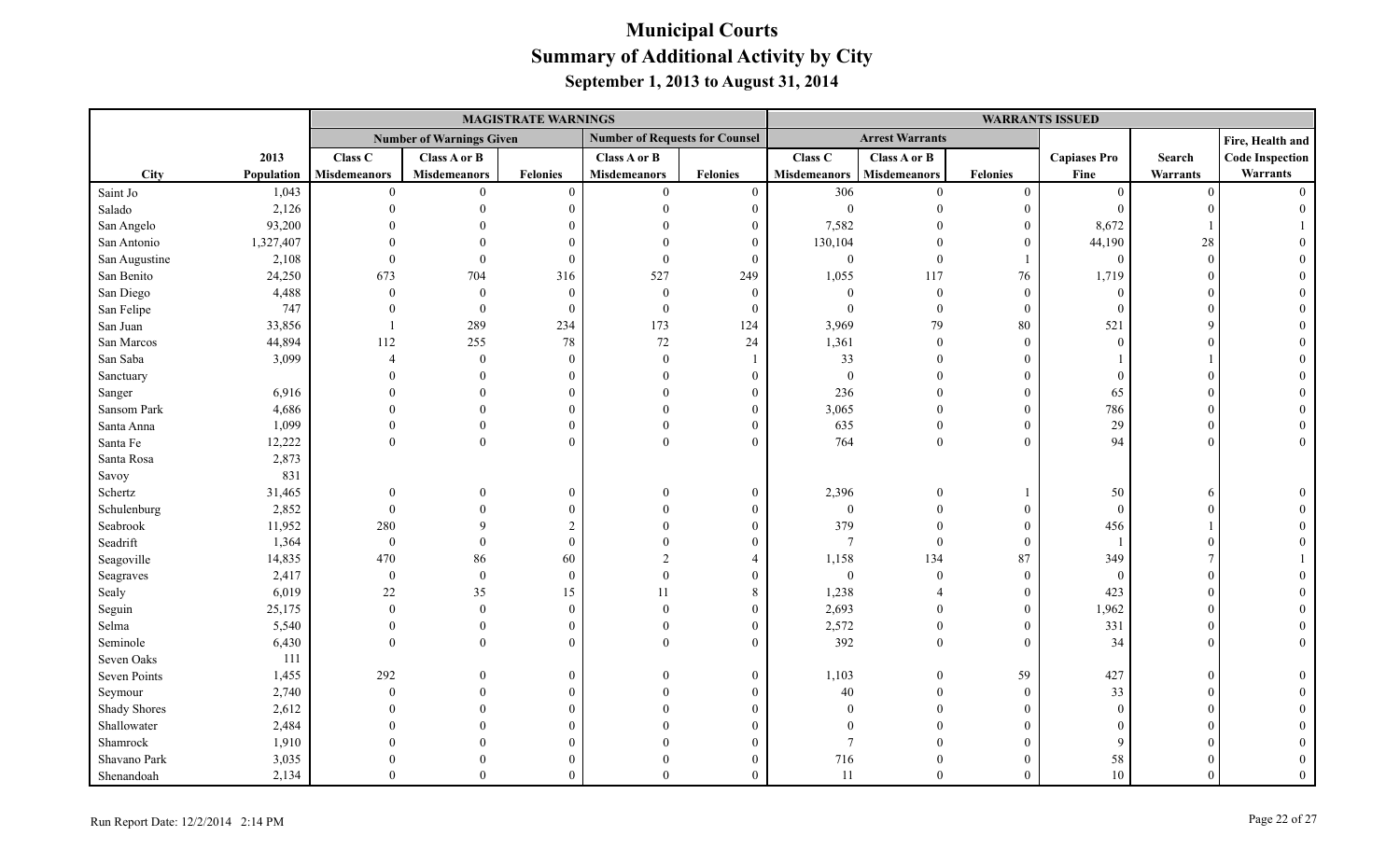|                     |            |                  |                  | <b>MAGISTRATE'S ORDERS ISSUED</b> |                         |                      | <b>HEARINGS HELD</b>   |                         |                   |
|---------------------|------------|------------------|------------------|-----------------------------------|-------------------------|----------------------|------------------------|-------------------------|-------------------|
|                     |            |                  |                  |                                   | <b>All Other Orders</b> |                      | Driver's               |                         |                   |
|                     |            | <b>Examining</b> | For              | <b>For Ignition</b>               | <b>Requiring</b>        |                      | <b>License Denial,</b> | <b>Disposition of</b>   |                   |
|                     | 2013       | <b>Trials</b>    | Emergency        | <b>Interlock</b>                  | <b>Conditions for</b>   | Emergency            | <b>Suspension or</b>   | <b>Stolen</b>           |                   |
| City                | Population | Conducted        | Protection       | <b>Device</b>                     | <b>Release on Bond</b>  | <b>Mental Health</b> | Revocation             | <b>Property</b>         | <b>Peace Bond</b> |
| Saint Jo            | 1,043      | $\boldsymbol{0}$ | $\boldsymbol{0}$ | $\boldsymbol{0}$                  | $\boldsymbol{0}$        | $\mathbf{0}$         | $\boldsymbol{0}$       | $\boldsymbol{0}$        | $\theta$          |
| Salado              | 2,126      | $\boldsymbol{0}$ | $\theta$         |                                   | $\boldsymbol{0}$        | $\theta$             | $\theta$               | $\boldsymbol{0}$        | $\Omega$          |
| San Angelo          | 93,200     | $\mathbf{0}$     | $\overline{0}$   |                                   | $\mathbf{0}$            | $\theta$             | $\theta$               | 10                      |                   |
| San Antonio         | 1,327,407  | $\boldsymbol{0}$ | 750              |                                   | $\boldsymbol{0}$        | 51                   | 871                    | $\boldsymbol{0}$        |                   |
| San Augustine       | 2,108      | $\boldsymbol{0}$ | $\theta$         |                                   | $\boldsymbol{0}$        | $\theta$             | $\mathbf{0}$           | $\theta$                |                   |
| San Benito          | 24,250     | $\overline{4}$   |                  |                                   | $\mathbf{0}$            | $\Omega$             |                        | $\Omega$                |                   |
| San Diego           | 4,488      | $\mathbf{0}$     | 0                |                                   | $\mathbf{0}$            | $\Omega$             |                        | $\theta$                |                   |
| San Felipe          | 747        | $\boldsymbol{0}$ | $\theta$         |                                   | $\boldsymbol{0}$        | $\Omega$             |                        | $\Omega$                |                   |
| San Juan            | 33,856     | $\boldsymbol{0}$ | 55               |                                   | $\boldsymbol{0}$        | $\Omega$             |                        | $\Omega$                |                   |
| San Marcos          | 44,894     | $\boldsymbol{0}$ | $\Delta$         |                                   | $\mathbf{0}$            | $\Omega$             |                        | $\Omega$                |                   |
| San Saba            | 3,099      | $\boldsymbol{0}$ | 0                |                                   | $\mathbf{0}$            | $\Omega$             |                        | $\Omega$                |                   |
| Sanctuary           |            | $\boldsymbol{0}$ |                  |                                   | $\mathbf{0}$            |                      |                        |                         |                   |
| Sanger              | 6,916      | $\boldsymbol{0}$ |                  |                                   | $\boldsymbol{0}$        |                      |                        | $\Omega$                |                   |
| Sansom Park         | 4,686      | $\boldsymbol{0}$ |                  |                                   | $\boldsymbol{0}$        | $\Omega$             |                        | $\theta$                | $\Omega$          |
| Santa Anna          | 1,099      | $\mathbf{0}$     | $\Omega$         |                                   | $\mathbf{0}$            | $\theta$             | $\Omega$               | $\theta$                | $\Omega$          |
| Santa Fe            | 12,222     | $\overline{0}$   | $\theta$         | $\theta$                          | $\mathbf{0}$            | $\mathbf{0}$         | $\mathbf{0}$           | $\theta$                | $\theta$          |
| Santa Rosa          | 2,873      |                  |                  |                                   |                         |                      |                        |                         |                   |
| Savoy               | 831        |                  |                  |                                   |                         |                      |                        |                         |                   |
| Schertz             | 31,465     | $\boldsymbol{0}$ | 0                |                                   | $\boldsymbol{0}$        | $\theta$             | $\Omega$               | $\Omega$                | $\theta$          |
| Schulenburg         | 2,852      | $\mathbf{0}$     |                  |                                   | $\mathbf{0}$            | $\Omega$             |                        | $\theta$                |                   |
| Seabrook            | 11,952     | $\boldsymbol{0}$ |                  |                                   | $\boldsymbol{0}$        | $\Omega$             |                        | $\Omega$                |                   |
| Seadrift            | 1,364      | $\boldsymbol{0}$ | $\Omega$         |                                   | $\boldsymbol{0}$        |                      |                        | $\Omega$                |                   |
| Seagoville          | 14,835     | $\boldsymbol{0}$ | 15               |                                   | $\mathbf{0}$            | $\Omega$             |                        | $\overline{\mathbf{3}}$ | $\Omega$          |
| Seagraves           | 2,417      | $\boldsymbol{0}$ | 0                |                                   | $\mathbf{0}$            | $\Omega$             |                        | $\Omega$                |                   |
| Sealy               | 6,019      | $\boldsymbol{0}$ |                  |                                   | $\mathbf{0}$            | $\Omega$             |                        | $\Omega$                |                   |
| Seguin              | 25,175     | $\boldsymbol{0}$ |                  |                                   | $\boldsymbol{0}$        | $\Omega$             |                        | $\Omega$                |                   |
| Selma               | 5,540      | $\mathbf{0}$     | $\theta$         | $\theta$                          | $\boldsymbol{0}$        | $\overline{0}$       | $\Omega$               | $\overline{0}$          | $\Omega$          |
| Seminole            | 6,430      | $\mathbf{0}$     | $\Omega$         | $\theta$                          | $\theta$                | $\theta$             | $\Omega$               | $\theta$                | $\Omega$          |
| Seven Oaks          | 111        |                  |                  |                                   |                         |                      |                        |                         |                   |
| Seven Points        | 1,455      | $\boldsymbol{0}$ | 0                |                                   | $\boldsymbol{0}$        | $\theta$             |                        | $\theta$                | $\mathbf{0}$      |
| Seymour             | 2,740      | $\boldsymbol{0}$ | 0                |                                   | $\boldsymbol{0}$        | $\Omega$             |                        |                         | $\theta$          |
| <b>Shady Shores</b> | 2,612      | $\boldsymbol{0}$ |                  |                                   | $\mathbf{0}$            | $\Omega$             |                        | $\Omega$                | $\Omega$          |
| Shallowater         | 2,484      | $\mathbf{0}$     |                  |                                   | $\mathbf{0}$            | $\Omega$             |                        |                         | $\Omega$          |
| Shamrock            | 1,910      | $\boldsymbol{0}$ |                  |                                   | $\boldsymbol{0}$        | $\sqrt{ }$           |                        |                         |                   |
| Shavano Park        | 3,035      | $\boldsymbol{0}$ | 0                |                                   | $\boldsymbol{0}$        | $\theta$             |                        |                         | $\Omega$          |
| Shenandoah          | 2,134      | $\mathbf{0}$     | $\Omega$         | $\mathbf{0}$                      | $\mathbf{0}$            | $\theta$             | $\overline{0}$         | $\overline{0}$          | $\theta$          |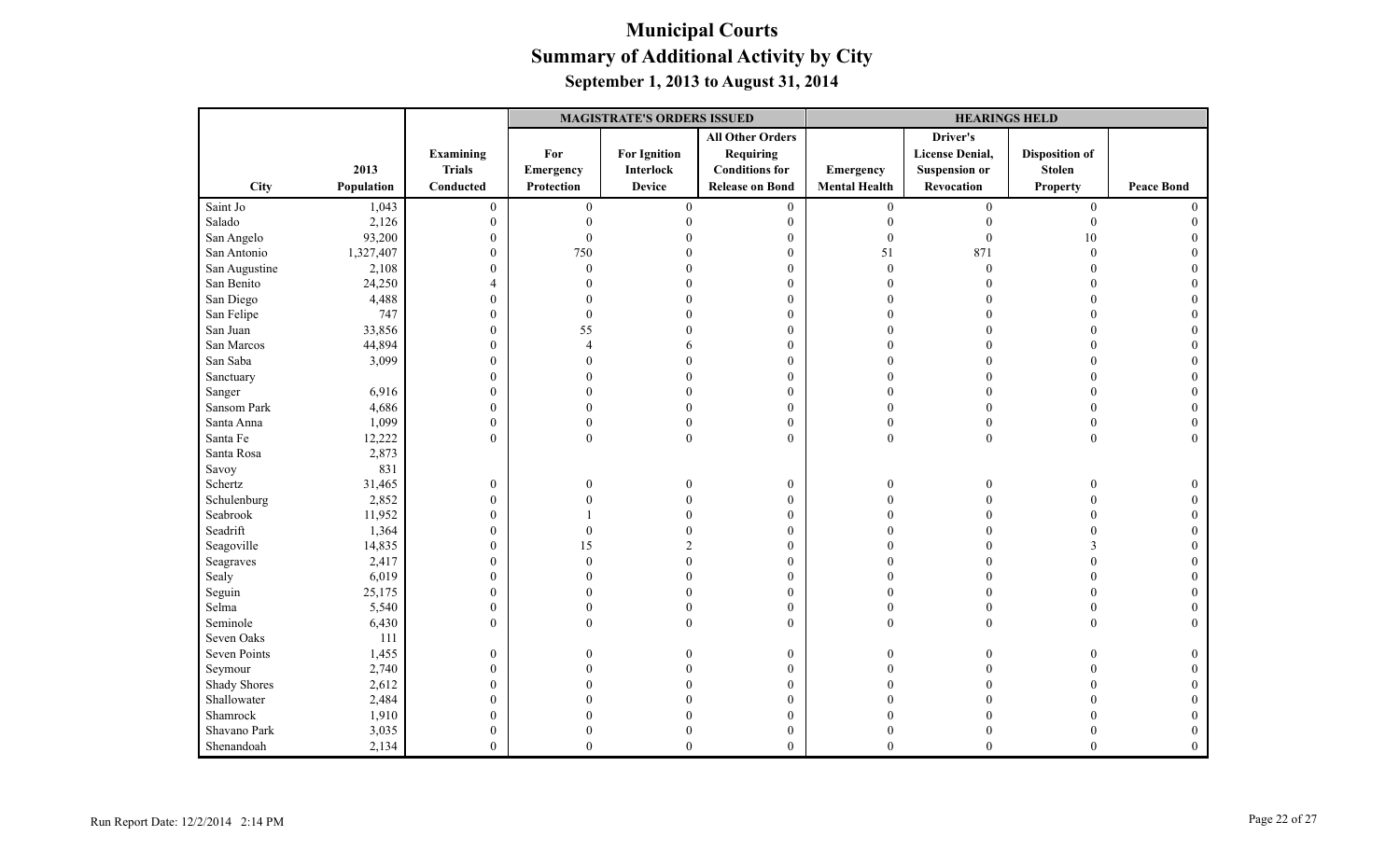| <b>Community Service</b><br>2013<br>Full<br>Partial<br>City<br><b>Satisfaction</b><br><b>Satisfaction</b><br><b>Jail Credit</b><br><b>Number of Cases</b><br><b>Amount Waived</b><br><b>Kept by City</b><br><b>Total</b><br>Population<br><b>Remitted to State</b><br>\$238,822<br>Saint Jo<br>1,043<br>21<br>$22\,$<br>\$0<br>\$151,282<br>\$87,535<br>6<br>$\mathbf{0}$<br>Salado<br>2,126<br>$\boldsymbol{0}$<br>$\mathbf{0}$<br>$\boldsymbol{0}$<br>$\boldsymbol{0}$<br>\$0<br>\$42,905<br>\$36,430<br>\$79,340<br>39<br>93,200<br>281<br>669<br>4,882<br>\$3,151,017<br>\$1,341,239<br>\$4,492,257<br>San Angelo<br>\$11,384<br>1,327,407<br>106<br>660<br>32,053<br>\$294,341<br>\$17,192,459<br>\$12,931,289<br>\$27,569,542<br>San Antonio<br>2,156<br>$\theta$<br>\$239<br>\$43,833<br>\$44,072<br>San Augustine<br>2,108<br>$\mathbf{0}$<br>$\theta$<br>$\theta$<br>\$0<br>99<br>203<br>San Benito<br>24,250<br>234<br>\$0<br>\$528,445<br>\$324,773<br>\$853,216<br>$\mathbf{0}$<br>4,488<br>31<br>\$61,109<br>San Diego<br>$\mathbf{0}$<br>$\overline{7}$<br>\$0<br>\$33,648<br>\$94,763<br>$\mathbf{0}$<br>\$19,253<br>\$37,817<br>San Felipe<br>747<br>$\theta$<br>$\mathbf{0}$<br>$\Omega$<br>\$0<br>\$18,565<br>31<br>269<br>\$0<br>\$197,196<br>San Juan<br>33,856<br>$\Omega$<br>\$147,006<br>\$344,201<br>$\Omega$<br>44,894<br>211<br>394<br>\$0<br>San Marcos<br>$\theta$<br>$\Omega$<br>\$1,273,486<br>\$492,244<br>\$1,765,730<br>3,099<br>San Saba<br>$\overline{2}$<br>$\overline{7}$<br>26<br>\$0<br>\$10,555<br>\$8,267<br>\$18,822<br>$\$0$<br>$\$0$<br>$\theta$<br>$\mathbf{0}$<br>$\mathbf{0}$<br>\$0<br>$\Omega$<br>Sanctuary<br>$\overline{2}$<br>57<br>\$52,732<br>\$148,599<br>6,916<br>10<br>\$58<br>\$95,859<br>Sanger<br>$\overline{2}$<br>23<br>421<br>\$0<br>Sansom Park<br>4,686<br>$\mathbf{0}$<br>\$273,194<br>\$103,517 |  | <b>CASES IN WHICH FINE AND COURT COSTS</b> | FINE AND COURT COSTS WAIVED<br><b>FOR INDIGENCY</b> |  | FINES, COURT COSTS AND OTHER AMOUNTS |                        |
|--------------------------------------------------------------------------------------------------------------------------------------------------------------------------------------------------------------------------------------------------------------------------------------------------------------------------------------------------------------------------------------------------------------------------------------------------------------------------------------------------------------------------------------------------------------------------------------------------------------------------------------------------------------------------------------------------------------------------------------------------------------------------------------------------------------------------------------------------------------------------------------------------------------------------------------------------------------------------------------------------------------------------------------------------------------------------------------------------------------------------------------------------------------------------------------------------------------------------------------------------------------------------------------------------------------------------------------------------------------------------------------------------------------------------------------------------------------------------------------------------------------------------------------------------------------------------------------------------------------------------------------------------------------------------------------------------------------------------------------------------------------------------------------------------------------------------------------------------------------------|--|--------------------------------------------|-----------------------------------------------------|--|--------------------------------------|------------------------|
|                                                                                                                                                                                                                                                                                                                                                                                                                                                                                                                                                                                                                                                                                                                                                                                                                                                                                                                                                                                                                                                                                                                                                                                                                                                                                                                                                                                                                                                                                                                                                                                                                                                                                                                                                                                                                                                                    |  | <b>SATISFIED BY</b>                        |                                                     |  | <b>COLLECTED</b>                     |                        |
|                                                                                                                                                                                                                                                                                                                                                                                                                                                                                                                                                                                                                                                                                                                                                                                                                                                                                                                                                                                                                                                                                                                                                                                                                                                                                                                                                                                                                                                                                                                                                                                                                                                                                                                                                                                                                                                                    |  |                                            |                                                     |  |                                      |                        |
|                                                                                                                                                                                                                                                                                                                                                                                                                                                                                                                                                                                                                                                                                                                                                                                                                                                                                                                                                                                                                                                                                                                                                                                                                                                                                                                                                                                                                                                                                                                                                                                                                                                                                                                                                                                                                                                                    |  |                                            |                                                     |  |                                      |                        |
|                                                                                                                                                                                                                                                                                                                                                                                                                                                                                                                                                                                                                                                                                                                                                                                                                                                                                                                                                                                                                                                                                                                                                                                                                                                                                                                                                                                                                                                                                                                                                                                                                                                                                                                                                                                                                                                                    |  |                                            |                                                     |  |                                      |                        |
|                                                                                                                                                                                                                                                                                                                                                                                                                                                                                                                                                                                                                                                                                                                                                                                                                                                                                                                                                                                                                                                                                                                                                                                                                                                                                                                                                                                                                                                                                                                                                                                                                                                                                                                                                                                                                                                                    |  |                                            |                                                     |  |                                      |                        |
|                                                                                                                                                                                                                                                                                                                                                                                                                                                                                                                                                                                                                                                                                                                                                                                                                                                                                                                                                                                                                                                                                                                                                                                                                                                                                                                                                                                                                                                                                                                                                                                                                                                                                                                                                                                                                                                                    |  |                                            |                                                     |  |                                      |                        |
|                                                                                                                                                                                                                                                                                                                                                                                                                                                                                                                                                                                                                                                                                                                                                                                                                                                                                                                                                                                                                                                                                                                                                                                                                                                                                                                                                                                                                                                                                                                                                                                                                                                                                                                                                                                                                                                                    |  |                                            |                                                     |  |                                      |                        |
|                                                                                                                                                                                                                                                                                                                                                                                                                                                                                                                                                                                                                                                                                                                                                                                                                                                                                                                                                                                                                                                                                                                                                                                                                                                                                                                                                                                                                                                                                                                                                                                                                                                                                                                                                                                                                                                                    |  |                                            |                                                     |  |                                      |                        |
|                                                                                                                                                                                                                                                                                                                                                                                                                                                                                                                                                                                                                                                                                                                                                                                                                                                                                                                                                                                                                                                                                                                                                                                                                                                                                                                                                                                                                                                                                                                                                                                                                                                                                                                                                                                                                                                                    |  |                                            |                                                     |  |                                      |                        |
|                                                                                                                                                                                                                                                                                                                                                                                                                                                                                                                                                                                                                                                                                                                                                                                                                                                                                                                                                                                                                                                                                                                                                                                                                                                                                                                                                                                                                                                                                                                                                                                                                                                                                                                                                                                                                                                                    |  |                                            |                                                     |  |                                      |                        |
|                                                                                                                                                                                                                                                                                                                                                                                                                                                                                                                                                                                                                                                                                                                                                                                                                                                                                                                                                                                                                                                                                                                                                                                                                                                                                                                                                                                                                                                                                                                                                                                                                                                                                                                                                                                                                                                                    |  |                                            |                                                     |  |                                      |                        |
|                                                                                                                                                                                                                                                                                                                                                                                                                                                                                                                                                                                                                                                                                                                                                                                                                                                                                                                                                                                                                                                                                                                                                                                                                                                                                                                                                                                                                                                                                                                                                                                                                                                                                                                                                                                                                                                                    |  |                                            |                                                     |  |                                      |                        |
|                                                                                                                                                                                                                                                                                                                                                                                                                                                                                                                                                                                                                                                                                                                                                                                                                                                                                                                                                                                                                                                                                                                                                                                                                                                                                                                                                                                                                                                                                                                                                                                                                                                                                                                                                                                                                                                                    |  |                                            |                                                     |  |                                      |                        |
|                                                                                                                                                                                                                                                                                                                                                                                                                                                                                                                                                                                                                                                                                                                                                                                                                                                                                                                                                                                                                                                                                                                                                                                                                                                                                                                                                                                                                                                                                                                                                                                                                                                                                                                                                                                                                                                                    |  |                                            |                                                     |  |                                      |                        |
|                                                                                                                                                                                                                                                                                                                                                                                                                                                                                                                                                                                                                                                                                                                                                                                                                                                                                                                                                                                                                                                                                                                                                                                                                                                                                                                                                                                                                                                                                                                                                                                                                                                                                                                                                                                                                                                                    |  |                                            |                                                     |  |                                      | \$0                    |
|                                                                                                                                                                                                                                                                                                                                                                                                                                                                                                                                                                                                                                                                                                                                                                                                                                                                                                                                                                                                                                                                                                                                                                                                                                                                                                                                                                                                                                                                                                                                                                                                                                                                                                                                                                                                                                                                    |  |                                            |                                                     |  |                                      |                        |
|                                                                                                                                                                                                                                                                                                                                                                                                                                                                                                                                                                                                                                                                                                                                                                                                                                                                                                                                                                                                                                                                                                                                                                                                                                                                                                                                                                                                                                                                                                                                                                                                                                                                                                                                                                                                                                                                    |  |                                            |                                                     |  |                                      | \$376,712              |
| Santa Anna<br>1,099<br>$\mathbf{0}$<br>$\mathbf{0}$<br>$\mathbf{0}$<br>\$0<br>\$79,581<br>$\mathbf{0}$                                                                                                                                                                                                                                                                                                                                                                                                                                                                                                                                                                                                                                                                                                                                                                                                                                                                                                                                                                                                                                                                                                                                                                                                                                                                                                                                                                                                                                                                                                                                                                                                                                                                                                                                                             |  |                                            |                                                     |  |                                      |                        |
| \$146,845<br>$\overline{2}$<br>$\mathbf{0}$<br>17<br>364<br>\$765<br>\$257,111<br>Santa Fe<br>12,222<br>\$119,098                                                                                                                                                                                                                                                                                                                                                                                                                                                                                                                                                                                                                                                                                                                                                                                                                                                                                                                                                                                                                                                                                                                                                                                                                                                                                                                                                                                                                                                                                                                                                                                                                                                                                                                                                  |  |                                            |                                                     |  |                                      | \$226,421<br>\$376,216 |
| Santa Rosa<br>2,873                                                                                                                                                                                                                                                                                                                                                                                                                                                                                                                                                                                                                                                                                                                                                                                                                                                                                                                                                                                                                                                                                                                                                                                                                                                                                                                                                                                                                                                                                                                                                                                                                                                                                                                                                                                                                                                |  |                                            |                                                     |  |                                      |                        |
| 831                                                                                                                                                                                                                                                                                                                                                                                                                                                                                                                                                                                                                                                                                                                                                                                                                                                                                                                                                                                                                                                                                                                                                                                                                                                                                                                                                                                                                                                                                                                                                                                                                                                                                                                                                                                                                                                                |  |                                            |                                                     |  |                                      |                        |
| Savoy<br>Schertz<br>$\boldsymbol{0}$<br>465<br>\$2,222,564<br>\$454,074<br>31,465<br>$\mathbf{0}$<br>$\mathbf{0}$<br>\$0                                                                                                                                                                                                                                                                                                                                                                                                                                                                                                                                                                                                                                                                                                                                                                                                                                                                                                                                                                                                                                                                                                                                                                                                                                                                                                                                                                                                                                                                                                                                                                                                                                                                                                                                           |  |                                            |                                                     |  |                                      | \$2,676,637            |
| 2,852<br>\$75,477<br>$\overline{0}$<br>$\mathbf{0}$<br>$\tau$<br>\$0<br>\$75,501<br>Schulenburg<br>$\Omega$                                                                                                                                                                                                                                                                                                                                                                                                                                                                                                                                                                                                                                                                                                                                                                                                                                                                                                                                                                                                                                                                                                                                                                                                                                                                                                                                                                                                                                                                                                                                                                                                                                                                                                                                                        |  |                                            |                                                     |  |                                      | \$150,982              |
| 26<br>231<br>\$408,383<br>Seabrook<br>11,952<br>8<br>\$3,837<br>\$136,931                                                                                                                                                                                                                                                                                                                                                                                                                                                                                                                                                                                                                                                                                                                                                                                                                                                                                                                                                                                                                                                                                                                                                                                                                                                                                                                                                                                                                                                                                                                                                                                                                                                                                                                                                                                          |  |                                            |                                                     |  |                                      | \$545,322              |
| Seadrift<br>$\theta$<br>$\mathfrak{Z}$<br>5<br>\$0<br>\$18,594<br>1,364<br>$\Omega$<br>\$12,041                                                                                                                                                                                                                                                                                                                                                                                                                                                                                                                                                                                                                                                                                                                                                                                                                                                                                                                                                                                                                                                                                                                                                                                                                                                                                                                                                                                                                                                                                                                                                                                                                                                                                                                                                                    |  |                                            |                                                     |  |                                      | \$31,135               |
| Seagoville<br>$\overline{3}$<br>21<br>431<br>\$780<br>\$243,239<br>14,835<br>\$113,395                                                                                                                                                                                                                                                                                                                                                                                                                                                                                                                                                                                                                                                                                                                                                                                                                                                                                                                                                                                                                                                                                                                                                                                                                                                                                                                                                                                                                                                                                                                                                                                                                                                                                                                                                                             |  |                                            |                                                     |  |                                      | \$356,638              |
| 3<br>15<br>2,417<br>\$0<br>\$40,969<br>6<br>$\Omega$<br>\$29,011<br>Seagraves                                                                                                                                                                                                                                                                                                                                                                                                                                                                                                                                                                                                                                                                                                                                                                                                                                                                                                                                                                                                                                                                                                                                                                                                                                                                                                                                                                                                                                                                                                                                                                                                                                                                                                                                                                                      |  |                                            |                                                     |  |                                      | \$69,891               |
| 5<br>10<br>6,019<br>$\overline{7}$<br>246<br>\$3,119<br>\$539,332<br>Sealy<br>\$319,412                                                                                                                                                                                                                                                                                                                                                                                                                                                                                                                                                                                                                                                                                                                                                                                                                                                                                                                                                                                                                                                                                                                                                                                                                                                                                                                                                                                                                                                                                                                                                                                                                                                                                                                                                                            |  |                                            |                                                     |  |                                      | \$858,745              |
| 51<br>25,175<br>$\overline{7}$<br>1,106<br>$\mathbf{0}$<br>\$0<br>\$1,735,968<br>\$794,624<br>Seguin                                                                                                                                                                                                                                                                                                                                                                                                                                                                                                                                                                                                                                                                                                                                                                                                                                                                                                                                                                                                                                                                                                                                                                                                                                                                                                                                                                                                                                                                                                                                                                                                                                                                                                                                                               |  |                                            |                                                     |  |                                      | \$2,530,600            |
| Selma<br>5,540<br>$\mathbf{0}$<br>$\mathbf{0}$<br>$\boldsymbol{0}$<br>\$0<br>\$987,891<br>\$410,256<br>$\overline{0}$                                                                                                                                                                                                                                                                                                                                                                                                                                                                                                                                                                                                                                                                                                                                                                                                                                                                                                                                                                                                                                                                                                                                                                                                                                                                                                                                                                                                                                                                                                                                                                                                                                                                                                                                              |  |                                            |                                                     |  |                                      | \$1,398,152            |
| 5<br>145<br>Seminole<br>6,430<br>$\theta$<br>$\Omega$<br>\$0<br>\$141,012<br>\$122,750                                                                                                                                                                                                                                                                                                                                                                                                                                                                                                                                                                                                                                                                                                                                                                                                                                                                                                                                                                                                                                                                                                                                                                                                                                                                                                                                                                                                                                                                                                                                                                                                                                                                                                                                                                             |  |                                            |                                                     |  |                                      | \$263,768              |
| Seven Oaks<br>111                                                                                                                                                                                                                                                                                                                                                                                                                                                                                                                                                                                                                                                                                                                                                                                                                                                                                                                                                                                                                                                                                                                                                                                                                                                                                                                                                                                                                                                                                                                                                                                                                                                                                                                                                                                                                                                  |  |                                            |                                                     |  |                                      |                        |
| Seven Points<br>31<br>194<br>\$620<br>\$332,827<br>\$140,282<br>1,455<br>77<br>2                                                                                                                                                                                                                                                                                                                                                                                                                                                                                                                                                                                                                                                                                                                                                                                                                                                                                                                                                                                                                                                                                                                                                                                                                                                                                                                                                                                                                                                                                                                                                                                                                                                                                                                                                                                   |  |                                            |                                                     |  |                                      | \$473,109              |
| 3<br>13<br>\$0<br>\$22,357<br>2,740<br>$\overline{4}$<br>$\Omega$<br>\$18,495<br>Seymour                                                                                                                                                                                                                                                                                                                                                                                                                                                                                                                                                                                                                                                                                                                                                                                                                                                                                                                                                                                                                                                                                                                                                                                                                                                                                                                                                                                                                                                                                                                                                                                                                                                                                                                                                                           |  |                                            |                                                     |  |                                      | \$40,863               |
| <b>Shady Shores</b><br>2,612<br>$\theta$<br>$\boldsymbol{0}$<br>$\boldsymbol{0}$<br>\$0<br>\$12,588<br>\$4,926<br>$\Omega$                                                                                                                                                                                                                                                                                                                                                                                                                                                                                                                                                                                                                                                                                                                                                                                                                                                                                                                                                                                                                                                                                                                                                                                                                                                                                                                                                                                                                                                                                                                                                                                                                                                                                                                                         |  |                                            |                                                     |  |                                      | \$17,512               |
| \$3,974<br>Shallowater<br>2,484<br>$\overline{0}$<br>$\mathbf{0}$<br>$\boldsymbol{0}$<br>$\theta$<br>\$0<br>\$6,348                                                                                                                                                                                                                                                                                                                                                                                                                                                                                                                                                                                                                                                                                                                                                                                                                                                                                                                                                                                                                                                                                                                                                                                                                                                                                                                                                                                                                                                                                                                                                                                                                                                                                                                                                |  |                                            |                                                     |  |                                      | \$10,331               |
| $\overline{2}$<br>10<br>71<br>$\boldsymbol{0}$<br>\$0<br>Shamrock<br>1,910<br>\$41,844<br>\$24,239                                                                                                                                                                                                                                                                                                                                                                                                                                                                                                                                                                                                                                                                                                                                                                                                                                                                                                                                                                                                                                                                                                                                                                                                                                                                                                                                                                                                                                                                                                                                                                                                                                                                                                                                                                 |  |                                            |                                                     |  |                                      | \$66,088               |
| $\mathbf{0}$<br>$18\,$<br>\$233,303<br>Shavano Park<br>3,035<br>21<br>\$2,990<br>\$126,119                                                                                                                                                                                                                                                                                                                                                                                                                                                                                                                                                                                                                                                                                                                                                                                                                                                                                                                                                                                                                                                                                                                                                                                                                                                                                                                                                                                                                                                                                                                                                                                                                                                                                                                                                                         |  |                                            |                                                     |  |                                      | \$359,429              |
| Shenandoah<br>$\theta$<br>40<br>$\theta$<br>2,134<br>\$0<br>\$35,664<br>\$13,368                                                                                                                                                                                                                                                                                                                                                                                                                                                                                                                                                                                                                                                                                                                                                                                                                                                                                                                                                                                                                                                                                                                                                                                                                                                                                                                                                                                                                                                                                                                                                                                                                                                                                                                                                                                   |  |                                            |                                                     |  |                                      | \$49,030               |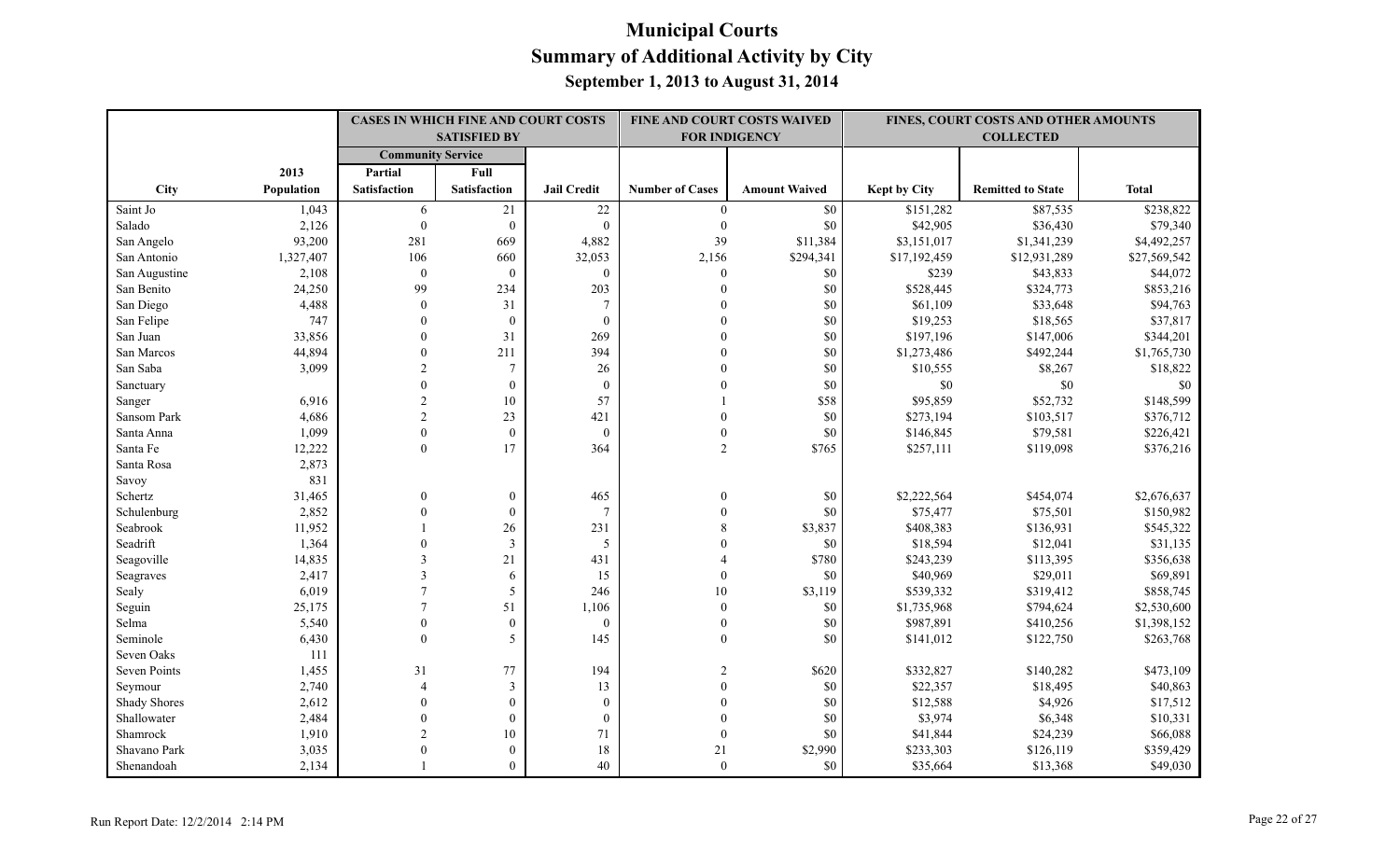|                       |            |                     |                                 | <b>MAGISTRATE WARNINGS</b> |                                       |                  |                     |                        |                  | <b>WARRANTS ISSUED</b> |                |                        |
|-----------------------|------------|---------------------|---------------------------------|----------------------------|---------------------------------------|------------------|---------------------|------------------------|------------------|------------------------|----------------|------------------------|
|                       |            |                     | <b>Number of Warnings Given</b> |                            | <b>Number of Requests for Counsel</b> |                  |                     | <b>Arrest Warrants</b> |                  |                        |                | Fire, Health and       |
|                       | 2013       | Class C             | Class A or B                    |                            | Class A or B                          |                  | Class <sub>C</sub>  | Class A or B           |                  | <b>Capiases Pro</b>    | Search         | <b>Code Inspection</b> |
| <b>City</b>           | Population | <b>Misdemeanors</b> | <b>Misdemeanors</b>             | <b>Felonies</b>            | <b>Misdemeanors</b>                   | Felonies         | <b>Misdemeanors</b> | <b>Misdemeanors</b>    | Felonies         | Fine                   | Warrants       | Warrants               |
| Shepherd              | 2,319      | $\mathbf{0}$        | $\overline{0}$                  | $\theta$                   | $\overline{0}$                        | $\boldsymbol{0}$ | $\boldsymbol{0}$    | $\overline{0}$         | $\boldsymbol{0}$ | $\bf{0}$               | $\overline{0}$ |                        |
| Sherman               | 38,521     |                     |                                 | $\Omega$                   | $\Omega$                              | $\mathbf{0}$     | 956                 | $\Omega$               | $\mathbf{0}$     | 880                    |                |                        |
| Shiner                | 2,069      |                     |                                 |                            |                                       | $\theta$         | $\boldsymbol{0}$    |                        | $\overline{0}$   | $\overline{0}$         |                |                        |
| Shoreacres            | 1,493      |                     |                                 |                            |                                       | $\theta$         | 139                 | $\theta$               | $\overline{0}$   | 228                    |                |                        |
| Silsbee               | 6,611      |                     |                                 |                            |                                       | $\Omega$         | 570                 | $\Omega$               | $\theta$         | 721                    |                |                        |
| Simonton              | 814        |                     |                                 |                            |                                       | $\theta$         | $\boldsymbol{0}$    | $\Omega$               | $\theta$         | $\theta$               |                |                        |
| Sinton                | 5,665      |                     |                                 |                            |                                       | $\theta$         | 172                 | $\Omega$               | $\theta$         | 80                     |                |                        |
| Skellytown            | 473        |                     |                                 |                            |                                       | $\theta$         | $\boldsymbol{0}$    | $\theta$               | $\overline{0}$   | $\mathbf{Q}$           |                |                        |
| Slaton                | 6,121      | 176                 | $\Omega$                        |                            |                                       | $\Omega$         | 201                 | $\theta$               | $\overline{0}$   | 202                    |                |                        |
| Smiley                | 549        | $\mathbf{0}$        | $\theta$                        |                            |                                       | $\theta$         | $\boldsymbol{0}$    | $\theta$               | $\mathbf{0}$     | $\bf{0}$               |                |                        |
| Smithville            | 3,817      | 240                 | 82                              |                            | 69                                    | 6                | 82                  | $\Omega$               | $\overline{0}$   | 137                    |                |                        |
| Snyder                | 11,202     | $\boldsymbol{0}$    | $\boldsymbol{0}$                | $\Omega$                   | $\Omega$                              | $\boldsymbol{0}$ | 430                 | $\mathbf{0}$           | $\overline{0}$   | 28                     | $\Omega$       |                        |
| Socorro               | 32,013     | 132                 | 213                             | 47                         | 85                                    | 27               | 319                 | 175                    | 38               | 942                    | 11             |                        |
| Somerset              | 1,631      | $\theta$            | $\theta$                        | $\Omega$                   | $\Omega$                              | $\overline{0}$   | 28                  | $\overline{0}$         | $\theta$         | $\Omega$               | $\Omega$       |                        |
| Somerville            | 1,376      |                     | $\theta$                        |                            |                                       | $\Omega$         | $\boldsymbol{0}$    | $\Omega$               | $\overline{0}$   | $\Omega$               |                |                        |
| Sonora                | 3,027      |                     |                                 |                            |                                       | $\Omega$         | $\boldsymbol{0}$    | $\Omega$               | $\Omega$         |                        |                |                        |
| Sour Lake             | 1,813      |                     |                                 |                            |                                       | $\overline{0}$   | 212                 | $\Omega$               | $\theta$         | 8                      |                |                        |
| South Houston         | 16,983     |                     |                                 |                            |                                       | $\theta$         | 1,740               | $\Omega$               | $\mathbf{0}$     | 1,027                  |                |                        |
| South Padre Island    | 2,816      |                     |                                 |                            |                                       | $\theta$         | 4,249               | $\overline{0}$         | $\overline{0}$   | 401                    |                |                        |
| Southlake             | 26,575     |                     |                                 |                            |                                       | $\theta$         | 2,584               | $\mathbf{0}$           | 21               | 458                    |                |                        |
| Southmayd             | 992        |                     |                                 |                            |                                       | $\theta$         | 59                  | $\overline{0}$         | $\overline{0}$   | -3                     |                |                        |
| Southside Place       | 1,715      |                     |                                 |                            |                                       | $\mathbf{0}$     | 1,288               | $\overline{0}$         | $\overline{0}$   | 284                    |                |                        |
| Spearman              | 3,368      |                     |                                 |                            |                                       | $\theta$         | $\boldsymbol{0}$    | $\theta$               | $\overline{0}$   | $\overline{0}$         |                |                        |
| Splendora             | 1,615      |                     |                                 |                            |                                       | $\theta$         | 507                 | $\Omega$               | $\overline{0}$   | 84                     |                |                        |
| Spring Valley Village | 3,715      |                     |                                 |                            |                                       | $\theta$         | 3,455               | $\Omega$               | $\theta$         | 1,136                  |                |                        |
| Springtown            | 2,658      |                     |                                 |                            |                                       | $\theta$         | 1,413               | $\theta$               | $\overline{0}$   | 408                    |                |                        |
| Spur                  | 1,318      |                     |                                 |                            |                                       | $\Omega$         | 11                  | $\Omega$               | $\boldsymbol{0}$ | $\overline{0}$         |                |                        |
| Stafford              | 17,693     |                     |                                 |                            |                                       | $\mathbf{0}$     | 3,624               | $\Omega$               | $\overline{0}$   | 980                    |                |                        |
| Stagecoach            | 538        |                     |                                 |                            |                                       | $\Omega$         | 148                 | $\theta$               | $\overline{0}$   | 59                     |                |                        |
| Stamford              | 3,124      | $\Omega$            | $\theta$                        |                            |                                       | $\Omega$         | 188                 | $\theta$               | $\theta$         | $\Omega$               |                |                        |
| Stanton               | 2,492      |                     |                                 |                            |                                       |                  |                     |                        |                  |                        |                |                        |
| Star Harbor           | 444        |                     |                                 |                            |                                       | $\theta$         | $\boldsymbol{0}$    | $\overline{0}$         | $\overline{0}$   | $\sqrt{ }$             |                |                        |
| Stephenville          | 17,123     |                     |                                 |                            |                                       | 0                | $87\,$              | $\theta$               | $\mathbf{0}$     | 27                     |                |                        |
| Stinnett              | 1,881      |                     |                                 |                            |                                       | $\theta$         | 16                  | $\theta$               | $\theta$         |                        |                |                        |
| Stockdale             | 1,442      |                     |                                 |                            |                                       | $\theta$         | 157                 | $\Omega$               | $\Omega$         |                        |                |                        |
| Stratford             | 2,017      |                     | $\Omega$                        | $\Omega$                   |                                       | $\theta$         | 40                  | $\Omega$               | $\Omega$         |                        |                |                        |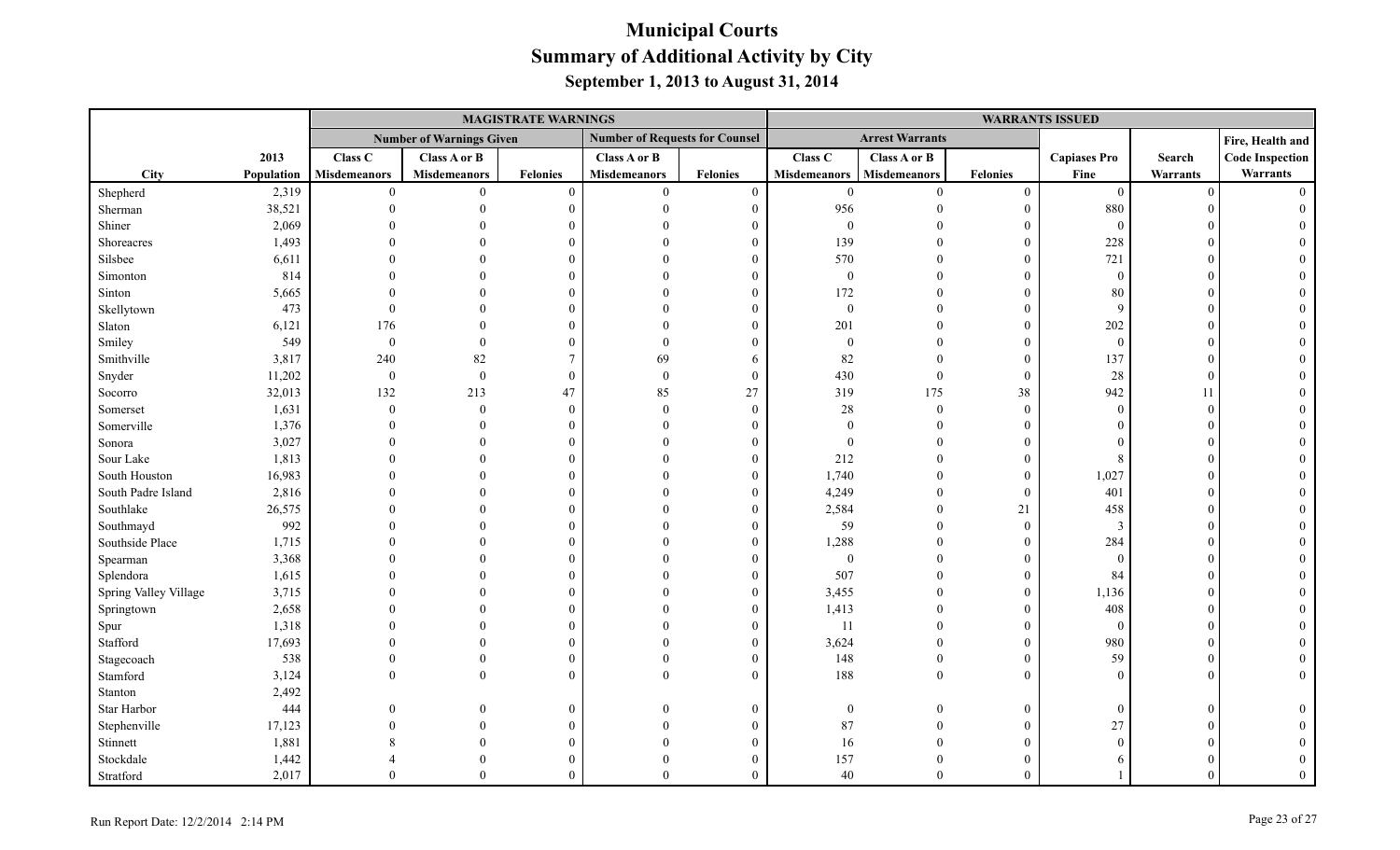|                       |            |                  |                  | <b>MAGISTRATE'S ORDERS ISSUED</b> |                         |                      | <b>HEARINGS HELD</b>   |                       |                   |
|-----------------------|------------|------------------|------------------|-----------------------------------|-------------------------|----------------------|------------------------|-----------------------|-------------------|
|                       |            |                  |                  |                                   | <b>All Other Orders</b> |                      | Driver's               |                       |                   |
|                       |            | Examining        | For              | <b>For Ignition</b>               | Requiring               |                      | <b>License Denial,</b> | <b>Disposition of</b> |                   |
|                       | 2013       | <b>Trials</b>    | <b>Emergency</b> | <b>Interlock</b>                  | <b>Conditions for</b>   | Emergency            | <b>Suspension or</b>   | <b>Stolen</b>         |                   |
| City                  | Population | Conducted        | Protection       | <b>Device</b>                     | <b>Release on Bond</b>  | <b>Mental Health</b> | Revocation             | <b>Property</b>       | <b>Peace Bond</b> |
| Shepherd              | 2,319      | $\boldsymbol{0}$ | $\overline{0}$   | $\mathbf{0}$                      | $\boldsymbol{0}$        | $\overline{0}$       | $\mathbf{0}$           | $\overline{0}$        | $\Omega$          |
| Sherman               | 38,521     | $\mathbf{0}$     | $\Omega$         |                                   | $\boldsymbol{0}$        | $\Omega$             |                        | $\Omega$              |                   |
| Shiner                | 2,069      | $\mathbf{0}$     |                  |                                   | $\boldsymbol{0}$        |                      |                        |                       |                   |
| Shoreacres            | 1,493      | $\mathbf{0}$     |                  |                                   | $\mathbf{0}$            |                      |                        |                       |                   |
| Silsbee               | 6,611      | $\mathbf{0}$     |                  |                                   | $\boldsymbol{0}$        |                      |                        |                       |                   |
| Simonton              | 814        | $\boldsymbol{0}$ |                  |                                   | $\mathbf{0}$            |                      |                        |                       |                   |
| Sinton                | 5,665      | $\boldsymbol{0}$ |                  |                                   | $\mathbf{0}$            | $\Omega$             |                        |                       |                   |
| Skellytown            | 473        | $\boldsymbol{0}$ |                  |                                   | $\boldsymbol{0}$        |                      |                        |                       |                   |
| Slaton                | 6,121      | $\boldsymbol{0}$ |                  |                                   | 29                      | $\Omega$             |                        | $\Omega$              |                   |
| Smiley                | 549        | $\boldsymbol{0}$ |                  |                                   | $\mathbf{0}$            | $\Omega$             |                        |                       |                   |
| Smithville            | 3,817      | $\mathbf{0}$     |                  |                                   | $\theta$                |                      |                        |                       |                   |
| Snyder                | 11,202     | $\boldsymbol{0}$ |                  |                                   | $\boldsymbol{0}$        |                      |                        |                       |                   |
| Socorro               | 32,013     | $\boldsymbol{0}$ |                  |                                   | $\mathbf{0}$            |                      |                        |                       |                   |
| Somerset              | 1,631      | $\boldsymbol{0}$ |                  |                                   | $\mathbf{0}$            |                      |                        |                       |                   |
| Somerville            | 1,376      | $\mathbf{0}$     |                  |                                   | $\mathbf{0}$            | $\Omega$             |                        | $\Omega$              |                   |
| Sonora                | 3,027      | $\mathbf{0}$     |                  |                                   | $\boldsymbol{0}$        |                      |                        |                       |                   |
| Sour Lake             | 1,813      | $\boldsymbol{0}$ |                  |                                   | $\mathbf{0}$            |                      |                        |                       |                   |
| South Houston         | 16,983     | $\boldsymbol{0}$ |                  |                                   | $\boldsymbol{0}$        |                      |                        |                       |                   |
| South Padre Island    | 2,816      | $\mathbf{0}$     |                  |                                   | $\mathbf{0}$            |                      |                        |                       |                   |
| Southlake             | 26,575     | $\boldsymbol{0}$ |                  |                                   | $\mathbf{0}$            |                      |                        |                       |                   |
| Southmayd             | 992        | $\mathbf{0}$     |                  |                                   | $\mathbf{0}$            |                      |                        |                       |                   |
| Southside Place       | 1,715      | $\mathbf{0}$     |                  |                                   | $\boldsymbol{0}$        | $\Omega$             |                        | $\Omega$              |                   |
| Spearman              | 3,368      | $\boldsymbol{0}$ |                  |                                   | $\mathbf{0}$            | $\Omega$             |                        |                       |                   |
| Splendora             | 1,615      | $\boldsymbol{0}$ |                  |                                   | $\mathbf{0}$            | $\Omega$             |                        | $\Omega$              |                   |
| Spring Valley Village | 3,715      | $\boldsymbol{0}$ |                  |                                   | $\boldsymbol{0}$        |                      |                        |                       |                   |
| Springtown            | 2,658      | $\mathbf{0}$     |                  |                                   | $\boldsymbol{0}$        | $\Omega$             |                        | $\Omega$              |                   |
| Spur                  | 1,318      | $\boldsymbol{0}$ | U                |                                   | $\mathbf{0}$            | $\Omega$             |                        | $\Omega$              |                   |
| Stafford              | 17,693     | $\boldsymbol{0}$ |                  |                                   | $\theta$                | $\Omega$             |                        | $\Omega$              |                   |
| Stagecoach            | 538        | $\mathbf{0}$     | $\theta$         |                                   | $\boldsymbol{0}$        | $\theta$             |                        | $\theta$              |                   |
| Stamford              | 3,124      | $\mathbf{0}$     | $\Omega$         |                                   | $\theta$                | $\theta$             |                        | $\Omega$              |                   |
| Stanton               | 2,492      |                  |                  |                                   |                         |                      |                        |                       |                   |
| Star Harbor           | 444        | $\mathbf{0}$     | 0                |                                   | $\boldsymbol{0}$        | $\theta$             |                        |                       | 0                 |
| Stephenville          | 17,123     | $\mathbf{0}$     | 0                |                                   | $\mathbf{0}$            | $\Omega$             |                        |                       |                   |
| Stinnett              | 1,881      | $\boldsymbol{0}$ |                  |                                   | $\mathbf{0}$            |                      |                        |                       |                   |
| Stockdale             | 1,442      | $\mathbf{0}$     | 0                |                                   | $\boldsymbol{0}$        | $\Omega$             |                        |                       | $\Omega$          |
| Stratford             | 2,017      | $\mathbf{0}$     | $\Omega$         | $\Omega$                          | $\theta$                | $\theta$             | $\theta$               | $\theta$              |                   |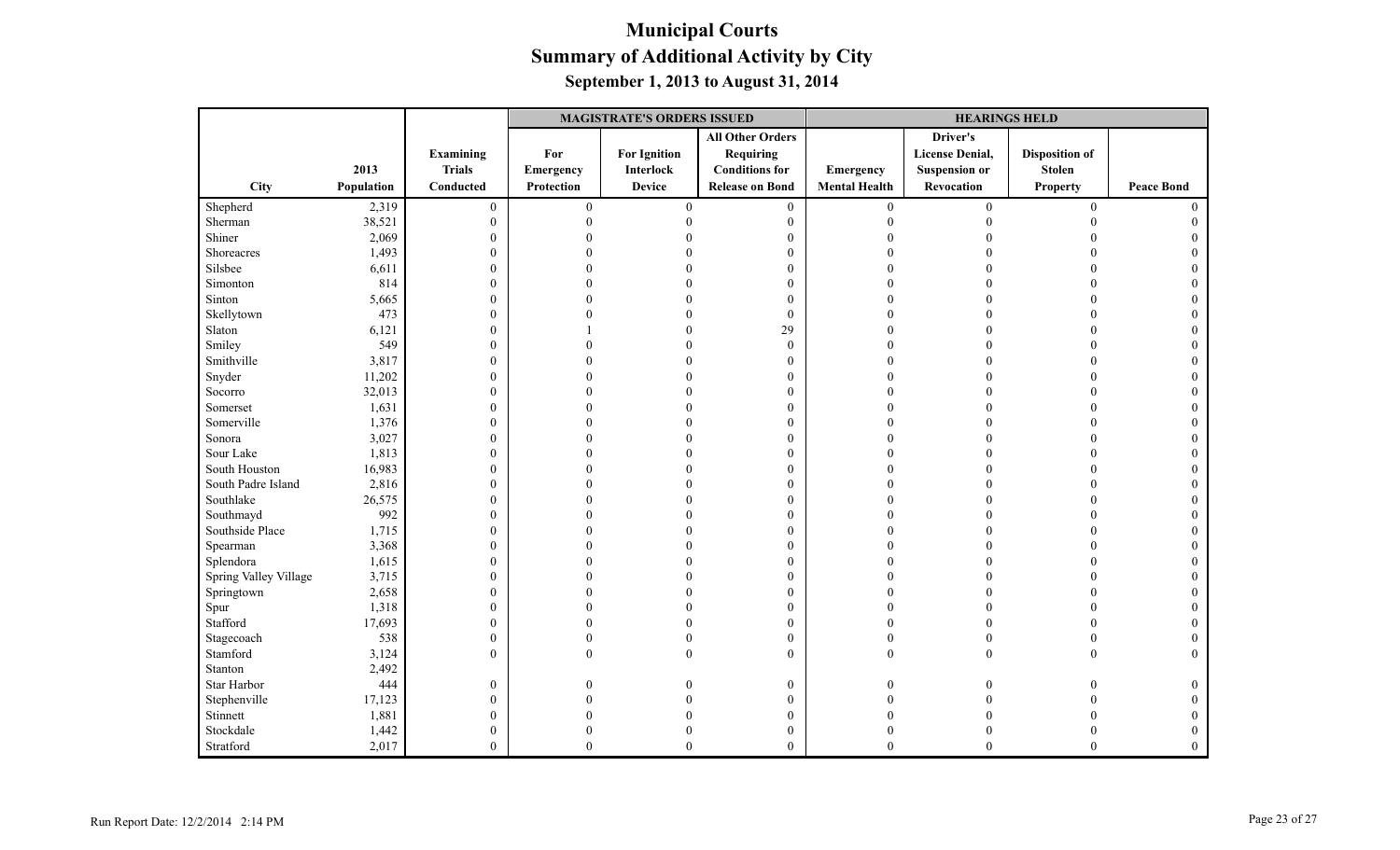|                       |            |                          | CASES IN WHICH FINE AND COURT COSTS |                    |                        | FINE AND COURT COSTS WAIVED |                     | FINES, COURT COSTS AND OTHER AMOUNTS |              |
|-----------------------|------------|--------------------------|-------------------------------------|--------------------|------------------------|-----------------------------|---------------------|--------------------------------------|--------------|
|                       |            |                          | <b>SATISFIED BY</b>                 |                    |                        | <b>FOR INDIGENCY</b>        |                     | <b>COLLECTED</b>                     |              |
|                       |            | <b>Community Service</b> |                                     |                    |                        |                             |                     |                                      |              |
|                       | 2013       | Partial                  | Full                                |                    |                        |                             |                     |                                      |              |
| City                  | Population | Satisfaction             | <b>Satisfaction</b>                 | <b>Jail Credit</b> | <b>Number of Cases</b> | <b>Amount Waived</b>        | <b>Kept by City</b> | <b>Remitted to State</b>             | <b>Total</b> |
| Shepherd              | 2,319      | $\theta$                 | $\overline{c}$                      | $\sqrt{2}$         | $\theta$               | $\$0$                       | \$3,662             | \$1,186                              | \$4,853      |
| Sherman               | 38,521     | $\Omega$                 | $\boldsymbol{0}$                    | $\mathbf{0}$       | $\Omega$               | \$0                         | \$552,005           | \$159,842                            | \$611,847    |
| Shiner                | 2,069      | $\theta$                 | $\mathbf{0}$                        | 15                 | $\Omega$               | \$0                         | \$28,221            | \$11,520                             | \$39,746     |
| Shoreacres            | 1,493      | $\theta$                 | $\theta$                            | 41                 |                        | \$1,092                     | \$92,102            | \$40,823                             | \$132,901    |
| Silsbee               | 6,611      | 32                       | 115                                 | 531                |                        | \$0                         | \$251,074           | \$116,963                            | \$368,038    |
| Simonton              | 814        | $\mathbf{0}$             | $\mathbf{0}$                        | $\mathbf{0}$       |                        | \$0                         | \$0                 | \$0                                  | \$0          |
| Sinton                | 5,665      |                          | 30                                  | 55                 |                        | \$795                       | \$45,167            | \$26,433                             | \$71,607     |
| Skellytown            | 473        | $\Omega$                 | $\theta$                            |                    |                        | \$0                         | \$666               | \$239                                | \$905        |
| Slaton                | 6,121      | 14                       | 52                                  | 178                |                        | \$900                       | \$50,283            | \$28,706                             | \$78,991     |
| Smiley                | 549        | $\theta$                 | $\boldsymbol{0}$                    | $\boldsymbol{0}$   |                        | \$0                         | \$473               | $\$0$                                | \$473        |
| Smithville            | 3,817      | 9                        | 79                                  | 111                |                        | \$0                         | \$72,754            | \$39,839                             | \$112,592    |
| Snyder                | 11,202     | $\overline{4}$           | 15                                  | 174                | $\Omega$               | \$0                         | \$160,736           | \$104,829                            | \$265,572    |
| Socorro               | 32,013     | 80                       | 86                                  | 555                |                        | \$0                         | \$493,215           | \$4,325,893                          | \$712,002    |
| Somerset              | 1,631      | $\theta$                 |                                     | $\mathbf{0}$       |                        | \$0                         | \$16,562            | \$14,086                             | \$30,647     |
| Somerville            | 1,376      | $\theta$                 | $\mathbf{0}$                        |                    |                        | \$257                       | \$167,995           | \$88,955                             | \$256,959    |
| Sonora                | 3,027      |                          | $\theta$                            | 11                 |                        | \$0                         | \$32,959            | \$24,253                             | \$57,219     |
| Sour Lake             | 1,813      |                          | 16                                  | 41                 | $\mathbf{0}$           | \$0                         | \$64,885            | \$68,590                             | \$133,538    |
| South Houston         | 16,983     | $\Omega$                 | $\mathbf{0}$                        | 684                | 12                     | \$1,439                     | \$626,949           | \$247,726                            | \$874,682    |
| South Padre Island    | 2,816      | $\Omega$                 | $\overline{4}$                      | 236                | $\boldsymbol{7}$       | \$609                       | \$474,617           | \$113,529                            | \$588,152    |
| Southlake             | 26,575     | 9                        | 61                                  | 402                | $\sqrt{2}$             | \$819                       | \$1,524,880         | \$943,941                            | \$2,468,826  |
| Southmayd             | 992        | $\Omega$                 | $\mathbf{0}$                        | $\mathbf{0}$       | $\mathbf{0}$           | \$0                         | \$59,492            | \$36,003                             | \$95,495     |
| Southside Place       | 1,715      | $\Omega$                 | $\Omega$                            | 102                | 27                     | \$5,898                     | \$272,761           | \$150,142                            | \$422,905    |
| Spearman              | 3,368      | $\Omega$                 |                                     | $\mathbf{1}$       | $\theta$               | \$0                         | \$7,184             | \$7,211                              | \$14,395     |
| Splendora             | 1,615      | $\Omega$                 | 5                                   | 14                 |                        | \$0                         | \$103,292           | \$54,357                             | \$157,649    |
| Spring Valley Village | 3,715      | $\theta$                 | $\mathbf{0}$                        | 109                |                        | \$139                       | \$739,764           | \$438,678                            | \$1,178,450  |
| Springtown            | 2,658      | $\Omega$                 | $\theta$                            | 356                |                        | \$91                        | \$389,966           | \$209,386                            | \$599,358    |
| Spur                  | 1,318      |                          | $\mathbf{0}$                        | 24                 |                        | \$0                         | \$11,206            | \$10,015                             | \$21,221     |
| Stafford              | 17,693     | $\sqrt{2}$               | 15                                  | 675                | $\Omega$               | \$0                         | \$1,139,126         | \$534,370                            | \$1,673,545  |
| Stagecoach            | 538        | $\theta$                 | $\mathbf{0}$                        | 44                 | $\theta$               | \$0                         | \$40,251            | \$20,165                             | \$60,948     |
| Stamford              | 3,124      |                          | $\mathbf{8}$                        | 78                 | $\theta$               | \$0                         | \$26,093            | \$13,995                             | \$40,340     |
| Stanton               | 2,492      |                          |                                     |                    |                        |                             |                     |                                      |              |
| Star Harbor           | 444        | $\mathbf{0}$             | $\boldsymbol{0}$                    | $\mathbf{0}$       | $\Omega$               | \$0                         | \$435               | \$420                                | \$0          |
| Stephenville          | 17,123     | 5                        | 23                                  | 263                |                        | \$100                       | \$221,227           | \$181,777                            | \$403,005    |
| Stinnett              | 1,881      |                          | $\mathbf{0}$                        | 10                 |                        | \$0                         | \$8,342             | \$6,086                              | \$14,428     |
| Stockdale             | 1,442      |                          | $\theta$                            | 7                  |                        | \$0                         | \$13,272            | \$10,111                             | \$23,383     |
| Stratford             | 2,017      |                          | 3                                   | 13                 | $\theta$               | \$0                         | \$47,940            | \$27,793                             | \$75,725     |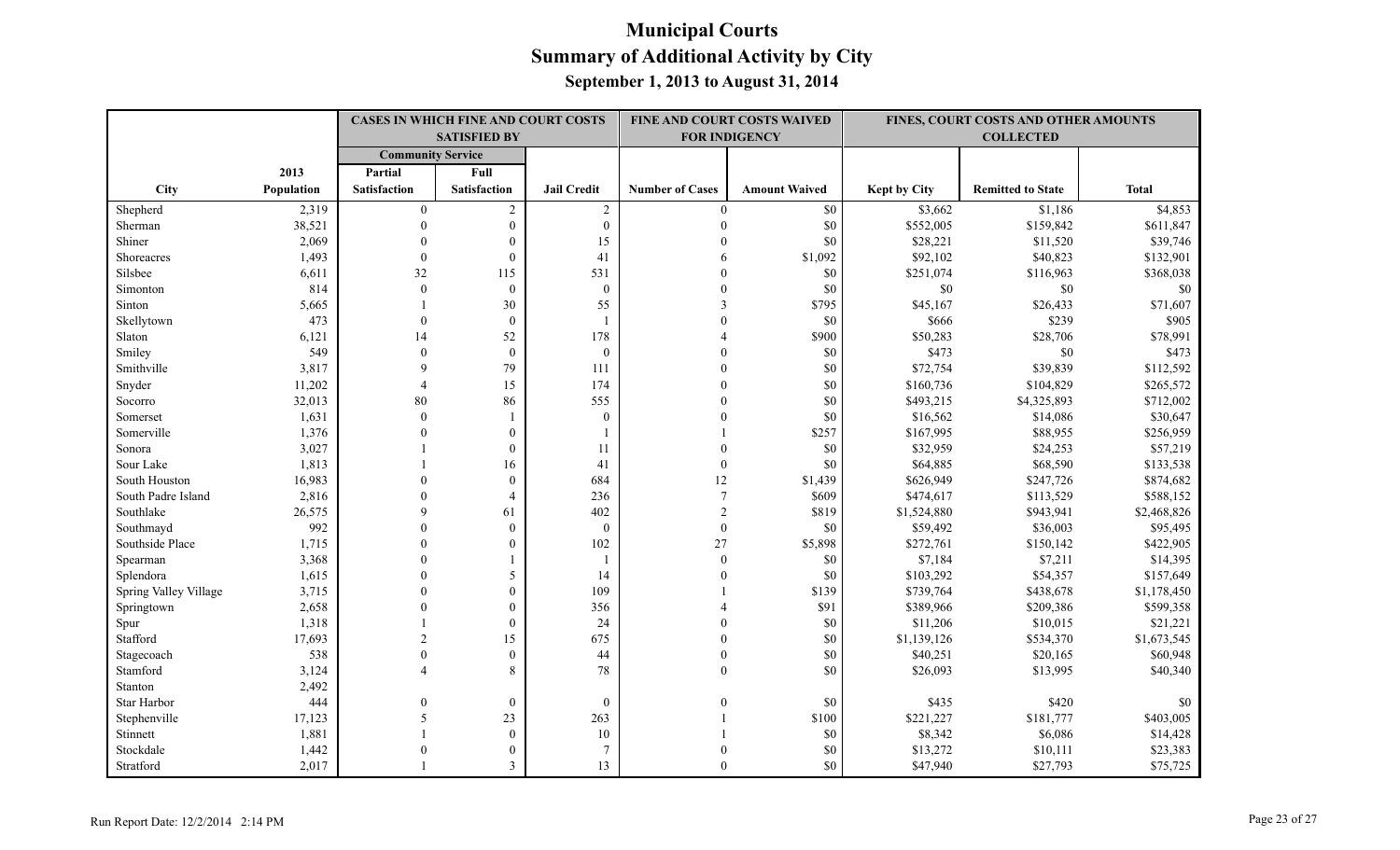|                        |            |                  |                                 | <b>MAGISTRATE WARNINGS</b> |                                       |                |                     |                        |                  | <b>WARRANTS ISSUED</b> |                 |                        |
|------------------------|------------|------------------|---------------------------------|----------------------------|---------------------------------------|----------------|---------------------|------------------------|------------------|------------------------|-----------------|------------------------|
|                        |            |                  | <b>Number of Warnings Given</b> |                            | <b>Number of Requests for Counsel</b> |                |                     | <b>Arrest Warrants</b> |                  |                        |                 | Fire, Health and       |
|                        | 2013       | Class C          | Class A or B                    |                            | Class A or B                          |                | Class C             | Class A or B           |                  | <b>Capiases Pro</b>    | Search          | <b>Code Inspection</b> |
| City                   | Population | Misdemeanors     | <b>Misdemeanors</b>             | Felonies                   | <b>Misdemeanors</b>                   | Felonies       | <b>Misdemeanors</b> | Misdemeanors           | <b>Felonies</b>  | Fine                   | <b>Warrants</b> | Warrants               |
| Strawn                 | 653        |                  |                                 |                            |                                       |                |                     |                        |                  |                        |                 |                        |
| Sudan                  | 958        | $\theta$         | $\Omega$                        | $\overline{0}$             | $\Omega$                              | $\overline{0}$ | $\overline{3}$      | $\overline{0}$         | $\boldsymbol{0}$ |                        | $\Omega$        |                        |
| Sugar Land             | 78,817     |                  | $\Omega$                        | $\theta$                   | $\Omega$                              | $\theta$       | 3,319               | $\,8\,$                | 25               | 2,331                  | 20              |                        |
| Sullivan City          | 4,002      |                  | $\Omega$                        | $\Omega$                   |                                       | 0              | 2,772               | $\Omega$               | $\boldsymbol{0}$ | $\overline{0}$         | $\Omega$        |                        |
| <b>Sulphur Springs</b> | 15,449     | 435              |                                 | $\Omega$                   | $\Omega$                              |                | 1,067               |                        | $\mathbf{0}$     | 833                    |                 |                        |
| Sundown                | 1,397      | $\mathbf{0}$     | $\Omega$                        | $\Omega$                   | $\Omega$                              | 0              | $\overline{7}$      | $\Omega$               | $\overline{0}$   | $\overline{4}$         |                 |                        |
| Sunnyvale              | 5,130      |                  | $\Omega$                        | $\Omega$                   |                                       | 0              | $\Omega$            | $\Omega$               | $\theta$         | 409                    |                 |                        |
| Sunray                 | 1,926      |                  | $\Omega$                        | $\theta$                   | $\Omega$                              |                | $20\,$              | $\Omega$               | $\theta$         | 5                      |                 |                        |
| Sunrise Beach Village  | 713        |                  | $\Omega$                        | $\Omega$                   | $\Omega$                              | $\Omega$       | 34                  | $\overline{0}$         | $\overline{0}$   | $\mathbf{3}$           |                 |                        |
| Sunset                 | 497        |                  |                                 |                            |                                       |                |                     |                        |                  |                        |                 |                        |
| <b>Sunset Valley</b>   | 749        |                  | $\theta$                        | $\overline{0}$             | $\Omega$                              | $\theta$       | 372                 | $\mathbf{0}$           | $\boldsymbol{0}$ | 35                     | $\Omega$        |                        |
| Surfside Beach         | 482        |                  | $\Omega$                        | $\theta$                   | $\Omega$                              | $\Omega$       | 300                 | $\Omega$               | $\overline{0}$   | $\theta$               |                 |                        |
| Sweeny                 | 3,684      |                  | $\Omega$                        | $\Omega$                   | $\Omega$                              | 0              | 32                  | $\Omega$               | $\boldsymbol{0}$ | 58                     |                 |                        |
| Sweetwater             | 10,906     |                  | $\Omega$                        | $\Omega$                   | $\Omega$                              | $\Omega$       | 365                 | $\Omega$               | $\boldsymbol{0}$ | 570                    |                 |                        |
| Taft                   | 3,048      | $\Omega$         | $\Omega$                        | $\theta$                   | $\Omega$                              | $\Omega$       | 1,391               | $\Omega$               | $\overline{0}$   | 477                    |                 |                        |
| Tahoka                 | 2,673      | $20\,$           | 31                              | 32                         |                                       | 11             | $\overline{4}$      | $\Omega$               | $\boldsymbol{0}$ |                        |                 |                        |
| Talty                  | 1,535      | $\theta$         | $\mathbf{0}$                    | $\theta$                   | $\Omega$                              | $\Omega$       | $\sqrt{2}$          |                        | $\theta$         | $\Omega$               |                 |                        |
| Tatum                  | 1,385      |                  | $\theta$                        | $\theta$                   | $\Omega$                              |                | 297                 | $\mathbf{0}$           | $\overline{0}$   | 48                     |                 |                        |
| Taylor                 | 15,191     |                  | 12                              | $\mathbf Q$                |                                       | 0              | 673                 | 39                     | $40\,$           | 428                    |                 |                        |
| Taylor Lake Village    | 3,544      |                  | $\theta$                        | $\Omega$                   |                                       |                | 268                 | $\mathbf{0}$           | $\mathbf{0}$     | 79                     |                 |                        |
| Teague                 | 3,560      |                  | $\Omega$                        | $\theta$                   | $\Omega$                              |                | $\boldsymbol{0}$    | $\theta$               | $\mathbf{0}$     | $\Omega$               |                 |                        |
| Temple                 | 66,102     |                  | $\Omega$                        | $\Omega$                   |                                       | 0              | 6,122               | $\theta$               | $\overline{0}$   | 1,585                  |                 |                        |
| Tenaha                 | 1,160      |                  | $\Omega$                        | $\theta$                   |                                       | $\Omega$       | 938                 | $\theta$               | $\boldsymbol{0}$ | $\overline{0}$         |                 |                        |
| Terrell                | 15,816     |                  | $\Omega$                        | $\Omega$                   | $\Omega$                              | $\Omega$       | 891                 | $\Omega$               | $\mathbf{0}$     | 412                    |                 |                        |
| <b>Terrell Hills</b>   | 4,878      |                  | $\Omega$                        | $\Omega$                   | $\Omega$                              | $\Omega$       | $\mathbf{0}$        | $\theta$               | $\overline{0}$   | $\theta$               |                 |                        |
| Texarkana              | 36,411     | $\Omega$         | $\theta$                        | $\overline{0}$             | $\theta$                              | $\mathbf{0}$   | 4,091               | $\mathbf{0}$           | $\boldsymbol{0}$ | 1,963                  |                 |                        |
| Texas City             | 45,099     | $\Omega$         | 1,098                           | 462                        | 505                                   | 293            | 2,943               | 101                    | 76               | 6,025                  |                 |                        |
| Texhoma                | 346        | $\Omega$         | $\mathbf{0}$                    | $\theta$                   | $\theta$                              | $\theta$       | $\boldsymbol{0}$    | $\theta$               | $\mathbf{0}$     | $\Omega$               |                 |                        |
| Texline                | 507        |                  |                                 |                            |                                       |                |                     |                        |                  |                        |                 |                        |
| The Colony             | 36,328     | 431              | 456                             | 173                        | 190                                   | 89             | 1,527               | 69                     | 54               | 915                    | $\Omega$        |                        |
| Thompsons              | 246        | $\boldsymbol{0}$ | $\boldsymbol{0}$                | $\overline{0}$             | $\theta$                              | $\overline{0}$ | $\boldsymbol{0}$    | $\mathbf{0}$           | $\mathbf{0}$     | $\theta$               |                 |                        |
| Thorndale              | 1,336      | $\Omega$         | $\theta$                        | $\theta$                   | $\Omega$                              | $\Omega$       | 126                 | $\overline{0}$         | $\theta$         | 5                      |                 |                        |
| Thornton               | 537        | $\Omega$         | $\Omega$                        | $\Omega$                   | $\Omega$                              | $\Omega$       | 14                  | $\theta$               | $\theta$         | $\Omega$               |                 |                        |
| Thorntonville          | 476        |                  |                                 |                            |                                       |                |                     |                        |                  |                        |                 |                        |
| Thrall                 | 839        |                  | $\theta$                        | $\overline{0}$             |                                       | $\theta$       | 133                 | $\overline{0}$         | $\mathbf{0}$     | 47                     |                 |                        |
| Three Rivers           | 1,848      | 51               | 61                              | 29                         | 25                                    | 14             | 6                   | 12                     | 10               | $\Omega$               | $\Omega$        | $\theta$               |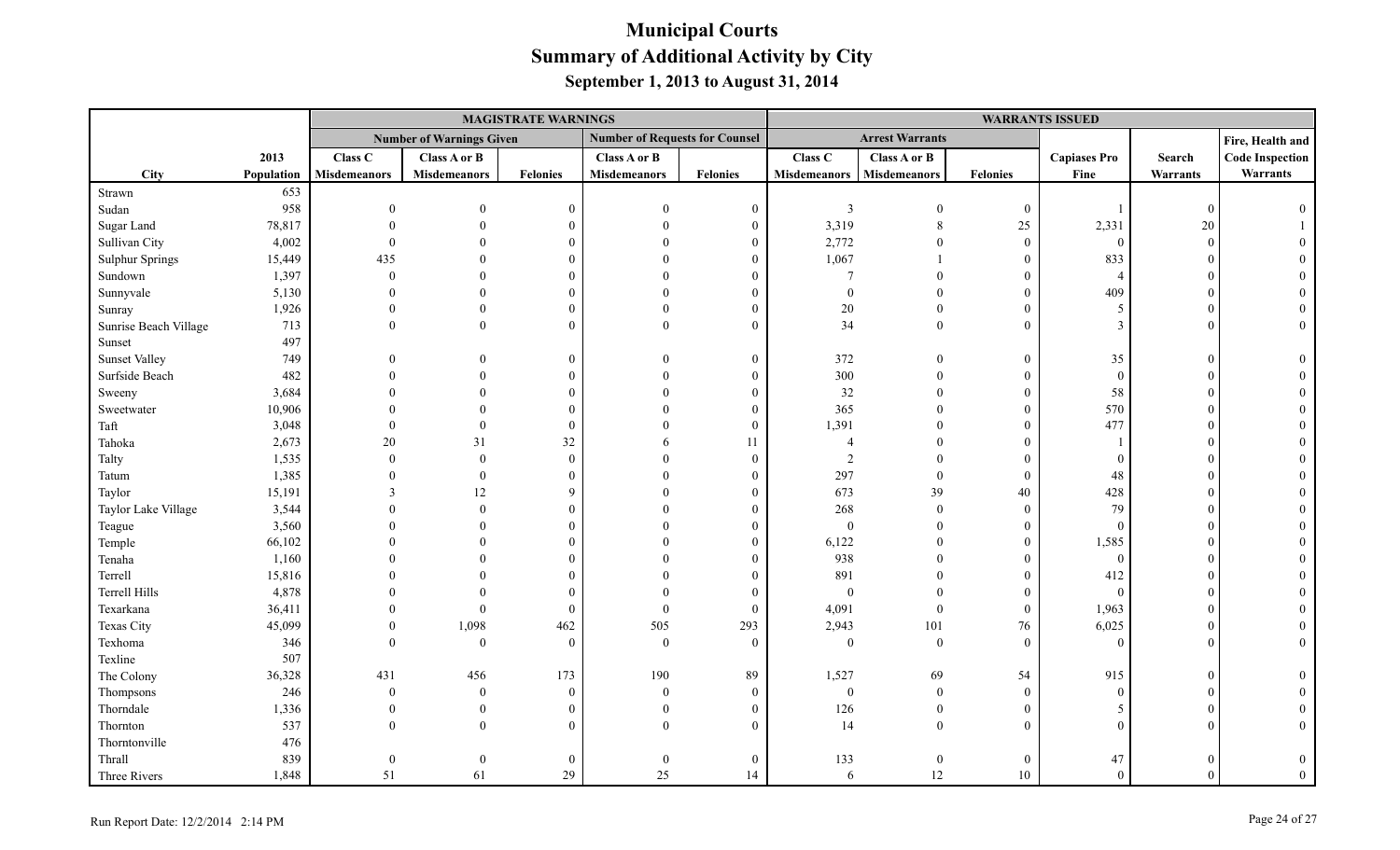|                        |            |                  |                  | <b>MAGISTRATE'S ORDERS ISSUED</b> |                         |                      | <b>HEARINGS HELD</b>   |                       |                   |
|------------------------|------------|------------------|------------------|-----------------------------------|-------------------------|----------------------|------------------------|-----------------------|-------------------|
|                        |            |                  |                  |                                   | <b>All Other Orders</b> |                      | Driver's               |                       |                   |
|                        |            | Examining        | For              | <b>For Ignition</b>               | <b>Requiring</b>        |                      | <b>License Denial,</b> | <b>Disposition of</b> |                   |
|                        | 2013       | <b>Trials</b>    | Emergency        | <b>Interlock</b>                  | <b>Conditions</b> for   | Emergency            | <b>Suspension or</b>   | <b>Stolen</b>         |                   |
| City                   | Population | Conducted        | Protection       | <b>Device</b>                     | <b>Release on Bond</b>  | <b>Mental Health</b> | Revocation             | <b>Property</b>       | <b>Peace Bond</b> |
| Strawn                 | 653        |                  |                  |                                   |                         |                      |                        |                       |                   |
| Sudan                  | 958        | $\boldsymbol{0}$ | $\overline{0}$   | $\Omega$                          | $\mathbf{0}$            | $\Omega$             | $\mathbf{0}$           | $\mathbf{0}$          |                   |
| Sugar Land             | 78,817     | $\boldsymbol{0}$ | $\theta$         |                                   | $\boldsymbol{0}$        |                      |                        | $\theta$              |                   |
| Sullivan City          | 4,002      | $\boldsymbol{0}$ |                  |                                   | $\boldsymbol{0}$        |                      | $\Omega$               |                       |                   |
| <b>Sulphur Springs</b> | 15,449     | $\mathbf{0}$     |                  |                                   | $\mathbf{0}$            | $\Omega$             | 11                     | $\theta$              | $\Omega$          |
| Sundown                | 1,397      | $\boldsymbol{0}$ |                  |                                   | $\boldsymbol{0}$        | $\Omega$             | $\mathbf{0}$           | $\theta$              | $\Omega$          |
| Sunnyvale              | 5,130      | $\boldsymbol{0}$ | 0                |                                   | $\boldsymbol{0}$        | $\theta$             | $\Omega$               | $\theta$              | $\mathbf{0}$      |
| Sunray                 | 1,926      | $\boldsymbol{0}$ | $\theta$         |                                   | $\boldsymbol{0}$        | $\boldsymbol{0}$     | 0                      | $\boldsymbol{0}$      | $\Omega$          |
| Sunrise Beach Village  | 713        | $\mathbf{0}$     | $\theta$         | $\theta$                          | $\mathbf{0}$            | $\mathbf{0}$         | 3                      | $\overline{0}$        | $\Omega$          |
| Sunset                 | 497        |                  |                  |                                   |                         |                      |                        |                       |                   |
| <b>Sunset Valley</b>   | 749        | $\mathbf{0}$     | 0                |                                   | $\boldsymbol{0}$        | $\Omega$             | 0                      | $\Omega$              | $\Omega$          |
| Surfside Beach         | 482        | $\boldsymbol{0}$ | 0                |                                   | $\mathbf{0}$            | $\theta$             |                        | $\theta$              | $\Omega$          |
| Sweeny                 | 3,684      | $\boldsymbol{0}$ |                  |                                   | $\boldsymbol{0}$        | $\Omega$             |                        | $\Omega$              |                   |
| Sweetwater             | 10,906     | $\boldsymbol{0}$ |                  |                                   | $\mathbf{0}$            | $\Omega$             |                        | $\Omega$              | $\Omega$          |
| Taft                   | 3,048      | $\boldsymbol{0}$ |                  |                                   | $\mathbf{0}$            | $\Omega$             |                        | $\Omega$              | $\Omega$          |
| Tahoka                 | 2,673      | $\mathbf{0}$     | 0                |                                   | $\mathbf{0}$            | $\Omega$             |                        | $\Omega$              | $\Omega$          |
| Talty                  | 1,535      | $\boldsymbol{0}$ |                  |                                   | $\boldsymbol{0}$        | $\theta$             |                        |                       |                   |
| Tatum                  | 1,385      | $\boldsymbol{0}$ | 0                |                                   | $\boldsymbol{0}$        | $\Omega$             |                        | $\Omega$              | $\Omega$          |
| Taylor                 | 15,191     | $\boldsymbol{0}$ |                  |                                   | $\mathbf{0}$            | $\Omega$             |                        | $\Omega$              |                   |
| Taylor Lake Village    | 3,544      | $\boldsymbol{0}$ |                  |                                   | $\boldsymbol{0}$        | $\Omega$             |                        | $\Omega$              | $\theta$          |
| Teague                 | 3,560      | $\boldsymbol{0}$ |                  |                                   | $\boldsymbol{0}$        | $\sqrt{ }$           |                        |                       | $\Omega$          |
| Temple                 | 66,102     | $\boldsymbol{0}$ | $\Omega$         |                                   | $\mathbf{0}$            | $\sqrt{ }$           |                        | $\Omega$              | $\theta$          |
| Tenaha                 | 1,160      | $\boldsymbol{0}$ |                  |                                   | $\mathbf{0}$            | $\Omega$             |                        | $\Omega$              | $\Omega$          |
| Terrell                | 15,816     | $\boldsymbol{0}$ | 0                |                                   | $\mathbf{0}$            | $\Omega$             |                        | $\theta$              | $\Omega$          |
| Terrell Hills          | 4,878      | $\boldsymbol{0}$ | 0                |                                   | $\mathbf{0}$            | $\Omega$             |                        | $\Omega$              | $\Omega$          |
| Texarkana              | 36,411     | $\boldsymbol{0}$ | $\theta$         |                                   | $\theta$                | $\Omega$             |                        | $\Omega$              |                   |
| Texas City             | 45,099     | $\boldsymbol{0}$ | $76\,$           | $\mathbf{0}$                      | 669                     | $\mathbf{0}$         | $\theta$               | $\theta$              | $\Omega$          |
| Texhoma                | 346        | $\mathbf{0}$     | $\theta$         | $\theta$                          | $\mathbf{0}$            | $\theta$             | $\theta$               | $\theta$              | $\Omega$          |
| Texline                | 507        |                  |                  |                                   |                         |                      |                        |                       |                   |
| The Colony             | 36,328     | $\boldsymbol{0}$ | 52               | $23\,$                            | 7                       | $\overline{0}$       |                        | $\overline{0}$        | $\mathbf{0}$      |
| Thompsons              | 246        | $\boldsymbol{0}$ | $\overline{0}$   | $\boldsymbol{0}$                  | $\boldsymbol{0}$        | $\Omega$             |                        | $\boldsymbol{0}$      | $\mathbf{0}$      |
| Thorndale              | 1,336      | $\boldsymbol{0}$ | $\Omega$         | $\mathbf{0}$                      | $\boldsymbol{0}$        | $\mathbf{0}$         | $\Omega$               | $\overline{0}$        |                   |
| Thornton               | 537        | $\overline{0}$   | $\Omega$         | $\theta$                          | $\mathbf{0}$            | $\theta$             | $\Omega$               | $\theta$              | $\theta$          |
| Thorntonville          | 476        |                  |                  |                                   |                         |                      |                        |                       |                   |
| Thrall                 | 839        | $\boldsymbol{0}$ | $\boldsymbol{0}$ | $\boldsymbol{0}$                  | $\boldsymbol{0}$        | $\boldsymbol{0}$     | $\boldsymbol{0}$       | $\boldsymbol{0}$      | $\boldsymbol{0}$  |
| Three Rivers           | 1,848      | $\overline{0}$   | $\theta$         | 9                                 | $\overline{0}$          | $\overline{A}$       | $\boldsymbol{0}$       | $\mathbf{0}$          | $\overline{0}$    |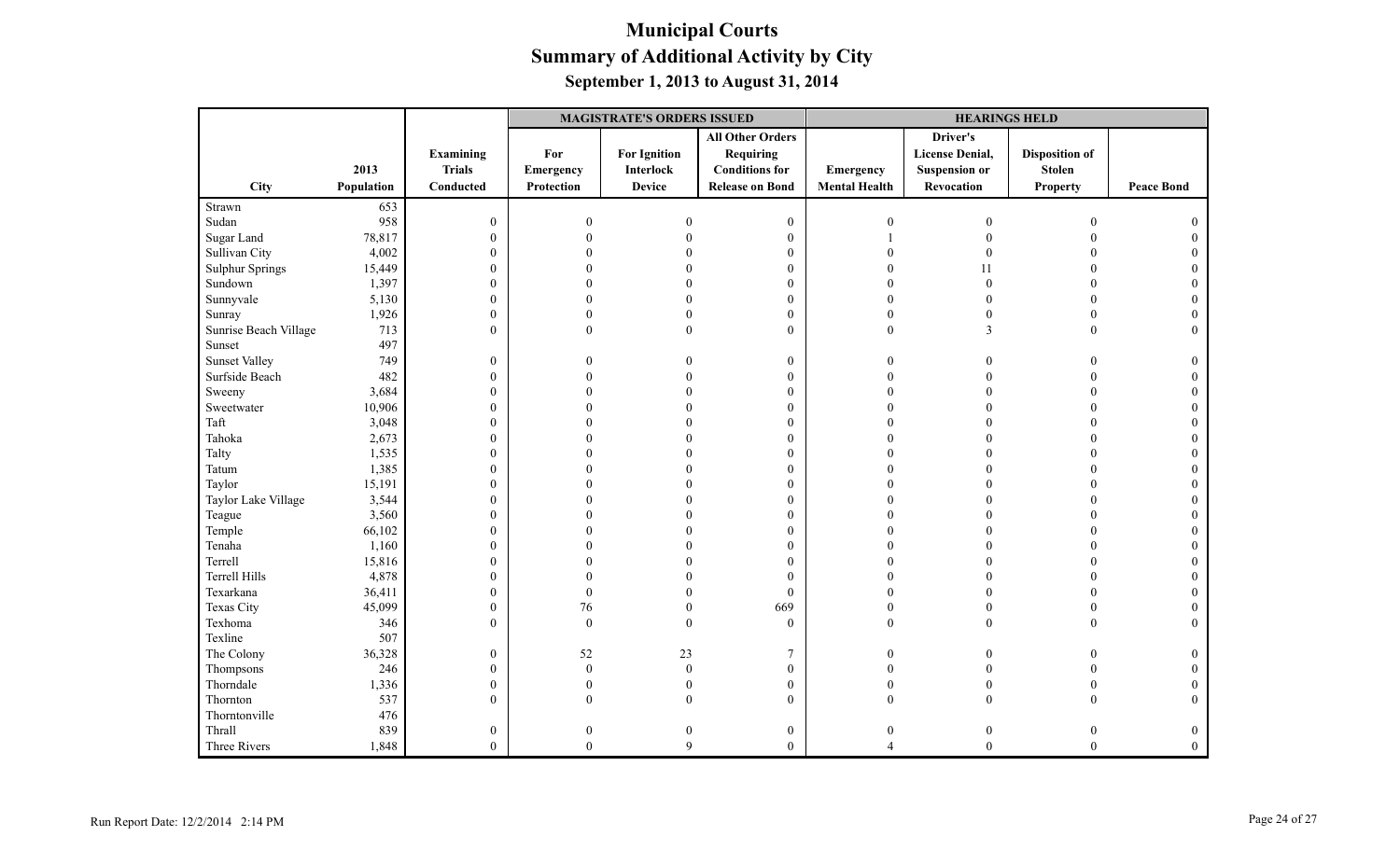|                        |            |                          | <b>CASES IN WHICH FINE AND COURT COSTS</b> |                    |                        | <b>FINE AND COURT COSTS WAIVED</b> |                     | <b>FINES, COURT COSTS AND OTHER AMOUNTS</b> |              |
|------------------------|------------|--------------------------|--------------------------------------------|--------------------|------------------------|------------------------------------|---------------------|---------------------------------------------|--------------|
|                        |            |                          | <b>SATISFIED BY</b>                        |                    |                        | <b>FOR INDIGENCY</b>               |                     | <b>COLLECTED</b>                            |              |
|                        |            | <b>Community Service</b> |                                            |                    |                        |                                    |                     |                                             |              |
|                        | 2013       | Partial                  | Full                                       |                    |                        |                                    |                     |                                             |              |
| City                   | Population | <b>Satisfaction</b>      | Satisfaction                               | <b>Jail Credit</b> | <b>Number of Cases</b> | <b>Amount Waived</b>               | <b>Kept by City</b> | <b>Remitted to State</b>                    | <b>Total</b> |
| Strawn                 | 653        |                          |                                            |                    |                        |                                    |                     |                                             |              |
| Sudan                  | 958        | $\mathbf{0}$             | $\boldsymbol{0}$                           | $\mathbf{0}$       | $\Omega$               | \$0                                | \$4,863             | \$2,722                                     | \$7,594      |
| Sugar Land             | 78,817     | 67                       | 151                                        | 1,356              | $\mathbf Q$            | \$2,260                            | \$1,836,475         | \$1,371,014                                 | \$3,207,489  |
| Sullivan City          | 4,002      | 56                       | 138                                        | 127                | $\Omega$               | \$0                                | \$241,233           | \$156,032                                   | \$397,263    |
| <b>Sulphur Springs</b> | 15,449     | 27                       | 161                                        | 545                | 6                      | \$1,240                            | \$532,983           | \$394,918                                   | \$927,907    |
| Sundown                | 1,397      | $\boldsymbol{0}$         | 1                                          | 5                  | $\mathbf{0}$           | \$0                                | \$8,160             | \$4,708                                     | \$12,877     |
| Sunnyvale              | 5,130      | $\mathbf{0}$             | $\mathbf{1}$                               | 121                | 344                    | \$28,012                           | \$462,057           | \$331,252                                   | \$793,315    |
| Sunray                 | 1,926      | $\theta$                 | $\overline{c}$                             | $\boldsymbol{0}$   | $\boldsymbol{0}$       | \$0                                | \$12,133            | \$4,703                                     | \$16,840     |
| Sunrise Beach Village  | 713        | $\Omega$                 | $\theta$                                   | $\overline{3}$     | $\mathbf{0}$           | \$0                                | \$14,513            | \$5,230                                     | \$19,744     |
| Sunset                 | 497        |                          |                                            |                    |                        |                                    |                     |                                             |              |
| <b>Sunset Valley</b>   | 749        | $\theta$                 | $\boldsymbol{0}$                           | 6                  | 182                    | \$18,943                           | \$69,504            | \$61,797                                    | \$131,304    |
| Surfside Beach         | 482        |                          | 8                                          | $\overline{4}$     | $\mathbf{0}$           | \$0                                | \$91,222            | \$62,753                                    | \$154,016    |
| Sweeny                 | 3,684      | $\theta$                 | $\theta$                                   | 50                 | 5                      | \$73                               | \$53,864            | \$29,779                                    | \$83,643     |
| Sweetwater             | 10,906     | $10\,$                   | 50                                         | 373                |                        | \$918                              | \$62,377            | \$29,276                                    | \$91,652     |
| Taft                   | 3,048      | 14                       | 175                                        | 88                 |                        | \$2,925                            | \$96,063            | \$56,199                                    | \$152,263    |
| Tahoka                 | 2,673      | $\theta$                 | $\overline{4}$                             | $\overline{3}$     | $\Omega$               | \$0                                | \$41,178            | \$36,137                                    | \$77,316     |
| Talty                  | 1,535      | $\Omega$                 | 5                                          | 14                 | $\Omega$               | \$0                                | \$109,546           | \$60,069                                    | \$169,612    |
| Tatum                  | 1,385      | 3                        | 18                                         | 22                 | $\Omega$               | \$0                                | \$99,814            | \$81,837                                    | \$181,651    |
| Taylor                 | 15,191     | 9                        | 32                                         | 368                |                        | \$2,039                            | \$353,180           | \$141,230                                   | \$494,417    |
| Taylor Lake Village    | 3,544      | $\theta$                 | $\boldsymbol{0}$                           | 25                 | $\theta$               | \$0                                | \$185,105           | \$85,282                                    | \$270,391    |
| Teague                 | 3,560      | $\theta$                 | $\theta$                                   | 59                 | $\overline{1}$         | \$177                              | \$68,794            | \$31,850                                    | \$100,642    |
| Temple                 | 66,102     | 70                       | 476                                        | 2,027              | 207                    | \$38,842                           | \$2,093,605         | \$1,259,281                                 | \$3,352,886  |
| Tenaha                 | 1,160      | $\theta$                 | $\mathbf{0}$                               | $\mathbf{0}$       | $\mathbf{0}$           | \$0                                | \$207,324           | \$131,467                                   | \$338,791    |
| Terrell                | 15,816     | 9                        | 47                                         | 253                | $\mathbf{0}$           | \$0                                | \$327,508           | \$121,775                                   | \$451,040    |
| <b>Terrell Hills</b>   | 4,878      | $\theta$                 | $\mathbf{1}$                               |                    | $\theta$               | \$0                                | \$23,487            | \$21,669                                    | \$45,157     |
| Texarkana              | 36,411     | $\overline{2}$           | 72                                         | 2,216              | $\mathbf{0}$           | \$0                                | \$1,139,484         | \$529,074                                   | \$1,668,565  |
| <b>Texas City</b>      | 45,099     | 36                       | 273                                        | 3,037              | 183                    | \$51,489                           | \$1,819,312         | \$1,085,653                                 | \$2,904,970  |
| Texhoma                | 346        | $\theta$                 | $\theta$                                   | $\theta$           | $\boldsymbol{0}$       | \$0                                | $\$0$               | $\$0$                                       | \$0          |
| Texline                | 507        |                          |                                            |                    |                        |                                    |                     |                                             |              |
| The Colony             | 36,328     | $\overline{2}$           | 35                                         | 315                | 3                      | \$1,365                            | \$1,229,895         | \$715,697                                   | \$1,945,604  |
| Thompsons              | 246        | $\theta$                 | $\mathbf{0}$                               | $\boldsymbol{0}$   | $\theta$               | \$0                                | \$0                 | \$0                                         | \$0          |
| Thorndale              | 1,336      | $\theta$                 | $\mathbf{1}$                               | 14                 | $\mathbf{0}$           | \$0                                | \$69,478            | \$30,890                                    | \$100,368    |
| Thornton               | 537        | $\theta$                 | $\mathbf{0}$                               | $\overline{3}$     | $\theta$               | \$0                                | \$15,183            | \$14,420                                    | \$29,602     |
| Thorntonville          | 476        |                          |                                            |                    |                        |                                    |                     |                                             |              |
| Thrall                 | 839        | $\overline{0}$           | $\boldsymbol{0}$                           | 10                 |                        | \$1                                | \$49,900            | \$29,764                                    | \$79,669     |
| Three Rivers           | 1,848      | $\Omega$                 | 6                                          | $\tau$             |                        | \$0                                | \$641,842           | \$318,398                                   | \$959,879    |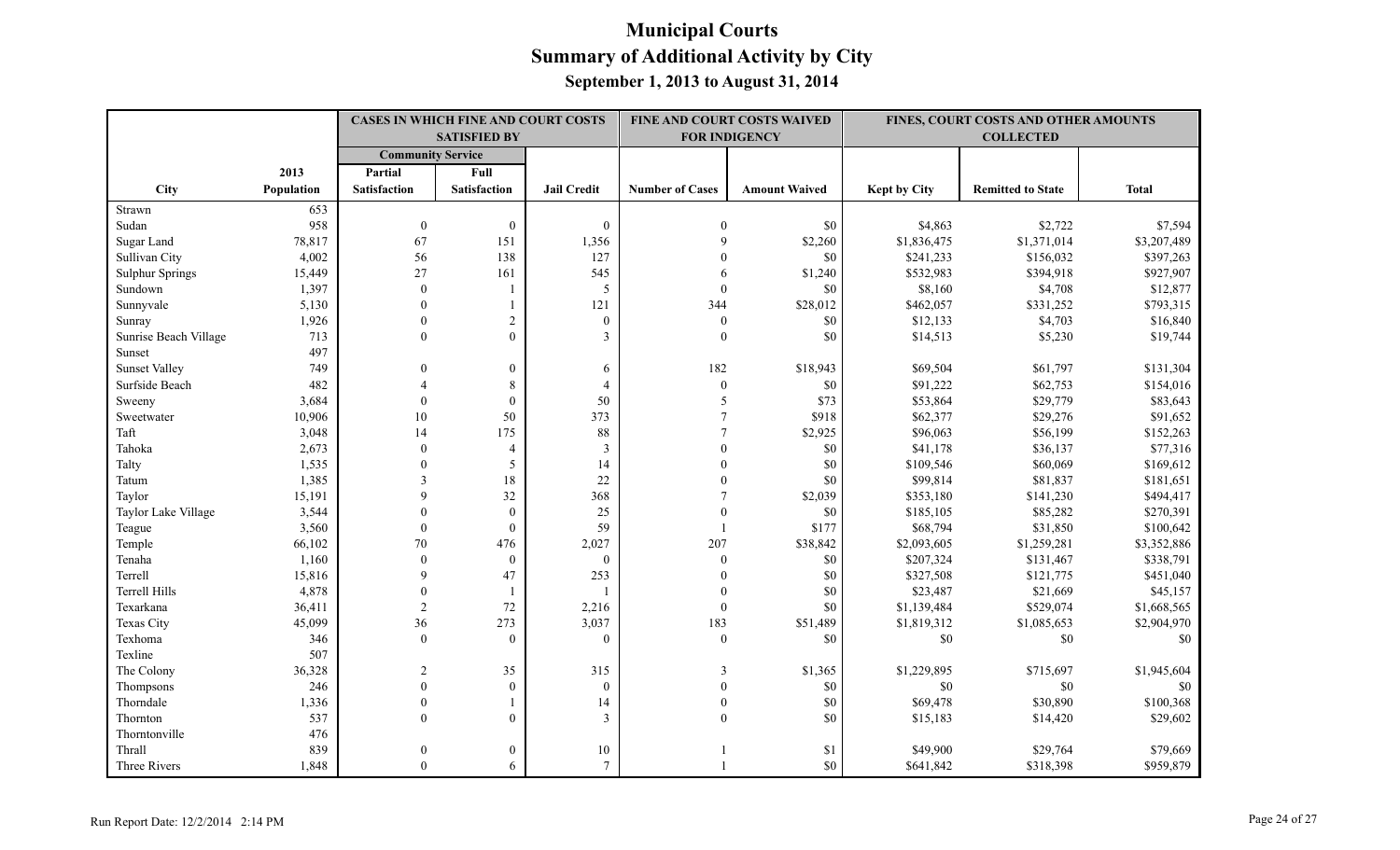|                         |            |                     |                                 | <b>MAGISTRATE WARNINGS</b> |                                       |                 |                     |                        |                  | <b>WARRANTS ISSUED</b> |               |                        |
|-------------------------|------------|---------------------|---------------------------------|----------------------------|---------------------------------------|-----------------|---------------------|------------------------|------------------|------------------------|---------------|------------------------|
|                         |            |                     | <b>Number of Warnings Given</b> |                            | <b>Number of Requests for Counsel</b> |                 |                     | <b>Arrest Warrants</b> |                  |                        |               | Fire, Health and       |
|                         | 2013       | Class C             | Class A or B                    |                            | <b>Class A or B</b>                   |                 | Class C             | Class A or B           |                  | <b>Capiases Pro</b>    | Search        | <b>Code Inspection</b> |
| <b>City</b>             | Population | <b>Misdemeanors</b> | <b>Misdemeanors</b>             | <b>Felonies</b>            | <b>Misdemeanors</b>                   | <b>Felonies</b> | <b>Misdemeanors</b> | <b>Misdemeanors</b>    | <b>Felonies</b>  | Fine                   | Warrants      | Warrants               |
| Tiki Island, Village of | 968        | $\theta$            | $\theta$                        | $\overline{0}$             | $\overline{0}$                        | $\mathbf{0}$    | 118                 | $\theta$               | $\mathbf{0}$     | $7\phantom{.0}$        | $\Omega$      | $\Omega$               |
| Timbercreek Canyon      | 418        |                     | $\Omega$                        | $\Omega$                   | $\Omega$                              | $\overline{0}$  | $\boldsymbol{0}$    | $\Omega$               | $\overline{0}$   | $\theta$               |               |                        |
| Timpson                 | 1,155      |                     |                                 | $\Omega$                   | $\Omega$                              | $\Omega$        | 1,310               |                        | $\overline{0}$   | $\Omega$               |               |                        |
| Tioga                   | 803        |                     |                                 | $\Omega$                   | $\Omega$                              | $\Omega$        | $75\,$              |                        | $\boldsymbol{0}$ | 19                     |               |                        |
| Tolar                   | 681        |                     |                                 | $\Omega$                   | $\Omega$                              | $\Omega$        | 12                  | $\Omega$               | $\theta$         |                        |               |                        |
| Tom Bean                | 1,045      |                     |                                 | $\Omega$                   | $\Omega$                              | $\theta$        | 96                  | $\Omega$               | $\overline{0}$   | 6                      |               |                        |
| Tomball                 | 10,753     | 33                  | $\mathbf{R}$                    | $\Omega$                   | $\Omega$                              | $\mathbf{0}$    | 2,983               | $\boldsymbol{0}$       | $\mathbf{0}$     | 1,053                  |               |                        |
| Tool                    | 2,240      | $\mathbf{0}$        | $\Omega$                        | $\Omega$                   | $\Omega$                              | $\overline{0}$  | 276                 | 13                     | $\overline{4}$   | 156                    | $\mathcal{D}$ |                        |
| Toyah                   | 90         |                     |                                 |                            |                                       |                 |                     |                        |                  |                        |               |                        |
| Trenton                 | 635        | 43                  | $\theta$                        | $\mathbf{0}$               | $\Omega$                              | $\mathbf{0}$    | 98                  | $\boldsymbol{0}$       | $\boldsymbol{0}$ | $\Omega$               |               |                        |
| Trinidad                | 886        | 15                  | $\mathbf{0}$                    | $\theta$                   | $\Omega$                              | $\theta$        | $200\,$             | $\overline{1}$         | $\mathbf{0}$     | 19                     |               |                        |
| Trinity                 | 2,697      | 220                 | 143                             | 64                         | $\Omega$                              | $\Omega$        | 330                 | $22\,$                 | 23               | $\Omega$               | $\sqrt{ }$    |                        |
| Trophy Club             | 8,024      | $\mathbf{0}$        | $\mathbf{0}$                    | $\theta$                   | $\Omega$                              | $\theta$        | 212                 | $\boldsymbol{0}$       | $\mathbf{0}$     | $\Omega$               | 17            |                        |
| Troup                   | 1,869      |                     | $\Omega$                        | $\Omega$                   | $\Omega$                              | $\Omega$        | 181                 | $\mathbf{0}$           | $\overline{4}$   | 44                     |               |                        |
| Troy                    | 1,645      |                     |                                 | $\Omega$                   | $\Omega$                              | $\theta$        | $\bf{0}$            | $\theta$               | $\overline{0}$   | $\theta$               |               |                        |
| Tulia                   | 4,967      |                     |                                 | $\Omega$                   | $\Omega$                              | $\theta$        | 124                 |                        | $\boldsymbol{0}$ | 121                    |               |                        |
| Tye                     | 1,242      |                     |                                 | $\Omega$                   | $\Omega$                              | $\theta$        | 93                  | $\Omega$               | $\boldsymbol{0}$ | 47                     |               |                        |
| Tyler                   | 96,900     |                     |                                 | $\Omega$                   | $\Omega$                              | $\Omega$        | 10,127              | $\Omega$               | $\overline{0}$   | 10,237                 | $\Omega$      |                        |
| Universal City          | 18,530     |                     | $\Omega$                        | $\Omega$                   | $\Omega$                              | $\theta$        | 6,228               | $\Omega$               | $\mathbf{0}$     | 1,297                  | 13            |                        |
| <b>University Park</b>  | 23,068     |                     | $\Omega$                        | $\Omega$                   | $\Omega$                              | $\Omega$        | 403                 | $\Omega$               | $\overline{0}$   | 148                    | $\Omega$      |                        |
| Uvalde                  | 15,751     |                     | $\Omega$                        | $\Omega$                   | $\Omega$                              | $\theta$        | $\bf{0}$            | $\Omega$               | $\boldsymbol{0}$ | $\Omega$               |               |                        |
| Valley Mills            | 1,203      |                     |                                 | $\Omega$                   | $\Omega$                              | $\Omega$        |                     |                        | $\Omega$         | $\Omega$               |               |                        |
| Valley View             | 757        |                     |                                 | $\Omega$                   | $\Omega$                              | $\theta$        | 206                 | $\Omega$               | $\theta$         | $\Omega$               |               |                        |
| Van                     | 2,632      |                     |                                 | $\Omega$                   | $\Omega$                              | $\Omega$        | 208                 | $\Omega$               | $\mathbf{0}$     | 56                     |               |                        |
| Van Alstyne             | 3,046      |                     |                                 | $\Omega$                   | $\Omega$                              | $\Omega$        | 599                 | $\Omega$               | $\theta$         | 222                    |               |                        |
| Van Horn                | 2,063      |                     |                                 | $\Omega$                   | $\Omega$                              | $\Omega$        | $\overline{0}$      | $\Omega$               | $\overline{0}$   | $\theta$               |               |                        |
| Vega                    | 884        |                     |                                 | $\theta$                   | $\Omega$                              | $\theta$        | $\boldsymbol{0}$    |                        | $\boldsymbol{0}$ | $\mathbf{0}$           |               |                        |
| Venus                   | 2,960      |                     |                                 | $\Omega$                   | $\Omega$                              | $\theta$        | 375                 |                        | $\boldsymbol{0}$ | 139                    |               |                        |
| Vernon                  | 11,002     |                     |                                 | $\Omega$                   | $\Omega$                              | $\Omega$        | 541                 | $\Omega$               | $\overline{0}$   | 249                    |               |                        |
| Victoria                | 62,592     |                     |                                 | $\Omega$                   | $\Omega$                              | $\theta$        | 5,180               | $\Omega$               | $\mathbf{0}$     | 1,809                  |               |                        |
| Vidor                   | 10,579     |                     | $\Omega$                        | $\theta$                   | $\Omega$                              | $\theta$        | 2,540               | $\Omega$               | $\mathbf{0}$     | 826                    |               |                        |
| Volente                 | 394        |                     | $\Omega$                        | $\Omega$                   |                                       | $\Omega$        | $\mathbf{0}$        | $\theta$               | $\overline{0}$   | $\Omega$               |               |                        |
| Von Ormy                | 1,085      |                     | $\theta$                        | $\theta$                   | $\Omega$                              | $\Omega$        | $\overline{0}$      | $\overline{0}$         | $\boldsymbol{0}$ | $\Omega$               |               |                        |
| Waco                    | 124,805    |                     | $\theta$                        | $\Omega$                   | $\Omega$                              | $\theta$        | 26,050              | 649                    | 779              | 27,232                 |               | 61                     |
| Waelder                 | 1,065      |                     |                                 |                            |                                       |                 |                     |                        |                  |                        |               |                        |
| Wake Village            | 5,492      | $\theta$            | $\overline{0}$                  | $\theta$                   | $\theta$                              | $\overline{0}$  | 228                 | $\theta$               | $\overline{0}$   | 110                    | $\Omega$      | $\theta$               |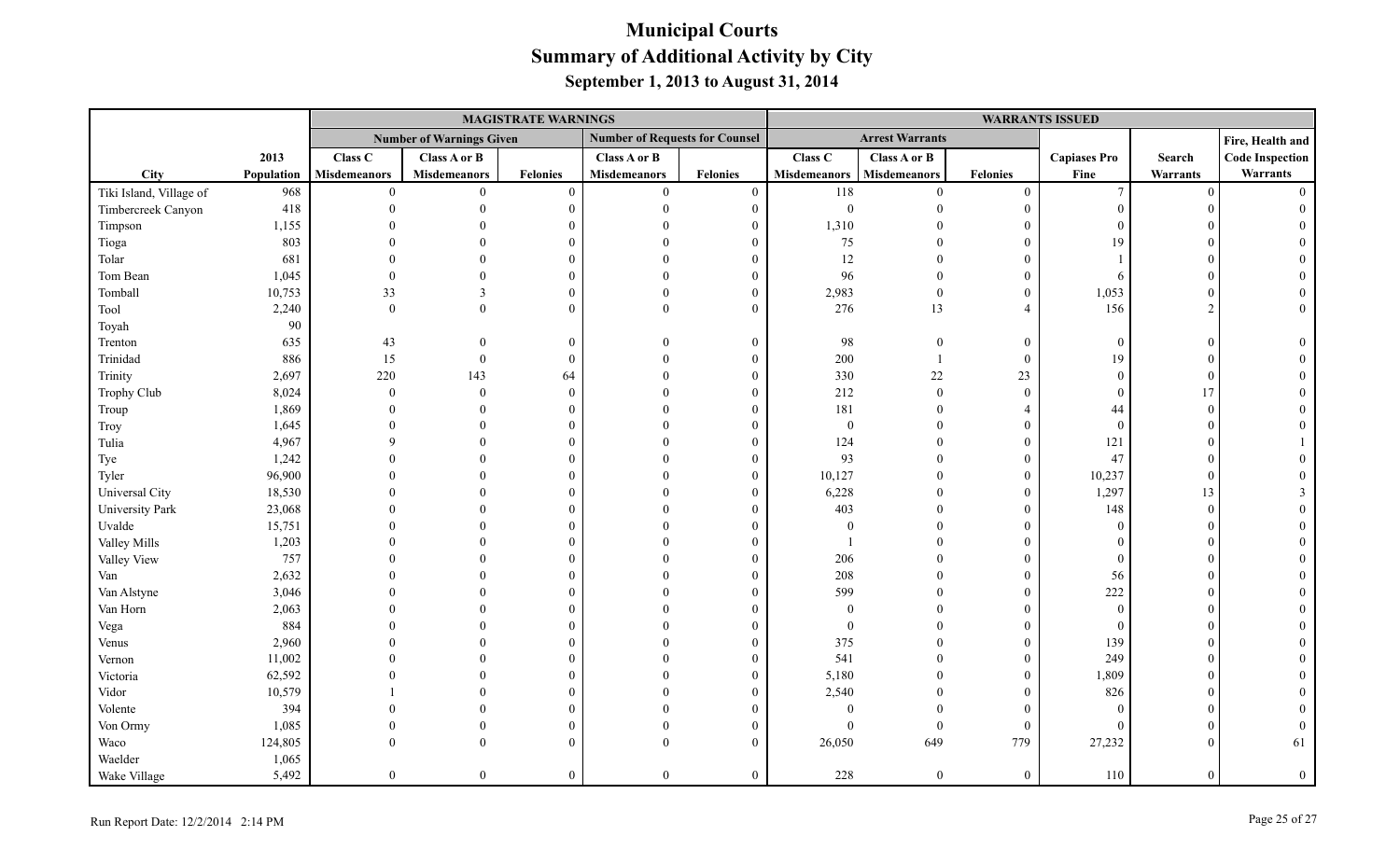|                         |            |                  |                | <b>MAGISTRATE'S ORDERS ISSUED</b> |                         |                      | <b>HEARINGS HELD</b>   |                       |                   |  |  |
|-------------------------|------------|------------------|----------------|-----------------------------------|-------------------------|----------------------|------------------------|-----------------------|-------------------|--|--|
|                         |            |                  |                |                                   | <b>All Other Orders</b> |                      | Driver's               |                       |                   |  |  |
|                         |            | <b>Examining</b> | For            | <b>For Ignition</b>               | <b>Requiring</b>        |                      | <b>License Denial,</b> | <b>Disposition of</b> |                   |  |  |
|                         | 2013       | <b>Trials</b>    | Emergency      | Interlock                         | <b>Conditions for</b>   | Emergency            | <b>Suspension or</b>   | <b>Stolen</b>         |                   |  |  |
| City                    | Population | Conducted        | Protection     | <b>Device</b>                     | <b>Release on Bond</b>  | <b>Mental Health</b> | Revocation             | <b>Property</b>       | <b>Peace Bond</b> |  |  |
| Tiki Island, Village of | 968        | $\boldsymbol{0}$ | $\mathbf{0}$   | $\mathbf{0}$                      | $\boldsymbol{0}$        | $\mathbf{0}$         | $\mathbf{0}$           | $\boldsymbol{0}$      | $\Omega$          |  |  |
| Timbercreek Canyon      | 418        | $\mathbf{0}$     | $\theta$       | $\theta$                          | $\boldsymbol{0}$        | $\mathbf{0}$         | $\Omega$               | $\theta$              |                   |  |  |
| Timpson                 | 1,155      | $\boldsymbol{0}$ | 0              |                                   | $\boldsymbol{0}$        | $\Omega$             |                        | $\theta$              |                   |  |  |
| Tioga                   | 803        | $\boldsymbol{0}$ |                |                                   | $\boldsymbol{0}$        | $\Omega$             |                        |                       |                   |  |  |
| Tolar                   | 681        | $\boldsymbol{0}$ |                |                                   | $\boldsymbol{0}$        | $\Omega$             |                        | $\theta$              | $\theta$          |  |  |
| Tom Bean                | 1,045      | $\boldsymbol{0}$ |                |                                   | $\mathbf{0}$            | $\Omega$             |                        | $\theta$              | $\Omega$          |  |  |
| Tomball                 | 10,753     | $\boldsymbol{0}$ | 0              |                                   | $\mathbf{0}$            | $\mathbf{0}$         | $\Omega$               | $\mathbf{0}$          | 0                 |  |  |
| Tool                    | 2,240      | $\mathbf{0}$     | $\theta$       | $\theta$                          | $\mathbf{0}$            | $\mathbf{0}$         | $\mathbf{0}$           | $\theta$              | $\Omega$          |  |  |
| Toyah                   | 90         |                  |                |                                   |                         |                      |                        |                       |                   |  |  |
| Trenton                 | 635        | $\boldsymbol{0}$ | 0              |                                   | $\boldsymbol{0}$        | $\theta$             | $\Omega$               | 0                     | $\theta$          |  |  |
| Trinidad                | 886        | $\boldsymbol{0}$ | $\Omega$       |                                   | $\mathbf{0}$            | $\theta$             |                        | $\Omega$              |                   |  |  |
| Trinity                 | 2,697      | $\boldsymbol{0}$ | $\mathfrak{D}$ |                                   | $\mathbf{0}$            | $\Omega$             |                        | $\theta$              |                   |  |  |
| Trophy Club             | 8,024      | $\boldsymbol{0}$ | 0              |                                   | $\mathbf{0}$            | $\Omega$             |                        |                       |                   |  |  |
| Troup                   | 1,869      | $\boldsymbol{0}$ | 0              |                                   | $\boldsymbol{0}$        | $\Omega$             |                        | $\Omega$              | $\overline{0}$    |  |  |
| Troy                    | 1,645      | $\boldsymbol{0}$ |                |                                   | $\boldsymbol{0}$        | $\Omega$             | $\Omega$               | $\theta$              | $\Omega$          |  |  |
| Tulia                   | 4,967      | $\boldsymbol{0}$ |                |                                   |                         | $\Omega$             | 5                      | $\theta$              | $\Omega$          |  |  |
| Tye                     | 1,242      | $\boldsymbol{0}$ |                |                                   | $\boldsymbol{0}$        | $\Omega$             | $\boldsymbol{0}$       | $\theta$              | 0                 |  |  |
| Tyler                   | 96,900     | $\boldsymbol{0}$ |                |                                   | $\mathbf{0}$            | $\Omega$             | 47                     | $\theta$              |                   |  |  |
| Universal City          | 18,530     | $\boldsymbol{0}$ |                |                                   | $\mathbf{0}$            | $\Omega$             | $\theta$               | $\theta$              | 0                 |  |  |
| University Park         | 23,068     | $\boldsymbol{0}$ |                |                                   | $\boldsymbol{0}$        | $\Omega$             | $\Omega$               | $\Omega$              |                   |  |  |
| Uvalde                  | 15,751     | $\boldsymbol{0}$ |                |                                   | $\boldsymbol{0}$        | $\Omega$             |                        | $\theta$              |                   |  |  |
| Valley Mills            | 1,203      | $\boldsymbol{0}$ |                |                                   | $\boldsymbol{0}$        | $\theta$             |                        |                       |                   |  |  |
| Valley View             | 757        | $\boldsymbol{0}$ |                |                                   | $\boldsymbol{0}$        | $\Omega$             |                        | $\Omega$              |                   |  |  |
| Van                     | 2,632      | $\boldsymbol{0}$ |                |                                   | $\mathbf{0}$            | $\Omega$             |                        | $\Omega$              | 0                 |  |  |
| Van Alstyne             | 3,046      | $\boldsymbol{0}$ |                |                                   | $\mathbf{0}$            | $\Omega$             |                        | $\theta$              | 0                 |  |  |
| Van Horn                | 2,063      | $\boldsymbol{0}$ |                |                                   | $\boldsymbol{0}$        | $\Omega$             |                        | $\theta$              | 0                 |  |  |
| Vega                    | 884        | $\boldsymbol{0}$ |                |                                   | $\boldsymbol{0}$        | $\Omega$             |                        | $\theta$              |                   |  |  |
| Venus                   | 2,960      | $\boldsymbol{0}$ |                |                                   | $\boldsymbol{0}$        | $\Omega$             |                        | $\theta$              | 0                 |  |  |
| Vernon                  | 11,002     | $\boldsymbol{0}$ |                |                                   | $\mathbf{0}$            | $\Omega$             | $\Omega$               | $\mathbf{0}$          |                   |  |  |
| Victoria                | 62,592     | $\boldsymbol{0}$ |                |                                   | $\mathbf{0}$            | $\Omega$             |                        | 20                    |                   |  |  |
| Vidor                   | 10,579     | $\boldsymbol{0}$ |                |                                   | $\mathbf{0}$            | $\Omega$             |                        | $\boldsymbol{0}$      |                   |  |  |
| Volente                 | 394        | $\boldsymbol{0}$ |                |                                   | $\boldsymbol{0}$        | $\Omega$             |                        | $\theta$              | $\Omega$          |  |  |
| Von Ormy                | 1,085      | $\boldsymbol{0}$ |                |                                   | $\boldsymbol{0}$        | $\Omega$             | $\Omega$               | $\overline{0}$        | $\overline{0}$    |  |  |
| Waco                    | 124,805    | $\mathbf{0}$     | $\theta$       | $\Omega$                          | $\mathbf{0}$            | $\mathbf{0}$         | $\Omega$               |                       | $\Omega$          |  |  |
| Waelder                 | 1,065      |                  |                |                                   |                         |                      |                        |                       |                   |  |  |
| Wake Village            | 5,492      | $\mathbf{0}$     | $\overline{0}$ | $\theta$                          | $\overline{0}$          | $\mathbf{0}$         | $\theta$               | $\theta$              | $\overline{0}$    |  |  |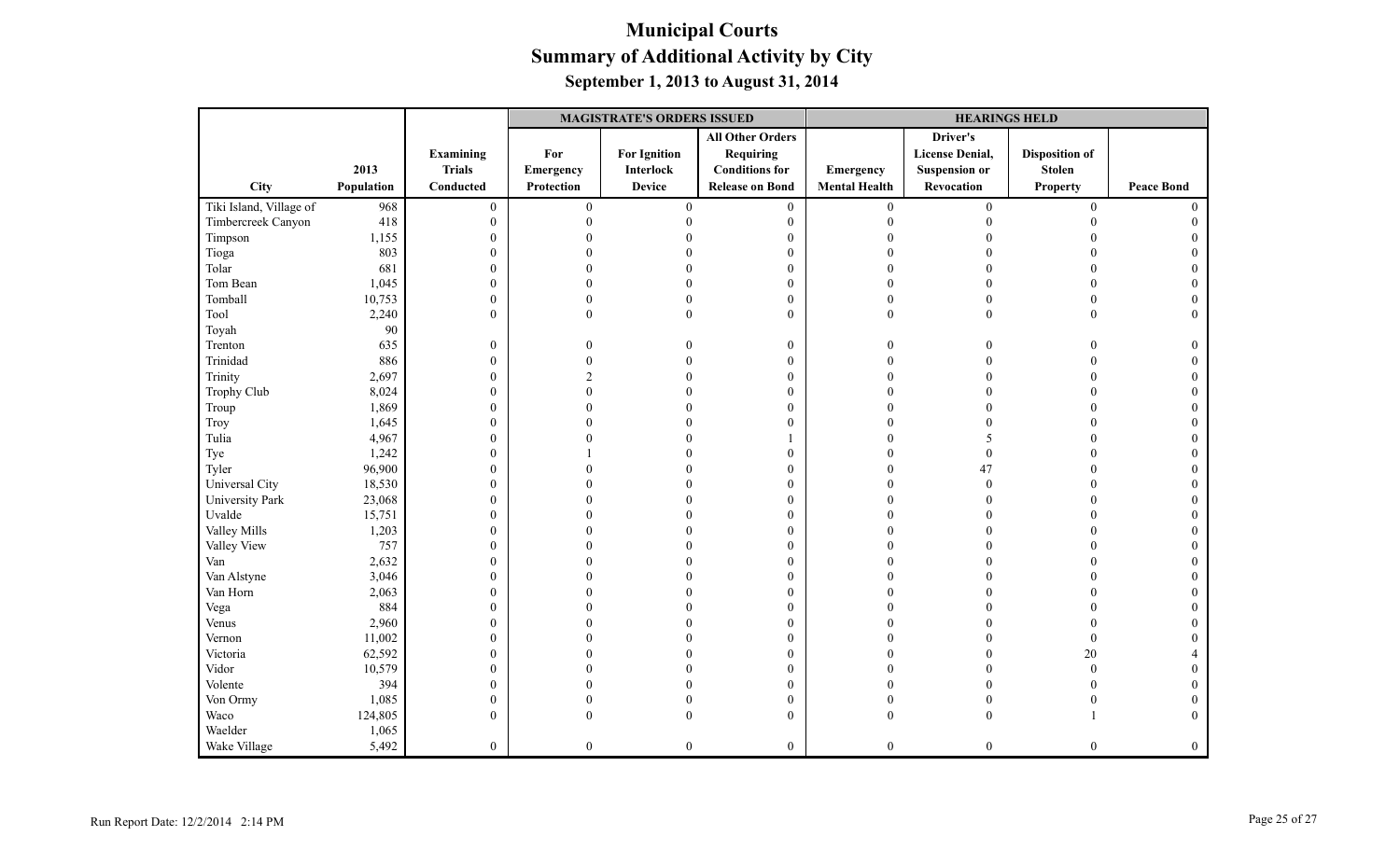|                         |            | <b>CASES IN WHICH FINE AND COURT COSTS</b> |                     |                    | FINE AND COURT COSTS WAIVED |                      |                     | FINES, COURT COSTS AND OTHER AMOUNTS |              |
|-------------------------|------------|--------------------------------------------|---------------------|--------------------|-----------------------------|----------------------|---------------------|--------------------------------------|--------------|
|                         |            |                                            | <b>SATISFIED BY</b> |                    |                             | <b>FOR INDIGENCY</b> |                     | <b>COLLECTED</b>                     |              |
|                         |            | <b>Community Service</b>                   |                     |                    |                             |                      |                     |                                      |              |
|                         | 2013       | Partial                                    | Full                |                    |                             |                      |                     |                                      |              |
| City                    | Population | Satisfaction                               | Satisfaction        | <b>Jail Credit</b> | <b>Number of Cases</b>      | <b>Amount Waived</b> | <b>Kept by City</b> | <b>Remitted to State</b>             | <b>Total</b> |
| Tiki Island, Village of | 968        | 3                                          | 9                   | 8                  | $\overline{0}$              | \$0                  | \$1,633             | \$17,652                             | \$19,286     |
| Timbercreek Canyon      | 418        | $\theta$                                   | $\boldsymbol{0}$    | $\mathbf{0}$       | $\theta$                    | $\$0$                | $\$0$               | \$0                                  | \$0          |
| Timpson                 | 1,155      | $\Omega$                                   |                     | 30                 |                             | \$0                  | \$197,646           | \$171,986                            | \$369,638    |
| Tioga                   | 803        | $\theta$                                   | $\boldsymbol{0}$    | 14                 | $\Omega$                    | \$0                  | \$33,871            | \$23,646                             | \$57,718     |
| Tolar                   | 681        | $\theta$                                   | $\boldsymbol{0}$    | $\mathbf{0}$       | $\Omega$                    | \$0                  | \$10,607            | \$7,797                              | \$18,405     |
| Tom Bean                | 1,045      | $\theta$                                   | $\boldsymbol{0}$    | 93                 | $\mathbf{0}$                | $\$0$                | \$93,075            | \$60,341                             | \$153,414    |
| Tomball                 | 10,753     | 4                                          | 14                  | 557                | 14                          | \$4,273              | \$813,345           | \$471,591                            | \$1,347,283  |
| Tool                    | 2,240      | 4                                          | 8                   | 129                | $\overline{1}$              | \$199                | \$109,518           | \$56,862                             | \$166,388    |
| Toyah                   | 90         |                                            |                     |                    |                             |                      |                     |                                      |              |
| Trenton                 | 635        | $\mathbf{0}$                               |                     | $\mathbf{0}$       | $\mathbf{0}$                | \$0                  | \$51,923            | \$41,873                             | \$93,936     |
| Trinidad                | 886        | $\mathbf{0}$                               | 5                   | 15                 | $\mathbf{0}$                | \$0                  | \$55,487            | \$33,950                             | \$89,435     |
| Trinity                 | 2,697      | 5                                          | 10                  | 132                | 12                          | \$3,306              | \$68,897            | \$33,148                             | \$115,156    |
| Trophy Club             | 8,024      | $\overline{2}$                             | 45                  | 27                 | $\overline{4}$              | \$1,479              | \$146,872           | \$71,592                             | \$218,463    |
| Troup                   | 1,869      | 3                                          | 22                  | 102                | $\overline{2}$              | \$698                | \$33,729            | \$17,141                             | \$50,871     |
| Troy                    | 1,645      | $\mathbf{0}$                               | $\boldsymbol{0}$    | $\mathbf{1}$       | $\theta$                    | $\$0$                | \$285,555           | \$148,427                            | \$433,981    |
| Tulia                   | 4,967      |                                            | $\mathfrak{Z}$      | 24                 | 3                           | \$586                | \$34,255            | \$22,881                             | \$57,136     |
| Tye                     | 1,242      | $\overline{4}$                             | $\,8\,$             | 17                 | 3                           | \$2,317              | \$39,589            | \$25,599                             | \$65,188     |
| Tyler                   | 96,900     | 105                                        | 272                 | 10,099             | $\mathfrak{D}$              | \$440                | \$7,388,651         | \$2,694,023                          | \$10,083,266 |
| Universal City          | 18,530     | $\overline{4}$                             | 15                  | 172                | $\Omega$                    | \$0                  | \$1,749,022         | \$815,773                            | \$2,564,803  |
| University Park         | 23,068     | $\Omega$                                   | $\mathbf{0}$        | 63                 |                             | \$0                  | \$592,927           | \$221,279                            | \$814,205    |
| Uvalde                  | 15,751     | $\Omega$                                   | $\mathbf{0}$        | $\mathbf{0}$       |                             | \$0                  | \$159,570           | \$100,876                            | \$260,452    |
| Valley Mills            | 1,203      | $\Omega$                                   | $\boldsymbol{0}$    | $\,8\,$            | $\Omega$                    | \$0                  | \$38,668            | \$21,507                             | \$66,417     |
| Valley View             | 757        | $\Omega$                                   | $\sqrt{2}$          | 25                 | $\Omega$                    | \$0                  | \$67,568            | \$48,624                             | \$116,190    |
| Van                     | 2,632      | 11                                         | $\overline{4}$      | 53                 |                             | \$0                  | \$52,227            | \$26,346                             | \$78,573     |
| Van Alstyne             | 3,046      | $\overline{A}$                             | $\sqrt{2}$          | 126                |                             | \$0                  | \$402,067           | \$211,239                            | \$615,855    |
| Van Horn                | 2,063      | $\Omega$                                   | $\theta$            | $\boldsymbol{0}$   |                             | \$0                  | \$22,199            | \$1,873                              | \$24,072     |
| Vega                    | 884        | $\Omega$                                   | $\Omega$            | $\mathbf{0}$       | $\Omega$                    | \$0                  | \$2,211             | \$1,816                              | \$4,027      |
| Venus                   | 2,960      | $\mathbf{0}$                               | $\overline{4}$      | 105                | $\Omega$                    | \$0                  | \$212,456           | \$152,474                            | \$364,931    |
| Vernon                  | 11,002     | 17                                         | 81                  | 117                | 9                           | \$3,209              | \$133,307           | \$65,379                             | \$198,687    |
| Victoria                | 62,592     | 52                                         | 108                 | 1,685              |                             | \$0                  | \$1,490,569         | \$722,311                            | \$2,212,855  |
| Vidor                   | 10,579     | $\overline{4}$                             | 14                  | 1,112              |                             | \$278                | \$571,259           | \$353,655                            | \$924,915    |
| Volente                 | 394        | $\theta$                                   | $\mathbf{0}$        | $\mathbf{0}$       | $\theta$                    | \$0                  | $\$0$               | \$0                                  | \$0          |
| Von Ormy                | 1,085      | $\mathbf{0}$                               | $\mathbf{0}$        | $\Omega$           | $\theta$                    | \$0                  | \$91,952            | \$61,803                             | \$153,756    |
| Waco                    | 124,805    | 12                                         | 148                 | 12,386             | $\theta$                    | \$0                  | \$2,375,553         | \$1,489,721                          | \$3,865,276  |
| Waelder                 | 1,065      |                                            |                     |                    |                             |                      |                     |                                      |              |
| Wake Village            | 5,492      | $\Omega$                                   | 8                   | 49                 | 8                           | \$1,451              | \$55,247            | \$20,406                             | \$75,661     |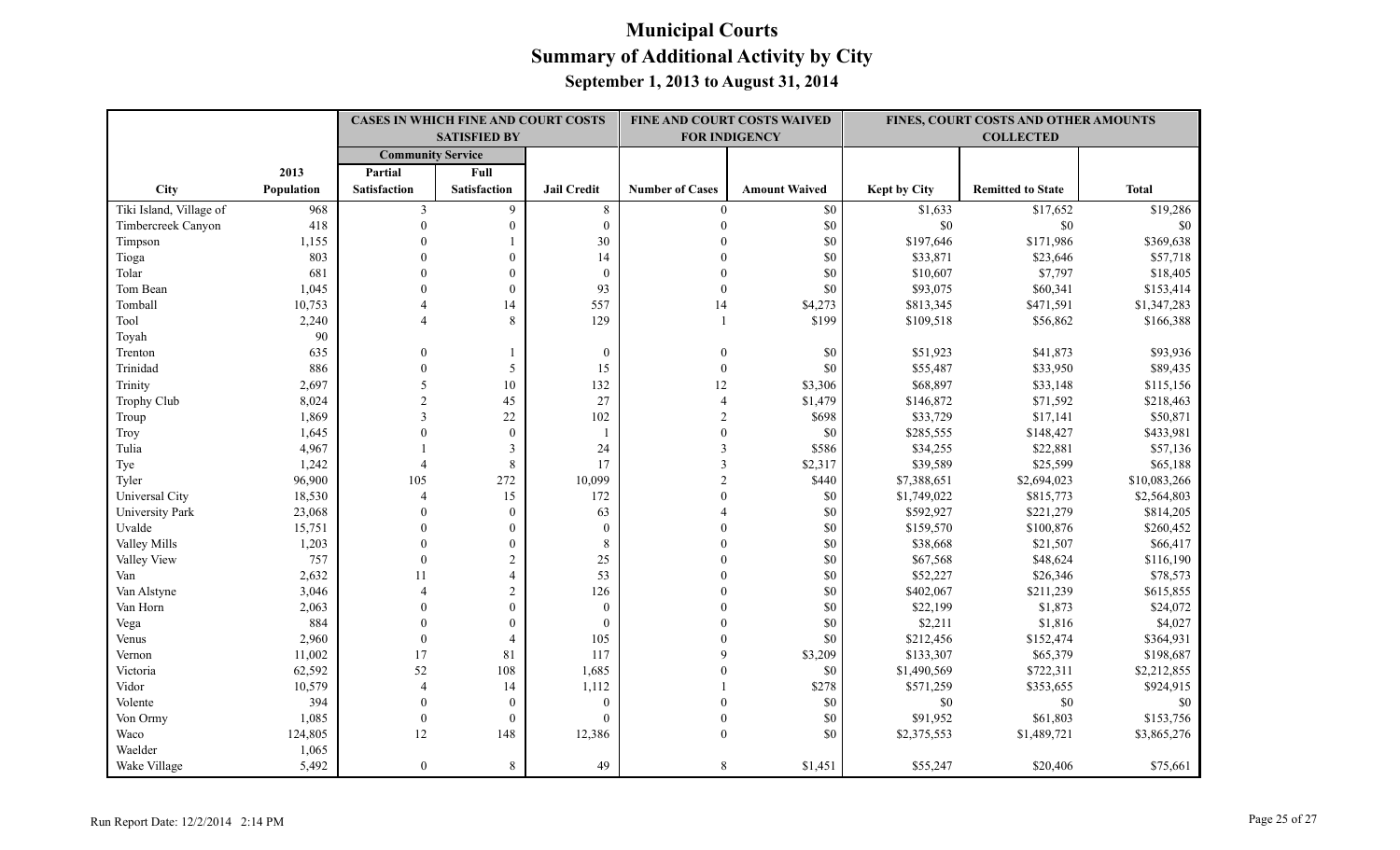|                       |            |                     |                                 | <b>MAGISTRATE WARNINGS</b> |                                       |                 | <b>WARRANTS ISSUED</b> |                        |                  |                     |            |                        |  |
|-----------------------|------------|---------------------|---------------------------------|----------------------------|---------------------------------------|-----------------|------------------------|------------------------|------------------|---------------------|------------|------------------------|--|
|                       |            |                     | <b>Number of Warnings Given</b> |                            | <b>Number of Requests for Counsel</b> |                 |                        | <b>Arrest Warrants</b> |                  |                     |            | Fire, Health and       |  |
|                       | 2013       | Class C             | Class A or B                    |                            | Class A or B                          |                 | Class C                | Class A or B           |                  | <b>Capiases Pro</b> | Search     | <b>Code Inspection</b> |  |
| <b>City</b>           | Population | <b>Misdemeanors</b> | <b>Misdemeanors</b>             | <b>Felonies</b>            | <b>Misdemeanors</b>                   | <b>Felonies</b> | <b>Misdemeanors</b>    | Misdemeanors           | <b>Felonies</b>  | Fine                | Warrants   | Warrants               |  |
| Waller                | 2,326      | $\theta$            | $\theta$                        | $\theta$                   | $\theta$                              | $\overline{0}$  | 616                    | $\theta$               | $\mathbf{0}$     | $\theta$            | $\Omega$   | $\Omega$               |  |
| Wallis                | 1,252      |                     |                                 | $\Omega$                   | $\Omega$                              | $\theta$        | $\Omega$               | $\Omega$               | $\boldsymbol{0}$ | $\Omega$            |            |                        |  |
| <b>Walnut Springs</b> | 827        |                     |                                 |                            | $\Omega$                              |                 |                        |                        | $\boldsymbol{0}$ | $\Omega$            |            |                        |  |
| Waskom                | 2,160      |                     | $\theta$                        | $\Omega$                   | $\theta$                              | $\overline{0}$  | 84                     | $\theta$               | $\overline{0}$   | 97                  |            |                        |  |
| Watauga               | 23,497     | 804                 | 214                             | 164                        | 54                                    | 58              | 1,858                  | 13                     | 34               | 961                 | 39         |                        |  |
| Waxahachie            | 29,621     | 980                 | 586                             | 373                        | 310                                   | 233             | 849                    | 21                     | 14               | 691                 |            |                        |  |
| Weatherford           | 25,250     | 66                  | 39                              | 19                         | 25                                    | 13              | 738                    | $78\,$                 | 69               | 512                 |            |                        |  |
| Webster               | 10,400     | 852                 | $\overline{2}$                  | $\Omega$                   | $\theta$                              | $\overline{0}$  | 1,433                  | $\mathbf{0}$           | $\overline{0}$   | 1,382               |            |                        |  |
| Weimar                | 2,151      | $\boldsymbol{0}$    | $\theta$                        | $\Omega$                   | $\Omega$                              | $\Omega$        | 93                     | 2                      | $\theta$         | 12                  |            |                        |  |
| Weinert               | 172        |                     |                                 |                            |                                       |                 |                        |                        |                  |                     |            |                        |  |
| Wellington            | 2,189      | $\Omega$            |                                 | $\Omega$                   | $\Omega$                              | $\theta$        | $\theta$               | $\Omega$               | $\mathbf{0}$     | $\Omega$            |            |                        |  |
| Wells                 | 790        | $\theta$            | $\Omega$                        | $\Omega$                   | $\theta$                              | $\mathbf{0}$    | $\theta$               | $\boldsymbol{0}$       | $\boldsymbol{0}$ | $\Omega$            |            |                        |  |
| Weslaco               | 35,670     | 1,372               | 745                             | 245                        | 495                                   | 169             | 3,453                  | 128                    | 122              | 1,288               |            |                        |  |
| West                  | 2,807      | $\theta$            | $\theta$                        | $\Omega$                   | $\theta$                              | $\theta$        | $\boldsymbol{0}$       | $\overline{0}$         | $\mathbf{0}$     | $\theta$            |            |                        |  |
| West Columbia         | 3,905      |                     | $\Omega$                        |                            | $\Omega$                              | $\Omega$        | 572                    | $\Omega$               | $\boldsymbol{0}$ | 197                 |            |                        |  |
| West Lake Hills       | 3,063      |                     |                                 |                            |                                       | 0               | 494                    | $\Omega$               | $\mathbf{0}$     | 107                 |            |                        |  |
| West Orange           | 3,443      |                     |                                 |                            | $\Omega$                              | $\Omega$        | $\theta$               | $\theta$               | $\theta$         | 720                 |            |                        |  |
| West Tawakoni         | 1,576      |                     |                                 |                            |                                       | $\Omega$        |                        | $\Omega$               | $\theta$         | $\theta$            |            |                        |  |
| West University Place | 14,787     |                     |                                 |                            | $\Omega$                              | $\Omega$        | 473                    | $\Omega$               | $\theta$         | 110                 | 17         |                        |  |
| Westlake              | 992        |                     | $\Omega$                        |                            | $\Omega$                              | $\Omega$        | 2,087                  | $\theta$               | $\boldsymbol{0}$ | $\Omega$            | $\sqrt{ }$ |                        |  |
| Westminster           | 861        |                     |                                 |                            |                                       |                 |                        |                        |                  |                     |            |                        |  |
| Westover Hills        | 693        |                     | 3                               | $\overline{4}$             | $\Omega$                              | $\mathbf{0}$    | 35                     | $\overline{0}$         | $\mathbf{0}$     | 20                  | $\Omega$   |                        |  |
| Westworth Village     | 2,472      | 18                  | 153                             | 86                         | $\theta$                              | $\theta$        | 1,328                  | $\overline{2}$         | $\mathbf{0}$     | 610                 |            |                        |  |
| Wharton               | 8,832      | 62                  | 169                             | 130                        | 39                                    | 48              | 351                    | 41                     | 64               | 217                 |            |                        |  |
| Wheeler               | 1,592      | $\Omega$            | $\Omega$                        | $\Omega$                   | $\Omega$                              | $\overline{0}$  | $\mathbf{0}$           | $\theta$               | $\theta$         | $\Omega$            |            |                        |  |
| White Deer            | 1,000      |                     | $\theta$                        | $\Omega$                   | $\theta$                              | $\mathbf{0}$    | $\mathbf{0}$           | $\Omega$               | $\theta$         | $\Omega$            |            |                        |  |
| White Oak             | 6,469      |                     | 67                              | 13                         | 43                                    | 13              | 313                    | $\Omega$               | $\boldsymbol{0}$ | 171                 |            |                        |  |
| White Settlement      | 16,116     |                     | $\Omega$                        | $\Omega$                   | $\Omega$                              | $\theta$        | 2,093                  | $\Omega$               | $\mathbf{0}$     | 1,931               |            |                        |  |
| Whiteface             | 449        |                     |                                 |                            | $\Omega$                              | $\theta$        | $\mathbf{0}$           |                        | $\theta$         | $\mathbf{0}$        |            |                        |  |
| Whitehouse            | 7,660      |                     | $\Omega$                        | $\Omega$                   | $\Omega$                              | $\theta$        | 444                    | $\Omega$               | $\theta$         | 66                  |            |                        |  |
| Whitesboro            | 3,793      |                     | 65                              | 56                         | 46                                    | 46              | 172                    | $\Omega$               | $\theta$         | 71                  |            |                        |  |
| Whitewright           | 1,604      |                     | $\Omega$                        | $\Omega$                   | $\Omega$                              | $\theta$        | 198                    | $\Omega$               | $\theta$         | 40                  |            |                        |  |
| Whitney               | 2,087      |                     | $\Omega$                        | $\Omega$                   | $\theta$                              | $\overline{0}$  | 295                    | $\theta$               | $\mathbf{0}$     | 59                  |            |                        |  |
| Wichita Falls         | 104,553    |                     | 1,740                           | 1,118                      | 547                                   | 484             | 6,902                  | 1,400                  | 782              | 3,598               | 58         |                        |  |
| Wickett               | 498        |                     | $\Omega$                        | $\Omega$                   | $\Omega$                              | $\theta$        | $\theta$               | $\boldsymbol{0}$       | $\mathbf{0}$     | $\Omega$            | $\Omega$   |                        |  |
| Willis                | 5,662      | $\Omega$            | $\Omega$                        |                            | $\Omega$                              | $\Omega$        | 738                    | $\theta$               | $\theta$         | 243                 |            |                        |  |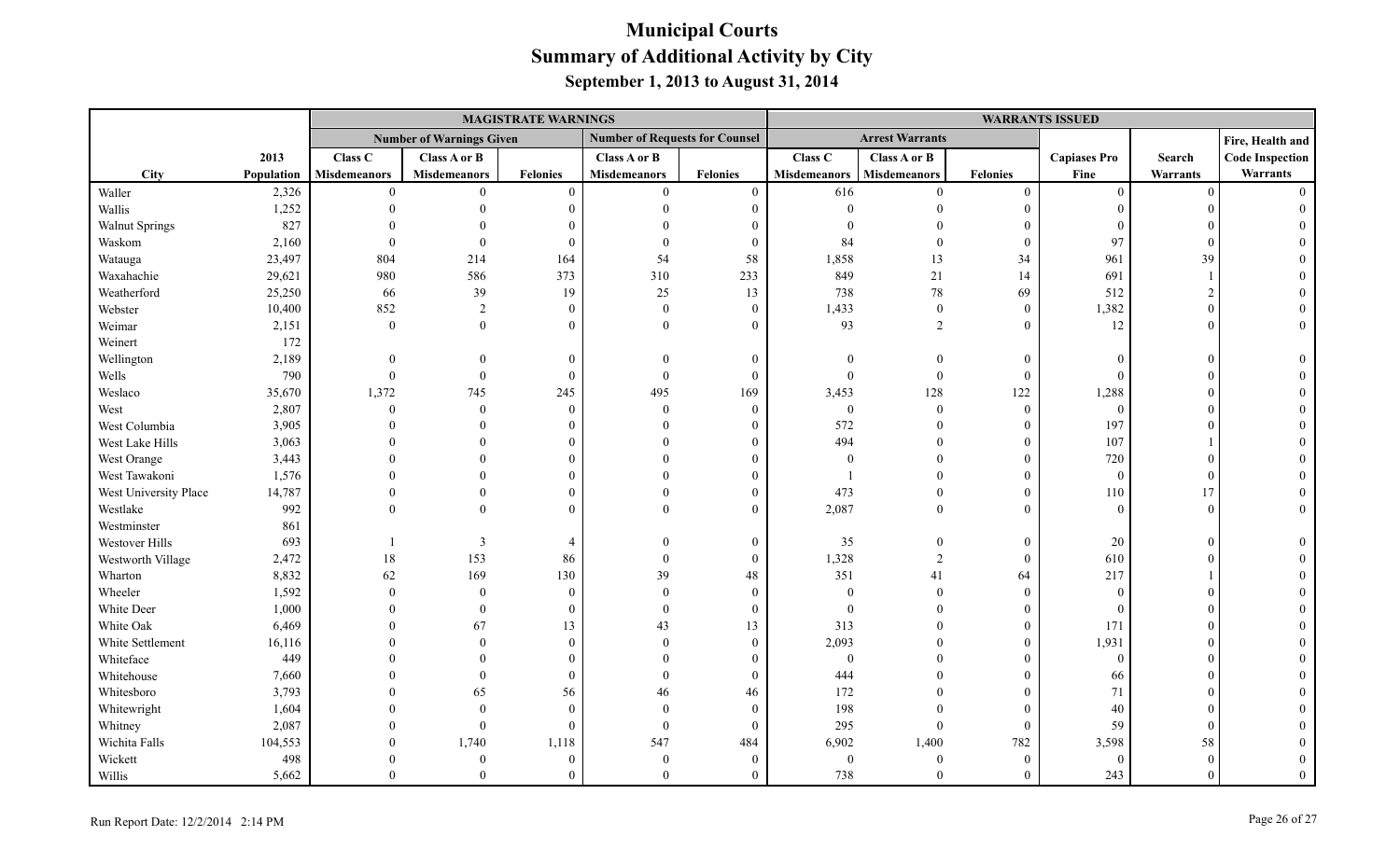|                       |            |                  |                  | <b>MAGISTRATE'S ORDERS ISSUED</b> |                         |                      | <b>HEARINGS HELD</b>   |                       |                   |
|-----------------------|------------|------------------|------------------|-----------------------------------|-------------------------|----------------------|------------------------|-----------------------|-------------------|
|                       |            |                  |                  |                                   | <b>All Other Orders</b> |                      | Driver's               |                       |                   |
|                       |            | Examining        | For              | <b>For Ignition</b>               | Requiring               |                      | <b>License Denial,</b> | <b>Disposition of</b> |                   |
|                       | 2013       | <b>Trials</b>    | Emergency        | <b>Interlock</b>                  | <b>Conditions for</b>   | Emergency            | <b>Suspension or</b>   | <b>Stolen</b>         |                   |
| City                  | Population | Conducted        | Protection       | <b>Device</b>                     | <b>Release on Bond</b>  | <b>Mental Health</b> | Revocation             | <b>Property</b>       | <b>Peace Bond</b> |
| Waller                | 2,326      | $\boldsymbol{0}$ | $\boldsymbol{0}$ | $\mathbf{0}$                      | $\overline{0}$          | $\mathbf{0}$         | $\theta$               | $\boldsymbol{0}$      | $\Omega$          |
| Wallis                | 1,252      | $\mathbf{0}$     | $\Omega$         |                                   | $\boldsymbol{0}$        | $\Omega$             |                        | $\Omega$              |                   |
| <b>Walnut Springs</b> | 827        | $\boldsymbol{0}$ |                  |                                   | $\boldsymbol{0}$        |                      |                        |                       |                   |
| Waskom                | 2,160      | $\boldsymbol{0}$ | $\Omega$         |                                   | $\mathbf{0}$            |                      |                        |                       |                   |
| Watauga               | 23,497     | $\mathbf{0}$     | 11               | 11                                | 5                       |                      |                        |                       |                   |
| Waxahachie            | 29,621     | $\boldsymbol{0}$ | 37               | 22                                | $\boldsymbol{0}$        |                      |                        |                       |                   |
| Weatherford           | 25,250     | $\boldsymbol{0}$ | $\Omega$         | $\mathbf{0}$                      | $\boldsymbol{0}$        | $\Omega$             |                        |                       |                   |
| Webster               | 10,400     | $\boldsymbol{0}$ |                  | $\theta$                          | $\boldsymbol{0}$        | $\theta$             |                        |                       |                   |
| Weimar                | 2,151      | $\mathbf{0}$     | $\Omega$         | $\theta$                          | $\theta$                | $\theta$             | $\theta$               | $\Omega$              |                   |
| Weinert               | 172        |                  |                  |                                   |                         |                      |                        |                       |                   |
| Wellington            | 2,189      | $\boldsymbol{0}$ | 0                |                                   | $\mathbf{0}$            | $\boldsymbol{0}$     | $\Omega$               |                       |                   |
| Wells                 | 790        | $\boldsymbol{0}$ | $\theta$         | $\Omega$                          | $\mathbf{0}$            | $\boldsymbol{0}$     |                        |                       |                   |
| Weslaco               | 35,670     | $\boldsymbol{0}$ | 13               | 41                                | $\boldsymbol{0}$        | 12                   | 13                     | $\overline{2}$        |                   |
| West                  | 2,807      | $\boldsymbol{0}$ | $\Omega$         | $\Omega$                          | $\mathbf{0}$            | $\theta$             | $\Omega$               | $\Omega$              |                   |
| West Columbia         | 3,905      | $\boldsymbol{0}$ |                  |                                   | $\mathbf{0}$            | $\Omega$             |                        | $\Omega$              |                   |
| West Lake Hills       | 3,063      | $\boldsymbol{0}$ |                  |                                   | $\mathbf{0}$            | $\Omega$             |                        |                       |                   |
| West Orange           | 3,443      | $\boldsymbol{0}$ |                  |                                   | $\boldsymbol{0}$        | $\Omega$             |                        | $\Omega$              |                   |
| West Tawakoni         | 1,576      | $\boldsymbol{0}$ |                  |                                   | $\mathbf{0}$            | $\Omega$             |                        |                       |                   |
| West University Place | 14,787     | $\mathbf{0}$     | $\Omega$         |                                   | $\mathbf{0}$            | $\Omega$             |                        | $\Omega$              |                   |
| Westlake              | 992        | $\theta$         | $\Omega$         |                                   | $\theta$                | $\Omega$             |                        | $\Omega$              |                   |
| Westminster           | 861        |                  |                  |                                   |                         |                      |                        |                       |                   |
| Westover Hills        | 693        | $\boldsymbol{0}$ | 0                |                                   | $\boldsymbol{0}$        | $\theta$             |                        |                       |                   |
| Westworth Village     | 2,472      | $\boldsymbol{0}$ |                  |                                   | $\mathbf{0}$            | $\Omega$             |                        |                       |                   |
| Wharton               | 8,832      | $\boldsymbol{0}$ |                  |                                   | 82                      | $\Omega$             |                        | $\Omega$              |                   |
| Wheeler               | 1,592      | $\boldsymbol{0}$ |                  |                                   | $\boldsymbol{0}$        |                      |                        |                       |                   |
| White Deer            | 1,000      | $\boldsymbol{0}$ |                  |                                   | $\boldsymbol{0}$        | $\Omega$             |                        |                       |                   |
| White Oak             | 6,469      | $\mathbf{0}$     |                  | 13                                | $\mathbf{0}$            | $\Omega$             |                        |                       |                   |
| White Settlement      | 16,116     | $\boldsymbol{0}$ |                  | $\Omega$                          | $\mathbf{0}$            |                      |                        |                       |                   |
| Whiteface             | 449        | $\boldsymbol{0}$ |                  |                                   | $\mathbf{0}$            |                      |                        |                       |                   |
| Whitehouse            | 7,660      | $\boldsymbol{0}$ |                  |                                   | $\mathbf{0}$            |                      |                        |                       |                   |
| Whitesboro            | 3,793      | $\boldsymbol{0}$ |                  |                                   | $\boldsymbol{0}$        |                      |                        |                       |                   |
| Whitewright           | 1,604      | $\boldsymbol{0}$ |                  |                                   | $\mathbf{0}$            |                      |                        |                       |                   |
| Whitney               | 2,087      | $\boldsymbol{0}$ | $\Omega$         | $\theta$                          | $\mathbf{0}$            |                      |                        |                       |                   |
| Wichita Falls         | 104,553    | $\mathbf{0}$     | 94               | 52                                | $\mathbf{0}$            |                      |                        |                       |                   |
| Wickett               | 498        | $\boldsymbol{0}$ | $\Omega$         | $\mathbf{0}$                      | $\boldsymbol{0}$        | $\theta$             |                        |                       |                   |
| Willis                | 5,662      | $\theta$         | $\Omega$         | $\overline{0}$                    | $\theta$                | $\Omega$             | $\Omega$               | $\Omega$              |                   |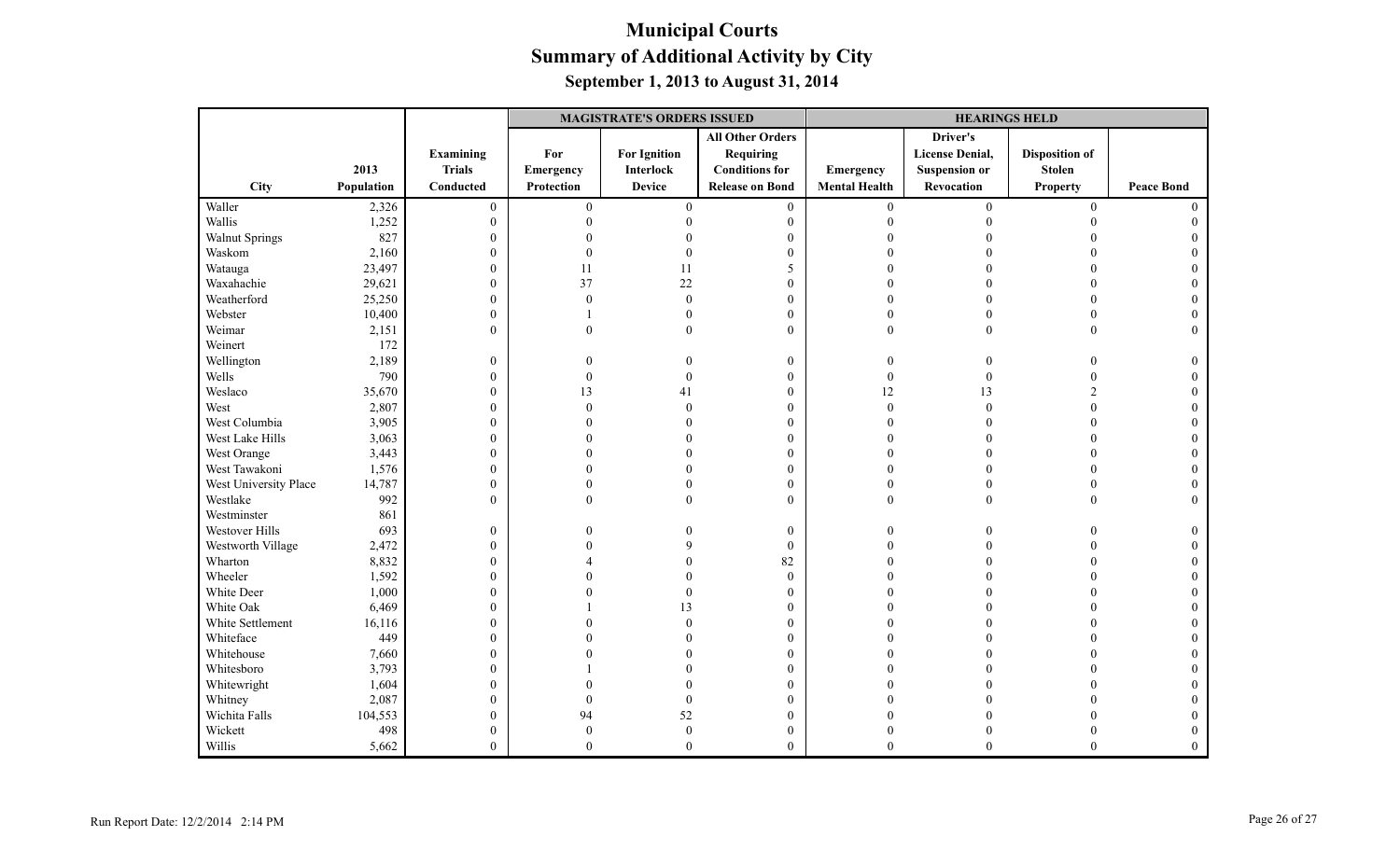|                       |            |                          | <b>CASES IN WHICH FINE AND COURT COSTS</b><br><b>SATISFIED BY</b> |                    |                        | FINE AND COURT COSTS WAIVED<br><b>FOR INDIGENCY</b> |                     | FINES, COURT COSTS AND OTHER AMOUNTS<br><b>COLLECTED</b> |              |
|-----------------------|------------|--------------------------|-------------------------------------------------------------------|--------------------|------------------------|-----------------------------------------------------|---------------------|----------------------------------------------------------|--------------|
|                       |            | <b>Community Service</b> |                                                                   |                    |                        |                                                     |                     |                                                          |              |
|                       | 2013       | Partial                  | Full                                                              |                    |                        |                                                     |                     |                                                          |              |
| City                  | Population | <b>Satisfaction</b>      | <b>Satisfaction</b>                                               | <b>Jail Credit</b> | <b>Number of Cases</b> | <b>Amount Waived</b>                                | <b>Kept by City</b> | <b>Remitted to State</b>                                 | <b>Total</b> |
| Waller                | 2,326      | $\overline{4}$           | 4                                                                 | 65                 | $\theta$               | \$0                                                 | \$126,610           | \$78,191                                                 | \$204,806    |
| Wallis                | 1,252      | $\theta$                 | $\mathbf{0}$                                                      | $\mathbf{0}$       | $\theta$               | \$0                                                 | \$85,473            | \$59,924                                                 | \$145,398    |
| <b>Walnut Springs</b> | 827        | $\Omega$                 | $\boldsymbol{0}$                                                  | $\boldsymbol{0}$   | $\Omega$               | \$0                                                 | \$318               | \$47                                                     | \$365        |
| Waskom                | 2,160      | 8                        | 24                                                                | 79                 | 36                     | \$6,884                                             | \$223,625           | \$136,107                                                | \$359,734    |
| Watauga               | 23,497     | 9                        | 10                                                                | 731                | $\overline{1}$         | \$346                                               | \$740,448           | \$354,073                                                | \$1,094,529  |
| Waxahachie            | 29,621     | 29                       | 33                                                                | 623                | $\mathbf{0}$           | \$0                                                 | \$463,018           | \$207,650                                                | \$677,668    |
| Weatherford           | 25,250     | $\mathbf{0}$             | $\mathbf{1}$                                                      | 404                | $\overline{7}$         | \$2,286                                             | \$464,731           | \$268,003                                                | \$732,740    |
| Webster               | 10,400     | $\theta$                 | 9                                                                 | 763                |                        | \$380                                               | \$1,212,795         | \$561,832                                                | \$1,774,626  |
| Weimar                | 2,151      |                          | $\overline{2}$                                                    | 32                 | $\overline{1}$         | \$125                                               | \$29,736            | \$14,089                                                 | \$43,833     |
| Weinert               | 172        |                          |                                                                   |                    |                        |                                                     |                     |                                                          |              |
| Wellington            | 2,189      | $\mathbf{0}$             | $\mathbf{0}$                                                      | $\mathbf{0}$       | $\theta$               | \$0                                                 | \$0                 | \$0                                                      | \$0          |
| Wells                 | 790        | $\overline{1}$           | $\overline{2}$                                                    | 16                 | $\theta$               | \$0                                                 | \$15,722            | \$11,055                                                 | \$26,852     |
| Weslaco               | 35,670     | 117                      | 304                                                               | 1,016              | 11                     | \$1,972                                             | \$578,793           | \$257,368                                                | \$836,166    |
| West                  | 2,807      | $\overline{0}$           | $\mathbf{0}$                                                      | $\mathbf{0}$       | $\mathbf{0}$           | \$0                                                 | \$9,575             | \$7,760                                                  | \$17,335     |
| West Columbia         | 3,905      | 17                       | 35                                                                | 255                | 26                     | \$3,982                                             | \$284,262           | \$151,033                                                | \$435,301    |
| West Lake Hills       | 3,063      | $\overline{\mathbf{3}}$  | 13                                                                | $22\,$             | 18                     | \$3,335                                             | \$305,671           | \$221,105                                                | \$526,784    |
| West Orange           | 3,443      | $\overline{c}$           | $\overline{7}$                                                    | 328                | $\mathbf{0}$           | \$0                                                 | \$137,359           | \$60,606                                                 | \$198,365    |
| West Tawakoni         | 1,576      | $\Omega$                 | 5                                                                 | 15                 | $\mathbf{0}$           | \$0                                                 | \$46,951            | \$23,339                                                 | \$70,293     |
| West University Place | 14,787     | $\theta$                 | $\overline{0}$                                                    | 74                 | 3                      | \$850                                               | \$180,838           | \$104,447                                                | \$285,285    |
| Westlake              | 992        | $\theta$                 | $\Omega$                                                          | 127                | 80                     | \$22,439                                            | \$689,180           | \$495,192                                                | \$1,192,376  |
| Westminster           | 861        |                          |                                                                   |                    |                        |                                                     |                     |                                                          |              |
| Westover Hills        | 693        | $\theta$                 | $\mathbf{0}$                                                      | 5                  | $\theta$               | \$0                                                 | \$10,980            | \$5,241                                                  | \$16,233     |
| Westworth Village     | 2,472      | $\theta$                 | 9                                                                 | 327                | $\theta$               | \$0                                                 | \$352,463           | \$133,755                                                | \$486,227    |
| Wharton               | 8,832      | $\overline{2}$           | 26                                                                | 165                | $\theta$               | \$0                                                 | \$194,369           | \$116,612                                                | \$310,990    |
| Wheeler               | 1,592      | $\Omega$                 | $\mathbf{0}$                                                      | $\overline{0}$     |                        | \$0                                                 | \$0                 | \$0                                                      | \$0          |
| White Deer            | 1,000      | $\Omega$                 | $\theta$                                                          | $\mathbf{0}$       | $\Omega$               | \$0                                                 | \$7,701             | \$4,623                                                  | \$12,323     |
| White Oak             | 6,469      |                          | $\mathcal{E}$                                                     | 113                |                        | \$479                                               | \$128,307           | \$64,284                                                 | \$192,601    |
| White Settlement      | 16,116     | $\Omega$                 | 5                                                                 | 94                 | $\Omega$               | \$0                                                 | \$515,193           | \$180,226                                                | \$695,419    |
| Whiteface             | 449        |                          | $\mathbf{0}$                                                      | $\boldsymbol{0}$   | $\mathbf{0}$           | \$0                                                 | $\$0$               | \$0                                                      | \$0          |
| Whitehouse            | 7,660      |                          | 39                                                                | 157                | 21                     | \$5,278                                             | \$102,808           | \$56,220                                                 | \$159,036    |
| Whitesboro            | 3,793      | 6                        | $\overline{4}$                                                    | 74                 | $\theta$               | \$0                                                 | \$90,626            | \$47,834                                                 | \$138,469    |
| Whitewright           | 1,604      | $\theta$                 |                                                                   | 16                 | $\theta$               | \$0                                                 | \$40,631            | \$29,316                                                 | \$70,172     |
| Whitney               | 2,087      | 5                        | 14                                                                | 29                 | $\Omega$               | \$0                                                 | \$87,635            | \$43,948                                                 | \$131,583    |
| Wichita Falls         | 104,553    | $\theta$                 | 337                                                               | 2,591              |                        | \$0                                                 | \$2,352,863         | \$1,262,699                                              | \$3,614,517  |
| Wickett               | 498        | $\Omega$                 | $\mathbf{0}$                                                      | $\mathbf{0}$       |                        | \$0                                                 | \$0                 | \$0                                                      | \$0          |
| Willis                | 5,662      | $\Omega$                 | 45                                                                | 159                |                        | \$31                                                | \$206,094           | \$73,465                                                 | \$279,559    |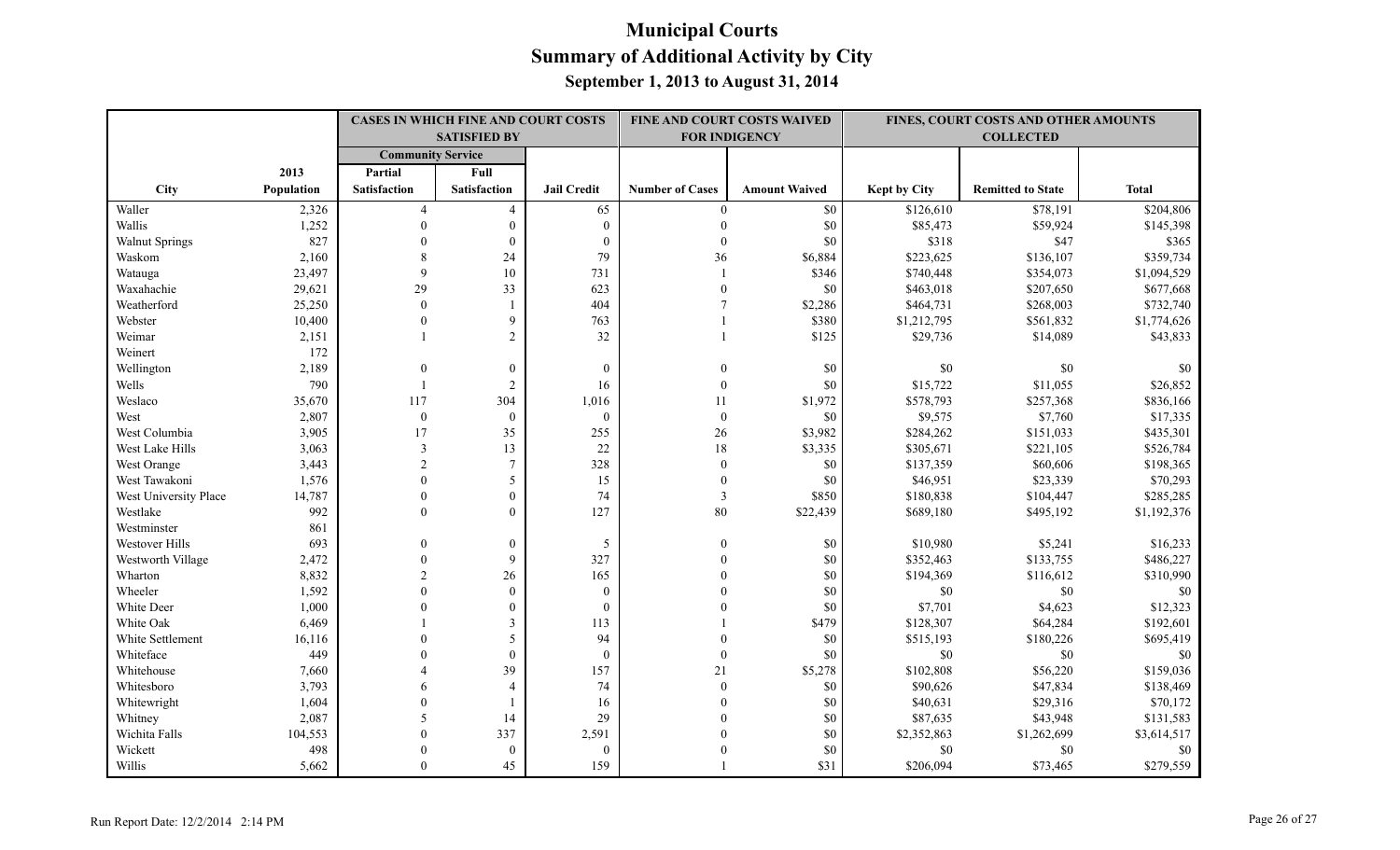|               |            |                     |                                 | <b>MAGISTRATE WARNINGS</b> |                                       |                 |                     |                        |                 | <b>WARRANTS ISSUED</b> |          |                        |
|---------------|------------|---------------------|---------------------------------|----------------------------|---------------------------------------|-----------------|---------------------|------------------------|-----------------|------------------------|----------|------------------------|
|               |            |                     | <b>Number of Warnings Given</b> |                            | <b>Number of Requests for Counsel</b> |                 |                     | <b>Arrest Warrants</b> |                 |                        |          | Fire, Health and       |
|               | 2013       | Class C             | Class A or B                    |                            | Class A or B                          |                 | Class C             | Class A or B           |                 | <b>Capiases Pro</b>    | Search   | <b>Code Inspection</b> |
| <b>City</b>   | Population | <b>Misdemeanors</b> | <b>Misdemeanors</b>             | <b>Felonies</b>            | <b>Misdemeanors</b>                   | <b>Felonies</b> | <b>Misdemeanors</b> | Misdemeanors           | <b>Felonies</b> | Fine                   | Warrants | Warrants               |
| Willow Park   | 3,982      |                     |                                 | $\theta$                   |                                       | $\mathbf{0}$    |                     |                        |                 | $\Omega$               |          |                        |
| Wills Point   | 3,524      |                     |                                 |                            |                                       | $\theta$        | 461                 |                        |                 |                        |          |                        |
| Wilmer        | 3,682      |                     |                                 |                            |                                       | $\Omega$        | 4,771               |                        | 14              | 938                    |          |                        |
| Wilson        | 469        |                     |                                 |                            |                                       |                 |                     |                        |                 |                        |          |                        |
| Wimberley     | 2,626      |                     |                                 |                            |                                       | $\Omega$        |                     |                        |                 |                        |          |                        |
| Windcrest     | 5,364      |                     |                                 | $\Omega$                   |                                       | $\theta$        | 3,647               |                        |                 |                        |          |                        |
| Windthorst    | 409        |                     |                                 |                            |                                       |                 |                     |                        |                 |                        |          |                        |
| Winfield      | 524        |                     |                                 | $\theta$                   |                                       | $\theta$        |                     |                        |                 |                        |          |                        |
| Wink          | 940        |                     |                                 | $\Omega$                   |                                       | $\theta$        | 16                  |                        |                 | 10                     |          |                        |
| Winnsboro     | 3,434      |                     |                                 |                            |                                       |                 | 132                 |                        |                 | 132                    |          |                        |
| Winona        | 576        |                     |                                 |                            |                                       |                 | 108                 |                        |                 |                        |          |                        |
| Winters       | 2,562      |                     |                                 | 0                          |                                       |                 |                     |                        |                 |                        |          |                        |
| Wolfe City    | 1,412      |                     |                                 | $\Omega$                   |                                       | $\theta$        | 103                 |                        |                 |                        |          |                        |
| Wolfforth     | 3,670      |                     |                                 |                            |                                       |                 |                     |                        |                 |                        |          |                        |
| Woodbranch    | 1,282      |                     |                                 | $\theta$                   |                                       | $\theta$        | 712                 |                        |                 | 163                    |          |                        |
| Woodcreek     | 1,457      |                     |                                 |                            |                                       |                 |                     |                        |                 |                        |          |                        |
| Woodsboro     | 1,512      |                     |                                 | $\Omega$                   |                                       |                 |                     |                        |                 |                        |          |                        |
| Woodville     | 2,586      | 465                 | 131                             | 95                         |                                       |                 | 386                 | 25                     | 26              | 563                    |          |                        |
| Woodway       | 8,452      |                     |                                 | $\Omega$                   |                                       | $\Omega$        | 1,080               |                        |                 | 398                    |          |                        |
| Wortham       | 1,073      |                     |                                 |                            |                                       |                 |                     |                        |                 | $\Omega$               |          |                        |
| Wylie         | 41,427     |                     |                                 |                            |                                       |                 | 632                 |                        |                 | 208                    | 39       |                        |
| Yoakum        | 5,815      |                     |                                 |                            |                                       |                 | 343                 |                        |                 | 52                     |          |                        |
| Yorktown      | 2,092      |                     |                                 |                            |                                       |                 |                     |                        |                 |                        |          |                        |
| Zavalla       | 713        |                     |                                 |                            |                                       | $\Omega$        | 36                  |                        |                 | 15                     |          |                        |
| <b>TOTALS</b> | 19,171,873 | 294,303             | 142,591                         | 72,834                     | 34,352                                | 21,479          | 1,730,866           | 44,672                 | 32,300          | 658,618                | 14,600   | 1,648                  |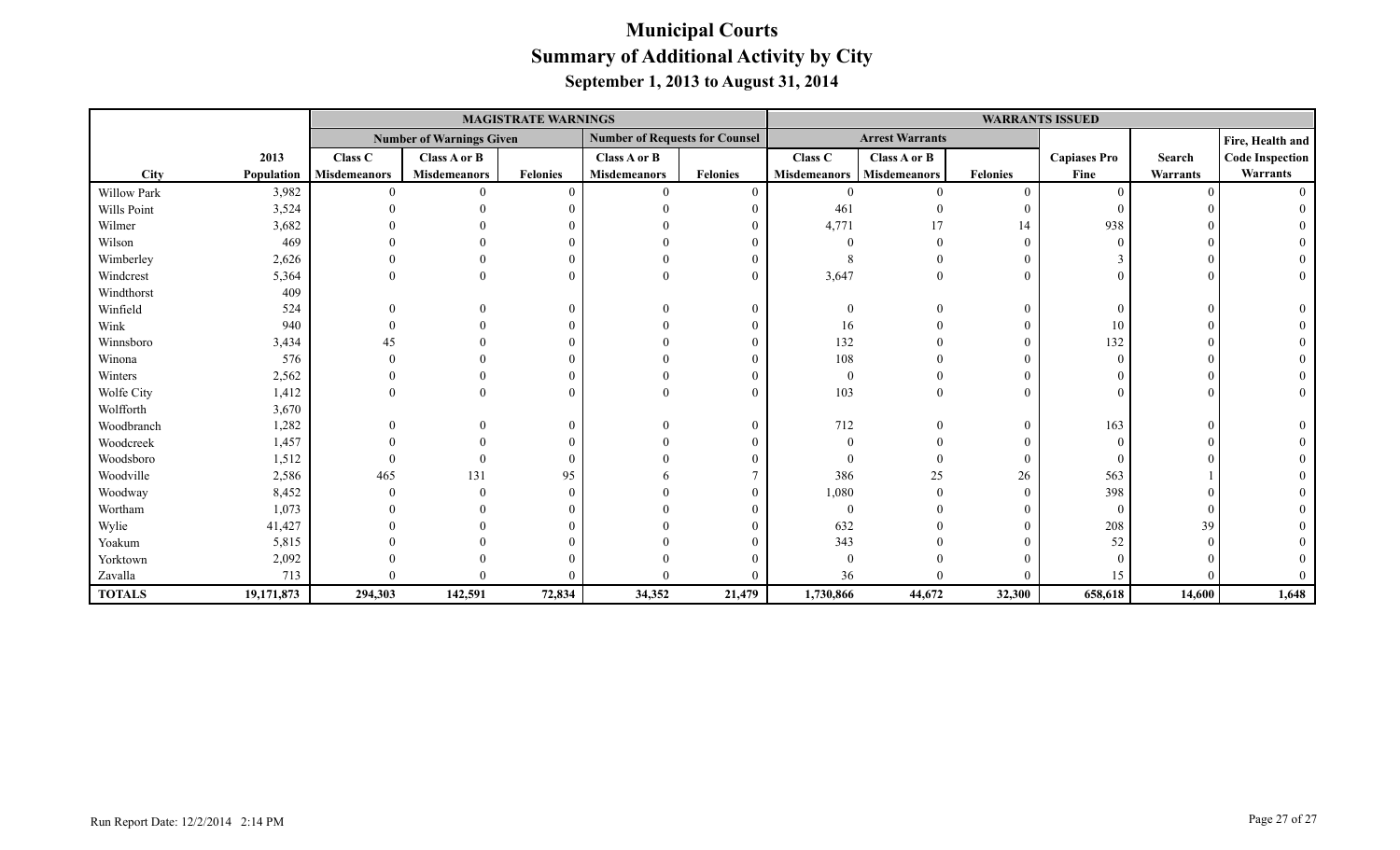|               |            |                |            | <b>MAGISTRATE'S ORDERS ISSUED</b> |                         |                      | <b>HEARINGS HELD</b>   |                       |                   |  |  |  |
|---------------|------------|----------------|------------|-----------------------------------|-------------------------|----------------------|------------------------|-----------------------|-------------------|--|--|--|
|               |            |                |            |                                   | <b>All Other Orders</b> |                      | Driver's               |                       |                   |  |  |  |
|               |            | Examining      | For        | <b>For Ignition</b>               | Requiring               |                      | <b>License Denial,</b> | <b>Disposition of</b> |                   |  |  |  |
|               | 2013       | <b>Trials</b>  | Emergency  | <b>Interlock</b>                  | <b>Conditions for</b>   | <b>Emergency</b>     | <b>Suspension or</b>   | <b>Stolen</b>         |                   |  |  |  |
| <b>City</b>   | Population | Conducted      | Protection | <b>Device</b>                     | <b>Release on Bond</b>  | <b>Mental Health</b> | Revocation             | <b>Property</b>       | <b>Peace Bond</b> |  |  |  |
| Willow Park   | 3,982      | $\overline{0}$ | $\Omega$   |                                   | $\overline{0}$          | $\theta$             | $\Omega$               | $\Omega$              |                   |  |  |  |
| Wills Point   | 3,524      | $\theta$       |            |                                   |                         |                      |                        |                       |                   |  |  |  |
| Wilmer        | 3,682      | $\overline{0}$ |            |                                   |                         |                      |                        |                       |                   |  |  |  |
| Wilson        | 469        | $\mathbf{0}$   |            |                                   |                         |                      |                        |                       |                   |  |  |  |
| Wimberley     | 2,626      | $\mathbf{0}$   |            |                                   | $\theta$                |                      |                        |                       |                   |  |  |  |
| Windcrest     | 5,364      | $\overline{0}$ |            |                                   | $\theta$                |                      |                        |                       |                   |  |  |  |
| Windthorst    | 409        |                |            |                                   |                         |                      |                        |                       |                   |  |  |  |
| Winfield      | 524        | $\overline{0}$ | 0          |                                   | $\theta$                |                      |                        |                       |                   |  |  |  |
| Wink          | 940        | $\overline{0}$ |            |                                   | $\Omega$                |                      |                        |                       |                   |  |  |  |
| Winnsboro     | 3,434      | $\theta$       |            |                                   | $\theta$                |                      |                        |                       |                   |  |  |  |
| Winona        | 576        | $\mathbf{0}$   |            |                                   | $\theta$                |                      |                        |                       |                   |  |  |  |
| Winters       | 2,562      | $\overline{0}$ |            |                                   | $\mathbf{0}$            |                      |                        |                       |                   |  |  |  |
| Wolfe City    | 1,412      | $\overline{0}$ | 0          |                                   | $\theta$                | O                    |                        |                       |                   |  |  |  |
| Wolfforth     | 3,670      |                |            |                                   |                         |                      |                        |                       |                   |  |  |  |
| Woodbranch    | 1,282      | $\overline{0}$ |            |                                   | $\overline{0}$          |                      |                        |                       |                   |  |  |  |
| Woodcreek     | 1,457      | $\overline{0}$ |            |                                   | $\theta$                |                      |                        |                       |                   |  |  |  |
| Woodsboro     | 1,512      | $\overline{0}$ |            |                                   | $\Omega$                |                      |                        |                       |                   |  |  |  |
| Woodville     | 2,586      | $\overline{0}$ |            |                                   |                         |                      |                        |                       |                   |  |  |  |
| Woodway       | 8,452      | $\overline{0}$ |            |                                   |                         |                      |                        |                       |                   |  |  |  |
| Wortham       | 1,073      | $\overline{0}$ |            |                                   | $\theta$                |                      |                        |                       |                   |  |  |  |
| Wylie         | 41,427     | $\overline{0}$ |            |                                   |                         |                      |                        |                       |                   |  |  |  |
| Yoakum        | 5,815      | $\mathbf{0}$   |            |                                   | $\Omega$                |                      |                        |                       |                   |  |  |  |
| Yorktown      | 2,092      | $\theta$       |            |                                   |                         |                      |                        |                       |                   |  |  |  |
| Zavalla       | 713        | 0              |            |                                   |                         |                      |                        |                       |                   |  |  |  |
| <b>TOTALS</b> | 19,171,873 | 60             | 9,615      | 3,024                             | 2,478                   | 1,753                | 1,295                  | 1,753                 | 31                |  |  |  |